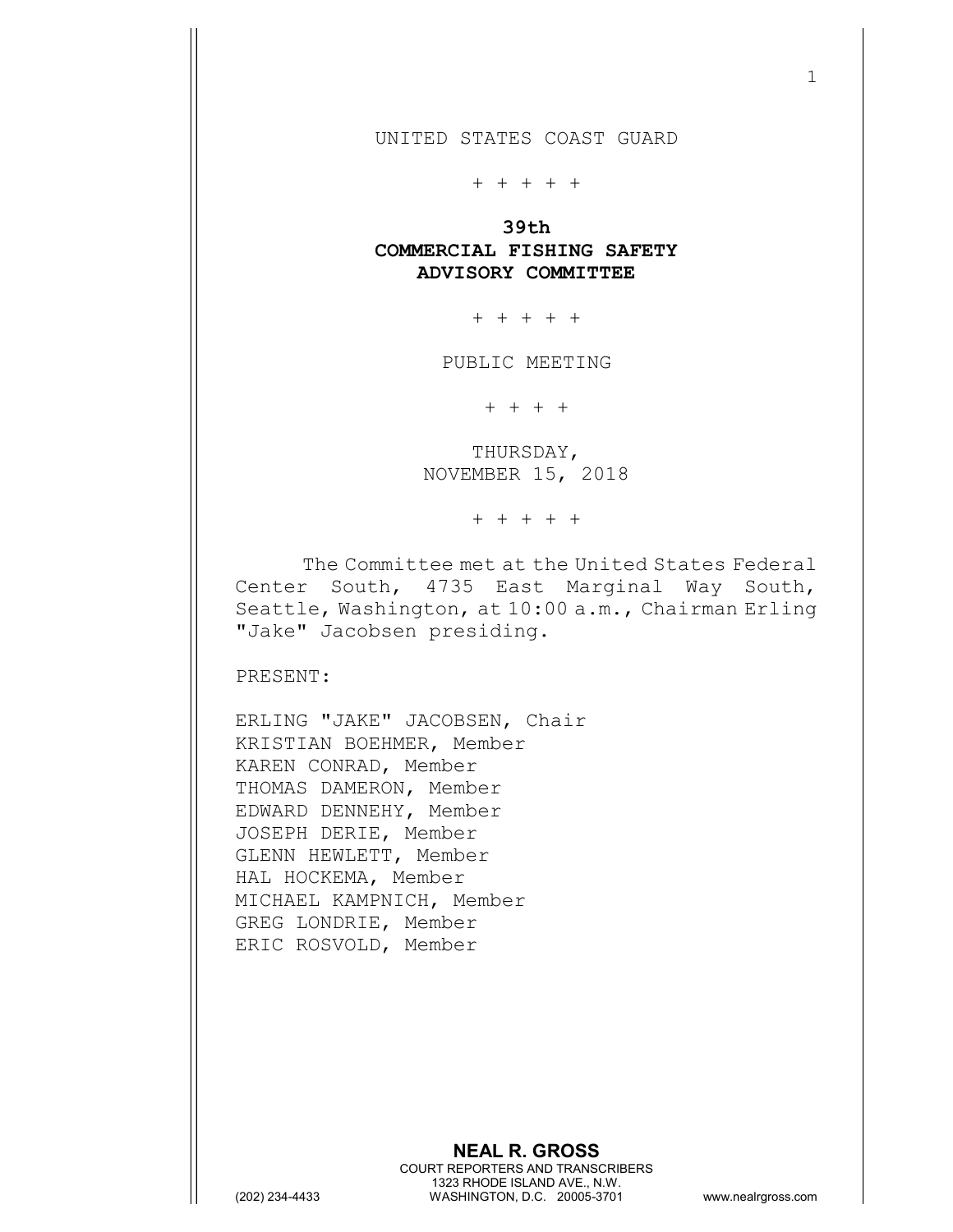STAFF PRESENT:

CAPT. MATT EDWARDS, Chief, Commercial Vessel Compliance, Designated Federal Officer of the Commercial Fishing Safety Advisory Committee

JOSEPH D. MYERS, Chief, Fishing Vessel Safety Division, Alternate Designated Federal Officer of the Commercial Fishing Safety Advisory Committee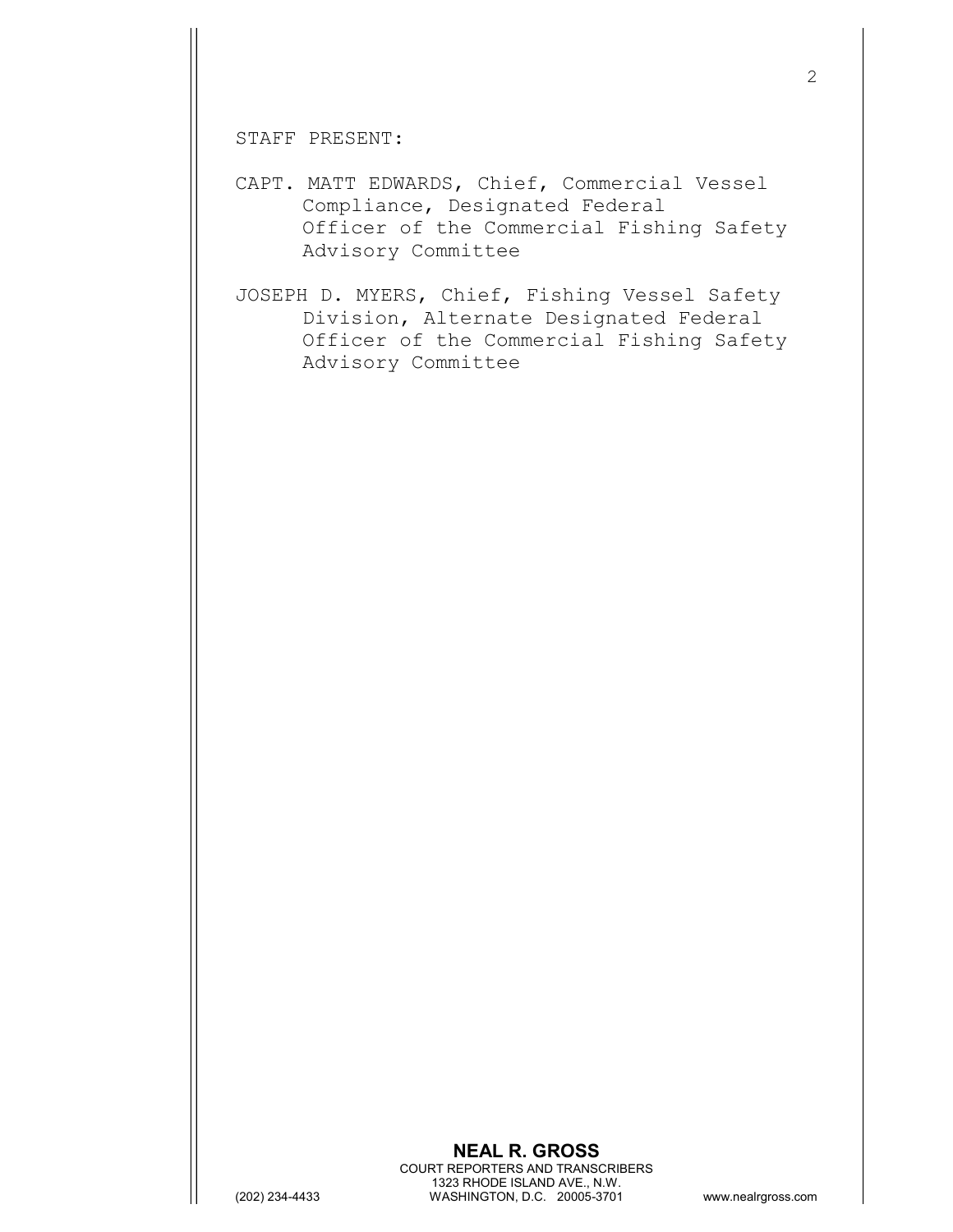## CONTENTS

Introductions, swearing-in of new members, election of Chair and Vice-Chair ...............4

Status of Commercial Fishing Vessel Safety Rulemaking projects resulting from requirements set forth in the U.S. Coast Guard Authorization Act of 2010 and the U.S. Coast Guard and Maritime Transportation Act of 2012 ........... 4

U.S. Coast Guard District Commercial Fishing Vessel Safety Coordinator reports on activities and initiatives. .............................. 9

Industry Updates

Discussion on Fire Extinguishers and Survival Craft ............................... 91

U.S. Coast Guard/National Oceanic Atmospheric Administration National Marine Fisheries Service, Memorandum of Agreement Charter update ....... 94

Presentation and discussion on casualties, by regions and fisheries, and an update on safety and risk-reduction-related projects by the National Institute for Occupational Safety and Health ...................................... 223

Public Comment Period .........................225

Adjourn ..................................... 237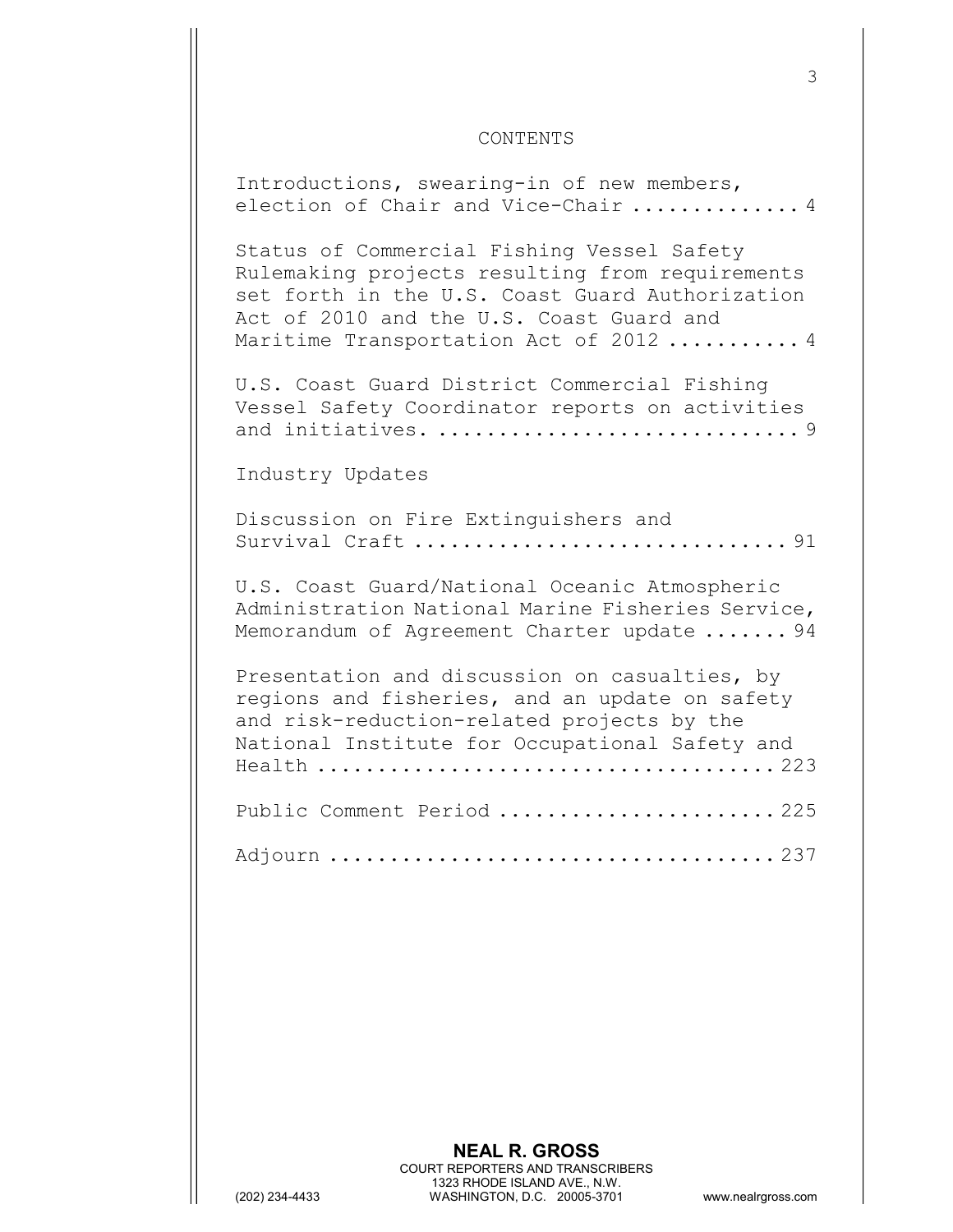|                | $\overline{4}$                                                                                                                                                         |
|----------------|------------------------------------------------------------------------------------------------------------------------------------------------------------------------|
| 1              | P-R-O-C-E-E-D-I-N-G-S                                                                                                                                                  |
| $\overline{2}$ | [Transcript produced from improvised                                                                                                                                   |
| 3              | audio recording until 1:16 p.m.]                                                                                                                                       |
| 4              | PARTICIPANT: All right, thanks,                                                                                                                                        |
| 5              | everybody. I'll give you another reminder. When                                                                                                                        |
| 6              | you speak, please state your name for the reporter                                                                                                                     |
| 7              | because we're recording it on the conference line.                                                                                                                     |
| 8              | So we were on old business and we're                                                                                                                                   |
| 9              | continuing on old business, and just general status                                                                                                                    |
| 10             | and updates on the recommendations the Committee                                                                                                                       |
| 11             | has made.                                                                                                                                                              |
| 12             | PARTICIPANT: Yes. Chair?                                                                                                                                               |
| 13             | PARTICIPANT: New business. I wanted                                                                                                                                    |
| 14             | to provide a status update. Currently there are                                                                                                                        |
| 15             | 11 FISHSAC members. And I believe on the back                                                                                                                          |
| 16             | table, and if not on the back table, if they've                                                                                                                        |
| 17             | already been picked up, we do have available the                                                                                                                       |
| 18             | current roster of members and their expiration,                                                                                                                        |
| 19             | the dates that their membership expired.                                                                                                                               |
| 20             | But right now, we're at 11 members.                                                                                                                                    |
| 21             | That being said, traditionally this charter has                                                                                                                        |
| 22             | 18 members. Seven of the 18 right now are in status                                                                                                                    |
|                | <b>NEAL R. GROSS</b><br><b>COURT REPORTERS AND TRANSCRIBERS</b><br>1323 RHODE ISLAND AVE., N.W.<br>(202) 234-4433<br>WASHINGTON, D.C. 20005-3701<br>www.nealrgross.com |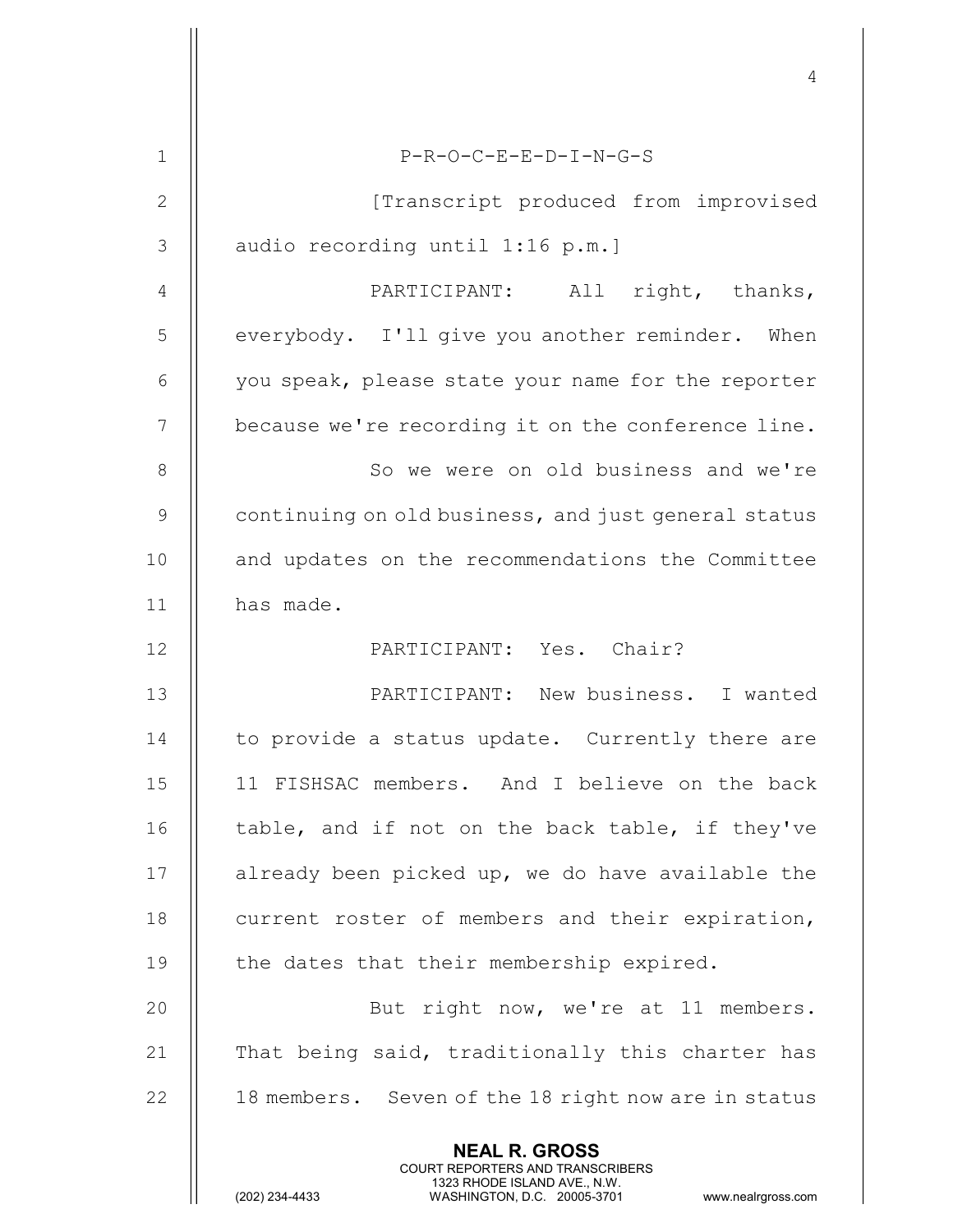| $\mathbf 1$    | where they're $--$ we're waiting for letters to be                                                                                                                     |
|----------------|------------------------------------------------------------------------------------------------------------------------------------------------------------------------|
| $\mathbf{2}$   | signed by the Secretary, that's at the DHS level.                                                                                                                      |
| $\mathfrak{Z}$ | We anticipate that to come about pretty soon, but                                                                                                                      |
| $\overline{4}$ | again, we --- until the staff, it hasn't happened.                                                                                                                     |
| 5              |                                                                                                                                                                        |
| 6              | So that is the status of those seven                                                                                                                                   |
| $\overline{7}$ | members that we're waiting for. Certain members                                                                                                                        |
| $8\,$          | have been already approved by -- at the White House                                                                                                                    |
| $\mathsf 9$    | level, and now it goes to the Secretary for                                                                                                                            |
| 10             | signature. And so that is just a quick update on                                                                                                                       |
| 11             | that.                                                                                                                                                                  |
| 12             | That being said, with the current                                                                                                                                      |
| 13             | status of the FISHSAC membership, there will be                                                                                                                        |
| 14             | six vacancies in 2019. We are, we're right now                                                                                                                         |
| 15             | actively working on a -- to launch a broadcast on                                                                                                                      |
| 16             | those vacancies. It will probably come out after                                                                                                                       |
| 17             | January, I'm speculating.                                                                                                                                              |
| 18             | These positions are not up until June                                                                                                                                  |
| 19             | of '19. So what we are putting out is if you know                                                                                                                      |
| 20             | anyone or yourselves in the public are interested                                                                                                                      |
| 21             | in being or putting an application in to be                                                                                                                            |
| 22             | considered as part of the Advisory Committee,                                                                                                                          |
|                | <b>NEAL R. GROSS</b><br><b>COURT REPORTERS AND TRANSCRIBERS</b><br>1323 RHODE ISLAND AVE., N.W.<br>(202) 234-4433<br>WASHINGTON, D.C. 20005-3701<br>www.nealrgross.com |

 $5<sub>5</sub>$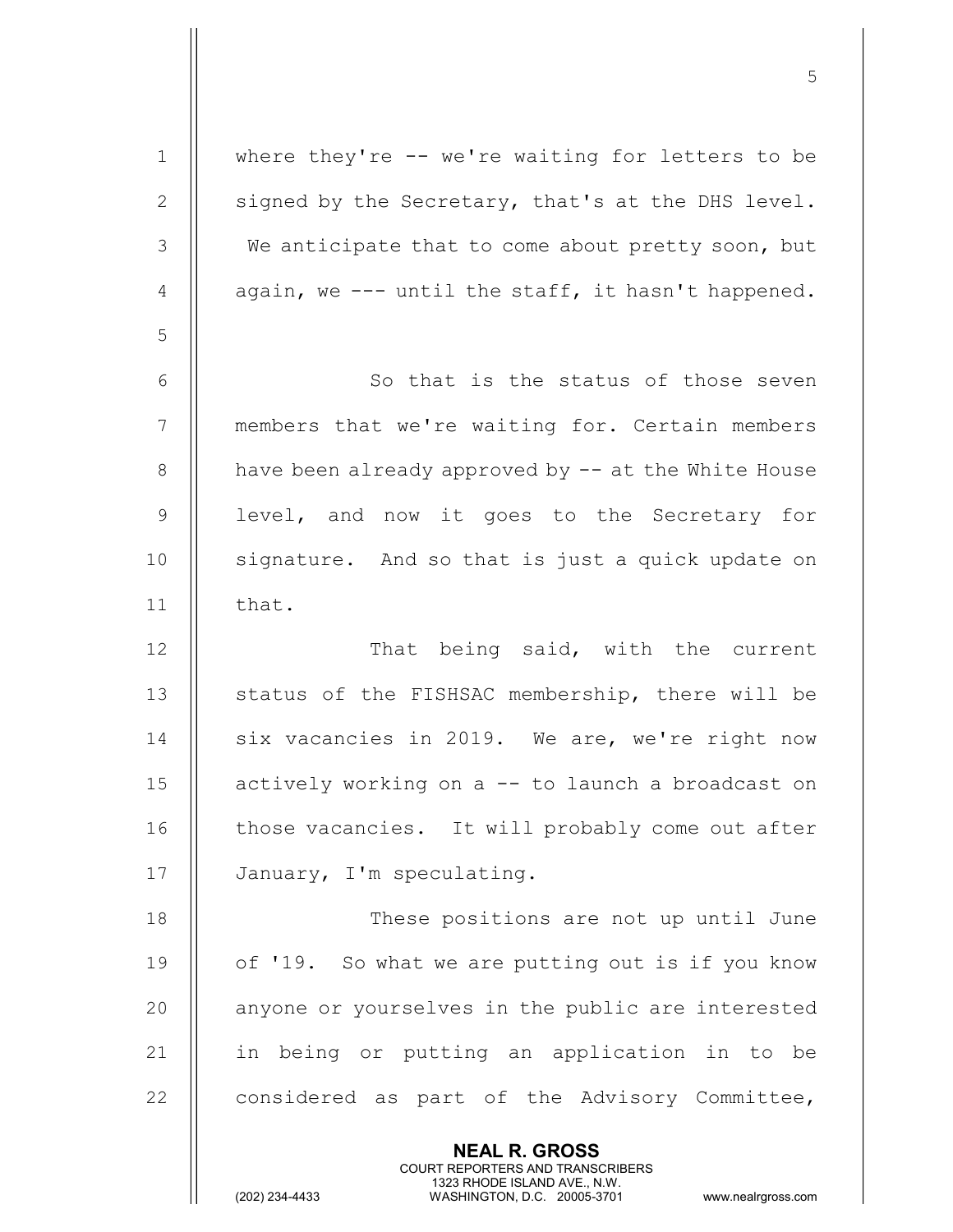| $\mathbf 1$ | you're encouraged to do so, and we're going to get                                                                                                                     |
|-------------|------------------------------------------------------------------------------------------------------------------------------------------------------------------------|
| 2           | an announcement out on that. One of the                                                                                                                                |
| 3           | things we've seen in the past is that sometimes                                                                                                                        |
| 4           | certain informations or certain elements of the                                                                                                                        |
| 5           | resume are not as detailed as we'd like. And so                                                                                                                        |
| 6           | what we $-$ and we're going to try to convey this                                                                                                                      |
| 7           | in our announcement -- so what we're trying to,                                                                                                                        |
| 8           | the word we're trying to get out right now is please                                                                                                                   |
| 9           | follow that announcement. Or if you know people                                                                                                                        |
| 10          | that may want to put in for it, hopefully they'll                                                                                                                      |
| 11          | follow that announcement. And again, we're                                                                                                                             |
| 12          | anticipating first part of the year.                                                                                                                                   |
| 13          | That being said, Mr. Chair, let's see.                                                                                                                                 |
| 14          | PARTICIPANT: Are we going to review                                                                                                                                    |
| 15          | this document?                                                                                                                                                         |
| 16          | PARTICIPANT: That was being, that was                                                                                                                                  |
| 17          | just simply presented to the Committee that we can                                                                                                                     |
| 18          | hand that out for public view. But the intent                                                                                                                          |
| 19          | wasn't to go through every line item. Unless, of                                                                                                                       |
| 20          | course, you'd like to do so, Mr. Chair.                                                                                                                                |
| 21          | CHAIRMAN JACOBSEN: Okay, and thanks,                                                                                                                                   |
| 22          | Karen. I was referring to the 2011-2018 tasks and                                                                                                                      |
|             | <b>NEAL R. GROSS</b><br><b>COURT REPORTERS AND TRANSCRIBERS</b><br>1323 RHODE ISLAND AVE., N.W.<br>(202) 234-4433<br>WASHINGTON, D.C. 20005-3701<br>www.nealrgross.com |

 $\sim$  6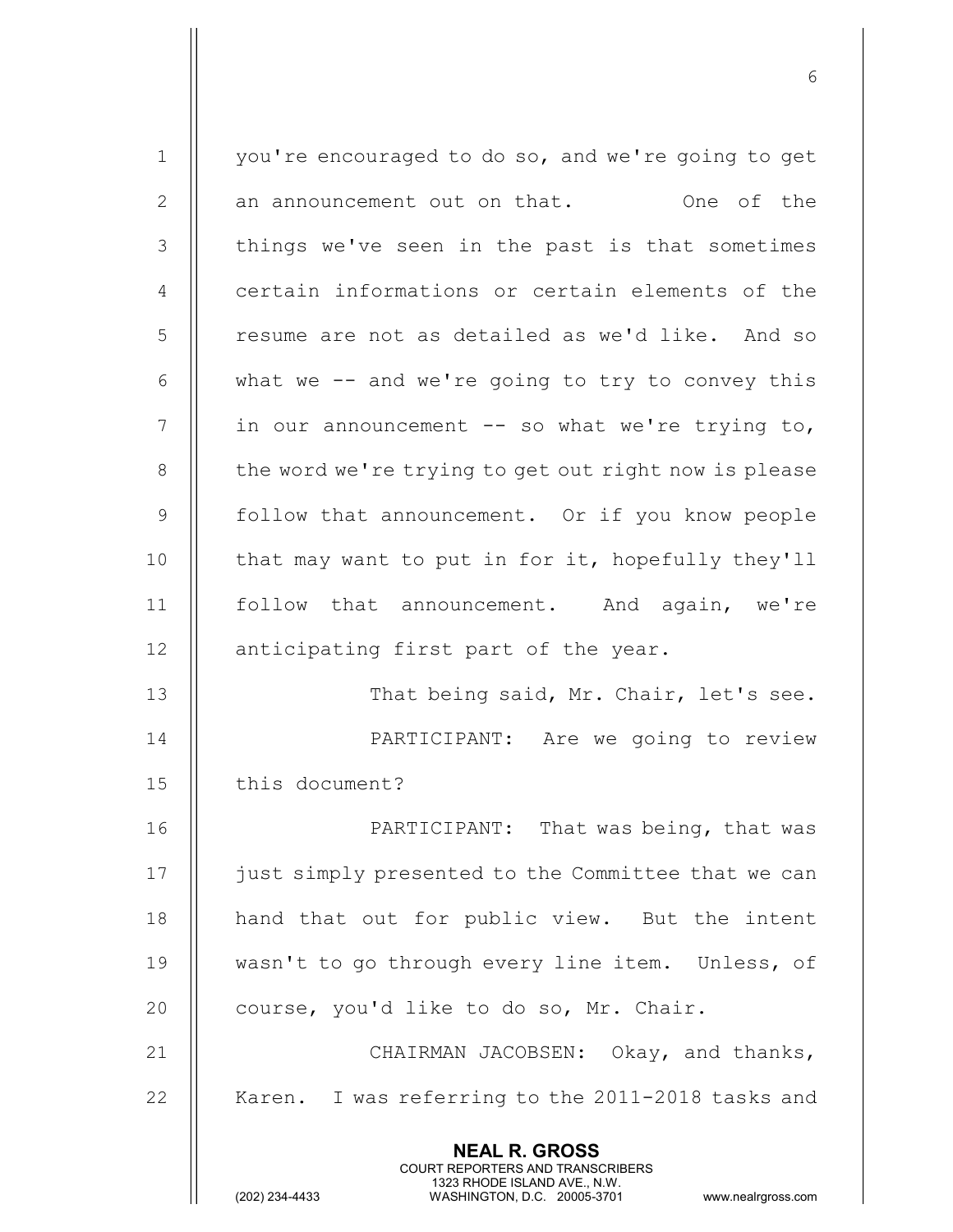$1$  | recommendations in these items that I received, 2 || that you sent out.

7

3 PARTICIPANT: By all means, we're 4 | prepared to kind of move ahead, if there are any  $5 \parallel$  questions on that, and if, and I'm just throwing 6  $\parallel$  this out there, Mr. Chair, if the Panel wishes to  $7$  | review it and, you know, we still have tomorrow. 8 || If they have important questions, maybe we could 9  $\parallel$  stand by to comment on that also. I'm just throwing 10 | that out there.

11 || CHAIRMAN JACOBSEN: Yeah, okay, 12 || thanks. Yeah, appreciate it. This is kind of the 13 | nature of what we've done in the past and what action 14 | has been taken. So you might want to look through  $15$   $\parallel$  this this evening if you haven't done it already 16 || and see if you have any questions.

17 || PARTICIPANT: Certainly. 18 || CHAIRMAN JACOBSEN: All right. 19 PARTICIPANT: Mr. Chair, I think 20  $\parallel$  that's what I have on the vacancies. And then if 21  $\parallel$  it's your will to roll into the district coordinator 22 | reports?

> NEAL R. GROSS COURT REPORTERS AND TRANSCRIBERS

1323 RHODE ISLAND AVE., N.W.<br>WASHINGTON, D.C. 20005-3701

WASHINGTON, D.C. 20005-3701 www.nealrgross.com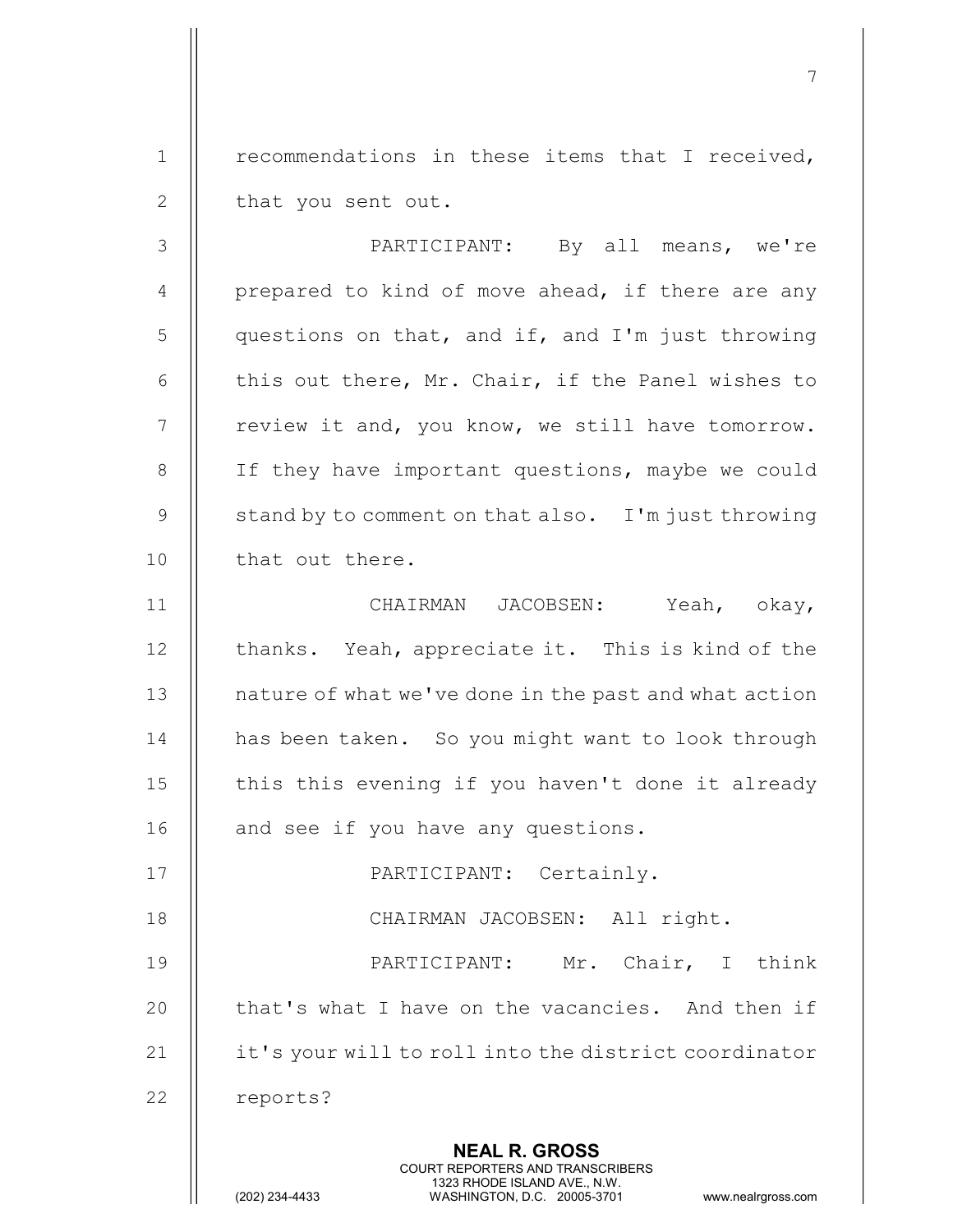1 CHAIRMAN JACOBSEN: Let's go into 2 | district coordinator reports.

8

3 PARTICIPANT: Yes, sir. By the way, 4  $\parallel$  for the public, one of the things, and maybe I'll 5 || wait until the district coordinators are done with 6  $\parallel$  their reports. But what I'd like to do, and I may 7 || solicit Mr. Rob Craighead for his assistance on 8  $\parallel$  this, I want to, not everyone knows where this 9 || district coordinator hit list is at.

10 || And what this does is it shows a list 11 of district coordinators and examiners within a 12 || specific AOR, or area of responsibility, a 13 district. And there's emails and phone numbers, 14 || point of contacts. And so what, after they are 15 done talking, what I'd like to do is go to our 16 | headquarters website that we're trying to promote, 17 || and I want to show you where we pulled this up at 18  $\parallel$  so you know where it's at, amongst other things. 19 || So, that being said, do we, district 20  $\parallel$  coordinators, let's see, do we  $-$ - we'd like to start 21 || off with First District, First Coast Guard 22 District.

> NEAL R. GROSS COURT REPORTERS AND TRANSCRIBERS

1323 RHODE ISLAND AVE., N.W.<br>WASHINGTON, D.C. 20005-3701

WASHINGTON, D.C. 20005-3701 www.nealrgross.com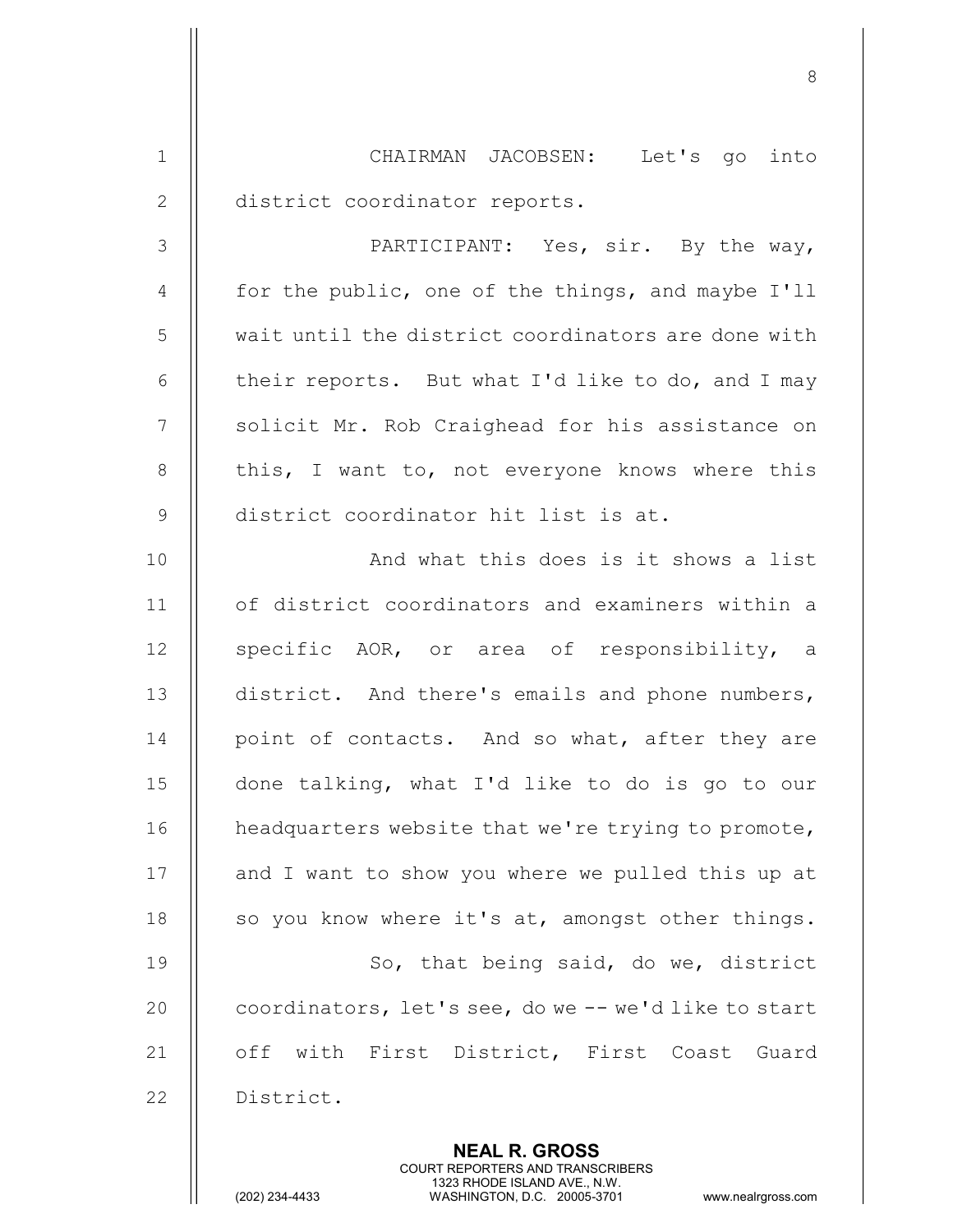| $\mathbf 1$    | PARTICIPANT: They're not in.                                                                                                                                           |
|----------------|------------------------------------------------------------------------------------------------------------------------------------------------------------------------|
| $\mathbf{2}$   | PARTICIPANT: Okay, they're not. I                                                                                                                                      |
| 3              | didn't think I saw anyone here. Okay. Fifth Coast                                                                                                                      |
| $\overline{4}$ | Guard District, Mr. Luna.                                                                                                                                              |
| 5              | MR. LUNA: Good afternoon, Mr. Chair                                                                                                                                    |
| 6              | and Panel members. My name is Troy Luna, I'm a                                                                                                                         |
| 7              | Fifth District Commercial Fishing Vessel State                                                                                                                         |
| $\,8\,$        | Coordinator stationed out of Virginia. We have                                                                                                                         |
| $\mathsf 9$    | four sectors and two MSDs under our command. Right                                                                                                                     |
| 10             | now we currently have a fishing vessel fleet size                                                                                                                      |
| 11             | of about $5,845$ .                                                                                                                                                     |
| 12             | We have ten civilian examiners, 56                                                                                                                                     |
| 13             | Auxiliarists, and three active duty members                                                                                                                            |
| 14             | conducting exams for us. Annually, we conduct                                                                                                                          |
| 15             | about 580 exams, issuing about 465 decals each year.                                                                                                                   |
| 16             | We have about 700-plus warnings, and they only                                                                                                                         |
| 17             | result in about five terminations a year, so we're                                                                                                                     |
| 18             | doing pretty good. And they're all                                                                                                                                     |
| 19             | safety-related.                                                                                                                                                        |
| 20             | A couple initiatives that we've had                                                                                                                                    |
| 21             | going for the last year is we developed a system                                                                                                                       |
| 22             | to try to better understand our fleet size in the                                                                                                                      |
|                | <b>NEAL R. GROSS</b><br><b>COURT REPORTERS AND TRANSCRIBERS</b><br>1323 RHODE ISLAND AVE., N.W.<br>(202) 234-4433<br>WASHINGTON, D.C. 20005-3701<br>www.nealrgross.com |

en de la construction de la construction de la construction de la construction de la construction de la constr<br>19 de juny 1990, la construction de la construction de la construction de la construction de la construction d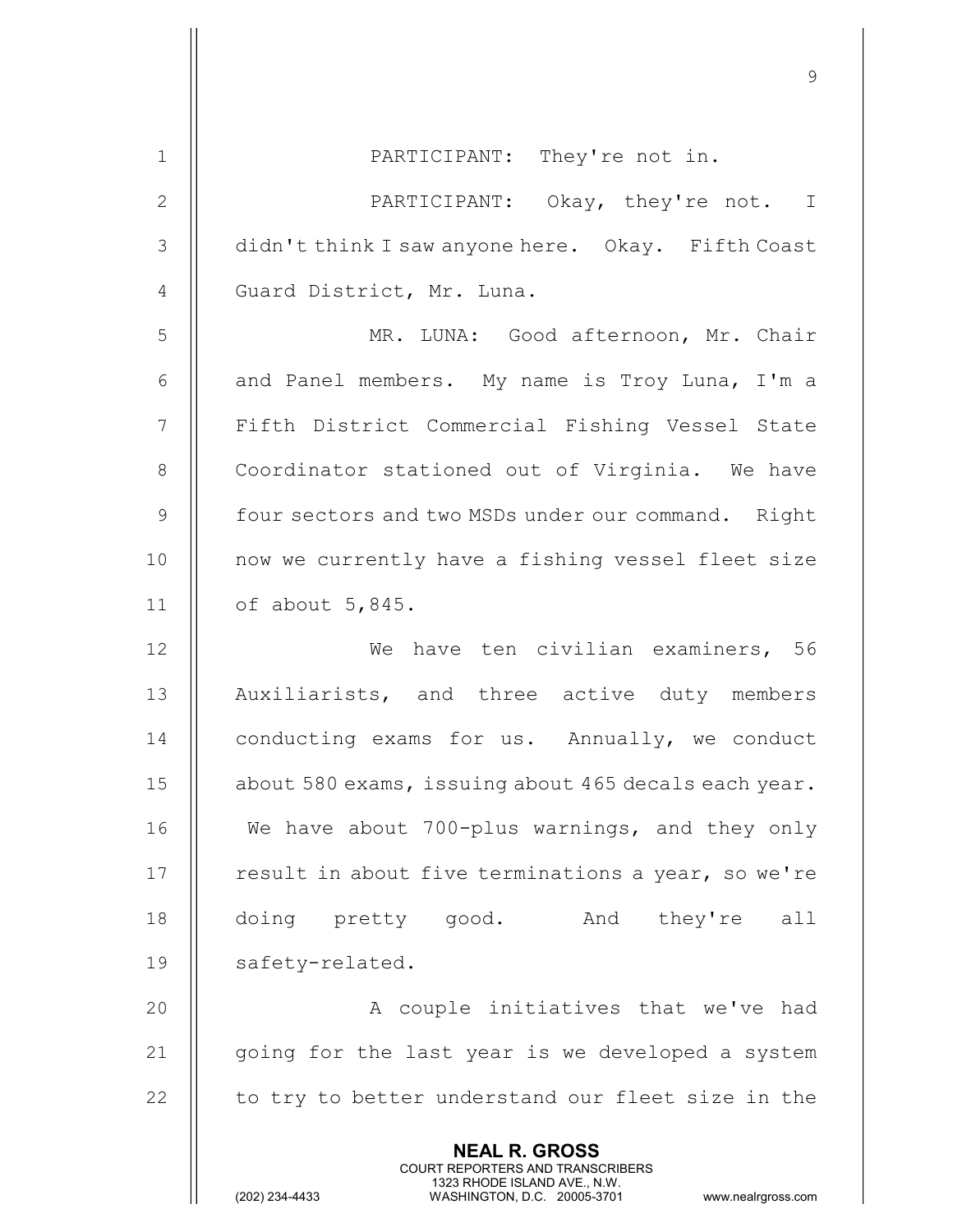1 district, and we started that in January. We use 2 | it in all vessels that operate in our waters through  $3$  | the years, last four or five years. Through exams, 4  $\parallel$  casualty citings, warnings, counting state numbers 5 || plus NOA permit numbers.

6 We kind of consolidate all that, and 7 || that's kind of how we got our list of our 5800. 8  $\parallel$  And we're kind of updating it every, whenever they 9 | do examiner boardings and stuff, we're adding to  $10$   $\parallel$  that to make sure we get an accurate as possible 11 || count as we can have. We know that there's other 12 || vessels out there, but we have to start with 13 | somewhere and that's where we started at.

14 || Another issue we have is highly 15 migratory species permits and the vessels. 16 || They're out there catching fish that are, can be 17 || rec vessels or other vessels, or selling their 18 || catch, but they're not complying with the 19 | requlations.

20 || So working with NOAA to get the permit 21  $\parallel$  data plus the landing data, we can consolidate that 22  $\parallel$  information, go to the vessel, find out which

> NEAL R. GROSS COURT REPORTERS AND TRANSCRIBERS

1323 RHODE ISLAND AVE., N.W.<br>WASHINGTON, D.C. 20005-3701

WASHINGTON, D.C. 20005-3701 www.nealrgross.com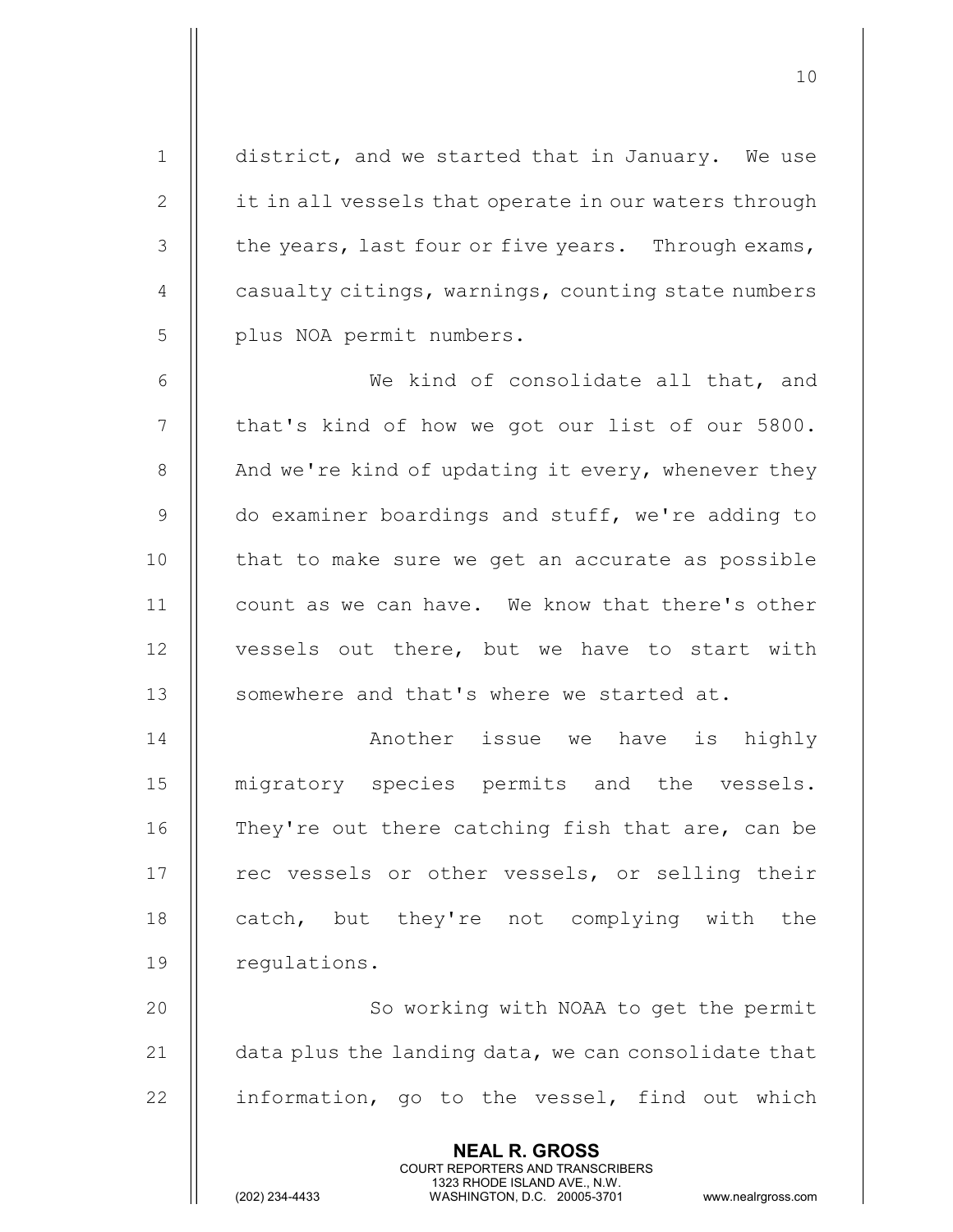NEAL R. GROSS COURT REPORTERS AND TRANSCRIBERS 1323 RHODE ISLAND AVE., N.W.<br>WASHINGTON, D.C. 20005-3701 WASHINGTON, D.C. 20005-3701 www.nealrgross.com 1 | vessels have not had the decals and provide outreach 2  $\parallel$  to them and tell that, you know, because you're 3 || selling your catch, you're considered personal 4  $\parallel$  fishing vessels, and try to alleviate that gap. 5 And so far we've only got about 80 6 || vessels,  $65-80$  vessels, that fall into that 7 | category, but we're still compiling the data on  $8$  | that. 9 || And finally, I was tasked to provide 10 | some data, some casualty data, to assist NIOSH with 11 | the report that Stan's working on to the surf clam 12 || and ocean quahog casualty data for those vessels. 13 Initially they wanted just fatalities and vessel 14 || sinkings. And I went back to 1990 until today and 15 || provided all that data, I'm sure we'll see that 16 || information soon. And that's all I have. Any 17 questions? 18 PARTICIPANT: Questions for Mr. Luna? 19 || MR. LUNA: Thank you. 20 || PARTICIPANT: Thank you. 21 || MR. HOPPE: Good afternoon, my name's 22 | Walter Hoppe, I'm with the 7th Coast Guard District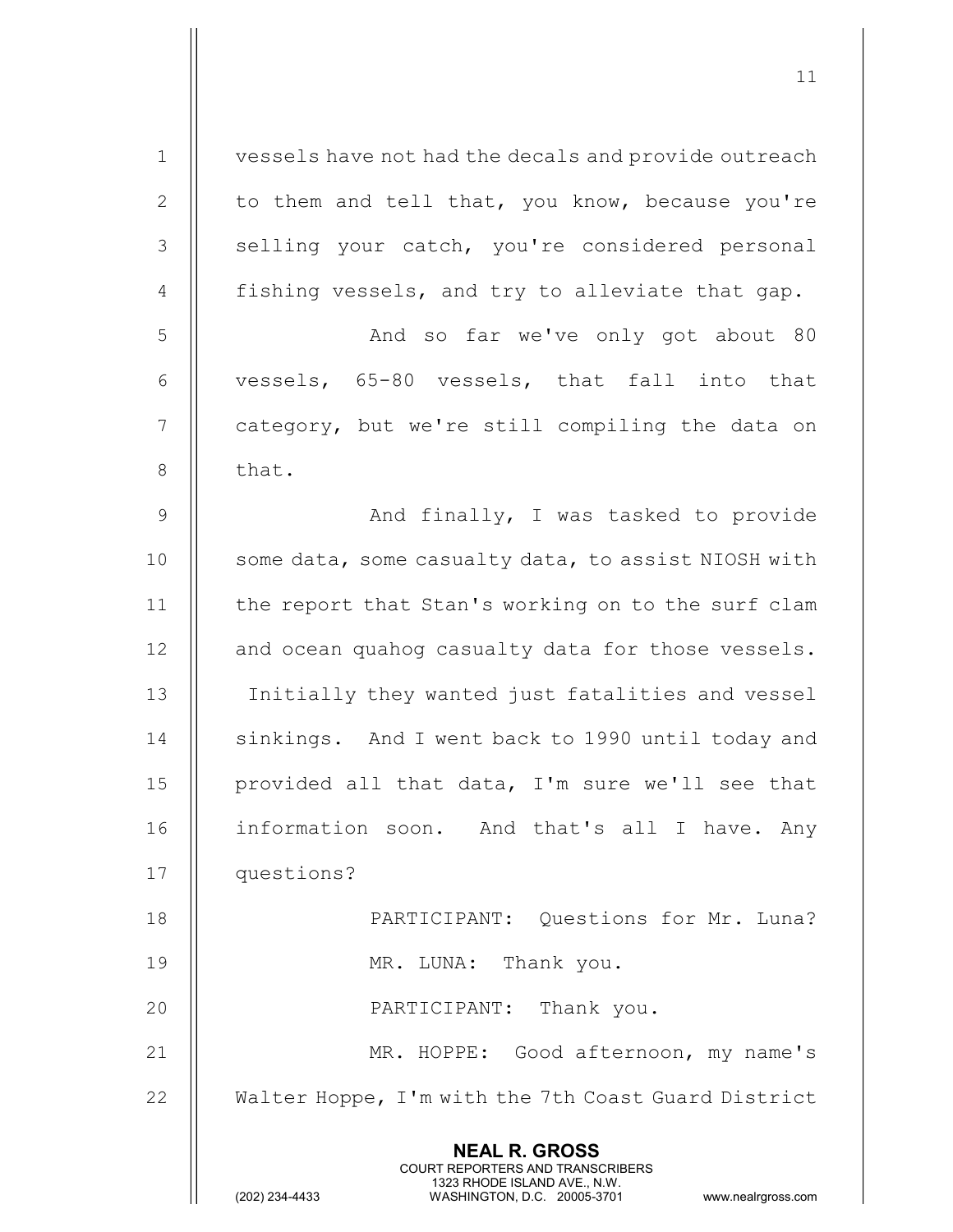| $\mathbf 1$    | in Miami. We have six sectors and one MSU, seven     |
|----------------|------------------------------------------------------|
| $\mathbf{2}$   | examiners besides myself, one of which is new within |
| 3              | the last two months, that sector of Miami.           |
| 4              | He was our original examiner, got the                |
| 5              | program started. He just retired this year, Rafael   |
| 6              | Arizmendi. And so his replacement just came on       |
| $\overline{7}$ | board within the last couple months.                 |
| $\,8\,$        | So at every unit, you have a civilian                |
| $\overline{9}$ | full-time examiner. We had about 400, roughly,       |
| 10             | inspections over the last year. About 50 percent     |
| 11             | of them resulted in decal and license renewals.      |
| 12             | Also, we've done, I want to say three, but I could   |
| 13             | be wrong, approximately three examiner courses       |
| 14             | within our district, where we've been able to supply |
| 15             | the trainer and the examiner who is examined by      |
| 16             | the trainer.                                         |
| 17             | I mean, we have like damage control                  |
| 18             | trainer has for patching, repairing leaks,           |
| 19             | providing --- seems to be pretty popular. We've      |
| 20             | also had a course, this year our auxiliarist put     |
| 21             | together a course to train the other auxiliarists    |
| 22             | within our unit. Basically, we tried to replicate    |
|                | <b>NEAL R. GROSS</b>                                 |

COURT REPORTERS AND TRANSCRIBERS

1323 RHODE ISLAND AVE., N.W.

 $\mathbf{\mathsf{I}}$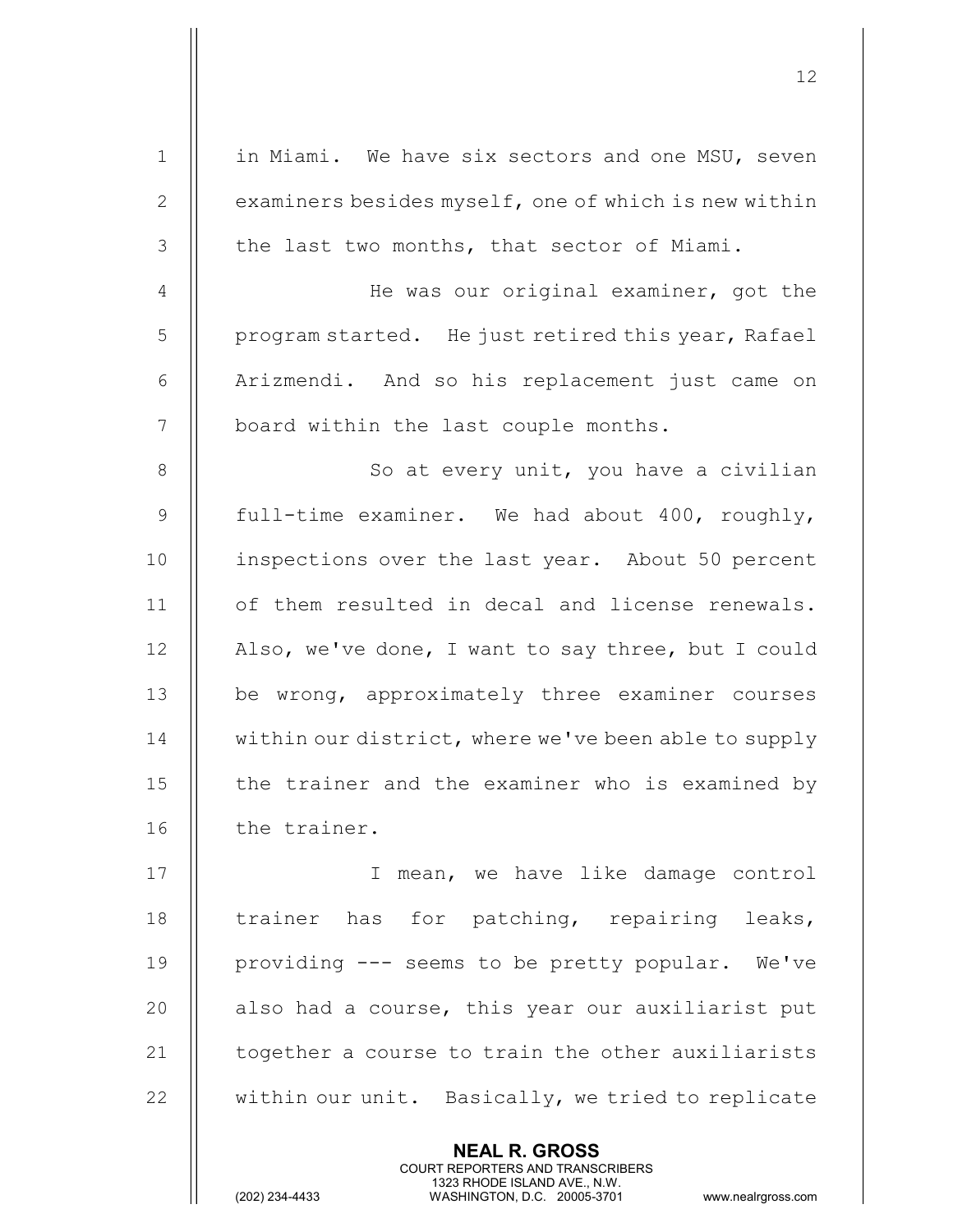NEAL R. GROSS COURT REPORTERS AND TRANSCRIBERS 1323 RHODE ISLAND AVE., N.W.<br>WASHINGTON, D.C. 20005-3701 1 || the courses provided at Yorktown to get a basic 2  $\parallel$  level knowledge, at least the auxiliarists and the 3 examiners. 4 I've also attended the South Atlantic 5 | Fisheries Management Committee and the Gulf 6 | Fisheries Management Committee that meets within  $7 \parallel$  our district during the last year. Yeah, we were, 8 || as Troy mentioned, also provided guidance on  $9$  | permitting, how to bypass issues. So this is about 10 it. Any questions? 11 PARTICIPANT: Questions for Mr. Hoppe?  $12$   $\parallel$  Tom? 13 PARTICIPANT: Do you have an estimate 14 | of how many vessels in your district, commercial 15 fishing? 16 PARTICIPANT: Yeah, we're right in 17 || around the six to eight hundred. But it's hard  $18$  | to say for sure on some of the state-registered 19 || vessels, because unless the Coast Guard has 20 | interacted with them, we don't really have a record. 21  $\parallel$  But we have been working with the state with either 22  $\parallel$  their DNR inspector to see or, well, within Florida,

13

WASHINGTON, D.C. 20005-3701 www.nealrgross.com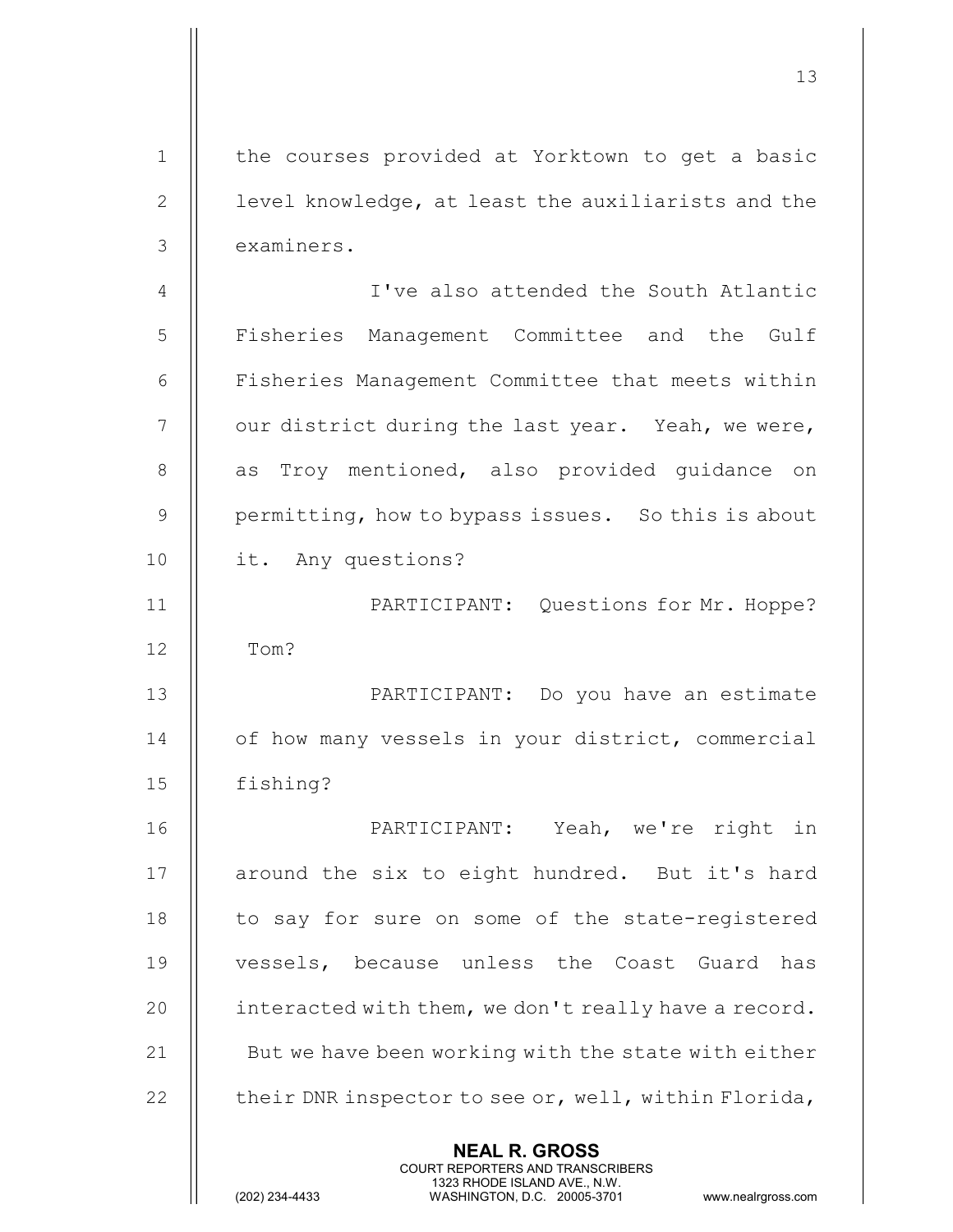|                | 14                                                                                                                                                              |
|----------------|-----------------------------------------------------------------------------------------------------------------------------------------------------------------|
| $\mathbf{1}$   | we break it down, because we had such a small section                                                                                                           |
| 2              | of Florida.                                                                                                                                                     |
| $\mathcal{S}$  | But we've been working with them to get                                                                                                                         |
| $\overline{4}$ | the number of landings as we get them, and permits                                                                                                              |
| 5              | issued. But that doesn't necessarily equate to                                                                                                                  |
| 6              | one for one. Sometimes an operator has multiple                                                                                                                 |
| $\overline{7}$ | vessels, sometimes he has one vessel with multiple                                                                                                              |
| $8\,$          | permits. This is ongoing, but that's our best                                                                                                                   |
| $\overline{9}$ | number.                                                                                                                                                         |
| 10             | PARTICIPANT: Thank you.                                                                                                                                         |
| 11             | PARTICIPANT: Mr. Chairman.                                                                                                                                      |
| 12             | PARTICIPANT: Go ahead, Mr. Rosveld.                                                                                                                             |
| 13             | MR. ROSVOLD: So 6800 vessels total,                                                                                                                             |
| 14             | and you do 400 inspections, and only 200 of them                                                                                                                |
| 15             | pass, what happens to the other 200, what's the                                                                                                                 |
| 16             | major failure?                                                                                                                                                  |
| 17             | MR. HOPPE: A lot of times they'll,                                                                                                                              |
| 18             | when we go to do the exam, we find out, you know,                                                                                                               |
| 19             | this is what you need, this and this. You have                                                                                                                  |
| 20             | to correct it and call us back. So we're waiting.                                                                                                               |
| 21             | After 30-60 days, if we don't hear back from them,                                                                                                              |
| 22             | then we try to follow up.                                                                                                                                       |
|                | <b>NEAL R. GROSS</b><br>COURT REPORTERS AND TRANSCRIBERS<br>1323 RHODE ISLAND AVE., N.W.<br>(202) 234-4433<br>WASHINGTON, D.C. 20005-3701<br>www.nealrgross.com |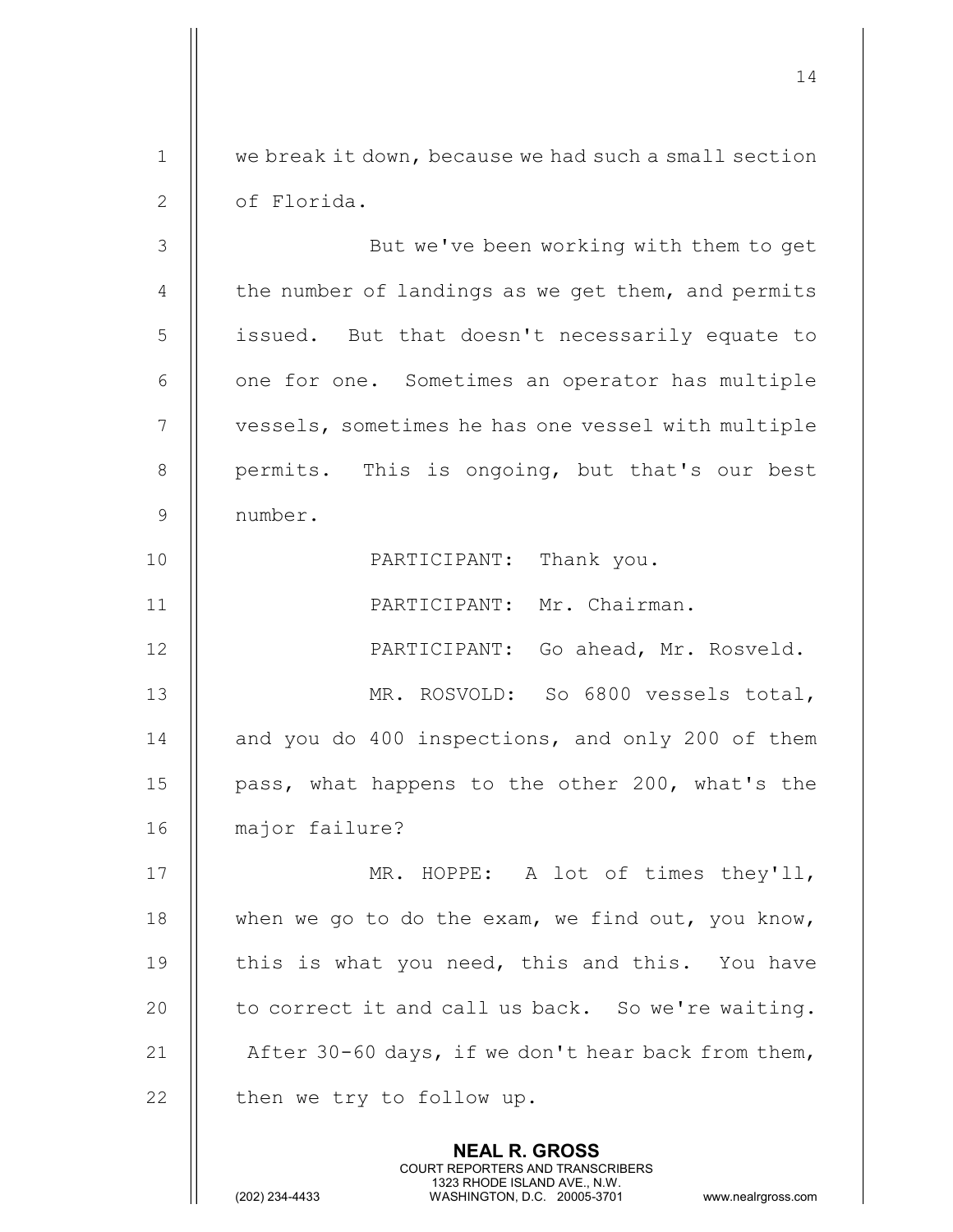| $\mathbf 1$    | If they don't respond, then we close                                                                                                                                   |
|----------------|------------------------------------------------------------------------------------------------------------------------------------------------------------------------|
| 2              | out the activity. Again, we're waiting on them.                                                                                                                        |
| 3              | We don't know if they stopped fishing because they                                                                                                                     |
| $\overline{4}$ | didn't want to spend the money, or you know, if                                                                                                                        |
| 5              | they decided to get a newer vessel. Multiple                                                                                                                           |
| 6              | reasons why they didn't follow it up. Otherwise,                                                                                                                       |
| 7              | it's, we just wanted to catch them operating without                                                                                                                   |
| 8              | a valid decal or the appropriate documentation.                                                                                                                        |
| $\mathcal{G}$  | PARTICIPANT: Just a<br>point of                                                                                                                                        |
| 10             | clarification. Did you say in six to eight hundred                                                                                                                     |
| 11             | or 6800?                                                                                                                                                               |
| 12             | PARTICIPANT: No, sixty.                                                                                                                                                |
| 13             | PARTICIPANT: Sixty.                                                                                                                                                    |
| 14             | PARTICIPANT: So I assume you have, you                                                                                                                                 |
| 15             | don't have a lot of fisheries that require observers                                                                                                                   |
| 16             | on the boat with you?                                                                                                                                                  |
| 17             | PARTICIPANT: Correct.                                                                                                                                                  |
| 18             | PARTICIPANT: Any other questions for                                                                                                                                   |
| 19             | Mr. Hoppe? Yes, Mr. Meyers.                                                                                                                                            |
| 20             | MR. HOPPE: I just have one point of                                                                                                                                    |
| 21             | clarification on that. Okay, when I say decals                                                                                                                         |
| 22             | issued, technically, under the new regulations                                                                                                                         |
|                | <b>NEAL R. GROSS</b><br><b>COURT REPORTERS AND TRANSCRIBERS</b><br>1323 RHODE ISLAND AVE., N.W.<br>(202) 234-4433<br>WASHINGTON, D.C. 20005-3701<br>www.nealrgross.com |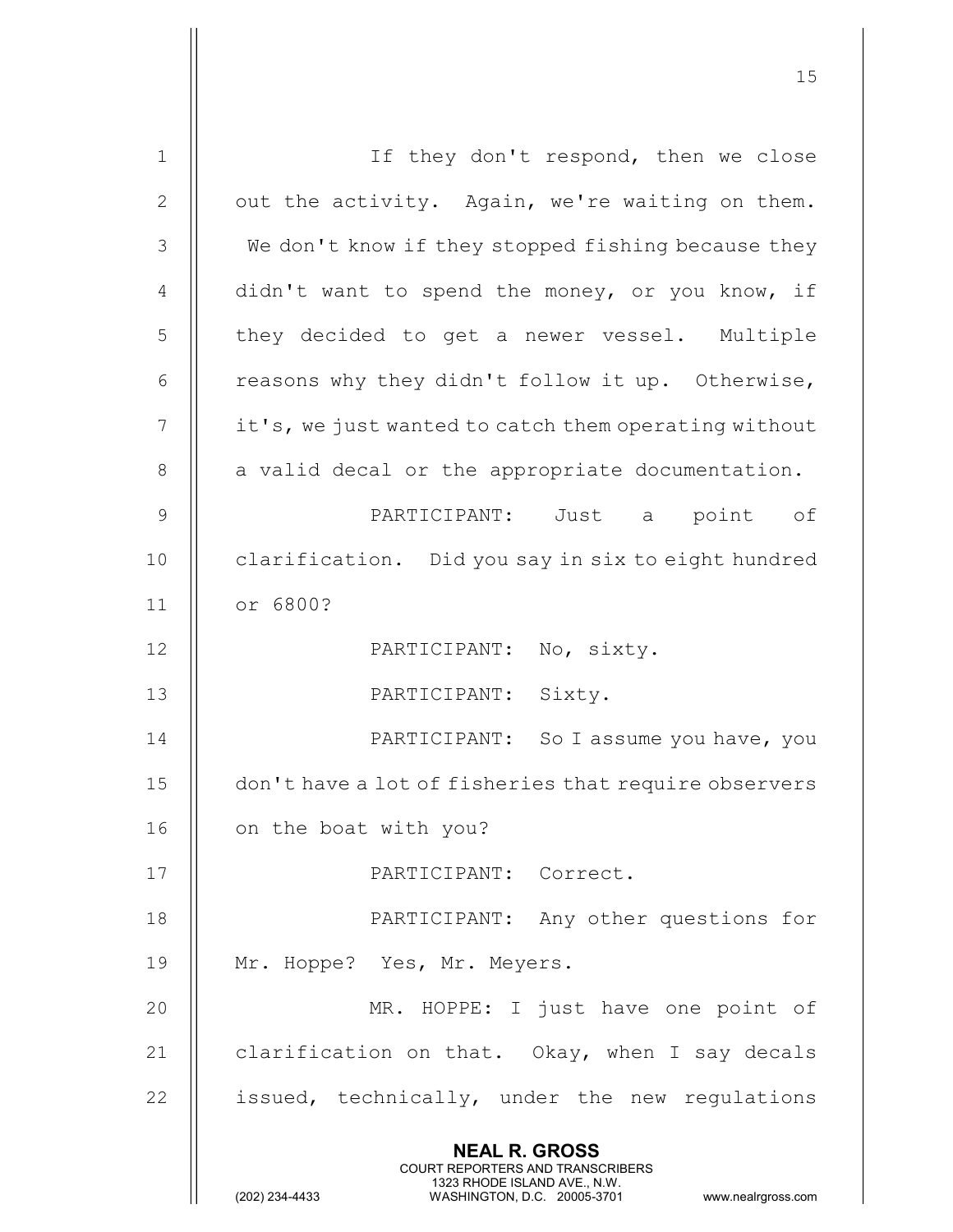| $\mathbf 1$    | since 2013, you have to have an exam within the     |
|----------------|-----------------------------------------------------|
| $\mathbf{2}$   | last five years. So even though they don't have     |
| 3              | a decal because it's only good for two years, when  |
| 4              | you take into account four years, five years, it's  |
| 5              | a little ---                                        |
| 6              | PARTICIPANT: I was just curious, with               |
| $\overline{7}$ | your DC trainer, and I assume, D-7, you probably    |
| $8\,$          | have two of them?                                   |
| $\mathsf 9$    | PARTICIPANT: We actually, yes. We                   |
| 10             | have one in St. Petersburg and one in Jacksonville. |
| 11             | PARTICIPANT: Okay, and I'm just                     |
| 12             | curious. Do you use the stability model that the    |
| 13             | boat, in conjunction with those DC trainers?        |
| 14             | MR. HOPPE: Yes, they also have one                  |
| 15             | that is a small, it looks like a fishing boat, but. |
| 16             | PARTICIPANT: Okay. And I quess the                  |
| 17             | follow-on with that one is are you seeing a lot     |
| 18             | of interest with the model, with the stability in   |
| 19             | the different -- I'm trying to think of a way to    |
| 20             | put it. The different experiments that you can      |
| 21             | do with that model itself. And I imagine you take   |
| 22             | with the industry forms?                            |
|                | <b>NEAL R. GROSS</b>                                |

 COURT REPORTERS AND TRANSCRIBERS 1323 RHODE ISLAND AVE., N.W.

Ш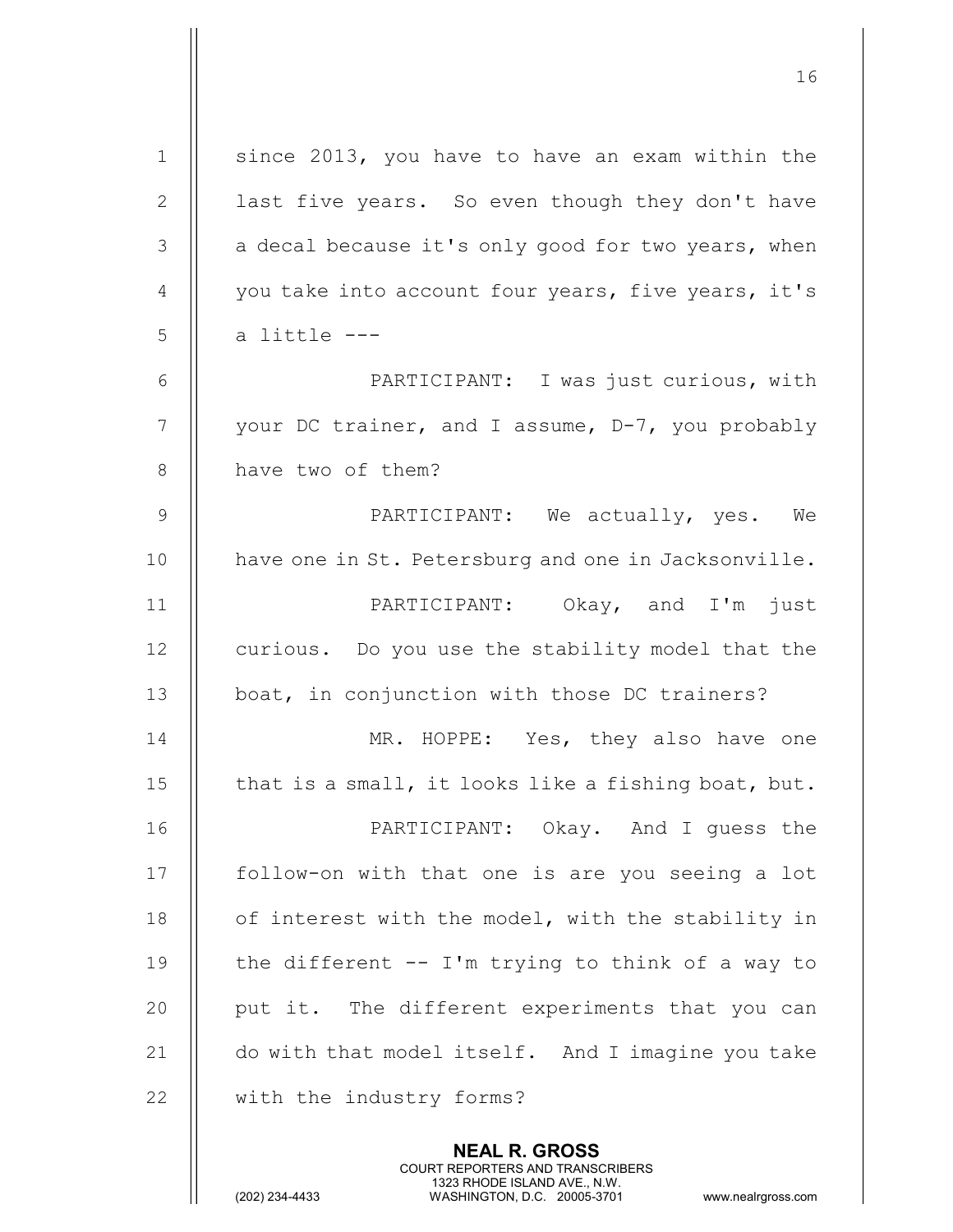| $\mathbf 1$    | MR. HOPPE: Well, we're bringing them                 |
|----------------|------------------------------------------------------|
| $\mathbf{2}$   | to the training. And basically, when they come       |
| 3              | through, it allows them to see it. When you see      |
| 4              | it with your own eyes, how a small movement on a     |
| 5              | vessel creates a big -- I think it opens your eyes.  |
| 6              | PARTICIPANT: Thanks.                                 |
| $\overline{7}$ | PARTICIPANT: Any other questions?                    |
| $8\,$          | Thank you, Mr. Hoppe.                                |
| 9              | MR. PERKINS: Good afternoon, my name                 |
| 10             | is Bob Perkins, I'm the Uninspected Vessel           |
| 11             | Coordinator for the 8th District out of New Orleans. |
| 12             | I presently have four sectors, two MSUs, two MSDs,   |
| 13             | and I'll have examiners. I have ten billets for      |
| 14             | examiners which stretch from Brownsville, Texas      |
| 15             | to Panama City, Florida.                             |
| 16             | Of those ten billets, I have one that                |
| 17             | is empty presently, one that will be empty in a      |
| 18             | couple of weeks. Two that are empty now, one         |
| 19             | that'll be empty in a couple weeks, and a fourth     |
| 20             | one that is possibly going to go MTU before the      |
| 21             | end of the year. And my position will be vacated     |
| 22             | at the end of year.                                  |
|                | <b>NEAL R. GROSS</b>                                 |

 COURT REPORTERS AND TRANSCRIBERS 1323 RHODE ISLAND AVE., N.W.

 $\mathbf{\mathsf{I}}$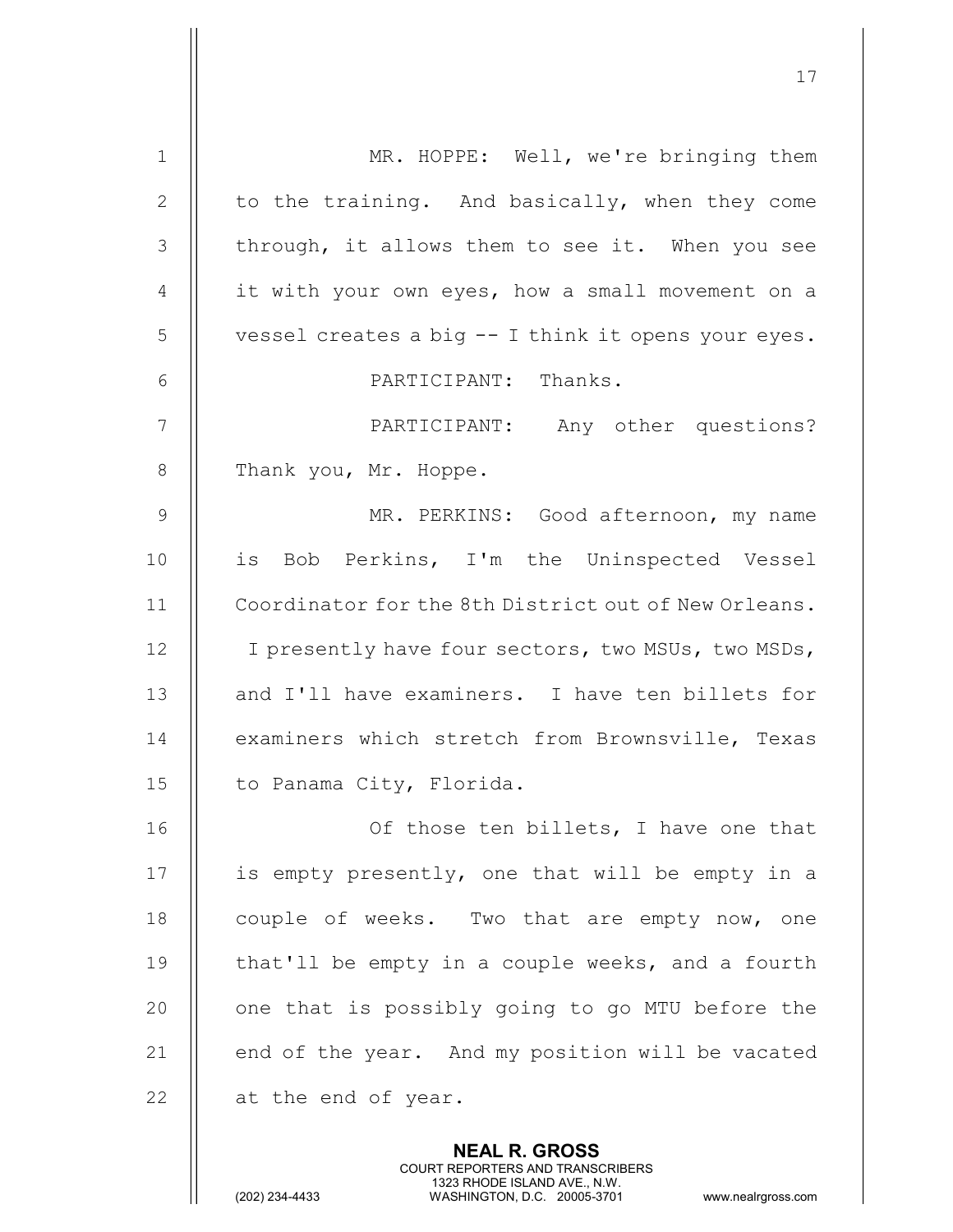| $\mathbf 1$    | So we're down, we're going to be down                                                                                                                                  |
|----------------|------------------------------------------------------------------------------------------------------------------------------------------------------------------------|
| $\mathbf{2}$   | five people. We've hired one to replace one of                                                                                                                         |
| 3              | the five, and we're working on vessels.                                                                                                                                |
| $\overline{4}$ | A very interesting question. I have                                                                                                                                    |
| 5              | 1072 federal permits. Of that, we estimate that                                                                                                                        |
| $6\,$          | 965 of those are actually actively being fished.                                                                                                                       |
| $\overline{7}$ | So we have 1000 boats that basically fit into that                                                                                                                     |
| 8              | category. But then we have 30,000 inside boats.                                                                                                                        |
| 9              | And not, all of you can go, all of these are                                                                                                                           |
| 10             | commercial boats. They're not really commercial                                                                                                                        |
| 11             | boats.                                                                                                                                                                 |
| 12             | lot of these guys are, like in<br>A                                                                                                                                    |
| 13             | Louisiana, they'll get a commercial permit so they                                                                                                                     |
| 14             | can haul a bigger net. When they're shrimping,                                                                                                                         |
| 15             | they're actually recreational shrimpers, they're                                                                                                                       |
| 16             | keeping their catch, they're not selling anything.                                                                                                                     |
| 17             | But they have to get a commercial permit in order                                                                                                                      |
| 18             | to haul a certain size net, and they'll do that                                                                                                                        |
| 19             | just to facilitate the process.                                                                                                                                        |
| 20             | So how many boats I really have, it's                                                                                                                                  |
| 21             | kind of a guess. But we know it's nowhere that                                                                                                                         |
| 22             | actual 30,000 number. Because there's a lot of                                                                                                                         |
|                | <b>NEAL R. GROSS</b><br><b>COURT REPORTERS AND TRANSCRIBERS</b><br>1323 RHODE ISLAND AVE., N.W.<br>(202) 234-4433<br>WASHINGTON, D.C. 20005-3701<br>www.nealrgross.com |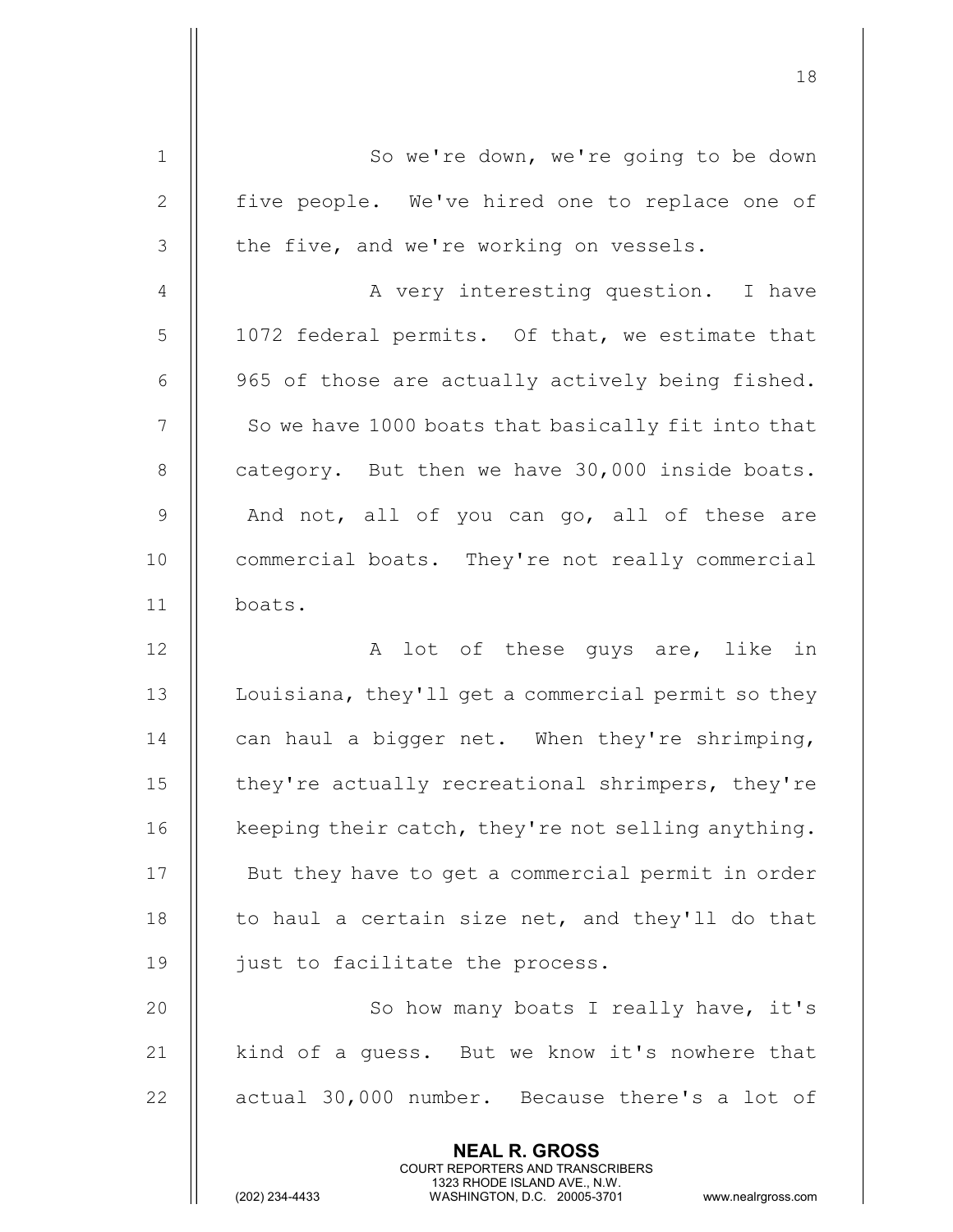1 || recreational boats that are just kind of falling 2 || into that category.

3 || We do just north of a thousand exams, 4 || between the ten examiners we do a thousand exams 5 | a year. We issue somewhere just south of 600 decals  $6$  || per year for those thousand boats. A lot of oyster 7 || boats, a lot of bay shrimpers. We do have long 8 || liners and reef fishing vessels. 9 || We also have highly migratory species

10 || boats, which are actually the worst part of our 11 fleet. Those are the guys that we have the most 12 || problems with. The oldest boats in the worst 13 condition.

14 || The fatality rate within the Eighth 15 || District has stayed fairly steady. We generally 16 | tend to lose between two and four fishermen a year. 17 || Falls overboard, number one lead cause. Guys go 18 | over the side, no life jacket on. Most of the time, 19 | they're single-handed on the boat.

20 || We have no idea why they went over 21 || unless we recover the body and find out the 22 | individual had a heart attack or had some type of

> NEAL R. GROSS COURT REPORTERS AND TRANSCRIBERS

1323 RHODE ISLAND AVE., N.W.<br>WASHINGTON, D.C. 20005-3701

WASHINGTON, D.C. 20005-3701 www.nealrgross.com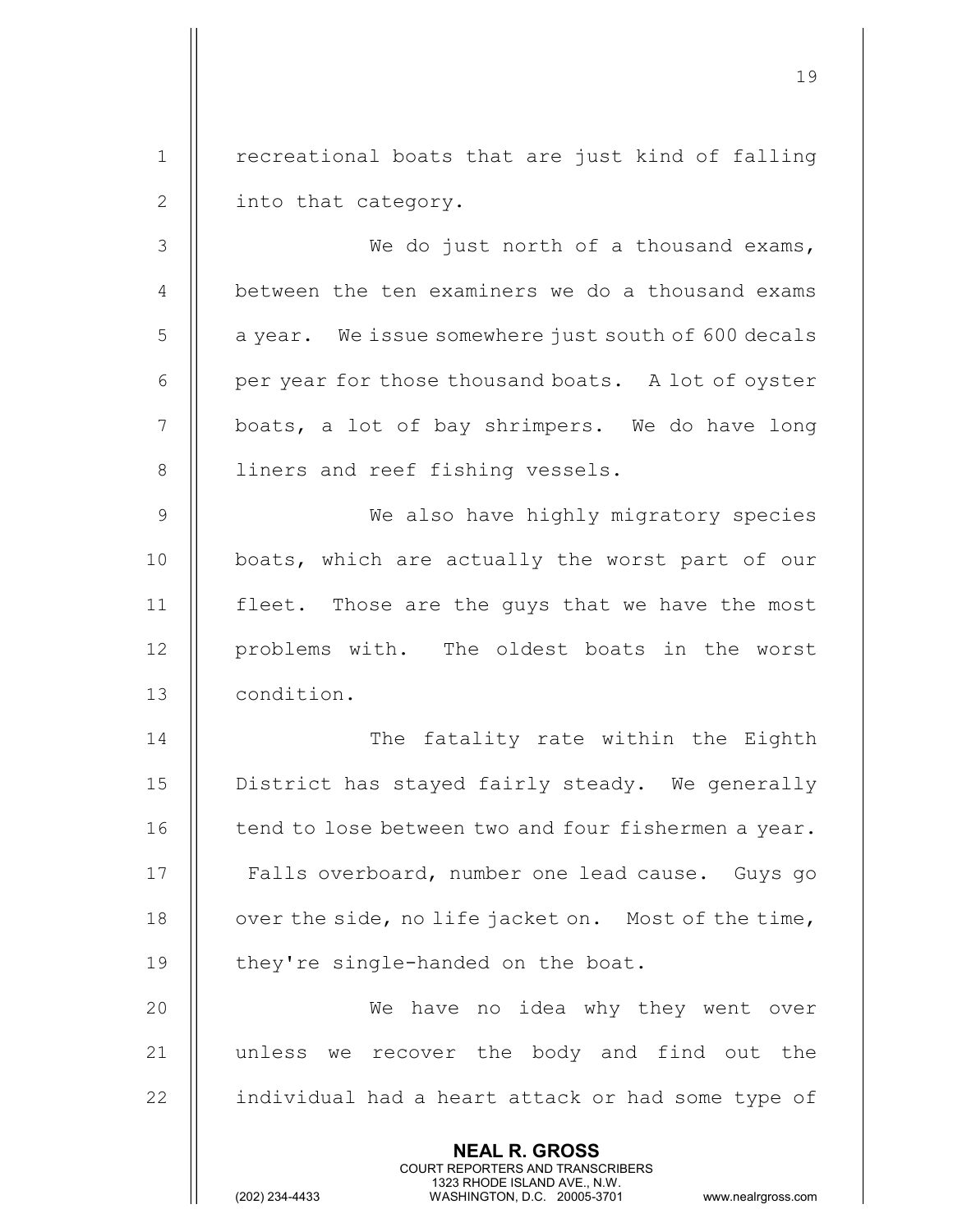NEAL R. GROSS COURT REPORTERS AND TRANSCRIBERS 1 | injury. If we get the body back, sometimes we can 2  $\parallel$  figure out why they went over the side. But my  $3 \parallel$  colleague will talk to you about that, I think, 4 || in much more depth. 5 | The second leading cause of fatalities 6 | in the Gulf of Mexico is winch entanglement. NIOSH 7 || is also working on that. They are developing a 8 || guard system for the winches. There's not going  $9$   $\parallel$  to be, there is no mandatory, it's not going to 10  $\parallel$  be a requlation, it's not going to be something 11 | to ram down anybody's throat. 12 What they're doing is coming up with 13  $\parallel$  a very simple design for these. It's not simple, 14 || it's actually kind of complicated, but they're 15 dumbing it down to the lowest level, and then 16 | they're going to give the plans to the fisherman 17 || so that they can make them themselves or have them 18 || fabricated in a shop and out among their other 19 winches. 20 || They've gone out, done a lot of work 21  $\parallel$  with a lot of different boats throughout the Gulf, 22  $\parallel$  I'm not sure --- they've been at Brownsville,

20

1323 RHODE ISLAND AVE., N.W.<br>WASHINGTON, D.C. 20005-3701

WASHINGTON, D.C. 20005-3701 www.nealrgross.com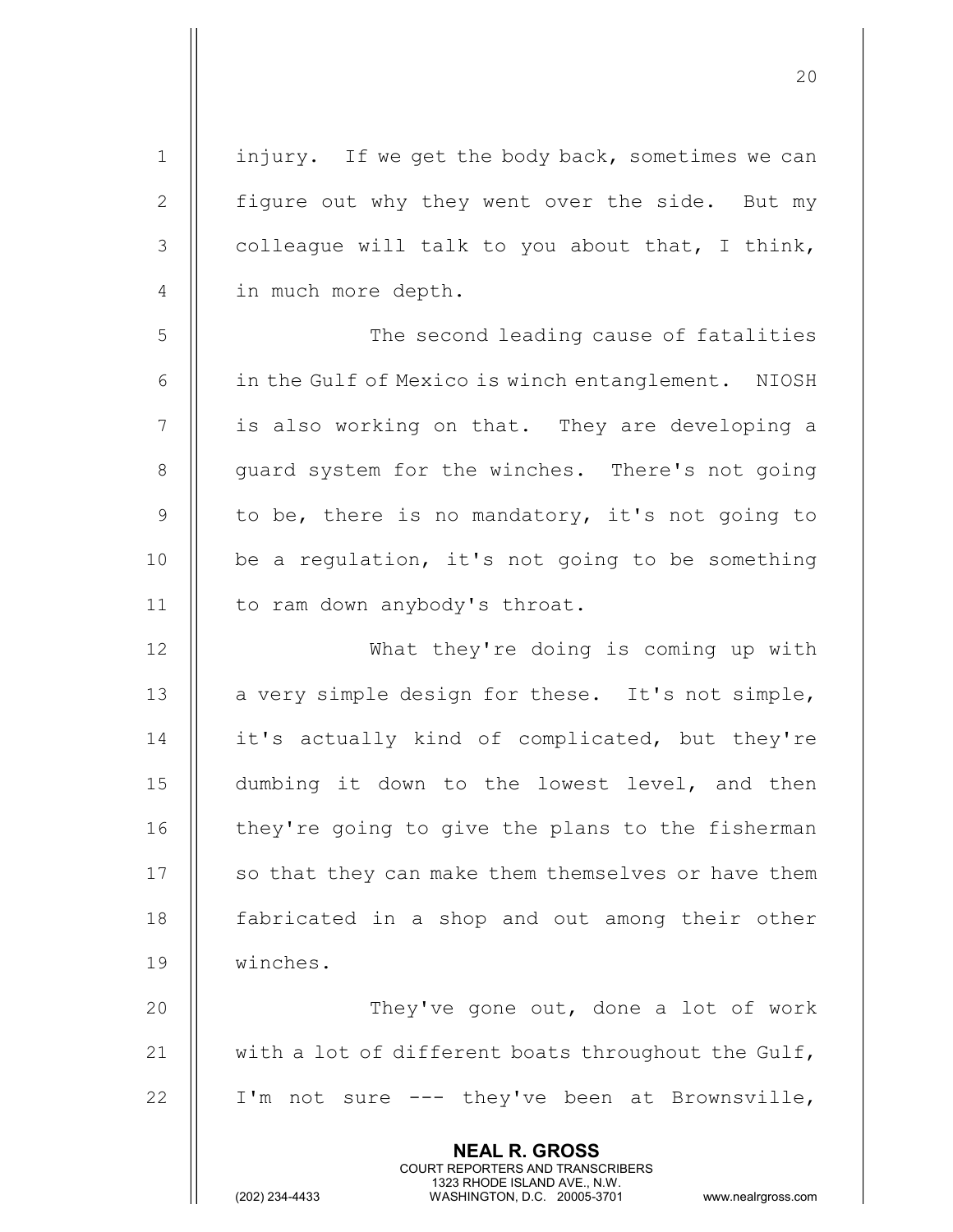| $\mathbf 1$    | they've been in Galveston, they've been in south                                                                                                                       |
|----------------|------------------------------------------------------------------------------------------------------------------------------------------------------------------------|
| $\mathbf{2}$   | Louisiana. They went through as many different                                                                                                                         |
| 3              | types of winches as they can to kind of facilitate                                                                                                                     |
| $\overline{4}$ | this process.                                                                                                                                                          |
| 5              | So we're trying to help NIOSH come up                                                                                                                                  |
| 6              | with an answer to the problem. That's the second                                                                                                                       |
| 7              | leading cause of death in the Gulf, winch                                                                                                                              |
| 8              | entanglements.                                                                                                                                                         |
| $\mathcal{G}$  | That's about all I have for you. Any                                                                                                                                   |
| 10             | questions? Yes, sir.                                                                                                                                                   |
| 11             | PARTICIPANT: How many of the boats                                                                                                                                     |
| 12             | will use the winch handle when they're dealing with                                                                                                                    |
| 13             | the -- they have to steer and everything around                                                                                                                        |
| 14             | themselves, with a self-quide?                                                                                                                                         |
| 15             | MR. PERKINS: Almost none of them                                                                                                                                       |
| 16             | anymore have self-quides, but a lot of them have                                                                                                                       |
| 17             | a mechanical quide, depending on how they set those                                                                                                                    |
| 18             | up, where sometimes they're pushing, sometimes                                                                                                                         |
| 19             | they're pulling. They depend on the boat, the                                                                                                                          |
| 20             | owner, the setup, what they feel is the right way                                                                                                                      |
| 21             | for their guys to do it.                                                                                                                                               |
| 22             | Most of the guys, the one that makes                                                                                                                                   |
|                | <b>NEAL R. GROSS</b><br><b>COURT REPORTERS AND TRANSCRIBERS</b><br>1323 RHODE ISLAND AVE., N.W.<br>(202) 234-4433<br>WASHINGTON, D.C. 20005-3701<br>www.nealrgross.com |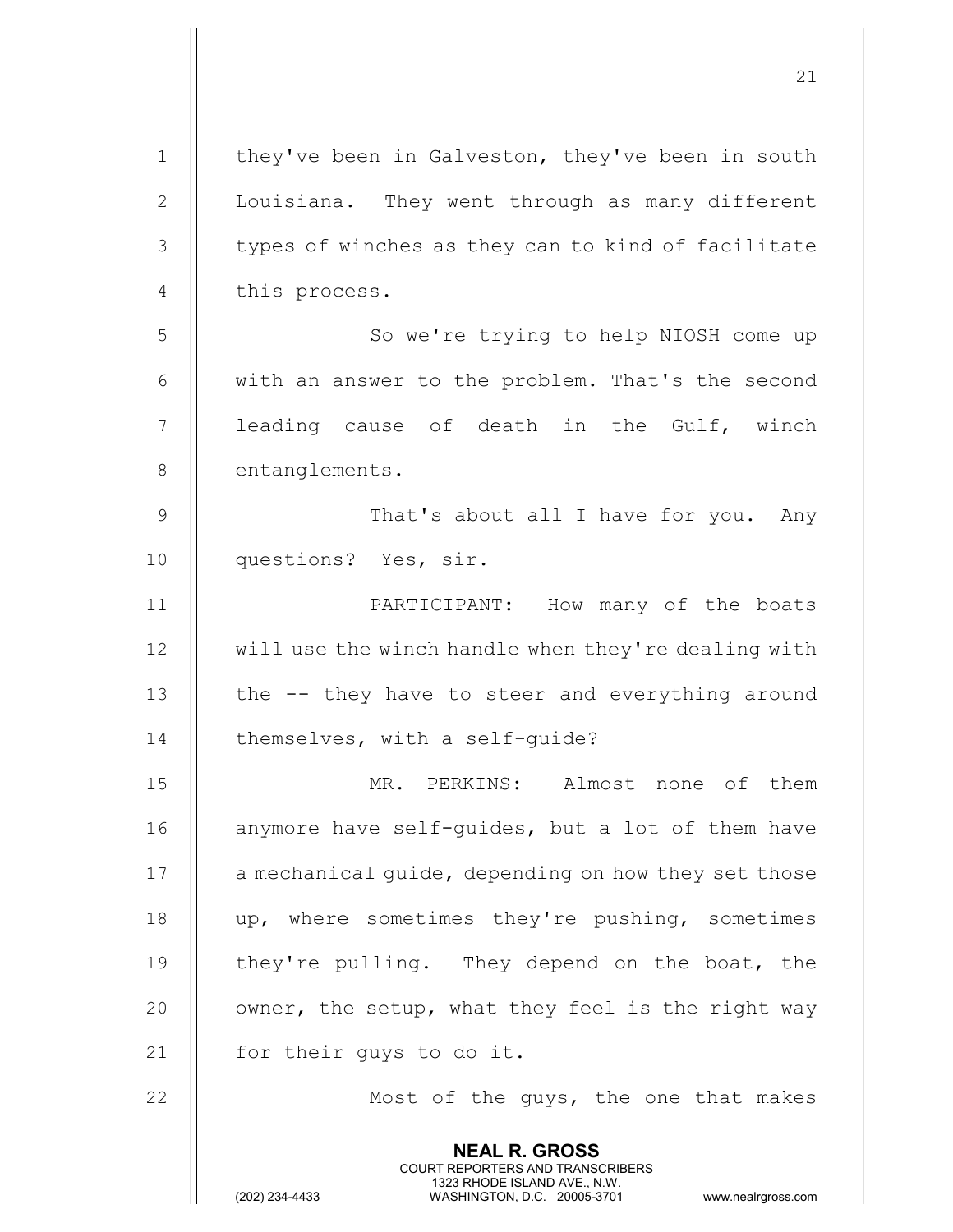1 || the most sense to me is when they're actually 2 || pulling to quide it towards the aft side of the 3 || drum. And then they just release it and let it 4  $\parallel$  go to the front side, where they're not pushing 5 || themselves into the drum, seems to be the best 6 II answer. 7 || A lot of guys don't use those guides,  $8$  || and unfortunately they use their foot to quide that 9 cable. And it takes a leg, pulls it right into 10  $\parallel$  the drum. And when the leg goes, there's nothing 11 | left to --- if they got the drum locked down, there's  $12$  | a handle on the drum that they have to pull to engage 13  $\parallel$  the clutch to make the drums wrap up the cable. 14 **And they're not really, well, they make** 15 | their own modifications where they can basically 16 || put a chain or a line over this handle to hold it 17  $\parallel$  engaged, so they're not having to hold it, 18  $\parallel$  especially if it's a deep trawl and there's a lot 19 || of cable out. And they use their foot to quide 20  $\parallel$  these things in and a foot snags on a bar, it sucks 21  $\parallel$  them into the winch. The handle's tied down. They  $22$   $\parallel$  go around once or twice before it kills them.

> NEAL R. GROSS COURT REPORTERS AND TRANSCRIBERS

22

1323 RHODE ISLAND AVE., N.W.<br>WASHINGTON, D.C. 20005-3701

WASHINGTON, D.C. 20005-3701 www.nealrgross.com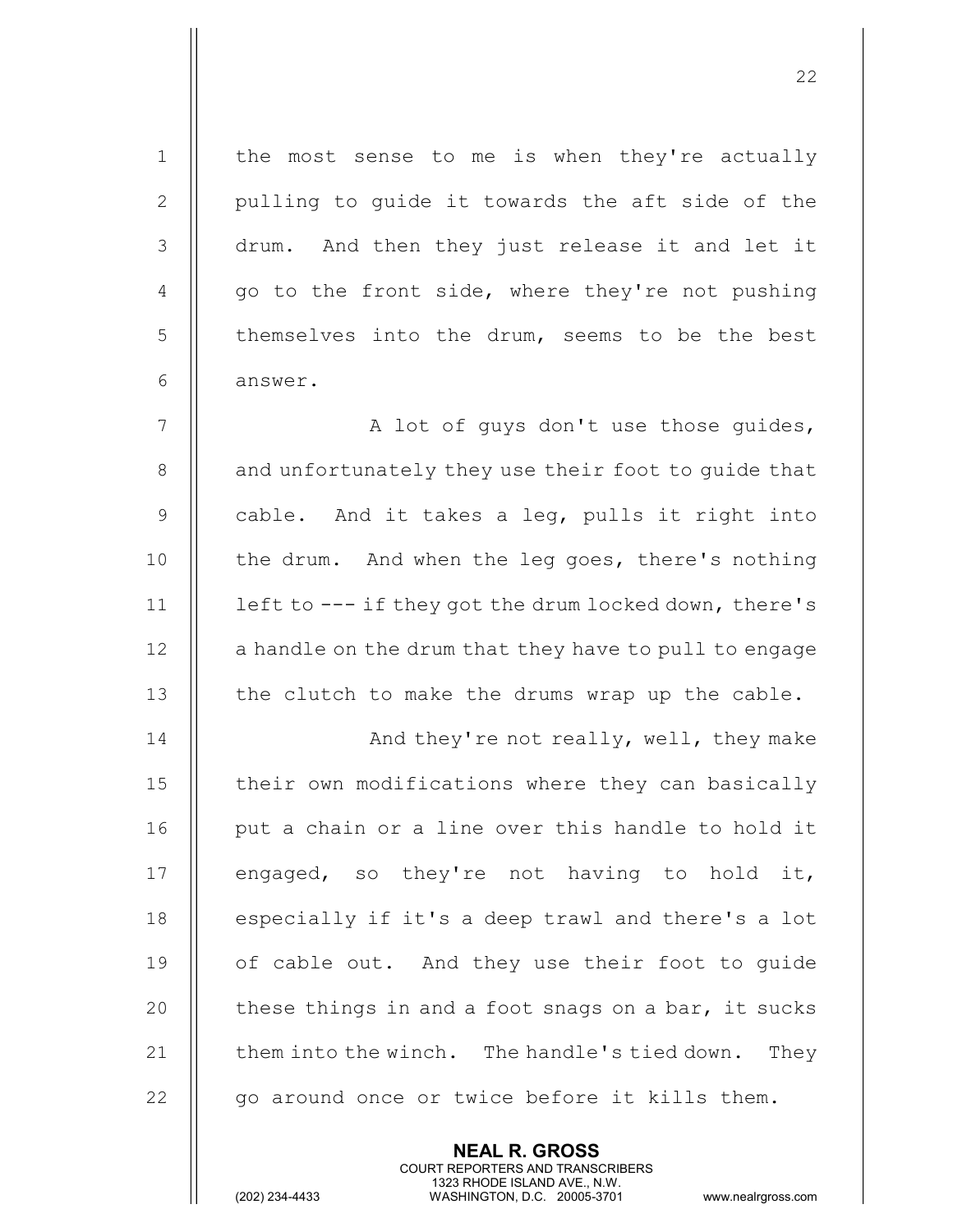|               | 23                                                                                                                                             |
|---------------|------------------------------------------------------------------------------------------------------------------------------------------------|
| $\mathbf 1$   | PARTICIPANT: Do, would you say that                                                                                                            |
| $\mathbf{2}$  |                                                                                                                                                |
| 3             | PARTICIPANT: Yes thanks to Mr. Perkins,                                                                                                        |
| 4             | appreciate the response. Just a reminder, if you                                                                                               |
| 5             | could direct questions to the Chair and state your                                                                                             |
| 6             | name so, for the record we can, because there's                                                                                                |
| 7             | a recorder on the other end of that microphone.                                                                                                |
| 8             | MR. BOEHMER: Can I ask one<br>more                                                                                                             |
| $\mathcal{G}$ | question?                                                                                                                                      |
| 10            | PARTICIPANT: Yes.                                                                                                                              |
| 11            | MR. BOEHMER: The entanglements that                                                                                                            |
| 12            | you've seen -- Kris Boehmer, I'm sorry. Were they                                                                                              |
| 13            | usually a result of steering the wire arm?                                                                                                     |
| 14            | MR. PERKINS: The ones that we've seen,                                                                                                         |
| 15            | it kind of varies. A lot of time, it's clothing                                                                                                |
| 16            | getting caught on a piece of wire and it pulls them                                                                                            |
| 17            | in, or they're trying to use their foot for                                                                                                    |
| 18            | something. I mean, it kind of varies.                                                                                                          |
| 19            | PARTICIPANT: Thank you.                                                                                                                        |
| 20            | PARTICIPANT:<br>Thank you, any other                                                                                                           |
| 21            | questions for Mr. Perkins? Oh, go ahead, Tom.                                                                                                  |
| 22            | MR. DAMERON: Thank you, Mr. Chairman,                                                                                                          |
|               | <b>NEAL R. GROSS</b>                                                                                                                           |
|               | <b>COURT REPORTERS AND TRANSCRIBERS</b><br>1323 RHODE ISLAND AVE., N.W.<br>(202) 234-4433<br>WASHINGTON, D.C. 20005-3701<br>www.nealrgross.com |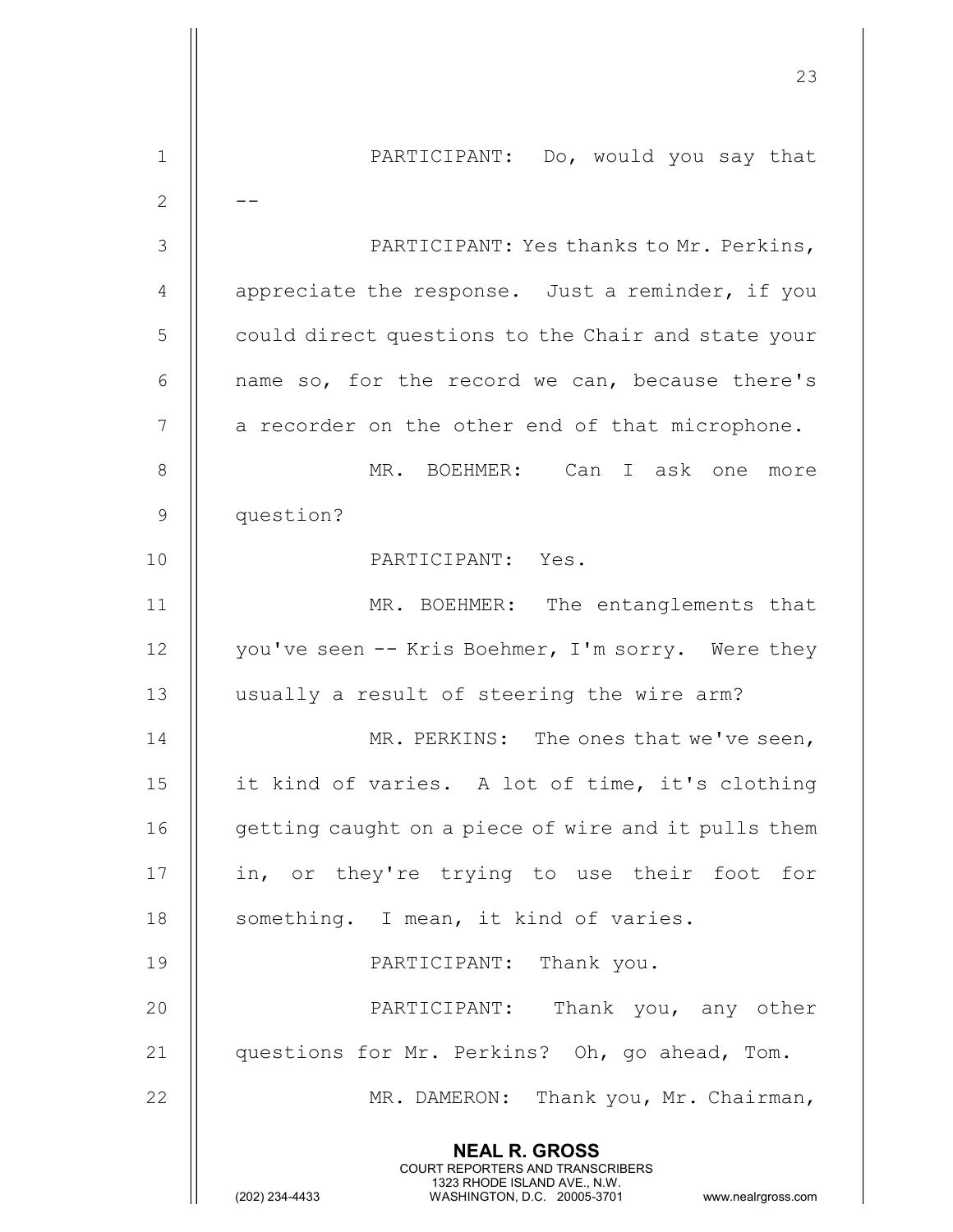NEAL R. GROSS COURT REPORTERS AND TRANSCRIBERS 1323 RHODE ISLAND AVE., N.W.<br>WASHINGTON, D.C. 20005-3701 WASHINGTON, D.C. 20005-3701 www.nealrgross.com 1 || Thomas Dameron. So I hadn't heard that before, 2  $\parallel$  that you have  $-$  now are these inside boats that  $3$   $\parallel$  are state-permitted, and then they're getting a 4 || commercial fishing permit to pull bigger nets? 5 | Are they going outside and pulling bigger nets? 6 MR. PERKINS: Yeah, most of these are 7 || inside boats. They're bay shrimping. These are  $8$  || actually what they are, are recreational shrimpers 9 || that get this permit just so they can haul a 10 || twelve-foot net. Because with a recreational 11 permit for shrimping, you're limited in net size. 12 || They'll only, I forget what it is, I 13 || think it's a six-foot net or something, and it's 14  $\parallel$  not big enough for them. They want a bigger net, 15  $\parallel$  and in order to pull that bigger net, they have  $16$  || to get a commercial permit to do that. 17 MR. DAMERON: But they're not 18 || considered commercial vessels. 19 || MR. PERKINS: They're not selling the  $20$  | catch. There is no  $-$ 21 || MR. DAMERON: They're not selling the  $22$  | catch.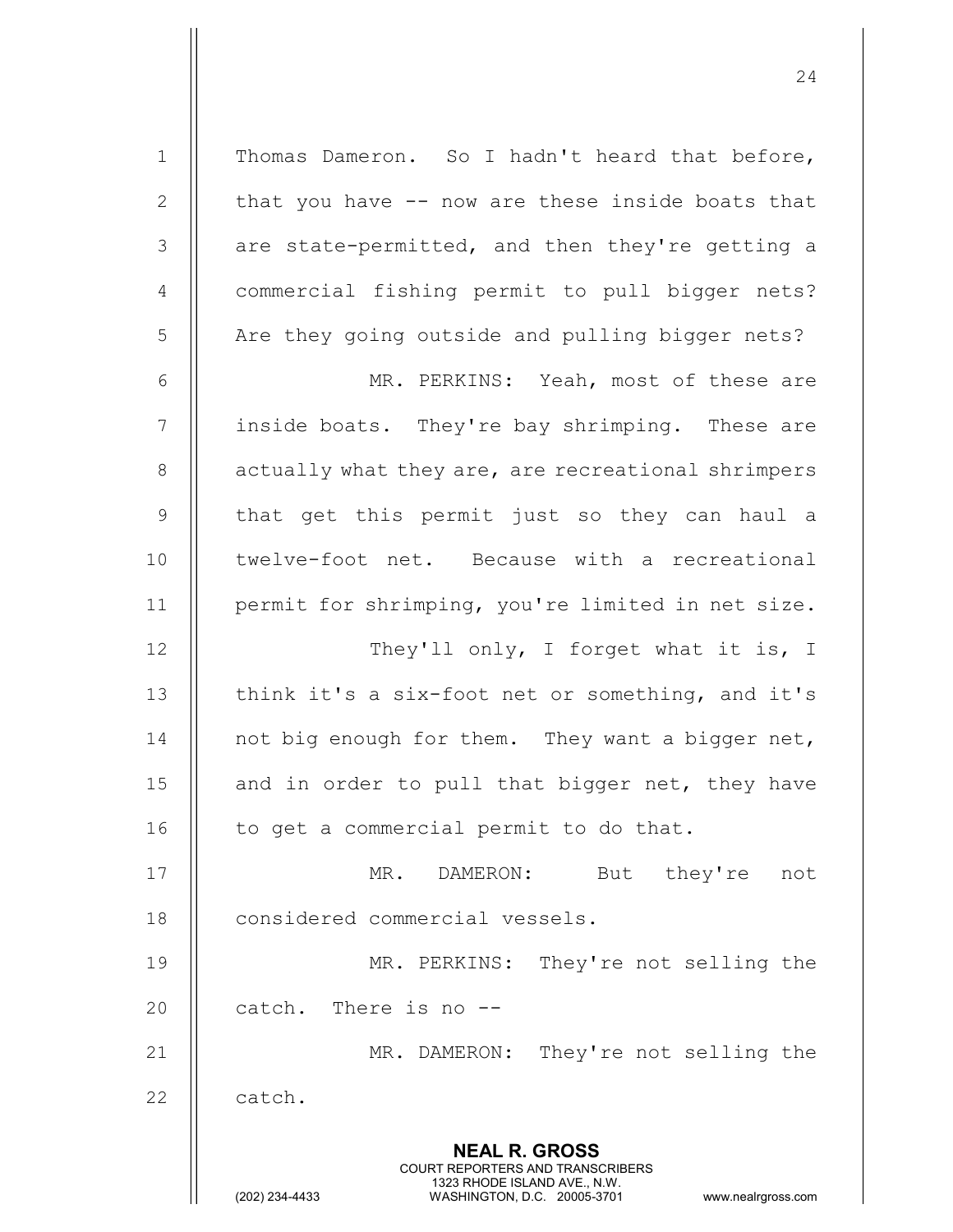| $\mathbf 1$    | MR. PERKINS: They're not. But they,                                                                                                                                    |
|----------------|------------------------------------------------------------------------------------------------------------------------------------------------------------------------|
| $\mathbf{2}$   | if you look at the state numbers, it reflects in                                                                                                                       |
| $\mathfrak{Z}$ | their numbers of commercial fishing vessels. And                                                                                                                       |
| $\overline{4}$ | where we kind of get into this whole thing is when                                                                                                                     |
| 5              | they started getting calls from observers, and                                                                                                                         |
| 6              | they'll call us and go, wait a minute, we're just                                                                                                                      |
| $\overline{7}$ | a rec boat, you know, why are you --- number one,                                                                                                                      |
| $8\,$          | talk to NOAA, it has nothing to do with us. And                                                                                                                        |
| $\mathsf 9$    | number two, it's because you have a commercial                                                                                                                         |
| 10             | permit and they're looking at that.                                                                                                                                    |
| 11             | MR. DAMERON: Thanks, Bob.                                                                                                                                              |
| 12             | MR. PERKINS: Certainly.                                                                                                                                                |
| 13             | PARTICIPANT: Yes, thank you. Any                                                                                                                                       |
| 14             | other questions? All right, thank you very much,                                                                                                                       |
| 15             | appreciate it.                                                                                                                                                         |
| 16             | MR. PERKINS: Sure.                                                                                                                                                     |
| 17             | PARTICIPANT: District Nine. Let's                                                                                                                                      |
| 18             | see, District Eleven. No, Ms. Peg Murphy was not                                                                                                                       |
| 19             | able to come. But we have a -- yes, sir.                                                                                                                               |
| 20             | MR. NGUYEN: Good afternoon. My name                                                                                                                                    |
| 21             | is Marc Nguyen, and I am a commercial fishing vessel                                                                                                                   |
| 22             | safety examiner at Sector Los Angeles/Long Beach.                                                                                                                      |
|                |                                                                                                                                                                        |
|                | <b>NEAL R. GROSS</b><br><b>COURT REPORTERS AND TRANSCRIBERS</b><br>1323 RHODE ISLAND AVE., N.W.<br>(202) 234-4433<br>WASHINGTON, D.C. 20005-3701<br>www.nealrgross.com |

<u>25</u>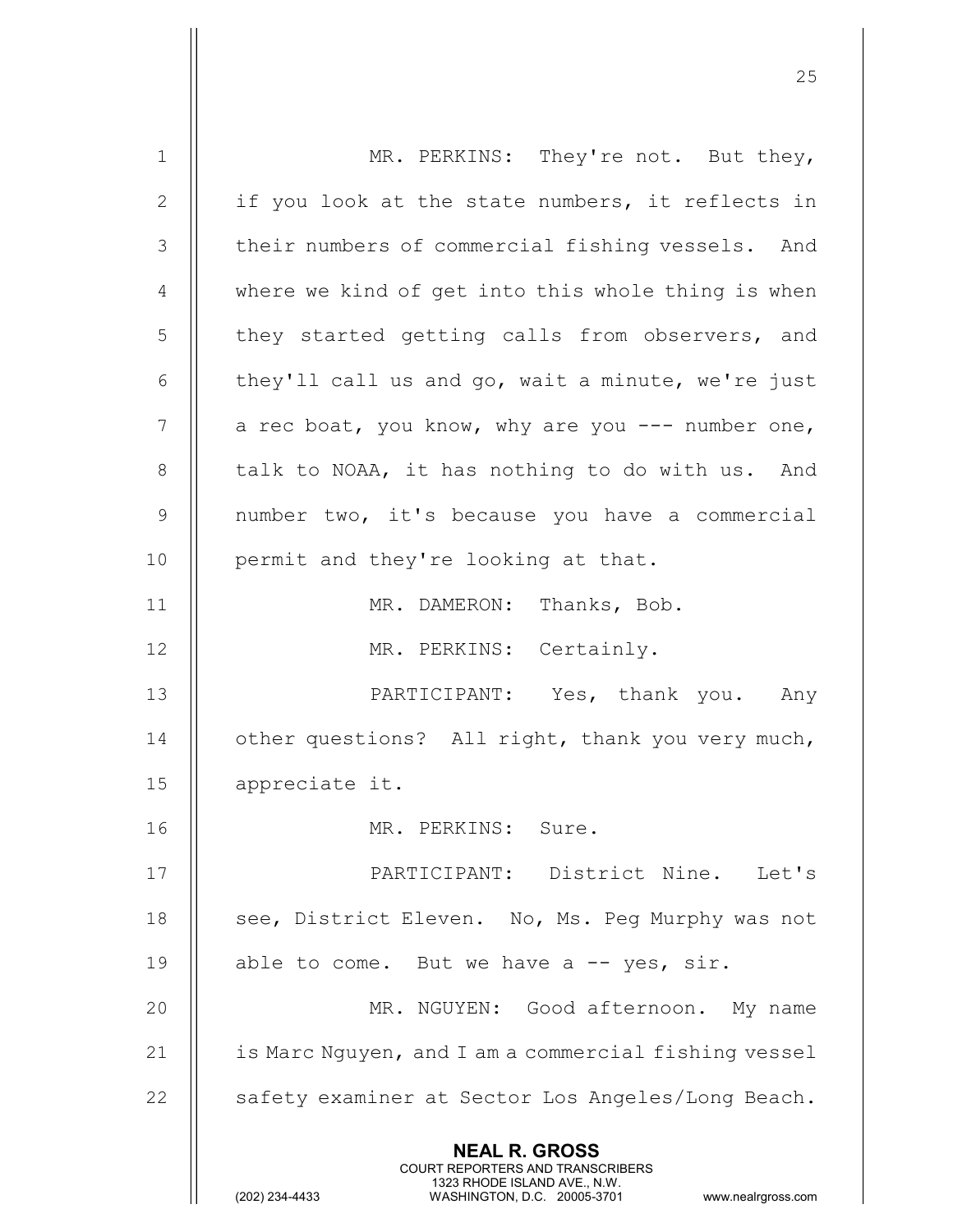| $\mathbf 1$  | Peg Murphy, our D-11 program manager, was not able                                                                                                                     |
|--------------|------------------------------------------------------------------------------------------------------------------------------------------------------------------------|
| $\mathbf{2}$ | to make it here today, and she sends her regrets.                                                                                                                      |
| 3            | In way of background, D-11 California                                                                                                                                  |
| 4            | fishery consisted of shrimp, lobster, urchin,                                                                                                                          |
| 5            | squid, black cod, halibut, sword, albacore, and                                                                                                                        |
| 6            | crabs. So it's very diverse.                                                                                                                                           |
| 7            | In 2017 the fishing fleet, made up of                                                                                                                                  |
| 8            | 3012 commercial fishing vessels. Half of them are                                                                                                                      |
| 9            | documented with the Coast Guard, and half of them                                                                                                                      |
| 10           | are registered with various states. We conducted                                                                                                                       |
| 11           | 711 commercial fishing vessel safety exams and                                                                                                                         |
| 12           | issued 367 decals. We did this with six examiners                                                                                                                      |
| 13           | and with the help of our Coast Guard Auxiliarists.                                                                                                                     |
| 14           | Our Coast Guard active folks conducted                                                                                                                                 |
| 15           | 205 commercial fishing vessel boardings and                                                                                                                            |
| 16           | responded to 18 major casualties resulting in the                                                                                                                      |
| 17           | loss of four lives and nine vessels. They also                                                                                                                         |
| 18           | responded to 75 minor casualties, with 61 being                                                                                                                        |
| 19           | disabled and were tow-in by the Coast Guard.                                                                                                                           |
| 20           | Each major casualty is summarized in                                                                                                                                   |
| 21           | our D-11 newsletter with the detailed accounts from                                                                                                                    |
| 22           | the captain of fishing vessel (inaudible). From                                                                                                                        |
|              | <b>NEAL R. GROSS</b><br><b>COURT REPORTERS AND TRANSCRIBERS</b><br>1323 RHODE ISLAND AVE., N.W.<br>(202) 234-4433<br>WASHINGTON, D.C. 20005-3701<br>www.nealrgross.com |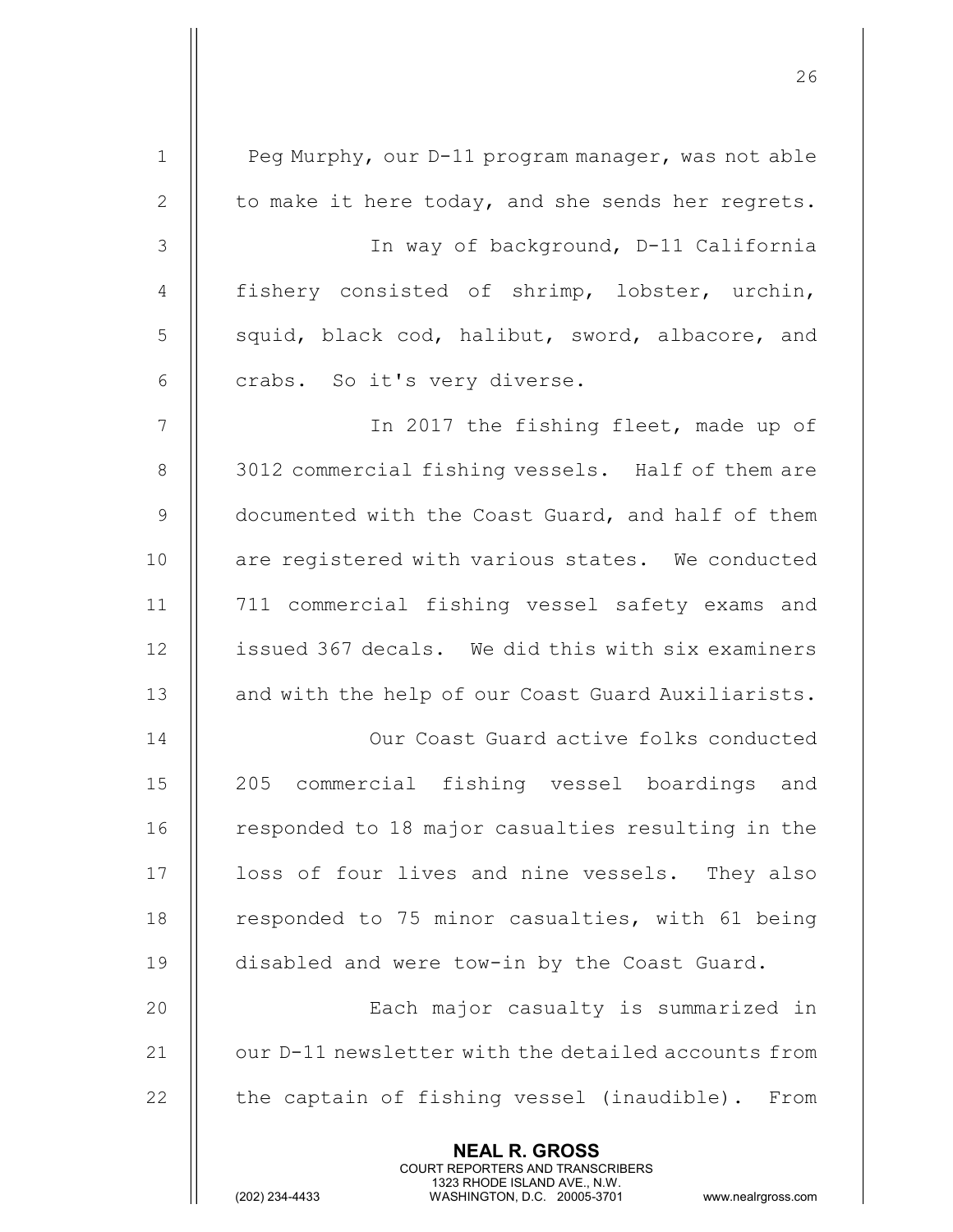NEAL R. GROSS COURT REPORTERS AND TRANSCRIBERS 1323 RHODE ISLAND AVE., N.W.<br>WASHINGTON, D.C. 20005-3701 WASHINGTON, D.C. WASHINGTON, D.C. 20005-3701 www.nealrgross.com 1 || the deck plate, the examiner encounters numerous 2 | non-approved Coast Guard safety equipment, such 3 || as fire extinguishers and survival suits. We also 4 | noticed numerous vessels switching from Coast Guard 5 documented to state-registered due to lesser safety 6 | requirements. 7 From Sector Los Angeles-Long Beach, 8 Where I'm from, we saw numerous fishing vessels 9 went down to Mexico to conduct repairs and have 10  $\parallel$  major modifications that, as a result of this, 11 || several vessels suffered serious casualties or 12 unable to maintain the documentation with the Coast 13 Guard due to major replacement of vessel hull or 14 || superstructure, which rendered the vessel to be 15 | foreign built. 16 In summary, D-11 commercial fishing 17 vessel safety program will continue to pursue our 18 || mission of bringing each and every fisherman home 19 || safe. I'm open for questions. 20 || PARTICIPANT: Questions for Mr. 21 Nguyen. 22 || MR. ROSVELD: Mr. Chairman, Mr.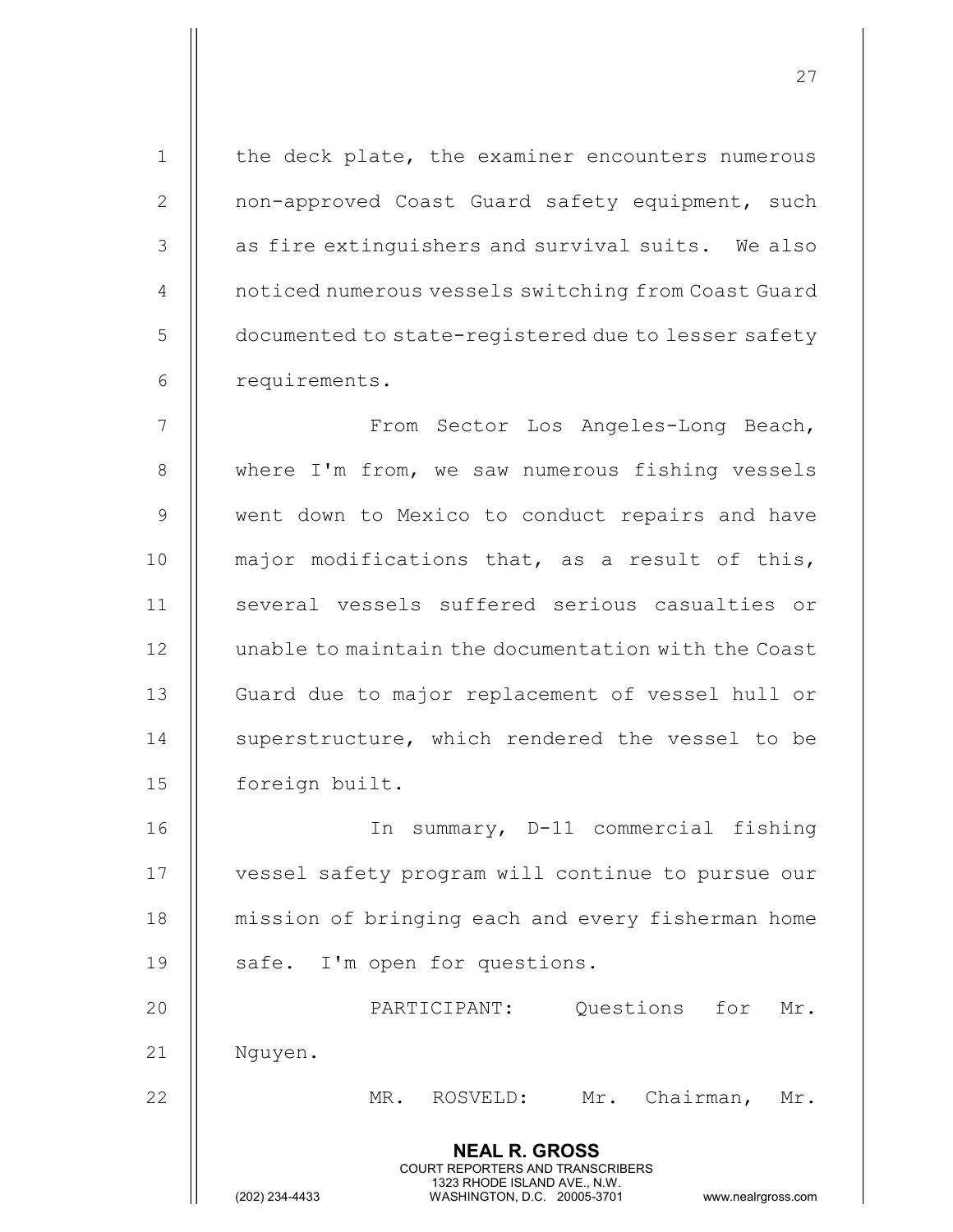| $\mathbf 1$    | Rosveld, Eric Rosveld. These folks that switched                                                                                                                       |
|----------------|------------------------------------------------------------------------------------------------------------------------------------------------------------------------|
| 2              | to state registration, they were able to bring their                                                                                                                   |
| 3              | tonnage under the five net tons, is that what you're                                                                                                                   |
| $\overline{4}$ | suggesting?                                                                                                                                                            |
| 5              | MR. NGUYEN: No, these are typical,                                                                                                                                     |
| 6              | typically small boat, less than 30 feet, that are                                                                                                                      |
| 7              | documented with the Coast Guard. And once they                                                                                                                         |
| 8              | found out that they can register with the state                                                                                                                        |
| $\mathsf 9$    | and have a less cumbersome requirement, they do                                                                                                                        |
| 10             | that.                                                                                                                                                                  |
| 11             | MR. ROSVOLD: So you don't have any                                                                                                                                     |
| 12             | record as to how many larger boats that are under                                                                                                                      |
| 13             | five net tons that you do inspect?                                                                                                                                     |
| 14             | MR. NGUYEN: That was a big issue on                                                                                                                                    |
| 15             | the Gulf, being especially boats that were built                                                                                                                       |
| 16             | in Canada and moved out to California and registered                                                                                                                   |
| 17             | with the state. And we saw $---$ Sector LA/LB, any                                                                                                                     |
| 18             | boat that is over 30 feet and claiming to be less                                                                                                                      |
| 19             | than five net tons would require a survey report                                                                                                                       |
| 20             | to verify that indeed it is less than five tons.                                                                                                                       |
| 21             | We have, I know Peg Murphy has worked                                                                                                                                  |
| 22             | with headquarters and also with the state regarding                                                                                                                    |
|                | <b>NEAL R. GROSS</b><br><b>COURT REPORTERS AND TRANSCRIBERS</b><br>1323 RHODE ISLAND AVE., N.W.<br>(202) 234-4433<br>WASHINGTON, D.C. 20005-3701<br>www.nealrgross.com |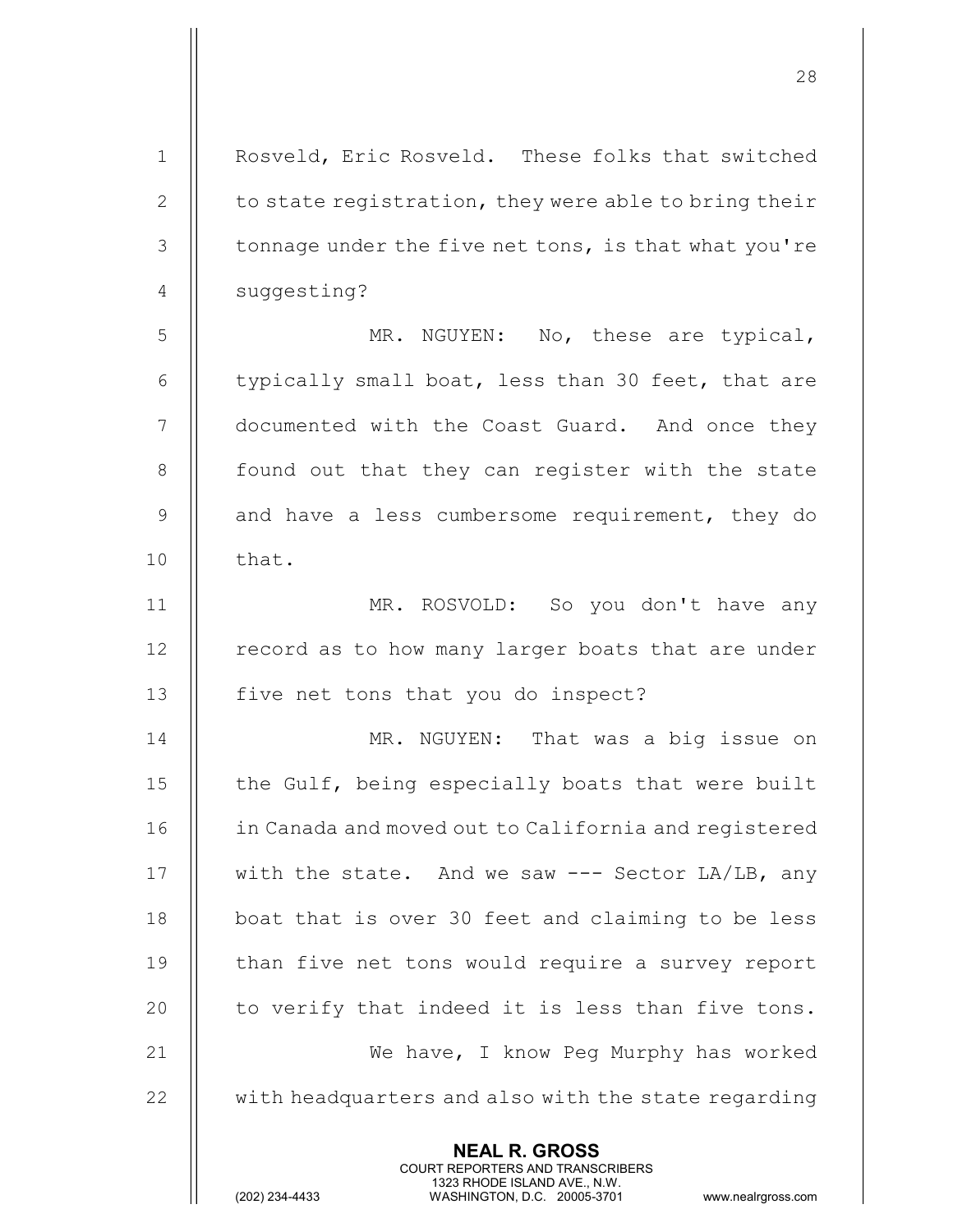| $\mathbf 1$    | state permit for boats that are seem way too big                                                                                        |
|----------------|-----------------------------------------------------------------------------------------------------------------------------------------|
| $\mathbf{2}$   | for five net tons. But the calculation can be,                                                                                          |
| 3              | the number can be misleading.                                                                                                           |
| $\overline{4}$ | MR. ROSVOLD: Right, so when you do                                                                                                      |
| 5              | your inspections, you know, since it's a Coast Guard                                                                                    |
| 6              | documented rule, when you look at the document,                                                                                         |
| $\overline{7}$ | you're looking at the document for accuracy, not                                                                                        |
| $8\,$          | just for being present?                                                                                                                 |
| $\mathsf 9$    | MR. NGUYEN: Yeah, we, several things                                                                                                    |
| 10             | we're looking for. Obviously, we look for the                                                                                           |
| 11             | valid --- the validity of the document, the length                                                                                      |
| 12             | of the vessel. And if it doesn't match what the                                                                                         |
| 13             | items say, we begin to dig. Also, when we do exams,                                                                                     |
| 14             | the cargo hold, we look at the cargo hold, and if                                                                                       |
| 15             | the vessel claims to be five net tons and it's at                                                                                       |
| 16             | a full, humongous cargo, suddenly all kinds of flags                                                                                    |
| 17             | go up.                                                                                                                                  |
| 18             | MR. ROSVOLD: One more question.<br>Do                                                                                                   |
| 19             | you know if there is a regulation that requires                                                                                         |
| 20             | the vessel owner to have his exact measurement on                                                                                       |
| 21             | board for less than five net tons?                                                                                                      |
| 22             | MR. NGUYEN: No, I do not know any                                                                                                       |
|                | <b>NEAL R. GROSS</b>                                                                                                                    |
|                | COURT REPORTERS AND TRANSCRIBERS<br>1323 RHODE ISLAND AVE., N.W.<br>(202) 234-4433<br>WASHINGTON, D.C. 20005-3701<br>www.nealrgross.com |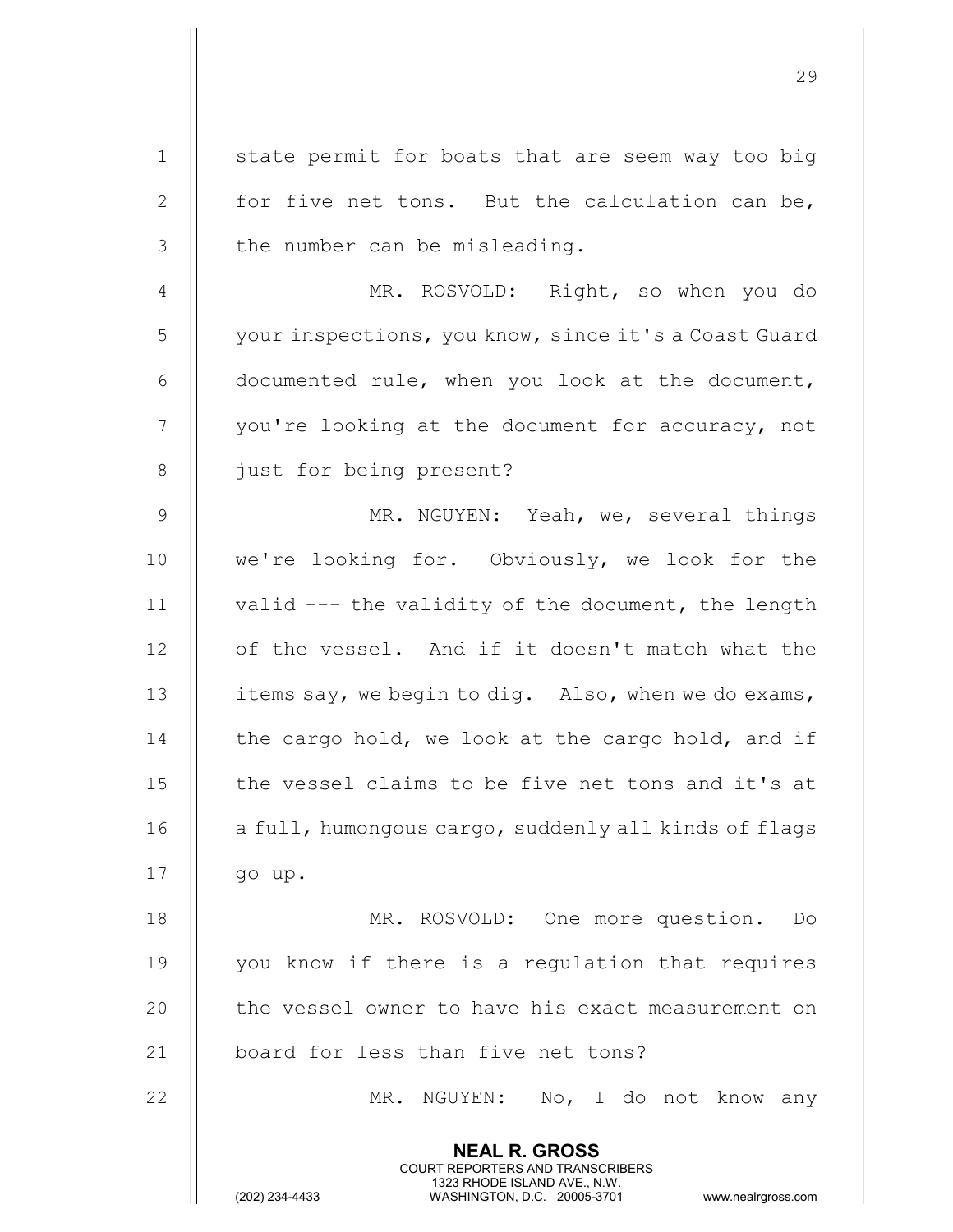1 | requirement.

| $\overline{2}$ | PARTICIPANT: Thank you, Mr. Chairman.              |
|----------------|----------------------------------------------------|
| $\mathfrak{Z}$ | Mr. Hockema. Yeah, Mr. Hockema.                    |
| $\overline{4}$ | MR. HOCKEMA: Mr. Rosvold, your                     |
| 5              | question, I'm pretty sure you know the answer, the |
| $6\,$          | answer is no. For documented vessels, it goes with |
| $\overline{7}$ | documentation of course, and that's on the vessel. |
| $\,8\,$        | But for state-registered vessels, I think there's  |
| $\mathsf 9$    | just a gap there in the regulation that doesn't    |
| 10             | show up.                                           |
| 11             | PARTICIPANT: Yeah, thanks for the                  |
| 12             | clarification. Any other questions for Mr.         |
| 13             | Nguyen? Tom.                                       |
| 14             | MR. DAMERON: Thank you, Mr. Chairman,              |
| 15             | Tom Dameron. And thank you, Marc. So I've heard    |
| 16             | here that about 50 percent of Coast Guard exams    |
| 17             | are getting passed. Are you finding that very many |
| 18             | of these are using the safety checklist generator? |
| 19             | MR. NGUYEN: Yes, we, when we get the               |
| 20             | phone call, we refer them to the website.<br>And   |
| 21             | approximately half of them use it. The other half, |
| 22             | they have a challenge with technology in general.  |
|                | <b>NEAL R. GROSS</b>                               |

 COURT REPORTERS AND TRANSCRIBERS 1323 RHODE ISLAND AVE., N.W.

 $\parallel$ 

(202) 234-4433 WASHINGTON, D.C. 20005-3701 www.nealrgross.com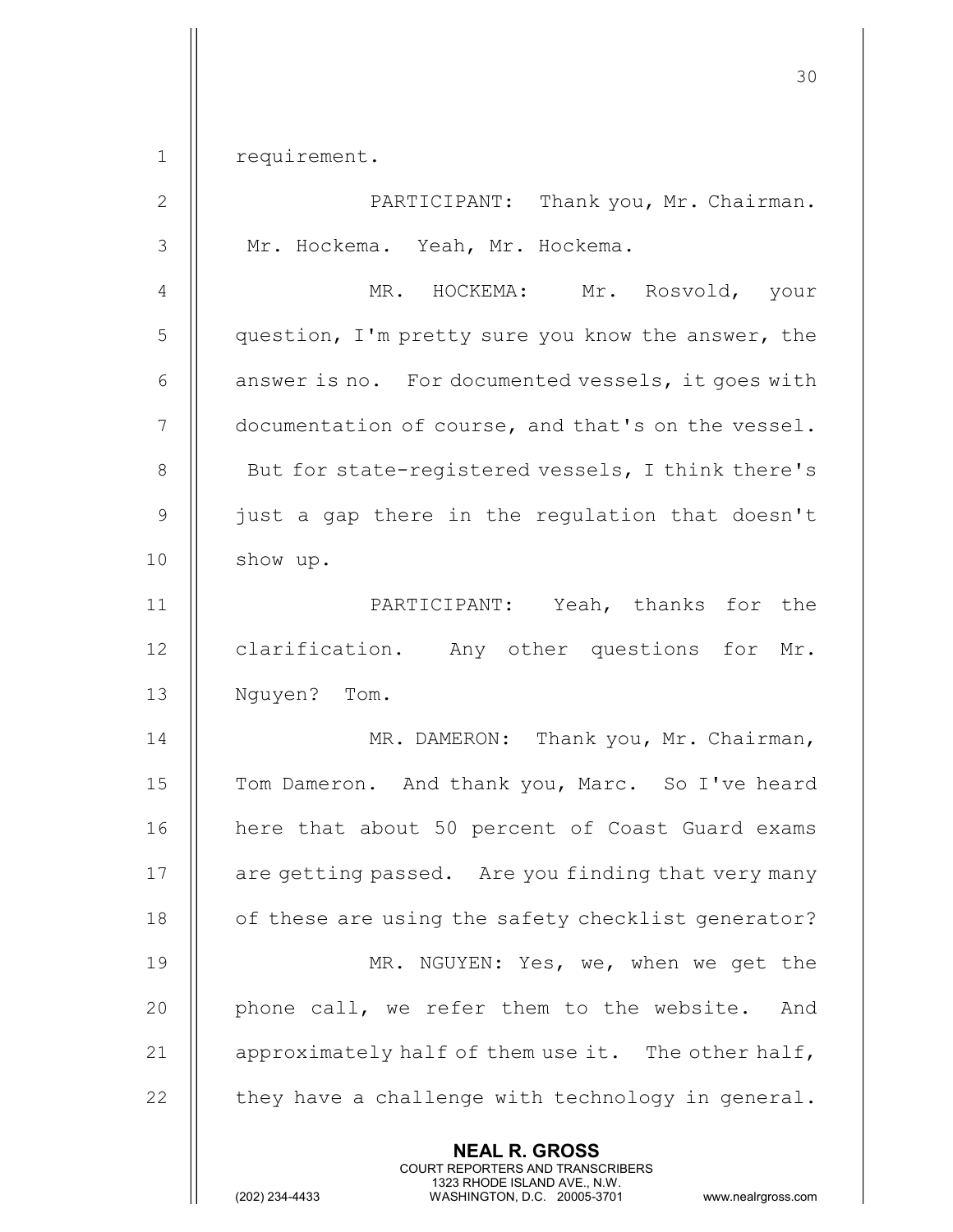|              | 31                                                                                                                                                                     |
|--------------|------------------------------------------------------------------------------------------------------------------------------------------------------------------------|
| $\mathbf{1}$ | MR. DAMERON: Thank you.                                                                                                                                                |
| $\mathbf{2}$ | PARTICIPANT:<br>Okay, any others?                                                                                                                                      |
| 3            | Thank you very much, Mr. Nguyen, for your comments.                                                                                                                    |
| 4            | Mr. Hardin.                                                                                                                                                            |
| 5            | MR. HARDIN: Thank you, Mr. Chairman.                                                                                                                                   |
| 6            | My name is Dan Hardin, and I'm with the 13th                                                                                                                           |
| 7            | District, that's Oregon and Washington. And I've                                                                                                                       |
| 8            | prepared a PowerPoint, so if I can have just a couple                                                                                                                  |
| 9            | minutes and I'm ready to go.                                                                                                                                           |
| 10           | I'm an old instructor, so I hope the                                                                                                                                   |
| 11           | technology works for me.                                                                                                                                               |
| 12           | PARTICIPANT: We can take a break if you                                                                                                                                |
| 13           | need a little bit of time.                                                                                                                                             |
| 14           | MR. HARDIN: Yes, my friend from D-17                                                                                                                                   |
| 15           | will also be using this, so can we get like five                                                                                                                       |
| 16           | minutes?                                                                                                                                                               |
| 17           | PARTICIPANT: Yeah, let's stand down                                                                                                                                    |
| 18           | for five minutes. Thank you.                                                                                                                                           |
| 19           | (Whereupon, the above-entitled matter                                                                                                                                  |
| 20           | went off the record and resumed following a brief                                                                                                                      |
| 21           | recess.)                                                                                                                                                               |
| 22           | MR. MYERS: And they did not say that that                                                                                                                              |
|              | <b>NEAL R. GROSS</b><br><b>COURT REPORTERS AND TRANSCRIBERS</b><br>1323 RHODE ISLAND AVE., N.W.<br>(202) 234-4433<br>WASHINGTON, D.C. 20005-3701<br>www.nealrgross.com |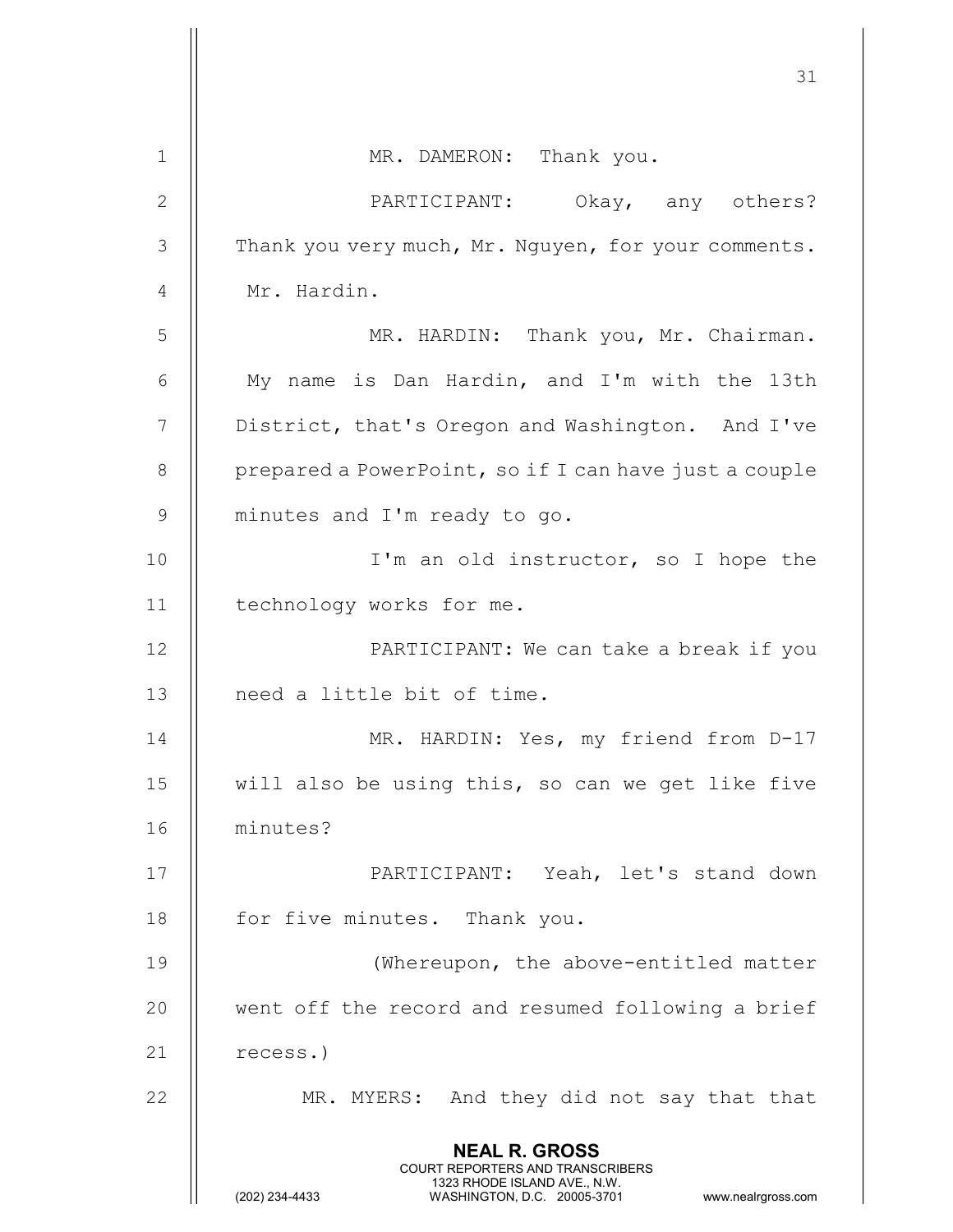| $\mathbf 1$    | was 2018. So, but these are just -- I think these                                                                                                                      |
|----------------|------------------------------------------------------------------------------------------------------------------------------------------------------------------------|
| $\mathbf{2}$   | are numbers and -- so plus or minus I'm sure. We're                                                                                                                    |
| 3              | not sure what the accuracy is on the numbers, but                                                                                                                      |
| $\overline{4}$ | it's significant. That's the key point.                                                                                                                                |
| $\mathsf S$    | The IMO recognizes that -- the IMO                                                                                                                                     |
| 6              | recognizes the need for a response to the safety                                                                                                                       |
| $7\phantom{.}$ | crisis in the fishing industry and has a number                                                                                                                        |
| 8              | of instruments addressing this issue.                                                                                                                                  |
| $\mathsf 9$    | One of these instruments is<br>the                                                                                                                                     |
| 10             | International Convention on Standards of Training,                                                                                                                     |
| 11             | Certification and Watchkeeping for Fishing Vessel                                                                                                                      |
| 12             | Personnel, STCW-F, which was adopted by the IMO                                                                                                                        |
| 13             | in 1995 and is expected to bring considerable                                                                                                                          |
| 14             | benefits and advantages to the fishing industry,                                                                                                                       |
| 15             | i.e. approving quality of education, training                                                                                                                          |
| 16             | provided to personnel employed in the fishing                                                                                                                          |
| 17             | vessels, and enhancing the standards of training                                                                                                                       |
| 18             | and safety in the fishing industry and fishing                                                                                                                         |
| 19             | vessel fleets.                                                                                                                                                         |
| 20             | Previously, efforts to<br>improve                                                                                                                                      |
| 21             | training, certification, watchkeeping standards,                                                                                                                       |
| 22             | fishing vessel personnel have been adopted and                                                                                                                         |
|                | <b>NEAL R. GROSS</b><br><b>COURT REPORTERS AND TRANSCRIBERS</b><br>1323 RHODE ISLAND AVE., N.W.<br>(202) 234-4433<br>WASHINGTON, D.C. 20005-3701<br>www.nealrgross.com |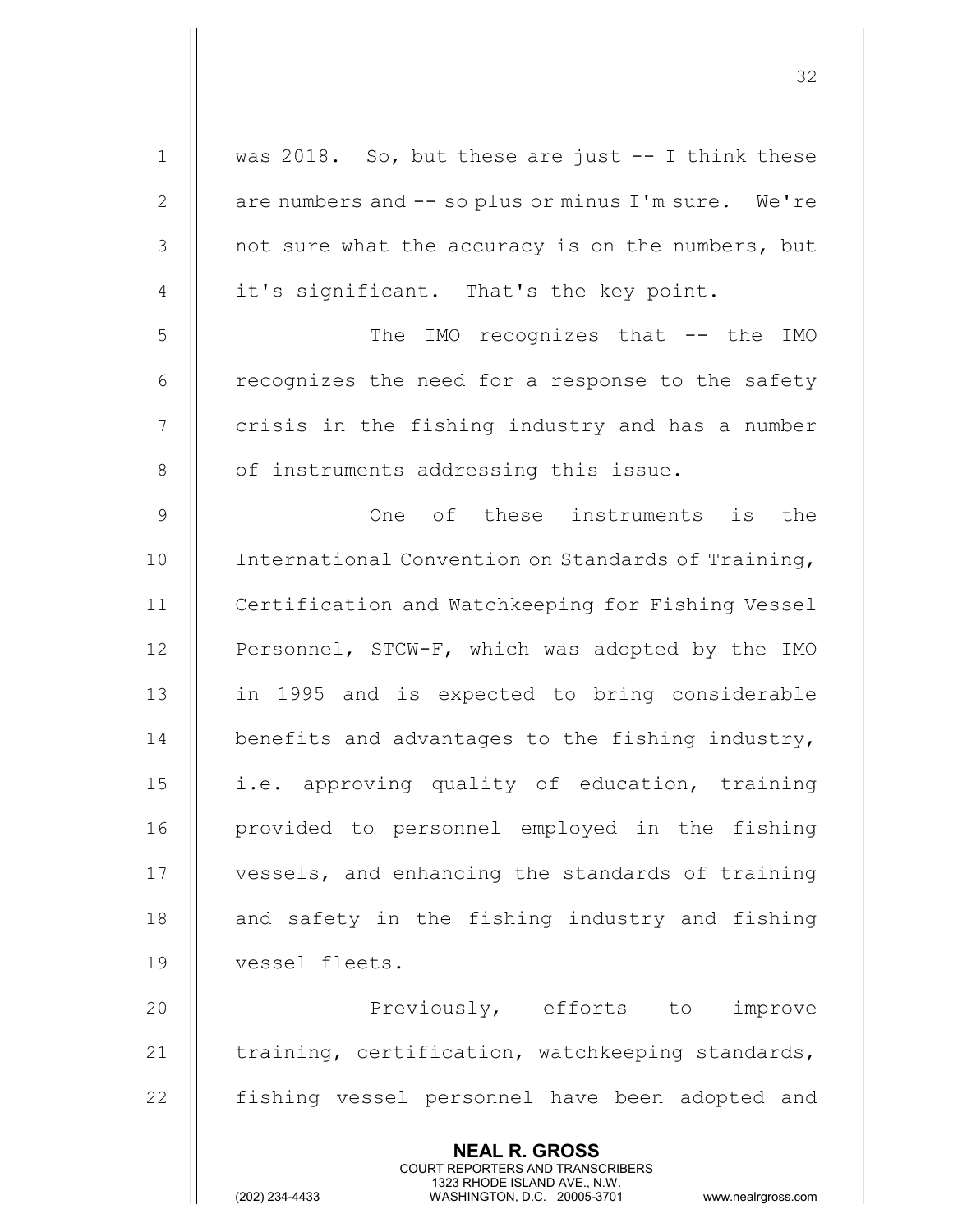1 | recommended in assembling resolutions at the IMO 2 | level.

3 STCW-F Convention -- the STCW-F 4 Convention is intended to contribute to the 5 | reduction of casualties and will go a long way to  $6 \parallel$  improve the present poor safety record of the global 7 | fishing industry.

8 || The STCW-F Convention applies to 9 || personnel serving on board seagoing vessels 10  $\parallel$  entitled to fly the flag of a party, i.e., the flag 11 || state, for us the U.S. flag, in the sense of 12 || regulatory framework for the training and 13 || certification of personnel employed on board 14 fishing vessels, with the review of improving 15  $\parallel$  safety of life and property at sea in the fishing 16 | industry.

17 || The International Convention of 18 || Standards and Training, Certification and 19 | Watchkeeping for the fishing vessel personnel, 1995 20 || STCW-F entered in force 29 September 2012. 21 || The 1995 STCW-F Convention sets the 22 | certification and minimum training requirements

> NEAL R. GROSS COURT REPORTERS AND TRANSCRIBERS

1323 RHODE ISLAND AVE., N.W.<br>WASHINGTON, D.C. 20005-3701 WASHINGTON, D.C.

WASHINGTON, D.C. 20005-3701 www.nealrgross.com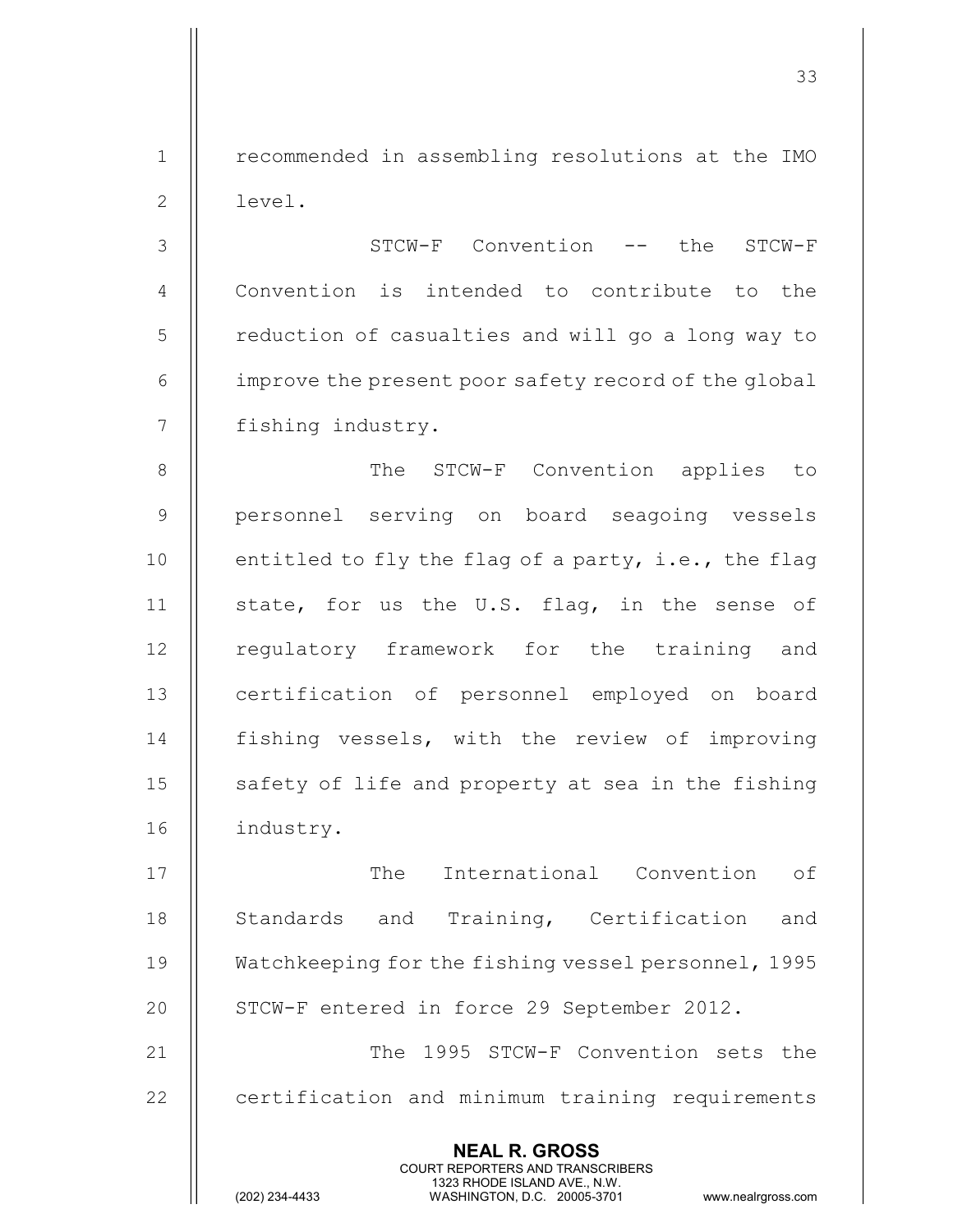1 | for crew of seagoing vessels of 24 meters in length 2 | and above. The Convention consists of 15 articles 3 || and annexes containing technical regulations, and 4 || I actually have a copy of this here if later on 5 || you want to take a look at it.

6 The STCW-F Convention is the first to 7 | establish basic requirements for the training and 8 | certification and watchkeeping on an international 9 || level, and the Convention is currently being 10 || reviewed by the Subcommittee on Human Element 11 Training and Watchkeeping in order to align with  $12$   $\parallel$  the standards of the Convention, which is the 13  $\parallel$  current -- with the current state of the industry.

14 || Tt should be noted that the U.S. is not 15  $\parallel$  signatory to the STCW-F, or we haven't ratified 16 || it yet. That being said, as stakeholders, we do  $17$  | recognize that we play an active role, and should 18  $\parallel$  play an active role, in these IMO discussions and 19 feel that it's important to our position as 20 || representatives in these matters, because, you 21  $\parallel$  know, we have initiatives like, for example, the 22 || Polar Code that has started to rise.

> NEAL R. GROSS COURT REPORTERS AND TRANSCRIBERS

1323 RHODE ISLAND AVE., N.W.<br>WASHINGTON, D.C. 20005-3701

WASHINGTON, D.C. 20005-3701 www.nealrgross.com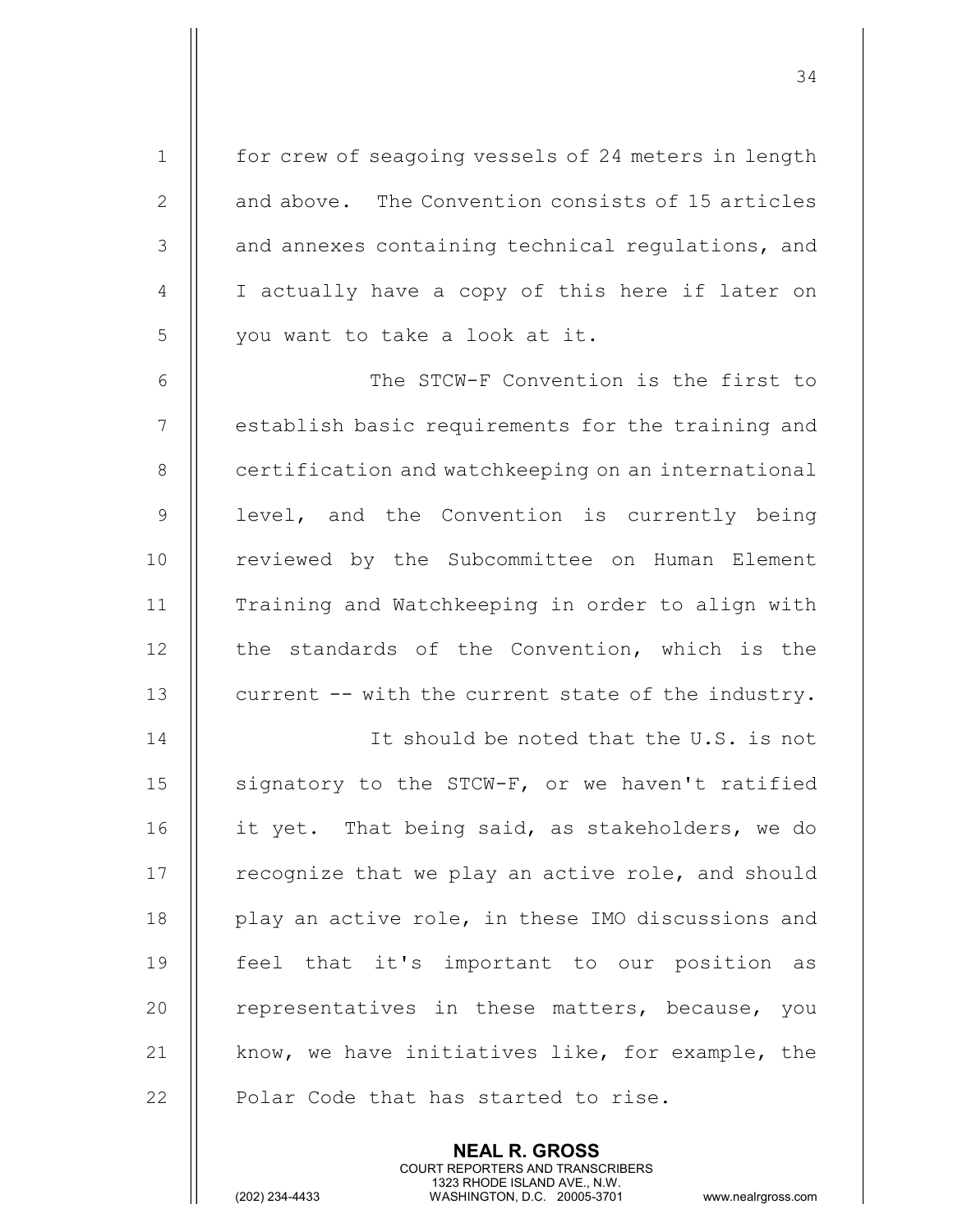| $\mathbf 1$    | And, again, that impacts areas of the                                                                                                                                  |
|----------------|------------------------------------------------------------------------------------------------------------------------------------------------------------------------|
| $\mathbf{2}$   | Bering Sea. And if we're not coming at the table                                                                                                                       |
| 3              | to these discussions and making recommendations                                                                                                                        |
| $\overline{4}$ | and conveying our stance, we miss -- we miss our                                                                                                                       |
| 5              | chance many times. So we have to recognize that                                                                                                                        |
| 6              | it is important.                                                                                                                                                       |
| 7              | This past summer, 16 through 20 July                                                                                                                                   |
| 8              | of '18, at IMO London in the U.K., a comprehensive                                                                                                                     |
| 9              | review of the STCW-F Convention with subcommittees                                                                                                                     |
| 10             | on human element training and watchkeeping, HTW-5,                                                                                                                     |
| 11             | was conducted. The aim was to review the minimum                                                                                                                       |
| 12             | standards of compliance set out in the treaty in                                                                                                                       |
| 13             | order to bring them up to date to reflect realities                                                                                                                    |
| 14             | within the commercial fishing industry globally.                                                                                                                       |
| 15             | The U.S. delegation to STCW-F was                                                                                                                                      |
| 16             | comprised of two members this year, one                                                                                                                                |
| 17             | representative by the Fishing and Vessel Safety                                                                                                                        |
| 18             | Division at Coast Guard Headquarters, myself, and                                                                                                                      |
| 19             | one member of the fishing industry, which was                                                                                                                          |
| 20             | represented by Mr. Jerry Dzugan in the audience.                                                                                                                       |
| 21             | The session was attended by a                                                                                                                                          |
| 22             | delegation from member states, associated members                                                                                                                      |
|                | <b>NEAL R. GROSS</b><br><b>COURT REPORTERS AND TRANSCRIBERS</b><br>1323 RHODE ISLAND AVE., N.W.<br>(202) 234-4433<br>WASHINGTON, D.C. 20005-3701<br>www.nealrgross.com |

<u>35 and 200 million and 200 million and 200 million and 200 million and 200 million and 200 million and 200 million and 200 million and 200 million and 200 million and 200 million and 200 million and 200 million and 200 mi</u>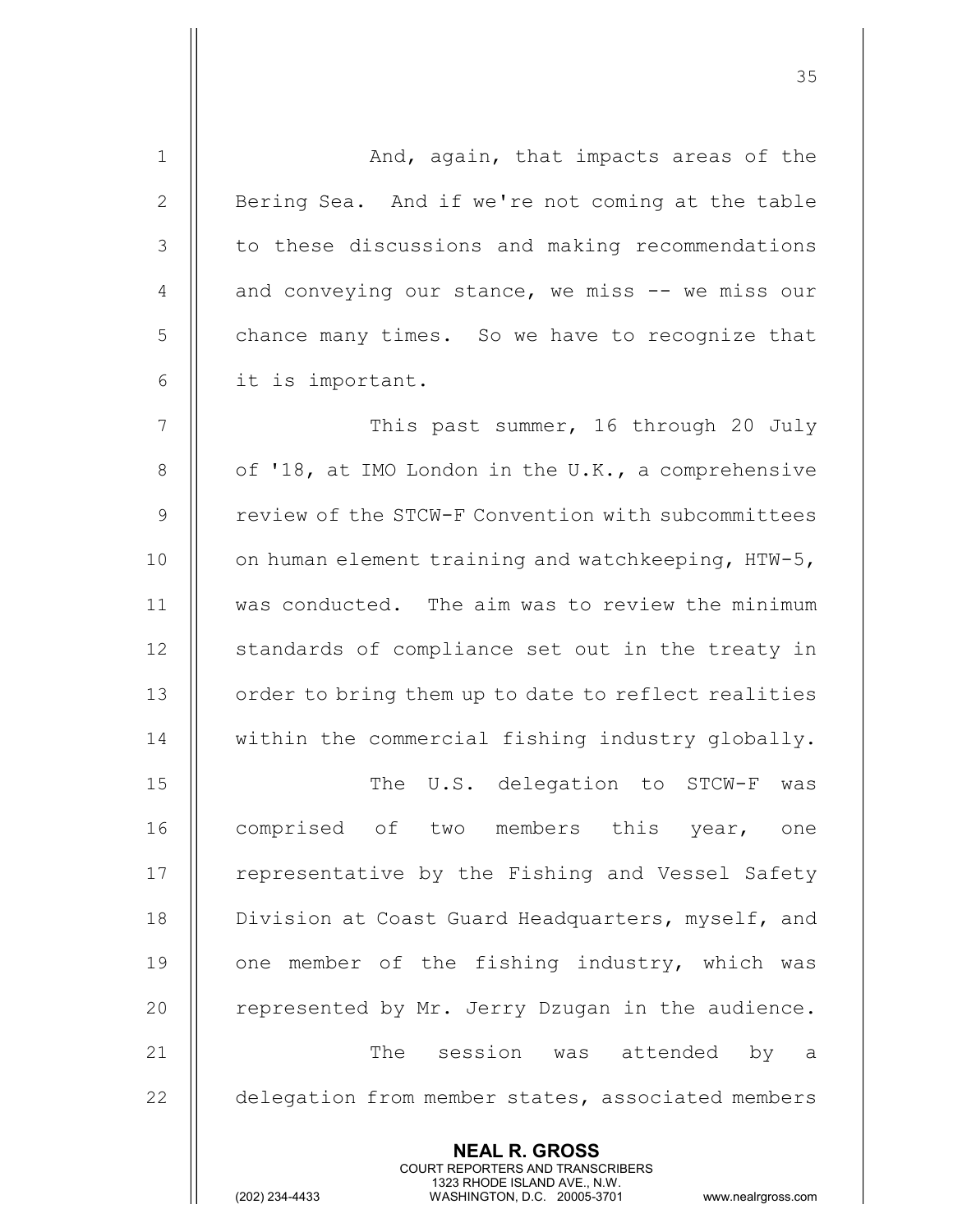| $\mathbf{1}$   | of IMO, by representatives from the United Nations  |
|----------------|-----------------------------------------------------|
| $\mathbf{2}$   | specialized agencies, and by the intergovernmental  |
| 3              | organizations and non-governmental organizations    |
| $\overline{4}$ | on a global spectrum.                               |
| 5              | The task at hand was for state delegates            |
| 6              | representing international fishing industry         |
| 7              | interests to conduct a comprehensive review of STCW |
| 8              | 1995 Convention with subcommittees on, again,       |
| $\mathcal{G}$  | $HTW-5.$                                            |
| 10             | The outcome included a draft amended                |
| 11             | version of the subcommittee recommendations to the  |
| 12             | STCW-F text, which has been ongoing for several     |
| 13             | years because the Convention may meet not           |
| 14             | necessarily every year, but they may meet every     |
| 15             | several years.                                      |
| 16             | Further detailed discussions<br>was                 |
| 17             | detail needed on areas such as annex table format,  |
| 18             | definitions, and context. Thus, a correspondence    |
| 19             | group has been established to continue these        |
| 20             | efforts and concentrate on remedies for these topic |
| 21             | items. And I'll just give you an example of some    |
| 22             | of the items that we are actively working on now.   |
|                | <b>NEAL R. GROSS</b>                                |

COURT REPORTERS AND TRANSCRIBERS

1323 RHODE ISLAND AVE., N.W.

 $\prod$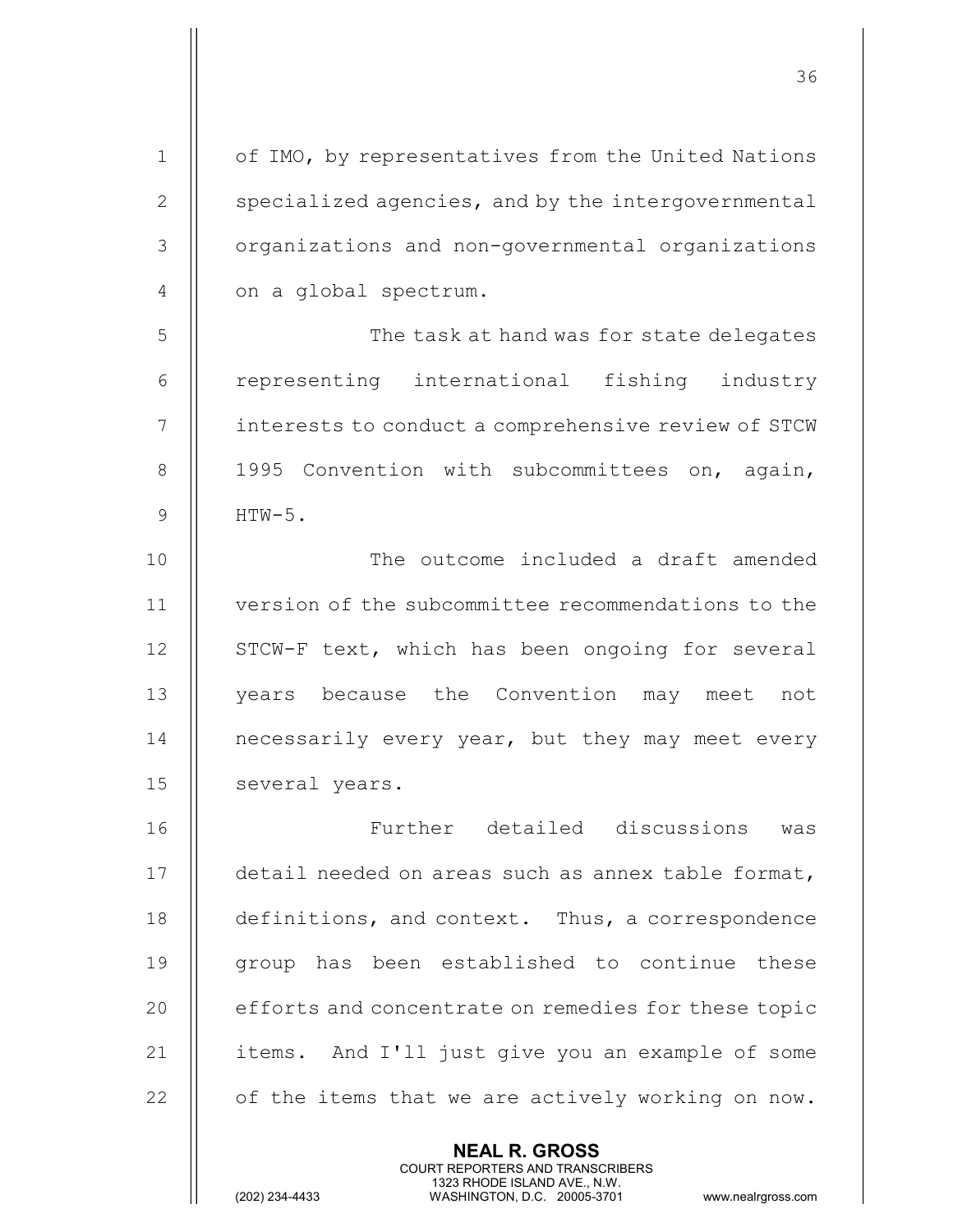| $\mathbf 1$  | The<br>harmonization with the<br><b>STCW</b>                                                                                                                           |
|--------------|------------------------------------------------------------------------------------------------------------------------------------------------------------------------|
| $\mathbf{2}$ | language, with the model templates, so you have                                                                                                                        |
| 3            | STCW, and then you have STCW-F, which concentrates,                                                                                                                    |
| 4            | again, on fishing vessels, and we want to harmonize                                                                                                                    |
| 5            | efforts in how this is presented in the text.                                                                                                                          |
| 6            | So, for example, there are definitions,                                                                                                                                |
| 7            | and we don't want them to conflict with each other,                                                                                                                    |
| $8\,$        | or even simple tables that we don't want conflict                                                                                                                      |
| $\mathsf 9$  | because then it sends the wrong message when you're                                                                                                                    |
| 10           | reading certain IMO documents.                                                                                                                                         |
| 11           | And so -- but that takes a committee                                                                                                                                   |
| 12           | meeting and hashing out the details many times,                                                                                                                        |
| 13           | which gets into omissions of redundancies, again,                                                                                                                      |
| 14           | for example, with fishing industry vessel                                                                                                                              |
| 15           | definitions. You know, what is a fishing training                                                                                                                      |
| 16           | vessel?<br>That was a big topic with the Japanese                                                                                                                      |
| 17           | delegation. For example, would they have a real                                                                                                                        |
| 18           | robust program on fishing training industry                                                                                                                            |
| 19           | vessels?                                                                                                                                                               |
| 20           | And the -- folks or folks going through                                                                                                                                |
| 21           | these schools, I should say students, they may spend                                                                                                                   |
| 22           | several years on this -- these vessels. But if                                                                                                                         |
|              |                                                                                                                                                                        |
|              | <b>NEAL R. GROSS</b><br><b>COURT REPORTERS AND TRANSCRIBERS</b><br>1323 RHODE ISLAND AVE., N.W.<br>(202) 234-4433<br>WASHINGTON, D.C. 20005-3701<br>www.nealrgross.com |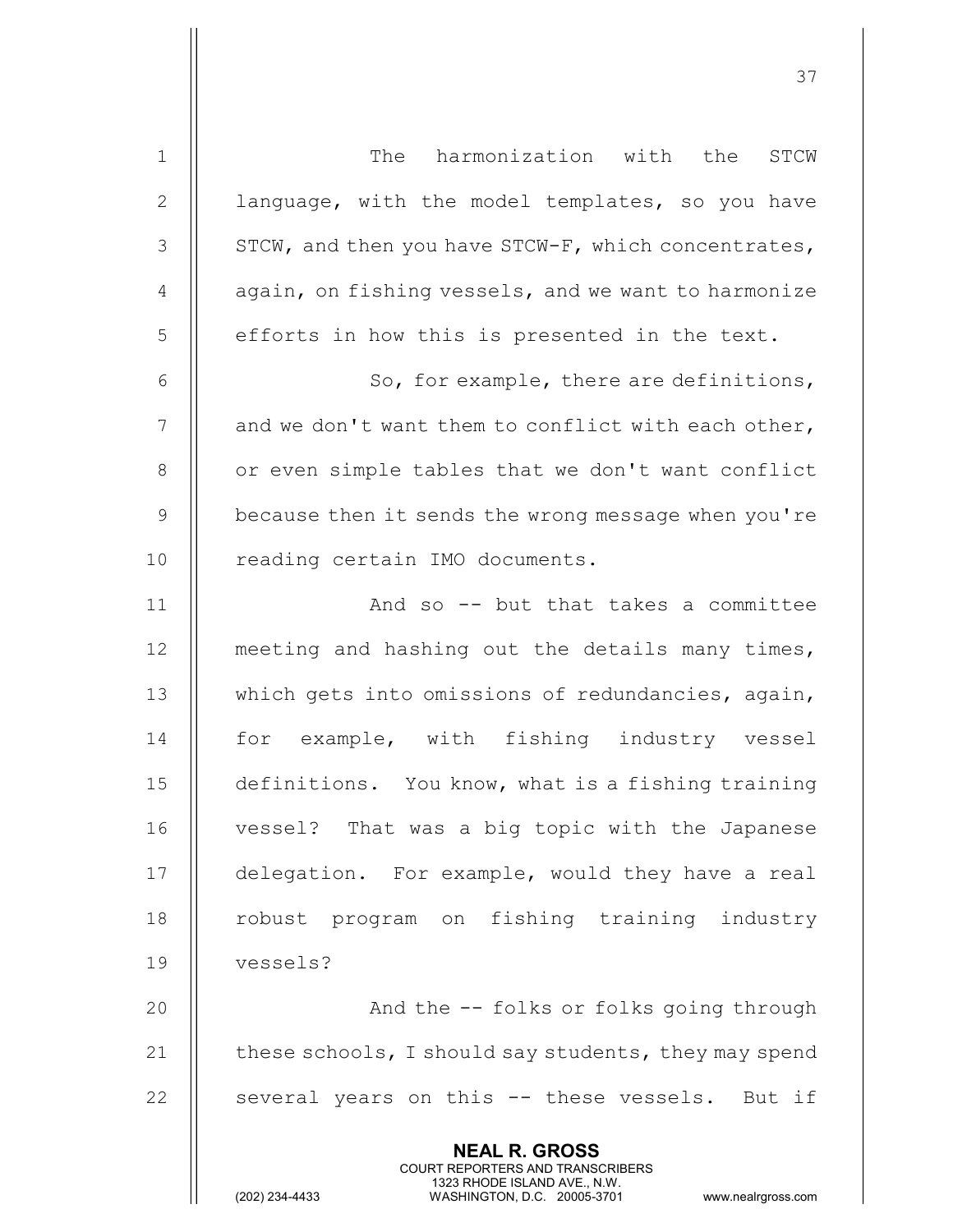NEAL R. GROSS COURT REPORTERS AND TRANSCRIBERS 1323 RHODE ISLAND AVE., N.W.<br>WASHINGTON, D.C. 20005-3701 WASHINGTON, D.C. 20005-3701 www.nealrgross.com  $1 \parallel$  we don't have a defined, detailed layout of what  $2$   $\parallel$  that actually is, other countries may raise some 3 || hands and say what are you talking about? So we 4 want to make sure that's detailed in the 5 definitions. 6 Also, duration of seagoing service for  $7$   $\parallel$  certain deck department, new competencies. That  $8$  || has to be well laid out, and I would also argue 9  $\parallel$  that even -- and not just deck, but what about the  $10$  | engineering aspect of that. This has yet to take 11 | shape, take form. 12 || Also, these detailed various 13 | competencies have to be flushed out and defined 14 | as relates to knowledge and proficiency categories, 15 || methods, and demonstrating those competencies. 16  $\parallel$  So you have the topic, but how do you -- how do 17 || you demonstrate that topic, and by what governing 18 | source? 19 || And this goes all the way back to our 20 | Coast Guard accepted course where we have to flush  $21$   $\parallel$  out the details of the curriculum and the syllabus  $22$   $\parallel$  and instructor contact hours and what is the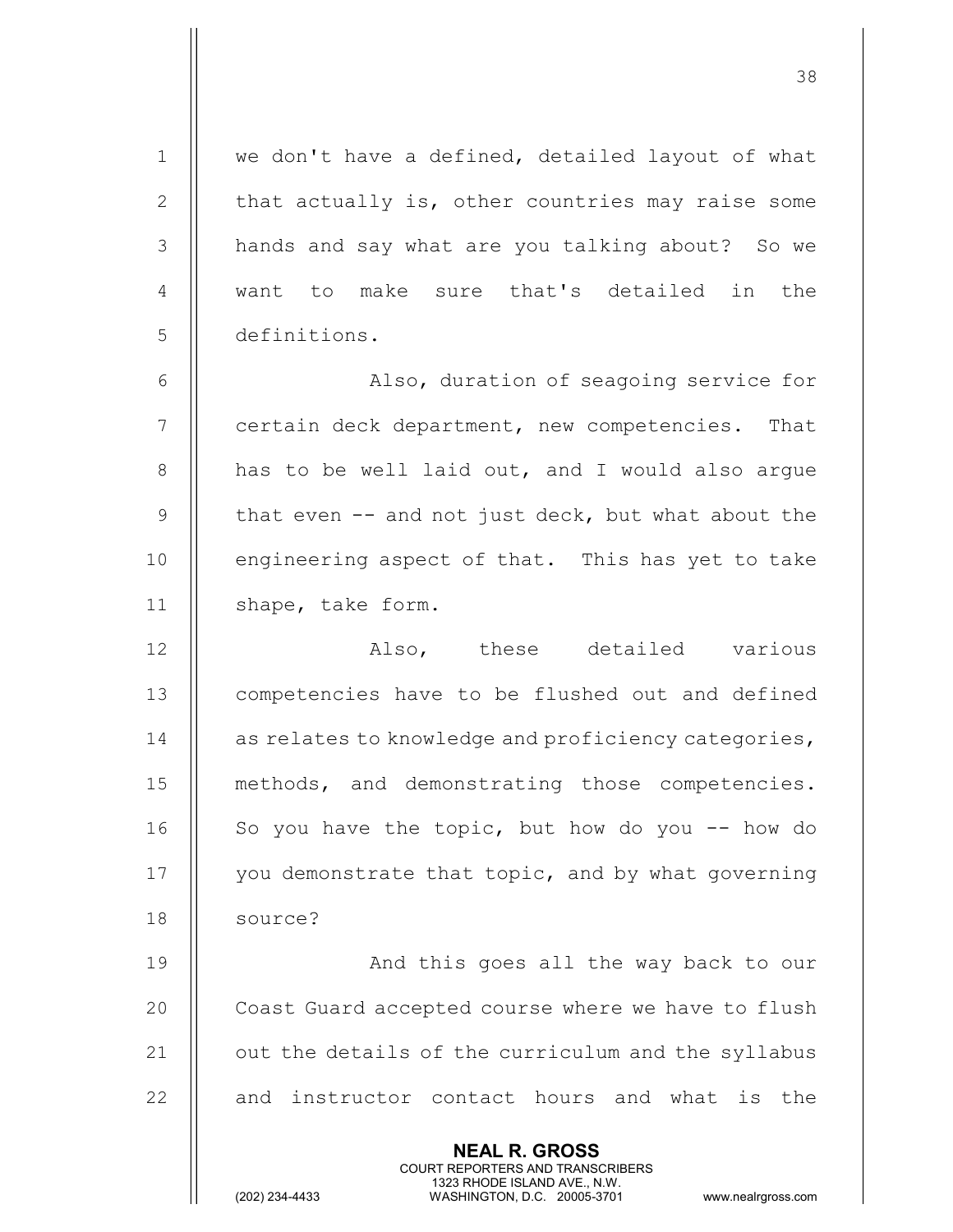1  $\parallel$  criteria in the first place. And if -- if these 2  $\parallel$  are not laid out, if you can imagine, you know, 3 || 10 or 15 countries arguing over how we do that and 4  $\parallel$  define it, it's pretty challenging. 5 | And so you don't want to just meet once 6  $\parallel$  every one -- you know, once every -- once or twice  $7$  || a year, or every two or three years, because then 8 || it will take 20 years to flush all this out. That 9 || is why there is an ongoing panel of flag state 10 || delegations meeting with multiple, multiple topic 11 | discussion emails every month, and we are -- and 12  $\parallel$  they are just starting to take shape and form, 13 **because what we're trying to do is have things ready** 14  $\parallel$  to go in the spring of '19 to go to the next stage. 15 || Now, by the way, as this takes shape, 16 | these discussions and these amendments, one can 17 || qo to IMO.org, and as you drill down to different 18 || layers, there is a placeholder for these ongoing 19 || committee discussions. They are not as detailed 20  $\parallel$  as what you'd like to see, but they do have a 21 | dedicated placeholder right now. And as things 22  $\parallel$  get flushed out, they are going to be populated.

> NEAL R. GROSS COURT REPORTERS AND TRANSCRIBERS

39

1323 RHODE ISLAND AVE., N.W.<br>WASHINGTON, D.C. 20005-3701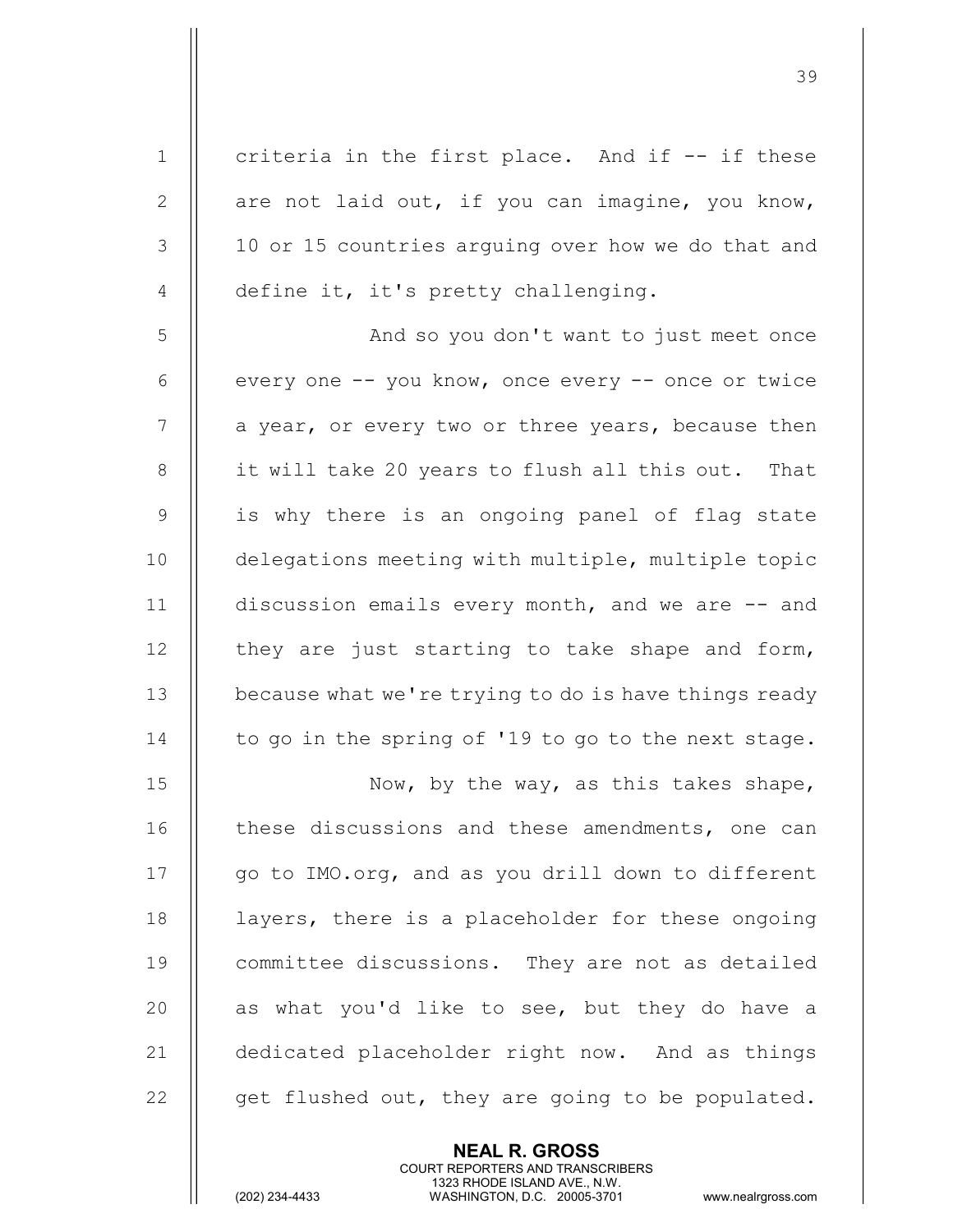| $1\,$        | So, for example, the HTW-5 meeting that                                                                                                                         |
|--------------|-----------------------------------------------------------------------------------------------------------------------------------------------------------------|
| $\mathbf{2}$ | happened this past July, there are minutes that                                                                                                                 |
| 3            | have been posted, at least they were when I looked                                                                                                              |
| 4            | at them a month ago, that -- they were reflected.                                                                                                               |
| 5            | And with that said, I want to be sure                                                                                                                           |
| 6            | I didn't miss anything because that's a lot of                                                                                                                  |
| 7            | explanation. But as I said before, we feel that                                                                                                                 |
| 8            | the U.S. position is that we, if anything, have                                                                                                                 |
| 9            | to come to the table and contribute to these                                                                                                                    |
| 10           | discussions as they take shape, and what this is                                                                                                                |
| 11           | going to $-$ you know, I think things are coming                                                                                                                |
| 12           | along, but at the same time, if we are not at the                                                                                                               |
| 13           | table, we miss the train, and that's why, one, we've                                                                                                            |
| 14           | included Mr. Dzugan. And we also opened it up to                                                                                                                |
| 15           | the public and this committee, where if you are                                                                                                                 |
| 16           | interested in simply reviewing some of the                                                                                                                      |
| 17           | discussions that are going on and contributing                                                                                                                  |
| 18           | comments, we welcome that.                                                                                                                                      |
| 19           | And I think there has only been one                                                                                                                             |
| 20           | opportunity this -- I think last month, and I think                                                                                                             |
| 21           | -- I believe I shared with Mr. Dzugan nothing                                                                                                                   |
| 22           | significant transpired from that language. But,                                                                                                                 |
|              | <b>NEAL R. GROSS</b><br>COURT REPORTERS AND TRANSCRIBERS<br>1323 RHODE ISLAND AVE., N.W.<br>(202) 234-4433<br>WASHINGTON, D.C. 20005-3701<br>www.nealrgross.com |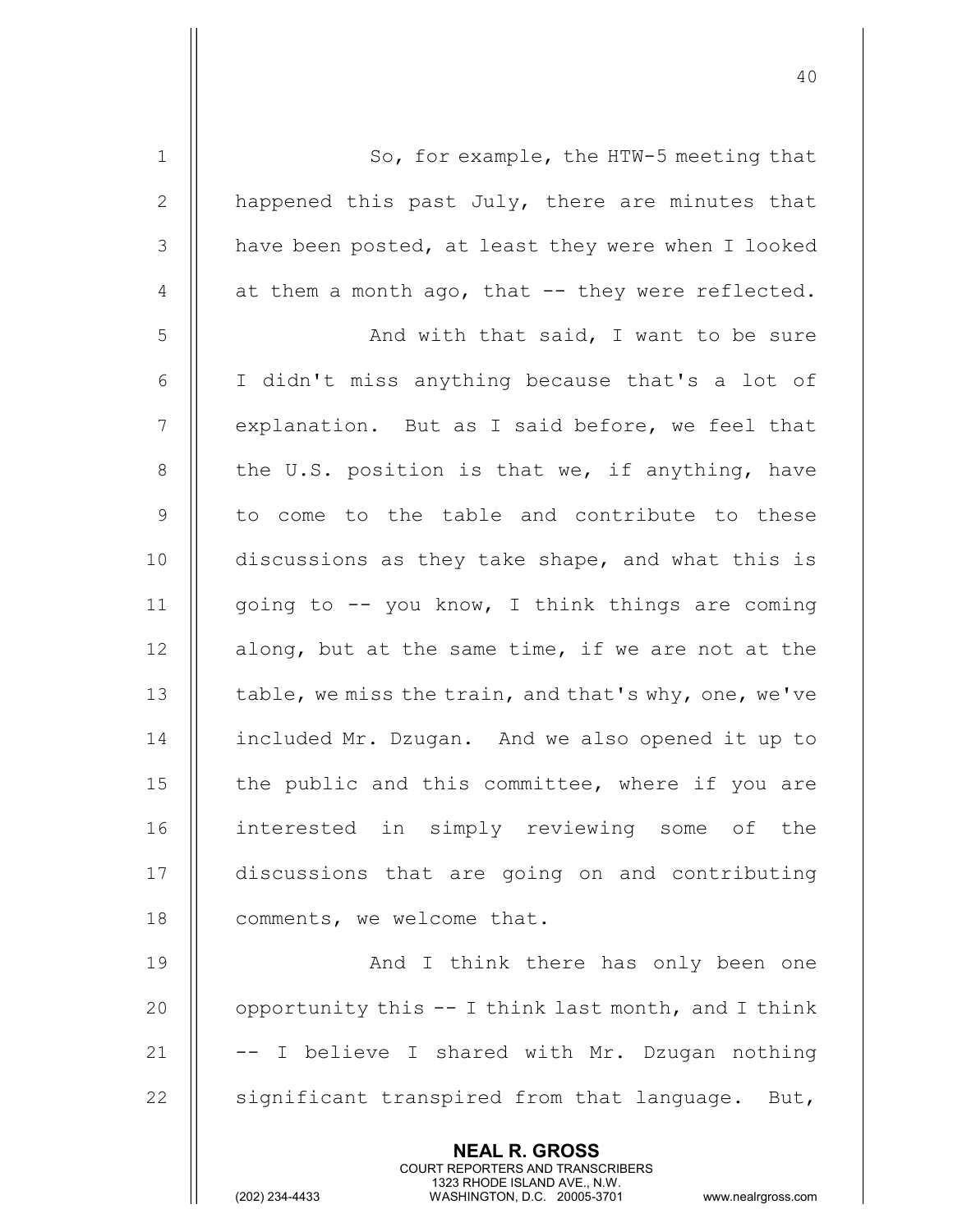| $1\,$        | again, we offered the opportunity up.                                                           |
|--------------|-------------------------------------------------------------------------------------------------|
| $\mathbf{2}$ | So I think over the next couple of                                                              |
| 3            | months things are going to start growing a little                                               |
| 4            | quicker. And we'll probably pass around a sign-in                                               |
| 5            | sheet where if you say, hey, I'd like to jump on                                                |
| 6            | board with this, you know, we can offer you for                                                 |
| 7            | the team.                                                                                       |
| $\,8\,$      | And, by the way, the rules of engagement                                                        |
| $\mathsf 9$  | here are we offer up the comments from industry                                                 |
| 10           | and, again, the panel here, and then look to our                                                |
| 11           | office as the representatives to the U.S.                                                       |
| 12           | delegation. And if we see merit to the                                                          |
| 13           | conversation, then we officially bring that to                                                  |
| 14           | comment.                                                                                        |
| 15           | And, Mr. Dzugan, do you have any comment                                                        |
| 16           | with your experience or any thoughts on this topic?                                             |
| 17           | MR. DZUGAN:<br>I may.                                                                           |
| 18           | PARTICIPANT: Please. And, again,                                                                |
| 19           | mic.                                                                                            |
| 20           | MR. DZUGAN: I'm Jerry Dzugan, Alaska                                                            |
| 21           | Marine Safety Education Association. It feels                                                   |
| 22           | funny being on this side of the table --                                                        |
|              | <b>NEAL R. GROSS</b><br><b>COURT REPORTERS AND TRANSCRIBERS</b><br>1323 RHODE ISLAND AVE., N.W. |
|              | (202) 234-4433<br>WASHINGTON, D.C. 20005-3701<br>www.nealrgross.com                             |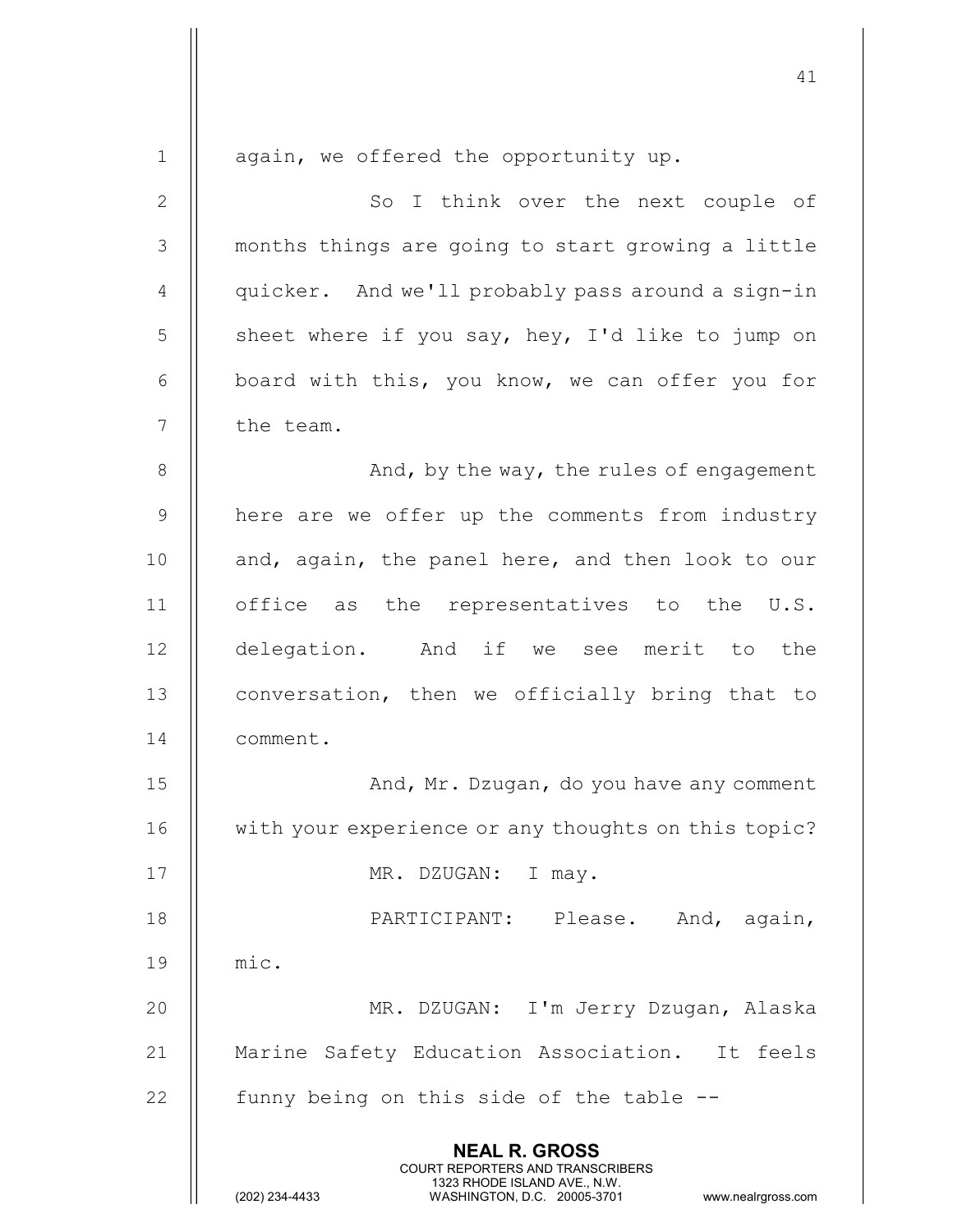|                | 42                                                          |
|----------------|-------------------------------------------------------------|
| $\mathbf{1}$   | (Laughter.)                                                 |
| $\mathbf{2}$   | MR. DZUGAN: -- so long. Thanks to Mr.                       |
| 3              | Myers for allowing me to attend that meeting and            |
| $\overline{4}$ | the chairman for allowing me to be on the agenda            |
| 5              | for a bit.                                                  |
| 6              | A little bit of my background is we                         |
| 7              | first started training fishermen in 1886, '85/'86.          |
| $8\,$          | One of the first things we did was we looked to             |
| $\mathsf 9$    | the IMO model course, 6.09, to design our instructor        |
| 10             | training course, our train the trainer course.              |
| 11             | And we found those model courses really interesting         |
| 12             | and is a good template to use and gave me a good            |
| 13             | head start, a good skeleton to hang things on.              |
| 14             | In 1995, the International Maritime                         |
| 15             | Organization, IMO, did an update to STCW for other          |
| 16             | mariners, not fishing, but to other mariners on             |
| 17             | international voyages. It's called STCW-95.<br>$\mathbb{I}$ |
| 18             | was interested in that, and then I learned that             |
| 19             | they were giving a workshop on it at World Maritime         |
| 20             | University in Malmo, Sweden, and I went to that             |
| 21             | workshop.                                                   |
| 22             | And then I found out that they offered                      |
|                | <b>NEAL R. GROSS</b><br>COURT REPORTERS AND TRANSCRIBERS    |

 $\frac{1}{2}$ 

1323 RHODE ISLAND AVE., N.W.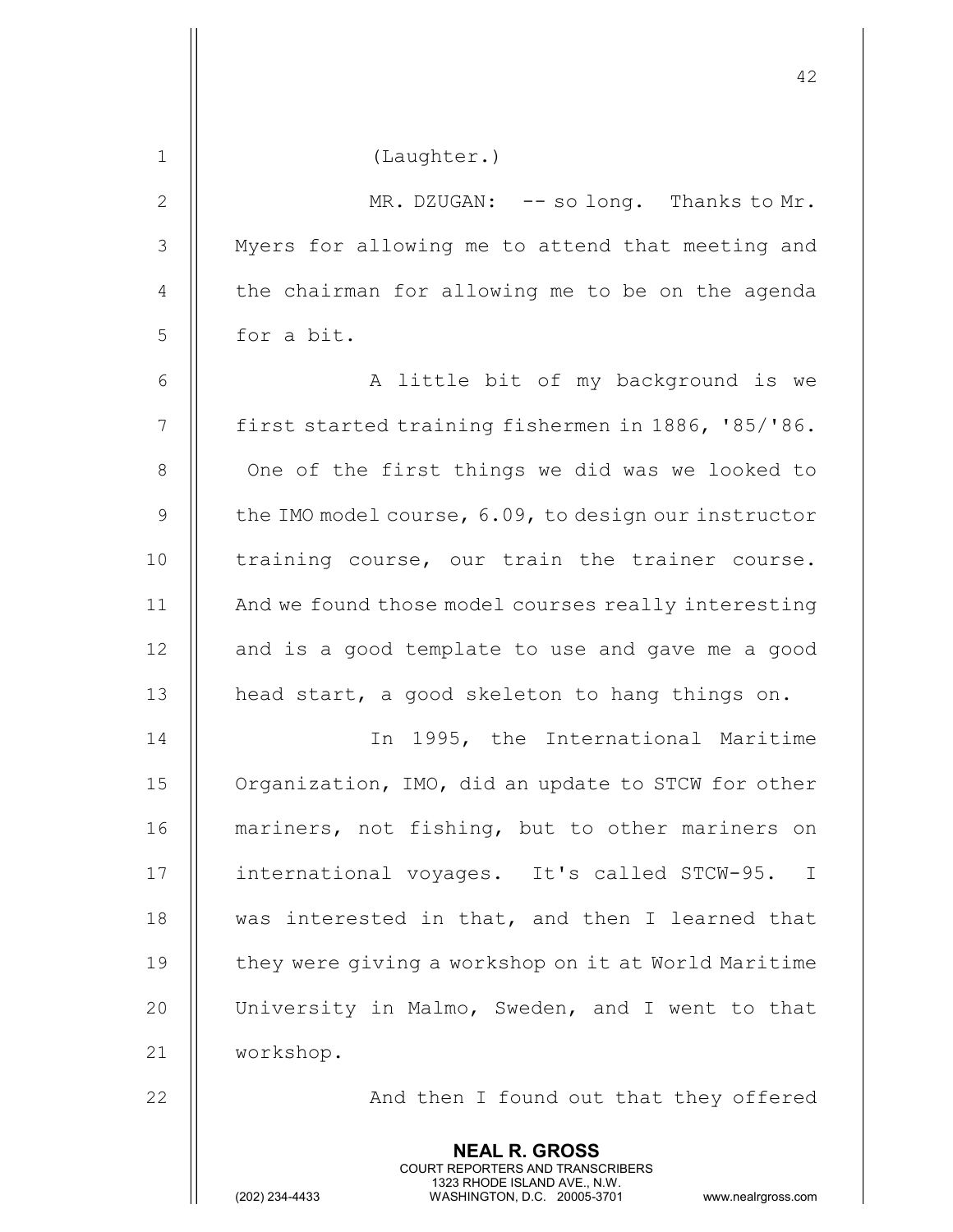| $\mathbf 1$    | graduate courses, and one of them, one of the         |
|----------------|-------------------------------------------------------|
| $\mathbf{2}$   | graduate trainings was in marine education and        |
| 3              | training, and I took that. I actually went to the     |
| $\overline{4}$ | school. I took a year sabbatical. I went to the       |
| 5              | school, and basically my main professor was the       |
| 6              | man -- one of the people -- one of the men who wrote  |
| 7              | STCW and STCW-95.                                     |
| 8              | So I got a lot of background on STCW,                 |
| 9              | and I was disappointed that there wasn't much         |
| 10             | emphasis on the STCW-F then, fishing, because I       |
| 11             | was -- I had one step in the world of education       |
| 12             | the last 40 years, and my other foot is in commercial |
| 13             | fishing. So I was interested in more on that.         |
| 14             | But STCW-F was not in force at that                   |
| 15             | time. Not enough nations had signed up, so it was     |
| 16             | kind of deescalated. The reason why it wasn't         |
| 17             | signed and in force was because the majority of       |
| 18             | tonnage in the world is held by Asia nations, and     |
| 19             | Asia nations didn't get back on -- get on board       |
| 20             | with it until about four years ago, I think, when     |
| 21             | it came into force. I think that's right, Mr.         |
| 22             | Myers, four or five years ago.                        |
|                |                                                       |

NEAL R. GROSS

 COURT REPORTERS AND TRANSCRIBERS 1323 RHODE ISLAND AVE., N.W.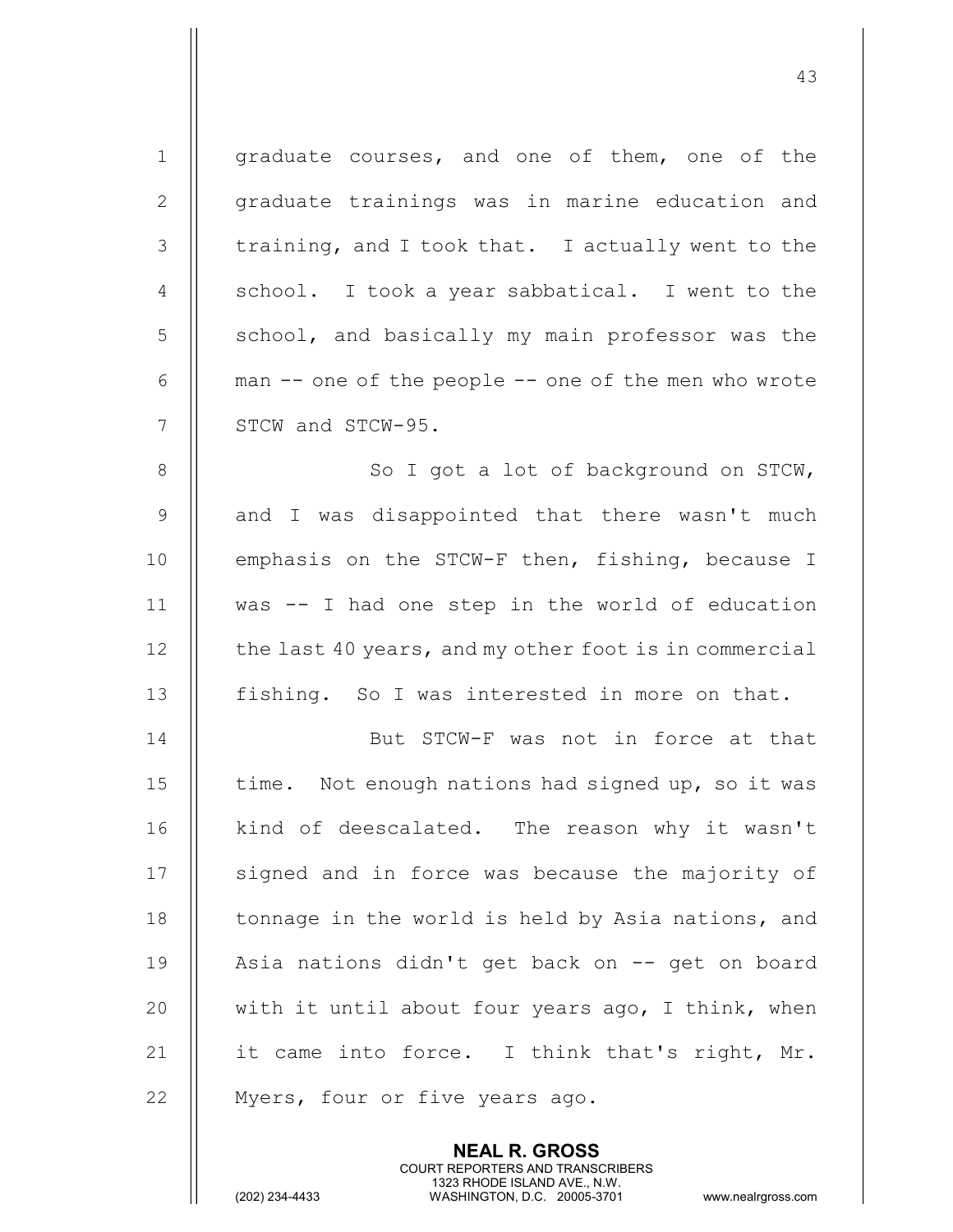| $\mathbf 1$   | And to give some $-$ a little bit more                                                                                                                                 |
|---------------|------------------------------------------------------------------------------------------------------------------------------------------------------------------------|
| $\mathbf{2}$  | background, STCW applies to vessels 24 meters, 79                                                                                                                      |
| $\mathcal{S}$ | feet and above, or 300 gross tons. Correct me on                                                                                                                       |
| 4             | anything if I'm wrong, because my STCW is a little                                                                                                                     |
| 5             | bit rusty. But STCW -- and the Asia nations signed                                                                                                                     |
| 6             | on when they compromised with the Europeans and                                                                                                                        |
| 7             | increased the tonnage to 300 tons because that meant                                                                                                                   |
| 8             | a lot of the vessels were exempt, and tonnage is                                                                                                                       |
| 9             | different from -- Mr. Hockema addressed this. Even                                                                                                                     |
| 10            | within our own nation, but certainly between                                                                                                                           |
| 11            | nations, and how this -- how it's measured, although                                                                                                                   |
| 12            | it's supposed to be a standard.                                                                                                                                        |
| 13            | So the Asian nations got a bit of an                                                                                                                                   |
| 14            | out, and they signed on to it, and then the STCW-F                                                                                                                     |
| 15            | came in to -- came into effect.                                                                                                                                        |
| 16            | PARTICIPANT: Jerry?                                                                                                                                                    |
| 17            | MR. DZUGAN: Yes.                                                                                                                                                       |
| 18            | PARTICIPANT:<br>Are you talking about                                                                                                                                  |
| 19            | ITC tonnage?                                                                                                                                                           |
| 20            | MR. DZUGAN: That's a good question.                                                                                                                                    |
| 21            |                                                                                                                                                                        |
| 22            | PARTICIPANT: Or regulatory tonnage?                                                                                                                                    |
|               | <b>NEAL R. GROSS</b><br><b>COURT REPORTERS AND TRANSCRIBERS</b><br>1323 RHODE ISLAND AVE., N.W.<br>(202) 234-4433<br>WASHINGTON, D.C. 20005-3701<br>www.nealrgross.com |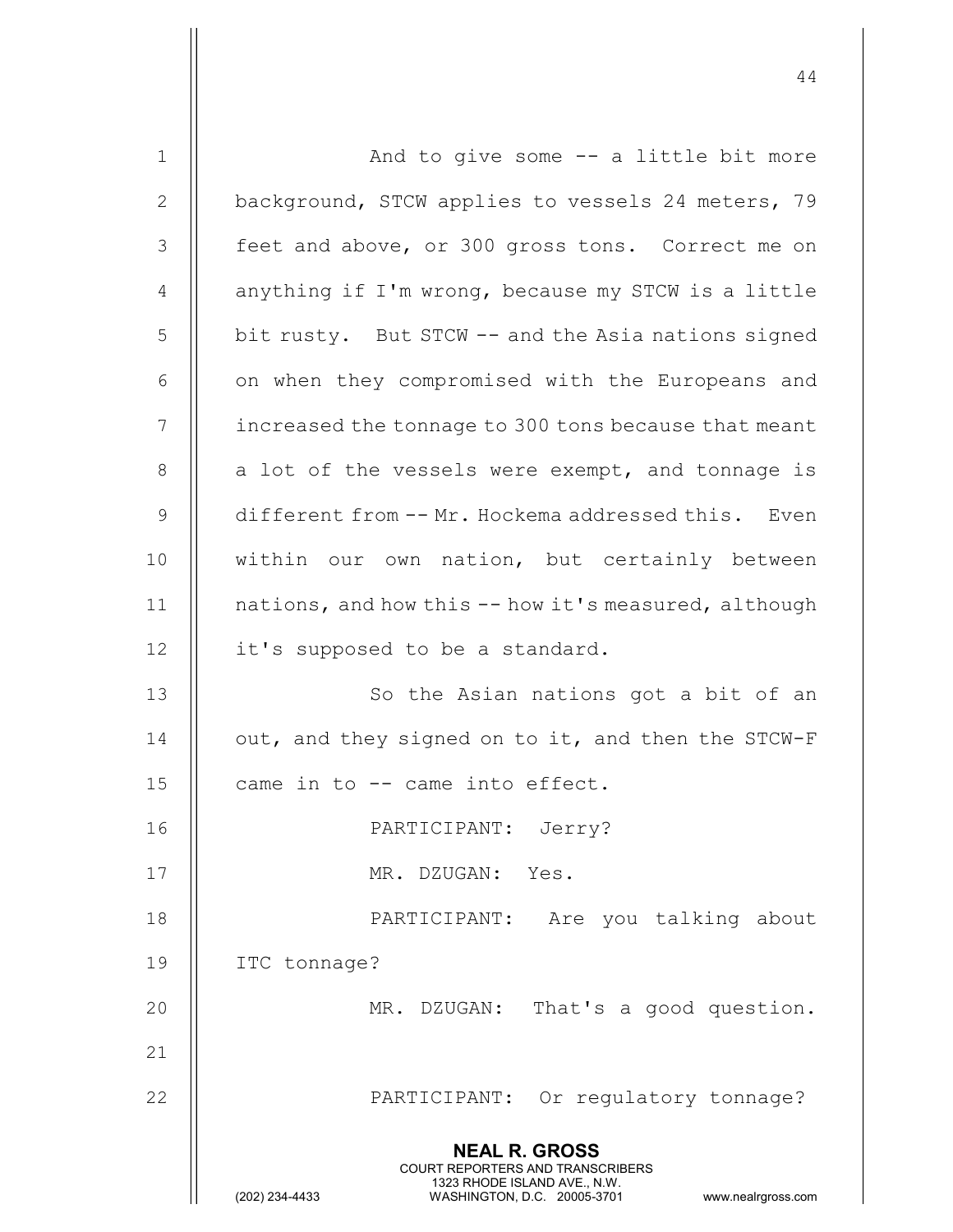NEAL R. GROSS 1 || PARTICIPANT: You know, and I think --2 || I think -- one of our comments this past summer 3 || was it depends, and so it depends on the topic and 4  $\parallel$  the applicability where I think  $-$  and I think in 5 || some areas that was unanswered on applicability  $6$   $\parallel$  and how it is defined. 7 || So one would assume ITC, but again, we 8 | didn't want to assume, so there were voids within 9 || the language of certain areas of STCW-F where we 10  $\parallel$  said, you know what, if this is what you want, you 11 have to state it. We can't assume it. I'm not 12  $\parallel$  sure if that helps, but that -- but that is -- I 13 || think that's why there is more discussion to be 14 | flushed out here. 15 || PARTICIPANT: Okay. Sorry to --16 || MR. DZUGAN: No, that's -- that's 17 || excellent. I was going to get into more granular 18  $\parallel$  things, just to give you some examples of why this 19 **committee should be involved.** And the Coast Guard, 20  $\parallel$  I am happy to say, is involved now. They have been 21  $\parallel$  -- because it wasn't in force, is being put as a 22  $\parallel$  1ow priority. But I appreciate, again, Mr. Myers,

COURT REPORTERS AND TRANSCRIBERS

45

1323 RHODE ISLAND AVE., N.W.<br>WASHINGTON, D.C. 20005-3701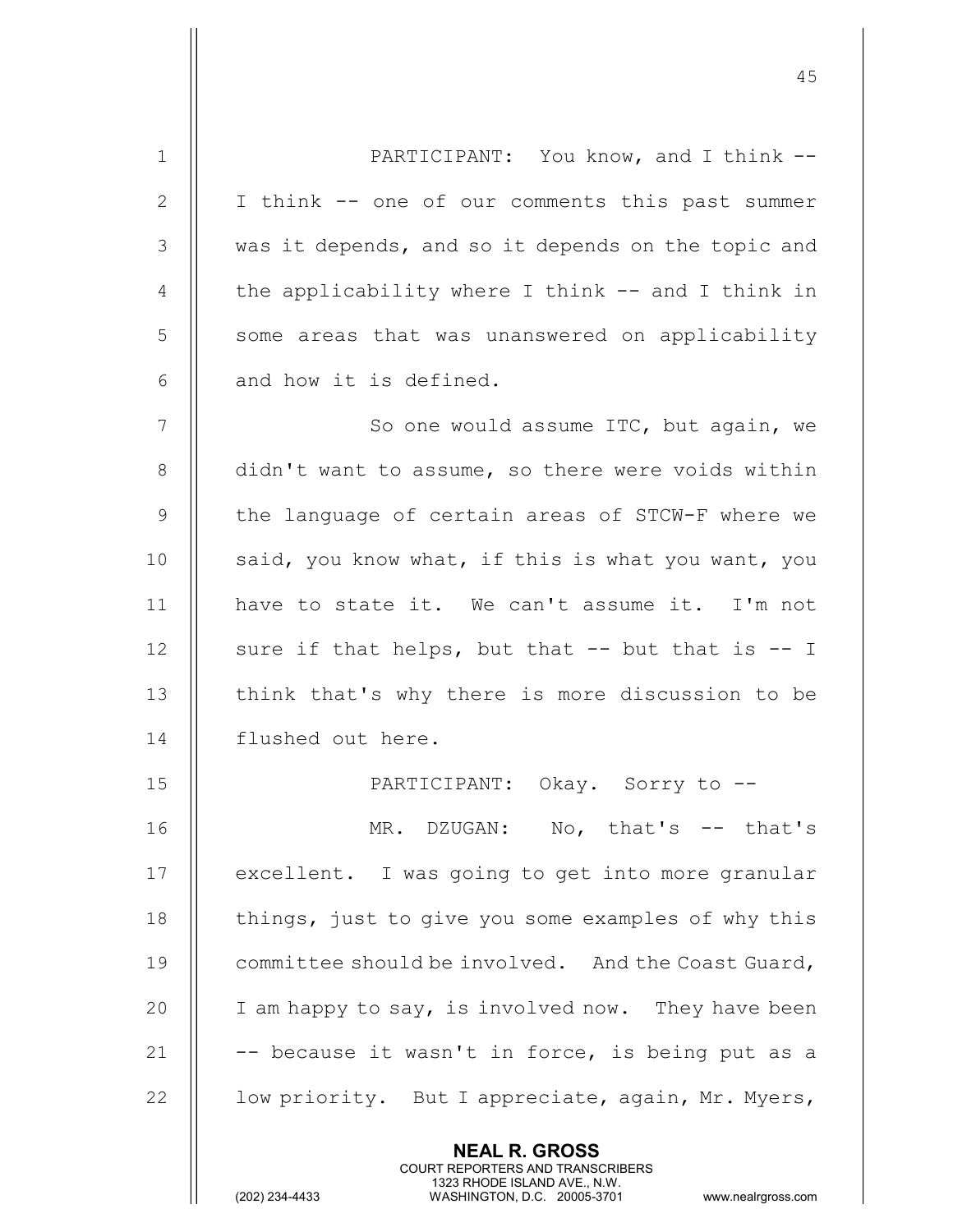NEAL R. GROSS 1 || your raising the priority of this. 2 || Let me also say that how this is  $3$  | enforced, SCTW-F is enforced, first of all, as our 4 | vessels mostly visiting other ports. That's where 5 | the enforcement comes in. The United Nations does 6  $\parallel$  not have their own navy out there doing enforcement. 7 | They depend on signatory(s) to these Conventions 8 || to do home-based -- home port enforcement. All 9 right? 10 || So that's one of my concerns is when 11 I've talked to the Coast Guard about this in the 12  $\parallel$  past, and others, it has been a low priority because 13 | it just hasn't seemed to have been a concern. But, 14 || in fact, for the South Pacific tuna fleet it's a 15 | concern for vessels in Seattle that are transiting  $16$  | to Alaska, it could be a concern. Canada is a 17 | signatory of STCW-F. 18 || And because we have a political battles 19 | sometimes over fish, over salmon, for example, with 20  $\parallel$  Canada, you can see that it is being used as, oh, 21  $\parallel$  all of a sudden we're going to enforce this, and 22  $\parallel$  if you're transiting Canadian waters, we're going

COURT REPORTERS AND TRANSCRIBERS

46

1323 RHODE ISLAND AVE., N.W.<br>WASHINGTON, D.C. 20005-3701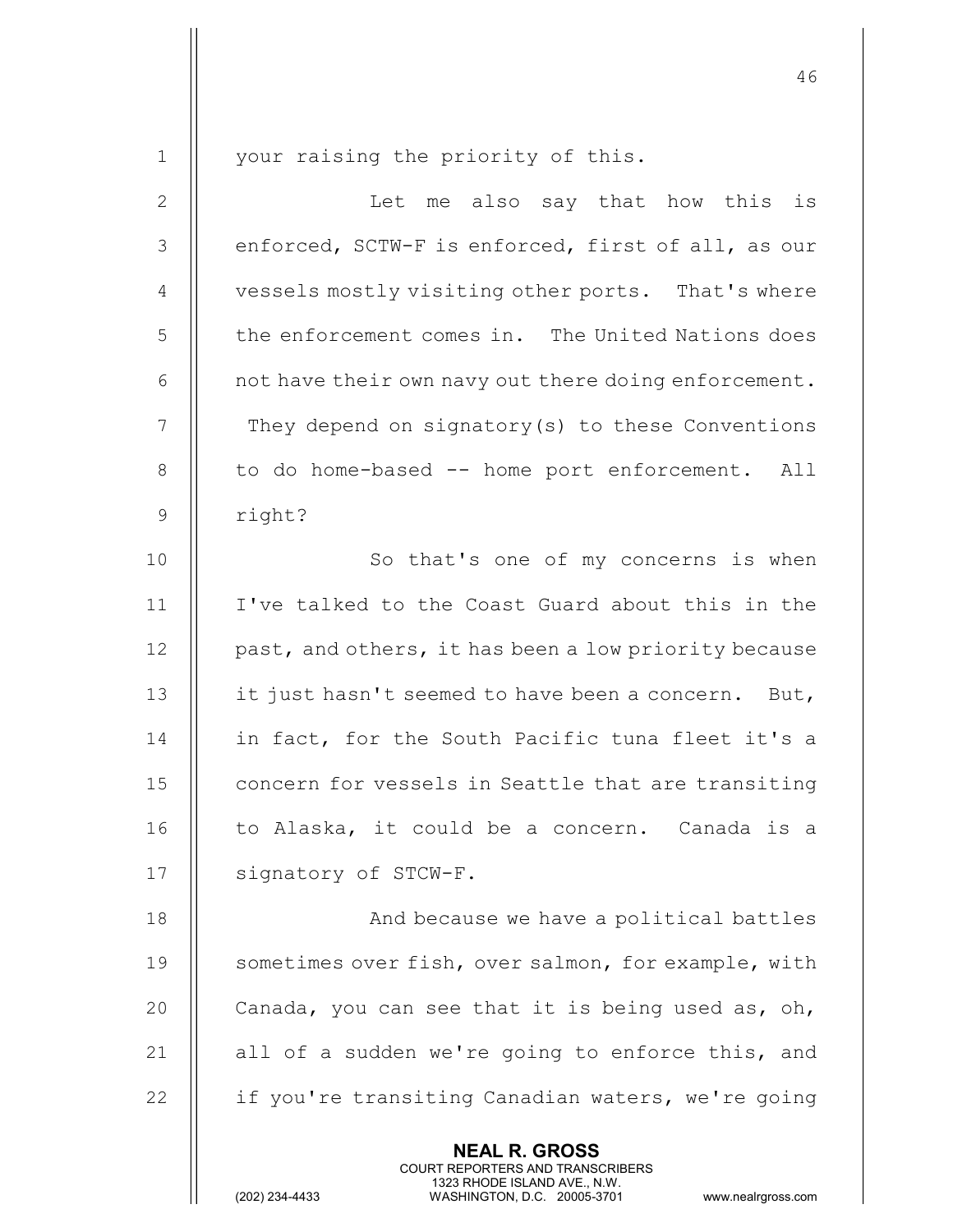| $\mathbf 1$    | to -- and if you stop, especially if you stop in    |
|----------------|-----------------------------------------------------|
| $\mathbf{2}$   | any of our ports, we're going to not allow you into |
| $\mathfrak{Z}$ | the port unless you have the STCW-F credentials     |
| $\overline{4}$ | on your crew.                                       |
| 5              | This hasn't happened, but there is that             |
| $6\,$          | potentiality there. I have -- because I have feet   |
| 7              | in kind of both worlds, of education and fishing    |
| $8\,$          | vessels, one, as a professional educator, I see     |
| $\mathcal{G}$  | need for professionally trained operators,<br>a     |
| 10             | especially of larger fishing vessels. There is      |
| 11             | a need for that.                                    |
| 12             | On my other foot, in the fishing                    |
| 13             | industry, on every coast I have visited, I hear     |
| 14             | complaints from masters and captains that they      |
| 15             | can't get professionally trained, or sometimes even |
| 16             | sober, crew members to work on their vessels. And   |
| 17             | that's a big handicap for that.                     |
| 18             | STCW training and STCW -- or STCW                   |
| 19             | training is -- takes a lot of time, and it's        |
| 20             | expensive. STCW -- most people when we think STCW   |
| 21             | think of basic safety training, EST, five days and  |
| 22             | you're done. Full STCW pallet is many courses that  |
|                | <b>NEAL R. GROSS</b>                                |

 COURT REPORTERS AND TRANSCRIBERS 1323 RHODE ISLAND AVE., N.W.

 $\mathbf{\mathsf{I}}$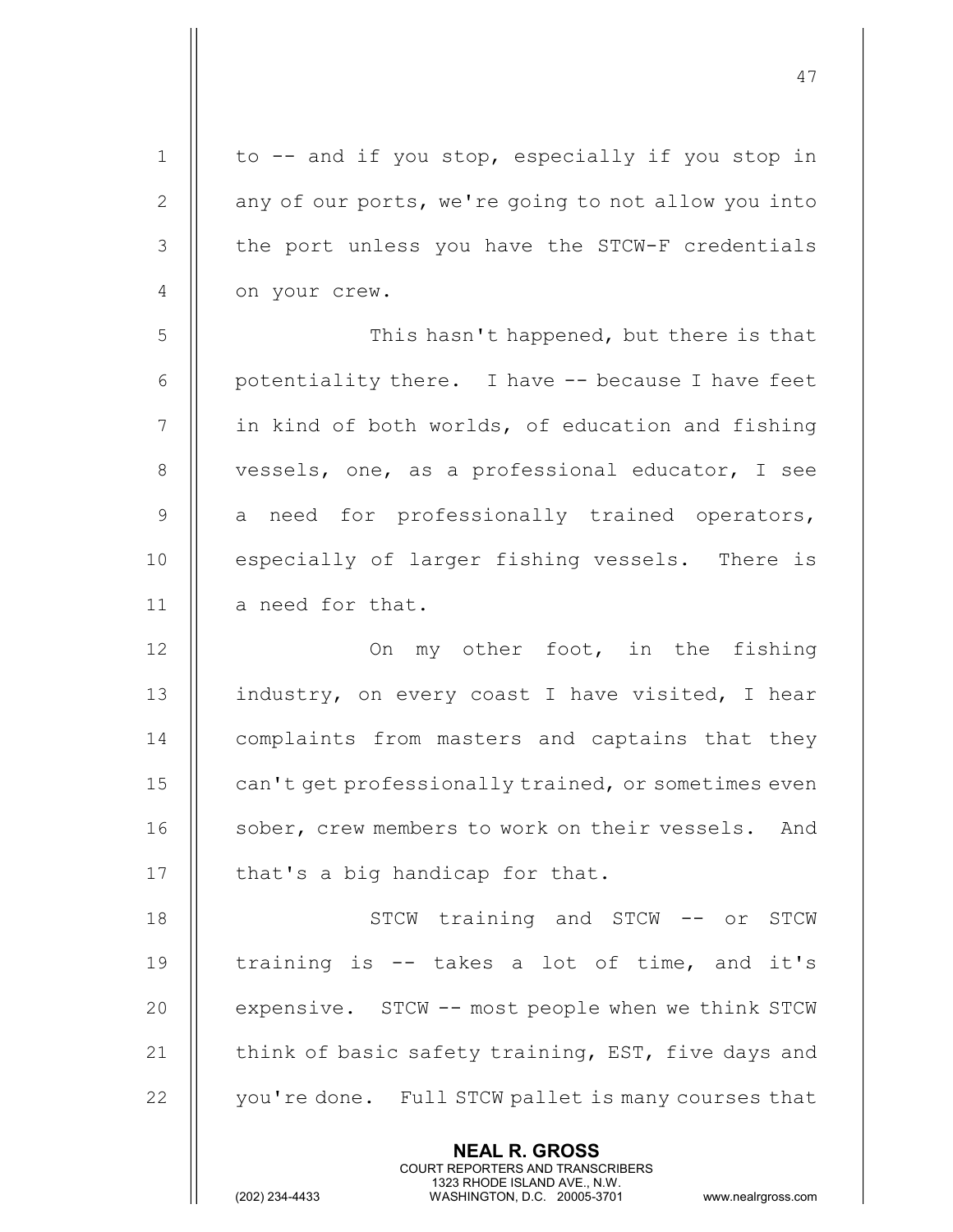NEAL R. GROSS COURT REPORTERS AND TRANSCRIBERS 1323 RHODE ISLAND AVE., N.W.<br>WASHINGTON, D.C. 20005-3701 1 | take weeks and months' worth of time and are taught 2 | in maritime academies and a few places around the 3 || country. That's a heavy lift for an industry that 4 || is having a problem finding qualified people as  $5 \parallel$  it is just to  $-$  just to work on a vessel. 6 The other risk -- the other thing that  $7$   $\parallel$  balances all this is, I think I already mentioned 8  $\parallel$  it, is the need for the U.S. not -- fishing industry  $9$  | not to be handicapped by this by not being able 10 || to transit international waters or go into foreign 11 || ports. That could be a big handicap also, and 12  $\parallel$  talked to the  $-$  I don't know if anybody from the 13 || subcommittee is here. You can correct me. 14 PARTICIPANT: Well, I know a little bit 15 || about it. But a lot of the foreign officers that 16 || are used on the -- tuna fleet boats have STCW reqular 17 | certificates. 18 || MR. DZUGAN: Exactly. And I talked to 19  $\parallel$  them about that a couple of months ago. Where are 20 || you getting your STCW-F-trained people? Because 21  $\parallel$  in the survey I did on U.S. maritime academies, 22 | nobody is teaching it because we don't have a Coast

48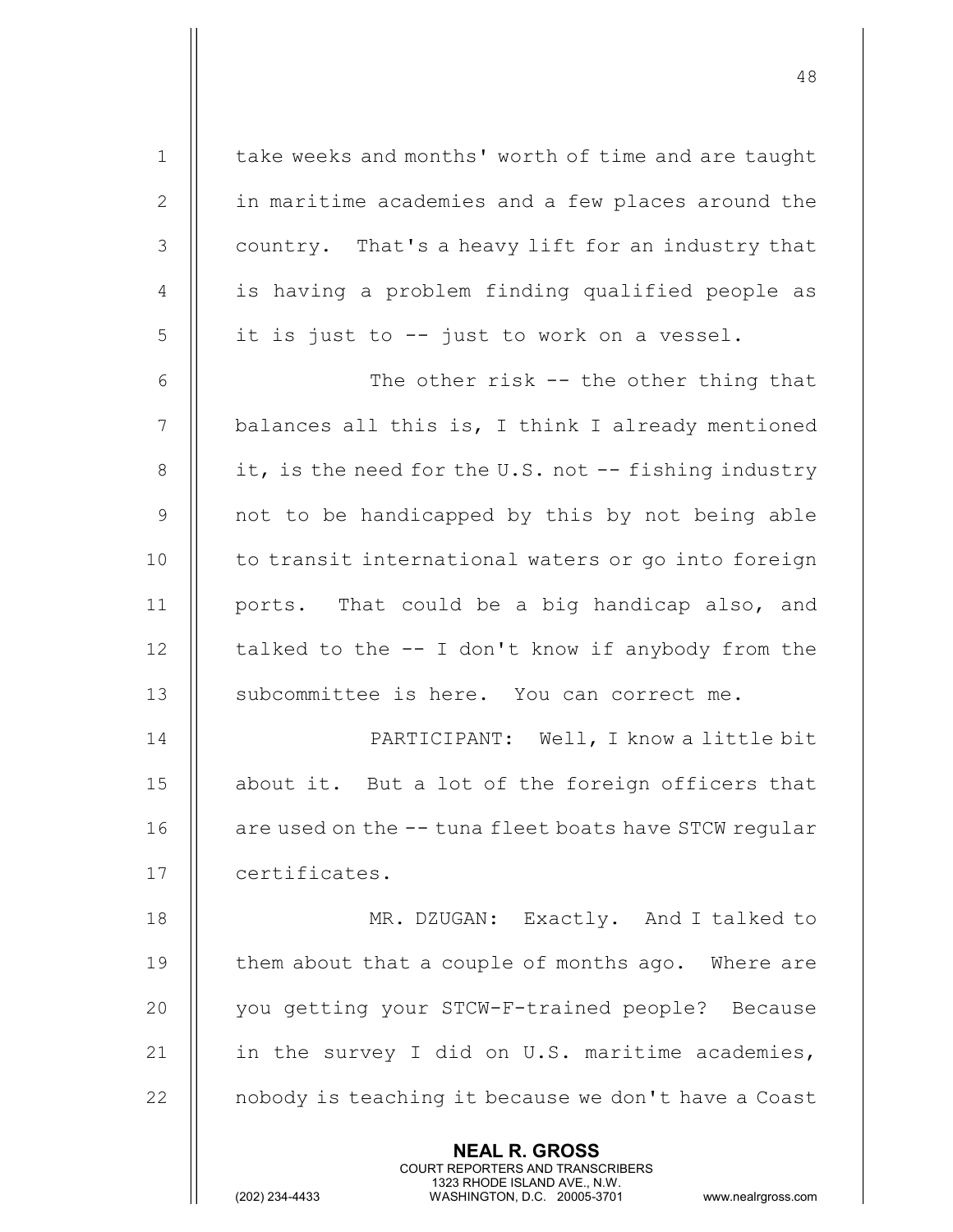| $\mathbf 1$    | Guard F approved -- STCW Coast Guard-approved F                                                                                                                        |
|----------------|------------------------------------------------------------------------------------------------------------------------------------------------------------------------|
| $\mathbf{2}$   | course. And they said, well, we're using people                                                                                                                        |
| 3              | with STCW-F certificates mostly from Asia to crew                                                                                                                      |
| $\overline{4}$ | our U.S. fishing vessels to meet that requirement.                                                                                                                     |
| 5              | And that's -- that conflicts with other                                                                                                                                |
| 6              | standing regulations about crewing and them being                                                                                                                      |
| $7\phantom{.}$ | U.S. citizens. So it's a conflict there.                                                                                                                               |
| $8\,$          | And then there's a bigger issue of the                                                                                                                                 |
| $\mathsf 9$    | U.S. not being signatories to, like you said, Polar                                                                                                                    |
| 10             | Code, Law of the Sea. The U.S. is a maritime                                                                                                                           |
| 11             | nation. We started as a maritime nation. We're                                                                                                                         |
| 12             | located between Europe and Asia. The maritime                                                                                                                          |
| 13             | history is really important to us. Fishing is                                                                                                                          |
| 14             | really important to us. We need to be engaged.                                                                                                                         |
| 15             | So, again, I'll thank the Coast Guard for being                                                                                                                        |
| 16             | more engaged with this now.                                                                                                                                            |
| 17             | I want to just give you some examples,                                                                                                                                 |
| 18             | so I'm going to kind of go a little granular here.                                                                                                                     |
| 19             | But I'm not going to go too far, so don't worry,                                                                                                                       |
| 20             | Mr. Chairman.                                                                                                                                                          |
| 21             | Some of the issues we have talked about                                                                                                                                |
| 22             | are celestial navigation. Is that needed anymore?                                                                                                                      |
|                | <b>NEAL R. GROSS</b><br><b>COURT REPORTERS AND TRANSCRIBERS</b><br>1323 RHODE ISLAND AVE., N.W.<br>(202) 234-4433<br>WASHINGTON, D.C. 20005-3701<br>www.nealrgross.com |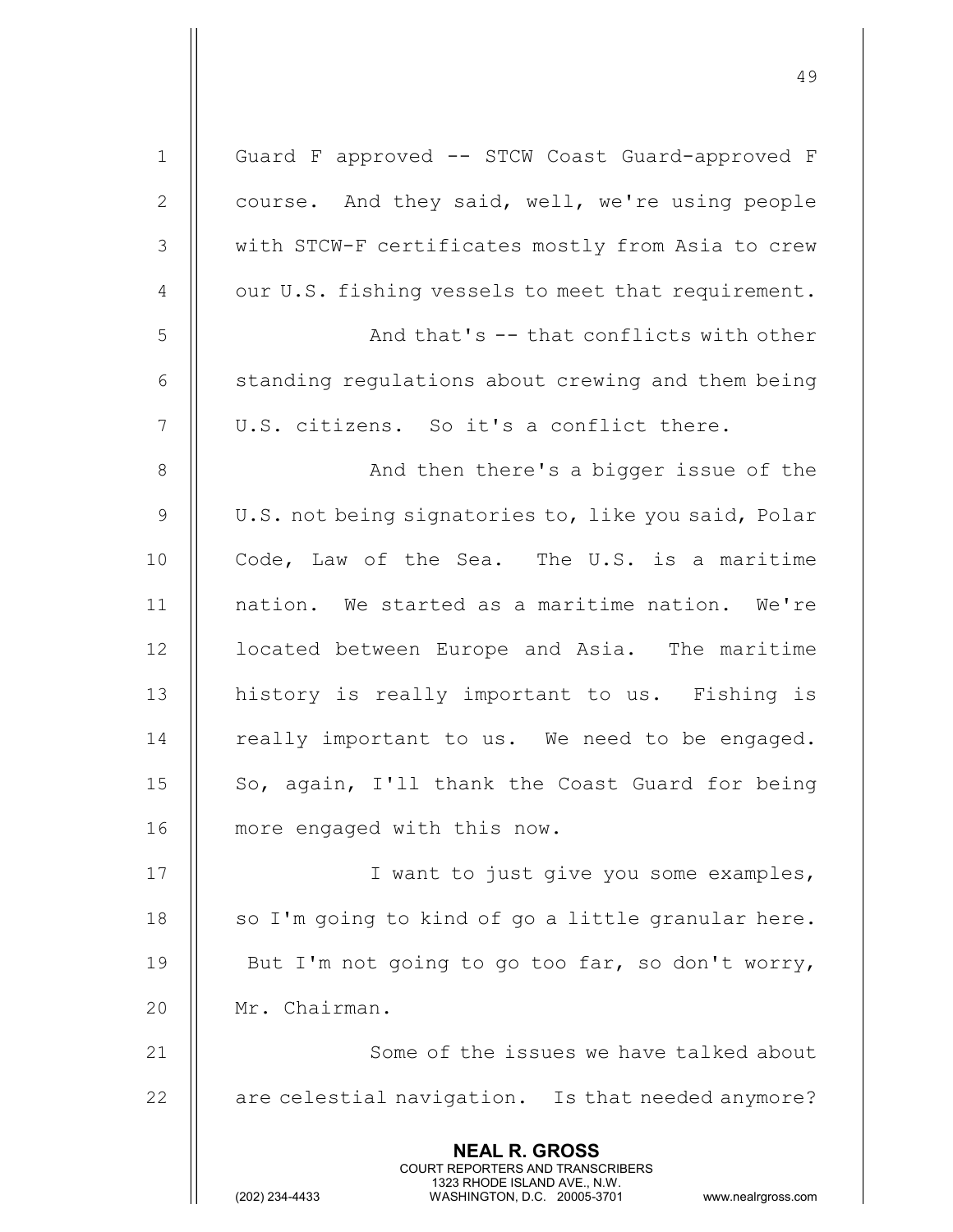| $\mathbf 1$    | There is an argument that it's not needed because    |
|----------------|------------------------------------------------------|
| 2              | of all of the electronics we have. There is an       |
| $\mathfrak{Z}$ | argument that it is needed because when they go      |
| 4              | down, what do you do? If there is an international   |
| 5              | conflict, and it goes down, what do you do?          |
| 6              | New Zealand has been a big supporter                 |
| 7              | of thorough celestial navigation under STCW-F.       |
| $8\,$          | They said their course takes a year. In the survey   |
| $\mathsf 9$    | that I did in the U.S., I noticed this one school    |
| 10             | that offers a ten day course, and it's \$2,750.      |
| 11             | That's just one piece of a granular beach we are     |
| 12             | talking about here.                                  |
| 13             | Is it a good idea? Is it good for                    |
| 14             | mariners to have it? Sure. Everything goes down.     |
| 15             | I've had mine go down, but it's -- is it going       |
| 16             | to be difficult? You bet.                            |
| 17             | Should<br>IMO<br>have<br>an advanced                 |
| 18             | certification for deckhands on these vessels?        |
| 19             | Right now, STCW-F mostly just applies on skippers,   |
| 20             | officers, engineers, watchkeepers. You know,         |
| 21             | voluntarily, they are proposing this now.<br>It's    |
| 22             | not a requirement of it yet -- things to be thinking |
|                |                                                      |

NEAL R. GROSS

 COURT REPORTERS AND TRANSCRIBERS 1323 RHODE ISLAND AVE., N.W.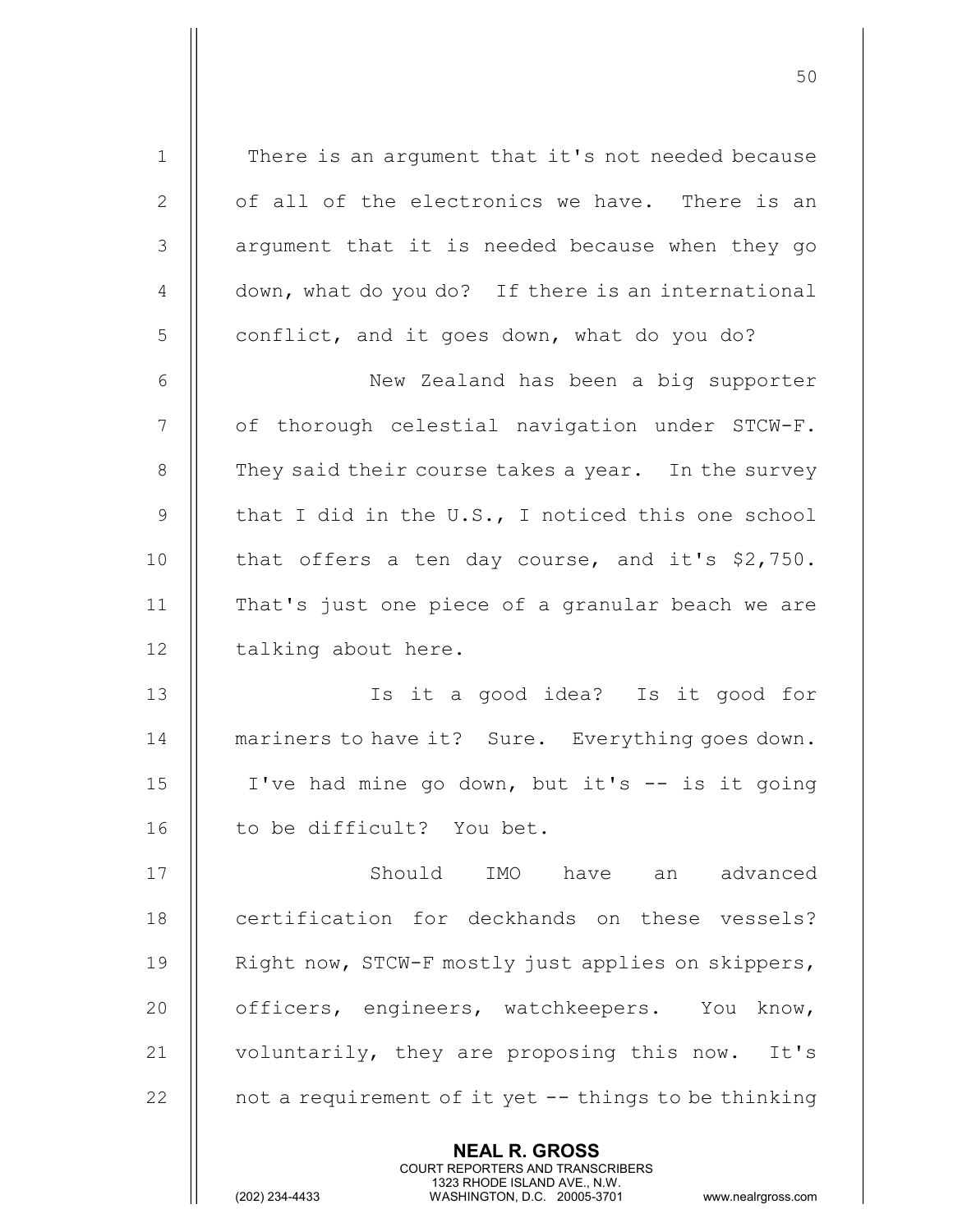| $\mathbf 1$    | about.                                                |
|----------------|-------------------------------------------------------|
| 2              | And there is -- that guy in New Zealand               |
| 3              | says yes, France says no, and most of the -- most     |
| $\overline{4}$ | of Asia says yes. So there is these -- you know,      |
| 5              | there are some disconnects here between other         |
| 6              | nations about this.                                   |
| 7              | How much experience at sea for a                      |
| 8              | watchkeeper under STCW-F? Three months? Six           |
| $\overline{9}$ | months? You know, those kind of decisions. I          |
| 10             | think the U.S. position was six months, and that's    |
| 11             | one that was seen to be -- had the most support.      |
| 12             | These things are $-$ - these discussions, by the way, |
| 13             | that take place in these meetings are done not by     |
| 14             | up and down, majority votes, they're done by          |
| 15             | consensus -- the IMO votes.                           |
| 16             | Is an STCW certification equivalent to                |
| 17             | an STCW-F certification? If you already had STCW,     |
| 18             | you had celestial nav, you've had navigation, and     |
| 19             | everything else, is it -- is there going to be an     |
| 20             | equivalency? Except for the fact that STCW also       |
| 21             | includes fish handling and maneuvering and the        |
| 22             | fisherman's code, safety code, and some other         |

NEAL R. GROSS

 COURT REPORTERS AND TRANSCRIBERS 1323 RHODE ISLAND AVE., N.W.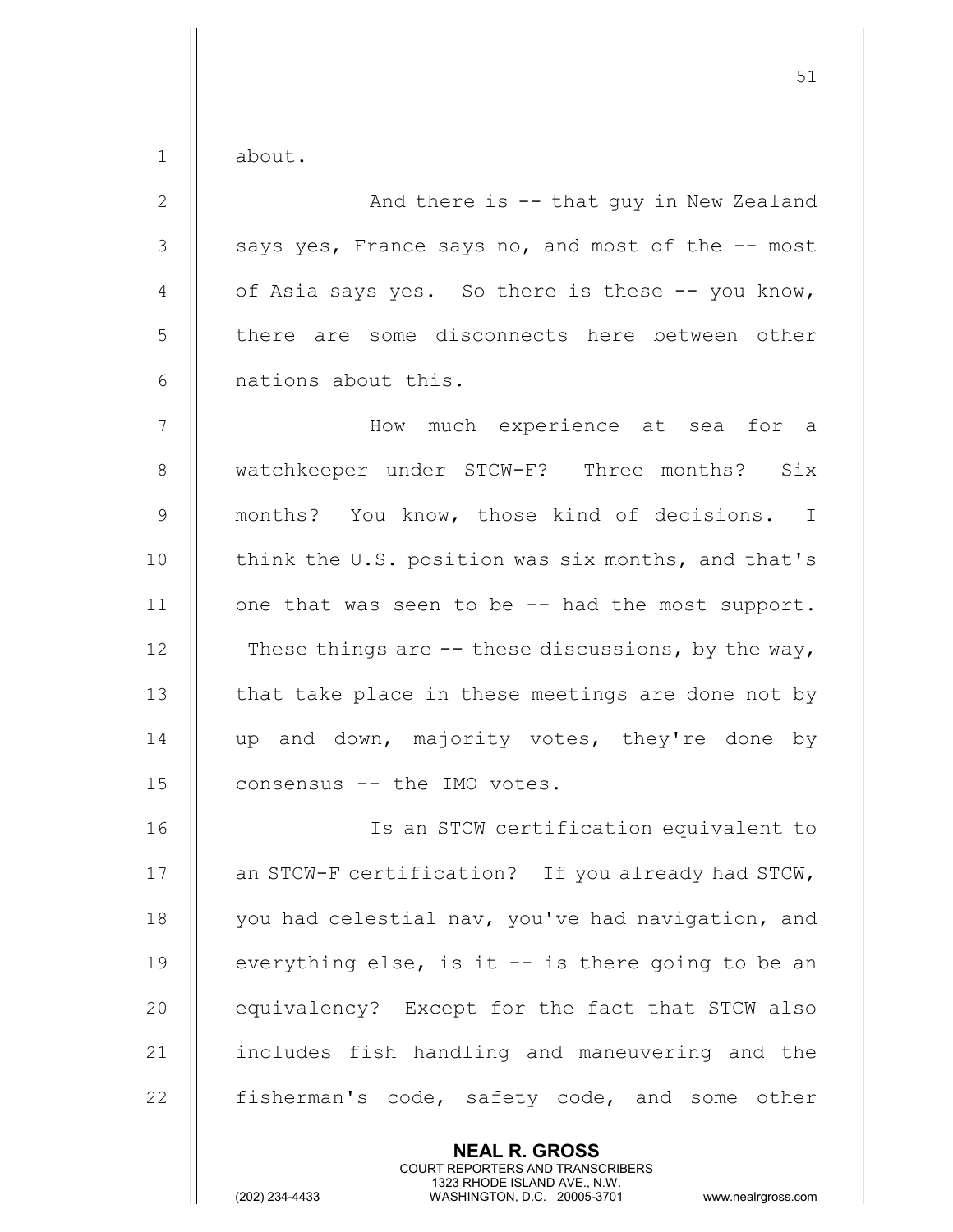|              | <b>NEAL R. GROSS</b><br><b>COURT REPORTERS AND TRANSCRIBERS</b><br>1323 RHODE ISLAND AVE., N.W.<br>(202) 234-4433<br>WASHINGTON, D.C. 20005-3701<br>www.nealrgross.com |
|--------------|------------------------------------------------------------------------------------------------------------------------------------------------------------------------|
| 22           | one of the courses that is proposed, basic knowledge                                                                                                                   |
| 21           | Retaining basic knowledge. This is                                                                                                                                     |
| 20           | on that.                                                                                                                                                               |
| 19           | being thrown out there. So there's no agreement                                                                                                                        |
| 18           | kinds of numbers, 3 miles, 12 miles, 20 miles, all                                                                                                                     |
| 17           | the EEZ, that was an assumption on my part. All                                                                                                                        |
| 16           | was pretty clear-cut. It would be 200 miles. Like                                                                                                                      |
| 15           | waters has really not been decided. I thought that                                                                                                                     |
| 14           | The definition of limited and unlimited                                                                                                                                |
| 13           | for seagoing experience?                                                                                                                                               |
| 12           | academies use. How much of that do you substitute                                                                                                                      |
| 11           | have to be done in simulators that maritime                                                                                                                            |
| 10           | A lot of the STCW-F is going to probably                                                                                                                               |
| 9            | experience in a simulator?                                                                                                                                             |
| 8            | in a classroom? What is the tradeoff for                                                                                                                               |
| 7            | the tradeoff for at-sea experience and training                                                                                                                        |
| 6            | years of seagoing experience. You know, what's                                                                                                                         |
| 5            | 24 meters to substitute for one year of the two                                                                                                                        |
| 4            | experience in unlimited waters, for vessels over                                                                                                                       |
| 3            | Allowing 12 months of fishing vessel                                                                                                                                   |
| $\mathbf{2}$ | then you have an equivalency or not.                                                                                                                                   |
| $\mathbf 1$  | things, do you just take those extra things and                                                                                                                        |
|              | 52                                                                                                                                                                     |
|              |                                                                                                                                                                        |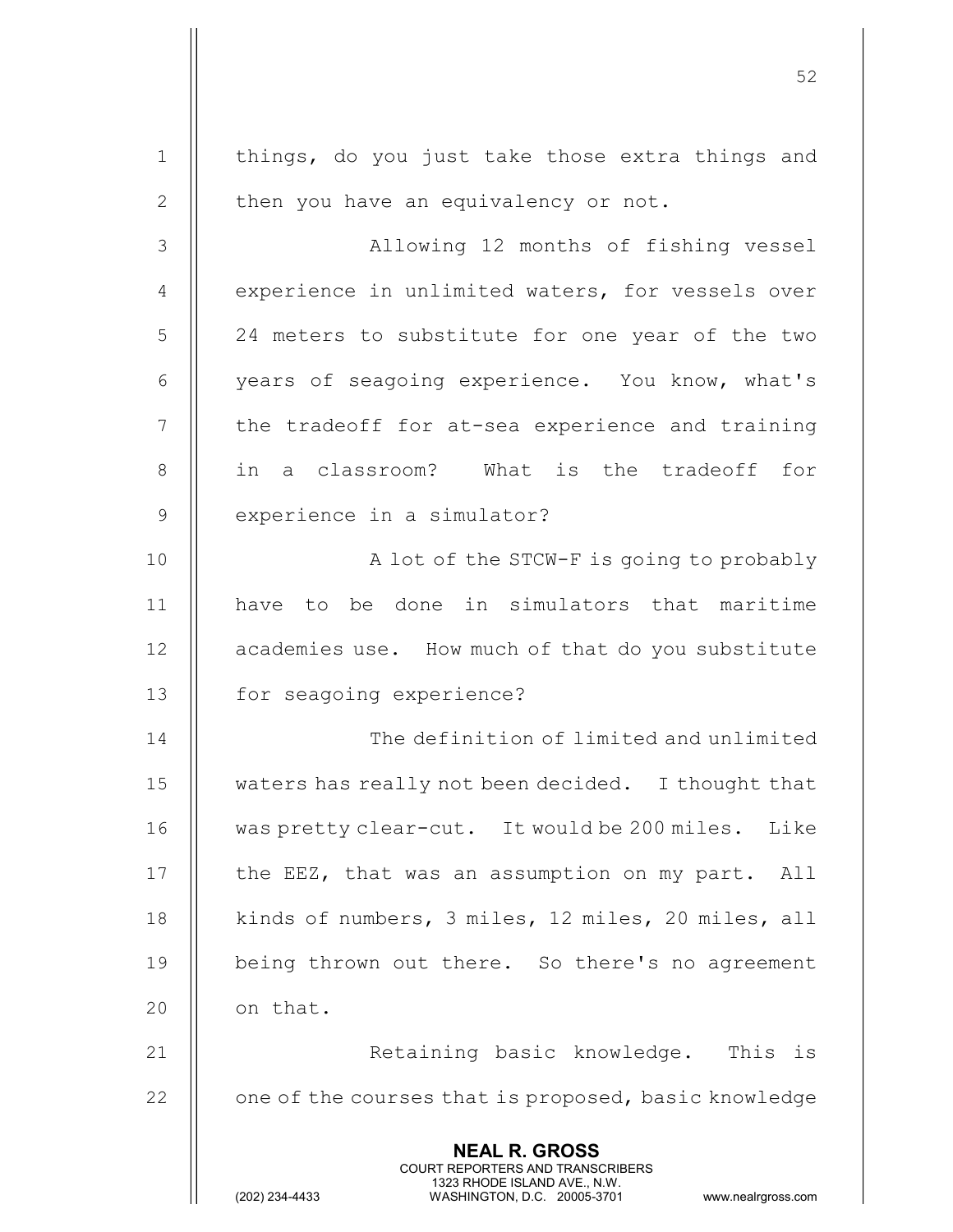| $\mathbf 1$   | of responsible conservation and fighting illegal                                                                                                                       |
|---------------|------------------------------------------------------------------------------------------------------------------------------------------------------------------------|
| $\mathbf{2}$  | fishing, you know, do those things get included.                                                                                                                       |
| 3             | Aligning STCW-95 with these other                                                                                                                                      |
| 4             | amendments like Manilla -- 2010 Manilla amendments,                                                                                                                    |
| 5             | Cape Town amendments, all -- you know, every few                                                                                                                       |
| 6             | years there's a meeting wanting to add more                                                                                                                            |
| 7             | amendments onto this training, either voluntary,                                                                                                                       |
| $8\,$         | it's just a good idea, or required.                                                                                                                                    |
| $\mathcal{G}$ | So I just want to end by saying there's                                                                                                                                |
| 10            | a lot that this committee could contribute to this                                                                                                                     |
| 11            | discussion through Mr. Myers, who is the designated                                                                                                                    |
| 12            | delegation for this. And I think that when you                                                                                                                         |
| 13            | are making your argument about whether -- which                                                                                                                        |
| 14            | will be coming up.                                                                                                                                                     |
| 15            | I heard a little bit this morning about                                                                                                                                |
| 16            | whether this committee should exist even.<br>This                                                                                                                      |
| 17            | is one of your most important arguments. The U.S.                                                                                                                      |
| 18            | needs to be involved internationally in these                                                                                                                          |
| 19            | topics. And as fishermen, we should be engaged                                                                                                                         |
| 20            | in that conversation to provide input and guidance                                                                                                                     |
| 21            | to the Coast Guard. So that's all I have.                                                                                                                              |
| 22            | Thank you.                                                                                                                                                             |
|               | <b>NEAL R. GROSS</b><br><b>COURT REPORTERS AND TRANSCRIBERS</b><br>1323 RHODE ISLAND AVE., N.W.<br>(202) 234-4433<br>WASHINGTON, D.C. 20005-3701<br>www.nealrgross.com |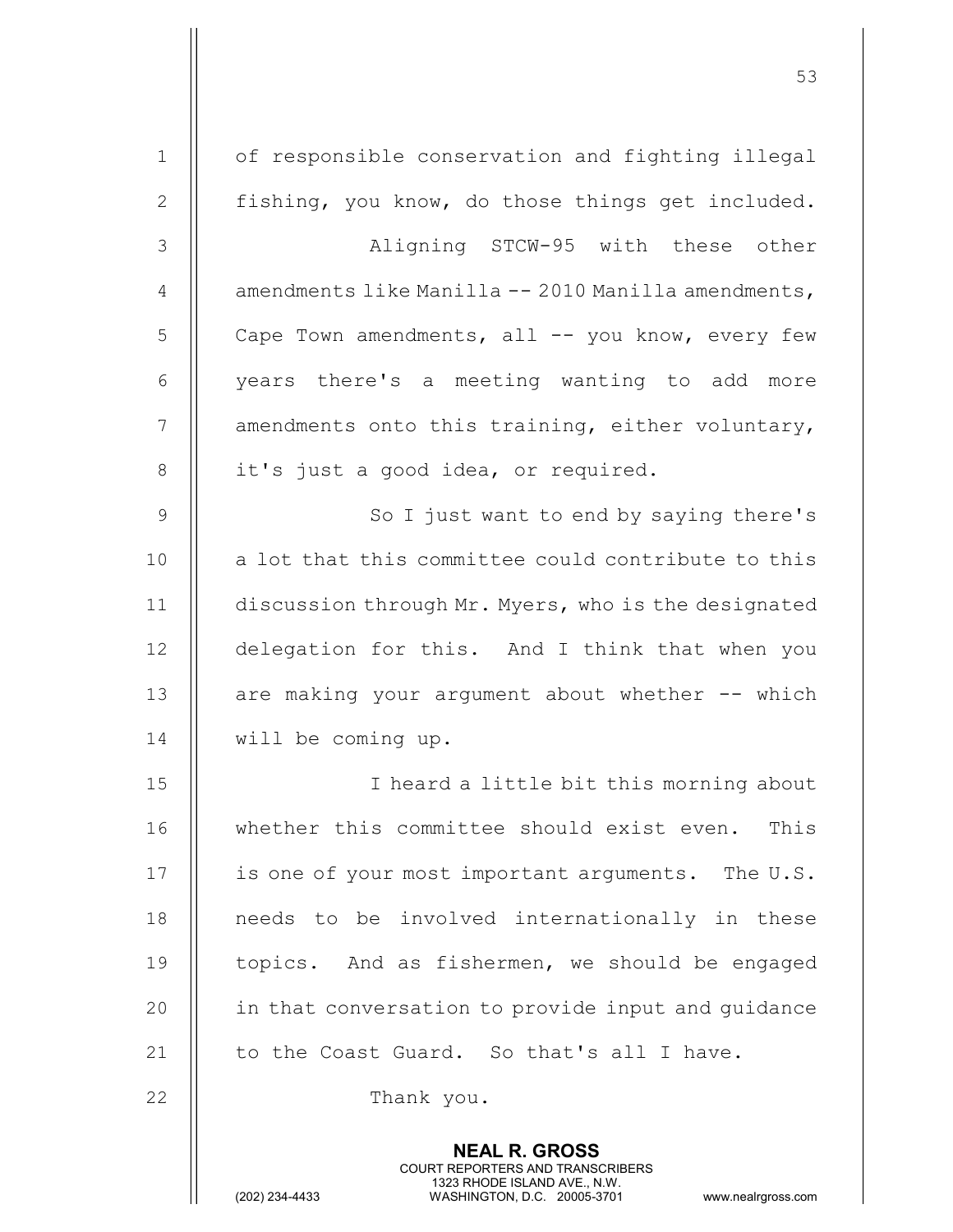| $\mathbf 1$    | PARTICIPANT: Thank you. Do you have                                                                                                                                    |
|----------------|------------------------------------------------------------------------------------------------------------------------------------------------------------------------|
| $\overline{2}$ | anything further on the topic, Mr. Myers?                                                                                                                              |
| $\mathfrak{Z}$ | MR. MYERS: Nothing further. I think                                                                                                                                    |
| $\overline{4}$ | -- I think -- detailed out, and I -- I think the                                                                                                                       |
| 5              | -- I think it would be in our -- it's an important                                                                                                                     |
| 6              | agenda that is just going to keep taking shape as                                                                                                                      |
| 7              | we move forward. And it looks like a couple of                                                                                                                         |
| $\,8\,$        | hands are going up, but I have nothing further,                                                                                                                        |
| $\mathsf 9$    | unless there is a comment to be fielded.                                                                                                                               |
| 10             | PARTICIPANT: Yeah. I'd like to --                                                                                                                                      |
| 11             | some remarks, Mr. Chairman. Thank you, Jerry, Mr.                                                                                                                      |
| 12             | Hockema. I have some comments there. They are                                                                                                                          |
| 13             | around where -- what Mr. Dzugan was talking about.                                                                                                                     |
| 14             | We realized after his discussion that there are                                                                                                                        |
| 15             | a lot of things going on internationally that are                                                                                                                      |
| 16             | relatively burdensome if we were to put them into                                                                                                                      |
| 17             | effect here.                                                                                                                                                           |
| 18             | We're not a signatory to this, at this                                                                                                                                 |
| 19             | point at least. But it does illustrate how sometimes                                                                                                                   |
| 20             | the United States, as a leading nation economically                                                                                                                    |
| 21             | in the world, is sometimes left behind in matters                                                                                                                      |
| 22             | like this. STCW and STCW-F have been around a long                                                                                                                     |
|                | <b>NEAL R. GROSS</b><br><b>COURT REPORTERS AND TRANSCRIBERS</b><br>1323 RHODE ISLAND AVE., N.W.<br>(202) 234-4433<br>WASHINGTON, D.C. 20005-3701<br>www.nealrgross.com |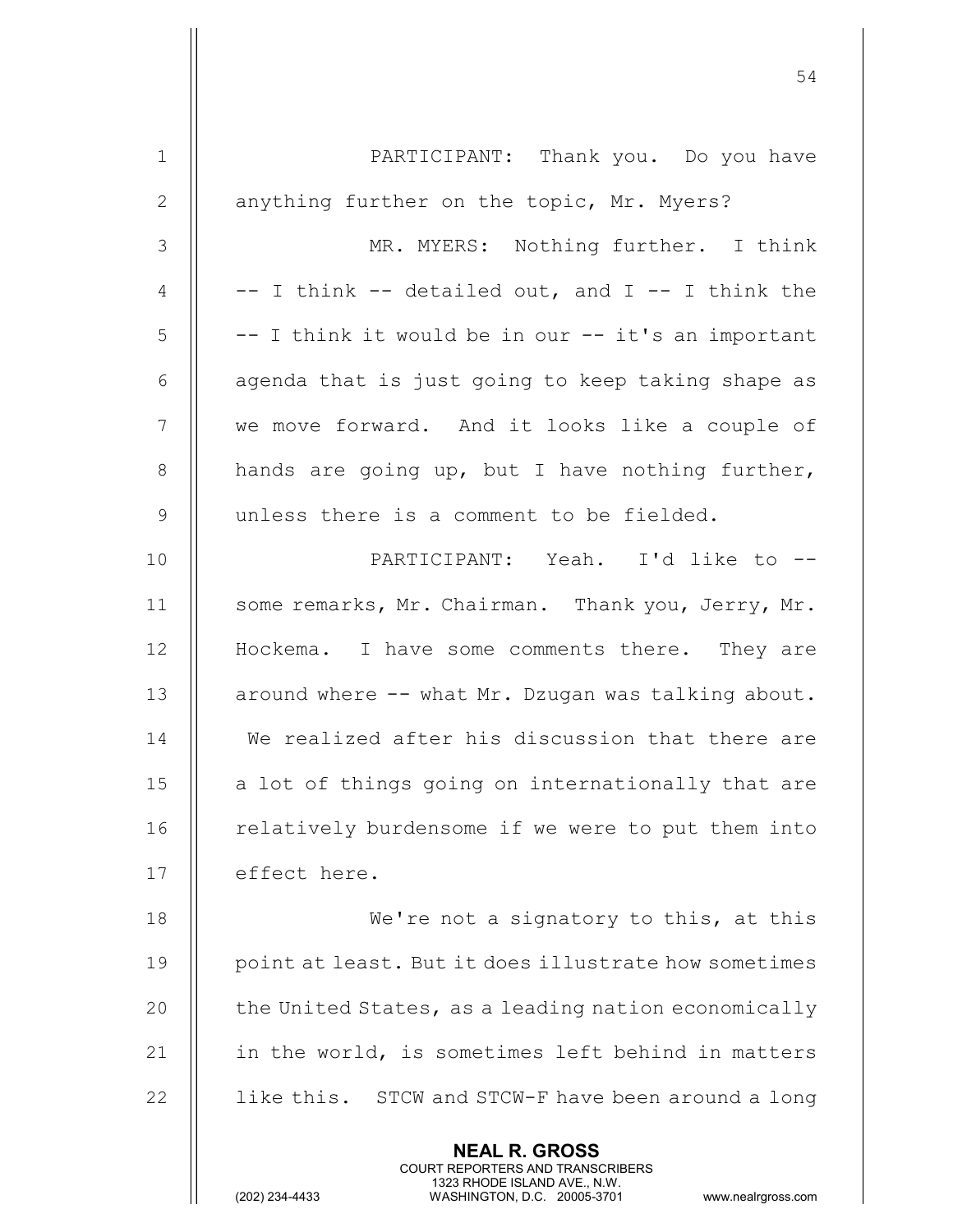| $\mathbf 1$    | time, well over 20 years, as we have talked about.                                                                                                                     |
|----------------|------------------------------------------------------------------------------------------------------------------------------------------------------------------------|
| $\mathbf{2}$   | And so in my field, vessel design, I'm seeing the                                                                                                                      |
| 3              | same thing.                                                                                                                                                            |
| $\overline{4}$ | We are seeing where international                                                                                                                                      |
| 5              | regulations are progressing, whether you agree with                                                                                                                    |
| 6              | them or not. We -- of course, we could always                                                                                                                          |
| 7              | disagree with some of them, but -- and our own                                                                                                                         |
| 8              | regulations are, in some areas, are -- there's so                                                                                                                      |
| 9              | much resistance that sometimes I wonder whether                                                                                                                        |
| 10             | the resistance knows what they're resisting.                                                                                                                           |
| 11             | So it's important when you're resisting                                                                                                                                |
| 12             | to really know what you are resisting, because your                                                                                                                    |
| 13             | politicians are -- are listening to you, of course,                                                                                                                    |
| 14             | and they push as an advocate for you. But, in some                                                                                                                     |
| 15             | cases, we are putting ourselves behind the rest                                                                                                                        |
| 16             | of the developed world in vessel quality and vessel                                                                                                                    |
| 17             | operations.                                                                                                                                                            |
| 18             | We shift to a little different subject                                                                                                                                 |
| 19             | on the issue of education on fishing vessels.<br>One                                                                                                                   |
| 20             | of my partners, John Myers, is of Irish descent.                                                                                                                       |
| 21             | He goes to Ireland about every two years for a                                                                                                                         |
| 22             | couple of weeks on vacation, and he visited a small                                                                                                                    |
|                | <b>NEAL R. GROSS</b><br><b>COURT REPORTERS AND TRANSCRIBERS</b><br>1323 RHODE ISLAND AVE., N.W.<br>(202) 234-4433<br>WASHINGTON, D.C. 20005-3701<br>www.nealrgross.com |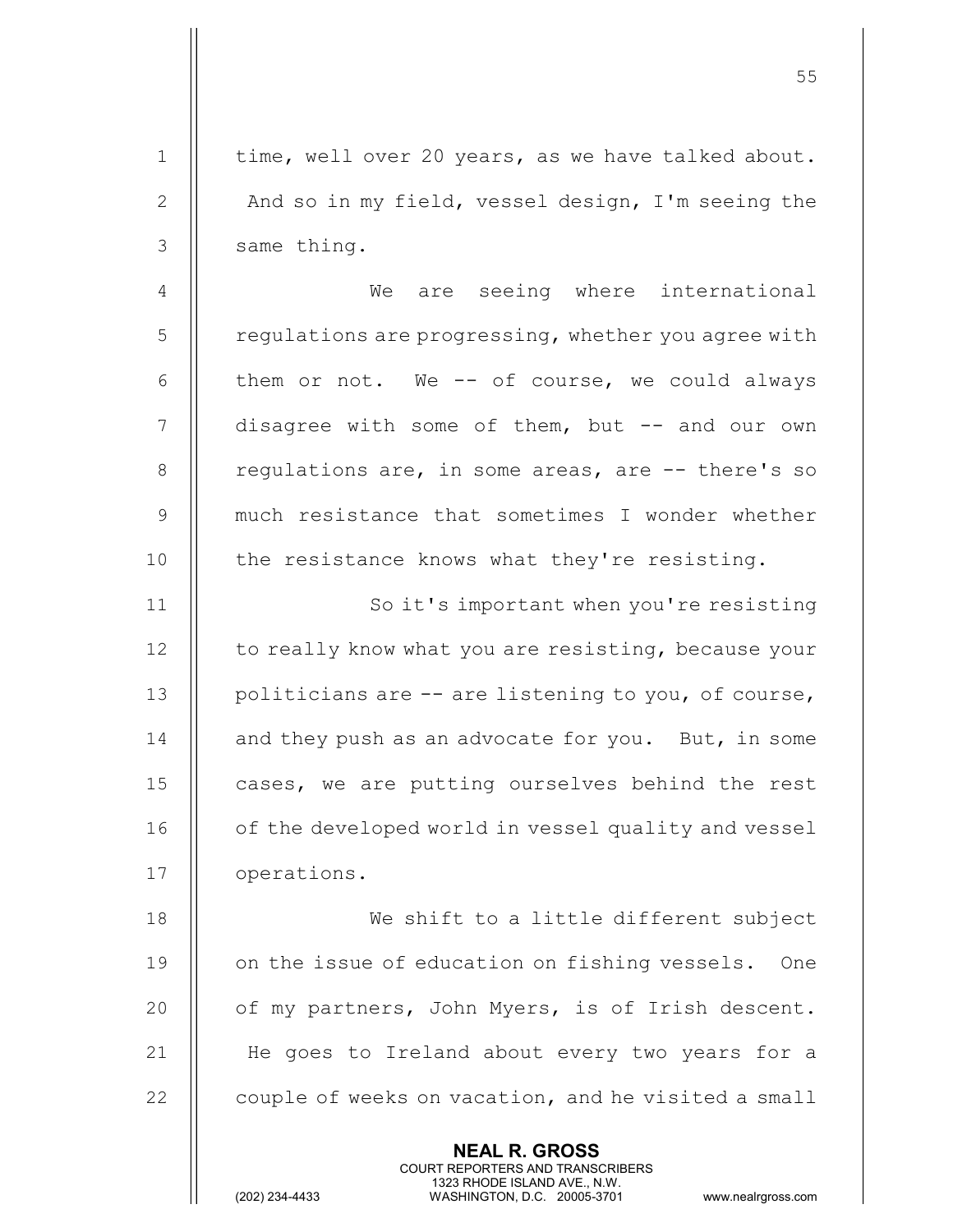1 || fisheries institute there last year. 2 || And it was very interesting. It was 3 || just about fishing. It's like taking parts of the 4 || maritime academy that we have, and parts of the 5 community college that offers fishing courses, and 6 | parts of what Karen and Jerry would offer in their 7 || safety courses and putting it all under the same 8 | roof. 9 | Road you go there for one year, and you 10  $\parallel$  get a certificate, a fishing certificate, and you 11 || come out and you understand stability, you 12 | understand navigation, all those things, as they 13 || relate to fishing boats. It's not a substitute 14 || for running a ship or something like this, but a 15 very instructive situation. 16 || I can't think of any parallel that we 17  $\parallel$  have in this country. We have all of those things, 18  $\parallel$  but they are  $-$  they are under different groups, 19 || and so some of the community colleges here on the 20 || west coast offer some of those classes. 21 || But I find that in my -- there is a 22 | substantial number of European immigrants who come

> NEAL R. GROSS COURT REPORTERS AND TRANSCRIBERS

 $56$ 

1323 RHODE ISLAND AVE., N.W.<br>WASHINGTON, D.C. 20005-3701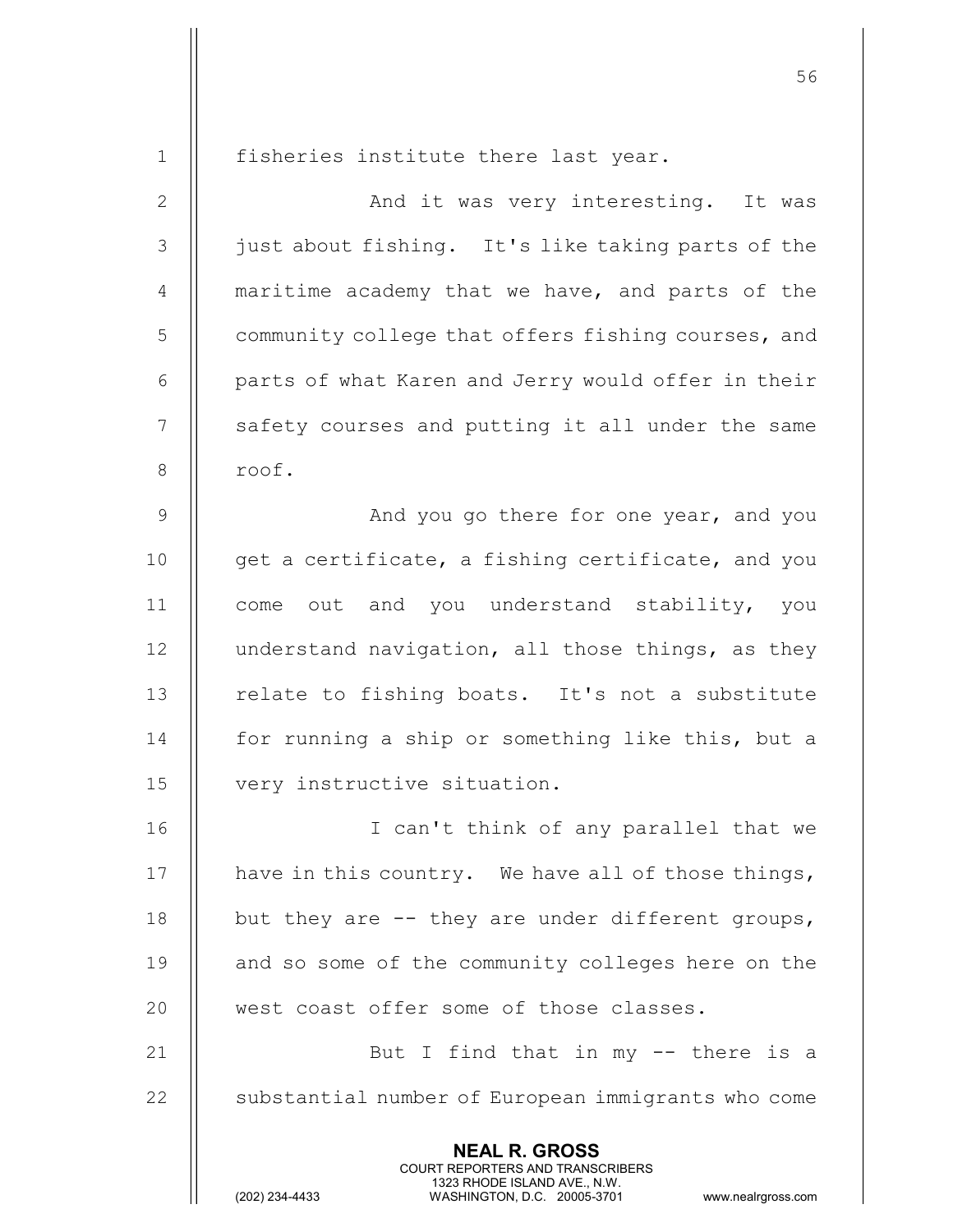NEAL R. GROSS 1 | here to be fishermen. And I find the Irish actually 2 || to be really well-informed as customers. They 3 | understand stability. They understand a lot of 4  $\parallel$  the things that I do, whereas I'd have to explain 5 | those things to a lot of other fishermen because 6  $\parallel$  they haven't taken courses in those kinds of things. 7 || But there are -- there is stability in  $8$   $\parallel$  -- for instance, in fishing vessels is extremely 9 || important, and I know that the past Coast Guard 10 || Authorization Acts have legislated that civilian 11 | training is going to be required. So that's all 12  $\parallel$  good. But I just -- I'm not -- I am just making  $13$   $\parallel$  a point where the international community is in 14 || some cases getting farther ahead of us partly 15  $\parallel$  because of our resistance, but I -- my main point 16 || here is that no one would apply to Coast Guard or 17  $\parallel$  remain engaged in these functions at the IMO. Very 18  $\parallel$  important, and it's not an easy job. 19 || It's kind of like -- I think they would 20  $\parallel$  probably agree that it's a bit like herding cats. 21  $\parallel$  Because there are so many different  $-$ - you've 22 | literally got a worldwide group there of which you

COURT REPORTERS AND TRANSCRIBERS

57

1323 RHODE ISLAND AVE., N.W.<br>WASHINGTON, D.C. 20005-3701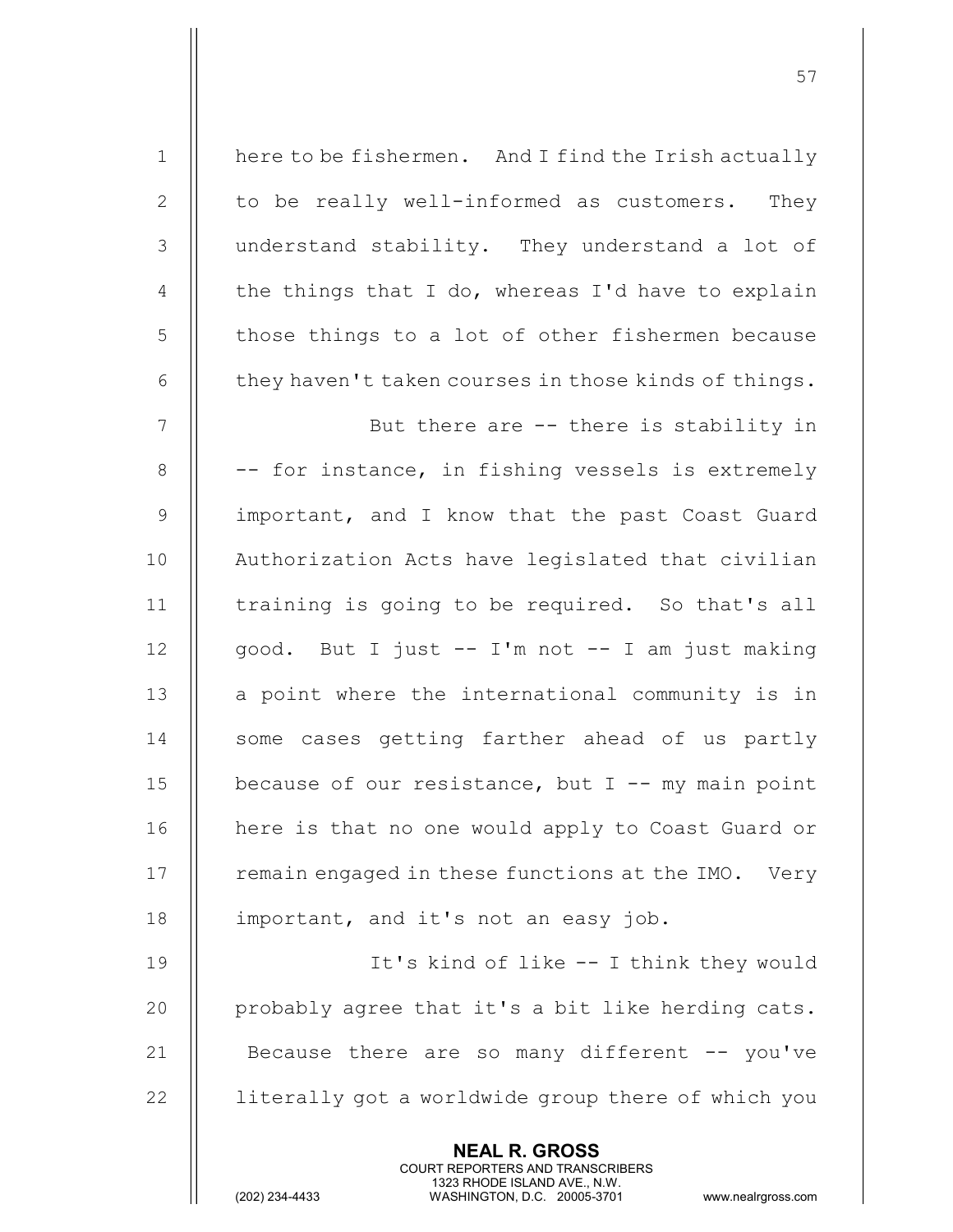| $\mathbf 1$    | are trying to satisfy everyone. And sometimes,                                                      |
|----------------|-----------------------------------------------------------------------------------------------------|
| 2              | you know, the -- one solution isn't good for all,                                                   |
| 3              | and that's one of the reasons our fishing industry                                                  |
| 4              | sometimes resists certain regulations, too.                                                         |
| 5              | So I'll just leave it at that.                                                                      |
| 6              | PARTICIPANT: Yeah. Thanks, Allen.                                                                   |
| $7\phantom{.}$ | Any other questions or comments for either Mr. Myers                                                |
| $8\,$          | or Mr. Dzugan?                                                                                      |
| $\overline{9}$ | So we haven't been tasked yet with                                                                  |
| 10             | anything relative to STCW-F, but I would ask Captain                                                |
| 11             | Edwards to take mention of that. And if it is                                                       |
| 12             | appropriate to bring anything to the committee,                                                     |
| 13             | please task us with that. We would be I think more                                                  |
| 14             | than happy to engage.                                                                               |
| 15             | So, yes, thank you. Are there any                                                                   |
| 16             | questions or comments from the public or -- yes,                                                    |
| 17             | go ahead. And please state your name again.                                                         |
| 18             | Good<br>LIEUTENANT DUFFETT:<br>morning                                                              |
| 19             | again. I'm Lieutenant Jonathan Duffett. I'm with                                                    |
| 20             | the Naval Architecture Division in Coast Guard                                                      |
| 21             | Office of Design and Engineering Standards. And                                                     |
| 22             | I wanted to just take this opportunity to provide                                                   |
|                | <b>NEAL R. GROSS</b><br><b>COURT REPORTERS AND TRANSCRIBERS</b>                                     |
|                | 1323 RHODE ISLAND AVE., N.W.<br>(202) 234-4433<br>WASHINGTON, D.C. 20005-3701<br>www.nealrgross.com |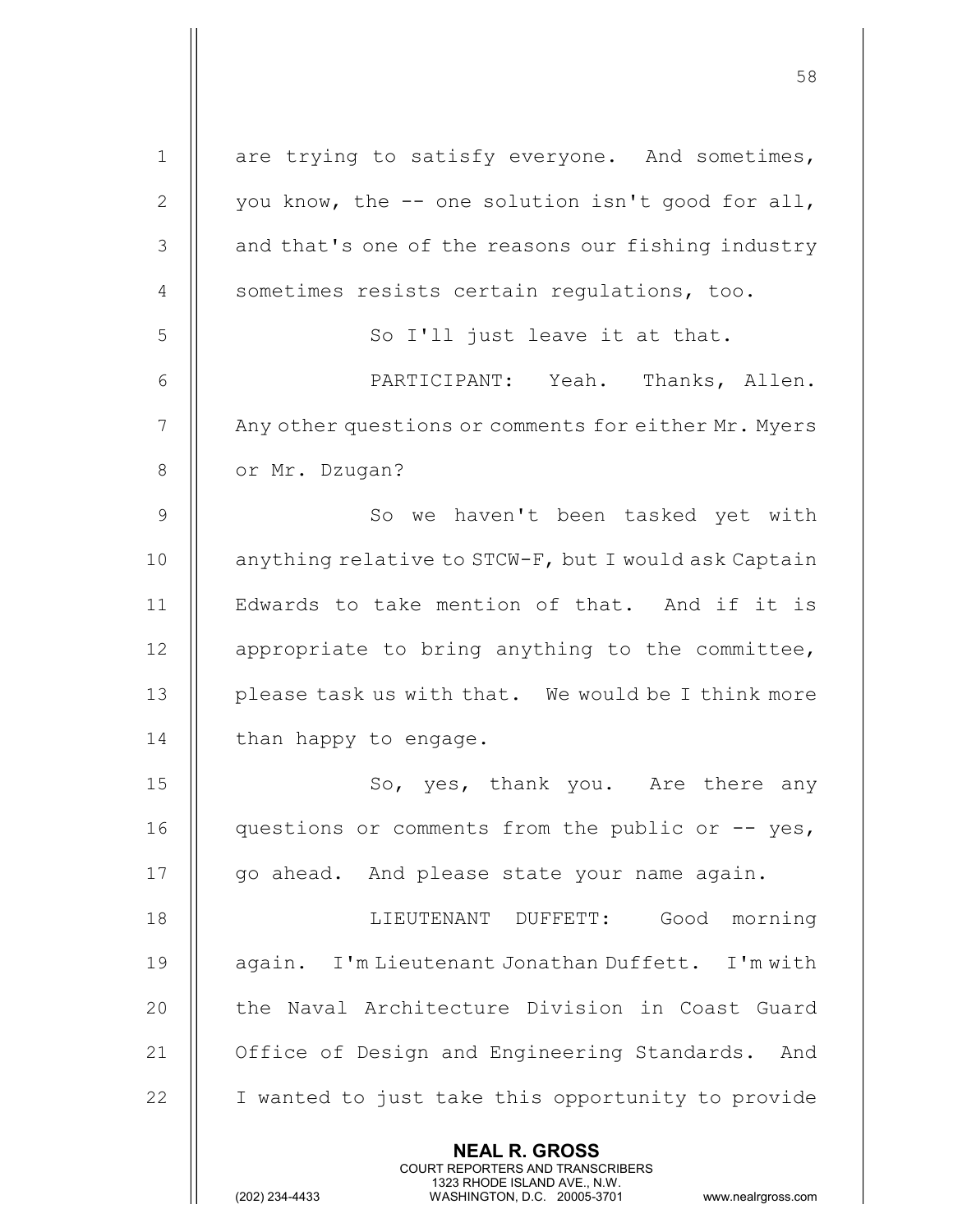NEAL R. GROSS COURT REPORTERS AND TRANSCRIBERS 1323 RHODE ISLAND AVE., N.W.<br>WASHINGTON, D.C. 20005-3701 1 || a little update on another IMO initiative that is 2  $\parallel$  happening tangentially related to training, but 3 || more so in the vein of design standards, design 4 | of construction standards. 5 So I quess just, first of all, I'll say 6  $\parallel$  over the past 40 years or so, there have been several 7 || attempts at making an international standard for 8 | design and construction of fishing vessels, that 9  $\parallel$  started I think in 1975, and the latest iteration 10  $\parallel$  of that is called the 2012 Cape Town agreement, 11 perhaps you're familiar with that. So that's one 12 | side of this. 13 || Also, in the South Pacific, the south 14 **Pacific, there are -- there have been several search** 15 | and rescue missions that have had to happen because 16 | of fishing vessels and pleasure yachts that have 17 || needed assistance. And so countries like 18 || Australia and New Zealand have been the ones that 19 || have had to provide that assistance to those 20 | vessels. 21 || So they actually brought an initiative 22 | to the IMO's Maritime Safety Committee requesting

 $59<sub>2</sub>$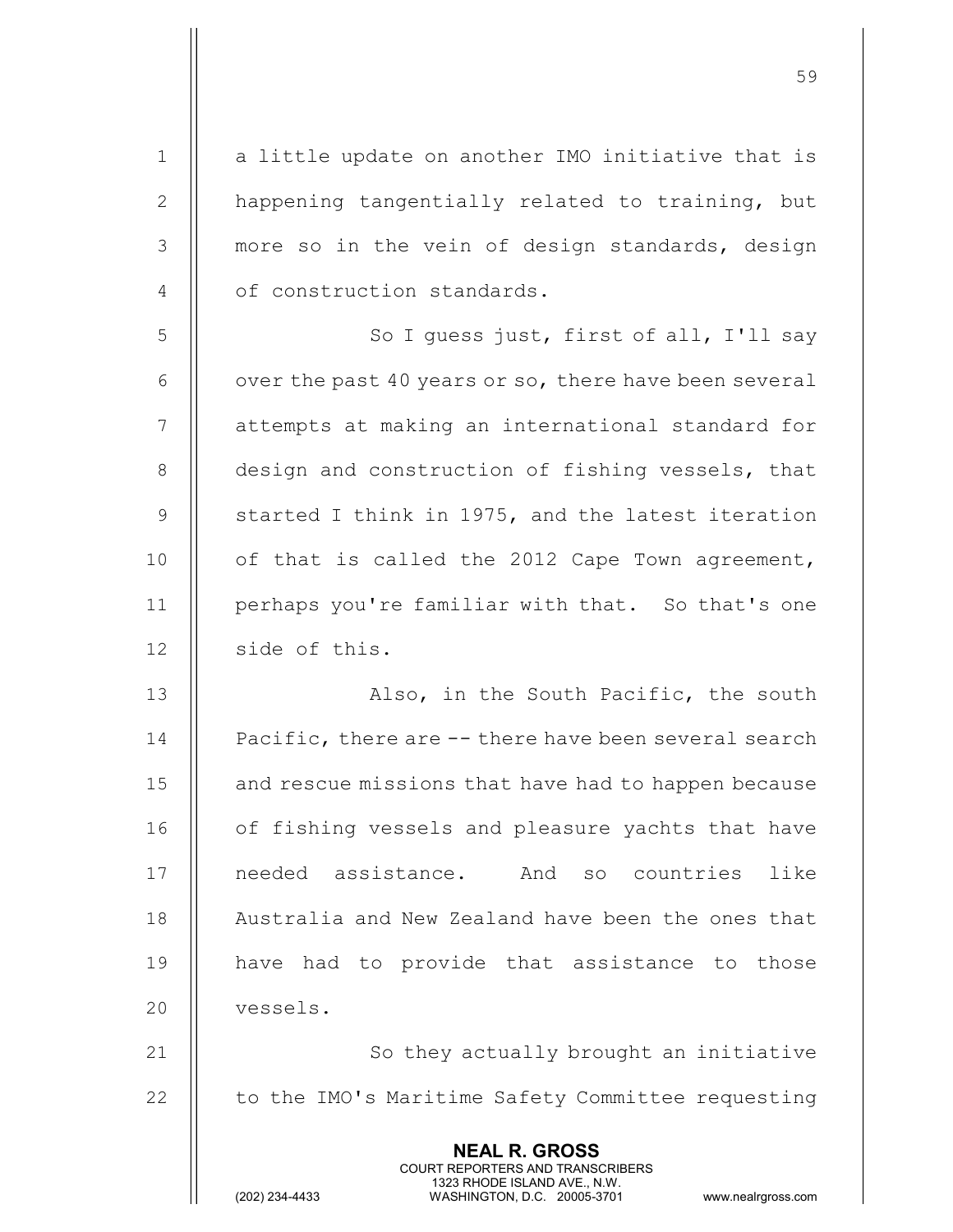NEAL R. GROSS COURT REPORTERS AND TRANSCRIBERS 1 || that there be some sort of requiations or rules 2 | for non-SOLAS vessels because fishing vessels and 3 || pleasure yachts, for example, are excluded from 4 || SOLAS safety -- International Convention for the 5 || Safety of Life at Sea. 6 || And so these countries are spending 7 || money and resources and risking their own lives  $8$  | trying to save fishing vessels and save yachts that  $9 \parallel$  are in these hazardous waters in the polar regions. 10 || And so they brought this initiative to the Maritime 11 | Safety Committee. 12 || The Maritime Safety Committee, at their 13  $\parallel$  last meeting, which was in May, this past May, they 14 | assigned a subcommittee, which is the Subcommittee 15 | on Ship Design and Construction, SDC, to take action 16 || in actually developing quidelines for operation 17 || of non-SOLAS vessels in polar waters. 18 || And so -- the next session of SDC is 19 in February. There is an agenda item for the 20 || development -- to initiate the development of 21 | guidelines for fishing vessels and pleasure yachts 22 || operating in polar waters. Polar waters has a

60

1323 RHODE ISLAND AVE., N.W.<br>WASHINGTON, D.C. 20005-3701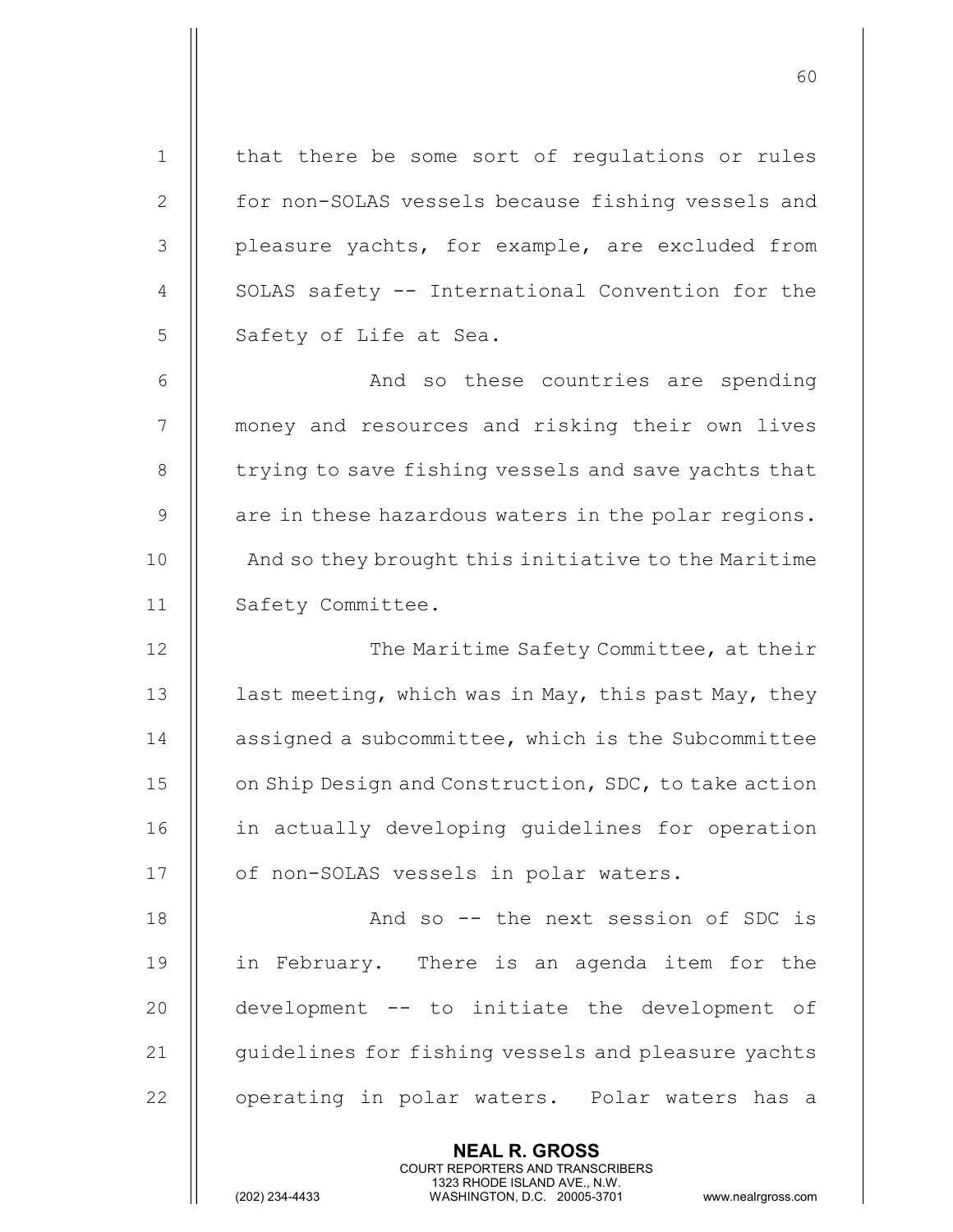| $\mathbf{1}$   | technical definition. It includes some of the          |
|----------------|--------------------------------------------------------|
| $\mathbf{2}$   | Bering Sea and certainly everything north of the       |
| $\mathcal{S}$  | Bering Sea.                                            |
| $\overline{4}$ | So I just wanted to -- I will just --                  |
| 5              | this, I have here the $--$ this is the annotations     |
| 6              | to the official agenda of SDC, and I just wanted       |
| 7              | to read, and I can provide a copy of this to whomever  |
| $8\,$          | wants it.                                              |
| $\mathsf 9$    | The subcommittee is this SDC, Ship                     |
| 10             | Design and Construction, will be invited to develop    |
| 11             | recommendatory safety measures for the following       |
| 12             | types of ships operating in polar waters: fishing      |
| 13             | vessels of 24 meters in length and over, with a        |
| 14             | view to alignment in the 2012 Cape Town Agreement.     |
| 15             | So the idea is that these quidelines                   |
| 16             | would be $-$ - in addition to the Cape Town agreement, |
| 17             | and much like the Polar Code is in addition to SOLAS,  |
| 18             | but, you know, of course keep in mind the Cape Town    |
| 19             | agreement has not been ratified. And, you know,        |
| 20             | of the nations that are -- that have ratified it,      |
| 21             | the United States is not one. So all of this at        |
| 22             | this -- you know, so the Cape Town agreement has       |
|                | <b>NEAL R. GROSS</b>                                   |

 COURT REPORTERS AND TRANSCRIBERS 1323 RHODE ISLAND AVE., N.W.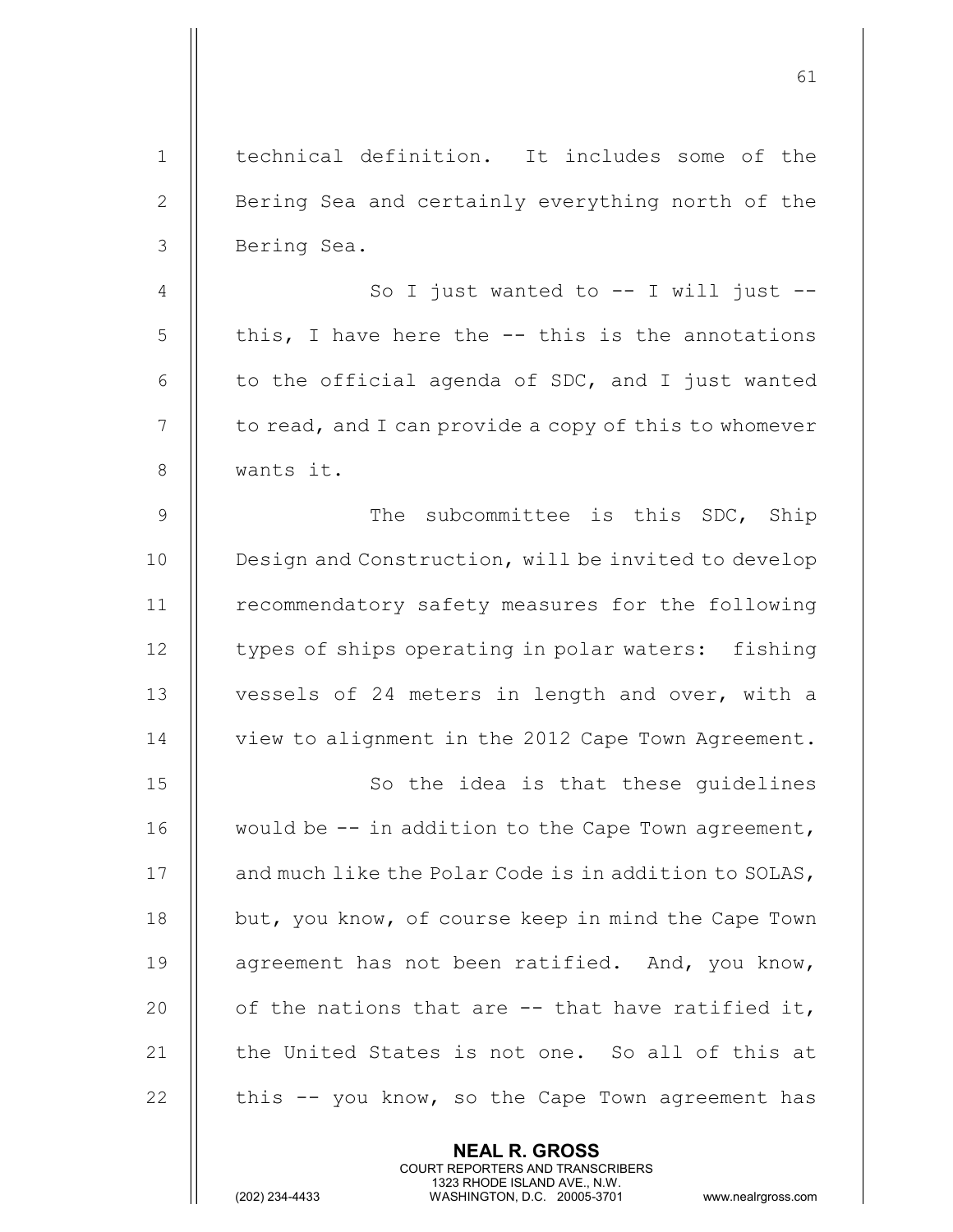1 not been adopted by the International Maritime 2 | Organization.

3 And it has recommended at this time the 4 || quidelines that will be developed by the 5 Subcommittee for Ship Design and Construction will  $6$   $\parallel$  be guidelines. But certainly there is potential  $7$  || in the future for them to be adopted as a code of 8 | some type like the Polar Code. So I guess I wanted 9  $\parallel$  to provide this update on what's going on at IMO, 10 | in addition to what has already been discussed about 11 STCW-F.

12 || And I just, you know, reassure everyone 13 | in the fishing vessel community that the Coast Guard 14  $\parallel$  is maintaining -- is engaged at IMO. My office, 15 | the Office of Design and Engineering Standards, 16  $\parallel$  takes the lead at the SDC sessions, but certainly 17 || anything fishing vessel-related to the work in 18 | coordination with CDC-3 and Mr. Myers, and I would 19 || be happy to respond to any questions if I could 20 || just about the development of these quidelines. 21 || And keep in mind, this is a brand-new  $22$   $\parallel$  agenda item that is in its infancy. There is a

> NEAL R. GROSS COURT REPORTERS AND TRANSCRIBERS

1323 RHODE ISLAND AVE., N.W.<br>WASHINGTON, D.C. 20005-3701

WASHINGTON, D.C. 20005-3701 www.nealrgross.com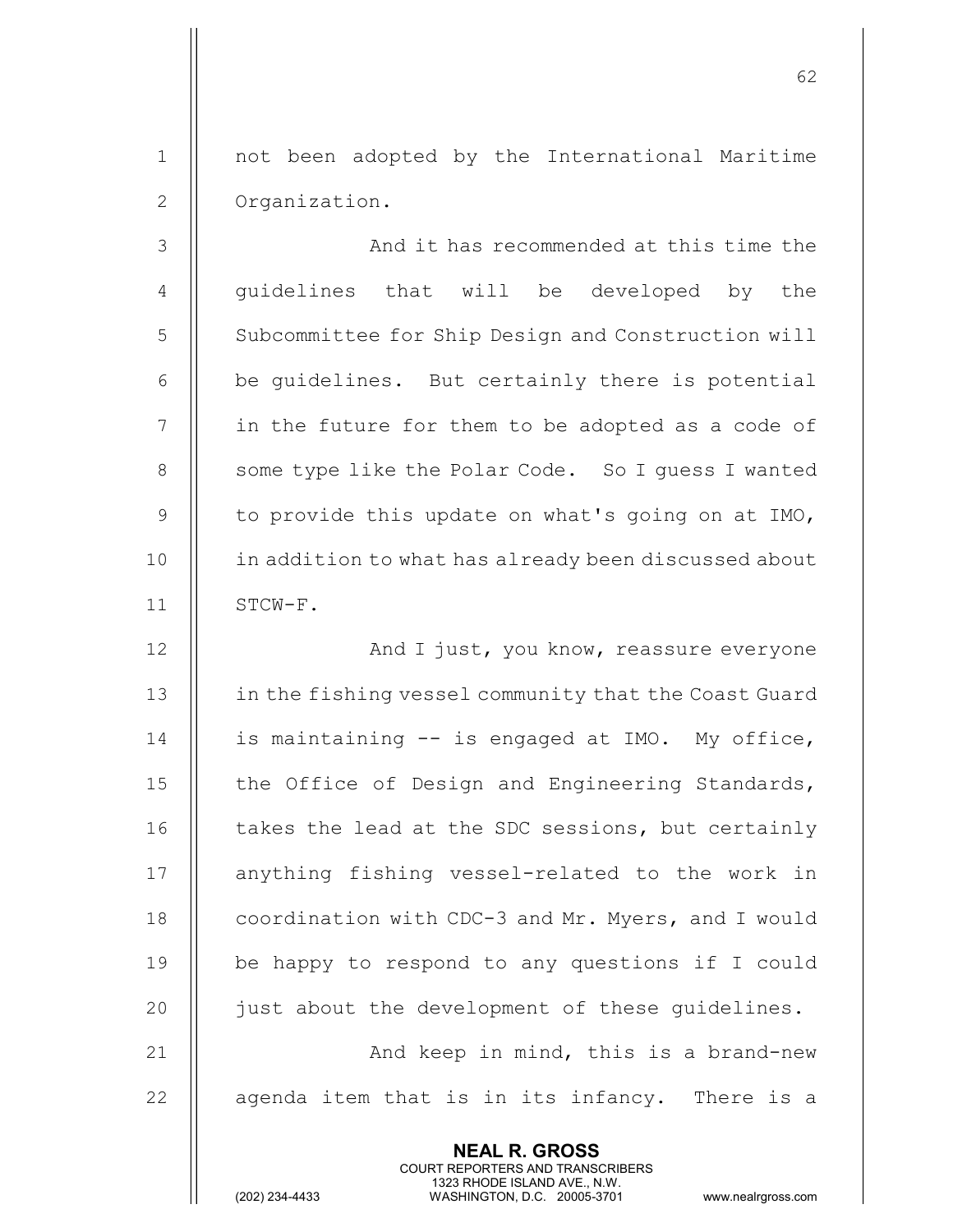63 NEAL R. GROSS COURT REPORTERS AND TRANSCRIBERS 1323 RHODE ISLAND AVE., N.W.<br>WASHINGTON, D.C. 20005-3701 WASHINGTON, D.C. WASHINGTON, D.C. 20005-3701 www.nealrgross.com 1 | chance that there will be a working group at this  $2 \parallel$  session, it is not certain. 3 || But with that, I would, you know, be 4 | happy to answer any questions if I could. 5 PARTICIPANT: Thank you, Lieutenant.  $6$  || Are there any questions? 7 || PARTICIPANT: I have one, Mr. 8 | Chairman. How is this -- using Tarbalenos 9 || (phonetic) and Cape Town as a base, or just a 10 | reference going forward? 11 || PARTICIPANT: The former. 12 PARTICIPANT: Okay. 13 PARTICIPANT: Much like the Polar Code 14 uses SOLAS as a base. 15 PARTICIPANT: Okay. 16 PARTICIPANT: The idea is that these 17 || guidelines are used in the Cape Town agreement, 18 || the latest version. 19 || PARTICIPANT: Is that just for the idea 20  $\parallel$  of putting more detail into it or  $-$ - or what was 21  $\parallel$  that? 22 PARTICIPANT: I think the idea is so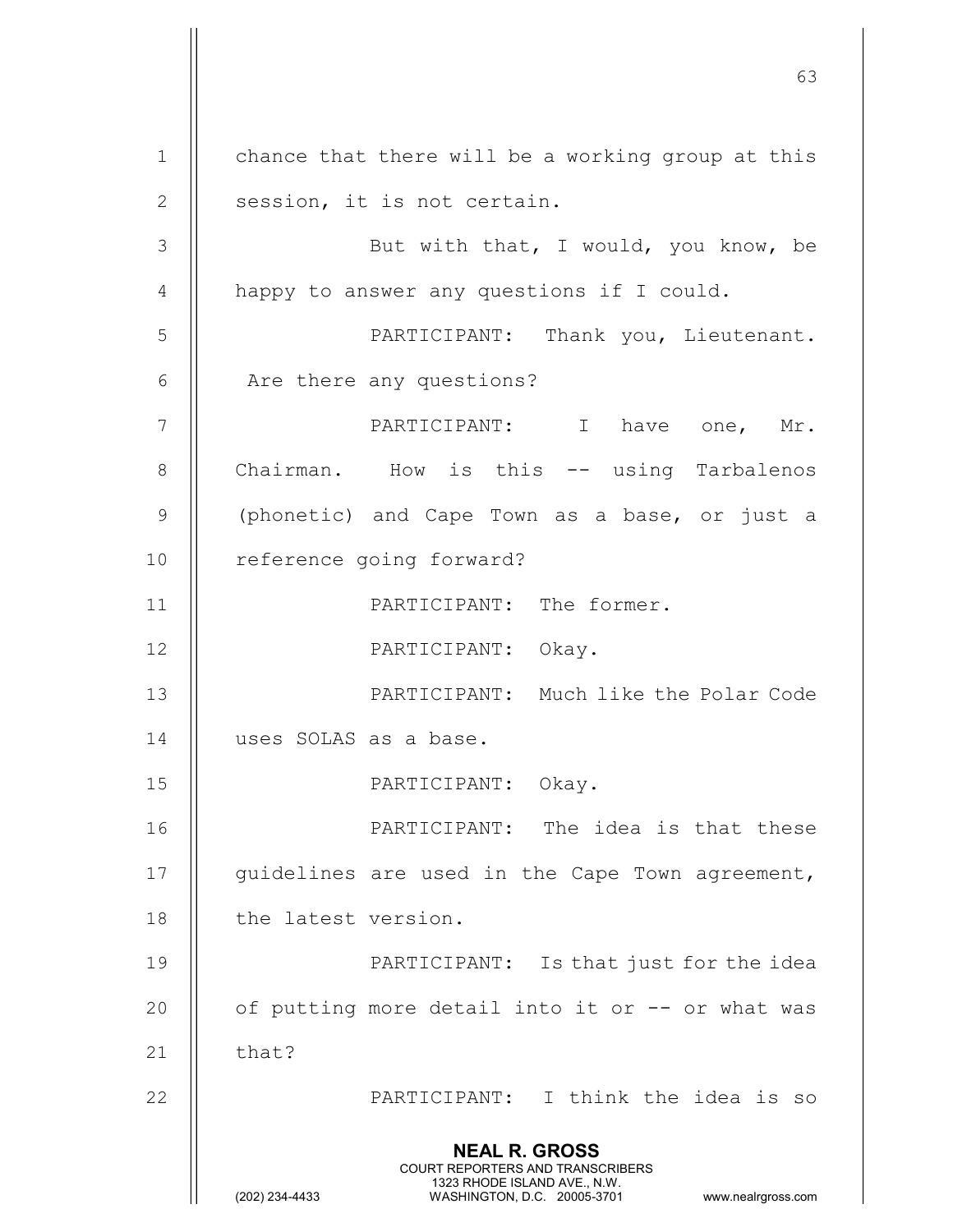| $\mathbf 1$    | that it's focused on risks presented in polar waters                                                                                                                   |
|----------------|------------------------------------------------------------------------------------------------------------------------------------------------------------------------|
| $\mathbf{2}$   | only. Everything else, all the other risks                                                                                                                             |
| 3              | associated with operating fishing vessels in open                                                                                                                      |
| $\overline{4}$ | waters would be covered, in theory, by the Cape                                                                                                                        |
| 5              | Town agreement.                                                                                                                                                        |
| 6              | PARTICIPANT: Okay. Thanks.                                                                                                                                             |
| $\overline{7}$ | PARTICIPANT: Thank you very much.                                                                                                                                      |
| $8\,$          | Any other comments or questions on the                                                                                                                                 |
| $\mathsf 9$    | presentation?                                                                                                                                                          |
| 10             | PARTICIPANT: Mr. Chairman, just a                                                                                                                                      |
| 11             | little bit. I just had a couple of questions about                                                                                                                     |
| 12             | the -- that I'd like clarified by the committee                                                                                                                        |
| 13             | on STCW-F. I think when you're looking at talking                                                                                                                      |
| 14             | about these things, I think for a lot of people                                                                                                                        |
| 15             | in the fishing industry, a lot of it went over their                                                                                                                   |
| 16             | head.                                                                                                                                                                  |
| 17             | It was not -- you know, they're really                                                                                                                                 |
| 18             | not paying a lot of attention to it, and so I think                                                                                                                    |
| 19             | it's important that when we talk about things like                                                                                                                     |
| 20             | this, to provide some clarification like who --                                                                                                                        |
| 21             | who would STCW-F apply to?                                                                                                                                             |
| 22             | I thought I heard over 79 feet. I heard                                                                                                                                |
|                | <b>NEAL R. GROSS</b><br><b>COURT REPORTERS AND TRANSCRIBERS</b><br>1323 RHODE ISLAND AVE., N.W.<br>(202) 234-4433<br>WASHINGTON, D.C. 20005-3701<br>www.nealrgross.com |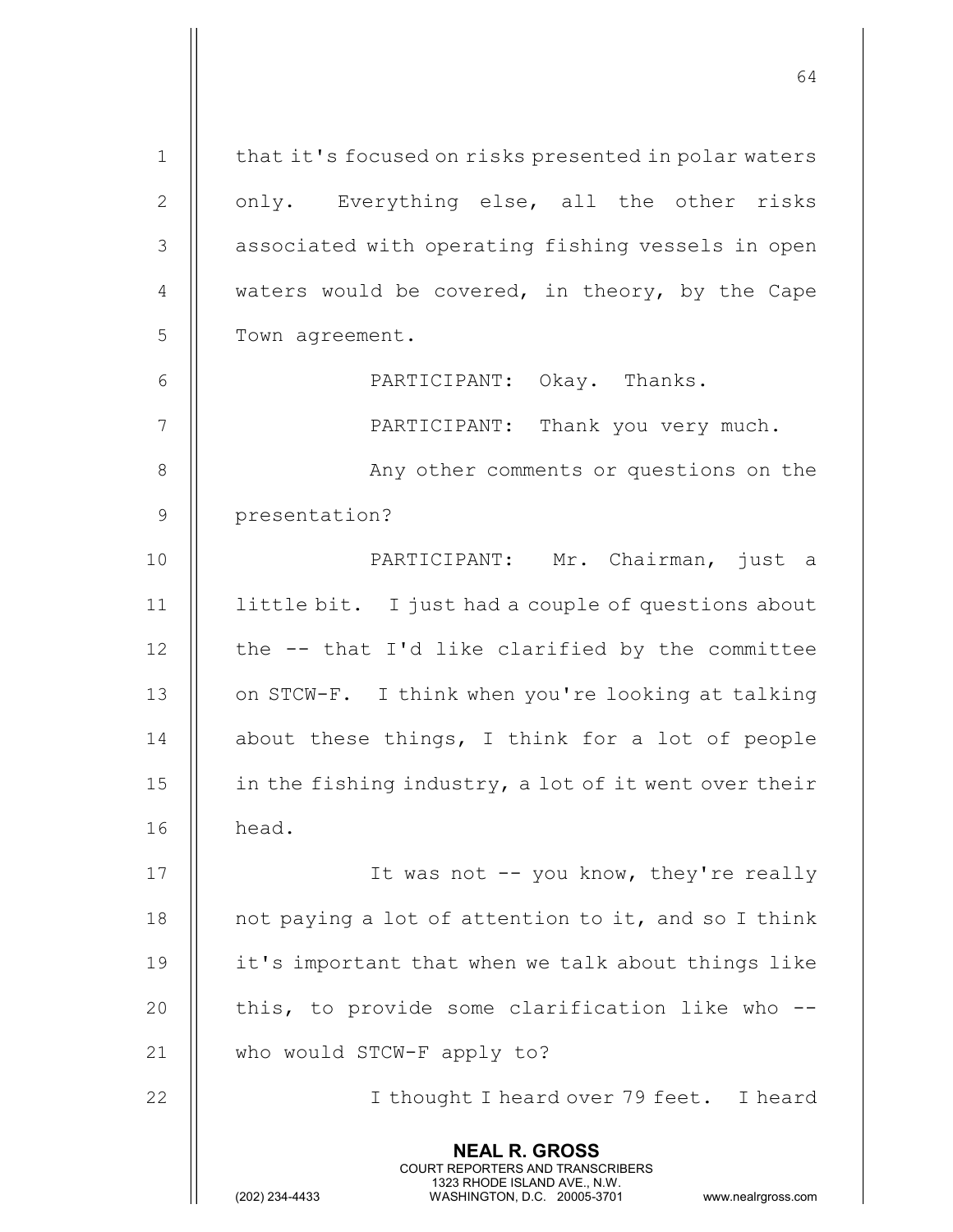| $\mathbf 1$    | that it's related to a license. So that could be                                                                                                                       |
|----------------|------------------------------------------------------------------------------------------------------------------------------------------------------------------------|
| $\mathbf{2}$   | vessels over 200 gross tons. Is it for all crew?                                                                                                                       |
| 3              | Is it for just licensed crew? And then I think                                                                                                                         |
| $\overline{4}$ | also it would be useful to have a better                                                                                                                               |
| 5              | understanding of how the current training                                                                                                                              |
| 6              | requirements, whether it be for license position                                                                                                                       |
| 7              | or the -- what is provided in the currently approved                                                                                                                   |
| 8              | Coast Guard or fishing vessel safety courses, how                                                                                                                      |
| $\mathsf 9$    | that compares to what is required under the STCW-F.                                                                                                                    |
| 10             | You know, have like a gap analysis just so people                                                                                                                      |
| 11             | have an idea when somebody is talking about STCW,                                                                                                                      |
| 12             | you know, how does that -- it allows them to evaluate                                                                                                                  |
| 13             | how does that compare to what I am currently doing                                                                                                                     |
| 14             | for my vessel or for my group. That is my comment.                                                                                                                     |
| 15             | PARTICIPANT: Yeah. Thanks, Chris.                                                                                                                                      |
| 16             | Well, I would ask Mr. Myers or Jerry                                                                                                                                   |
| 17             | if they can respond to any of those questions.                                                                                                                         |
| 18             | There's a number of questions that were asked there,                                                                                                                   |
| 19             | and you might have to repeat some of them again,                                                                                                                       |
| 20             | Chris, but $--$                                                                                                                                                        |
| 21             | PARTICIPANT: Yes. Well, and I think,                                                                                                                                   |
| 22             | going back to -- it depends on the applicability                                                                                                                       |
|                | <b>NEAL R. GROSS</b><br><b>COURT REPORTERS AND TRANSCRIBERS</b><br>1323 RHODE ISLAND AVE., N.W.<br>(202) 234-4433<br>WASHINGTON, D.C. 20005-3701<br>www.nealrgross.com |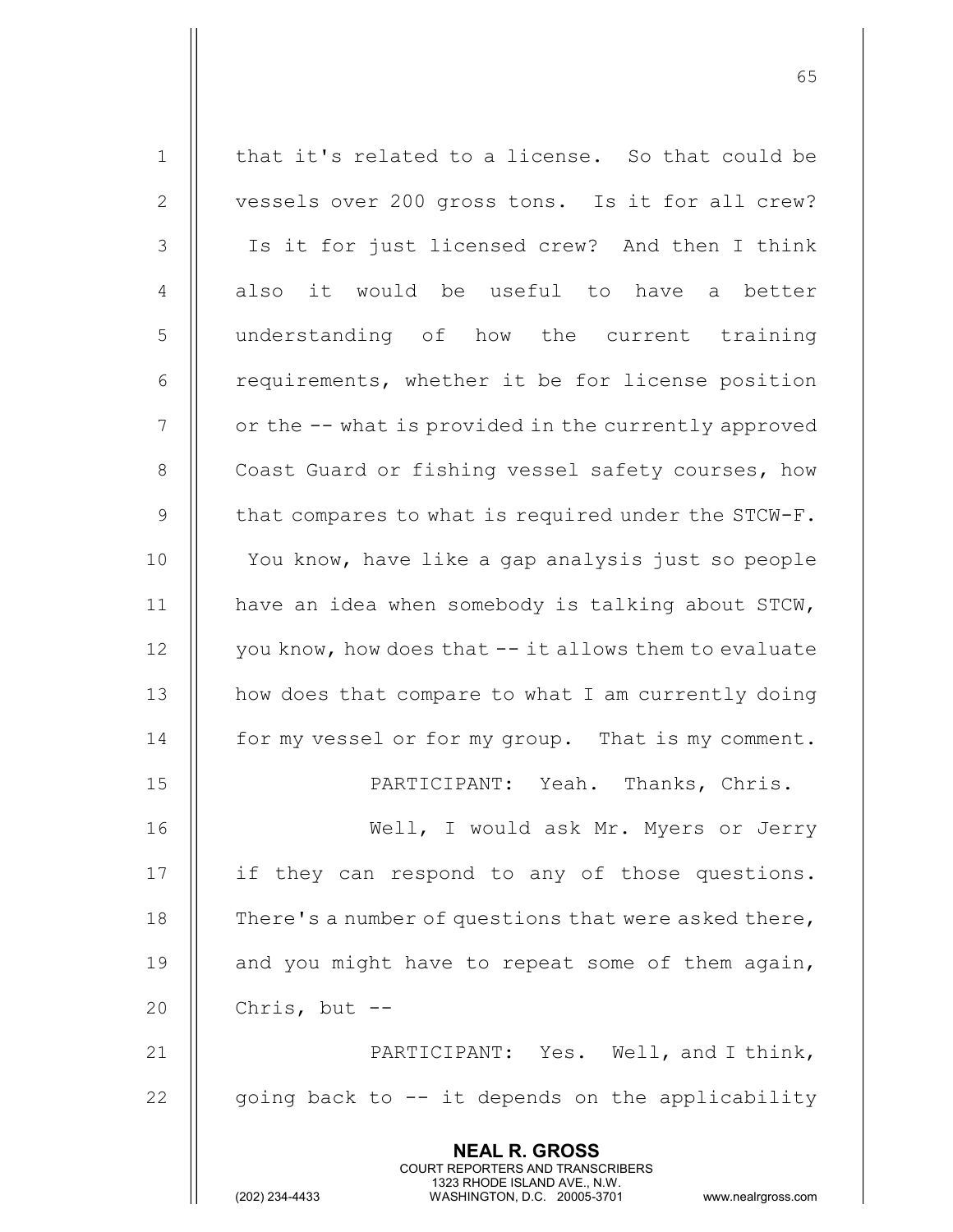| $\mathbf 1$    | that $--$ and I think you $--$ depending on what element |
|----------------|----------------------------------------------------------|
| 2              | of STCW-F we're talking about, we would -- we would      |
| 3              | -- some of those -- for example, with relationship       |
| $\overline{4}$ | to gross tonnage or applicable waters, those             |
| 5              | discussions still have to be flushed out.                |
| 6              | So, and that $--$ you know, we voiced that               |
| 7              | in July on several -- on several layers, just about      |
| 8              | everything Mr. Woolley (phonetic) just conveyed,         |
| 9              | that we don't have a clear and concise answer for        |
| 10             | that -- many of those items right now. And I agree       |
| 11             | 100 percent. We'll be getting more information,          |
| 12             | and it will be a gap analysis or a bridge on             |
| 13             | equivalencies. We can detail those out and say,          |
| 14             | "Here you go."                                           |
| 15             | But I think what $--$ at least what I saw,               |
| 16             | and we're still a ways before we can lay it out,         |
| 17             | and I wish I had more detailed comment on that,          |
| 18             | but it's still being built, you know, the point          |
| 19             | being a lot of these decisions are based even on         |
| 20             | the Cape Town agreement, for example, as a model.        |
| 21             | Well, if that has not been ratified                      |
| 22             | thoroughly internationally, our -- some of our           |
|                | <b>NEAL R. GROSS</b>                                     |

 COURT REPORTERS AND TRANSCRIBERS 1323 RHODE ISLAND AVE., N.W.

 $\parallel$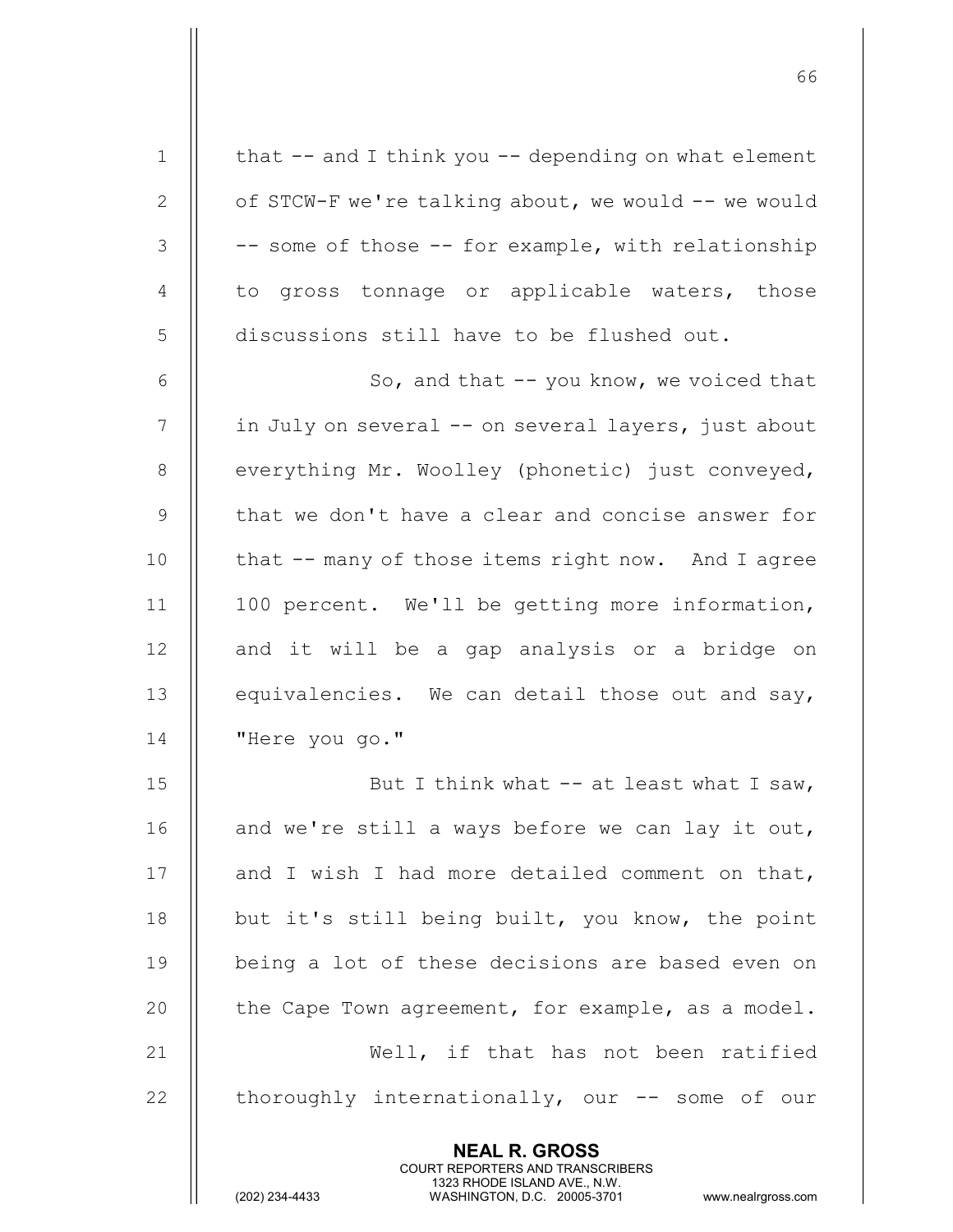|               | 67                                                                                                  |
|---------------|-----------------------------------------------------------------------------------------------------|
| 1             | comments are, well, is that an appropriate model?                                                   |
| $\mathbf{2}$  | And so -- and not saying it's good or bad; it's                                                     |
| $\mathcal{S}$ | just saying that there is room for fine-tuning of                                                   |
| 4             | this.                                                                                               |
| 5             | Sir?                                                                                                |
| 6             | PARTICIPANT: If I may?                                                                              |
| 7             | PARTICIPANT: Go ahead.                                                                              |
| 8             | MR. DZUGAN: Just in response to that                                                                |
| $\mathsf 9$   | -- Jerry Dzugan for the recordkeeper -- STCW-F is                                                   |
| 10            | available, and that is probably the best place to                                                   |
| 11            | find out who is required, what size vessels, et                                                     |
| 12            | cetera, and it's pretty clear here and it has been                                                  |
| 13            | in existence for a long time.                                                                       |
| 14            | The basics $--$ 24 meters, 300 tons $--$                                                            |
| 15            | haven't changed.                                                                                    |
| 16            | Thanks.<br>PARTICIPANT:                                                                             |
| 17            | PARTICIPANT:<br>Thank you.                                                                          |
| 18            | PARTICIPANT:<br>Any other questions or                                                              |
| 19            | comments?                                                                                           |
| 20            | PARTICIPANT: Okay. Let's -- let's                                                                   |
| 21            | proceed with the old business of the first page,                                                    |
| 22            | summary of 36th and 38th meeting. You should have                                                   |
|               | <b>NEAL R. GROSS</b><br>COURT REPORTERS AND TRANSCRIBERS                                            |
|               | 1323 RHODE ISLAND AVE., N.W.<br>(202) 234-4433<br>WASHINGTON, D.C. 20005-3701<br>www.nealrgross.com |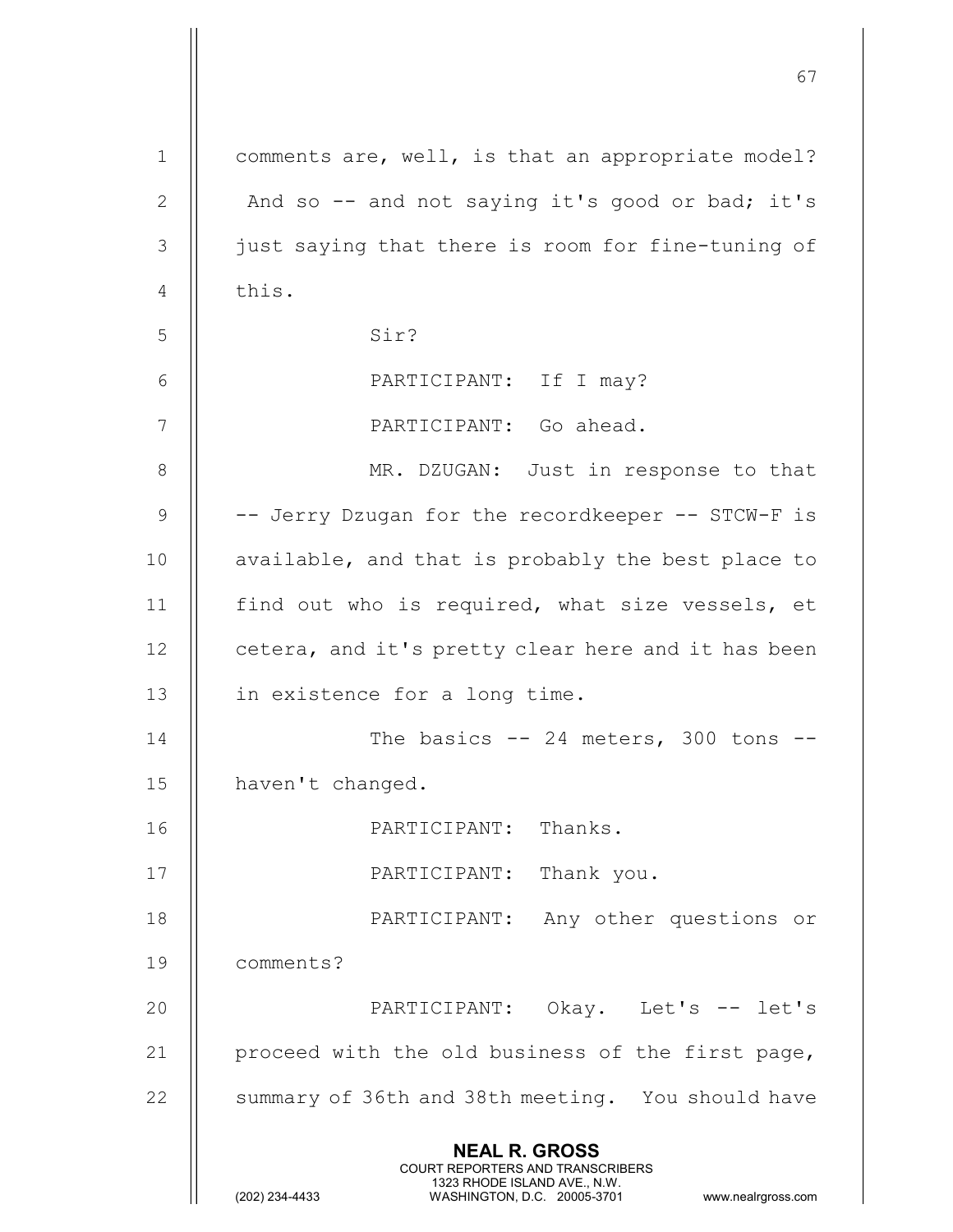$68<sup>th</sup>$ NEAL R. GROSS COURT REPORTERS AND TRANSCRIBERS 1323 RHODE ISLAND AVE., N.W.<br>WASHINGTON, D.C. 20005-3701 1 | received those minutes. Hopefully, you've had an 2 || opportunity to read those over. 3 Mr. Myers, do you want to comment on 4 || the minutes at all? 5 MR. MYERS: Yes, sir, Mr. Chair. And 6  $\parallel$  I wanted -- I jotted down basically a brief summary  $7 \parallel$  of where we stand with basically a  $-$  on the summary 8 | of previous meetings. 9 || And let's see, okay, I just want to give 10 you a brief summary of the 36th and 38th meeting 11 minutes. And just for the public's knowledge, if 12 || you do not know, this -- the 36th meeting was in 13  $\parallel$  2016, so we have a little gap. That was the last 14 face-to-face meeting in Savannah. The 38th 15 meeting was convened this past -- I think it was 16 | this past spring, May. I believe it was in May. 17 || PARTICIPANT: March. 18 PARTICIPANT: Oh, March? Okay. 19 H March. Thanks for the correction. 20 || The 36th meeting, which, again, was 21 || convened in Savannah, Georgia, focused on 22  $\parallel$  classification requirements for new builds,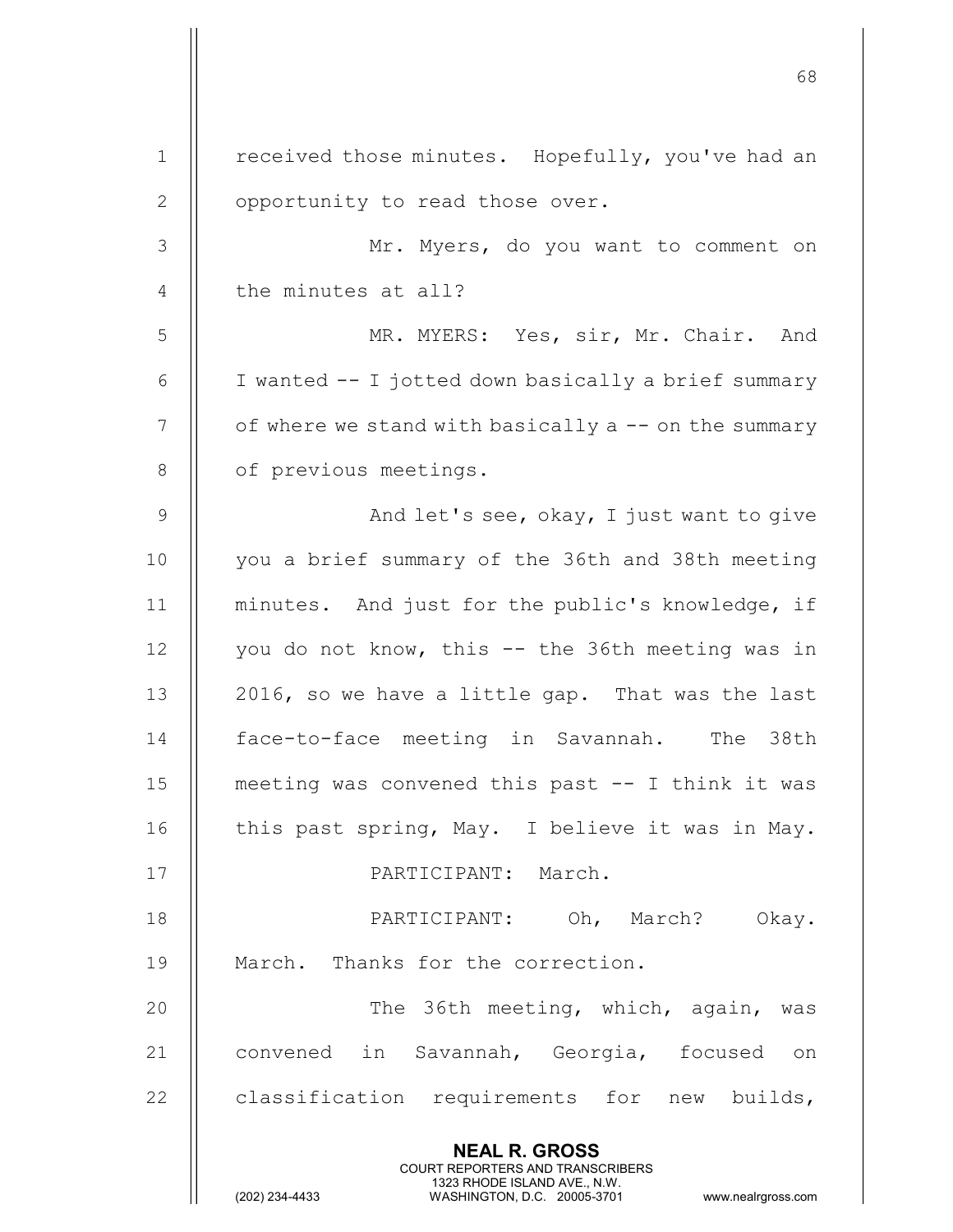| $\mathbf 1$   | alternative standards for vessels that are 50 to     |
|---------------|------------------------------------------------------|
| $\mathbf{2}$  | 79<br>feet, mandatory exams, survival craft          |
| 3             | requirements, changes applicable to a three          |
| 4             | nautical mile boundary line, alternative safety      |
| 5             | compliance program development that was suspended    |
| 6             | in lieu of the enhanced oversight program.           |
| 7             | And, let's see, that was -- that was                 |
| $\,8\,$       | basically a snapshot or a summary of what transpired |
| $\mathcal{G}$ | on the 36th meeting. The 38th meeting that           |
| 10            | convened this past spring, 38th meeting focused      |
| 11            | on accepting recommendations on regulatory reform    |
| 12            | of the Coast Guard regulations and policies as       |
| 13            | directed under Executive Orders 13771 and 13783.     |
| 14            | Executive Order 13771. This Executive                |
| 15            | Order requires at least two existing regulations     |
| 16            | or quidance documents to be reviewed before it       |
| 17            | publicly issues a new significant proposed rule,     |
| 18            | new significant rule or new significant guidance     |
| 19            | document. Let me read that again because I think     |
| 20            | I broke that up.                                     |
| 21            | Executive Order -- this Executive Order              |
| 22            | requires that at least two existing regulations      |
|               | <b>NEAL R. GROSS</b>                                 |

 COURT REPORTERS AND TRANSCRIBERS 1323 RHODE ISLAND AVE., N.W.

Ш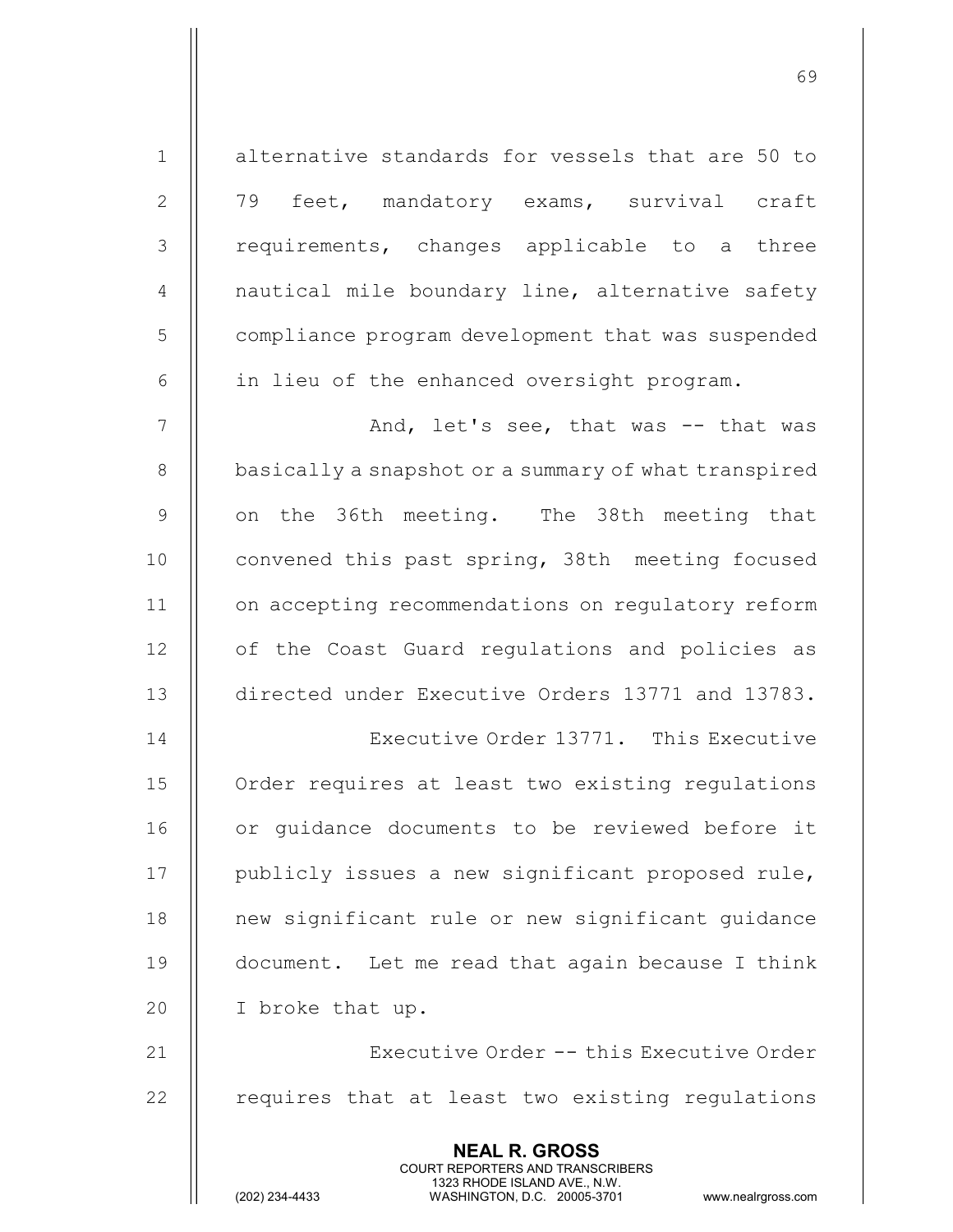1 || or quidance documents to be reviewed before it 2 || publicly issues a new significant proposed rule, 3 || new significant rule, or a significant guidance 4 document.

70

5 || Executive Order 13783. This Executive 6 | Order requires agencies to review all existing  $7$   $\parallel$  regulations potentially  $-$  that potentially burden 8 | the development or the use of domestically produced 9 || energy resources and appropriately suspend or 10 || revise those that unduly burden the development 11 | of domestic energy resources beyond the degree 12 necessary to produce public interest or otherwise 13 | comply with the law.

14 || The Coast Guard sought out input from 15 | the industry via PISAC (phonetic) regarding the 16 || review and identification of the Coast Guard 17 | requiations and quidance documents within the scope 18 | of the committee's purview, in accordance with 19 || Executive Orders 13771 and 13783, as just defined. 20 || So these topic discussions that were voiced --21 || or these topics encompass portable fire 22 || extinguishers; equipment, inspection, and

> NEAL R. GROSS COURT REPORTERS AND TRANSCRIBERS

1323 RHODE ISLAND AVE., N.W.<br>WASHINGTON, D.C. 20005-3701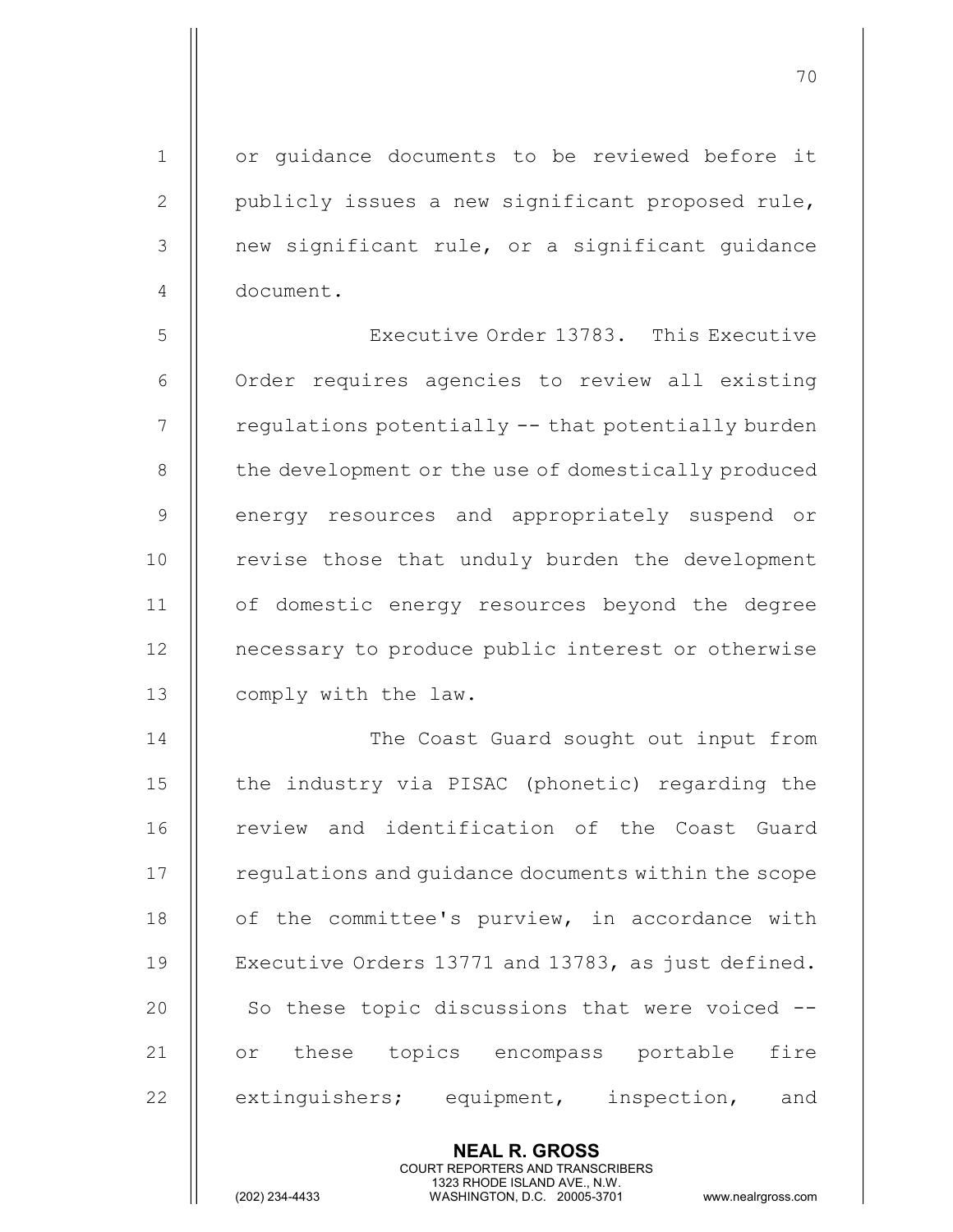| $\mathbf 1$    | maintenance documentation; life raft servicing;                                                     |
|----------------|-----------------------------------------------------------------------------------------------------|
| $\mathbf{2}$   | life raft data collection; dockside safety decals;                                                  |
| 3              | commercial fishing vessel documented versus state                                                   |
| $\overline{4}$ | parity; CG mix; drill frequency; commercial fishing                                                 |
| 5              | vessel stability; and fishing vessel tonnage.                                                       |
| 6              | And the committee voiced comment, and                                                               |
| 7              | that comment has actually been pushed up to the                                                     |
| 8              | next level to be responded to by the Coast                                                          |
| $\mathcal{G}$  | Guard/DHS. And, again, that summary was the 38th                                                    |
| 10             | meeting recommendations that transpired this past                                                   |
| 11             | spring.                                                                                             |
| 12             | Mr. Chairman, the 36th 2016 meeting                                                                 |
| 13             | minutes and the 38th 2018 meeting minutes have been                                                 |
| 14             | presented previously to the committee. And do you                                                   |
| 15             | accept and approve these minutes?                                                                   |
| 16             | PARTICIPANT: Yes.                                                                                   |
| 17             | PARTICIPANT: Thank you.                                                                             |
| 18             | MR. MYERS: Okay. Just as a general                                                                  |
| 19             | status update on the 2016 recommendations, as I                                                     |
| 20             | said, they have been -- since they have been rounded                                                |
| 21             | up, we haven't had any formalized response yet,                                                     |
| 22             | we would anticipate after the follow-up meeting,                                                    |
|                | <b>NEAL R. GROSS</b><br><b>COURT REPORTERS AND TRANSCRIBERS</b>                                     |
|                | 1323 RHODE ISLAND AVE., N.W.<br>(202) 234-4433<br>WASHINGTON, D.C. 20005-3701<br>www.nealrgross.com |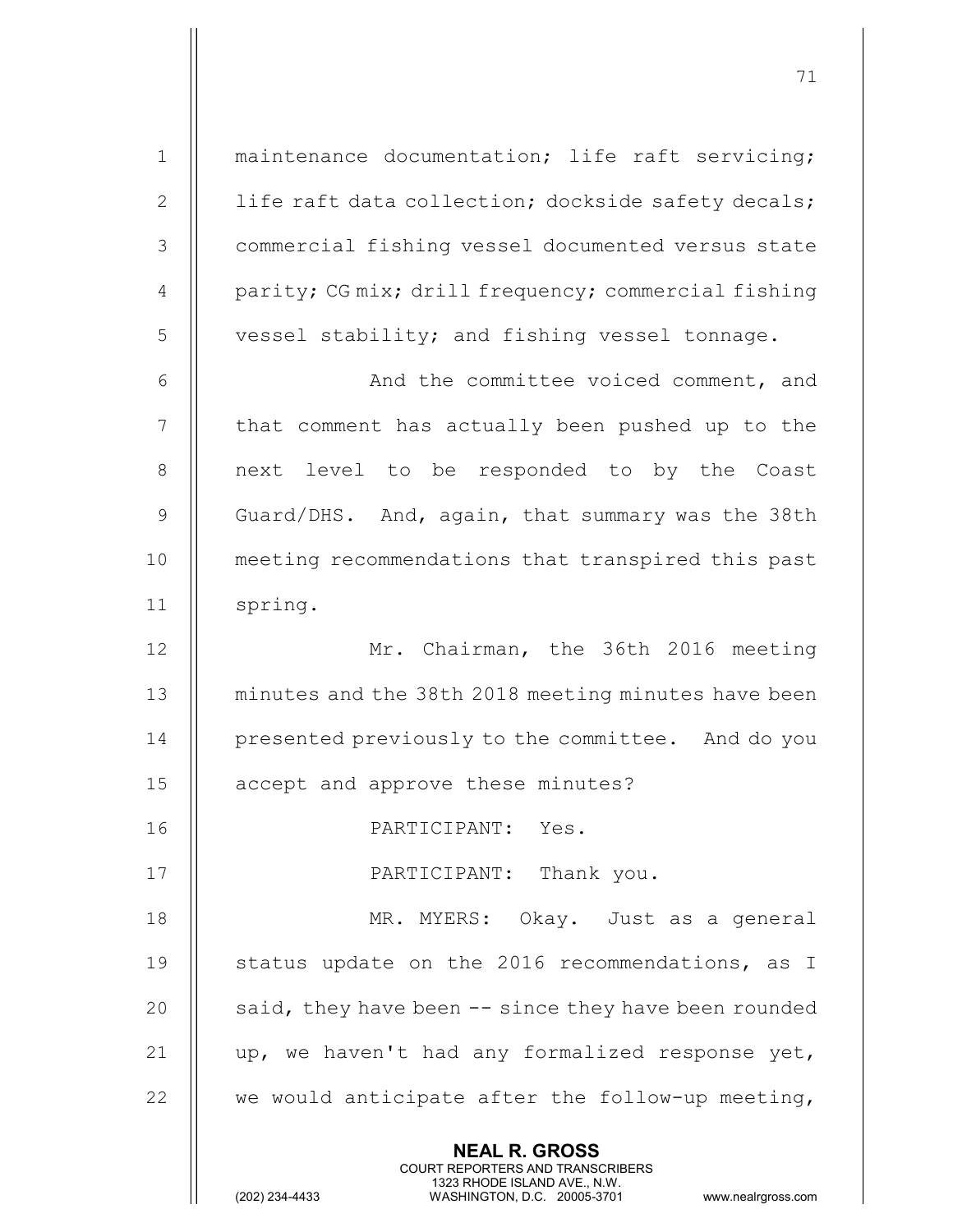| $\mathbf 1$    | possibly the 40th meeting that would transpire or                                                                                                                      |
|----------------|------------------------------------------------------------------------------------------------------------------------------------------------------------------------|
| $\mathbf{2}$   | come about next year, we'd have more information                                                                                                                       |
| $\mathcal{S}$  | on the status of these recommendations. We don't                                                                                                                       |
| 4              | have anything else at this time.                                                                                                                                       |
| 5              | Mr. Chair, that's all I have.                                                                                                                                          |
| 6              | PARTICIPANT: Any comments or                                                                                                                                           |
| $\overline{7}$ | questions from the committee? Tom?                                                                                                                                     |
| $8\,$          | PARTICIPANT: So on the 38th minute                                                                                                                                     |
| $\overline{9}$ | meeting, page $65$ , line number 9, there is a $-$ the                                                                                                                 |
| 10             | word "advantage" should have been "disadvantage."                                                                                                                      |
| 11             | And that was Chris Woodley speaking, and I checked                                                                                                                     |
| 12             | with Chris and he said that is correct; he was --                                                                                                                      |
| 13             | he was misquoted. Page 65, line 9, should be                                                                                                                           |
| 14             | "disadvantage."                                                                                                                                                        |
| 15             | PARTICIPANT: Thanks, Tom. Any other                                                                                                                                    |
| 16             | comments?                                                                                                                                                              |
| 17             | Thank you.<br>PARTICIPANT:                                                                                                                                             |
| 18             | PARTICIPANT: Okay. We're going to                                                                                                                                      |
| 19             | start on the -- well, we're a little early, but                                                                                                                        |
| 20             | I guess we could.                                                                                                                                                      |
| 21             | PARTICIPANT: Mr. Chair, I think the                                                                                                                                    |
| 22             | committee advice was this may be a good time,                                                                                                                          |
|                | <b>NEAL R. GROSS</b><br><b>COURT REPORTERS AND TRANSCRIBERS</b><br>1323 RHODE ISLAND AVE., N.W.<br>(202) 234-4433<br>WASHINGTON, D.C. 20005-3701<br>www.nealrgross.com |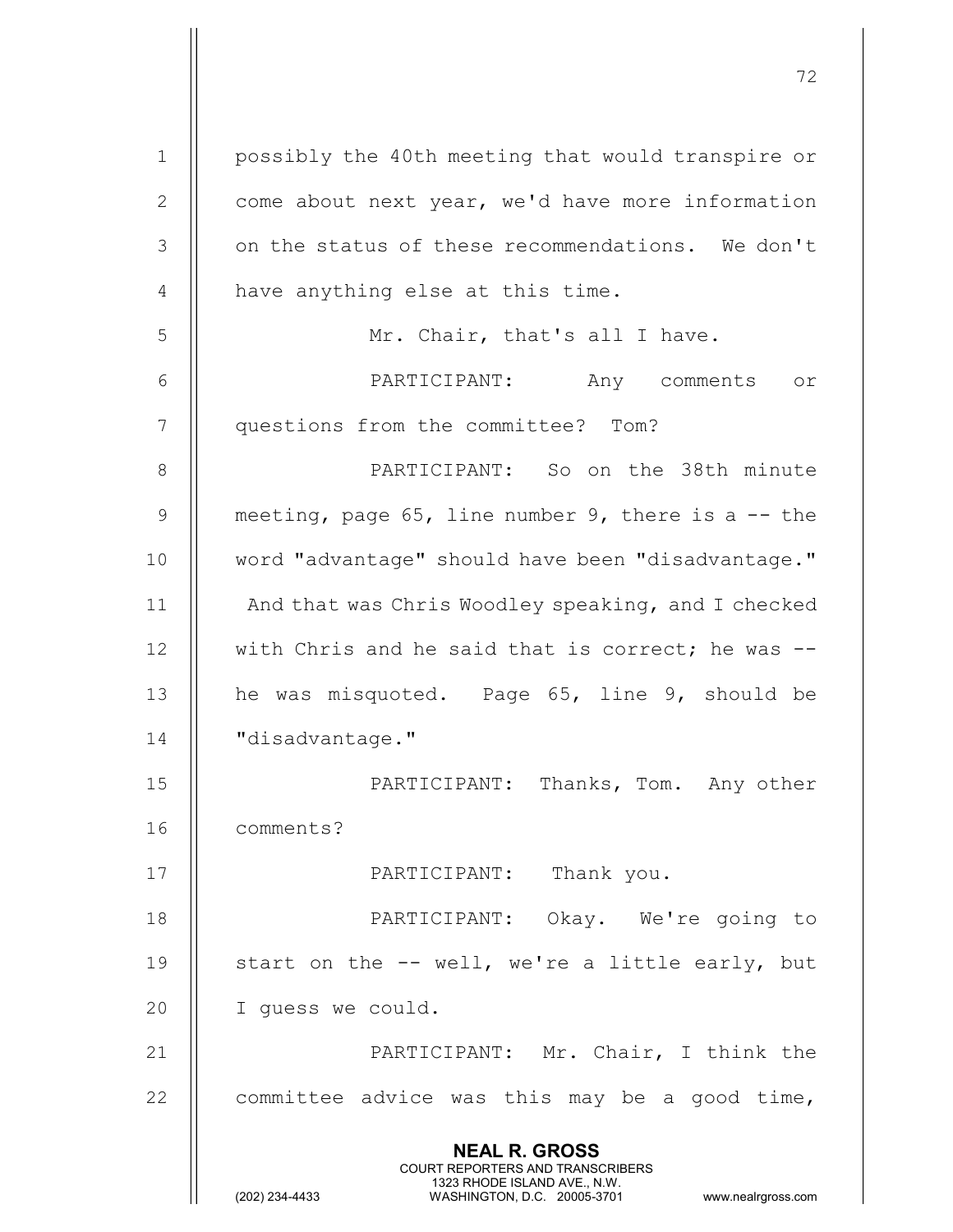|                | 73                                                      |
|----------------|---------------------------------------------------------|
| $\mathbf{1}$   | because I think in a little bit other federal           |
| $\mathbf{2}$   | persons are coming.                                     |
| $\mathcal{S}$  | PARTICIPANT: Do we need a motion to                     |
| $\overline{4}$ | accept the minutes?                                     |
| 5              | PARTICIPANT: Yes.                                       |
| 6              | PARTICIPANT: All right.                                 |
| 7              | PARTICIPANT: Okay. So we'll need a                      |
| $8\,$          | motion to accept the minutes, and as amended by         |
| $\overline{9}$ | phone. Motion to accept, I've got Hal (phonetic)        |
| 10             | as the first, and Chris as the second. Any              |
| 11             | objection? Any comment or questions?                    |
| 12             | PARTICIPANT: A comment on the 36th                      |
| 13             | minutes meeting. I have two different copies, and       |
| 14             | they're $-$ - on the motion that was on page 90, motion |
| 15             | number 16, the discussion that was in the other         |
| 16             | set of minutes that I have isn't part of this record.   |
| 17             | And it's a little hard reading motion                   |
| 18             | number 16 and understanding what it was about, but      |
| 19             | it was language that was being used in the safety       |
| 20             | guidelines and best practices. And it was about         |
| 21             | removing some certain language from that. Because       |
| 22             | of the way this is written, you don't see that          |
|                | <b>NEAL R. GROSS</b>                                    |

COURT REPORTERS AND TRANSCRIBERS

1323 RHODE ISLAND AVE., N.W.

Ш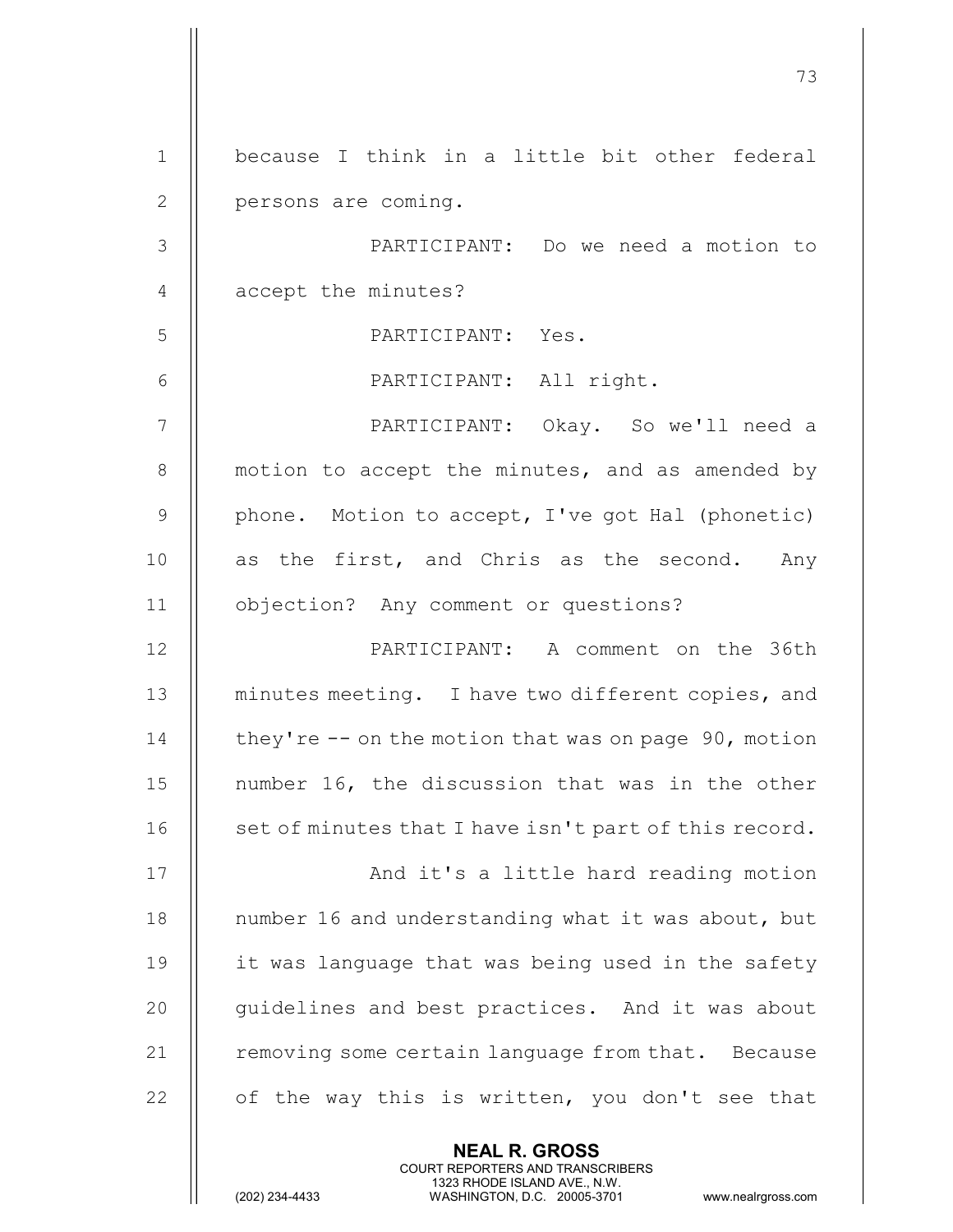1 | language in there.

NEAL R. GROSS COURT REPORTERS AND TRANSCRIBERS 2 PARTICIPANT: Which draft are you 3 using? 4 PARTICIPANT: Well, I'm looking -- I'm  $5$  | 100king at the one that we just saw today, and that 6  $\parallel$  draft doesn't have the language that I have in the 7 | actual copy of the minutes from -- that I received 8 | several months ago. 9 || PARTICIPANT: What we can do is provide 10  $\parallel$  the original draft to see where the flaw is, and 11 we can make sure we provide the committee the 12 | complete draft of the minutes of that meeting which 13 || we have. So we can flush out any -- any errors. 14 || I don't have an answer for that. Yeah. 15 We can give you the minutes. 16 PARTICIPANT: That sounds good. 17 || PARTICIPANT: We'll make it happen. 18 || PARTICIPANT: Thank you. 19 PARTICIPANT: Okay. So we have a 20 || motion on the floor. We have one potential issue 21  $\parallel$  with the motion, with the understanding that that  $22$   $\parallel$  will be addressed and clarified. Is there any

1323 RHODE ISLAND AVE., N.W.<br>WASHINGTON, D.C. 20005-3701

WASHINGTON, D.C. 20005-3701 www.nealrgross.com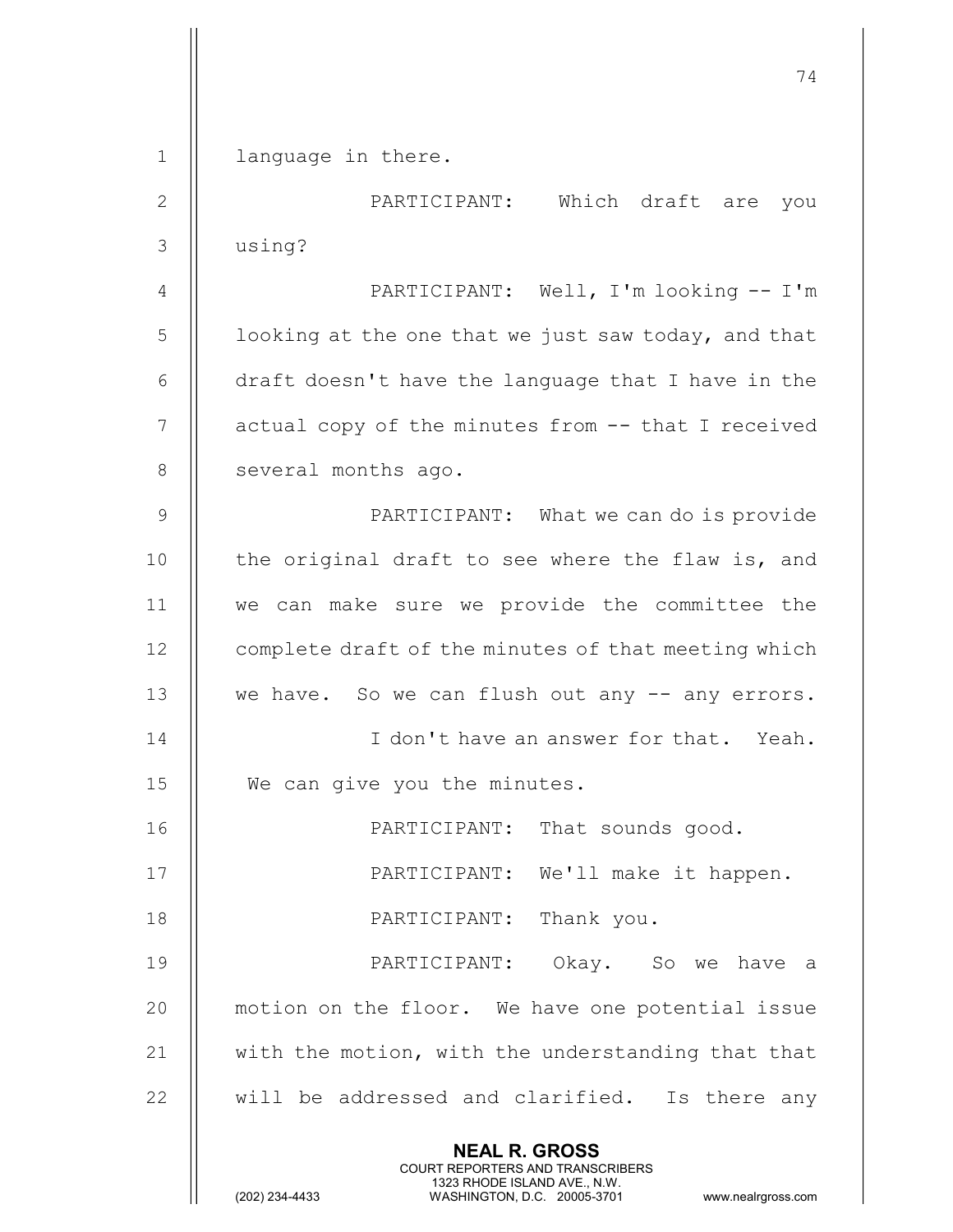|              | 75                                                                                                                                                                     |
|--------------|------------------------------------------------------------------------------------------------------------------------------------------------------------------------|
| $\mathbf{1}$ | objection to the motion passing? Tom?                                                                                                                                  |
| $\mathbf{2}$ | PARTICIPANT: Just for clarification,                                                                                                                                   |
| 3            | this first motion is just for the minutes of the                                                                                                                       |
| 4            | 38th meeting; is that correct? Of<br>the                                                                                                                               |
| 5            | teleconference?                                                                                                                                                        |
| 6            | PARTICIPANT: I understood it to be                                                                                                                                     |
|              |                                                                                                                                                                        |
| 7            | both. Hal, you're the maker of the motion.                                                                                                                             |
| $8\,$        | PARTICIPANT: Both.                                                                                                                                                     |
| 9            | PARTICIPANT: Both?                                                                                                                                                     |
| 10           | PARTICIPANT: Yes.                                                                                                                                                      |
| 11           | PARTICIPANT: Okay. Any objection?                                                                                                                                      |
| 12           | None heard, the motion passes.                                                                                                                                         |
| 13           | Let's break for lunch. Please be back                                                                                                                                  |
| 14           | here at $1:00$ .                                                                                                                                                       |
| 15           | (Whereupon, the above-entitled matter                                                                                                                                  |
| 16           | went off the record and resumed at 1:16 p.m.)                                                                                                                          |
| 17           | MR. HARDIN: All right, so as I said,                                                                                                                                   |
| 18           | my name is Dan Hardin, and I'm with the Commercial                                                                                                                     |
| 19           | Fishing Vessel Safety Program in the<br>13th                                                                                                                           |
| 20           | Administrative District. That is officially                                                                                                                            |
| 21           | Oregon, Washington, Idaho, and Montana. The bulk                                                                                                                       |
| 22           | of our work is in Oregon and Washington.                                                                                                                               |
|              | <b>NEAL R. GROSS</b><br><b>COURT REPORTERS AND TRANSCRIBERS</b><br>1323 RHODE ISLAND AVE., N.W.<br>(202) 234-4433<br>WASHINGTON, D.C. 20005-3701<br>www.nealrgross.com |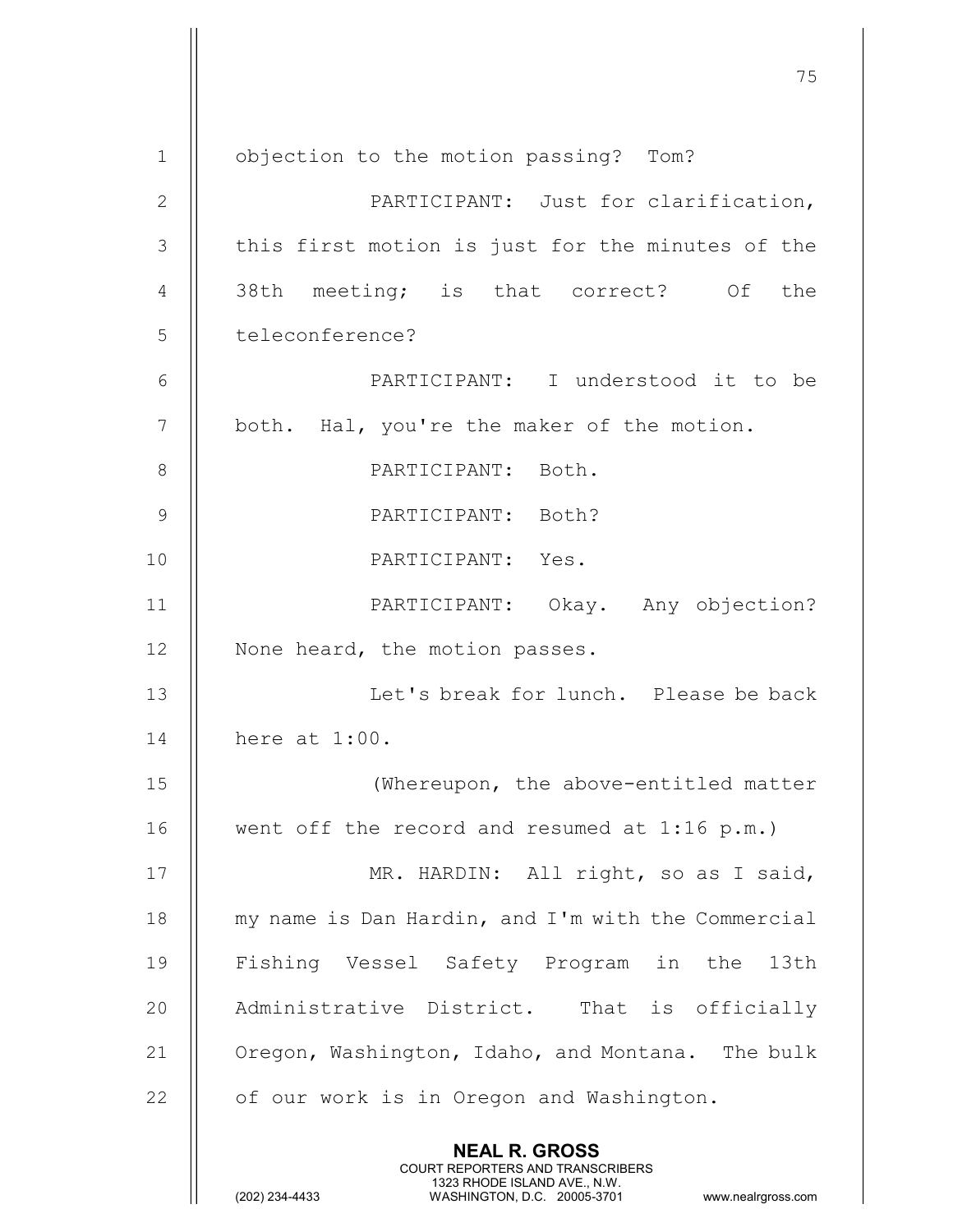| $\mathbf 1$      | So we have three sectors, actually we                                                                                                   |
|------------------|-----------------------------------------------------------------------------------------------------------------------------------------|
| $\mathbf{2}$     | have like two and a half, it's kind of a strange                                                                                        |
| 3                | situation. We have the sector of Puget Sound, and                                                                                       |
| 4                | then we have the sector of the Columbia River, which                                                                                    |
| 5                | includes Marine Safety Unit in Portland, which is                                                                                       |
| 6                | where all of our, most of our examiners come from.                                                                                      |
| $\boldsymbol{7}$ | We have one examiner down in the Coos                                                                                                   |
| $8\,$            | Bay area, and we also have two auxiliarists that                                                                                        |
| $\mathcal{G}$    | work for the Portland units. We have a fleet of                                                                                         |
| 10               | approximately 35,000 vessels, with about 800 of                                                                                         |
| 11               | them being state-registered vessels, and we have                                                                                        |
| 12               | about 500 that we call our distant water fleet.                                                                                         |
| 13               | For us that means that we share a fleet                                                                                                 |
| 14               | with Alaska, so we're having a hard time getting                                                                                        |
| 15               | an exact count of the number of fishing vessels.                                                                                        |
| 16               | But we've been working with Jonathan to get a                                                                                           |
| 17               | better number, so at some point we will have really                                                                                     |
| 18               | good numbers. But that's what we have.                                                                                                  |
| 19               | I can tell you that we, of all the                                                                                                      |
| 20               | boardings that we get, we rarely get a vessel that                                                                                      |
| 21               | has an exam over five years old, the decal is over                                                                                      |
| 22               | five years old. It was interesting the other day                                                                                        |
|                  | <b>NEAL R. GROSS</b>                                                                                                                    |
|                  | COURT REPORTERS AND TRANSCRIBERS<br>1323 RHODE ISLAND AVE., N.W.<br>(202) 234-4433<br>WASHINGTON, D.C. 20005-3701<br>www.nealrgross.com |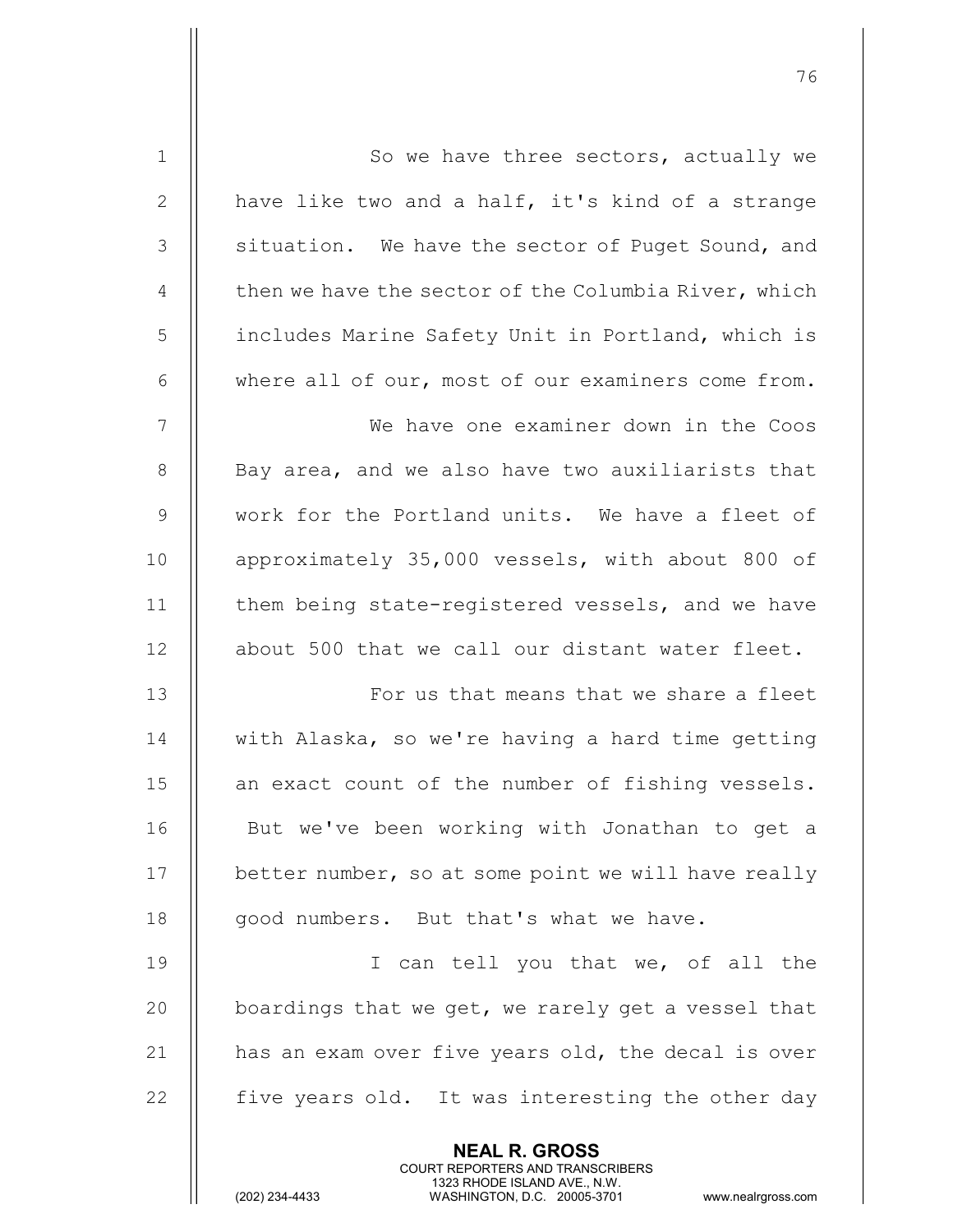| $\mathbf 1$    | we had a vessel operating inside of Puget Sound       |
|----------------|-------------------------------------------------------|
| $\mathbf{2}$   | that was only required to get a voluntary dockside    |
| $\mathcal{S}$  | exam.                                                 |
| $\overline{4}$ | So when we boarded the vessel, the lady               |
| 5              | on board said, well, I don't have all the equipment   |
| 6              | you require because I only have to have a voluntary   |
| $\overline{7}$ | I said no, that's not right. So that was<br>exam.     |
| 8              | kind of $a$ -- so some of them don't quite understand |
| $\mathcal{G}$  | what a voluntary dockside exam means, that you still  |
| 10             | have to be in compliance, whether or not you have     |
| 11             | a voluntary exam or not.                              |
| 12             | I'd like to now go to our slide show                  |
| 13             | here. So our fatalities in 2018 was just one, which   |
| 14             | I'm relatively happy to report. This was the          |
| 15             | vessel Kelly J (phonetic), we had one fatality on     |
| 16             | that boat. There was only one person aboard the       |
| 17             | vessel, and we got a phone call from the wife that    |
| 18             | the vessel was overdue in Washington, south of here.  |
| 19             | And we conducted a search and found the               |
| 20             | vessel down 40 feet under the water line. And so      |
| 21             | that investigation's underway. I'm not aware that     |
| 22             | we have solved that one, that's ongoing.              |
|                | <b>NEAL R. GROSS</b>                                  |

 COURT REPORTERS AND TRANSCRIBERS 1323 RHODE ISLAND AVE., N.W.

 $\parallel$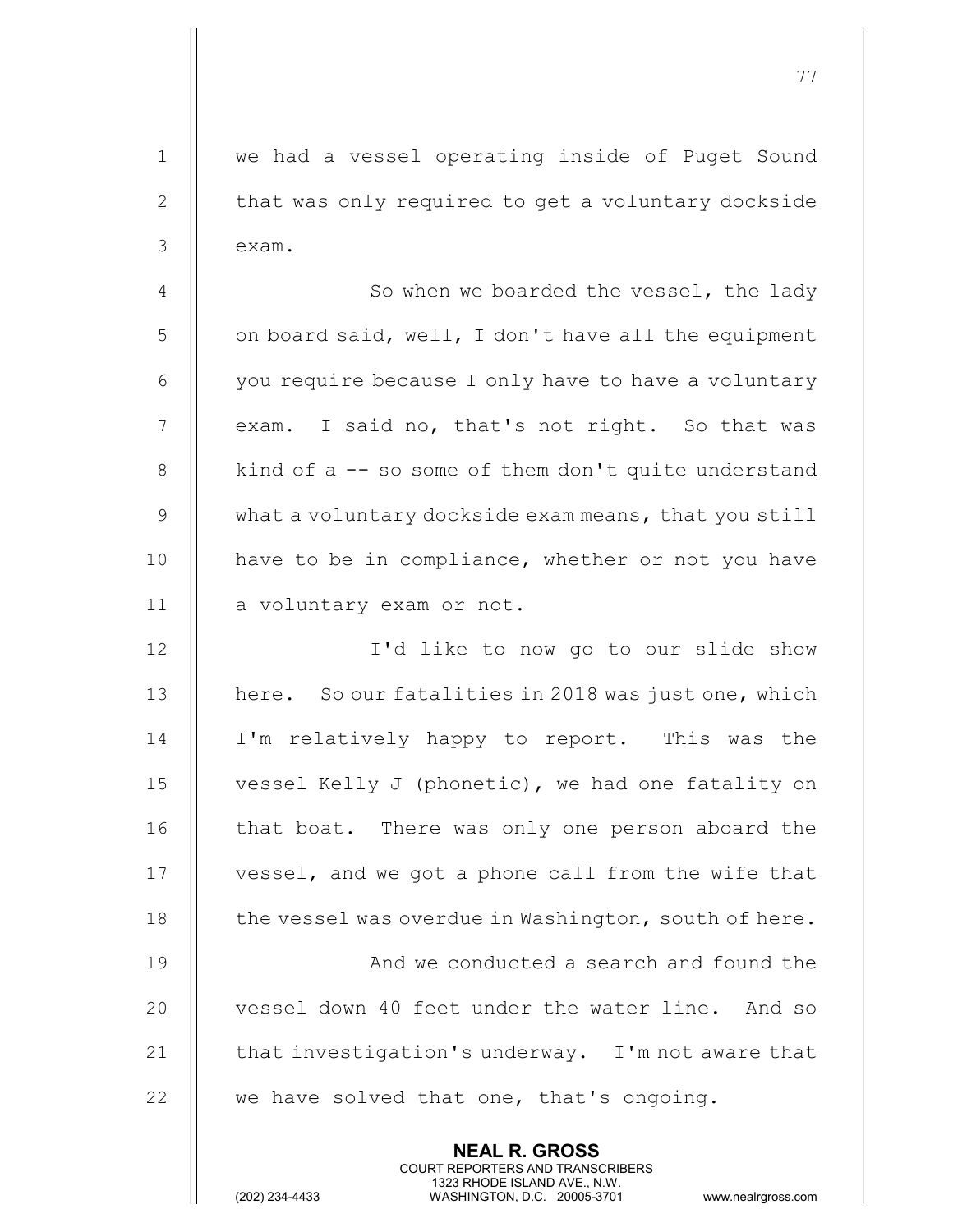| $\mathbf 1$    | One of the things I have been doing is                                                              |
|----------------|-----------------------------------------------------------------------------------------------------|
| $\mathbf{2}$   | trying to calculate how much our commercial fishing                                                 |
| 3              | vessels utilize our SAR responses compared to other                                                 |
| $\overline{4}$ | kind of vessels. So for commercial fishing                                                          |
| 5              | vessels, I think that they use more of our SAR                                                      |
| 6              | responses than other vessels types. And that's                                                      |
| $\overline{7}$ | what I'm trying to figure out right now, is how                                                     |
| 8              | many reserve, or excuse me, recreation vessels did                                                  |
| 9              | we respond to as opposed to commercial fishing                                                      |
| 10             | vessels.                                                                                            |
| 11             | So for example, in January we had six                                                               |
| 12             | search and rescue cases. These are usually had                                                      |
| 13             | something to do with a vessel that's broken down                                                    |
| 14             | for one reason or another, so I'm trying to track                                                   |
| 15             | that equation too. They have either run out of                                                      |
| 16             | gas or they've had a starter problem or a battery                                                   |
| 17             | problem or something that requires a response to                                                    |
| 18             | the vessel and help them return back to port.                                                       |
| 19             | Every one of these vessels, when                                                                    |
| 20             | they're hauled back to port, did a post-SAR                                                         |
| 21             | boarding, and they checked to make sure that the                                                    |
| 22             | vessel had all of the required equipment, they had                                                  |
|                | <b>NEAL R. GROSS</b><br><b>COURT REPORTERS AND TRANSCRIBERS</b>                                     |
|                | 1323 RHODE ISLAND AVE., N.W.<br>(202) 234-4433<br>WASHINGTON, D.C. 20005-3701<br>www.nealrgross.com |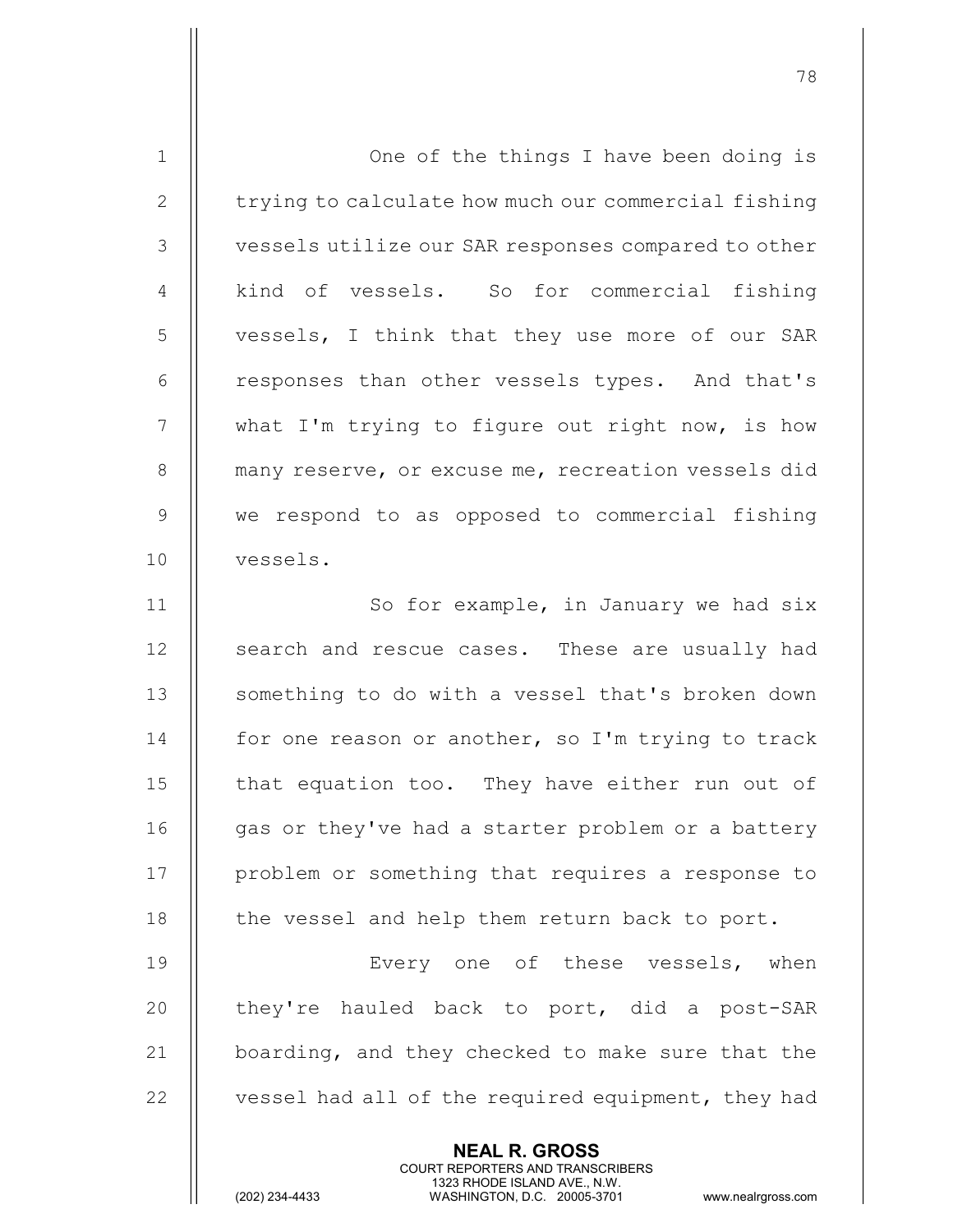1 || the required decal and so on. Every once in a 2  $\parallel$  while, we'll get a --- tactical order, maybe once  $3$  || a month or twice a month, where we'll hold that 4 | vessel to the dock because they're not in compliance  $5$   $\parallel$  with the additional safety requlations. 6 || In February of '14, calls for SAR, March  $7 \parallel 5$ , April 8, May 7, and so on; looks like August 8 || was our busiest day so far. We've had two in 9 November so far this month. So it's just something 10  $\parallel$  that I'm interested in and trying to find out, you 11 || know, how much resources are we using from our 12 || Response Department, and what can we in the 13 | Prevention Department do to reduce those numbers. 14  $\parallel$  So I just thought you'd find it interesting, I 15 || find it interesting. 16 || One of the other things I like to talk 17 | about, in fact Walter talked about the work they're 18 || doing with their AOR as it relates to the drill 19 | conductor training. My guys in Portland have been 20 || very busy doing drill conductor training. I just 21  $\parallel$  returned from last week with them, they were at 22 **Coos Bay and Newport and they had two classes going** 

> NEAL R. GROSS COURT REPORTERS AND TRANSCRIBERS

79

1323 RHODE ISLAND AVE., N.W.<br>WASHINGTON, D.C. 20005-3701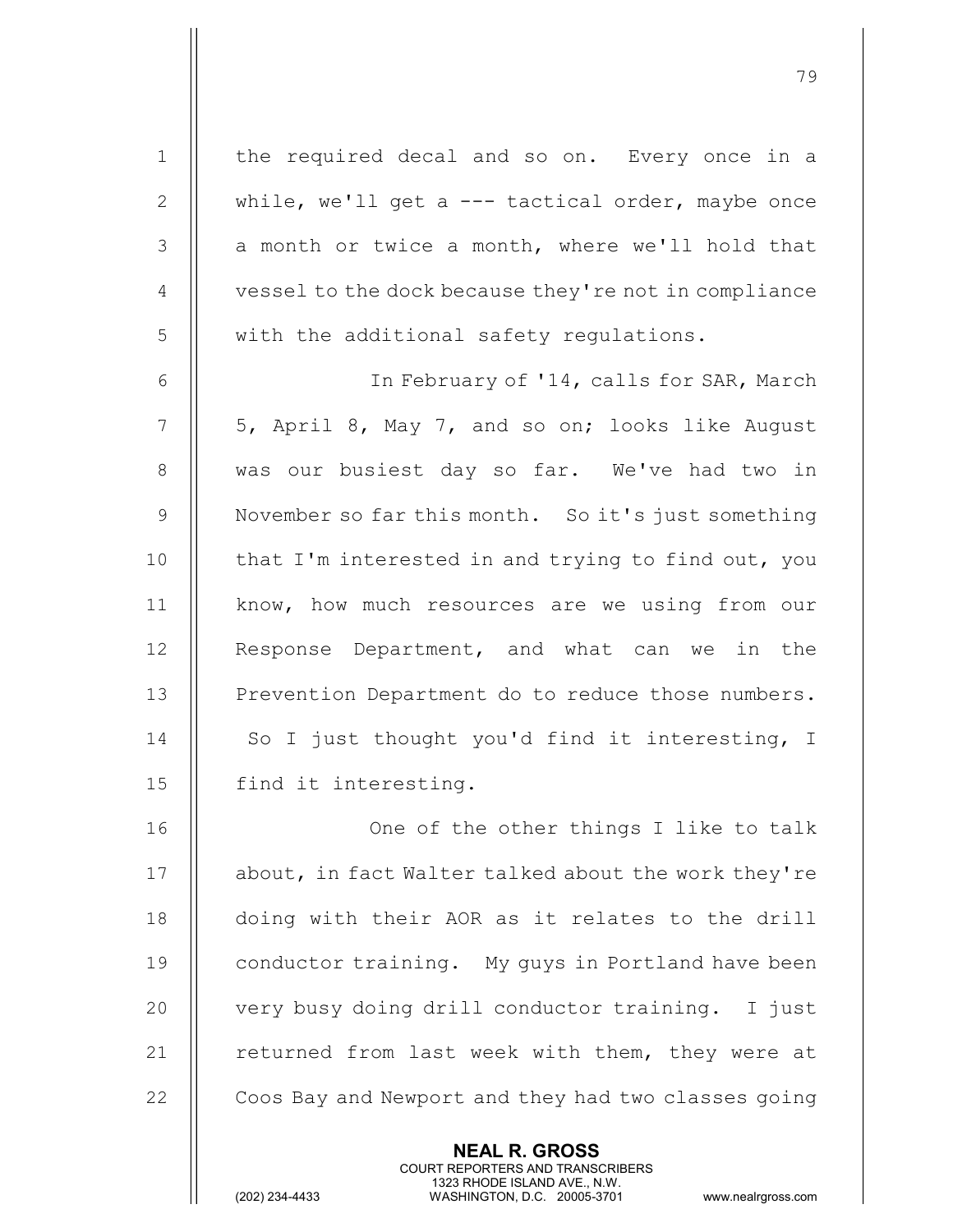$1 \parallel$  on that week.

| $\mathbf{2}$   | And so I was down there, kind of                                                                                                                                |
|----------------|-----------------------------------------------------------------------------------------------------------------------------------------------------------------|
| $\mathcal{S}$  | watching what they do. They are all AMC qualified                                                                                                               |
| $\overline{4}$ | instructors. And where sector, Puget Sound                                                                                                                      |
| 5              | doesn't really do that much. They have the MP ---                                                                                                               |
| 6              | UA up here that performs that function.                                                                                                                         |
| $\overline{7}$ | But Portland is, for the Oregon coast,                                                                                                                          |
| $\,8\,$        | it doesn't have a lot of coverage down there. And                                                                                                               |
| $\mathsf 9$    | so just to provide them with some way of getting                                                                                                                |
| 10             | this training, MSU Portland's got their people                                                                                                                  |
| 11             | qualified as AMC instructors, and they go down and                                                                                                              |
| 12             | do this training, along with one of our auxiliarist                                                                                                             |
| 13             | dockside examiners.                                                                                                                                             |
| 14             | So this year so far, they've done seven                                                                                                                         |
| 15             | classes. They have two more -- in 2018, and they've                                                                                                             |
| 16             | completed, or 80 fisherman have been trained in                                                                                                                 |
| 17             | that class. And they try to do this, especially                                                                                                                 |
| 18             | these last two, just before the start of our                                                                                                                    |
| 19             | dungeness crab fishery, which is our most hazardous                                                                                                             |
| 20             | fishery.                                                                                                                                                        |
| 21             | I would like to talk to you about GMDSS.                                                                                                                        |
| 22             | I know that somebody is coming here to talk about                                                                                                               |
|                | <b>NEAL R. GROSS</b><br>COURT REPORTERS AND TRANSCRIBERS<br>1323 RHODE ISLAND AVE., N.W.<br>(202) 234-4433<br>WASHINGTON, D.C. 20005-3701<br>www.nealrgross.com |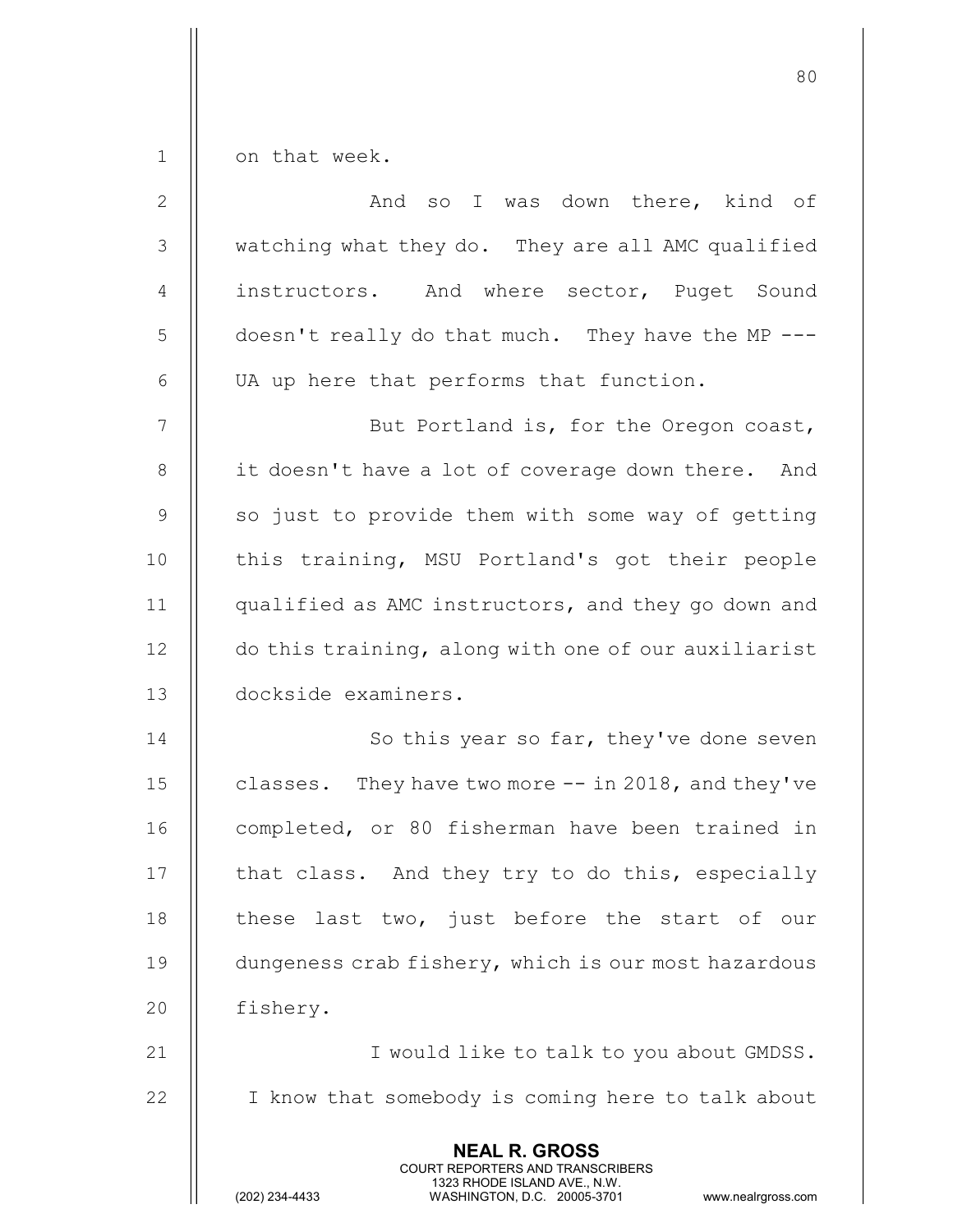| $\mathbf 1$    | GMDSS, which is the Goal of Maritime Distress and    |
|----------------|------------------------------------------------------|
| $\mathbf{2}$   | Safety System. And normally what we look for when    |
| 3              | we go on a vessel that's carrying 300 gross tons,    |
| $\overline{4}$ | and we do have a lot of vessels that are the larger  |
| 5              | vessels of all the vessels in the country, we have   |
| 6              | a lot of the larger ones, like my counterpart in     |
| 7              | D-17, we deal with a lot of bigger boats.            |
| 8              | So we've been going on these vessels                 |
| $\overline{9}$ | and finding that they don't have the GMDSS suite.    |
| 10             | Well, back in, when the GMDSS regulations came       |
| 11             | into effect, the FCC allowed limited and a temporary |
| 12             | waiver for commercial fishing vessels and small      |
| 13             | passenger vessels. And it was provided they carry    |
| 14             | certain equipment.                                   |
| 15             | some point, the Coast Guard<br>At                    |
| 16             | installed DSD alerting equipment, which would have   |
| 17             | caused this waiver to go away. And in any case,      |
| 18             | we kept finding vessels that were not in compliance. |
| 19             | So we've been pushing really hard to the FCC to      |
| 20             | have them fix this problem, because we believe that  |
| 21             | these vessels, especially the ones that go to        |
| 22             | Alaska, should be kind of full GMDSS suite aboard    |
|                |                                                      |

NEAL R. GROSS

 COURT REPORTERS AND TRANSCRIBERS 1323 RHODE ISLAND AVE., N.W.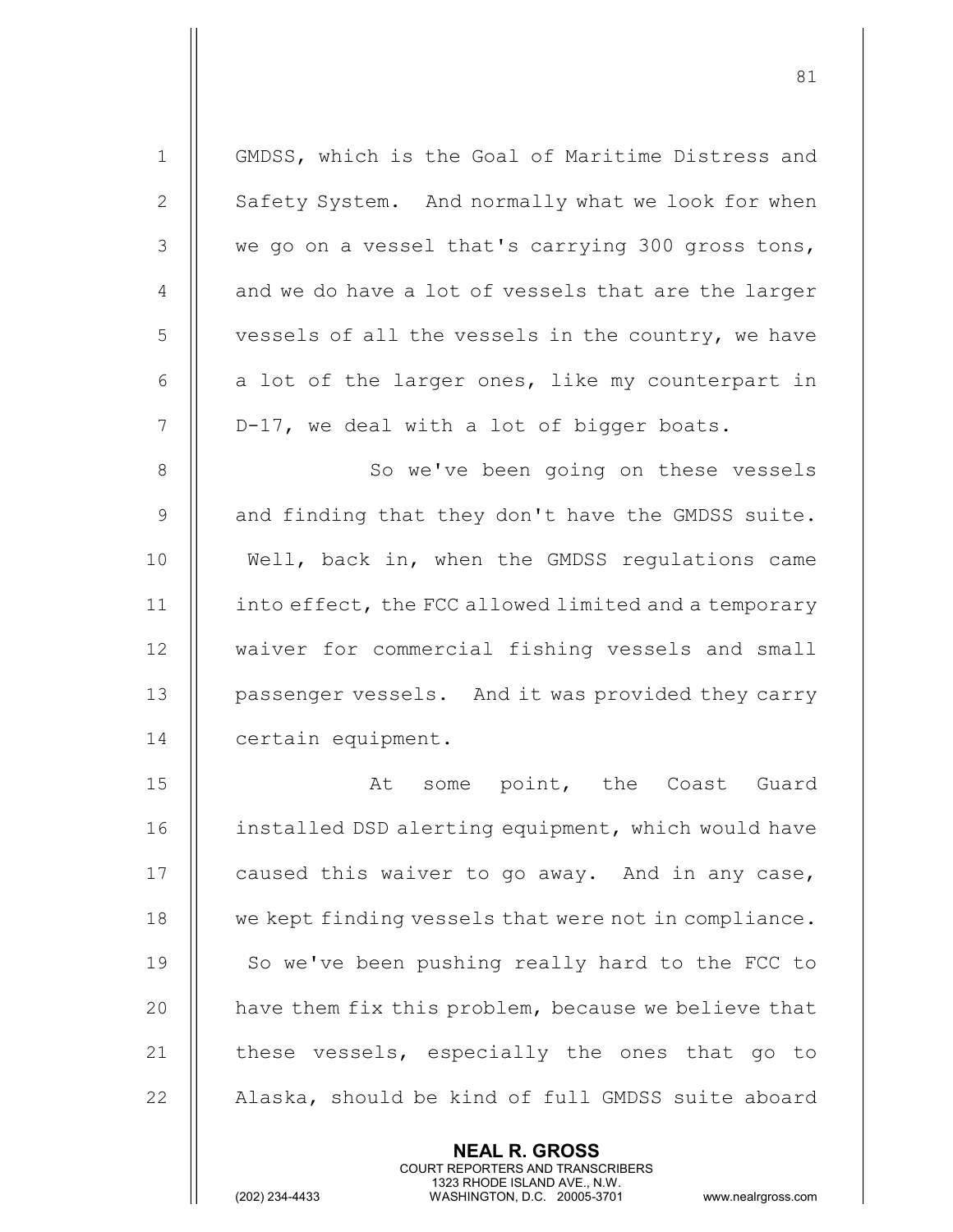NEAL R. GROSS COURT REPORTERS AND TRANSCRIBERS 1323 RHODE ISLAND AVE., N.W.<br>WASHINGTON, D.C. 20005-3701 1 | the vessel. 2 || And so I'd just like to report to the 3 | Committee that we've been successful in that. They 4 || will no longer be issuing these waiver letters.  $5$   $\parallel$  They have to be in compliance by a certain date, 6  $\parallel$  and I'll let the expert talk about that and what 7 || that looks like. 8 || But we're happy to report that we've 9 | broken through that and now these vessels will be 10  $\parallel$  required to comply. That's a fight that we've been 11 | fighting and finally got through to conclusion. 12 || If you would allow me, I'd like to just 13 || talk about fishsafewest.info. That's our local 14 | website, which actually works across the country. 15 || And that website's been working really well. And 16 || for those that aren't from there, this is the 17 || website here. And it has a lot of tools on it that  $18$  || are useful and helpful to fishermen. 19 || It has, this is the home page, and it 20 || has information about all the latest changes to 21  $\parallel$  regulations. For example, here's a headline down 22  $\parallel$  here, it talks about a three million dollar grant

82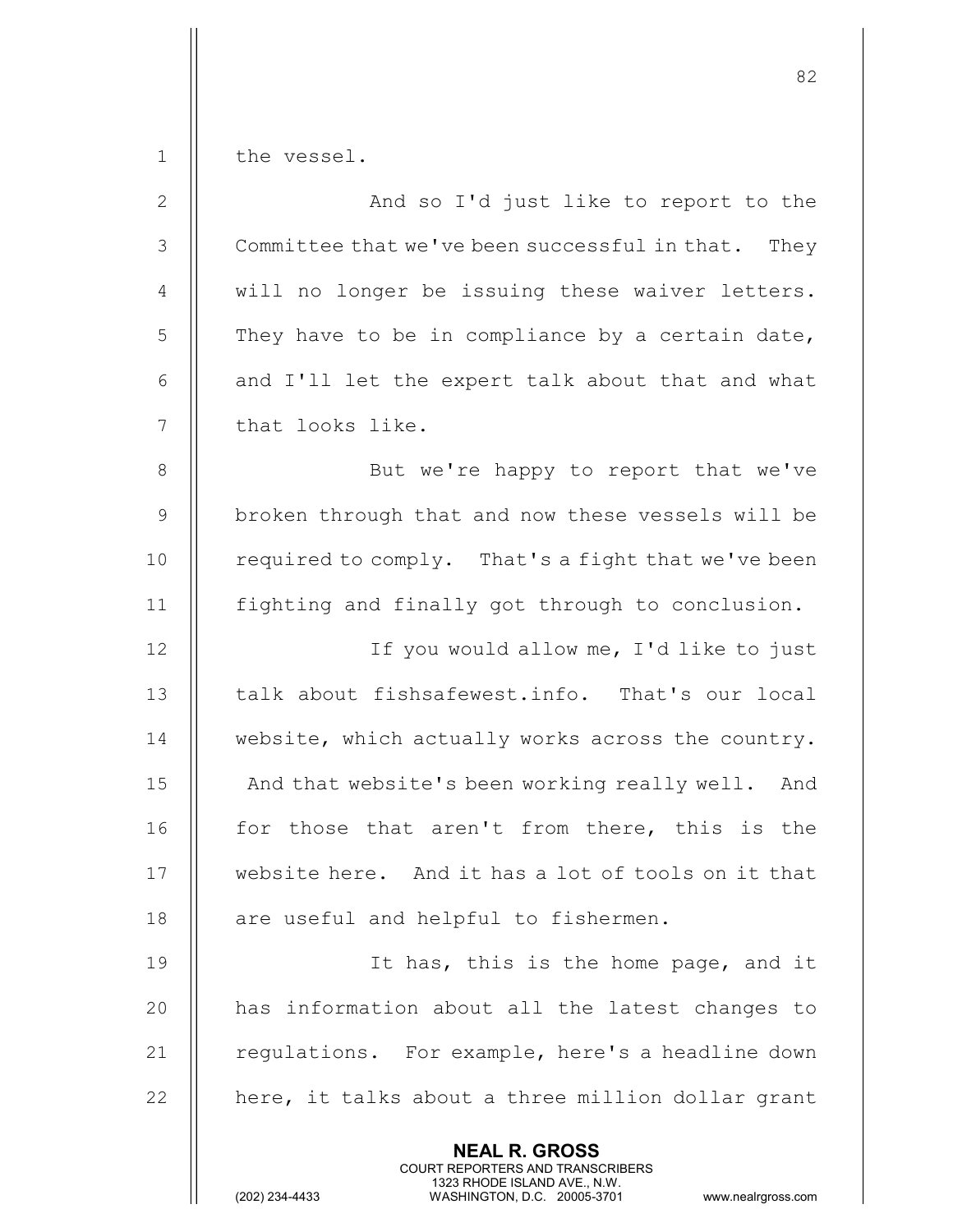| $\mathbf 1$   | that is kind of the fishing vessel training grant                                                                                                               |
|---------------|-----------------------------------------------------------------------------------------------------------------------------------------------------------------|
| $\mathbf{2}$  | program, and also safety research. And there is                                                                                                                 |
| $\mathcal{S}$ | the link to specifics about that.                                                                                                                               |
| 4             | There's a page if you look at the top                                                                                                                           |
| 5             | of the page for dockside exams, and that's for our                                                                                                              |
| 6             | checklist generator that Tom alluded to. There's                                                                                                                |
| 7             | the regulations section. Any regulation related                                                                                                                 |
| 8             | to commercial fishing vessels is in this section.                                                                                                               |
| $\mathcal{G}$ | And so commercial fishermen can go to this site,                                                                                                                |
| 10            | go to the regulations page, and you notice down                                                                                                                 |
| 11            | here that there's different folders here that you                                                                                                               |
| 12            | can open up.                                                                                                                                                    |
| 13            | And anything that's having to do with                                                                                                                           |
| 14            | commercial fishing vessels, it's here. So for                                                                                                                   |
| 15            | example, if I open up the alphabetical listing,                                                                                                                 |
| 16            | you can down through it and find what it is. If                                                                                                                 |
| 17            | you want to know about fish alarms, you open up                                                                                                                 |
| 18            | a folder and it'll tell you anything you ever wanted                                                                                                            |
| 19            | know about fish alarms on one of the two<br>to                                                                                                                  |
| 20            | commercial fishing. So that is there.                                                                                                                           |
| 21            | And then I'd like to talk with you about                                                                                                                        |
| 22            | our checklist generator. I won't show it to you                                                                                                                 |
|               | <b>NEAL R. GROSS</b><br>COURT REPORTERS AND TRANSCRIBERS<br>1323 RHODE ISLAND AVE., N.W.<br>(202) 234-4433<br>WASHINGTON, D.C. 20005-3701<br>www.nealrgross.com |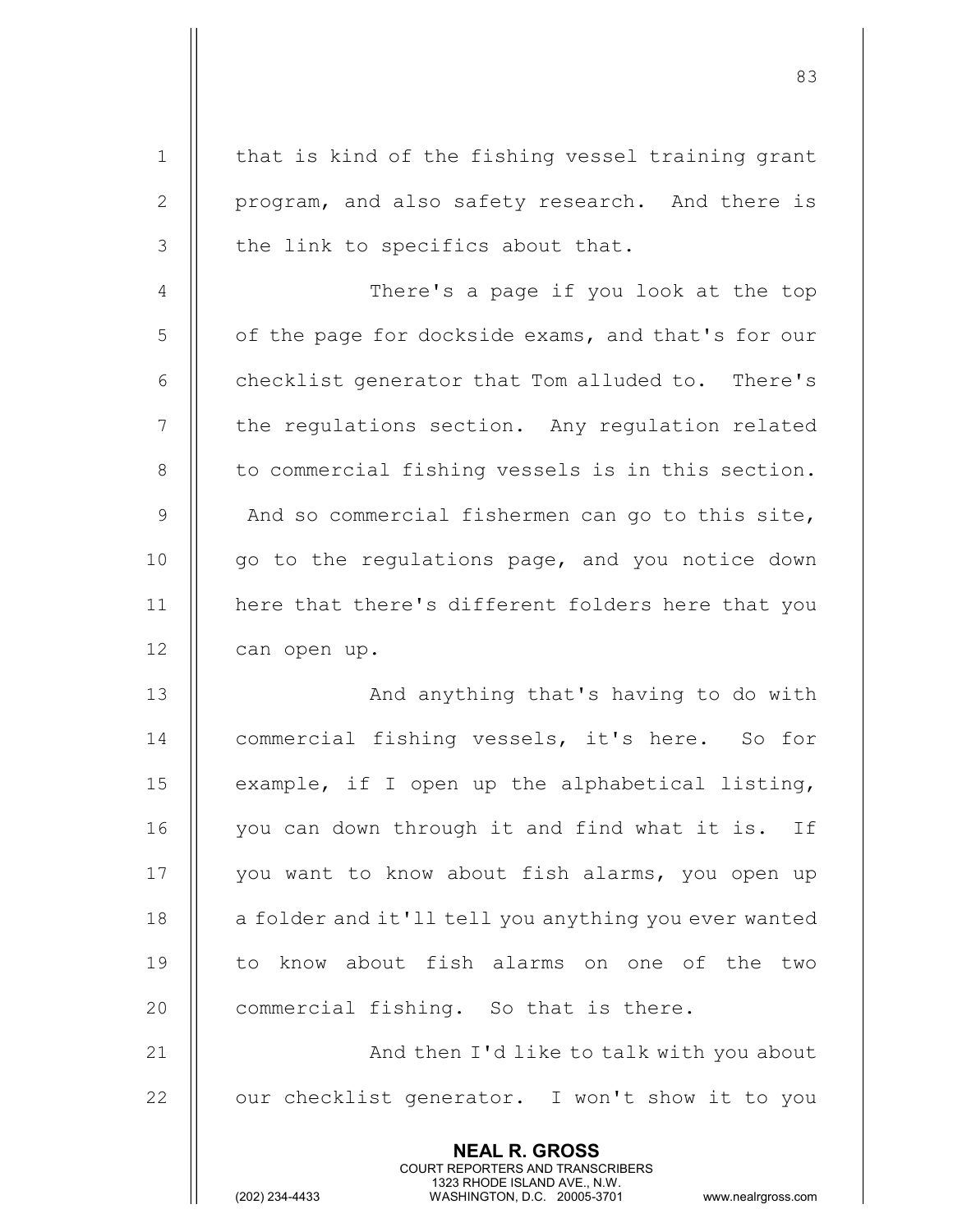1 || unless you specifically ask me to.

2 || But what it does is that we know that  $3$   $\parallel$  the regulations are relatively new, I understand, 4 | because what you're required to have aboard your  $5 \parallel$  vessel is dependent on a lot of different factors,  $6$  || like are you documented or state registered, how 7 || many people do you have on board, how far ashore 8 | do you operate. All kinds of different operating  $9$   $\parallel$  parameters make regulations apply or not apply.

10 || And so the checklist generator's job 11 || is to provide the fishermen with an exact list of 12 || what their particular vessel is required to have.  $13$   $\parallel$  So what you do is you log into the checklist 14 || generator, you fill in your vessel's length and 15 how many people on board and how far ashore you're 16 | operating. All those things that make regulations 17 || apply or not apply.

18 || And when you get done, you hit the go 19 || button, and then you get a list for your particular 20 || vessel. And what I really wanted to do was show 21  $\parallel$  you how well that is working. So first of all, 22  $\parallel$  this is a survey that I did with our dockside

> NEAL R. GROSS COURT REPORTERS AND TRANSCRIBERS

1323 RHODE ISLAND AVE., N.W.<br>WASHINGTON, D.C. 20005-3701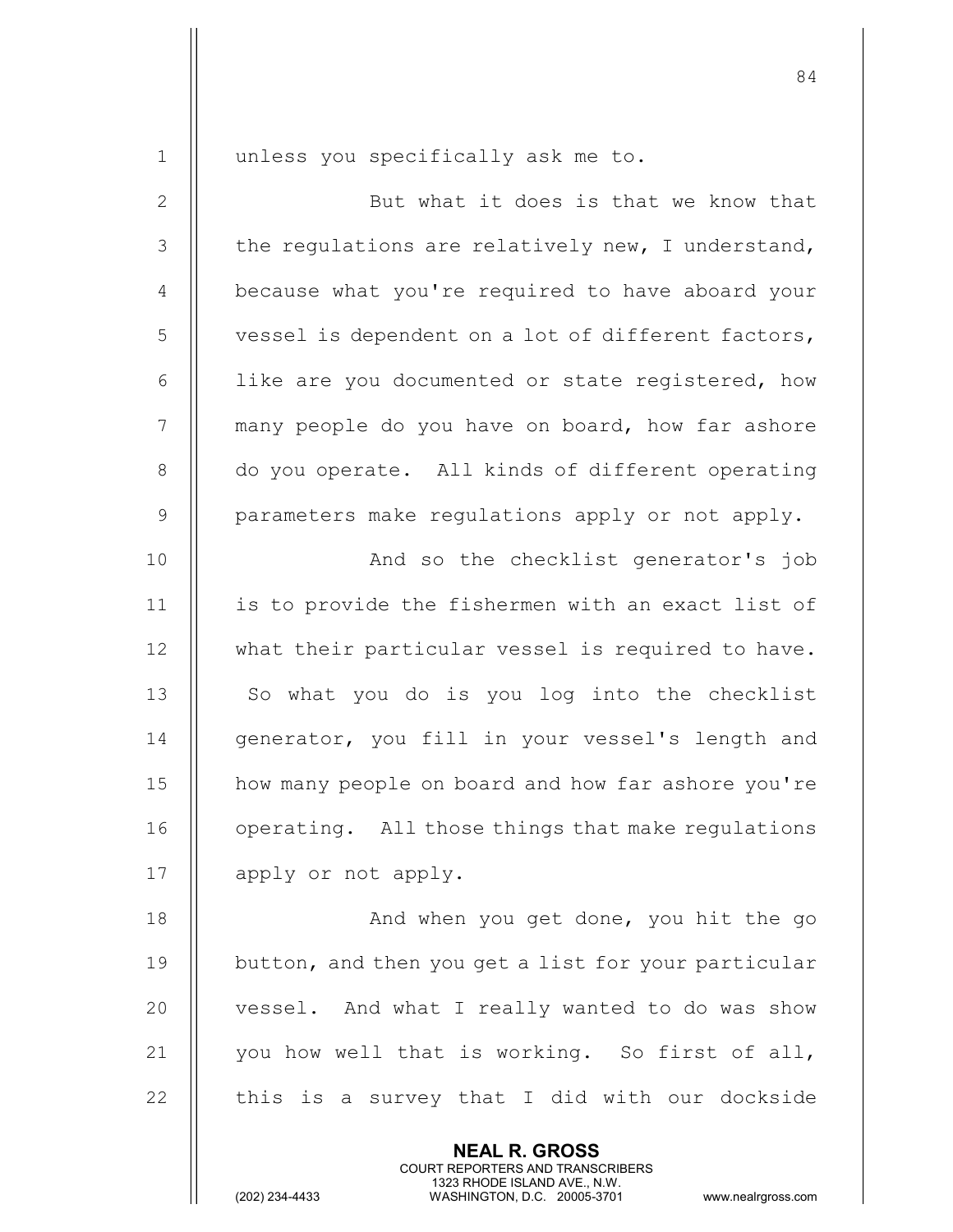| $\mathbf 1$    | examiners around the country a couple years ago,     |
|----------------|------------------------------------------------------|
| $\overline{2}$ | and I asked them some questions.                     |
| $\mathcal{S}$  | So this is like survey motif. The one                |
| $\overline{4}$ | on the lefthand side there I have, I tried to figure |
| 5              | out how many people responded. So I got four --      |
| 6              | 47 responses from dockside examiners across the      |
| 7              | country. We have, at the time we had 81 of them,     |
| $8\,$          | so we got about a 60% response rate. That's pretty   |
| $\mathsf 9$    | good for a survey.                                   |
| 10             | So Question 1 told us that 80% of the                |
| 11             | checklist generator, the feedback that we got was    |
| 12             | I asked them how accurate is the checklist           |
| 13             | generator. And they said, about 80% said that it's   |
| 14             | accurate at generating a correct checklist. We've    |
| 15             | been working on that and we should be way better     |
| 16             | than that by now.                                    |
| 17             | Before doing this, implementing the                  |
| 18             | checklist generator for people to use, I asked how   |
| 19             | many times did you usually have to visit the vessel. |
| 20             | And if they don't or if they've never had a dockside |
| 21             | exam before and they haven't used the checklist      |
| 22             | generator, then the answer to that was at least      |
|                |                                                      |

NEAL R. GROSS

 COURT REPORTERS AND TRANSCRIBERS 1323 RHODE ISLAND AVE., N.W.

en and the state of the state of the state of the state of the state of the state of the state of the state of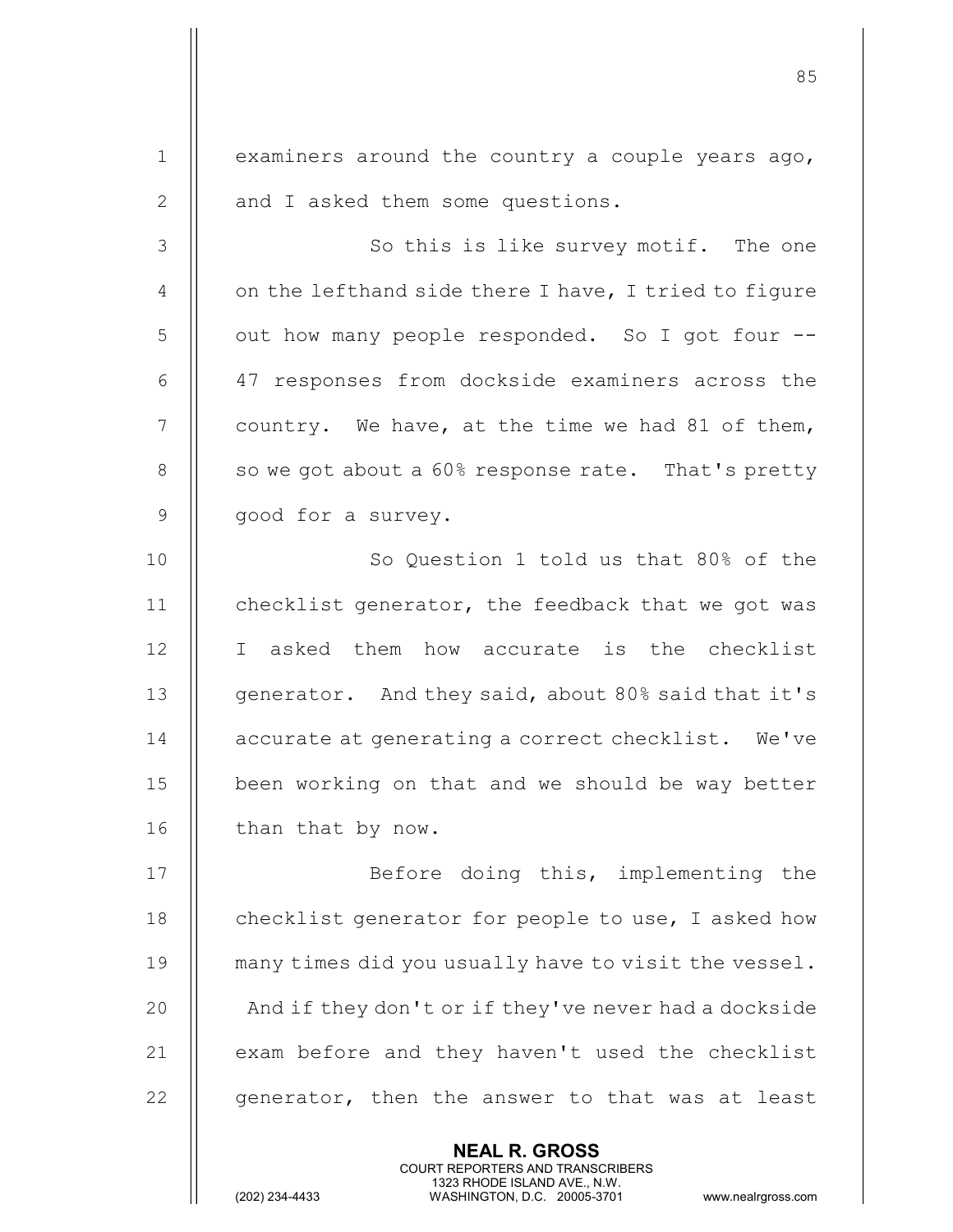<u>86 and 2001 and 2002 and 2003 and 2003 and 2004 and 2004 and 2004 and 2004 and 2004 and 2004 and 2004 and 200</u> NEAL R. GROSS COURT REPORTERS AND TRANSCRIBERS 1323 RHODE ISLAND AVE., N.W.<br>WASHINGTON, D.C. 20005-3701 WASHINGTON, D.C. 20005-3701 www.nealrgross.com 1 || two. So you have to visit the vessel at least 2 | twice. 3 And so in my experience, I've been a 4  $\parallel$  dockside examiner, if I go out to the vessel, I  $5$  | have to board the vessel, find out where they  $6$   $\parallel$  operate on what parameters. Then I generate a list  $7 \parallel$  of all the things that they need, and then I go 8 | through those things, and we'll normally wind up 9 || with a work list that they have to get done before 10 || I can return to. I have to give them all and talk 11 about that. 12 || And so the third question was, I wish 13  $\parallel$  I could read the thing, but it was about how --14 PARTICIPANT: High degree of positive 15 || responses. 16 PARTICIPANT: Yeah, high degree of 17 || possible -- positive responses that the solution 18 || was successful at preparing them to pass the exam. 19  $\parallel$  And so you can see that at the very top there, 20  $\parallel$  like 90% and 80%, there's almost 80% of the time 21  $\parallel$  and 90% of the time is my highest return. 22 || So the majority of the visits, a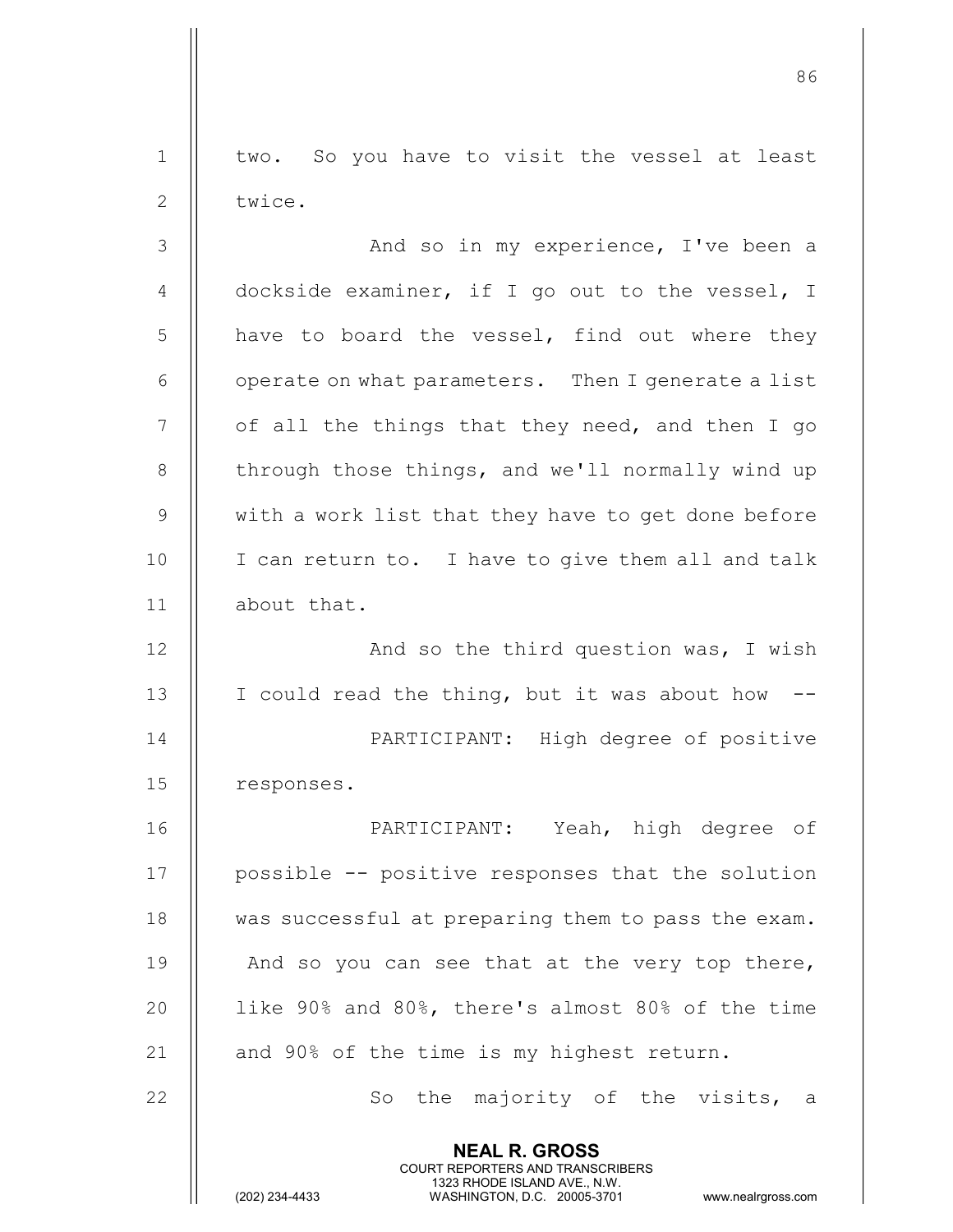1 || majority of our dockside examiners were saying to 2 || us that if they used the checklist generator, or  $3$   $\parallel$  they went to the vessel, the fishermen, that a large 4 || percent of the time they would pass on the first 5 | visit, as opposed to two visits.

6 | Robert Change State And so what I thought I would show, or 7 || share with you is an example of visitors to the 8 || website. They're using the checklist generator. 9 | For example, this is a run from January 1, 2018 10 || through today. And you can see that 4778 people 11 || across the country used the checklist generator  $12$  | to prepare their vessel for a dockside exam.

13 || And so what does that mean to us? It 14  $\parallel$  means that if they use the checklist generator, 15  $\parallel$  and if the majority of time they get a decal on 16 | the first visit, we're reducing the man hours that 17 | the Coast Guard has to expend to go out there. 18 | In addition, it relieves them from having to call 19 **the Coast Guard and have them come back.** 

20 I do want you to see something right 21  $\parallel$  here, something right it says zero. So for a few 22  $\parallel$  days, I got a phone call, I was on vacation. And

> NEAL R. GROSS COURT REPORTERS AND TRANSCRIBERS

1323 RHODE ISLAND AVE., N.W.<br>WASHINGTON, D.C. 20005-3701

WASHINGTON, D.C. 20005-3701 www.nealrgross.com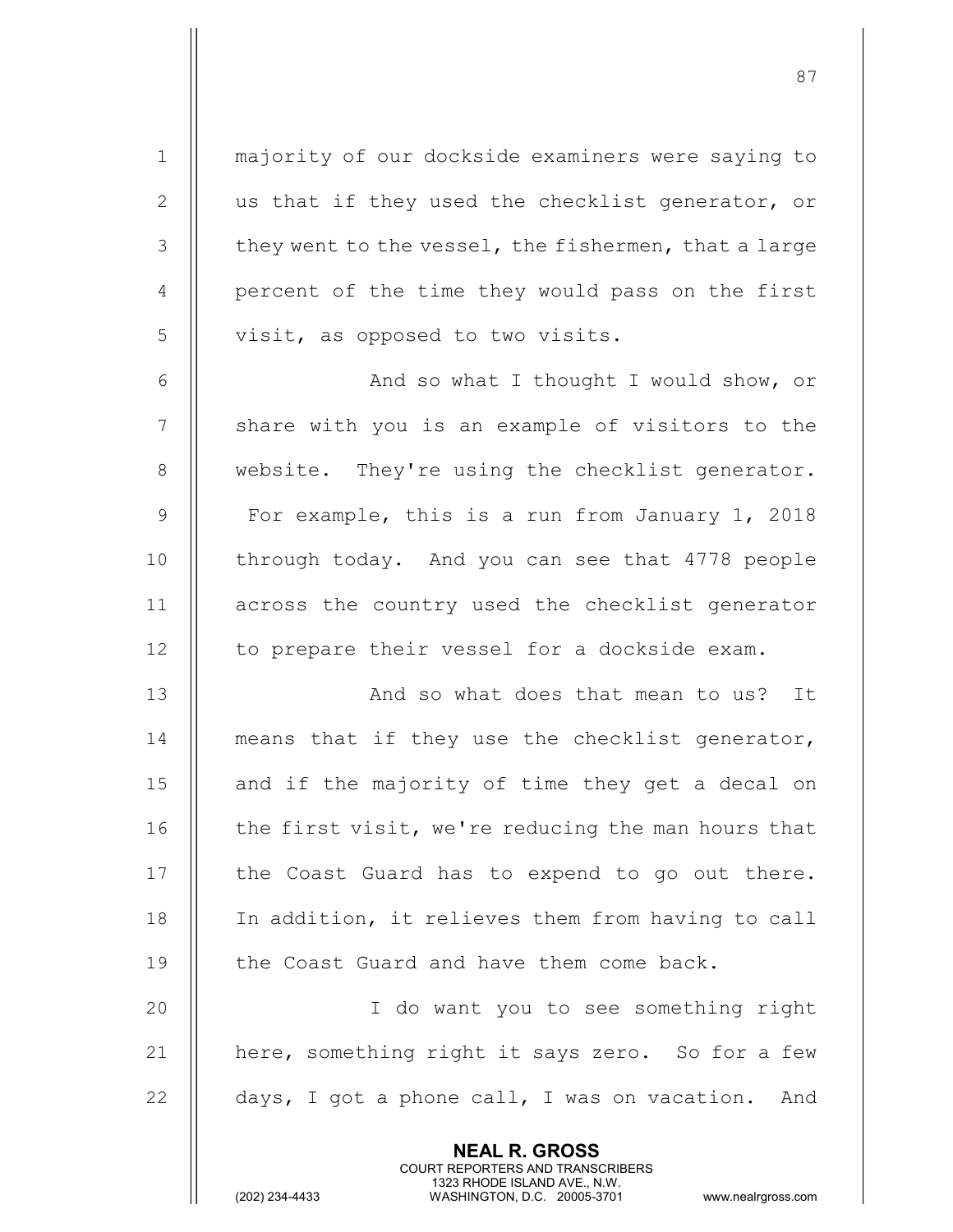|              | 88                                                                                                                                                                     |
|--------------|------------------------------------------------------------------------------------------------------------------------------------------------------------------------|
| $\mathbf{1}$ | the site had gone down, so that's what that is,                                                                                                                        |
| $\mathbf{2}$ | is the site was down. So there was nobody visiting                                                                                                                     |
| 3            | it, everyone was calling me from Headquarters to                                                                                                                       |
| 4            |                                                                                                                                                                        |
| 5            | PARTICIPANT: Was it a hard time?                                                                                                                                       |
| 6            | PARTICIPANT: Yeah, so I could see                                                                                                                                      |
| 7            | that, yeah, that was a hard time.                                                                                                                                      |
| $8\,$        | So what am I trying to show you? So                                                                                                                                    |
| 9            | if in 2018 that chart that I just showed you, there                                                                                                                    |
| 10           | was 319 people that visited it. That's 319 days.                                                                                                                       |
| 11           | If there's 4,778 users that used the checklist                                                                                                                         |
| 12           | generator during that timeframe, that means that                                                                                                                       |
| 13           | 14.9 users per day accessed the checklist generator                                                                                                                    |
| 14           | to get their exam done.                                                                                                                                                |
| 15           | That means that 14.9, or let's say 15                                                                                                                                  |
| 16           | vessels every day got a checklist for their                                                                                                                            |
| 17           | particular vessel to prepare for a dockside exam.                                                                                                                      |
| 18           | This is again, across the country, not just $-$                                                                                                                        |
| 19           | And so if we go back to what the dockside                                                                                                                              |
| 20           | examiners told me about how long it takes to get                                                                                                                       |
| 21           | to the vessel, get back, and do the exam, it's about                                                                                                                   |
| 22           | three hours per visit to the vessel. So if you                                                                                                                         |
|              | <b>NEAL R. GROSS</b><br><b>COURT REPORTERS AND TRANSCRIBERS</b><br>1323 RHODE ISLAND AVE., N.W.<br>(202) 234-4433<br>WASHINGTON, D.C. 20005-3701<br>www.nealrgross.com |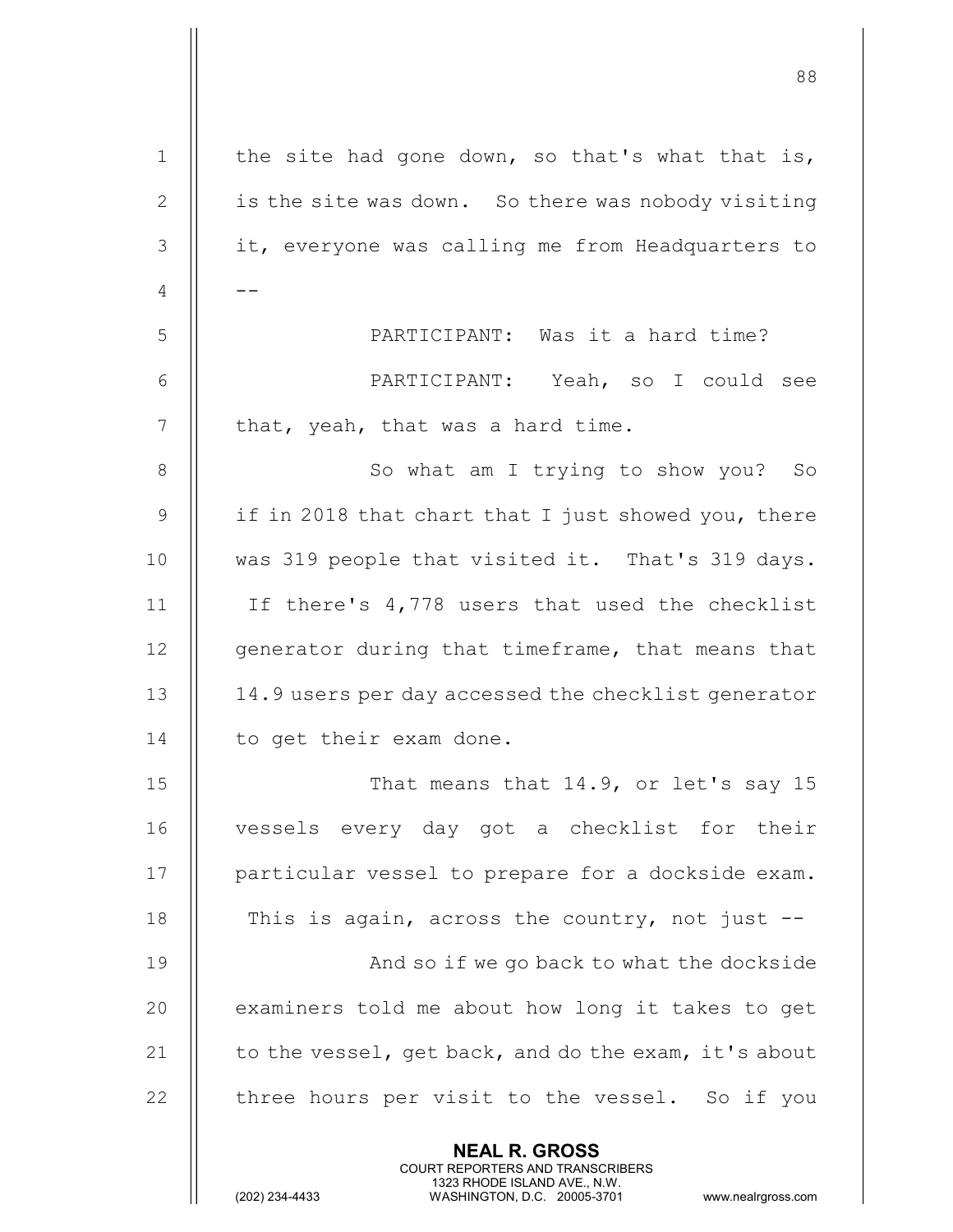NEAL R. GROSS COURT REPORTERS AND TRANSCRIBERS 1323 RHODE ISLAND AVE., N.W.<br>WASHINGTON, D.C. 20005-3701 WASHINGTON, D.C. 20005-3701 www.nealrgross.com 1 | don't use a dockside exam, you're probably going 2  $\parallel$  to visit the vessel twice, and that's three hours 3 || per visit, which equals a total of six hours of 4 || Coast Guard time for man hours used. 5 || Tf they use the checklist generator,  $6$  || a majority of the time, we only need to make one 7 | visit. That's three hours per visit, which saves  $8$  || us three hours every time you don't have to go back 9 Il twice. 10 || And so if we take those three hours 11  $\parallel$  times that many people, that is a savings of 14,334 12 || man hours up to this date, or just for 2018 of man 13 || hours that we didn't use to respond to these 14 vessels. 15 || So I would just ask if there's any 16 questions I could answer. Anne's selling this 17 | checklist generator. 18 PARTICIPANT: Questions for Mr. 19 Harden. Tom Dameron. 20 || MR. DAMERON: Thank you, Mr. Chairman. 21 | Tom Dameron. Dan, how are you handling the new 22 | requirement with the fire extinguishers and whether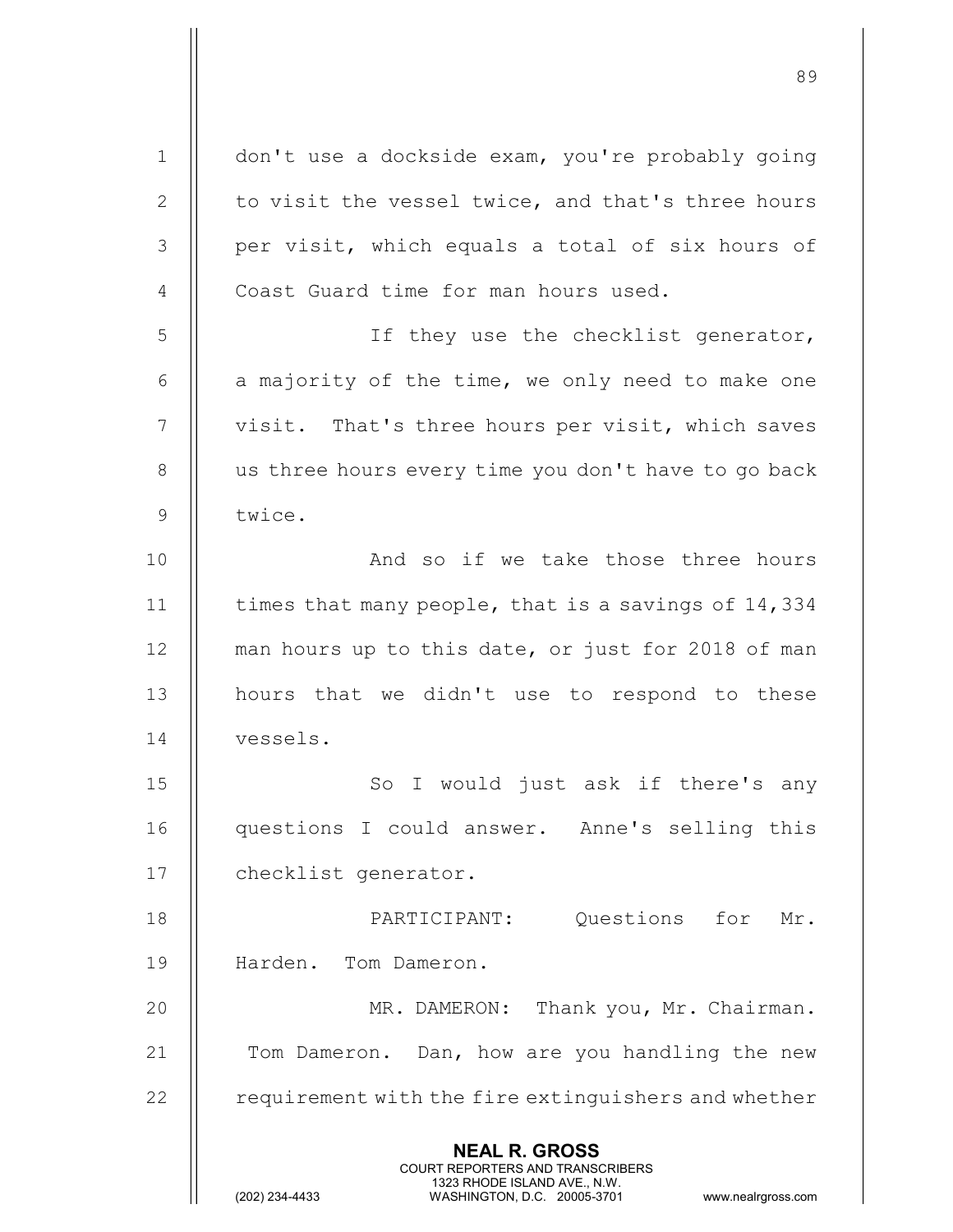| $\mathbf{1}$   | they have a extinguisher that's grandfathered or                                                                                                                |
|----------------|-----------------------------------------------------------------------------------------------------------------------------------------------------------------|
| $\mathbf{2}$   | if it's been replaced and it has to be changed?                                                                                                                 |
| $\mathfrak{Z}$ | MR. HARDEN: Okay, so if you go to the                                                                                                                           |
| $\overline{4}$ | checklist, checklist enter it right now. The first                                                                                                              |
| 5              | change that I made was the new numbering system                                                                                                                 |
| $6\,$          | for the fire extinguishers. So, and rather than                                                                                                                 |
| $\overline{7}$ | Bls and B2s and that kind of thing, I put the new                                                                                                               |
| $8\,$          |                                                                                                                                                                 |
| 9              | PARTICIPANT: Performance-based.                                                                                                                                 |
| 10             | MR. HARDEN: Performance-based                                                                                                                                   |
| 11             | requirement for those. And then in, so for every                                                                                                                |
| 12             | item that shows up on the checklist there's a info                                                                                                              |
| 13             | button. If you hit the info button then it gives                                                                                                                |
| 14             | you specific information about what to look for                                                                                                                 |
| 15             | on those fire extinguishers. So it's under the                                                                                                                  |
| 16             | info window that comes up.                                                                                                                                      |
| 17             | MR. DAMERON: So you had the info, if                                                                                                                            |
| 18             | it's a grandfathered extinguisher it's okay to be                                                                                                               |
| 19             | this. It's a new extinguisher, a new vessel, it                                                                                                                 |
| 20             | had to be the -- because there's two different                                                                                                                  |
| 21             | requirements, right now, because of the changes                                                                                                                 |
| 22             | that were made.                                                                                                                                                 |
|                | <b>NEAL R. GROSS</b><br>COURT REPORTERS AND TRANSCRIBERS<br>1323 RHODE ISLAND AVE., N.W.<br>(202) 234-4433<br>WASHINGTON, D.C. 20005-3701<br>www.nealrgross.com |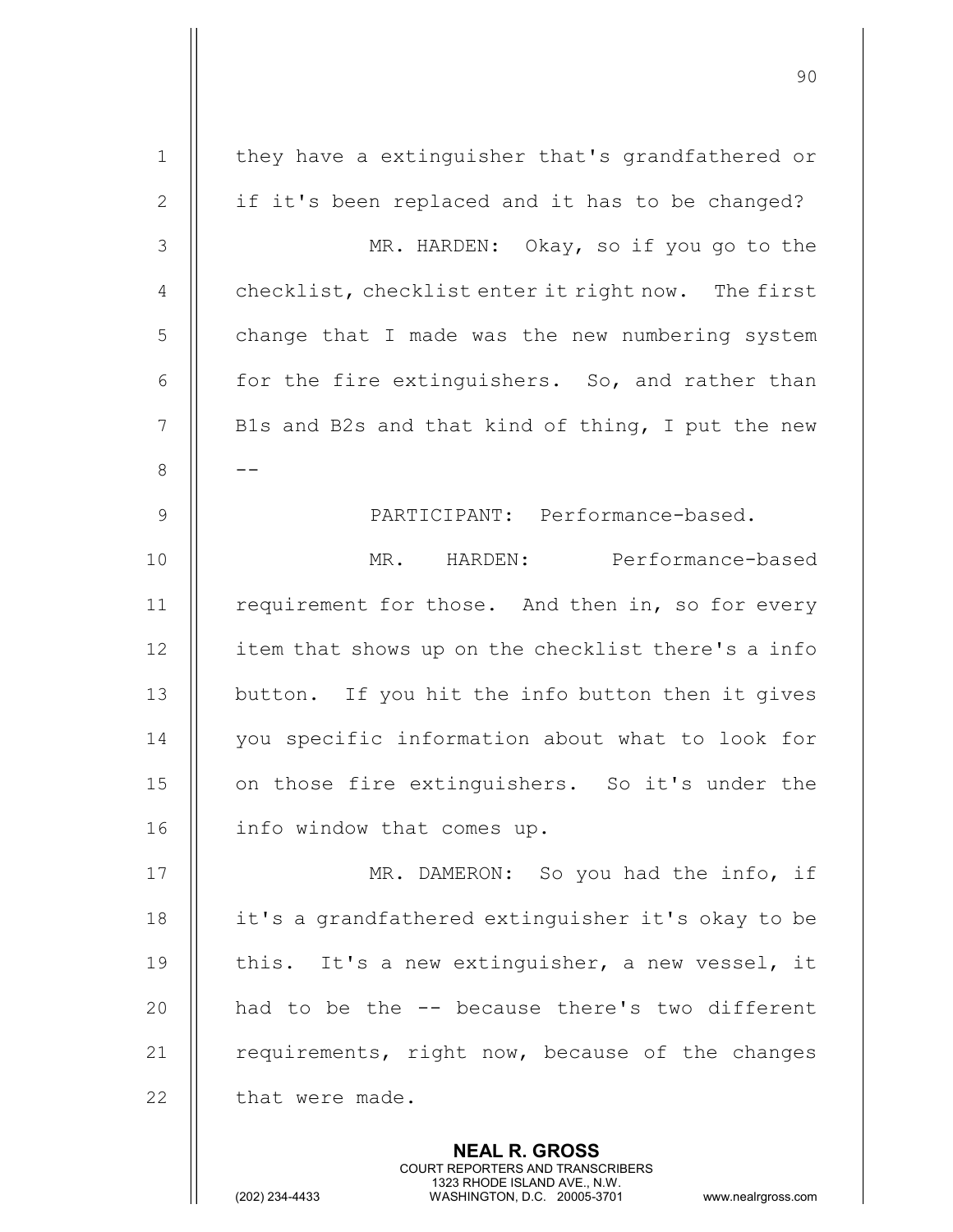| $\mathbf 1$    | MR. HARDEN: I would say that I'm not                |
|----------------|-----------------------------------------------------|
| 2              | that far along with this. I've made the update      |
| 3              | to the type of fire extinguisher, the new type.     |
| $\overline{4}$ | Not that much information --                        |
| 5              | MR. DAMERON: More of an issue with                  |
| 6              | training the examiners?                             |
| 7              | MR. HARDEN: You mean for my guys out                |
| $8\,$          | doing dockside exams?                               |
| $\mathsf 9$    | MR. DAMERON: Yeah, so your guys doing               |
| 10             | the dockside exam, if they have a boat that's       |
| 11             | recently been converted, they're going to have seen |
| 12             | the ABC fire extinguishers in the engine room.      |
| 13             | If it's a boat that's been around for a long time,  |
| 14             | the CO2s might be grandfathered in.                 |
| 15             | MR. HARDEN:<br>Yes, all of dockside                 |
| 16             | examiners have been forwarded all the information   |
| 17             | related to the changes. So they're aware of those,  |
| 18             | so those are the things that they would be looking  |
| 19             | for. But to empower the fisherman to be able to     |
| 20             | know that before we even get there has not been     |
| 21             | integrated in the checklist generator yet. But      |
| 22             | it's a good reminder for me, I've got to get that   |
|                | <b>NEAL R. GROSS</b>                                |

 COURT REPORTERS AND TRANSCRIBERS 1323 RHODE ISLAND AVE., N.W.

 $\prod$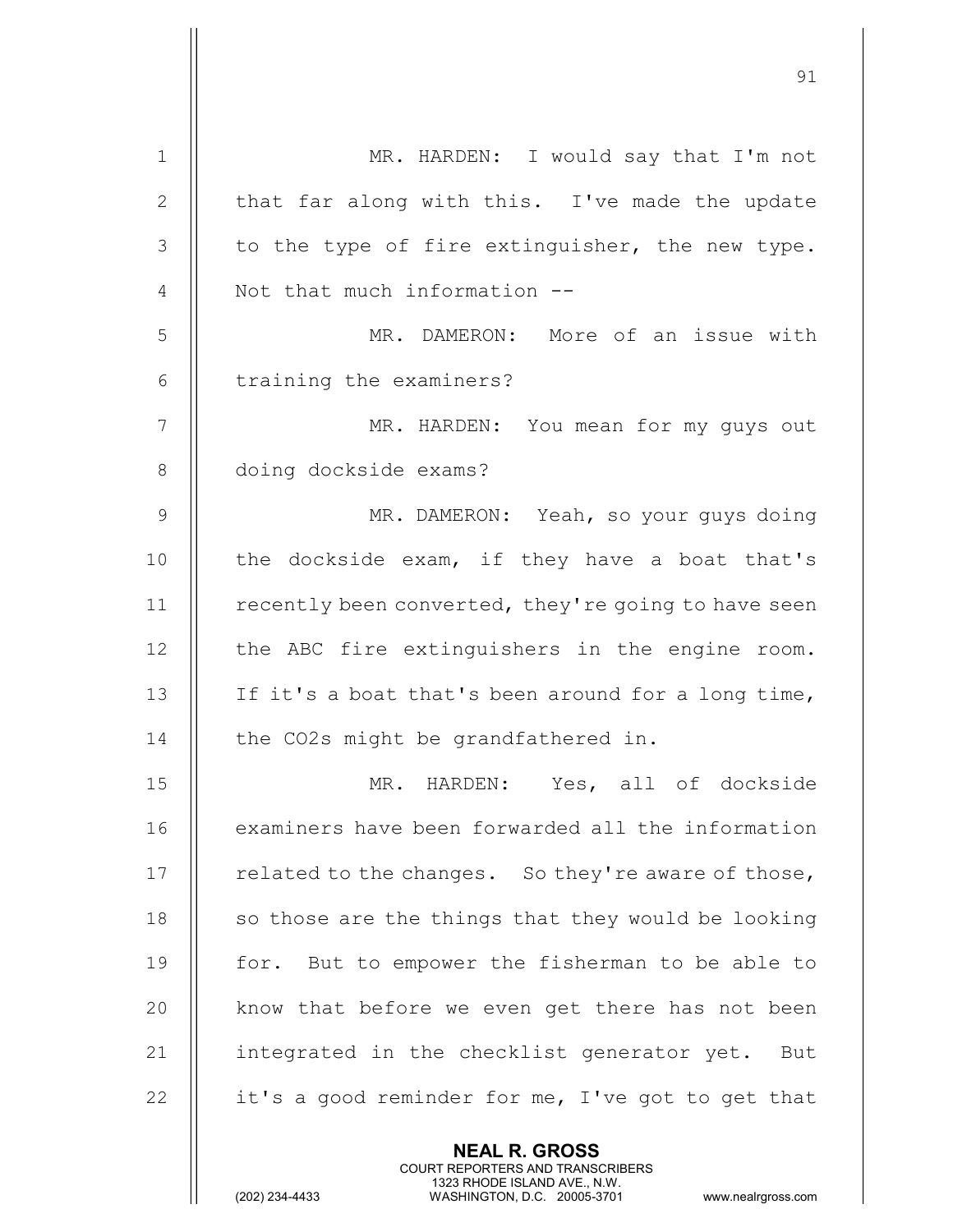|              | 92                                                                                                                                                                     |
|--------------|------------------------------------------------------------------------------------------------------------------------------------------------------------------------|
| $\mathbf{1}$ | done.                                                                                                                                                                  |
| $\mathbf{2}$ | PARTICIPANT: Is there any other                                                                                                                                        |
| 3            | questions? Great, really appreciate your --                                                                                                                            |
| 4            | MR. HARDEN: Thank you, Mr. Chairman,                                                                                                                                   |
|              |                                                                                                                                                                        |
| 5            | and thanks for that.                                                                                                                                                   |
| 6            | PARTICIPANT: Okay, Mr. Metnikof.                                                                                                                                       |
| 7            | Are you going to need the PowerPoint, Charlie?                                                                                                                         |
| $8\,$        | MR. METNIKOF: No, sir. Good morning,                                                                                                                                   |
| $\mathsf 9$  | Mr. Chairman, good morning, everybody. I'm                                                                                                                             |
| 10           | Charlie Metnikof, I'm the Coast Guard 14th District                                                                                                                    |
| 11           | Fishing Vessel Program. And Hawaii is an                                                                                                                               |
| 12           | interesting place, 14 is huge. It's very big, but                                                                                                                      |
| 13           | our fleet is actually quite small.                                                                                                                                     |
| 14           | have 160 federal permits for<br>We                                                                                                                                     |
| 15           | long-liners, I believe about 140 give or take a                                                                                                                        |
| 16           | few are currently being fished. The Honolulu                                                                                                                           |
| 17           | longline fleet is where 90% of them sail out of,                                                                                                                       |
| 18           | is boats for the most part less than 90 feet. They                                                                                                                     |
| 19           | are all under 200 gross tons, so a license is                                                                                                                          |
| 20           | required.                                                                                                                                                              |
| 21           | Usually have crews anywhere from four                                                                                                                                  |
| 22           | to seven people and they do carry observers,                                                                                                                           |
|              | <b>NEAL R. GROSS</b><br><b>COURT REPORTERS AND TRANSCRIBERS</b><br>1323 RHODE ISLAND AVE., N.W.<br>(202) 234-4433<br>WASHINGTON, D.C. 20005-3701<br>www.nealrgross.com |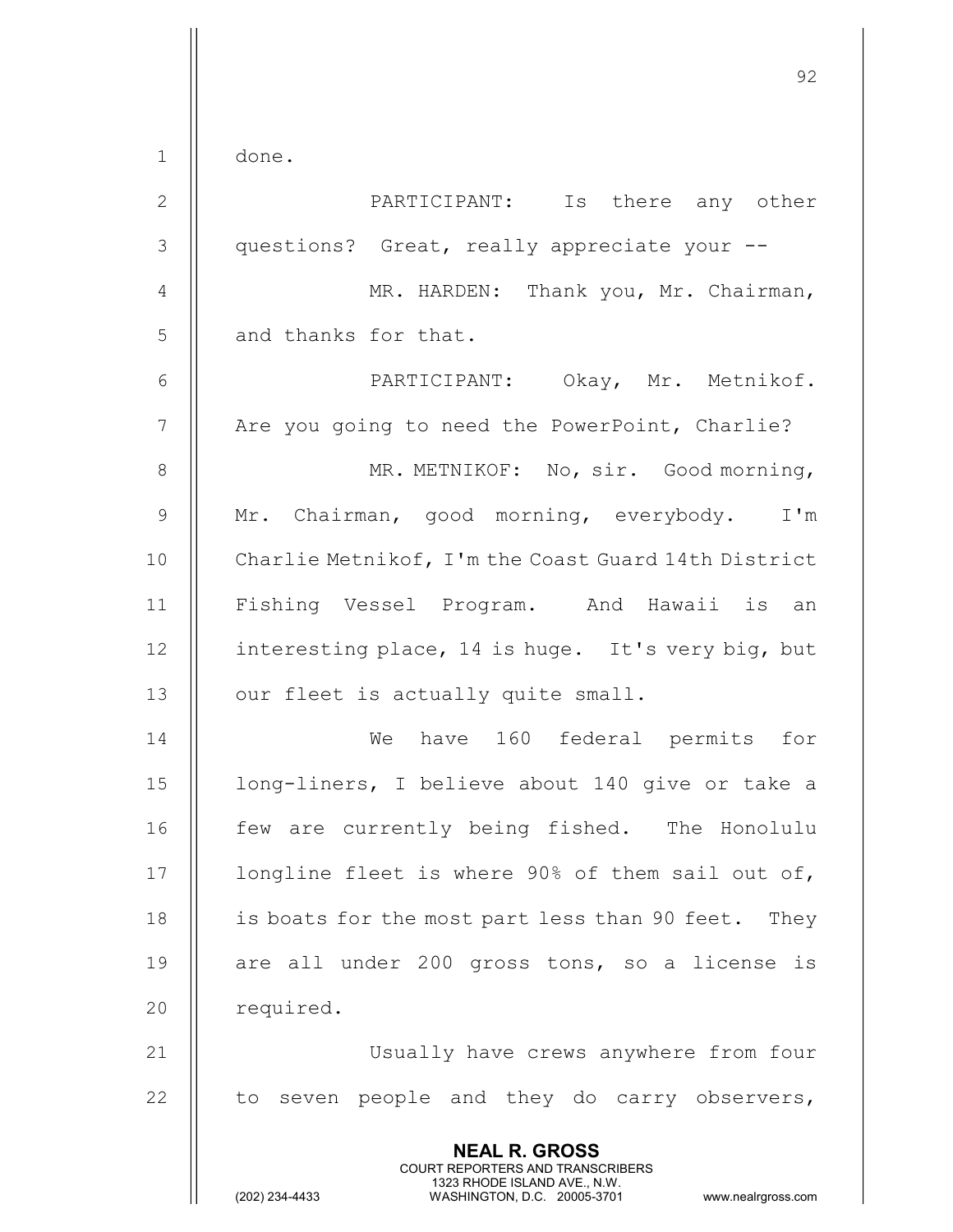| $\mathbf 1$ | sometimes 100%, sometimes less, depending on the                                                                                                                |
|-------------|-----------------------------------------------------------------------------------------------------------------------------------------------------------------|
| 2           | fishery. Within that fleet, I think this year,                                                                                                                  |
| 3           | we've had two men overboards. We don't have a lot                                                                                                               |
| 4           | of boats sinking or we've haven't had a fire in                                                                                                                 |
| 5           | a long time. But we did have boat called the Hawaii                                                                                                             |
| 6           | Princess, right, Joe?                                                                                                                                           |
| 7           | PARTICIPANT: Hawaii Princess.                                                                                                                                   |
| 8           | PARTICIPANT: Yeah, that sank about a                                                                                                                            |
| 9           | year and a few months ago. And everybody got off                                                                                                                |
| 10          | safely, five people got off safely. They used all                                                                                                               |
| 11          | their safety equipment. But it was the observer                                                                                                                 |
| 12          | who -- because he was the only guy on the boat that                                                                                                             |
| 13          | wasn't properly trained.                                                                                                                                        |
| 14          | The other fleet we have is what's called                                                                                                                        |
| 15          | the distant water tunas fleet. These are large                                                                                                                  |
| 16          | industrial boats, ranging anywhere from 150 feet                                                                                                                |
| 17          | to over 200 feet. Crews of 25-45 people. They're                                                                                                                |
| 18          | fishing in the South Pacific, mostly operating out                                                                                                              |
| 19          | of -- in the Marshall Islands.                                                                                                                                  |
| 20          | Some of them are operating out of                                                                                                                               |
| 21          | Mexico, some of them are operating out of                                                                                                                       |
| 22          | California. But mostly -- And Pongo Pongo in                                                                                                                    |
|             | <b>NEAL R. GROSS</b><br>COURT REPORTERS AND TRANSCRIBERS<br>1323 RHODE ISLAND AVE., N.W.<br>(202) 234-4433<br>WASHINGTON, D.C. 20005-3701<br>www.nealrgross.com |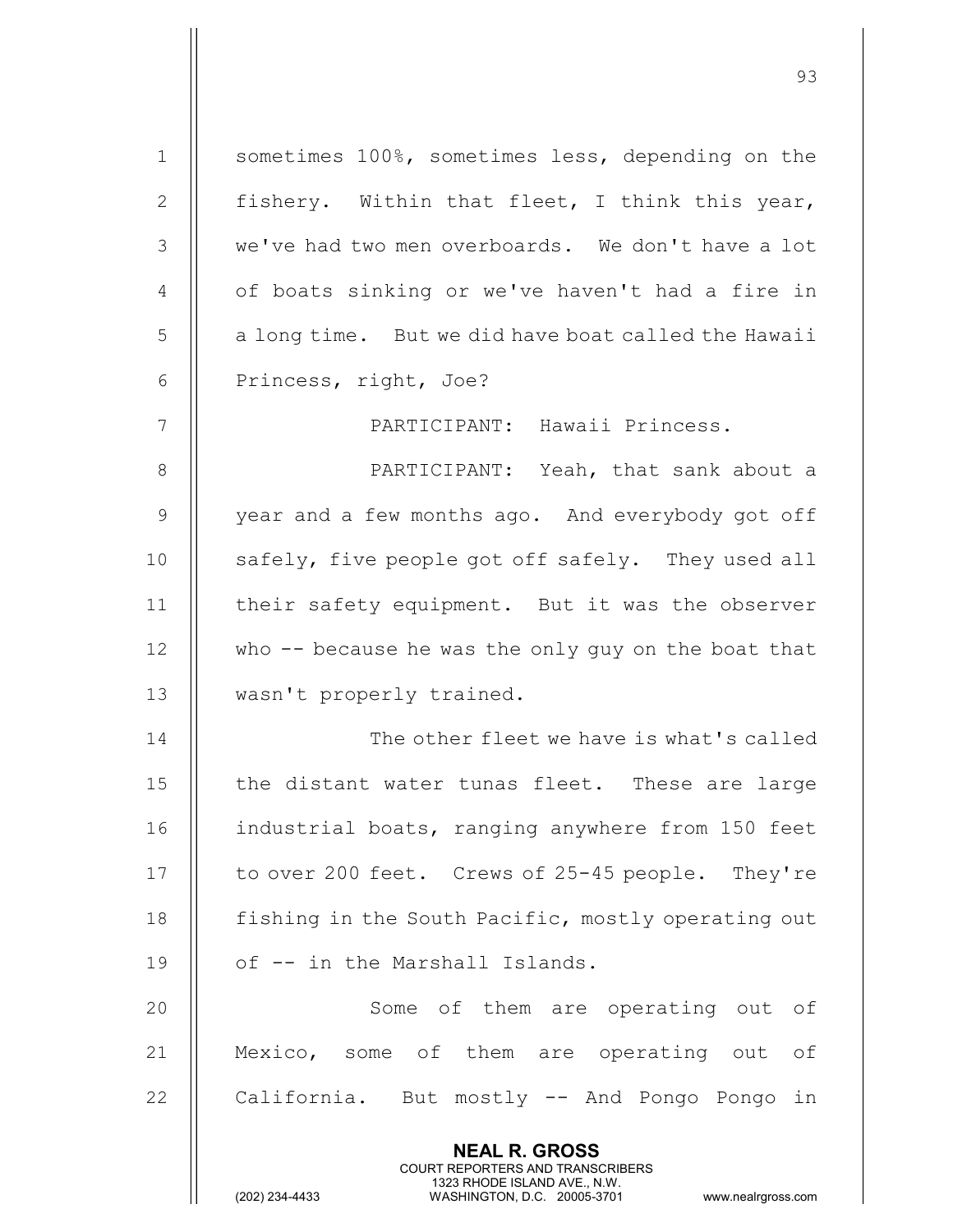NEAL R. GROSS COURT REPORTERS AND TRANSCRIBERS 1323 RHODE ISLAND AVE., N.W.<br>WASHINGTON, D.C. 20005-3701 1 || American Samoa -- operates out of Pongo Pongo. 2 || So we rarely see these boats anywhere near the 3 | States. 4 After the last Coast Guard  $5$  | authorization act, they no longer have to report 6 | once a year to Guam or American Samoa. They no 7 | | longer have to have an annual inspection in order  $8$  || to take advantage of their manning exemption. 9 || Because under the Migratory Species 10 || Act, they only have to have one US citizen on board, 11 || and that would be the master. They're allowed to 12 | have four mates and engineers and all the crew could 13 be foreign. 14 || They have a very good safety record. 15 || NIOSH did a study about six years ago and found 16 | that the injury and fatality rate within that fleet 17 || at that time which only 41 boats was as bad as the 18 || Bering Sea-Aleutian Island crab fisheries were back 19 || in the 90s, before rationalization. So that's over 20  $\parallel$  200 boats, and this is now a fleet of 34 boats, 21  $\parallel$  and they're still killing people. 22 The accidents are usually man

94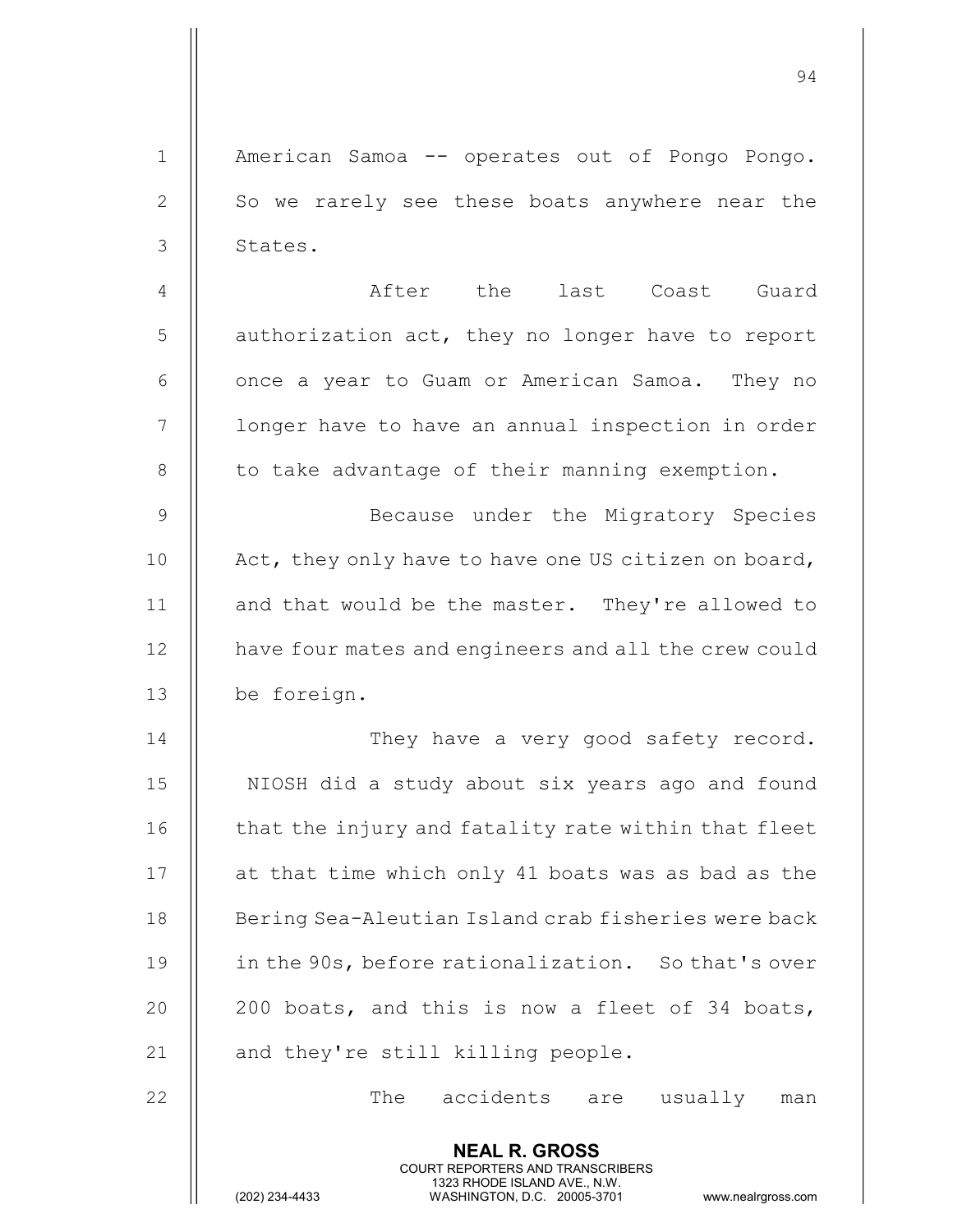| $\mathbf 1$  | overboards and industrial accidents. We had some                                                                                                                       |
|--------------|------------------------------------------------------------------------------------------------------------------------------------------------------------------------|
| $\mathbf{2}$ | fires, but nobody was injured. So the kinds of                                                                                                                         |
| 3            | accidents we're seeing, man overboards, people                                                                                                                         |
| 4            | getting heavy things dropped on them, confined                                                                                                                         |
| 5            | space injury, winch entanglements, lines popping                                                                                                                       |
| 6            | out of blocks and chocks and hitting people, that                                                                                                                      |
| 7            | kind of stuff.                                                                                                                                                         |
| $\,8\,$      | I believe, we've done a lot of work with                                                                                                                               |
| $\mathsf 9$  | them, and they've gotten a lot better. This year,                                                                                                                      |
| 10           | again, that's two man overboards off of the distant                                                                                                                    |
| 11           | water tuna fleet of 34 boats. So now with that                                                                                                                         |
| 12           | fleet, pretty much the only time we have an                                                                                                                            |
| 13           | interaction with them is when they have an accident.                                                                                                                   |
| 14           |                                                                                                                                                                        |
| 15           | They're using third party, primarily                                                                                                                                   |
| 16           | ADS and DME to do their exams and all of their                                                                                                                         |
| 17           | pollution stuff that they have to do every 16                                                                                                                          |
| 18           | months. So they really work hard to try and keep                                                                                                                       |
| 19           | us away from them.                                                                                                                                                     |
| 20           | I've been working with the third party                                                                                                                                 |
| 21           | organizations to try and get them to be a little                                                                                                                       |
| 22           | bit better about giving us a heads up so we can                                                                                                                        |
|              | <b>NEAL R. GROSS</b><br><b>COURT REPORTERS AND TRANSCRIBERS</b><br>1323 RHODE ISLAND AVE., N.W.<br>(202) 234-4433<br>WASHINGTON, D.C. 20005-3701<br>www.nealrgross.com |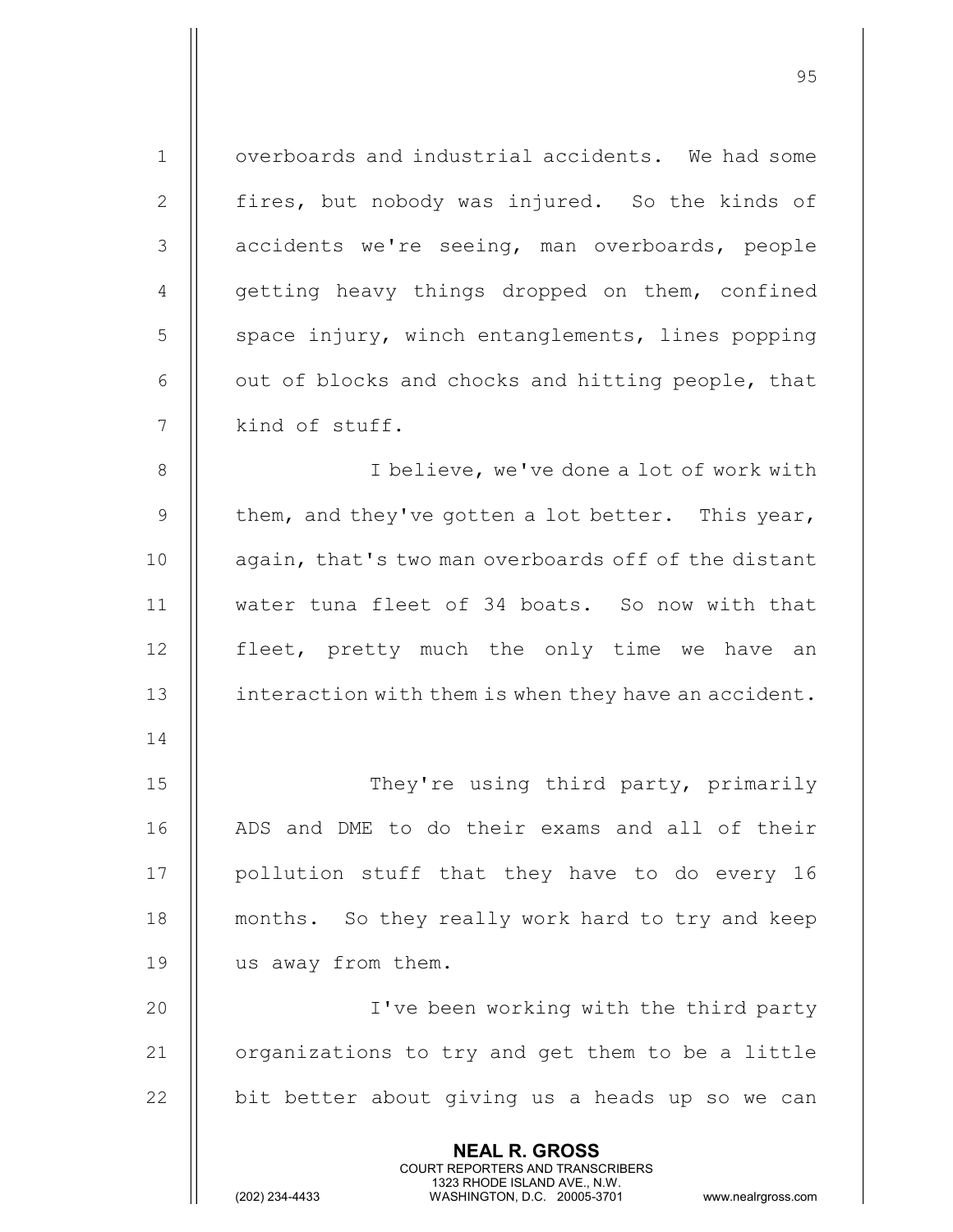| $\mathbf{1}$   | occasionally provide some oversight.                  |
|----------------|-------------------------------------------------------|
| 2              | So we get South Pacific $-$ and they come             |
| $\mathcal{S}$  | down and monitor $--$ and do the $--$ of their boats, |
| $\overline{4}$ | that gives me a marine inspector from Guam or         |
| 5              | somewhere. And that's time to go and follow the       |
| 6              | third-party guy just to make sure that everything's   |
| 7              | being done properly.                                  |
| $8\,$          | I'm kind of anticipating that this                    |
| $\mathsf 9$    | fleet's going to get a little bit smaller because     |
| 10             | of the economic conditions. In the tuna fishery,      |
| 11             | the market's really being gutted or flooded. And      |
| 12             | the price is down, it's kind of hard for them to      |
| 13             | make some money.                                      |
| 14             | I've seen a few boats make deliveries                 |
| 15             | in the last year to --- Ecuador and Mexico. And       |
| 16             | then under a longline fleet, they're starting to      |
| 17             | be some deliveries made to San Diego. I'm not sure    |
| $18\,$         | why that is, I think it's because fuel's cheaper,     |
| 19             | that's where the sport fisher is starting to go.      |
| 20             | And it's just cheaper to operate out there. So        |
| 21             | I think we've lost about ten boats to San Diego       |
| 22             | in the longline fleet.                                |
|                |                                                       |

NEAL R. GROSS

 COURT REPORTERS AND TRANSCRIBERS 1323 RHODE ISLAND AVE., N.W.

е процесс в политическиот село в 1963 година в 1963 година в 1963 година в 1963 година в 1964 година в 1964 го<br>В 1964 година в 1964 година в 1964 година в 1964 година в 1964 година в 1964 година в 1964 година в 1964 годин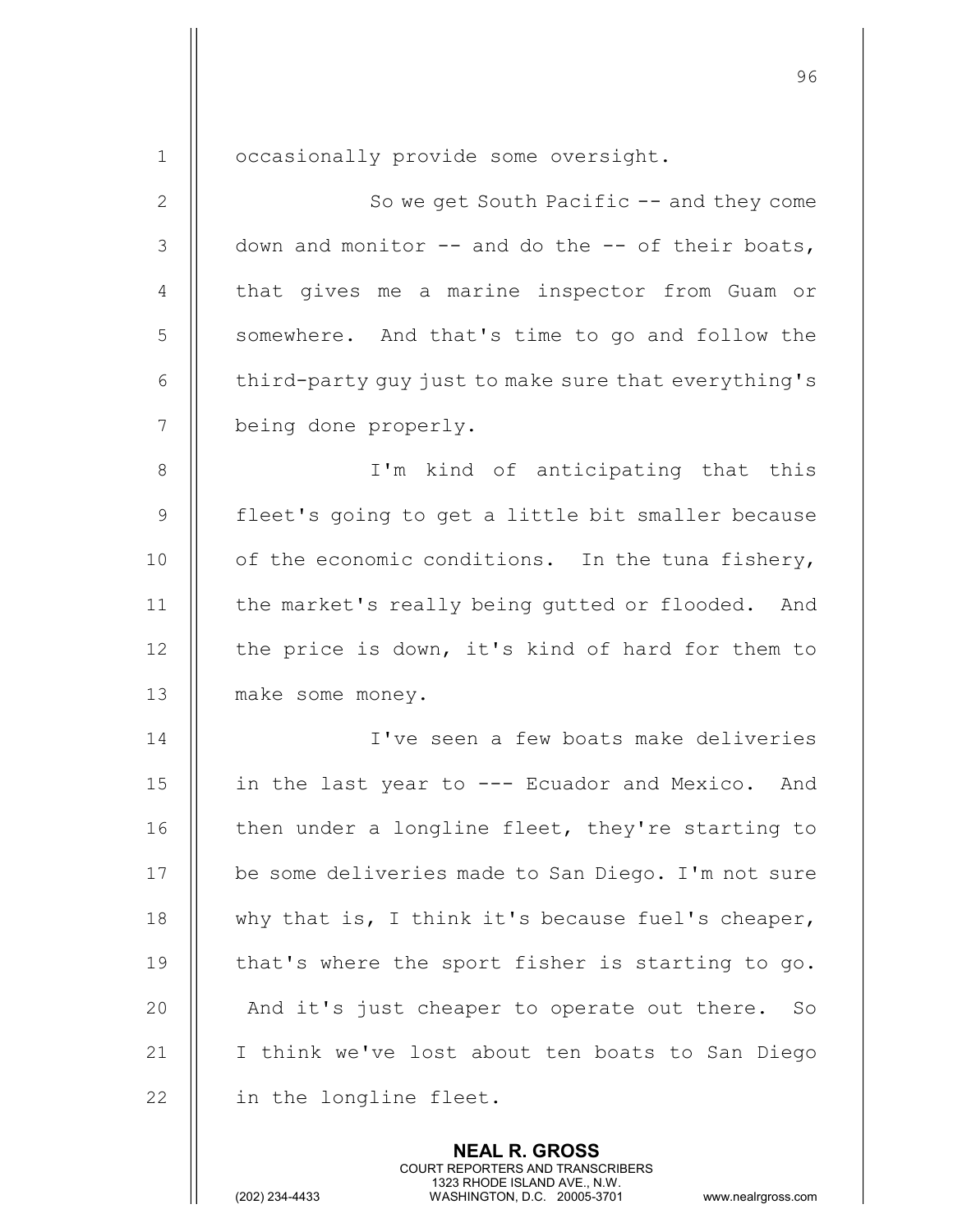| $\mathbf{1}$    | Similar to the other districts, we have                  |
|-----------------|----------------------------------------------------------|
| $\mathbf{2}$    | a large fleet of about 1500 what I would call            |
| 3               | recreational subsistence-type fisheries.<br>The          |
| $\overline{4}$  | same thing, the state worked with the Land and           |
| 5               | Natural Resources will issue a, what do they call        |
| 6               | it, a commercial marine license.                         |
| $7\phantom{.0}$ | And it's fifty bucks and I think the                     |
| 8               | price went up to a hundred bucks. And why the            |
| $\overline{9}$  | locals do this is because then they can go out in        |
| 10              | their 22-foot boat and they can bottom fish, and         |
| 11              | they don't have to meet the sport fishing limits.        |
| 12              | They can catch as many fish as they can get.             |
| 13              | Very few of these, about 1500 boats,                     |
| 14              | actually sell fish, like in a big way. Sure, you         |
| 15              | can go up on the north shore every once in a while       |
| 16              | and you'll see somebody's kid sitting in the back        |
| 17              | of a pickup truck with sign that says ahi, and they      |
| 18              | got a cooler with, you know, a couple ahi.               |
| 19              | But by looking at the DNLR's landing                     |
| 20              | records, because that's part of the thing of getting     |
| 21              | commercial marine licenses, now these guys are           |
| 22              | required to report what they caught. Before,             |
|                 | <b>NEAL R. GROSS</b><br>COURT REPORTERS AND TRANSCRIBERS |

 $\prod$ 

1323 RHODE ISLAND AVE., N.W.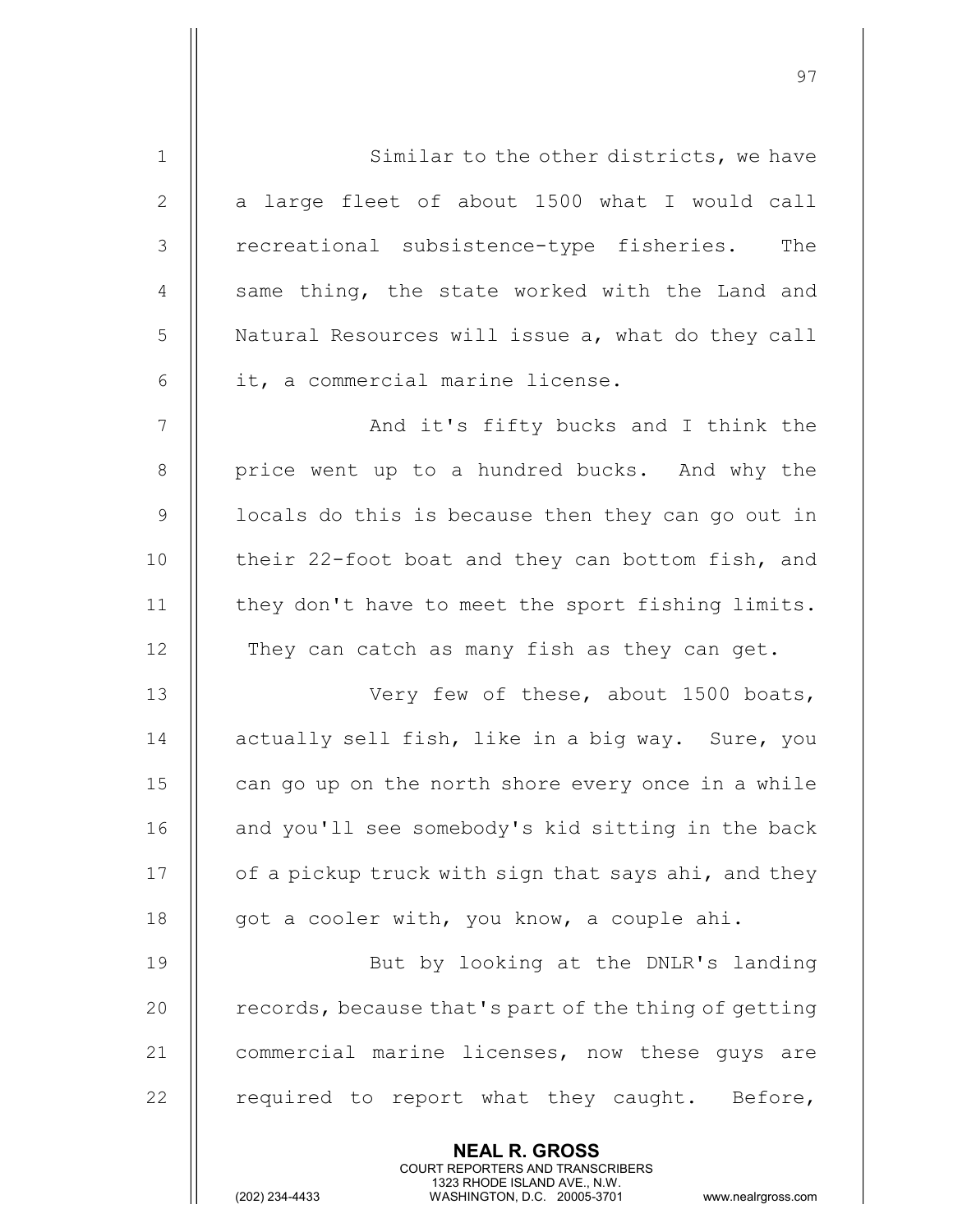NEAL R. GROSS COURT REPORTERS AND TRANSCRIBERS 1 | nobody knew how much bottom fish was being caught, 2  $\parallel$  or anything. So now they have to report the catch,  $3 \parallel$  so that's a good thing, that's something that 4 | National Marine Fishery Services supported. 5 || But looking at landings, identified 6  $\parallel$  about 20 guys down in an alley that are actually 7 || going out fishing and coming back with several 8 || hundred pounds, and they're selling it to the 9 || restaurants. If you go to Hawaii and you like a 10 || nice fresh fish, that's where it's coming from. 11 | It was probably caught that day or the day before. 12 || And then down on the big island, same 13 || thing, there's about 20 trawlers of -- And they've 14 | all had exams and they're good. But for the average 15  $\parallel$  quy that, you know, goes fishing once a month 16 | occasionally does well and sells the fish in the 17 || market so he can pay for ice, gas, and beer, we've 18 | crafted it looks at exemptions. 19 || So if they're less than 36 feet, fish 20 || with fewer than four people, inside 15 miles, which 21  $\parallel$  is where most of them fish, then they're exempt 22  $\parallel$  from life raft requirements,  $-$  and some other

98

1323 RHODE ISLAND AVE., N.W.<br>WASHINGTON, D.C. 20005-3701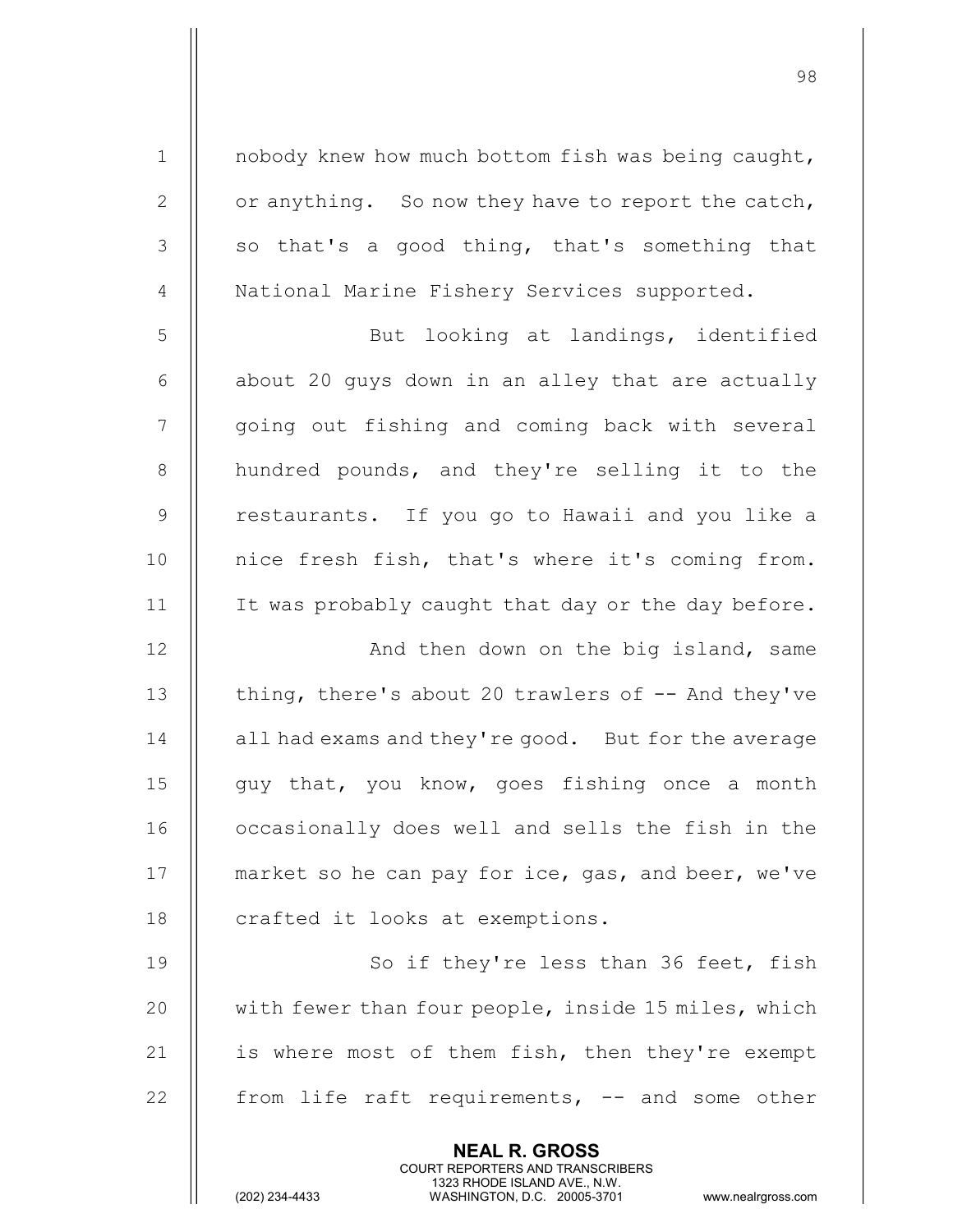1 | things.

| $\mathbf{2}$ | And it has brought a few people calling                                                                                                                                |
|--------------|------------------------------------------------------------------------------------------------------------------------------------------------------------------------|
| 3            | us up curious about, hey, can you drive out to my                                                                                                                      |
| 4            | house and look at my boat. And yeah, we'll do it.                                                                                                                      |
| 5            | But it's not, those fishers are not considered                                                                                                                         |
| 6            | a huge priority for us, because quite frankly we                                                                                                                       |
| 7            | hardly ever do any SAR. And whenever any of them                                                                                                                       |
| $\,8\,$      | do get in trouble, they're usually fishing with                                                                                                                        |
| $\mathsf 9$  | their buddies and they just self-rescue.                                                                                                                               |
| 10           | Same with the longliners. They do                                                                                                                                      |
| 11           | interact with us for SAR. Generally it's like                                                                                                                          |
| 12           | medevac situations. But for the most part, they                                                                                                                        |
| 13           | self-rescue. Their buddies will tow them back to                                                                                                                       |
| 14           | town.                                                                                                                                                                  |
| 15           | And when I first got down there in 2012,                                                                                                                               |
| 16           | it was like out of that 140 boats that were fishing                                                                                                                    |
| 17           | in those days, I mean, it was literally like once                                                                                                                      |
| 18           | or twice a week a boat was breaking down, 900 miles                                                                                                                    |
| 19           | away, 500 miles away. And they'd just be bobbing                                                                                                                       |
| 20           | around out there. Somebody would have to go get                                                                                                                        |
| 21           | them and tow them back to town.                                                                                                                                        |
| 22           | we started, you know, issuing<br>So                                                                                                                                    |
|              | <b>NEAL R. GROSS</b><br><b>COURT REPORTERS AND TRANSCRIBERS</b><br>1323 RHODE ISLAND AVE., N.W.<br>(202) 234-4433<br>WASHINGTON, D.C. 20005-3701<br>www.nealrgross.com |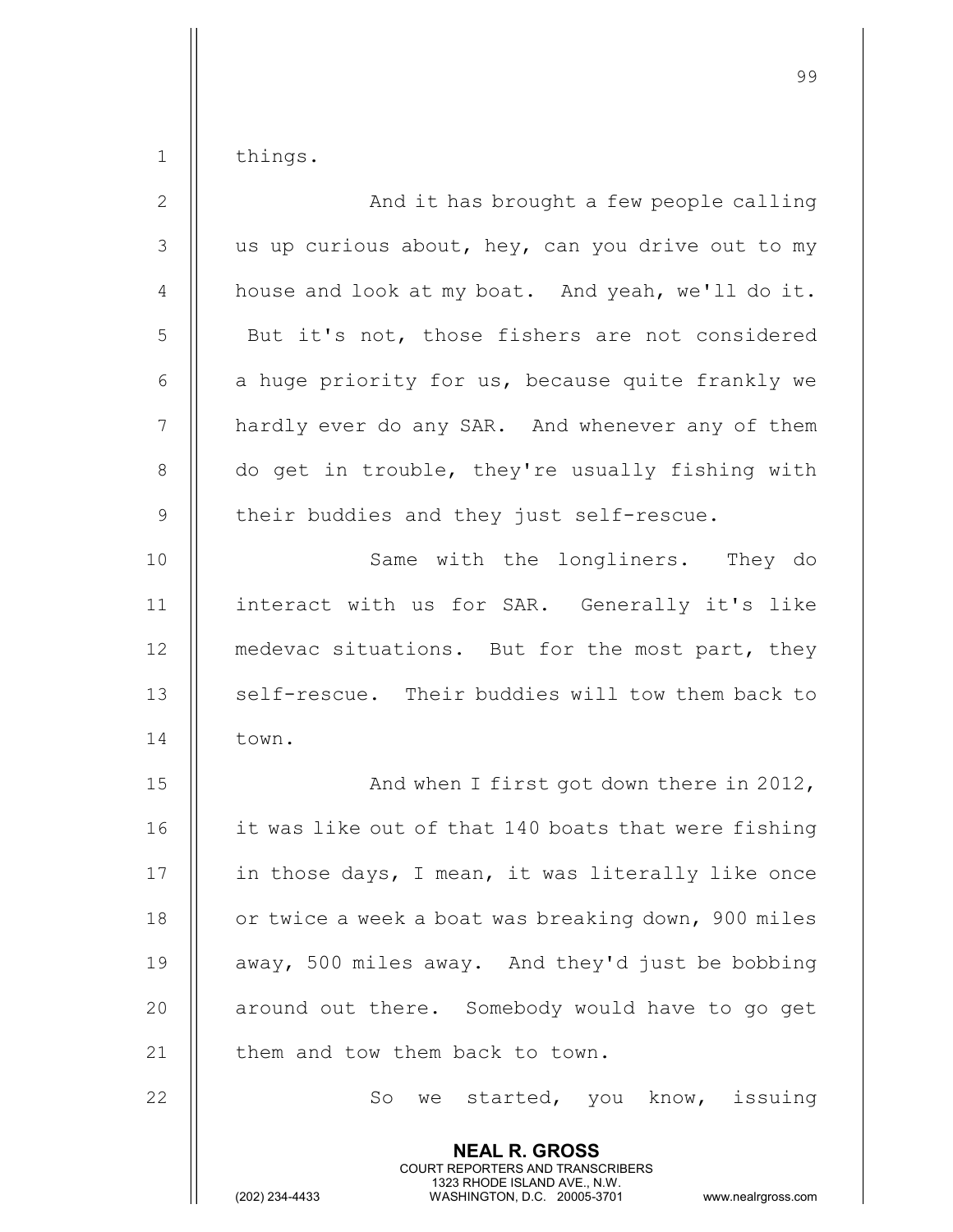NEAL R. GROSS COURT REPORTERS AND TRANSCRIBERS 1 | captain of the court orders, and they couldn't leave 2 || until we sent the examiner. And then we started 3 || sending fully qualified marine inspectors. 4  $\parallel$  Because it was always, or not always, but pretty 5 | much always something was going wrong in the engine 6 || room. Generally do poor maintenance, just not 7 | taking care of stuff. 8 || So, by sending a marine inspector with 9 machinery qualifications, identifying their 10 || shipping, identifying, you know, you guys need to 11  $\parallel$  fix all this stuff. And if you don't fix it, 12 | otherwise you're not going fishing. And then they 13 || fixed it. And then our numbers were starting to 14 || qo down as far as boats breaking down. 15 Another big issue we have in Hawaii is 16 | with compliance with the drills and training stuff, 17 | because we don't have anybody qualified to do the 18 || training. We lost our one and only MDMPO8 guy five 19 || years ago out of POP. 20 || **I** attempted to conduct a couple of AMC 21  $\parallel$  classes where you could come and take --- Maui one,  $22$   $\parallel$  big island, one in Honolulu. And then we had a

100

1323 RHODE ISLAND AVE., N.W.<br>WASHINGTON, D.C. 20005-3701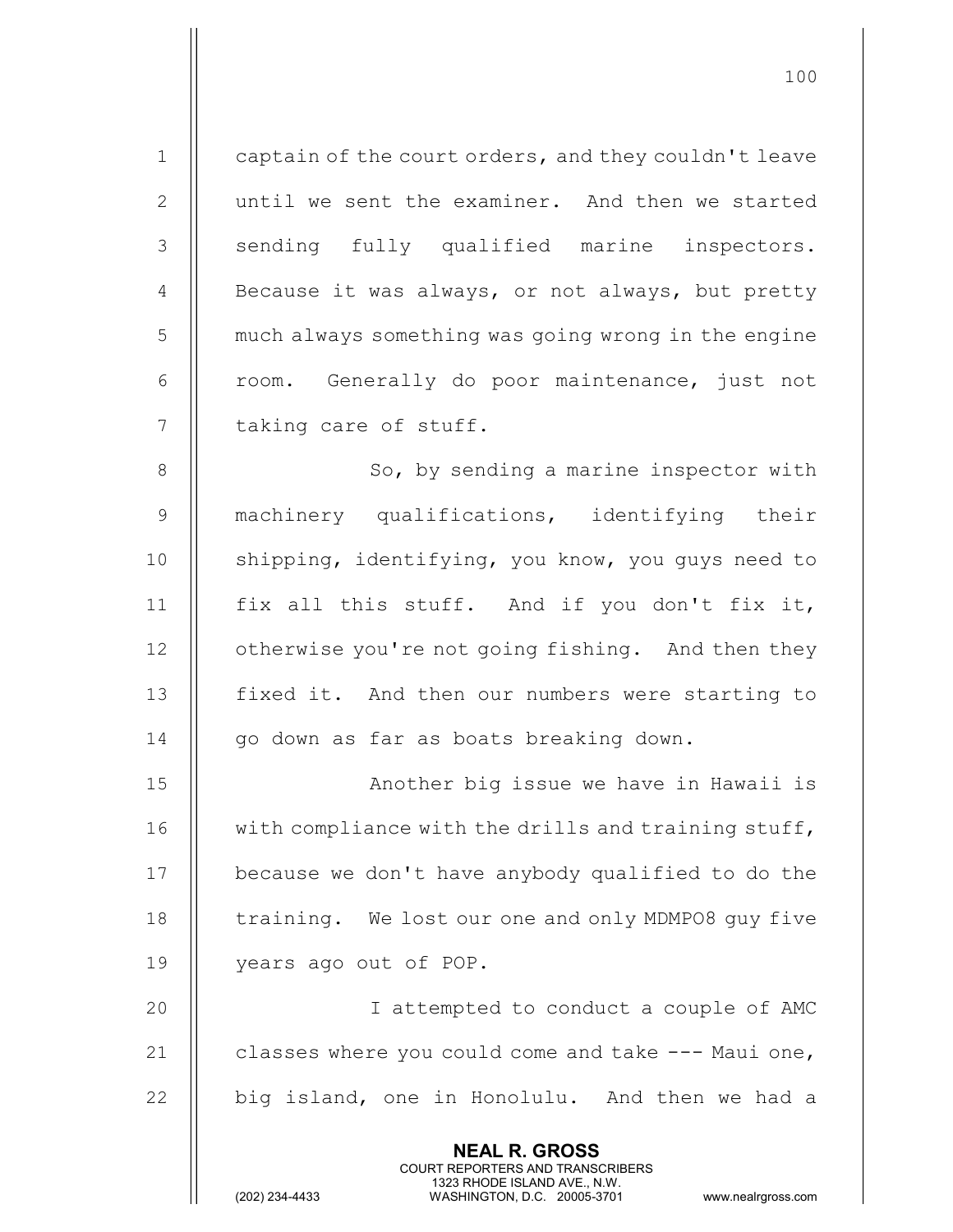| $\mathbf 1$    | really successful one about a year and a half ago                                                                                                               |
|----------------|-----------------------------------------------------------------------------------------------------------------------------------------------------------------|
| $\mathbf{2}$   | down in American Samoa. We had about 30-35 people                                                                                                               |
| $\mathcal{S}$  | show up for that.                                                                                                                                               |
| $\overline{4}$ | So that's the issue. When I first got                                                                                                                           |
| 5              | there, it was just the material condition of the                                                                                                                |
| 6              | boats, seriously, you don't even have an anchor.                                                                                                                |
| $\overline{7}$ | It was really bad. Bad bug infestations, living                                                                                                                 |
| 8              | conditions, you know, machinery stuff, trying to                                                                                                                |
| 9              | get all that squared away. And then we started                                                                                                                  |
| 10             | looking at safety equipment. So doing pretty good                                                                                                               |
| 11             | with compliance.                                                                                                                                                |
| 12             | But then we started looking at all of                                                                                                                           |
| 13             | the marple (phonetic) stuff where you guys looking                                                                                                              |
| 14             | through garbage and he went out to sea for 20 days                                                                                                              |
| 15             | in a 60-foot boat, and you could back in and your                                                                                                               |
| 16             | bilge is spotless. Like, where did all the oil                                                                                                                  |
| 17             | and stuff go. And we've had some pretty big marple                                                                                                              |
| 18             | cases against 20 people right now.                                                                                                                              |
| 19             | It's definitely going to increase                                                                                                                               |
| 20             | tension. They're tightening things up, they're                                                                                                                  |
| 21             | not floating anymore. We've got the city and the                                                                                                                |
| 22             | state actually provide them with places at Pier                                                                                                                 |
|                | <b>NEAL R. GROSS</b><br>COURT REPORTERS AND TRANSCRIBERS<br>1323 RHODE ISLAND AVE., N.W.<br>(202) 234-4433<br>WASHINGTON, D.C. 20005-3701<br>www.nealrgross.com |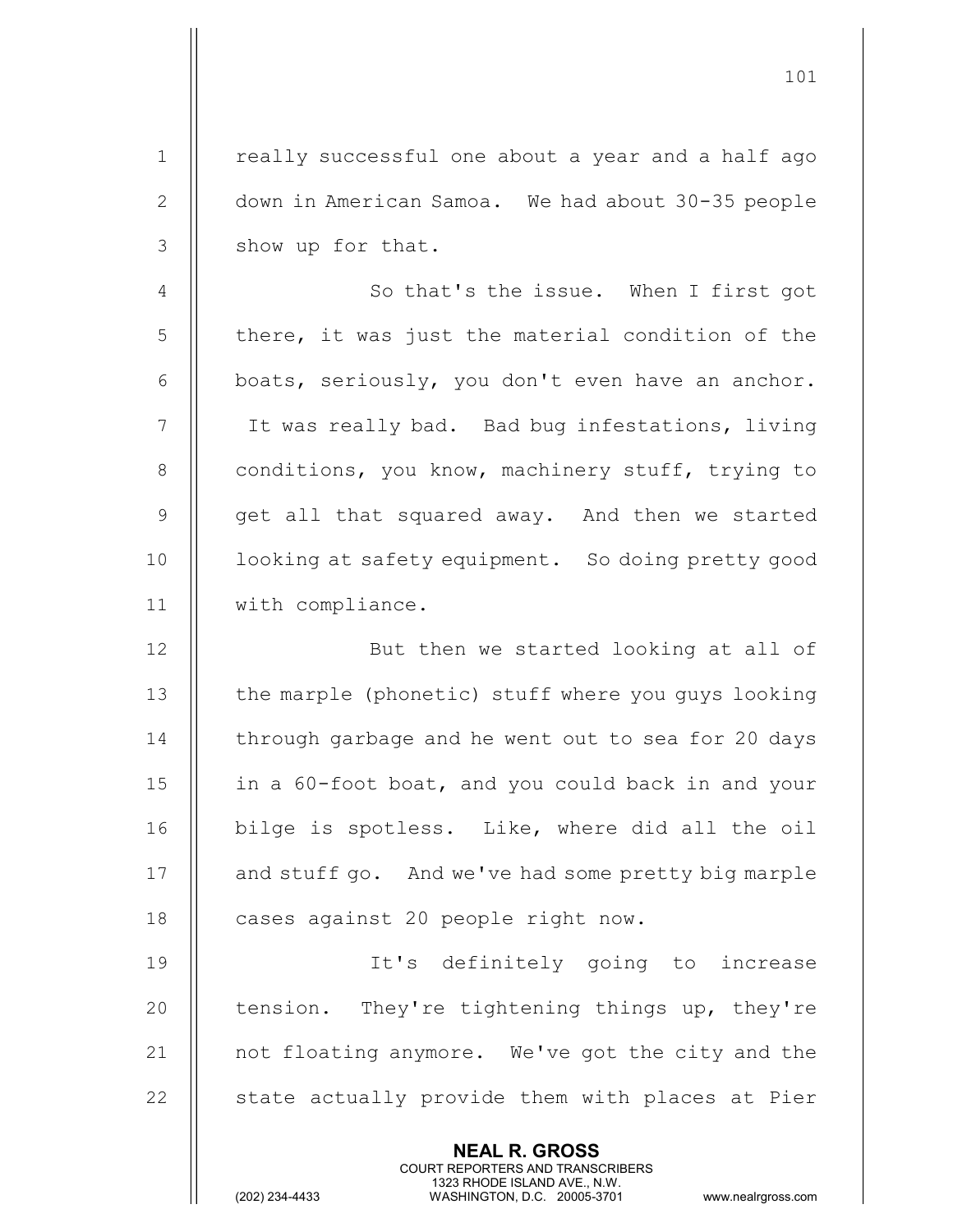| $\mathbf 1$   | 38 and the piers where they line up or they can       |
|---------------|-------------------------------------------------------|
| 2             | dispose of oil and oily rags and --- and stuff like   |
| 3             | that, other garbage. So that's getting better.        |
| 4             | Yeah, and so we've got, I work at the                 |
| 5             | district. We got two sectors, sector of Honolulu,     |
| 6             | sector of Wong (phonetic). We've got an MSB in        |
| 7             | Pongo Pongo. So we don't really have any dedicated    |
| 8             | fishing billets except for me.                        |
| $\mathcal{G}$ | I've got a first class petty officer                  |
| 10            | now who spent a year and a half out in the Dutch      |
| 11            | Harbor, so he's got some fishing boat experience.     |
| 12            | He's going to start helping with exams. For the       |
| 13            | past couple of years, probably 80% of the exams       |
| 14            | done in our AOR are varied responsibility have been   |
| 15            | done by the auxiliary. So the auxiliary is a big      |
| 16            | part of our program.                                  |
| 17            | We're doing about 100 exams a year.                   |
| 18            | And I'd say 95% of the exams, the vessels are getting |
| 19            | decals. And they're using the checklist               |
| 20            | generator. And like Dan says, it's definitely cut     |
| 21            | down on us having to go back, when we run some of     |
| 22            | the boats three times, or -- So it's definitely       |
|               | <b>NEAL R. GROSS</b>                                  |

 COURT REPORTERS AND TRANSCRIBERS 1323 RHODE ISLAND AVE., N.W.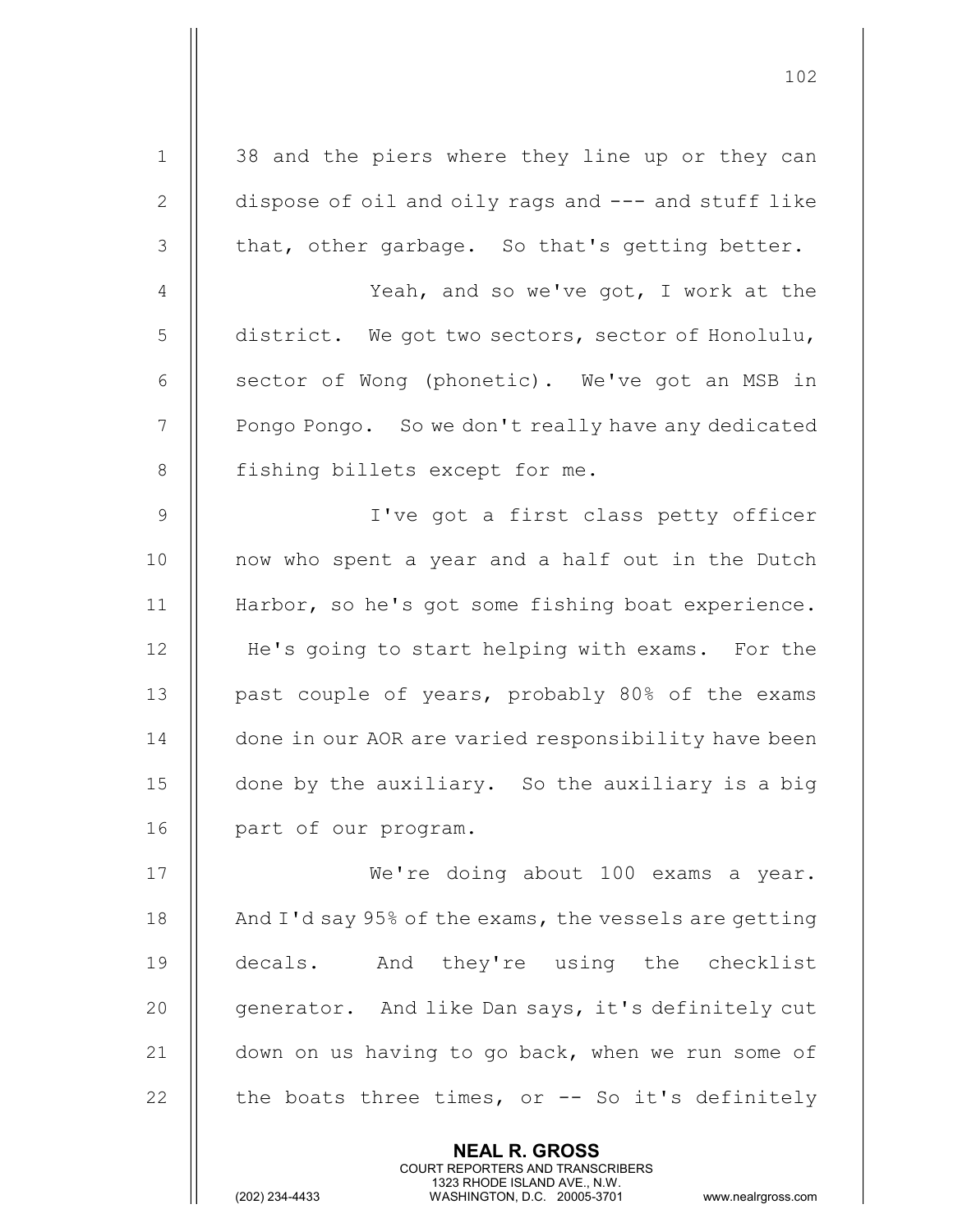| $1\,$          | lightened the workload, it's been a good thing.     |
|----------------|-----------------------------------------------------|
| $\mathbf{2}$   | Again, in the paper captains huge                   |
| 3              | problem in the longliner fleet of Honolulu. Because |
| $\overline{4}$ | of the Highly Migratory Act, the only person on     |
| 5              | board that has to be US citizen is the master.      |
| 6              | But the law says that actually it can be command.   |
| $\overline{7}$ | So they got all these young kids,                   |
| $\,8\,$        | especially down in American Samoa, 18, 19, 20 year  |
| $\mathsf 9$    | old kids, and they put them on the boats. But       |
| 10             | really, it's the old guy from Thailand or Vietnam   |
| 11             | or the Philippines that's running the whole show.   |
| 12             | I don't consider it a huge safety                   |
| 13             | problem. And I think we're actually wasting a lot   |
| 14             | of time pursuing it. But it is the law. It's part   |
| 15             | of the old Jones Act, it's protectionist stuff.     |
| 16             | I mean, what we're thinking about doing, and the    |
| 17             | Samoan Government, Western Samoan Government, has   |
| 18             | asked us to do some training, and American Samoa.   |
| 19             | So we're going to probably start doing              |
| 20             | some stuff in January. We're going down to Pongo    |
| 21             | Pongo and teaching these young guys, look, there's  |
| 22             | like basic stuff you got to know. How to operate    |
|                | <b>NEAL R. GROSS</b>                                |

 COURT REPORTERS AND TRANSCRIBERS 1323 RHODE ISLAND AVE., N.W.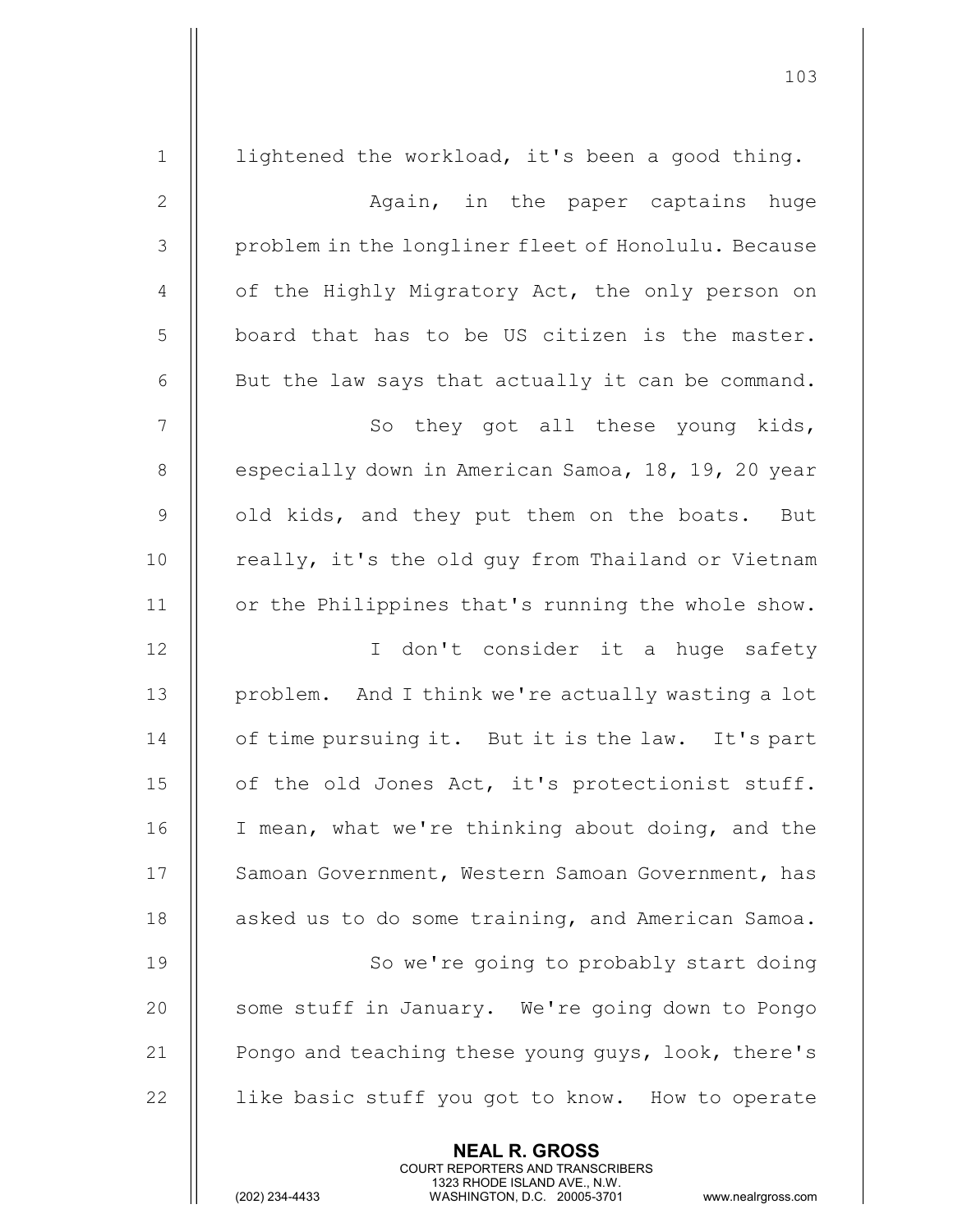|                | 104                                                                                                                                                                    |
|----------------|------------------------------------------------------------------------------------------------------------------------------------------------------------------------|
| $\mathbf{1}$   | the radios, blah, blah. Like I say, I don't                                                                                                                            |
| $\mathbf{2}$   | consider it a safety problem.                                                                                                                                          |
| $\mathfrak{Z}$ | I think I'd say we never had an accident                                                                                                                               |
| 4              | that was directly because the person who was a full                                                                                                                    |
| 5              | captain was the American citizen but didn't really                                                                                                                     |
| 6              | have any experience as a captain of the boat. It's                                                                                                                     |
| 7              | always what we call the fishmaster that's running                                                                                                                      |
| $8\,$          | the show, and they're usually people who have a                                                                                                                        |
| $\mathsf 9$    | lot of experience and know how to operate.                                                                                                                             |
| 10             | That same situation in $---$ is this one                                                                                                                               |
| 11             | or two? But those folks are big enough that the                                                                                                                        |
| 12             | US master does have license. So they kind of have                                                                                                                      |
| 13             | a sword hanging over their head that if they get                                                                                                                       |
| 14             | too out of control with that whole situation about                                                                                                                     |
| 15             | who's running -- they may lose their license.                                                                                                                          |
| 16             | And we have issued several letters of                                                                                                                                  |
| 17             | warning to US captains, saying, hey, you've got                                                                                                                        |
| 18             | to -- and actually be in command of the boat. You                                                                                                                      |
| 19             | can't just watch movies and hang out in your                                                                                                                           |
| 20             | statement.                                                                                                                                                             |
| 21             | Yeah, so there's me, I have two                                                                                                                                        |
| 22             | auxiliarists qualified right now in Honolulu, one                                                                                                                      |
|                | <b>NEAL R. GROSS</b><br><b>COURT REPORTERS AND TRANSCRIBERS</b><br>1323 RHODE ISLAND AVE., N.W.<br>(202) 234-4433<br>WASHINGTON, D.C. 20005-3701<br>www.nealrgross.com |

 $\mathsf{||}$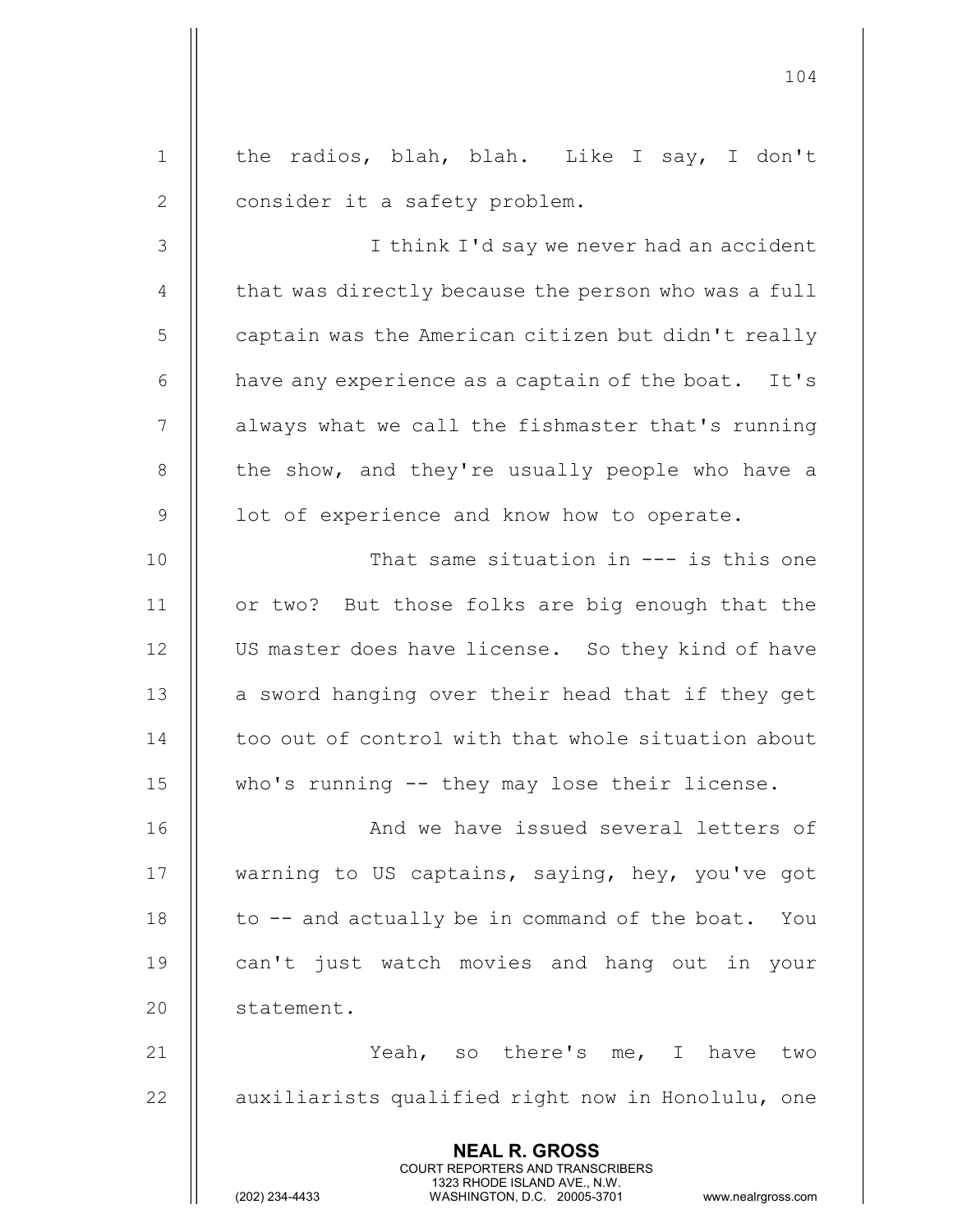NEAL R. GROSS 1 || petty officer. I've got an auxiliarist down on 2  $\parallel$  the big island who's really good. I don't have  $3$  | anybody around Maui. And I've got an auxiliarist, 4 | yeah, on the big island. 5 || So between us all, we're handling it, 6  $\parallel$  but we're lucky because we have, again, a small  $7$  || fleet, and we, our vessels operate in a pretty 8 | benign environment most of the time. They're very  $9$  |  $\sigma$  good about when hurricanes are predicted, they're 10 || out of there. So that's probably why most of our 11 || accidents are slips, trips, and falls and that sort 12 | of thing, accidents. 13 || **Any questions?** 14 || PARTICIPANT: Yeah, thanks, Charlie. 15 || Ouestions from the Committee? I have Mr. 16 | Goldberg first and then. 17 || PARTICIPANT: Chris Berber. I think 18  $\parallel$  for -- you said, if I understood you correctly that 19 || there's been an exception for boats within 15 miles 20  $\parallel$  or something like that, that that was based on the 21  $\parallel$  fact that they have had a relatively safe fishery, 22 || no lives lost. So is that the case?

COURT REPORTERS AND TRANSCRIBERS

1323 RHODE ISLAND AVE., N.W.<br>WASHINGTON, D.C. 20005-3701

WASHINGTON, D.C. 20005-3701 www.nealrgross.com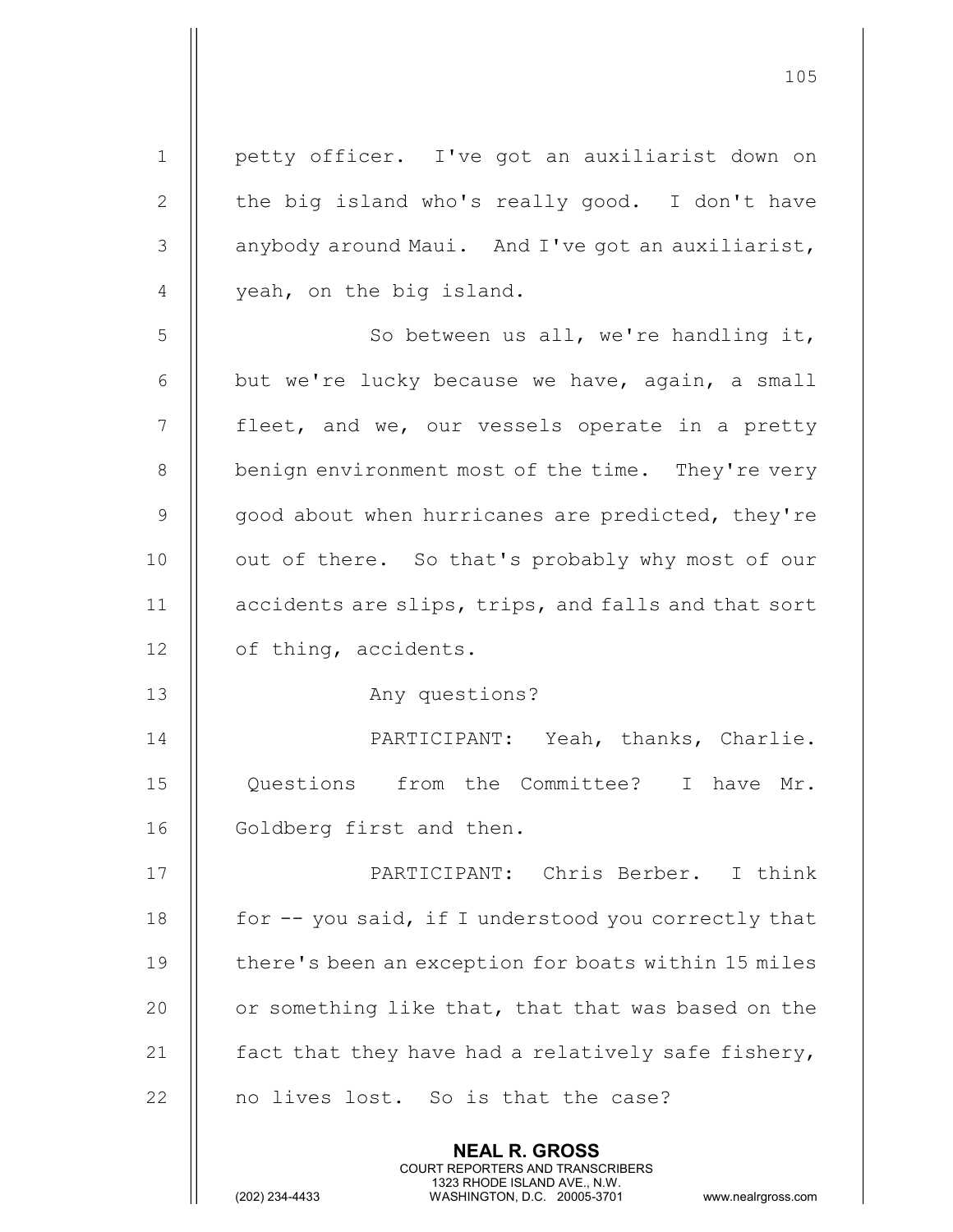| $\mathbf 1$    | PARTICIPANT: Yeah, based on that.                                                                                                                                      |
|----------------|------------------------------------------------------------------------------------------------------------------------------------------------------------------------|
| 2              | And you know, looking at the casualty data, like                                                                                                                       |
| 3              | you were saying. And also, in the existing regs,                                                                                                                       |
| 4              | there, up in the Alaska, for instance, there's                                                                                                                         |
| 5              | exemptions in the actual regs for vessels less than,                                                                                                                   |
| 6              | I think it's, yeah, 36 feet and within 12 miles,                                                                                                                       |
| $\overline{7}$ | three or fewer people on board. Then they have                                                                                                                         |
| 8              | to meet a lesser regulatory burden than a boat                                                                                                                         |
| 9              | that's bigger.                                                                                                                                                         |
| 10             | PARTICIPANT: Thank you.                                                                                                                                                |
| 11             | PARTICIPANT: Yeah.                                                                                                                                                     |
| 12             | PARTICIPANT: Mr. Huggleman.                                                                                                                                            |
| 13             | PARTICIPANT: Yeah, thank you. Just                                                                                                                                     |
| 14             | a comment on distant waters. I worked with those                                                                                                                       |
| 15             | vessels in the early 80s, I worked at Campbell                                                                                                                         |
| 16             | Industries in San Diego when it was a San Diego                                                                                                                        |
| 17             | company. And it's interesting, because most of                                                                                                                         |
| 18             | those vessels were built in the 70s, and some in                                                                                                                       |
| 19             | the 60s. So you're looking at 40-year-old fleet,                                                                                                                       |
| 20             | plus.                                                                                                                                                                  |
| 21             | PARTICIPANT: Some of the, like the                                                                                                                                     |
| 22             | South Pacific tuna, they've got boats that were                                                                                                                        |
|                | <b>NEAL R. GROSS</b><br><b>COURT REPORTERS AND TRANSCRIBERS</b><br>1323 RHODE ISLAND AVE., N.W.<br>(202) 234-4433<br>WASHINGTON, D.C. 20005-3701<br>www.nealrgross.com |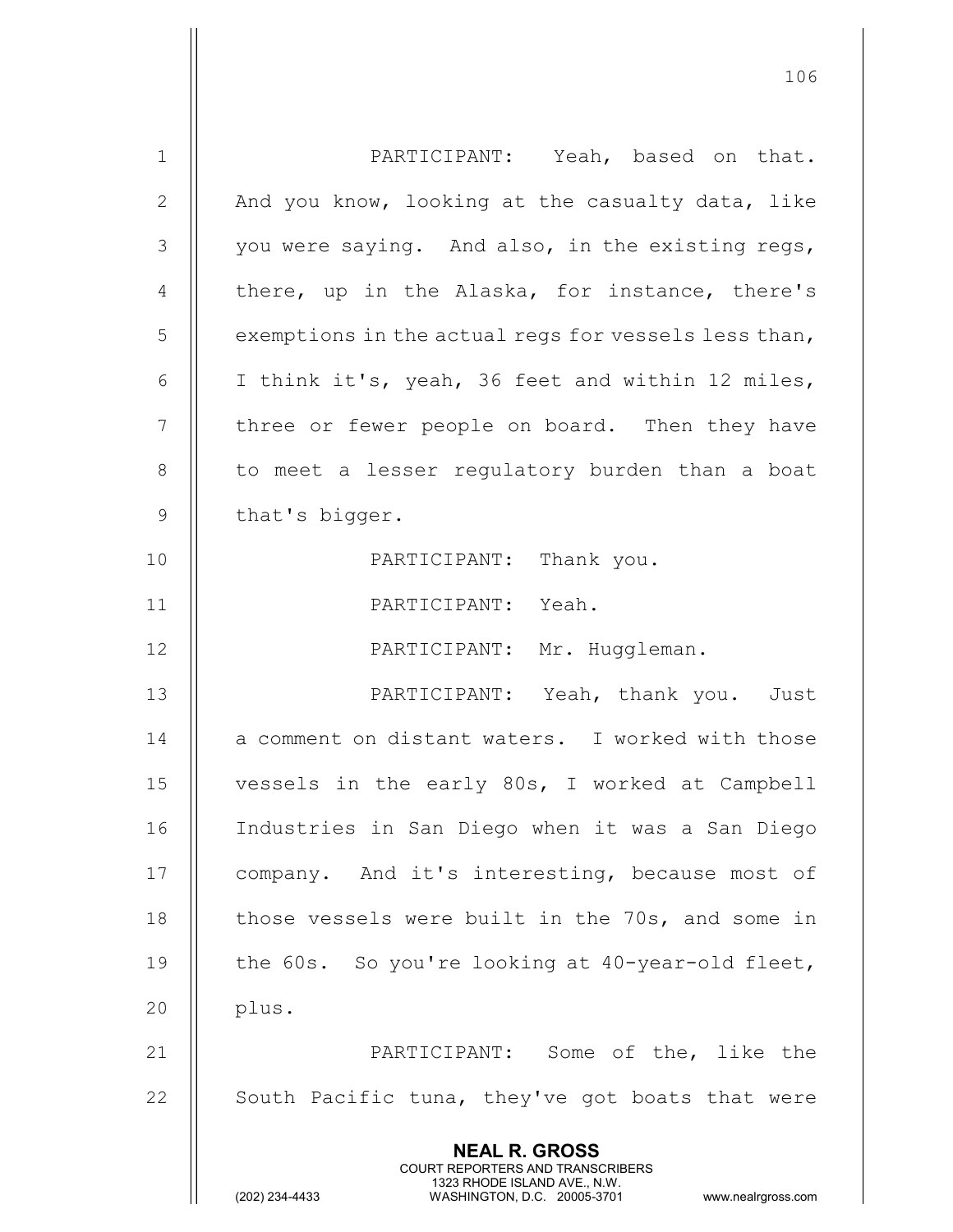107 NEAL R. GROSS COURT REPORTERS AND TRANSCRIBERS 1323 RHODE ISLAND AVE., N.W.<br>WASHINGTON, D.C. 20005-3701 WASHINGTON, D.C. 1 built in the mid-2000s. 2 | PARTICIPANT: Sure, there are some.  $3 \parallel$  And many, many  $-$ 4 | PARTICIPANT: Yeah, there's old ones,  $5 \parallel$  yeah. 6 PARTICIPANT: And having some  $7$   $\parallel$  experience in that area, even vessels that are ten  $8$  || years old, working in the tropics like they did, 9 | corrosion is a real challenge. 10 || And while the conditions were nice, 11 || meaning warm and the waters are warm, there are 12 || very large -- it's a giant standard. And so 13 | handling goods and things when you're bringing nets 14 | onboard is really critical. And somebody's got  $15$  || a real good touch. 16 PARTICIPANT: Yeah. 17 || PARTICIPANT: With the rigging. And 18  $\parallel$  then handling the fish, putting them down low too. 19 || You've got, in many cases, well, they have more 20 || skipjacks in western Pacifics, but I know in each 21  $\parallel$  of the Pacifics you have a lot of 200-pound dolphin 22  $\parallel$  -- and you didn't want to be in the way of them.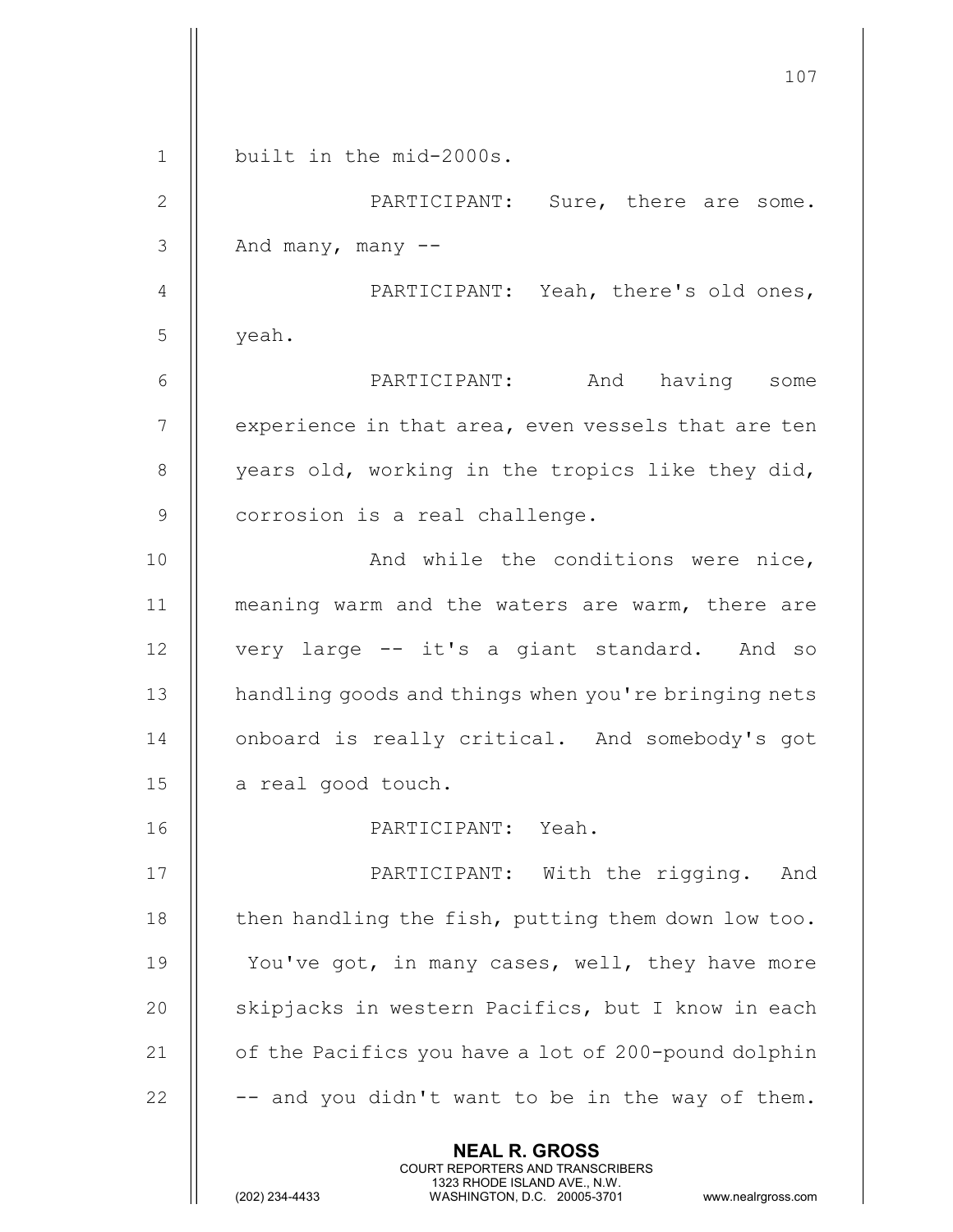1 || PARTICIPANT: Yeah, we had a fatality 2 | about five years ago where there was a hole in the 3 whaler, and an 80-pound yellowfin frozen solid fell 4  $\parallel$  on a guy. He was wearing a hard hat. That was 5 || the end of him. Yeah, so.

6 PARTICIPANT: Yeah, so one of my first 7 | experiences as a naval architect was designing 8 | rigging for tuna supersanders (phonetic). And it 9 || was pretty impressive the size of gear, that in 10 || the North Pacific we know about the large size of 11 || some trawlers. But some equivalent sizes in these 12 || large sanders is fairly dangerous stuff. If 13 || something breaks it's not good.

14 PARTICIPANT: Yes, sir. Well, they are 15 || starting to use crane surveyor people because 16 | they've been educated as to the fact that this is 17  $\parallel$  all ocean stuff, and you could get in a lot of 18  $\parallel$  trouble. But then the thing is the people that 19 || are getting killed aren't American citizens, 20 || they're people from Vietnam, Philippines, 21 | Kiribati, etcetera.

22 || PARTICIPANT: Thank you.

NEAL R. GROSS COURT REPORTERS AND TRANSCRIBERS

1323 RHODE ISLAND AVE., N.W.<br>WASHINGTON, D.C. 20005-3701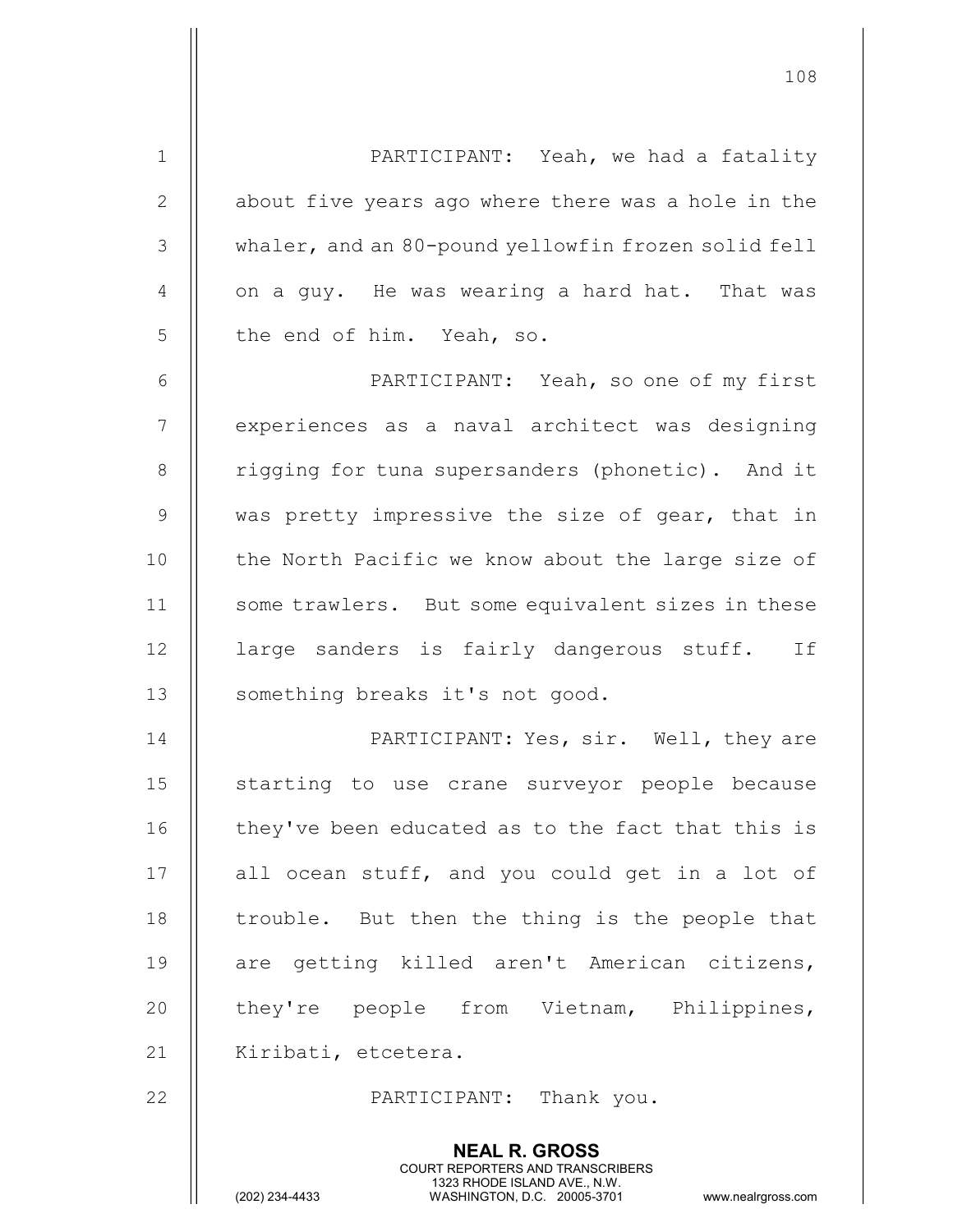1 || PARTICIPANT: Charlie, that kind of 2 | brings up another question that I think on one of 3 | your last visits to the Committee, you talked about 4 || issues with indentured servitude. 5 PARTICIPANT: Oh, yeah, human 6  $\parallel$  trafficking. The fleet in Honolulu's been accused 7 || of that. We've investigated extensively. 8 || Honolulu Police Department's investigated, the 9  $\parallel$  CDP, and Homeland Security Intelligence, the FBI. 10 || And we couldn't find any real true incidents of 11 human trafficking. 12 || There's a large tuna fleet, and working 13 || conditions are bad. I think there are people on 14 || some of those boats that don't want to be there 15 || and they can't get off. There's been problems with 16 || people not getting paid. It's gotten better, so 17 || as the media's put on a spotlight on it. 18 || And CDP has done a great job, and 19 Honolulu Police Department and Harbor Department 20 | of coming up with a good way to deal with all these 21 | fellows on the boats in Honolulu. Because they're 22  $\parallel$  not given visas, so technically, they can't,

> NEAL R. GROSS COURT REPORTERS AND TRANSCRIBERS

> > WASHINGTON, D.C. 20005-3701 www.nealrgross.com

1323 RHODE ISLAND AVE., N.W.<br>WASHINGTON, D.C. 20005-3701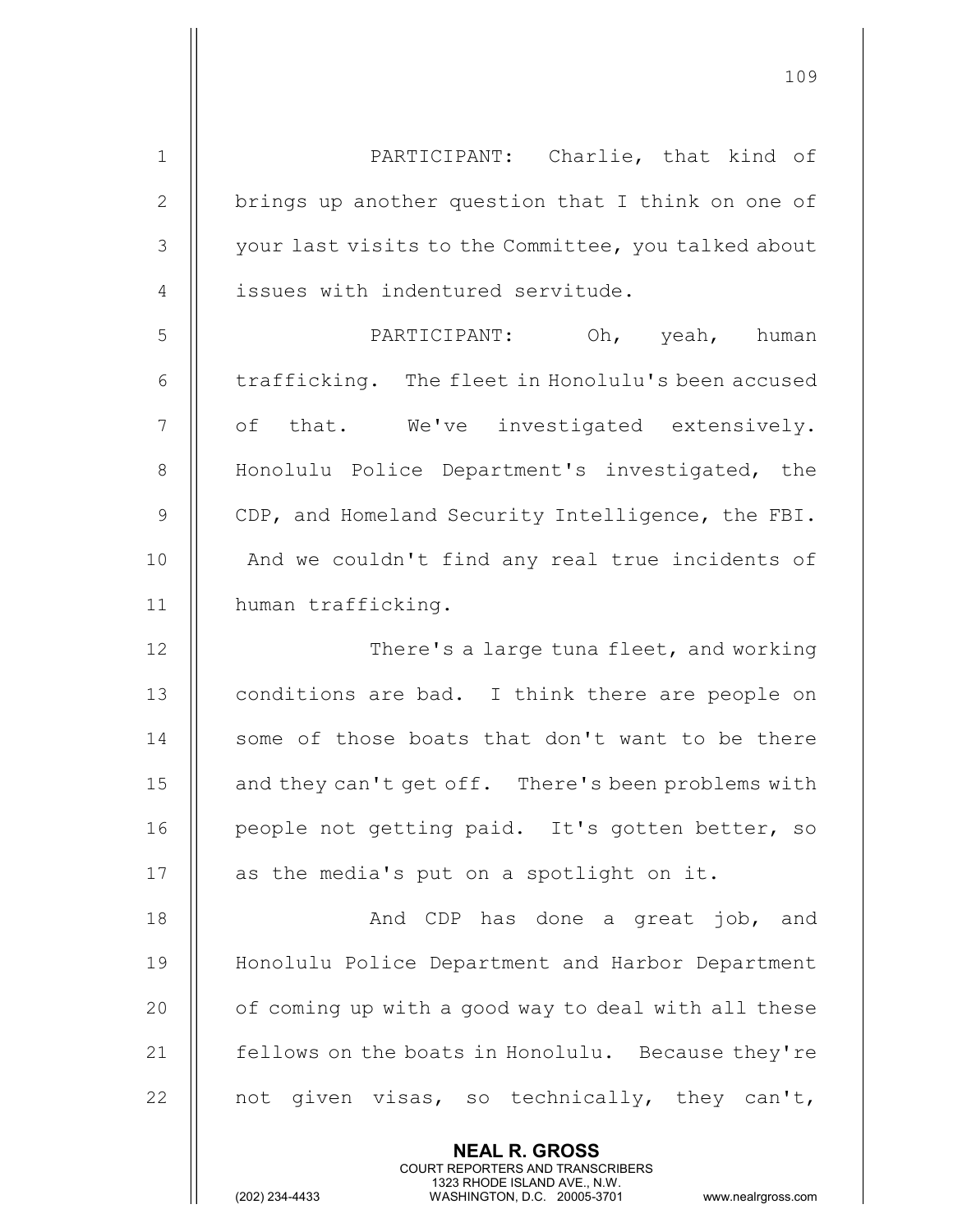|                | <b>NEAL R. GROSS</b>                                |
|----------------|-----------------------------------------------------|
| 22             | We've even had meetings where we've had             |
| 21             | paid.                                               |
| 20             | people on the boat are you okay, are you getting    |
| 19             | observers are hip to this too. We're asking the     |
| 18             | examination process and our boarding process, the   |
| 17             | really calmed down a lot. And part of our           |
| 16             | on the plane and fly them home. So that's           |
| 15             | come back, CDP will get them there. They just put   |
| 14             | know now that they got to come back. If they don't  |
| 13             | give them a pass for 24 hours or 12 hours. They     |
| 12             | and go through the process. They let them out,      |
| 11             | All they got to do is get a hold of CDP             |
| 10             | want to go home.                                    |
| $\overline{9}$ | to go to the doctor, they can, you know, if they    |
| 8              | to get some stuff. If they're sick and they need    |
| 7              | have a Fred Meyers. If they need to go to the store |
| 6              | they go to Fred Meyers--- Well I don't know if they |
| 5              | for the people if they need to go to the hospital,  |
| $\overline{4}$ | And they've come up with a good system              |
| 3              | on the pier and do their stuff.                     |
| $\mathbf{2}$   | But CDP lets them, you know, they got to work, get  |
| $\mathbf 1$    | they're not even supposed to step off the boat.     |
|                |                                                     |

 COURT REPORTERS AND TRANSCRIBERS 1323 RHODE ISLAND AVE., N.W.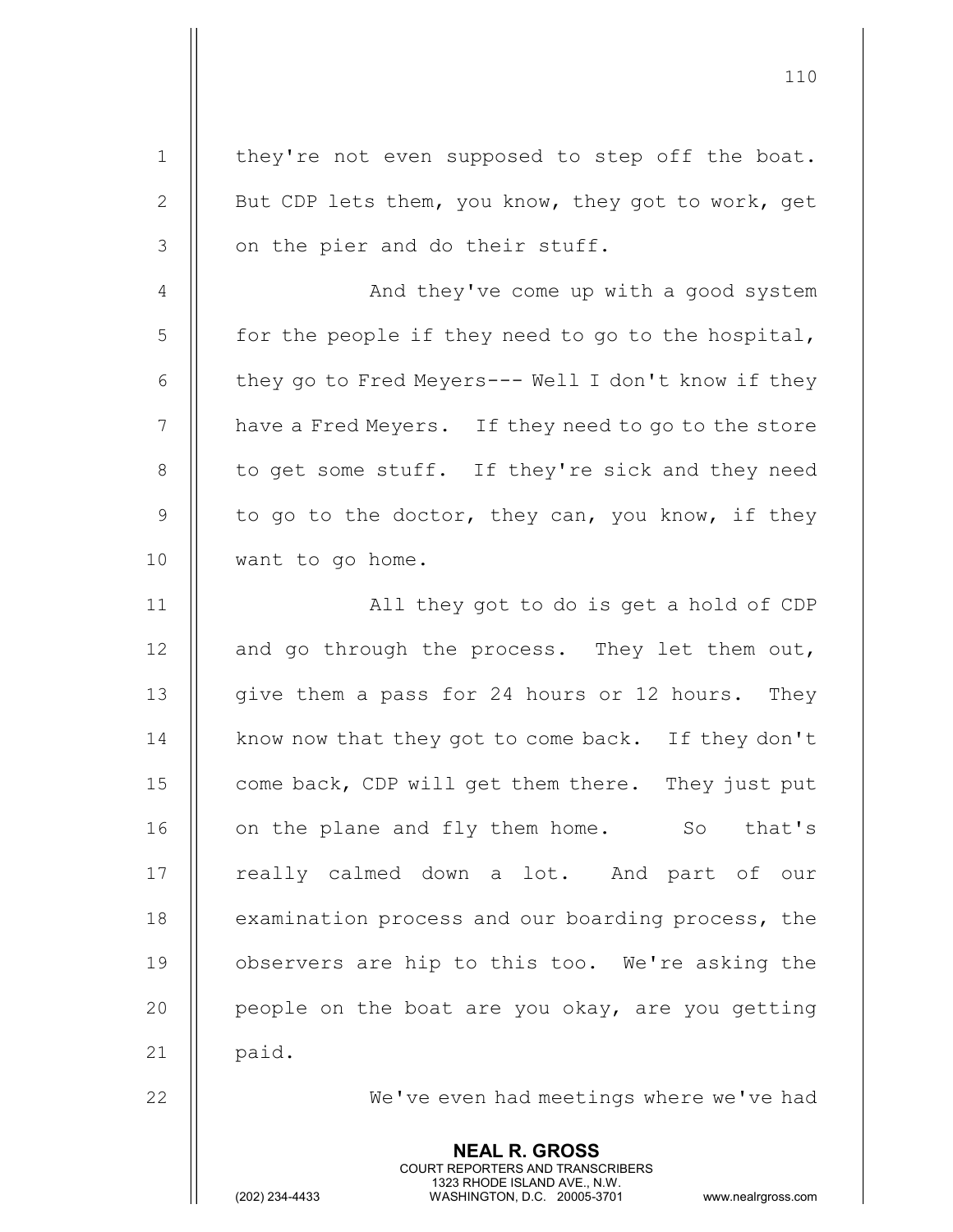1 | like CNN, MSNBC, you know, everybody showed up, 2 || the local media, print media. And sat around a  $3 \parallel$  big table like this, had a big crowd back here, 4 | and talked to crew members randomly made like CDP  $5 \parallel$  off the boats, and have the media, you know, say  $6 \parallel$  do you want to be here, are you happy.  $7$  ||  $\sim$  And they, to a man, they all say yeah, 8 || I don't want to go back to being a fisherman in 9 || Vietnam. I want to be a fisherman here, because 10 || I make ten times as much money. Even though by 11 | our standards, it's not a lot of money. To them,  $12$  | a thousand dollars a month is huge payday. 13 || PARTICIPANT: Great, thanks, Charlie, 14 || appreciate it. Khris Bermer. 15 MR. BOEHMER: Khris Boehmer. One 16 || follow-up. I think I heard you say that one of 17 || the reasons for a lot of effort, it was the one 18 | American master and four nationals that they were, 19 || one national didn't have the impact. But unless 20 || you're doing something different, they're a 21 | US-backed flag vessel, unless they don't step off  $22$   $\parallel$  the boat for a Jones Act sea action.

> NEAL R. GROSS COURT REPORTERS AND TRANSCRIBERS

111

1323 RHODE ISLAND AVE., N.W.<br>WASHINGTON, D.C. 20005-3701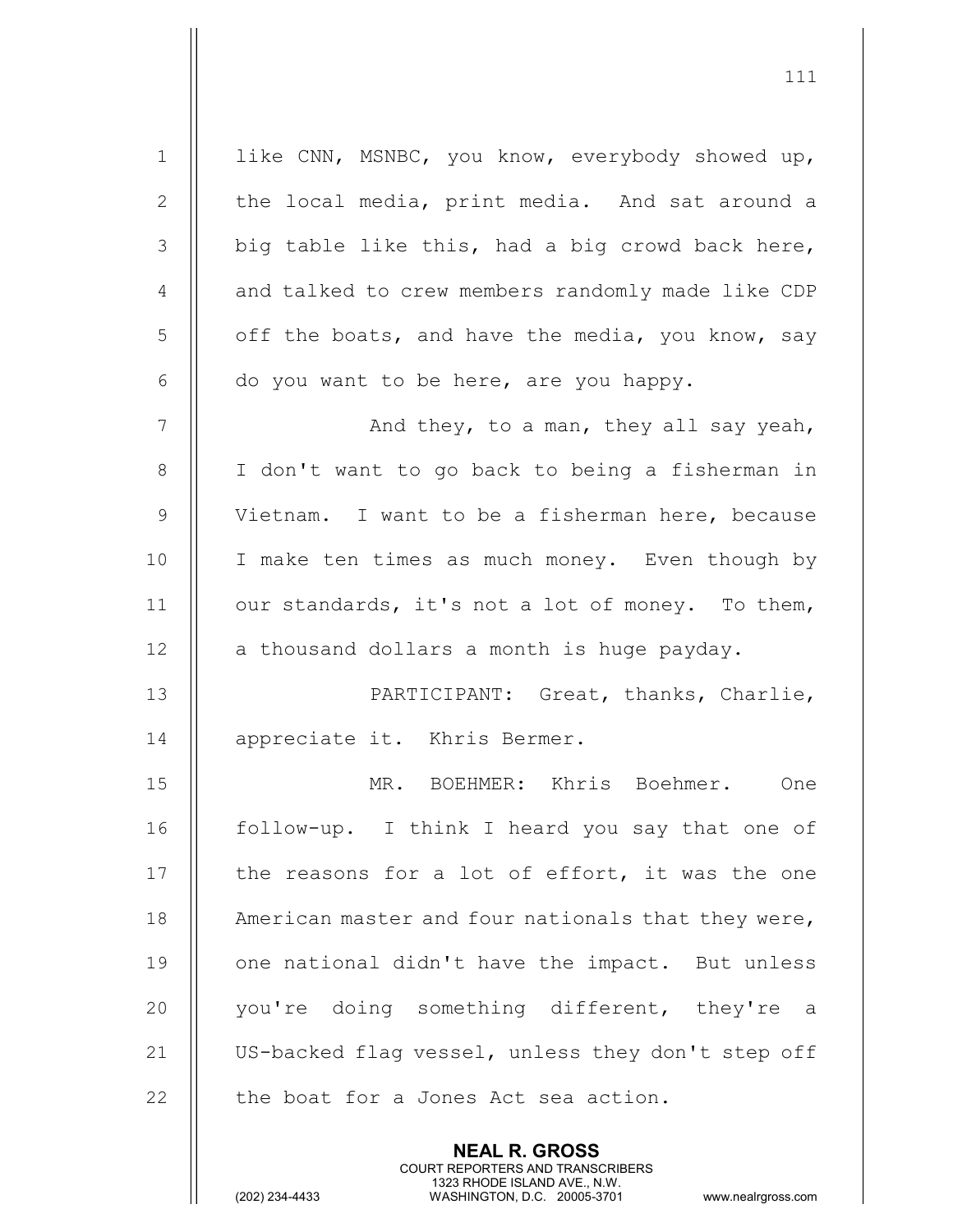|                | 112                                                                                                                                                             |
|----------------|-----------------------------------------------------------------------------------------------------------------------------------------------------------------|
| $\mathbf{1}$   | PARTICIPANT: They're still what?                                                                                                                                |
| $\mathbf{2}$   | MR. BREMER: They're still covered                                                                                                                               |
| 3              | under Jones Act. So there's just the same                                                                                                                       |
| $\overline{4}$ | liability as we said earlier.                                                                                                                                   |
| 5              | MR. BREMER: I don't know --                                                                                                                                     |
| 6              | (Simultaneous speaking.)                                                                                                                                        |
| $\overline{7}$ | PARTICIPANT: Anybody else, comments                                                                                                                             |
| 8              | or questions? Thanks, Charlie.                                                                                                                                  |
| 9              | PARTICIPANT: Okay, last but not                                                                                                                                 |
| 10             | least, Mr. Willard.                                                                                                                                             |
| 11             | (Pause.)                                                                                                                                                        |
| 12             | MR. WILLARD: Okay, thank you, Mr.                                                                                                                               |
| 13             | Chairman. Again, Scott Willard, District 17 out                                                                                                                 |
| 14             | in Juneau, Commercial Fishing Vessel Safety                                                                                                                     |
| 15             | Coordinator for the state of Alaska. Just have                                                                                                                  |
| 16             | a short presentation because my memory's not as                                                                                                                 |
| 17             | good as my colleagues' apparently, so I had to have                                                                                                             |
| 18             | some things up here to prompt me, so.                                                                                                                           |
| 19             | Start off with a few things that you                                                                                                                            |
| 20             | won't see on the slides that I kind of picked up                                                                                                                |
| 21             | on in listening to my colleagues here. We have                                                                                                                  |
| 22             | about 9,500 fishing vessels that fish in Alaska.                                                                                                                |
|                | <b>NEAL R. GROSS</b><br>COURT REPORTERS AND TRANSCRIBERS<br>1323 RHODE ISLAND AVE., N.W.<br>(202) 234-4433<br>WASHINGTON, D.C. 20005-3701<br>www.nealrgross.com |

 $\mathbb{I}$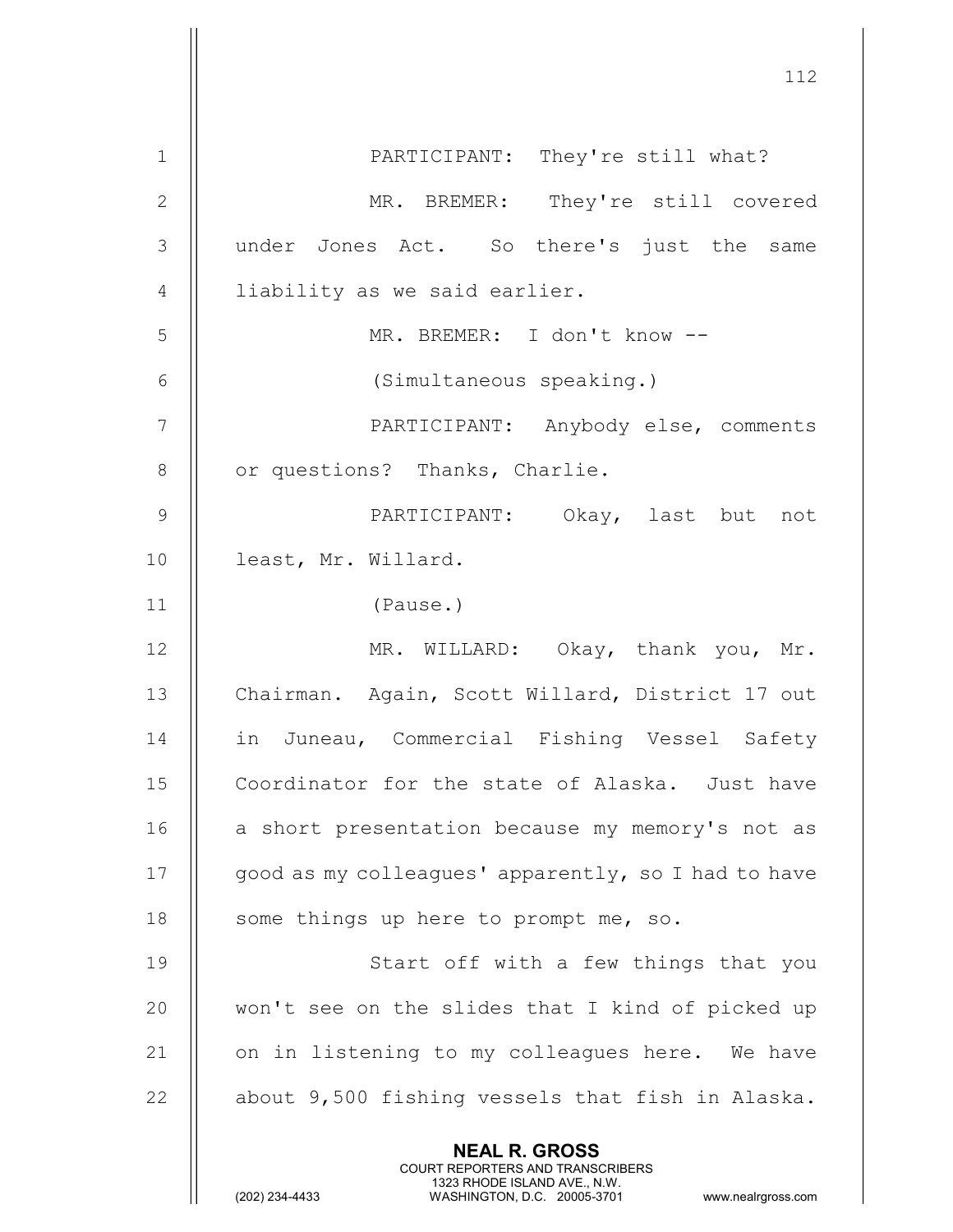| $\mathbf 1$    | It doesn't mean they're all from Alaska, but it       |
|----------------|-------------------------------------------------------|
| 2              | means they wind up fishing in Alaska from both        |
| 3              | places.                                               |
| $\overline{4}$ | We have about 1,707 dockside exams this               |
| 5              | year. We have about 80-85% decal issuance rate,       |
| 6              | so we're pretty happy with that.                      |
| 7              | One of the unique things, one of the                  |
| 8              | many unique things about Alaska is because of the     |
| $\mathsf 9$    | lay of the land and because of how some of the global |
| 10             | lines are drawn, we have a huge fleet that operates   |
| 11             | inside three miles from the territory of sea          |
| 12             | baseline. So we have a huge fleet in Prince William   |
| 13             | Sound and a lot in southeast Alaska that don't find   |
| 14             | themselves in the mandatory exam waters.              |
| 15             | So, and we still have a really high                   |
| 16             | voluntary dockside exam rate with those folks.        |
| 17             | So generally the state of Alaska, for a long time     |
| 18             | the fishermen there have embraced the dockside exam   |
| 19             | program, even back when it was 100% voluntary.        |
| 20             | So we have Prince William Sound and                   |
| 21             | southeast Alaska as two places where if you had       |
| 22             | a chance to look at the way that they're shore to     |
|                | <b>NEAL R. GROSS</b>                                  |

 COURT REPORTERS AND TRANSCRIBERS 1323 RHODE ISLAND AVE., N.W.

 $\mathbb{I}$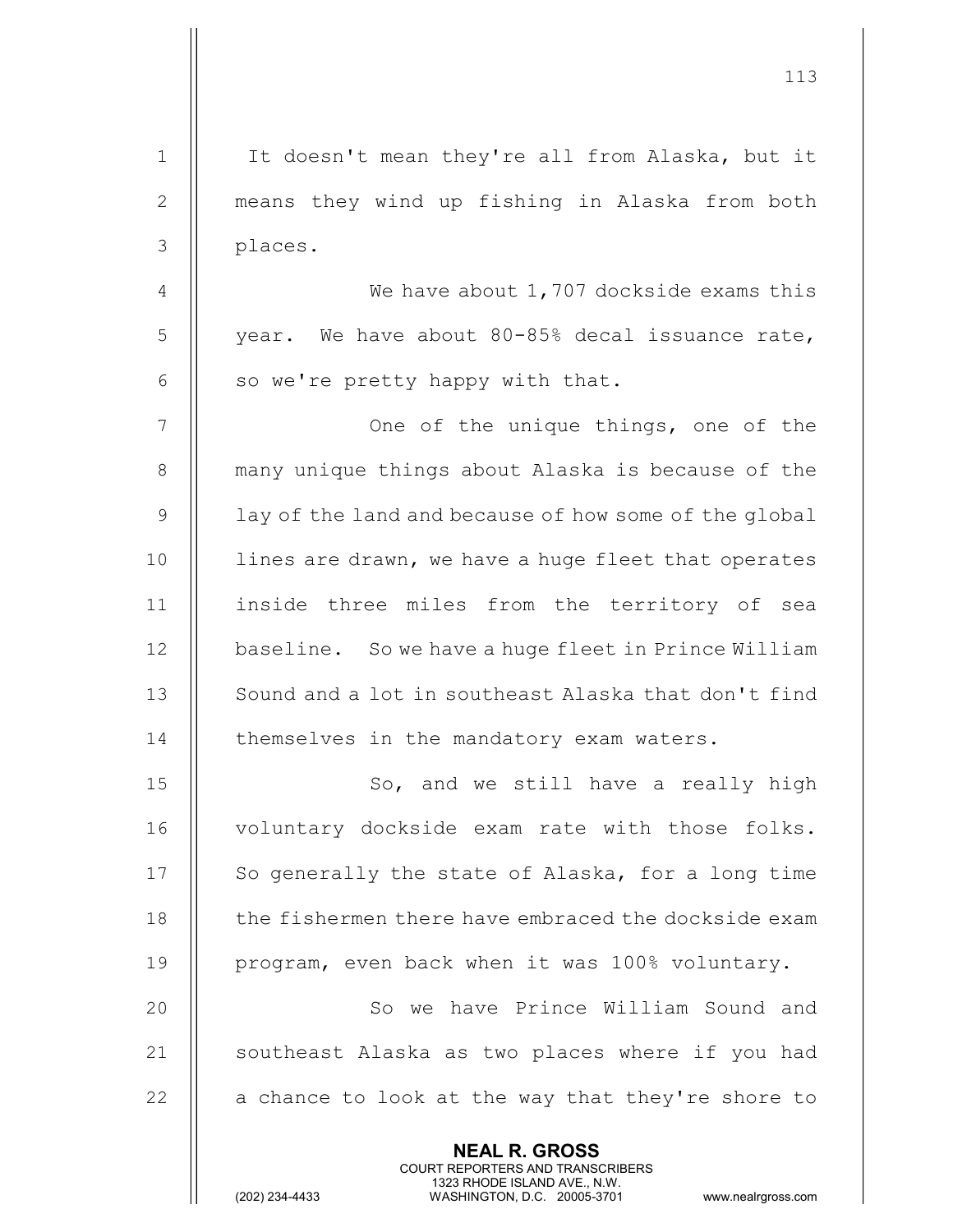1 | sea baseline was drawn, you will understand those 2 | | opportunities to stay in those inside waters and 3 || not have to go outside to make a living. So that  $4$  | qives us quite a large voluntary fleet. 5 || As far as personnel, we have Sector 6 Juneau and Sector Anchorage. The state's pretty 7 | much whacked into with MSULE's kind of handle the 8 | Prince William Sound. Sector Anchorage is areas, 9  $\parallel$  enormous, I don't know that statistics on it, but 10 || it's a huge area from the Arctic Circle out to --11 || and everything in between. 12 We have five civilian dockside 13 | examiners, myself, well, at the district with being  $14$  || six. We count on active duty to augment that. 15 || At any given moment, we probably have 45-50 16 || qualified people in the state operating out of our 17 || marine safety detachments. 18 || We have probably four or five qualified 19 || auxiliarists right now scattered throughout the 20  $\parallel$  state to help us out and a couple third-party exam 21  $\parallel$  surveyors that are qualified to do the dockside 22  $\parallel$  exams in places like Cordova and Wrangell so they

> NEAL R. GROSS COURT REPORTERS AND TRANSCRIBERS

114

1323 RHODE ISLAND AVE., N.W.<br>WASHINGTON, D.C. 20005-3701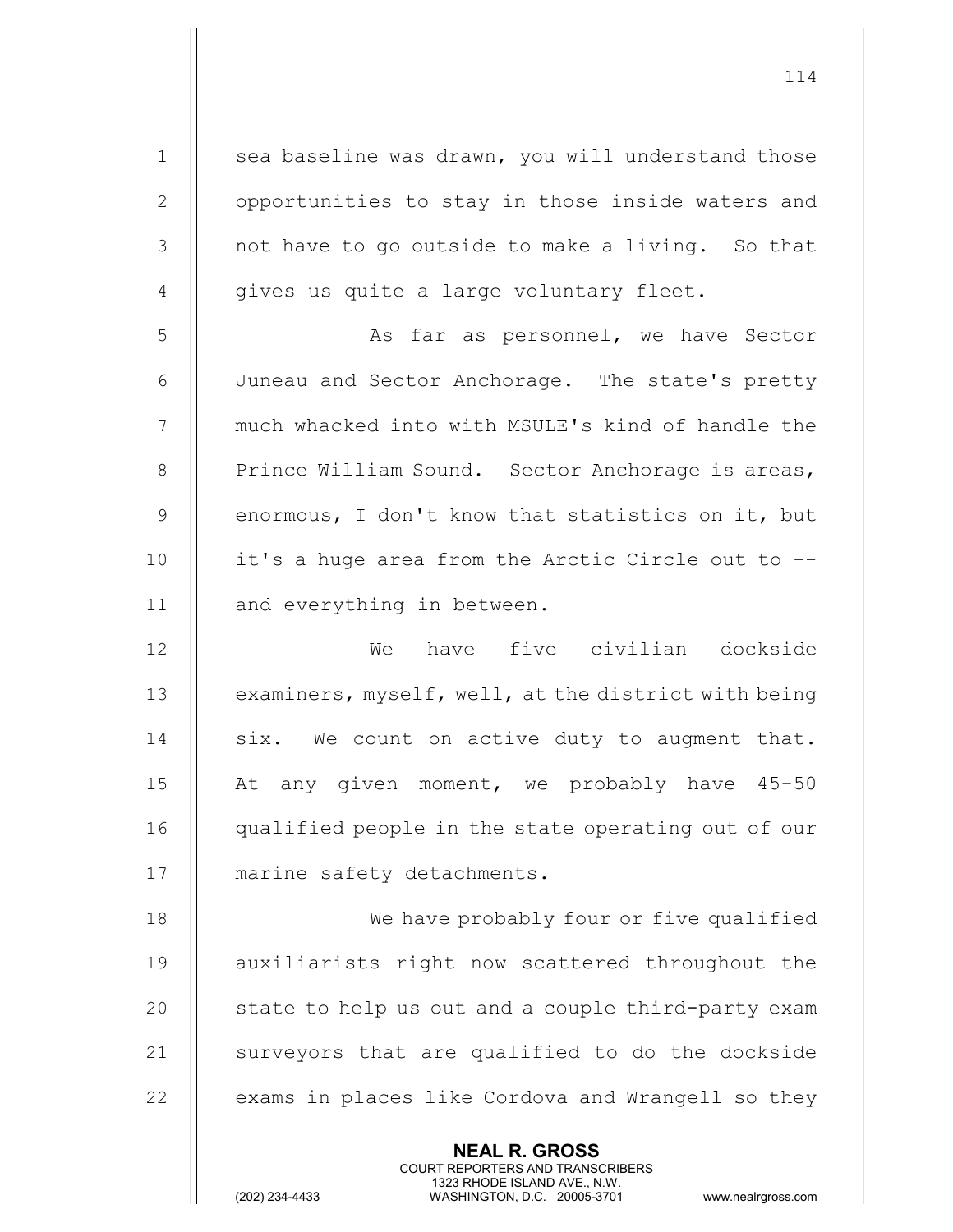1 don't miss out. Because we don't have much of a 2 | presence in either of those places, so that's pretty  $3 \parallel$  handy.

4 || A little comparison up there between 5  $\parallel$  the last two fiscal years, 1,707 exams, like we 6  $\parallel$  said this year, 1,652 last year. Ten operational 7 || fatalities, ten operational fatalities again. 8 || That, unfortunately, is never going to be an 9 | acceptable number, especially when in '15 we had 10 || zero. And in '16 we had two, and now we're at ten 11 || and ten.

12 || Fatality summary for the ten. This 13 || fiscal year we're, or I'm sorry, fiscal year '17 14 || where vessel capsizing counted for eight and PNW 15 || had a report counted for two. In that particular 16 || year, we did lose an investigation where we lost 17 || all six people in the same capsizing, and a 18  $\parallel$  capsizing marked out by Kodiak, where we lost two. 19  $\parallel$  So there was a couple of big hits there.

20 Outreach trips, we visited about 33 21 | communities that year. This year, our fatalities 22 || were scattered throughout the dive harvest

> NEAL R. GROSS COURT REPORTERS AND TRANSCRIBERS

1323 RHODE ISLAND AVE., N.W.<br>WASHINGTON, D.C. 20005-3701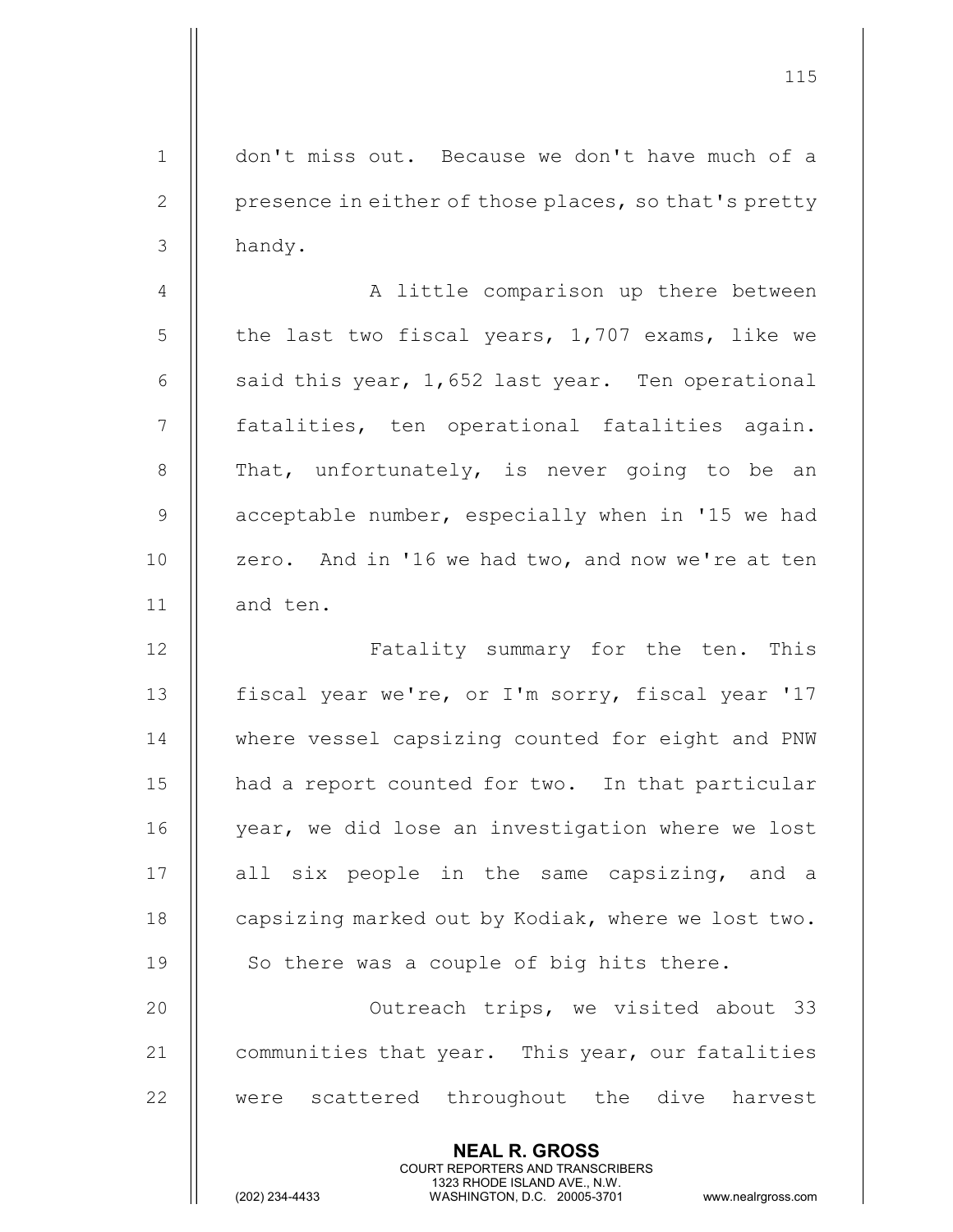1 fisheries, which has become our own little 2 deadliest catch in Alaska. As we track the numbers 3 || with the dive harvest with the amount of time they  $4 \parallel$  spend in the water and the way they fish and the  $5$  || effort, we're losing quite a few divers.

6 And we find that the dive harvest 7 || fatalities are not generally related to fishing 8 || vessel safety or carriage requirements, but they  $9$   $\parallel$  have a lot to do with a lot of the things that we 10 as examiners are not really trained or the 11 equipment's not regulated.

12 || So they have to do with pre-existing 13 || medical conditions, drug use, using compressors 14 || that weren't intended for air for human 15 || consumption, multiple lines off the compressor 16 || walking around the anchor entangled, panic.

17 || So anyway, these are commercial fishing 18 **fatalities.** We claim these as a program, but we're 19 || trying to work hard with the dive harvest  $20$  || associations so that on their end they can be 21  $\parallel$  providing better training for the divers.

> NEAL R. GROSS COURT REPORTERS AND TRANSCRIBERS

22 || It's, there's not a lot of requirements

1323 RHODE ISLAND AVE., N.W.<br>WASHINGTON, D.C. 20005-3701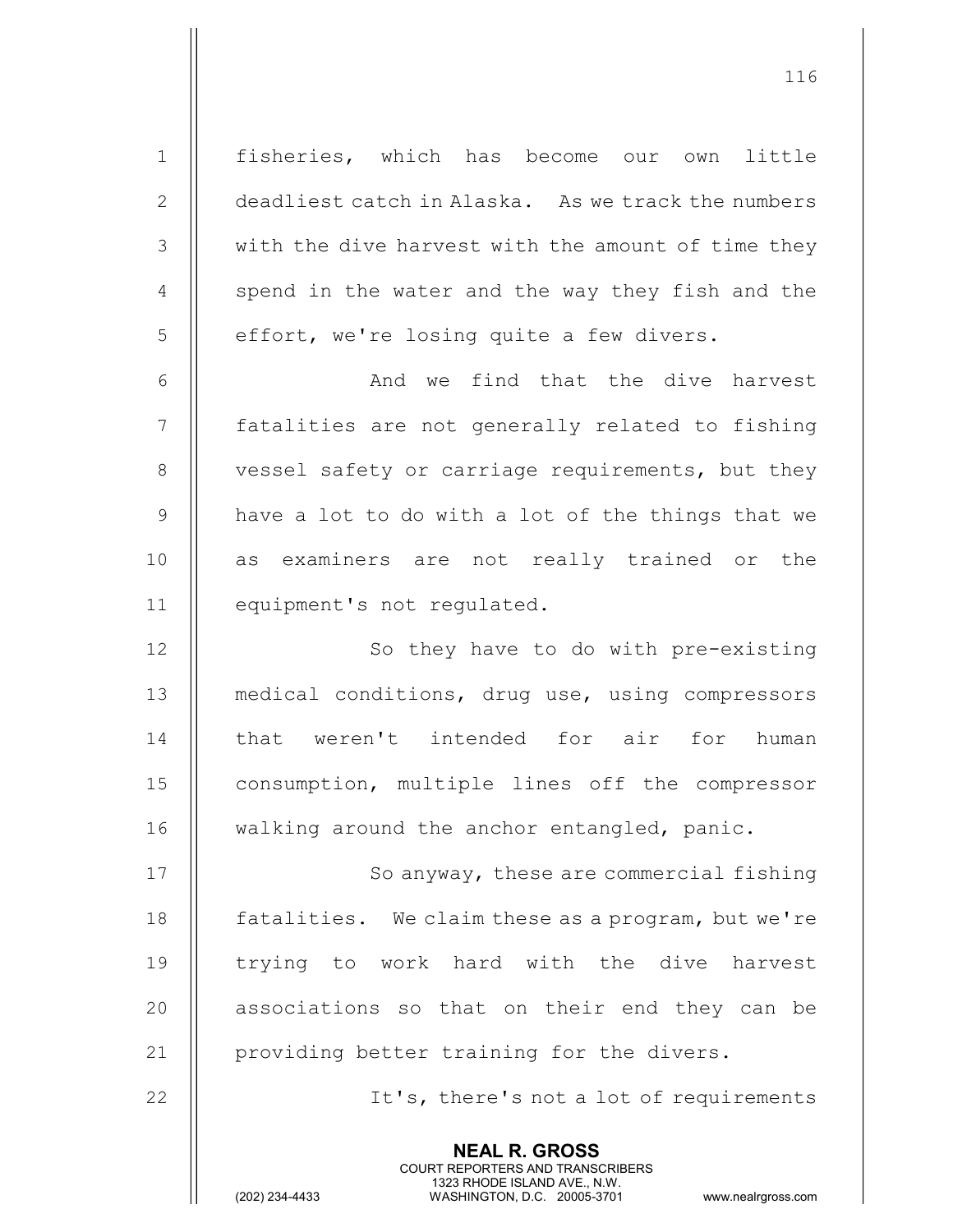| $\mathbf 1$      | in Alaska to go in the water and start harvesting                                                                                       |
|------------------|-----------------------------------------------------------------------------------------------------------------------------------------|
| $\mathbf{2}$     | the ducks or sea cucumbers. You basically need                                                                                          |
| 3                | a permit, you need 16 and 3 and you're on your way.                                                                                     |
| 4                | And that's not a lot of training for an evolution                                                                                       |
| 5                | like that.                                                                                                                              |
| 6                | This year, I think we reached about 44                                                                                                  |
| $\boldsymbol{7}$ | communities, so a lot more work is done by travel.                                                                                      |
| 8                | We only have five examiners, as I said, and a                                                                                           |
| $\mathsf 9$      | variety of active duty folks, but there's a lot                                                                                         |
| 10               | of communities with no Coast Guard presence.<br>We                                                                                      |
| 11               | talk about the Arctic, you know, places like that.                                                                                      |
| 12               | We're constantly flying to spend, couldn't even                                                                                         |
| 13               | tell you what we spend annually on travel. It's                                                                                         |
| 14               | a lot.                                                                                                                                  |
| 15               | But we're traveling all the time and                                                                                                    |
| 16               | basically outreach trips is how we achieve a lot                                                                                        |
| 17               | of our dockside exams. I think it's one of the                                                                                          |
| 18               | reasons we have such a high participation rate.                                                                                         |
| 19               | Because when you show up in a town, you're there,                                                                                       |
| 20               | they're there.                                                                                                                          |
| 21               | And they take advantage of the fact that                                                                                                |
| 22               | hey, the Coast Guard's here, we're going to get                                                                                         |
|                  | <b>NEAL R. GROSS</b>                                                                                                                    |
|                  | COURT REPORTERS AND TRANSCRIBERS<br>1323 RHODE ISLAND AVE., N.W.<br>(202) 234-4433<br>WASHINGTON, D.C. 20005-3701<br>www.nealrgross.com |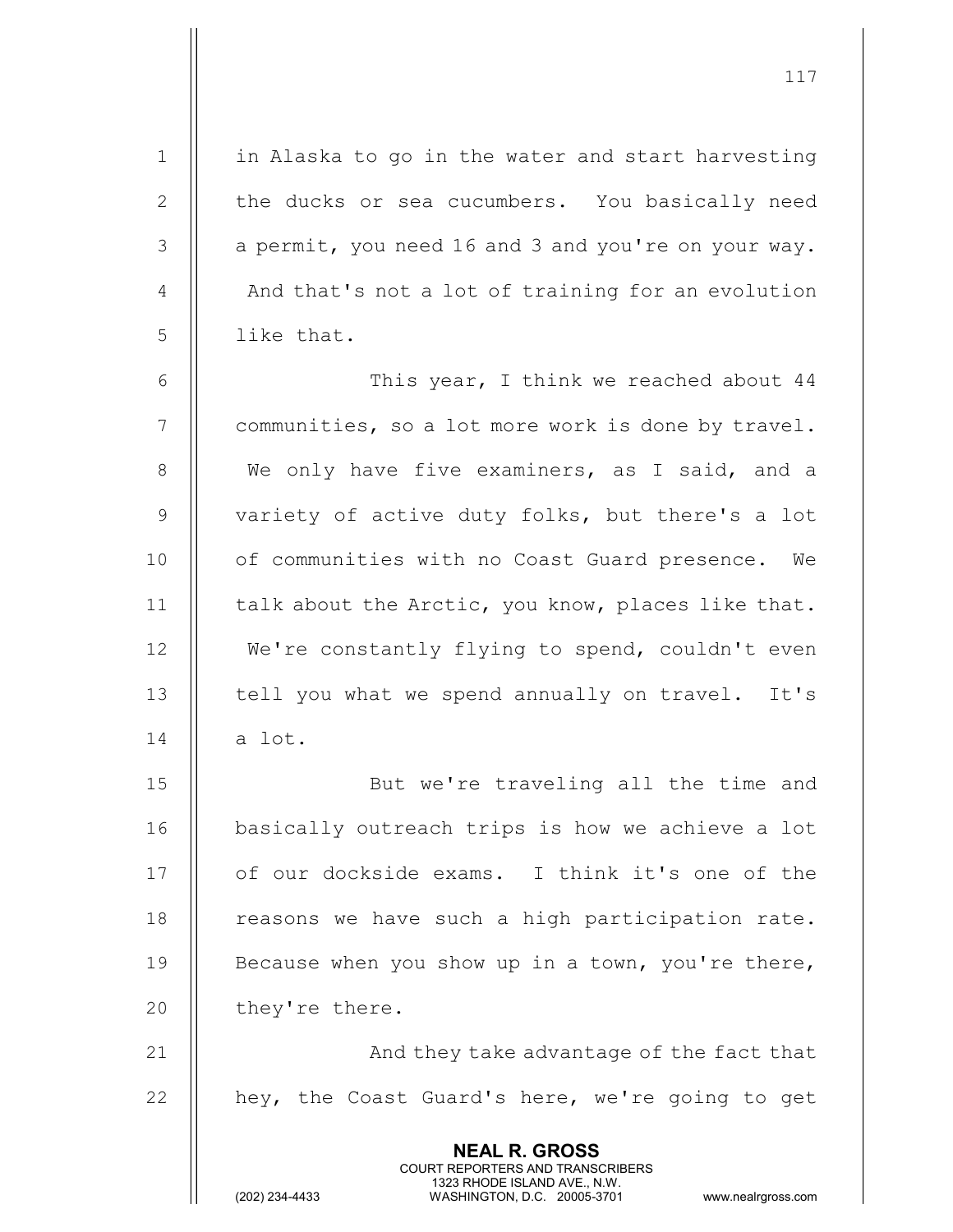|              | <b>NEAL R. GROSS</b><br><b>COURT REPORTERS AND TRANSCRIBERS</b><br>1323 RHODE ISLAND AVE., N.W.<br>(202) 234-4433<br>WASHINGTON, D.C. 20005-3701<br>www.nealrgross.com |
|--------------|------------------------------------------------------------------------------------------------------------------------------------------------------------------------|
| 22           | And that was something that was really                                                                                                                                 |
| 21           | pots, photographed, weighted.                                                                                                                                          |
| 20           | cells and we went around and started weighing crab                                                                                                                     |
| 19           | like Dutch Harbor. But we bought a bunch of load                                                                                                                       |
| 18           | it, I'm sure it's happened in the past in places                                                                                                                       |
| 17           | of a investigation, we've started a, we didn't start                                                                                                                   |
| 16           | from one of our investigations into the sinking                                                                                                                        |
| 15           | In the wake of some information we have                                                                                                                                |
| 14           | we're just going out and doing what we're good at.                                                                                                                     |
| 13           | for years and kind of underline, sitting down, where                                                                                                                   |
| 12           | from 2010, a lot of things that we worried about                                                                                                                       |
| 11           | There's a lot of regulations in the wind                                                                                                                               |
| 10           | of you, know, grass roots campaign.                                                                                                                                    |
| $\mathsf 9$  | getting out, making contact, and doing exams. Kind                                                                                                                     |
| $\,8\,$      | they're good at and what we're good at. And that's                                                                                                                     |
| 7            | I tell the examiners is just concentrating on what                                                                                                                     |
| 6            | status quo, and the status would be, kind of what                                                                                                                      |
| 5            | Some of our focuses in '18, I have a                                                                                                                                   |
| 4            | works to our advantage to travel.                                                                                                                                      |
| 3            | year and they see you, you know. So that actually                                                                                                                      |
| $\mathbf{2}$ | mandatory, voluntary. Or maybe they got one last                                                                                                                       |
| $\mathbf 1$  | an exam, whether we need it or not or whether it's                                                                                                                     |
|              |                                                                                                                                                                        |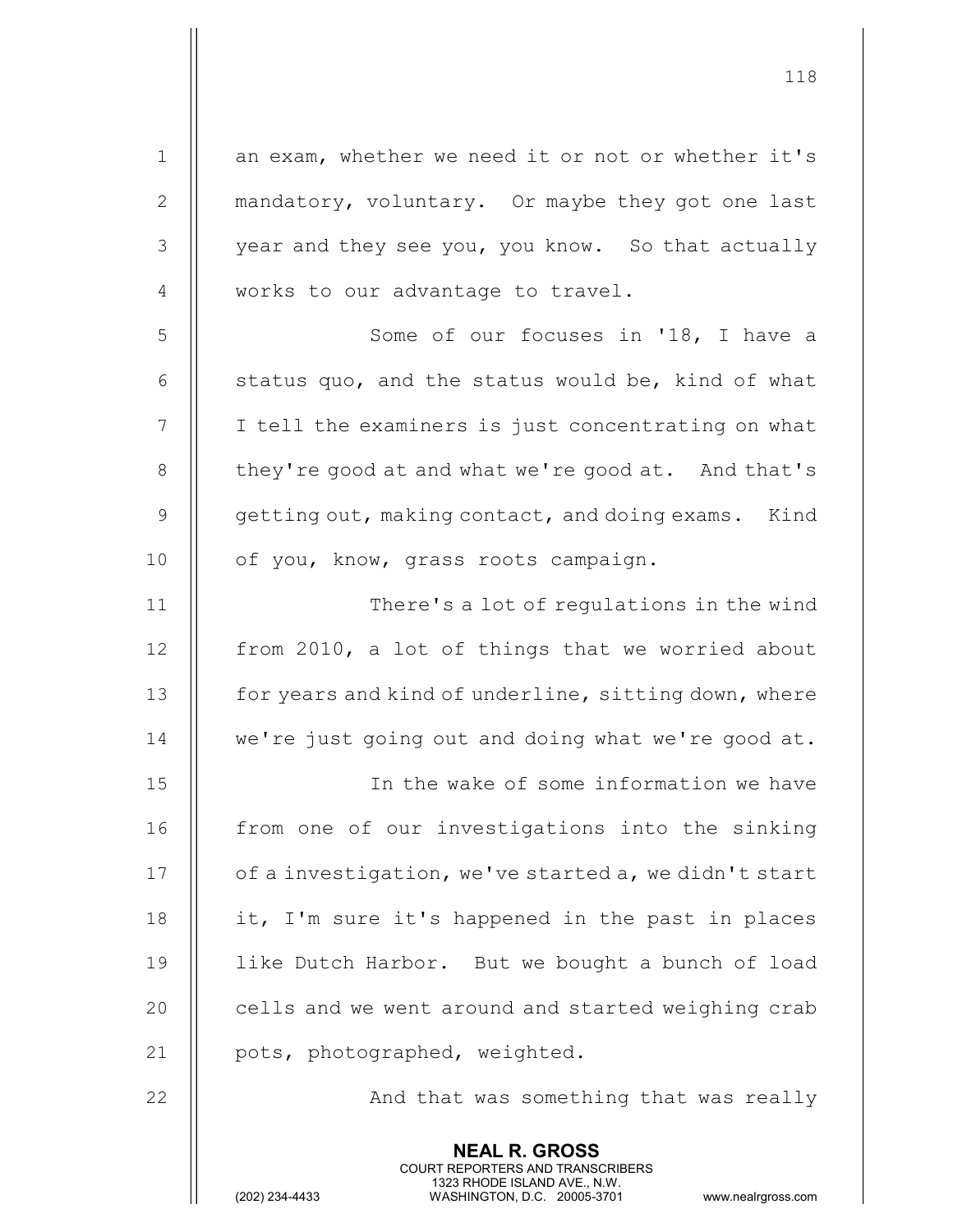NEAL R. GROSS COURT REPORTERS AND TRANSCRIBERS 1323 RHODE ISLAND AVE., N.W.<br>WASHINGTON, D.C. 20005-3701 WASHINGTON, D.C. 20005-3701 www.nealrgross.com 1 well received and the guys are really interested 2 | in what their gear actually weighs compared to what 3 | it said in the stability and instructions. So that  $4 \parallel$  was kind of a fun drill. Every boat that we were  $5 \parallel$  on, 42 boats that was on that trip, they all 6 | participated in the pot weighing and they really  $7$  | I think enjoyed knowing, you know, what the numbers 8 | were and what they were carrying around. 9 || Arctic outreach. Arctic has been sort 10 || of a cash cow for us. There's a lot going on in 11 | the Arctic, and we get up there a lot because of 12 || it. And we do a lot of good outreaches in 13 communities. 14 A lot of I think you see in the picture, 15 || a lot of smaller settlements and communities that 16 || don't get a lot of Coast Guard attention now we're 17 || up in the Arctic. A lot of them are starting to 18  $\parallel$  get boarded, and that's resulting in you know, 19 || raising their awareness as to what their regs are 20 || and making contact beforehand. 21  $\parallel$  We also work with them for, you know, 22 || some pretty creative commercial skip exemptions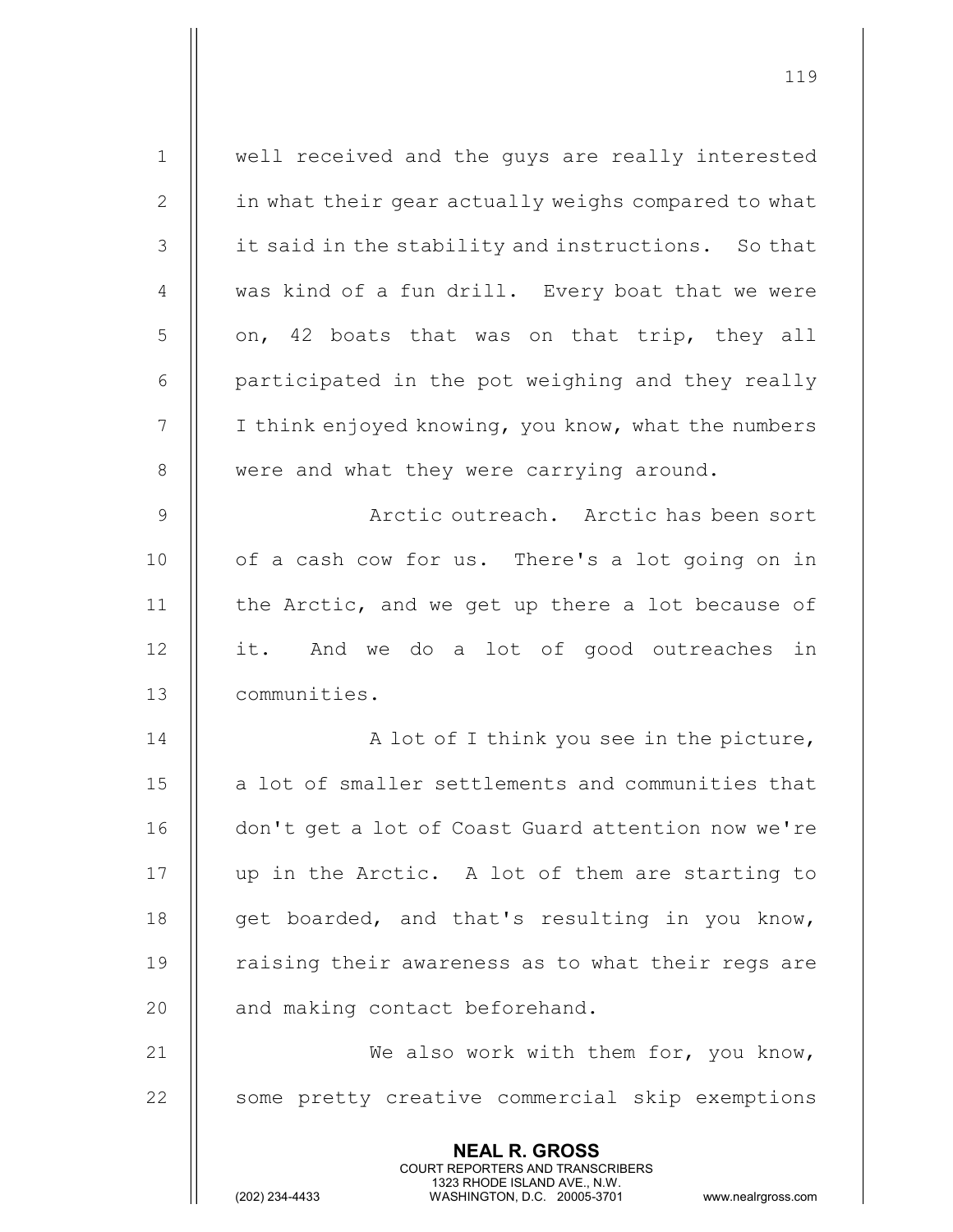| $\mathbf 1$    | from the immersion suit, just things that are more   |
|----------------|------------------------------------------------------|
| $\mathbf{2}$   | practical for someone outrigged in a skiff. And      |
| 3              | open mic time in 2018 seemed to be centered around   |
| $\overline{4}$ | the safety recommendations from Alaska Juris,        |
| 5              | Destination and Exito.                               |
| 6              | And those are all large vessels that                 |
| 7              | sunk and some resulting fatalities and some not      |
| 8              | of those three ports of investigation all kind of    |
| 9              | came to a head at the same time. So it was a busy    |
| 10             | time.                                                |
| 11             | For 2019, kind of what we're looking                 |
| 12             | forward to, there's a lot of stuff that's not up     |
| 13             | there, but just a couple things to highlight is      |
| 14             | again is the status quo, is just getting out there   |
| 15             | and doing what we're good at and using the money     |
| 16             | we have to, you know, increase our footprint.        |
| 17             | Commercial skiff safety with NIOSH, I                |
| 18             | want to talk to Samantha this week about an outreach |
| 19             | program for skiffs, because we're finding that       |
| 20             | skiff casualties and fatalities, I think she would   |
| 21             | tell you or might tell you later, that in the last   |
| 22             | five years, skiff fatalities have accounted for      |
|                |                                                      |

NEAL R. GROSS

 COURT REPORTERS AND TRANSCRIBERS 1323 RHODE ISLAND AVE., N.W.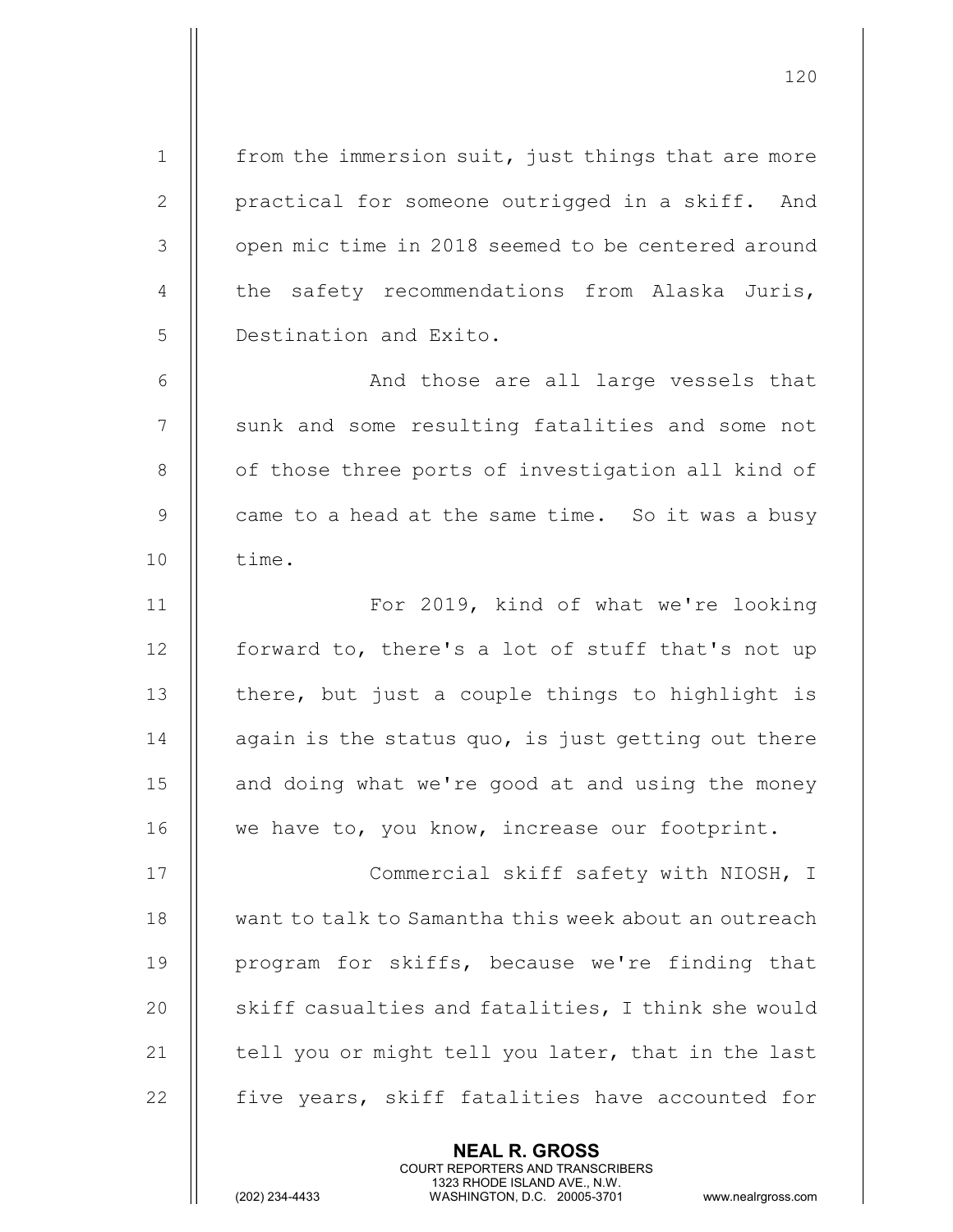1 || most our fatalities in the commercial fishing 2 | fleet.

3 || And there's plenty in the recreational  $4 \parallel$  side as well. So we're going to be working on that  $5$   $\parallel$  this year, hitting the road and seeing what folks 6  $\parallel$  understand about their regs in their small skiffs.

7 Dive harvest safety, again, is an area 8 | we're going to focus on. Training with the Alaska 9 Department of Fishing, and that's the EOG up there. 10 || That's something that we're going to be doing this 11 year that we really haven't done in the past. The 12 | Alaska Department of Fish and Game puts a lot of 13 | their personnel on fishing boats when they are not 14 || so much charters, but when they're test fisheries 15 || or things that they solicit, you know, from the 16 fleet.

17 || And they'll put a couple of their 18 || biologists on there, and they've kind gone once 19 || that in many cases they're not really trained in 20 || safety and survival like the NOAA observers are. 21  $\parallel$  So we're starting a program with them this year, 22  $\parallel$  and they're, they've embraced it, told them we'd

> NEAL R. GROSS COURT REPORTERS AND TRANSCRIBERS

1323 RHODE ISLAND AVE., N.W.<br>WASHINGTON, D.C. 20005-3701

WASHINGTON, D.C. 20005-3701 www.nealrgross.com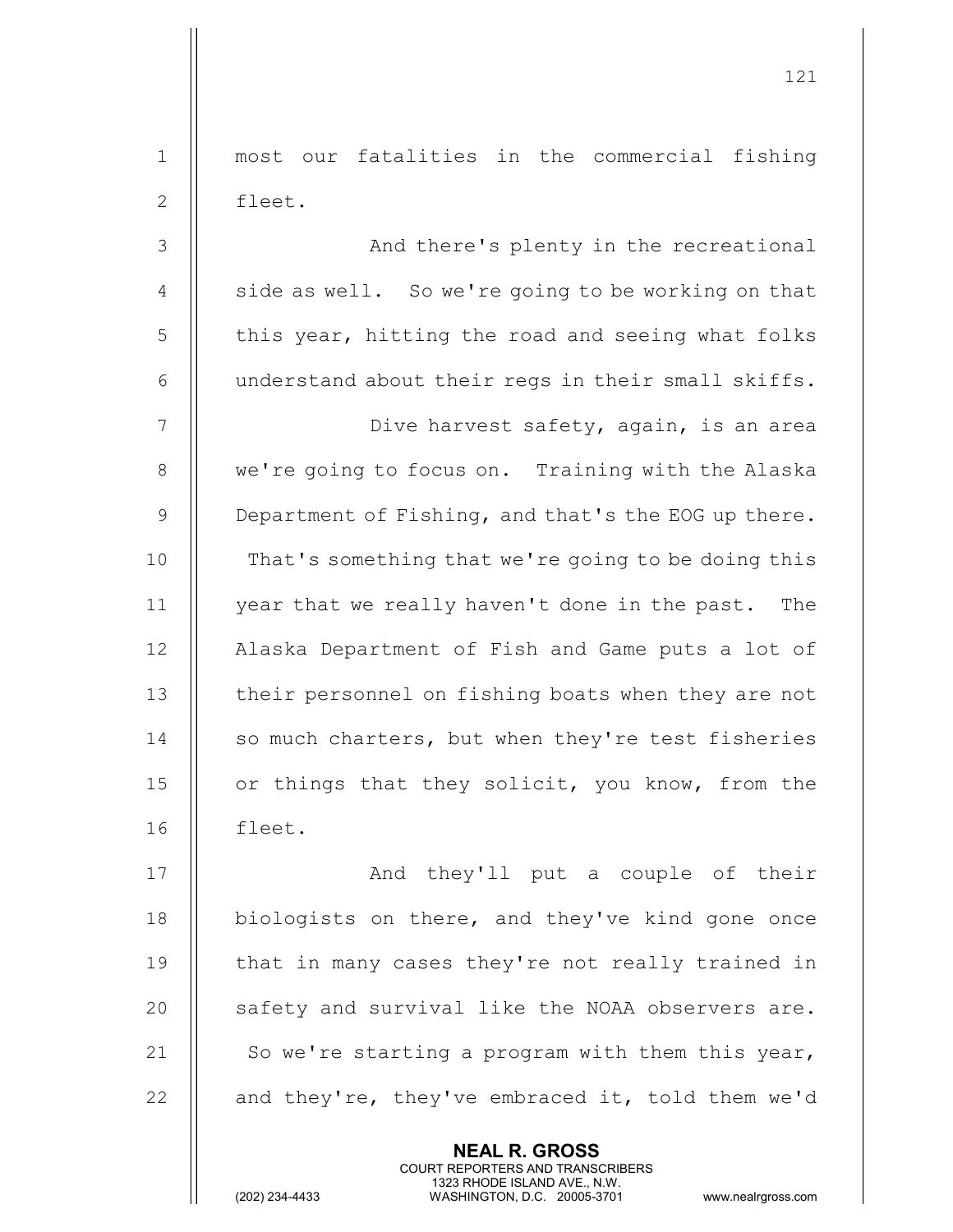|                | 122                                                                                                                                                                    |
|----------------|------------------------------------------------------------------------------------------------------------------------------------------------------------------------|
| $\mathbf 1$    | do it for nothing. So they're all about that, and                                                                                                                      |
| $\mathbf{2}$   | I told them. So they're on board.                                                                                                                                      |
| 3              | Again, and the investigations into the                                                                                                                                 |
| $\overline{4}$ | Alaska Juris, Destination and Exito are still going                                                                                                                    |
| 5              | on and will probably be going for a while,                                                                                                                             |
| 6              | especially with regard to implementing the safety                                                                                                                      |
| 7              | recommendations and making all the changes.                                                                                                                            |
| $8\,$          | I think between those three                                                                                                                                            |
| $\mathcal{G}$  | investigations, there are probably 40 safety                                                                                                                           |
| 10             | recommendations that need to be addressed by                                                                                                                           |
| 11             | various people either at the district or at some                                                                                                                       |
| 12             | other sectors, or back at Headquarters. So we're                                                                                                                       |
| 13             | working on that.                                                                                                                                                       |
| 14             | think that's really all I have up<br>I.                                                                                                                                |
| 15             | here. That's it. Any questions for me or D-17?                                                                                                                         |
| 16             | PARTICIPANT: Mr. Chairman?                                                                                                                                             |
| 17             | PARTICIPANT: Yeah, go ahead, question                                                                                                                                  |
| 18             | for Mr. Willard.                                                                                                                                                       |
| 19             | PARTICIPANT: Mr. Willard, I'm just                                                                                                                                     |
| 20             | curious if your examiners when they board the boats,                                                                                                                   |
| 21             | they're looking at the document. Are they looking                                                                                                                      |
| 22             | at the document or the Coast Guard certificate and                                                                                                                     |
|                | <b>NEAL R. GROSS</b><br><b>COURT REPORTERS AND TRANSCRIBERS</b><br>1323 RHODE ISLAND AVE., N.W.<br>(202) 234-4433<br>WASHINGTON, D.C. 20005-3701<br>www.nealrgross.com |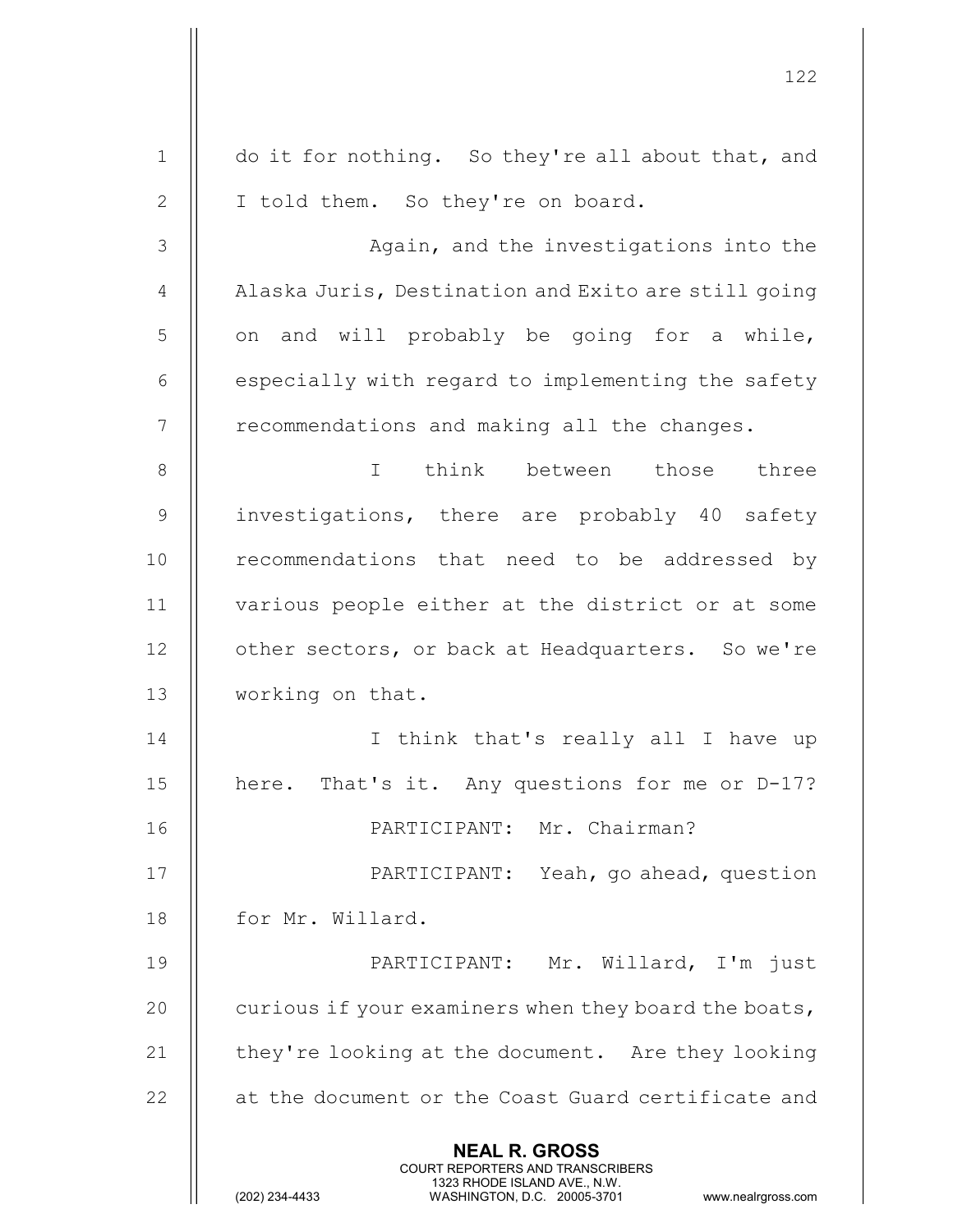| $\mathbf 1$    | document issue, do they look at it for accuracy?                                                                                                                       |
|----------------|------------------------------------------------------------------------------------------------------------------------------------------------------------------------|
| $\mathbf{2}$   | Or do they just look for it to be present?                                                                                                                             |
| $\mathfrak{Z}$ | MR. WILLARD: No, they should be                                                                                                                                        |
| 4              | verifying, at least all the coordination, they                                                                                                                         |
| 5              | should verify the name of the vessel and the                                                                                                                           |
| 6              | documents that main boat that they're on the ship.                                                                                                                     |
| $\overline{7}$ | Also to go and verify that that certificate or                                                                                                                         |
| $8\,$          | that documentation number is in some integral part                                                                                                                     |
| $\mathsf 9$    | of the hold and tell us that it matches.                                                                                                                               |
| 10             | Gross tonnage should jive with what                                                                                                                                    |
| 11             | they're standing on, link should jive with we're                                                                                                                       |
| 12             | standing on. We look at the endorsements and                                                                                                                           |
| 13             | restrictions, so is it endorsed for fishery,                                                                                                                           |
| 14             | commercial industry, does it have any strange                                                                                                                          |
| 15             | restrictions because it was a buy-back vessel or                                                                                                                       |
| 16             | it was, you know, had work done overseas that                                                                                                                          |
| 17             | restricts it from a fishery endorsement.                                                                                                                               |
| 18             | So I'd like to think that we're checking                                                                                                                               |
| 19             | and not just looking and making sure it's there.                                                                                                                       |
| 20             | PARTICIPANT: What about in the case                                                                                                                                    |
| 21             | of the vessels that's under five metric tons that                                                                                                                      |
| 22             | is obviously a larger vessel? Are they able to                                                                                                                         |
|                | <b>NEAL R. GROSS</b><br><b>COURT REPORTERS AND TRANSCRIBERS</b><br>1323 RHODE ISLAND AVE., N.W.<br>(202) 234-4433<br>WASHINGTON, D.C. 20005-3701<br>www.nealrgross.com |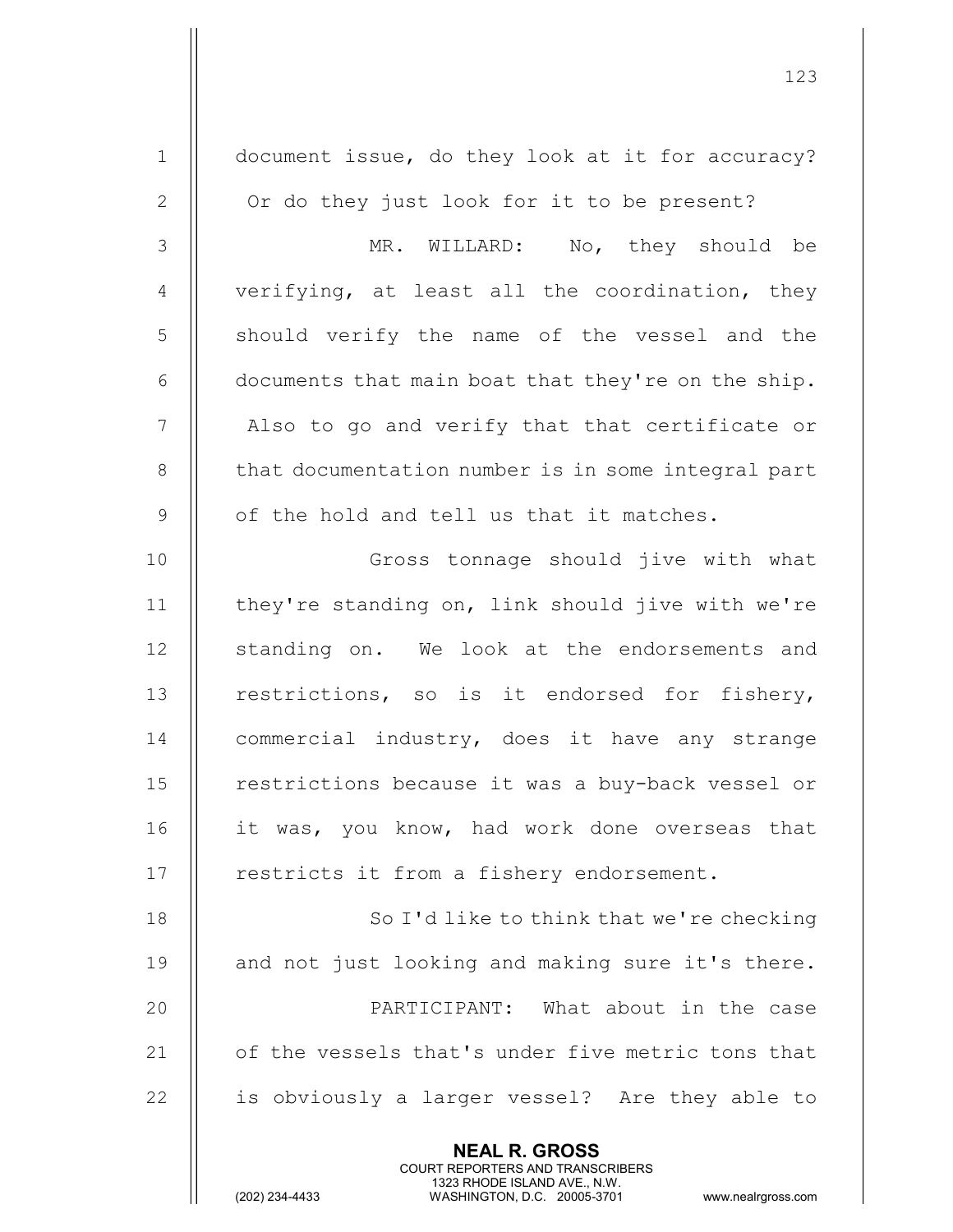1 || document that that vessel is, the certificate is 2 || accurate?

3 MR. WILLARD: So, yeah, but that runs 4 | pretty rampant in Alaska, I think just our access 5 | to Canada allows for a lot of Canadian vessels to 6 || find their way to Alaska. So we're pretty well 7 || versed in tonnage certificates. Again, I 8 || previously mentioned that when boats are under a 9 Certain size we, you know, we do believe that even 10  $\parallel$  an admission is really not a problem, we just need 11 || an exercise in math.

12 || There are any deep framings or anything 13 || you generally have to do, whether it's 20 or 30 14 | to get them under five met tons is they're not there 15 | already.

16 When we walk on say, a 68-foot boat 17 | that's sporting AK numbers, then yeah, we look at 18  $\parallel$  the tonnage certificate. We get a, you know, we 19  $\parallel$  try to find out from the vessel owner, we have 20 || tickets down that shows us the work that was done 21  $\parallel$  to achieve 4.92 met tons whether those are tonnage 22 || openings or deep frames or and kind of make sure

> NEAL R. GROSS COURT REPORTERS AND TRANSCRIBERS

1323 RHODE ISLAND AVE., N.W.<br>WASHINGTON, D.C. 20005-3701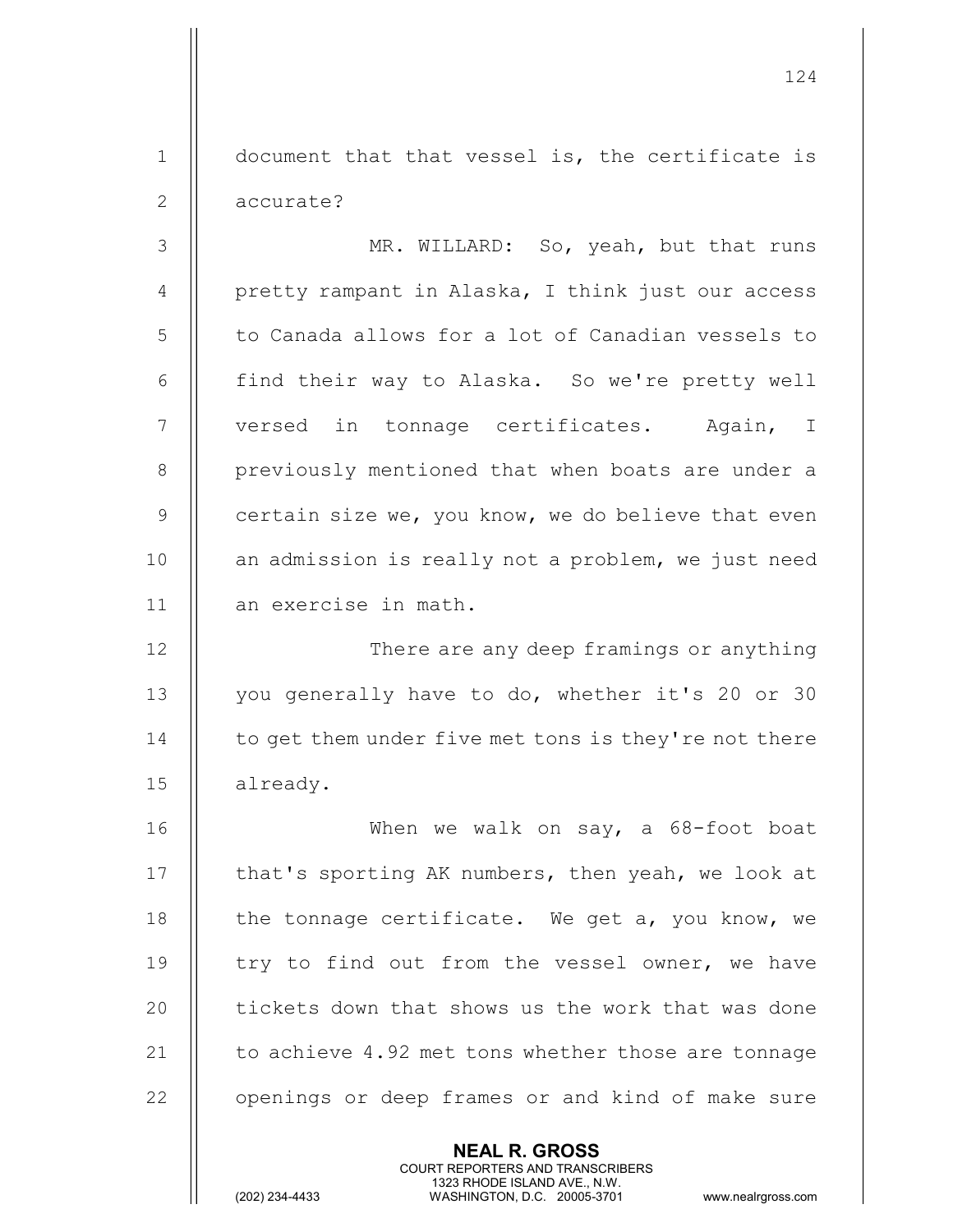NEAL R. GROSS COURT REPORTERS AND TRANSCRIBERS  $1$  | that that stuff's still in place. 2 And we haven't run into any instances 3 where someone's paid for all this work, paid for 4  $\parallel$  the admin work and as soon as the measurer left,  $5$  || they undid it all. I'm not saying that doesn't 6 | happen, but we haven't come across it yet. But 7 || we do look for it on state-registered boats. 8 PARTICIPANT: Are these vessels 9 | required to keep that documentation on board? 10 || MR. WILLARD: In our eyes, yes. If we 11 || step on board for a dockside exam and it has AK 12 || numbers and we're not comfortable with the fact 13 || that it's under five met tons, if you don't show 14 || us it's under five met tons, then we're not going 15 || to move forward with you. So can I find that in 16 || a book? Probably not. But to be satisfied when 17 || we board, then we're going to want to see that 18 | documentation that you're less than five. 19 || PARTICIPANT: Thank you. 20 || MR. WILLARD: Sure. 21 || PARTICIPANT: Any other questions? 22 || PARTICIPANT: I have a question.

125

1323 RHODE ISLAND AVE., N.W.<br>WASHINGTON, D.C. 20005-3701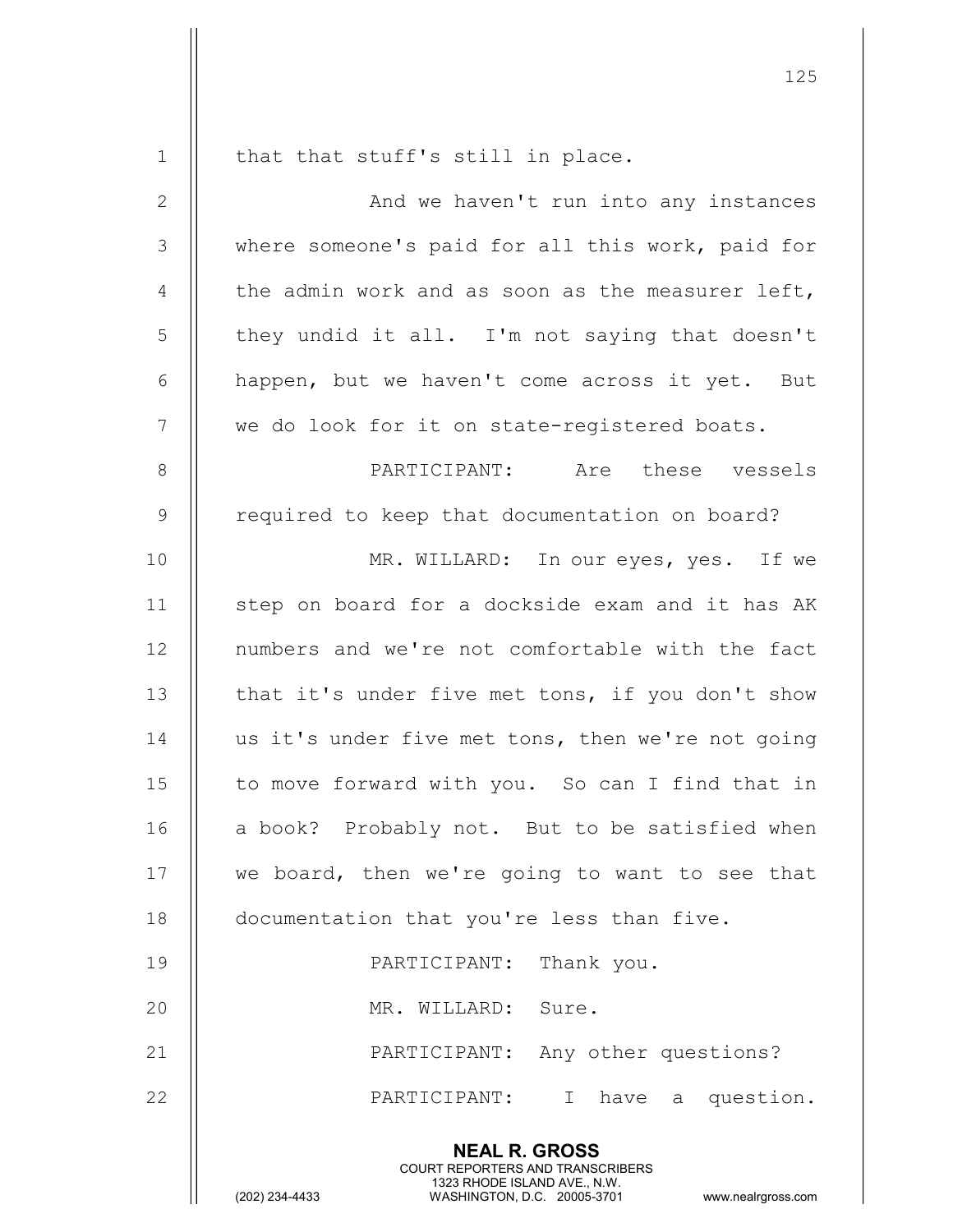| $\mathbf 1$    | Years back, it was noted that there was, there were |
|----------------|-----------------------------------------------------|
| $\mathbf{2}$   | a few vessels that were built after 1980 that could |
| 3              | no longer participate in fisheries because of       |
| $\overline{4}$ | rationalization that wanted to do tendering. And    |
| 5              | because of the way that the regulations are         |
| 6              | constructed, it would appear that they need a load  |
| $\overline{7}$ | line to be able to do that, and the vessels are     |
| $8\,$          | not load line. Can you get us an update on where    |
| $\mathsf 9$    | that is?                                            |
| 10             | MR. WILLARD: Sure. We've been                       |
| 11             | working, and I talked with Joe prior to coming here |
| 12             | about that subject. And so we've been doing a lot   |
| 13             | of work. It does seem that we've discovered maybe   |
| 14             | an anomaly of sorts and some interpretations of     |
| 15             | in terms of part-time tender and what that exactly  |
| 16             | relieved the vessel from and what it is.            |
| 17             | So we're looking into that scenario.                |
| 18             | The fish tender that is working as a fish tender    |
| 19             | that no longer fishes that doesn't meet any of the  |
| 20             | exemptions in the code for tonnage, operating       |
| 21             | solely inside the boundary line, the existing       |
| 22             | vessel, that kind of thing. And so we're still      |
|                |                                                     |

NEAL R. GROSS

COURT REPORTERS AND TRANSCRIBERS

1323 RHODE ISLAND AVE., N.W.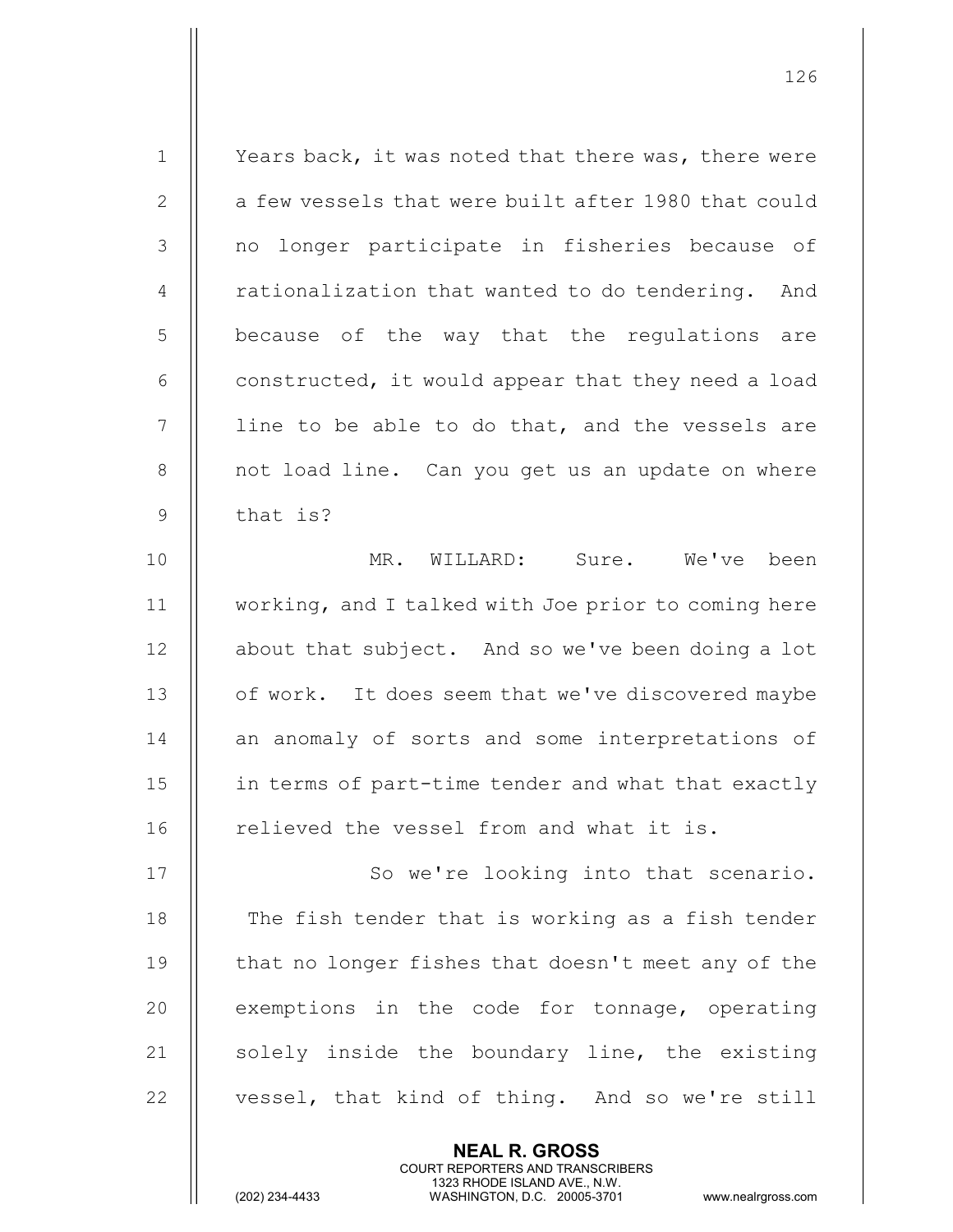1 | looking into it.

| $\mathbf{2}$   | We've actually had a working group down                                                                                                                         |
|----------------|-----------------------------------------------------------------------------------------------------------------------------------------------------------------|
| $\mathcal{S}$  | here in Seattle I think about a month or two ago,                                                                                                               |
| 4              | where we sat and we basically just pulled our heads                                                                                                             |
| 5              | together and some of our Coast Guard legal                                                                                                                      |
| 6              | interpretations and try to see if we're going down                                                                                                              |
| $\overline{7}$ | the correct road, correct process.                                                                                                                              |
| $8\,$          | So I would say that, you know, when I                                                                                                                           |
| $\mathsf 9$    | get back from this, it will be something that we                                                                                                                |
| 10             | revisit. And I think at some point we're certainly                                                                                                              |
| 11             | going to look to the industry if we do determine                                                                                                                |
| 12             | that, hey, this is something that we need to do                                                                                                                 |
| 13             | address, we'll look to the industry for some                                                                                                                    |
| 14             | assistance, some alternatives to load line, getting                                                                                                             |
| 15             | load line or, you know.                                                                                                                                         |
| 16             | PARTICIPANT: Great, thanks. I                                                                                                                                   |
| 17             | appreciate the fact that it's still on your radar.                                                                                                              |
| 18             | MR. WILLARD: Oh yeah.                                                                                                                                           |
| 19             | PARTICIPANT: Any other questions?                                                                                                                               |
| 20             | Thank you very much.                                                                                                                                            |
| 21             | MR. WILLARD: Thank you.                                                                                                                                         |
| 22             | PARTICIPANT: We'd like now to hear                                                                                                                              |
|                | <b>NEAL R. GROSS</b><br>COURT REPORTERS AND TRANSCRIBERS<br>1323 RHODE ISLAND AVE., N.W.<br>(202) 234-4433<br>WASHINGTON, D.C. 20005-3701<br>www.nealrgross.com |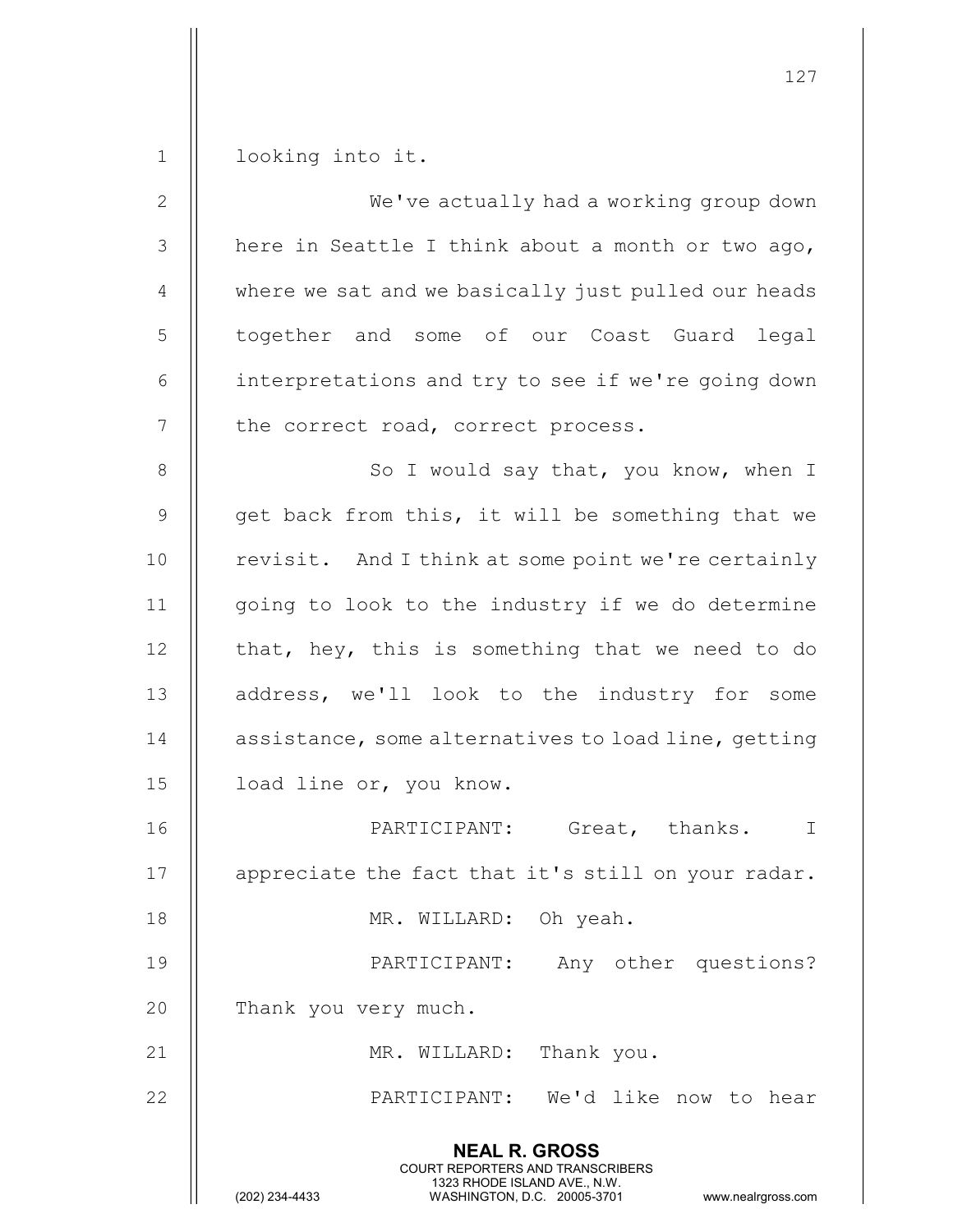NEAL R. GROSS COURT REPORTERS AND TRANSCRIBERS 1323 RHODE ISLAND AVE., N.W.<br>WASHINGTON, D.C. 20005-3701 WASHINGTON, D.C. 1 | from Marty Donohue. Marty, come up and give your 2 || report. 3 MR. DONOHUE: Yeah, good afternoon. 4 || Chief Warrant Officer Marty Donohue from the 5 Training Center in Yorktown. I'm one of the 6 Commercial Fishing Vessel Examiner Course 7 | administrators. 8 We put on two courses a year. So for  $9$  | 2019, we've got a course coming up May and June. 10  $\parallel$  The dates are May 20-24, June 10-14. And we 11 typically have 25 students in each course. And 12 | it's open to active duty, reserve, Coast Guard, 13 | civilians, auxiliary, Coast Guard auxiliary. 14 || Yeah, I appreciate all the support from 15 || the district coordinators that provide us quests 16 || and truckers and we also have DC trainer that we've 17 || been loaning out to the field. We're located at 18 Yorktown, VA, which is in D-5's area. But we're 19 looking to -- 20 PARTICIPANT: You're one of the 20? 21 || MR. DONOHUE: He's got two on the web 22  $\parallel$  trainers, so we're trying to hold ours back and

128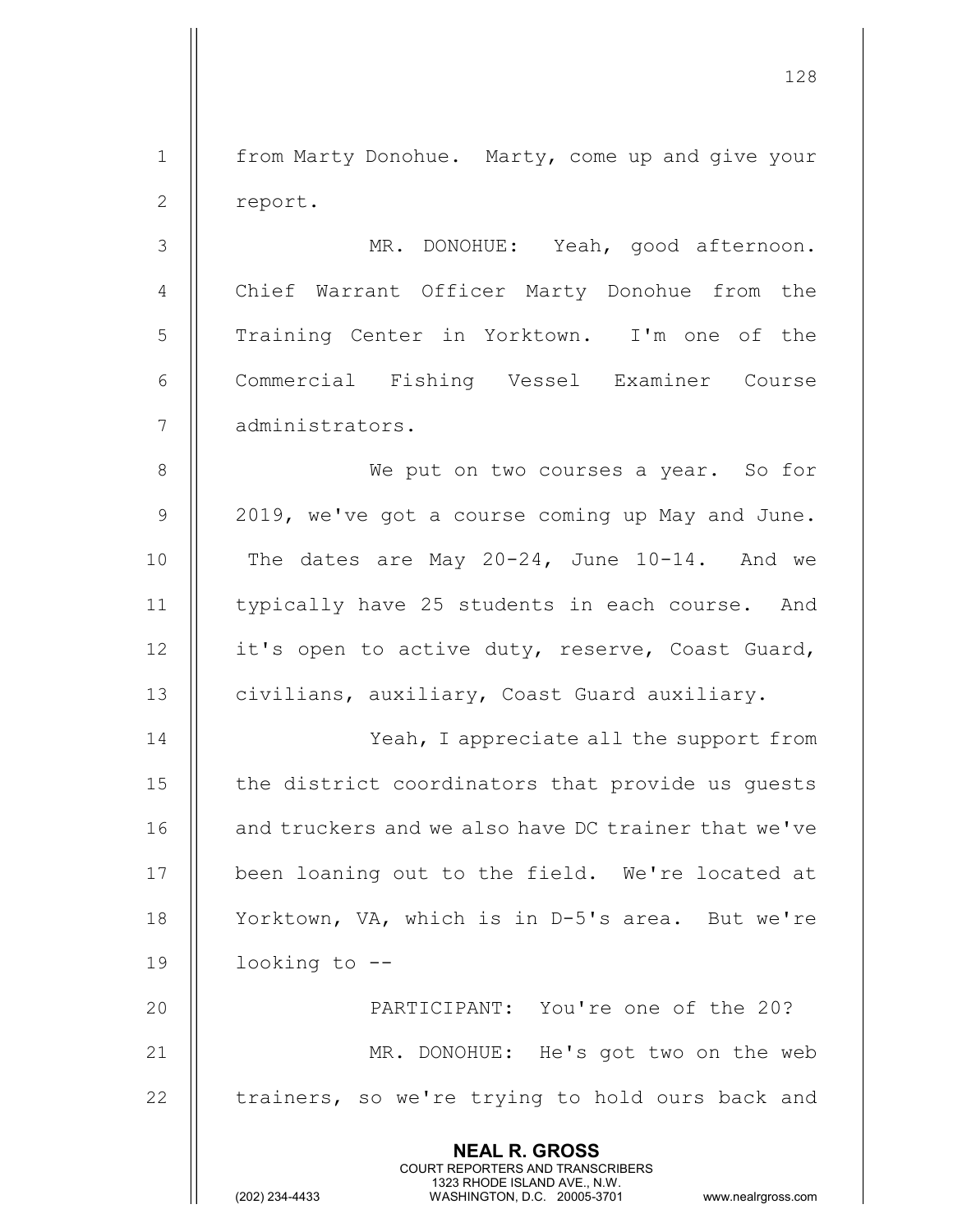NEAL R. GROSS COURT REPORTERS AND TRANSCRIBERS 1 || just keep it for the training centers. We've had 2 || some issues with platform. We have loaned it out 3 || in the past. So they're coming back with issues  $4 \parallel$  of the things for that sort. And yeah, unless you 5 | have any other questions. 6 PARTICIPANT: Any questions for Mr. 7 Donohue? 8 | MR. DAMERON: Thank you, Mr. Chairman. 9 Thomas Dameron. I missed it, who did you say that 10 | the training was open to? 11 MR. DONOHUE: It's Coast Guard active 12 | duty reserves, Coast Guard civilians, and Coast 13 || Guard auxiliarists. 14 PARTICIPANT: Do you ever let in third 15 | party examiners? 16 PARTICIPANT: Mr. Chair, it is not set 17 up for third-party examiners, and it has to do with 18 || billet structure and for our resident courses and 19 || the intent of the resident courses. So that 20  $\parallel$  unfortunately is the problem. Now, I would say, 21  $\parallel$  though, an option, because we can't train everyone 22  $\parallel$  that, or necessarily train everyone that we'd like

129

1323 RHODE ISLAND AVE., N.W.<br>WASHINGTON, D.C. 20005-3701 WASHINGTON, D.C.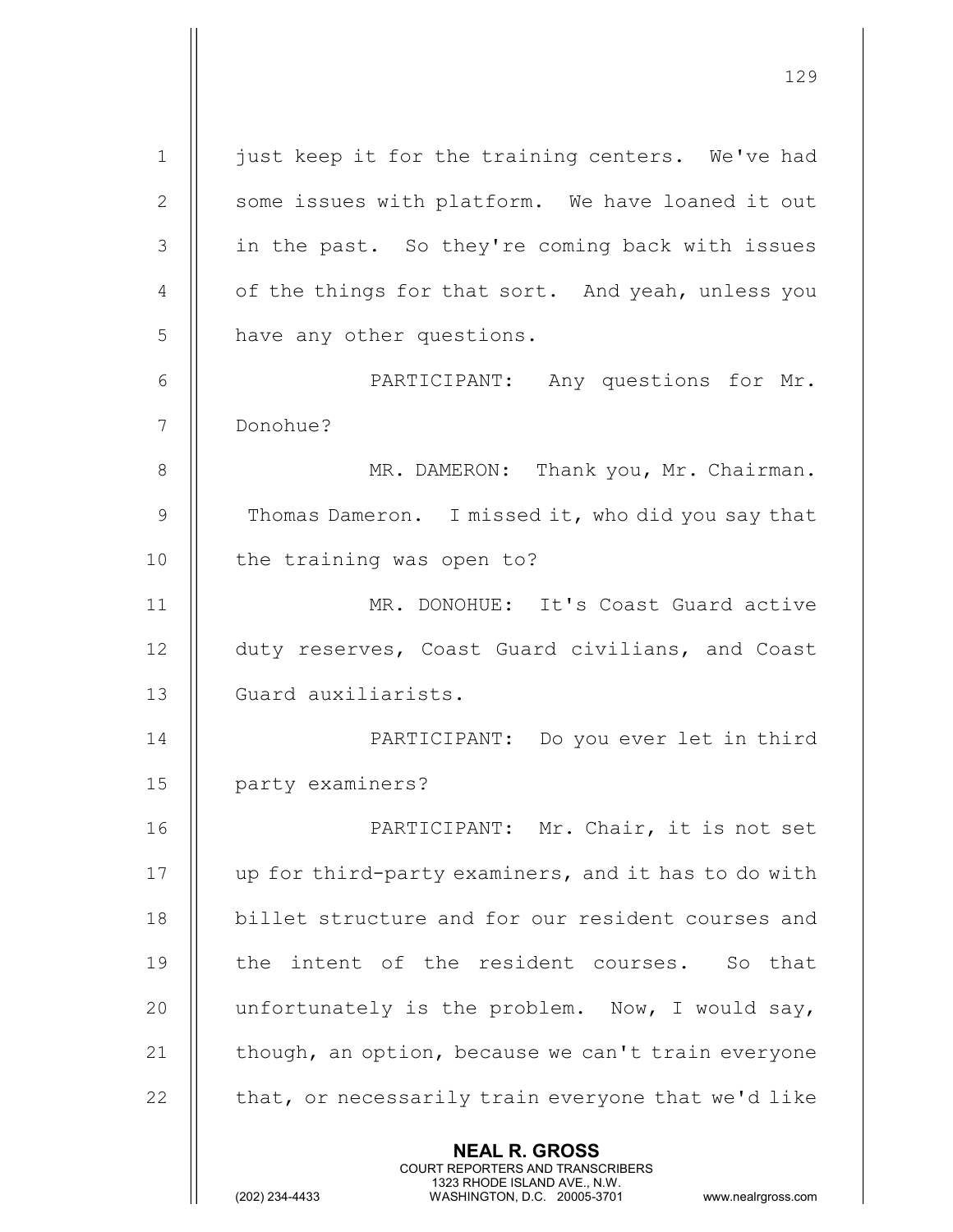| $\mathbf 1$    | to, even with the active duty auxiliary and reserve                                                 |
|----------------|-----------------------------------------------------------------------------------------------------|
| $\mathbf{2}$   | pool.                                                                                               |
| $\mathcal{S}$  | But there's always a segue to a district                                                            |
| $\overline{4}$ | coordinator-sponsored training from time to time.                                                   |
| 5              | So I think if industry has ever voiced a need for                                                   |
| 6              | training, I think we could always entertain                                                         |
| $\overline{7}$ | something. And I'll give you an example.                                                            |
| $\,8\,$        | I won't get too far into a segue. But                                                               |
| $\mathsf 9$    | we made several trips to Sault Ste. Marie to train                                                  |
| 10             | the tribal officers out there. Which in turn                                                        |
| 11             | train, and oversee the programs for the different                                                   |
| 12             | tribes in that peninsula area.                                                                      |
| 13             | And we, you know, occasionally we've                                                                |
| 14             | come up with funding for that. So it's not to say                                                   |
| 15             | that we don't do it, we'd have to see what the need                                                 |
| 16             | is. So that's, so just keep that in mind.                                                           |
| 17             | And I would say one last thing, if                                                                  |
| 18             | within the districts at your industry or panel or                                                   |
| 19             | if you do see a need, either please probably try                                                    |
| 20             | to reach out to your district coordinator and talk                                                  |
| 21             | about some logistics or the want and the need.                                                      |
| 22             | And then you know, maybe we can work something out.                                                 |
|                | <b>NEAL R. GROSS</b><br><b>COURT REPORTERS AND TRANSCRIBERS</b>                                     |
|                | 1323 RHODE ISLAND AVE., N.W.<br>(202) 234-4433<br>WASHINGTON, D.C. 20005-3701<br>www.nealrgross.com |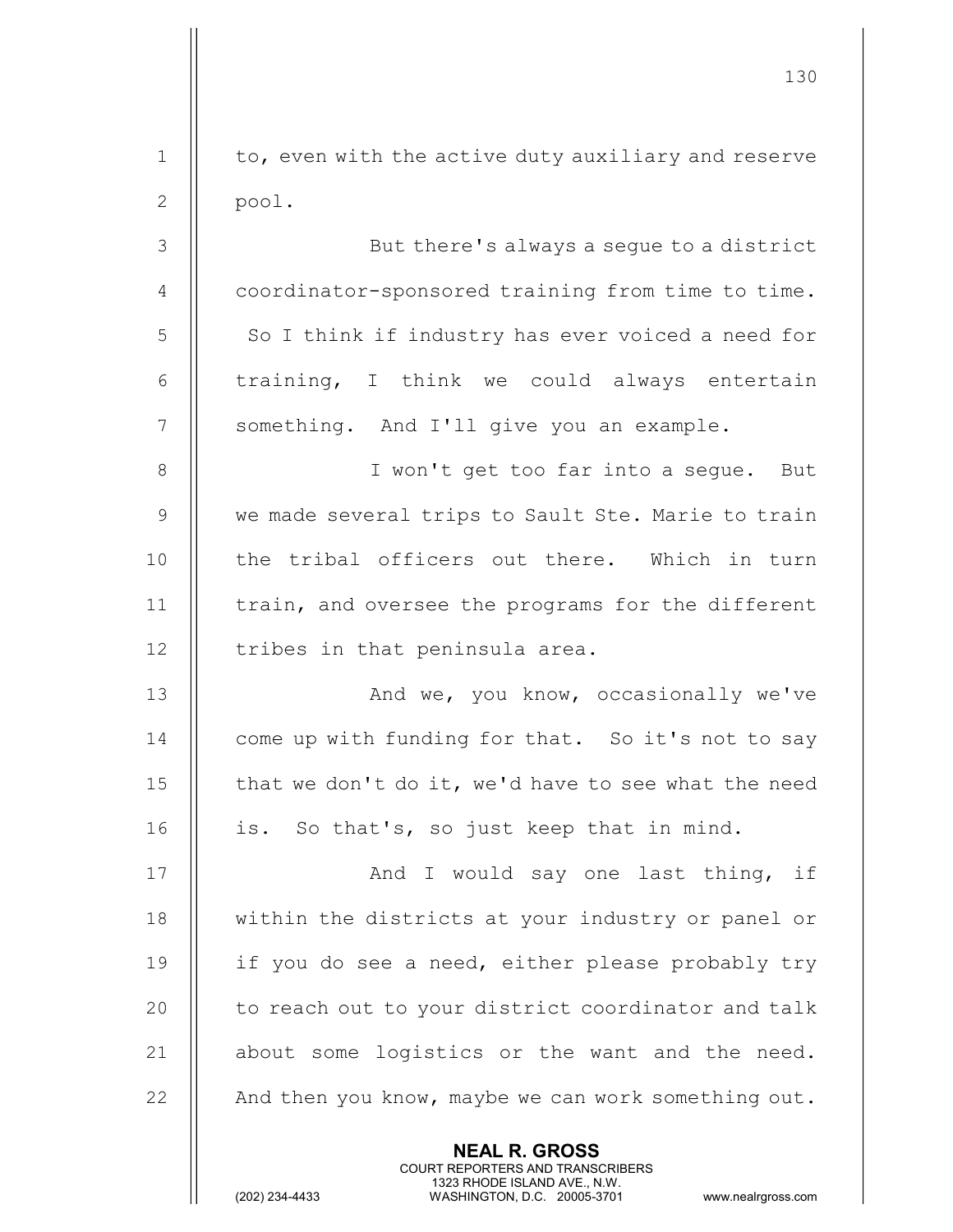| $\mathbf 1$      | PARTICIPANT: Do we --                                                                                                                                                  |
|------------------|------------------------------------------------------------------------------------------------------------------------------------------------------------------------|
| $\mathbf{2}$     | PARTICIPANT: Do you have a question?                                                                                                                                   |
| 3                | MR. DAMERON: Yeah, Mr. Chair, Thomas                                                                                                                                   |
| 4                | Dameron. Marty, this has always been a little pet                                                                                                                      |
| 5                | peeve of mine. Is your training teaching the                                                                                                                           |
| 6                | examiners how to match up the fire extinguishers                                                                                                                       |
| $\boldsymbol{7}$ | with the proper brackets?                                                                                                                                              |
| $\,8\,$          | MR. DONOHUE: We talk about that, and                                                                                                                                   |
| $\mathsf 9$      | where it says specifically on fire extinguisher                                                                                                                        |
| 10               | what bracket to use, we go into detail on that,                                                                                                                        |
| 11               | and we do make sure and train them to make sure                                                                                                                        |
| 12               | it's a marine type of bracket. Or if it specifies                                                                                                                      |
| 13               | exactly what bracket to use, then to verify that.                                                                                                                      |
| 14               | MR. DAMERON: Okay, thank you.                                                                                                                                          |
| 15               | Any other questions?<br>PARTICIPANT:                                                                                                                                   |
| 16               | All right, thank you very much.                                                                                                                                        |
| 17               | MR. DONOHUE: Thank you.                                                                                                                                                |
| 18               | PARTICIPANT: Next?                                                                                                                                                     |
| 19               | PARTICIPANT: If you prefer, yes.                                                                                                                                       |
| 20               | Now, Mr. Chair, and I'm not sure where we're at.                                                                                                                       |
| 21               | Now, actually, I don't know where a break may fall                                                                                                                     |
| 22               | into this, but I do know when we do choose to go                                                                                                                       |
|                  | <b>NEAL R. GROSS</b><br><b>COURT REPORTERS AND TRANSCRIBERS</b><br>1323 RHODE ISLAND AVE., N.W.<br>(202) 234-4433<br>WASHINGTON, D.C. 20005-3701<br>www.nealrgross.com |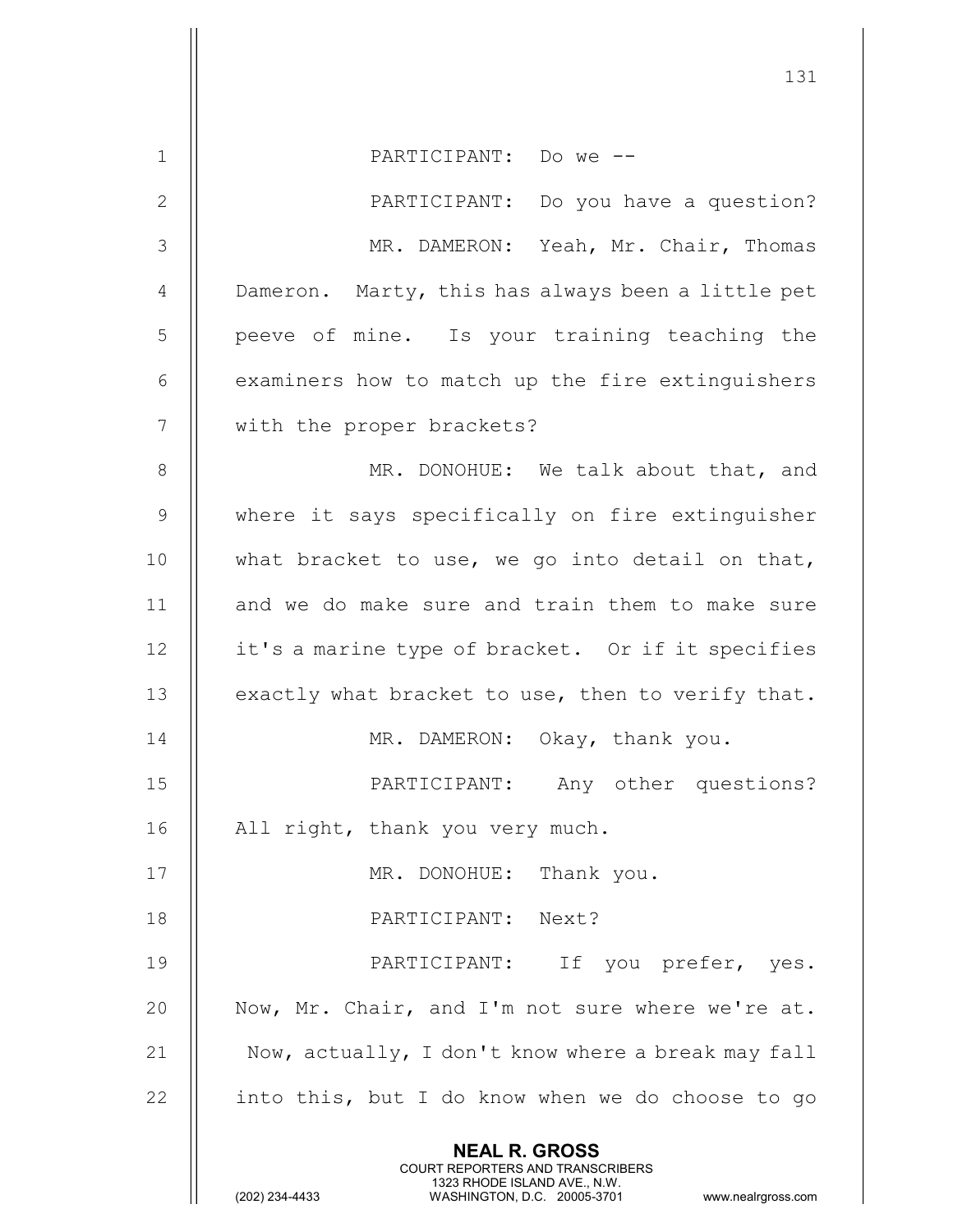NEAL R. GROSS COURT REPORTERS AND TRANSCRIBERS 1323 RHODE ISLAND AVE., N.W.<br>WASHINGTON, D.C. 20005-3701 WASHINGTON, D.C. 20005-3701 www.nealrgross.com  $1 \parallel$  to a break, we'll probably be calling up the next 2 || segment by way of conference call over here. So 3 | what would a best, what you'd like to do, and then 4 Whenever we're done with that, then we can call 5 up our next presenter. He may need a couple 6 minutes. 7 CHAIRMAN JACOBSEN: What makes the 8 || most sense? 9 || PARTICIPANT: I would recommend, 10 myself, maybe we cut one up, maybe a ten-minute 11 break. Because I notice people are getting  $12$  | restless. And then maybe a good timing for that, 13 || and then we can seque into the next instructor. 14 || PARTICIPANT: Thank you very much. 15 PARTICIPANT: We'll take a ten-minute 16 break. 17 (Whereupon, the above-entitled matter 18 || went off the record at 2:18 p.m. and resumed at 19 2:34 p.m.) 20 CHAIRMAN JACOBSEN: We're going to 21  $\parallel$  listening to a presentation on the telephone, so 22 || please go ahead. You'll have an opportunity to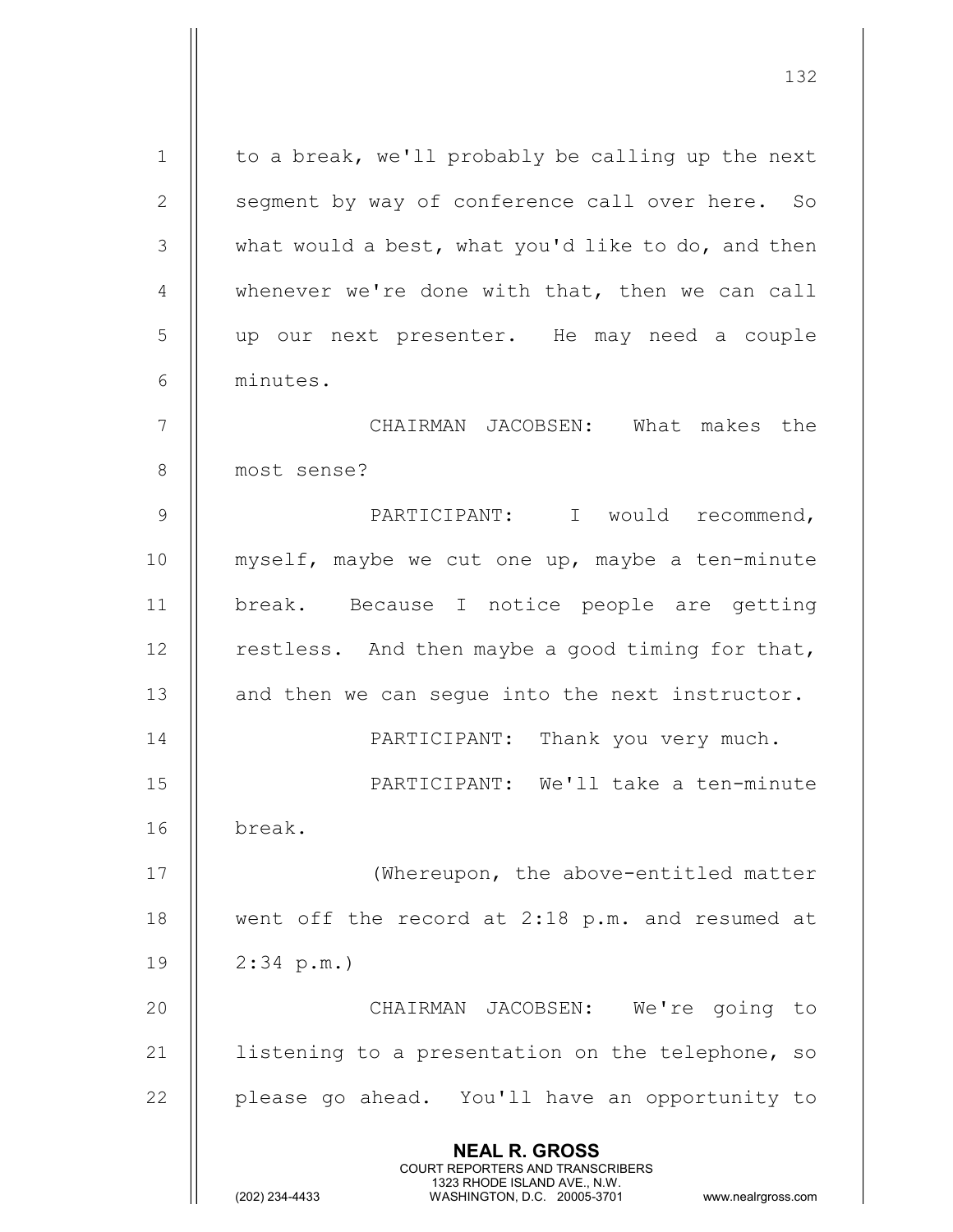133 NEAL R. GROSS COURT REPORTERS AND TRANSCRIBERS 1323 RHODE ISLAND AVE., N.W.<br>WASHINGTON, D.C. 20005-3701 1 || ask questions. 2 || MR. RAMSEY: Sean Ramsey here. 3 CHAIRMAN JACOBSEN: Hey Sean, it's Bob  $4 \parallel$  again. I've got you on speaker phone here with the 5 Commission and an audience of open public. I'm 6  $\parallel$  going to  $-$  your presentation. And then, if you  $7$   $\parallel$  would, just stay on the line in case there are any 8 || questions at the end of the presentation. 9 MR. RAMSEY: Oh, okay. So, my name is 10 || Sean Ramsey. I work with the US Coast Guard, 11 particularly I work the PEH4 which is the 12 | life-saving and fire-protection division. 13 || And so, my major understanding was that 14 || the PSAB had a couple of questions in regards to 15 || portable fire extinguishers. By my trade, I am 16  $\parallel$  a fire protection engineer for the group. So, I 17 would be willing to answer any questions they'll 18 | have, or discuss the issue topics. 19 CHAIRMAN JACOBSEN: So, are there any 20 || questions about portable fire extinguishers? We 21  $\parallel$  thought we were going to listen to a presentation 22 | here?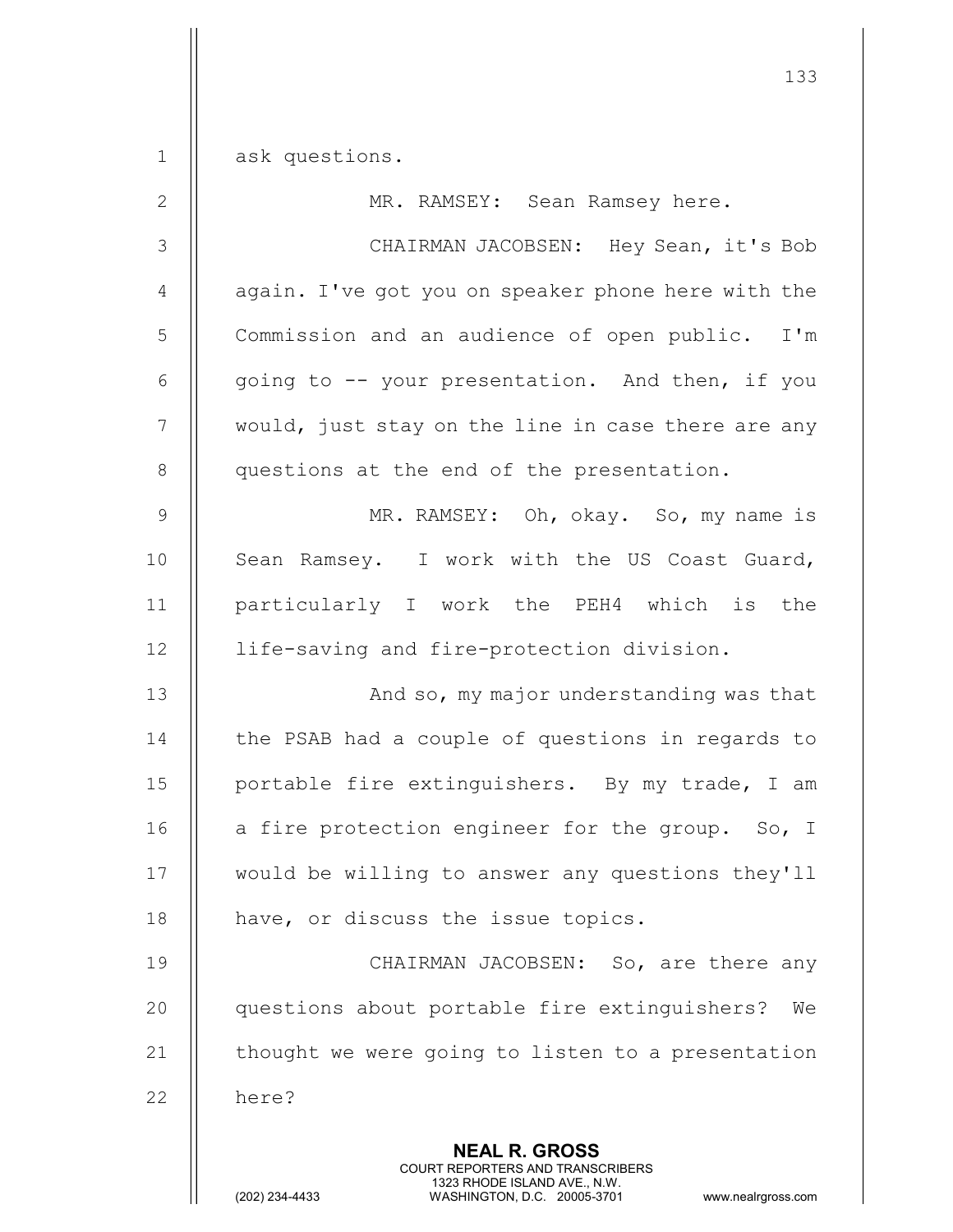| $1\,$          | MR. MYERS: Yes. Hey, Sean, do you                                                                                                                                      |
|----------------|------------------------------------------------------------------------------------------------------------------------------------------------------------------------|
| $\mathbf{2}$   | have a presentation prepared, or were you just going                                                                                                                   |
| 3              | be answering questions from the audience?                                                                                                                              |
| $\overline{4}$ | MR. RAMSEY: I do<br>not<br>have<br>a                                                                                                                                   |
| 5              | presentation prepared. My understanding was I was                                                                                                                      |
| 6              | going to be answering questions that the committee                                                                                                                     |
| 7              | had. And I apologize, I had not been prepared for                                                                                                                      |
| 8              | that.                                                                                                                                                                  |
| $\mathcal{G}$  | MR. MYERS: Okay. If you wait just a                                                                                                                                    |
| 10             | second here, we'll generate a couple of questions.                                                                                                                     |
| 11             | There were some earlier about performance-based                                                                                                                        |
| 12             | extinguishers, rackets, that kind of thing. But                                                                                                                        |
| 13             | I'll talk to the audience real quick, and I'll see                                                                                                                     |
| 14             | if there are any questions.                                                                                                                                            |
| 15             | RAMSEY: Yeah, I don't know if you<br>MR.                                                                                                                               |
| 16             | already talked about the recent Coast Guard changes                                                                                                                    |
| 17             | when it comes to getting rid of the Coast Guard                                                                                                                        |
| 18             | weight standard and moving towards the UL ratings.                                                                                                                     |
| 19             | So, that's probably a topic that's, you know, it's                                                                                                                     |
| 20             | still --                                                                                                                                                               |
| 21             | (Simultaneous speaking.)                                                                                                                                               |
| 22             | MR. MYERS: We touched on it earlier.                                                                                                                                   |
|                | <b>NEAL R. GROSS</b><br><b>COURT REPORTERS AND TRANSCRIBERS</b><br>1323 RHODE ISLAND AVE., N.W.<br>(202) 234-4433<br>WASHINGTON, D.C. 20005-3701<br>www.nealrgross.com |

 $\mathsf{I}\mathsf{I}$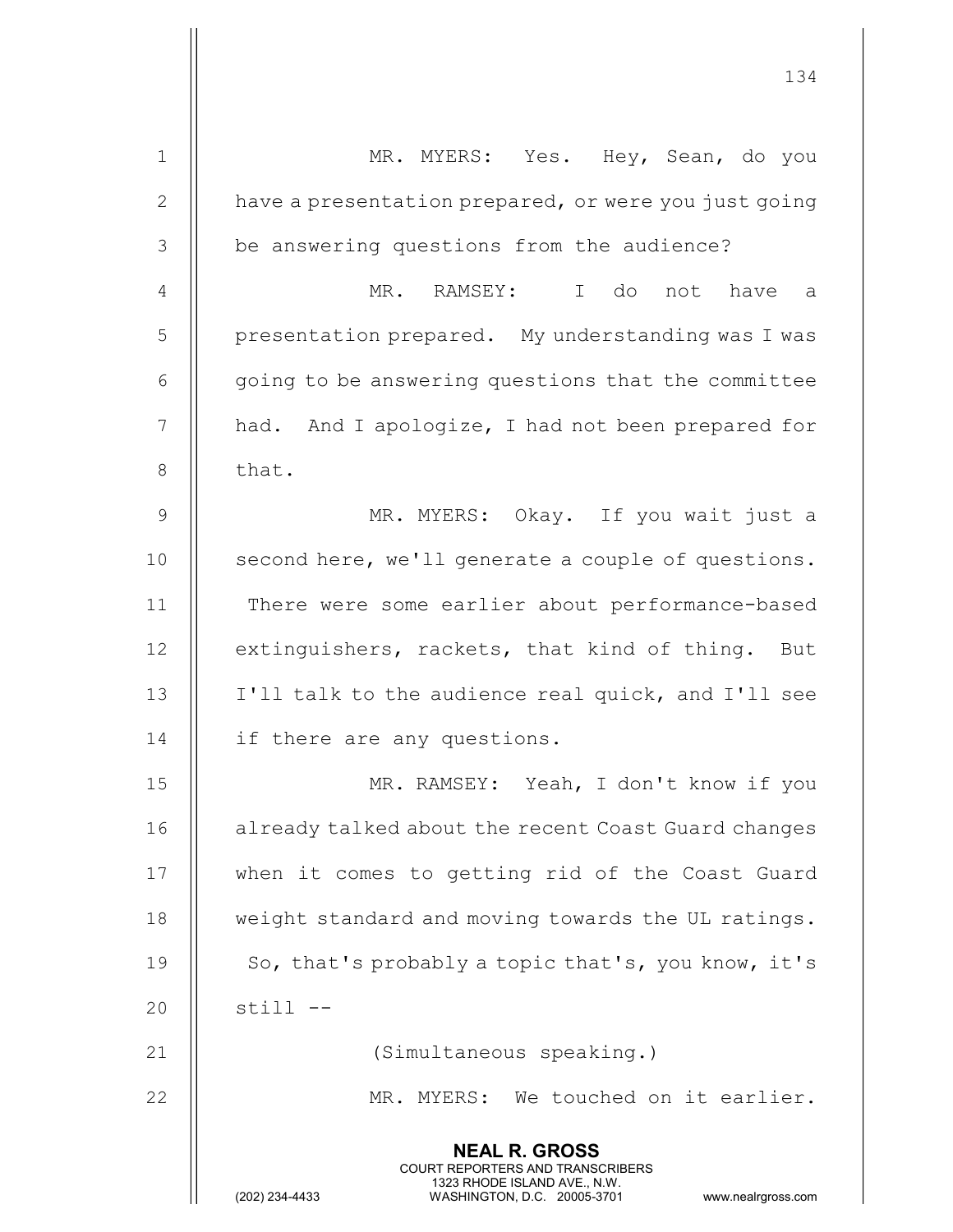|                | 135                                                                                                                                                             |
|----------------|-----------------------------------------------------------------------------------------------------------------------------------------------------------------|
| 1              | And real quick, Joe has a question for you.                                                                                                                     |
| $\mathbf{2}$   | MR. RAMSEY: Absolutely.                                                                                                                                         |
| 3              | MR. MYERS: Sean, can you hear me?                                                                                                                               |
| 4              | MR. RAMSEY: Yeah, you're a little far                                                                                                                           |
| 5              | but I can get you.                                                                                                                                              |
| 6              | MR. MYERS: Alright, Joe Myers here.                                                                                                                             |
| $\overline{7}$ | You can hear me now?                                                                                                                                            |
| $8\,$          | MR. RAMSEY: Yes, absolutely. Thank                                                                                                                              |
| $\mathcal{G}$  | you, sir.                                                                                                                                                       |
| 10             | MR. MYERS: And I think if you could                                                                                                                             |
| 11             | maybe share with the committee and the public maybe                                                                                                             |
| 12             | a little background history of what -- part of the                                                                                                              |
| 13             | discussion of the portable fire extinguisher filing                                                                                                             |
| 14             | rule that came about in that -- correct me if I'm                                                                                                               |
| 15             | wrong -- about July of 2016, you had a final rule                                                                                                               |
| 16             | come out. And if in the past there were questions                                                                                                               |
| 17             | on, hey, what goes into that firing rule, what did                                                                                                              |
| 18             | your decision making out of your office. And then                                                                                                               |
| 19             | some of the checks and balances of going through                                                                                                                |
| 20             | the weight-based performance rating system, the                                                                                                                 |
| 21             | old rating system. And then the<br>new                                                                                                                          |
| 22             | Underwriter-Laboratory-based system. And maybe                                                                                                                  |
|                | <b>NEAL R. GROSS</b><br>COURT REPORTERS AND TRANSCRIBERS<br>1323 RHODE ISLAND AVE., N.W.<br>(202) 234-4433<br>WASHINGTON, D.C. 20005-3701<br>www.nealrgross.com |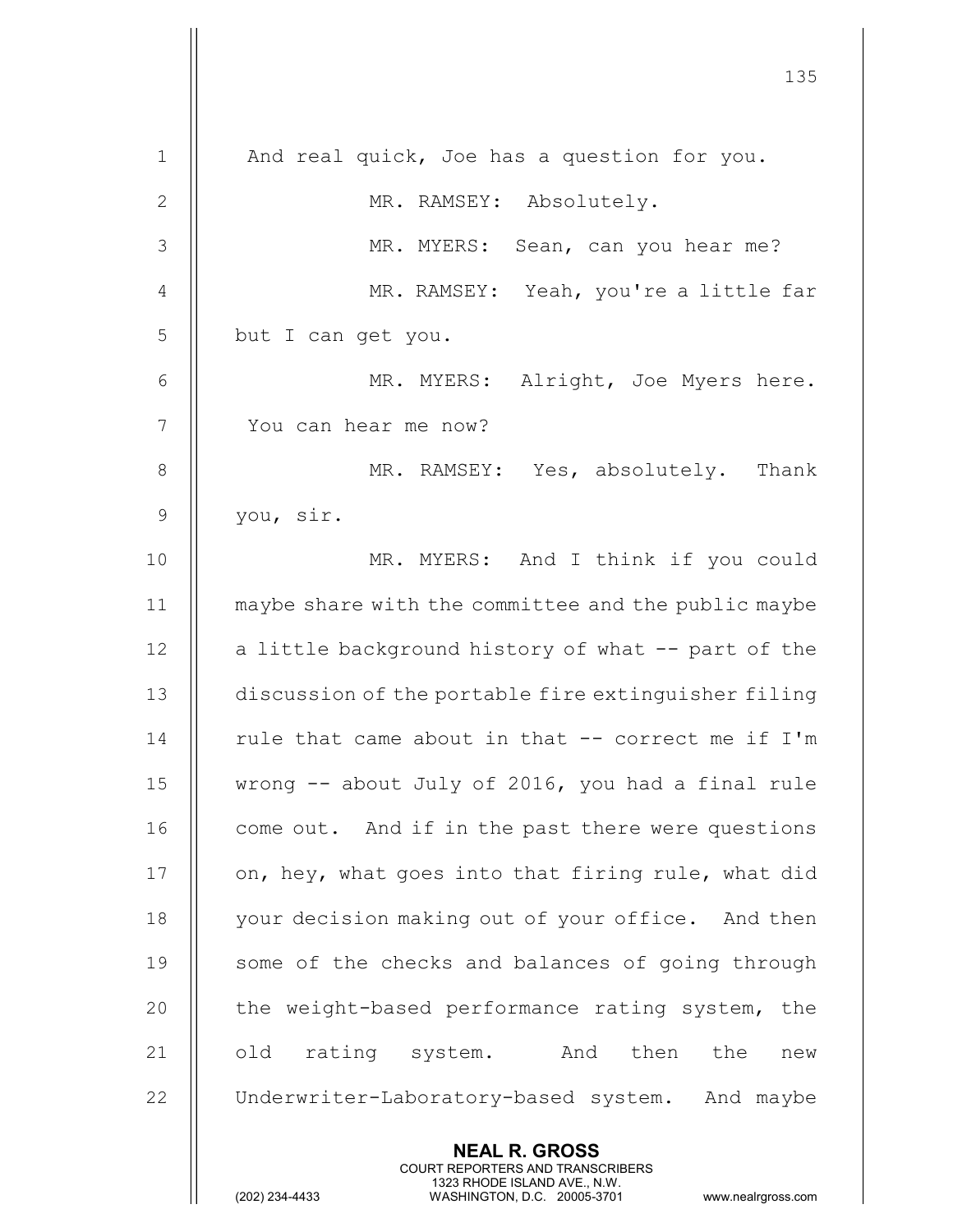| $\mathbf 1$    | you can go -- maybe elaborate a little bit on that.   |
|----------------|-------------------------------------------------------|
| $\mathbf{2}$   | MR. RAMSEY: Absolutely. That would                    |
| 3              | be a great topic. So, a little bit of background,     |
| $\overline{4}$ | the refit reg project that we've done was the fire    |
| 5              | rule, which was published July 22nd, 2016, called     |
| 6              | the Harmonization Standard for Fire Protection,       |
| 7              | Detection, and Extinguishing Equipment. That was      |
| $8\,$          | a fire rule we published, and which affect the vast   |
| $\mathsf 9$    | majority of 46COFRs, as well as some 33COFRs. And     |
| 10             | this affected commercial vessels, recreational        |
| 11             | vessels, pretty much the entire gamut under the       |
| 12             | Coast Guard's purview.                                |
| 13             | And kind of how that process ends up                  |
| 14             | happening, how do we get to a final rule, is projects |
| 15             | generally start depending on feedback we get from     |
| 16             | the public. So, there may be an issue that            |
| 17             | businesses identify with our regs, some kind of       |
| 18             | inconsistency, some kind of problem. And, you         |
| 19             |                                                       |
|                | know, we generally hear about it through our          |
|                | partners in CBC, or through BSF, or just from, the    |
| 20<br>21       | biggest factor, people coming up to our office and    |
| 22             | asking standards questions. We get a lot of those.    |

NEAL R. GROSS

 COURT REPORTERS AND TRANSCRIBERS 1323 RHODE ISLAND AVE., N.W.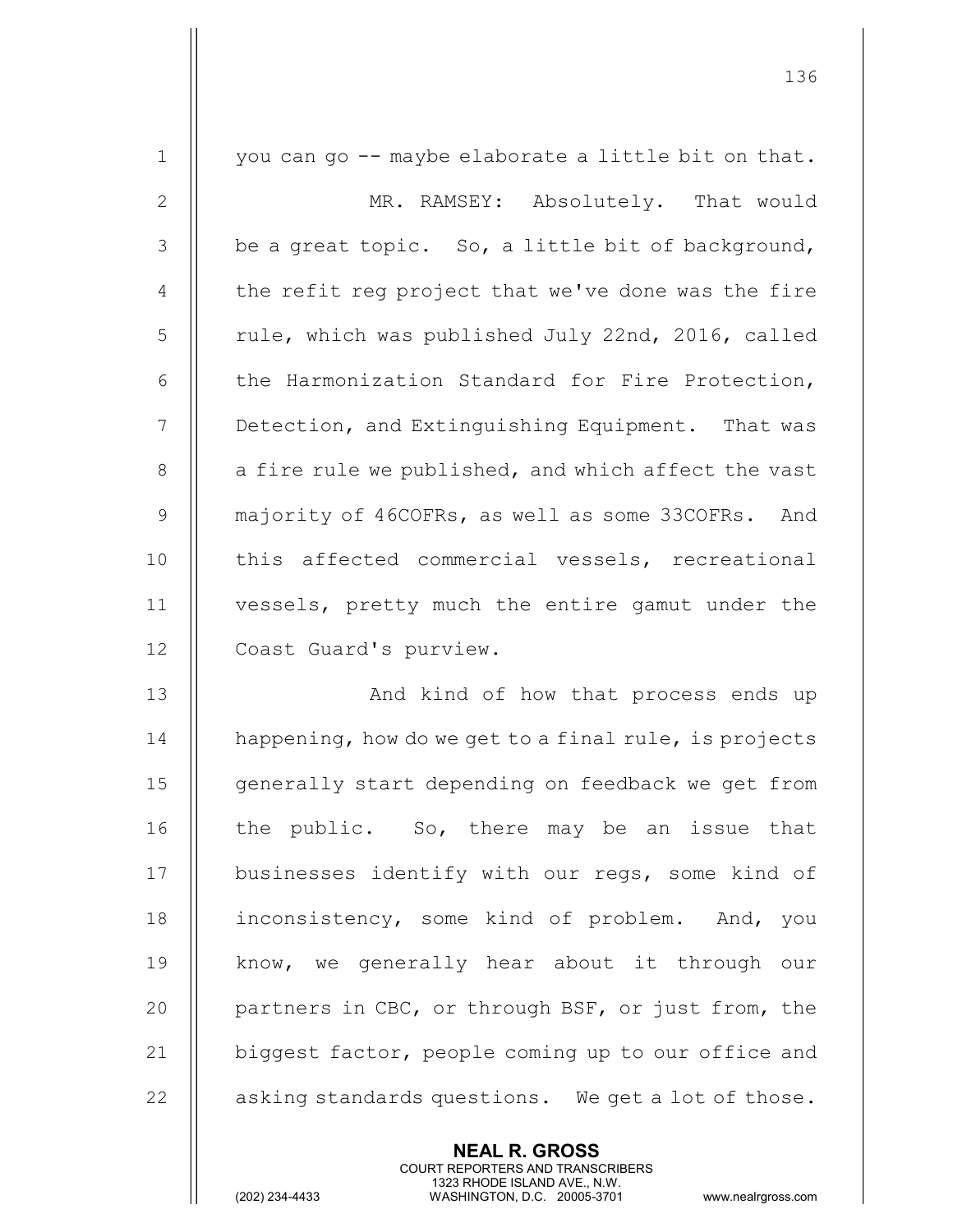| $\mathbf 1$    | And basically, after a problem's                                                                    |
|----------------|-----------------------------------------------------------------------------------------------------|
| $\mathbf{2}$   | identified, we work it out to figure out what kind                                                  |
| 3              | of solution works best in this -- for this given                                                    |
| $\overline{4}$ | problem, and we develop a reg project out of that.                                                  |
| 5              | It goes through multiple levels of internal                                                         |
| 6              | clearance in order to evaluate is this project                                                      |
| 7              | worthwhile to do. What kind of basis does it have?                                                  |
| $8\,$          | Does it cost anything? And so, inside the Coast                                                     |
| 9              | Guard, we have a fair bit of predetermined checks                                                   |
| 10             | and balance in regards to that. You know, reg                                                       |
| 11             | projects that generally come, you know from the                                                     |
| 12             | public. There has to pros to outweigh that con.                                                     |
| 13             | So, that's one of the major things that we look                                                     |
| 14             | at to determine when we do a reg project.                                                           |
| 15             | We love to do lots of reg projects, we                                                              |
| 16             | love to leave the world a better place. But, you                                                    |
| 17             | know, the truth of the matter is that there are                                                     |
| 18             | some projects that are good ideas and some that,                                                    |
| 19             | you know, when you start looking at what the actual                                                 |
| 20             | costs aren't as great of ideas.                                                                     |
| 21             | So, where the public starts getting                                                                 |
| 22             | involved is the Coast Guard ends up drafting an                                                     |
|                |                                                                                                     |
|                | <b>NEAL R. GROSS</b><br><b>COURT REPORTERS AND TRANSCRIBERS</b>                                     |
|                | 1323 RHODE ISLAND AVE., N.W.<br>(202) 234-4433<br>WASHINGTON, D.C. 20005-3701<br>www.nealrgross.com |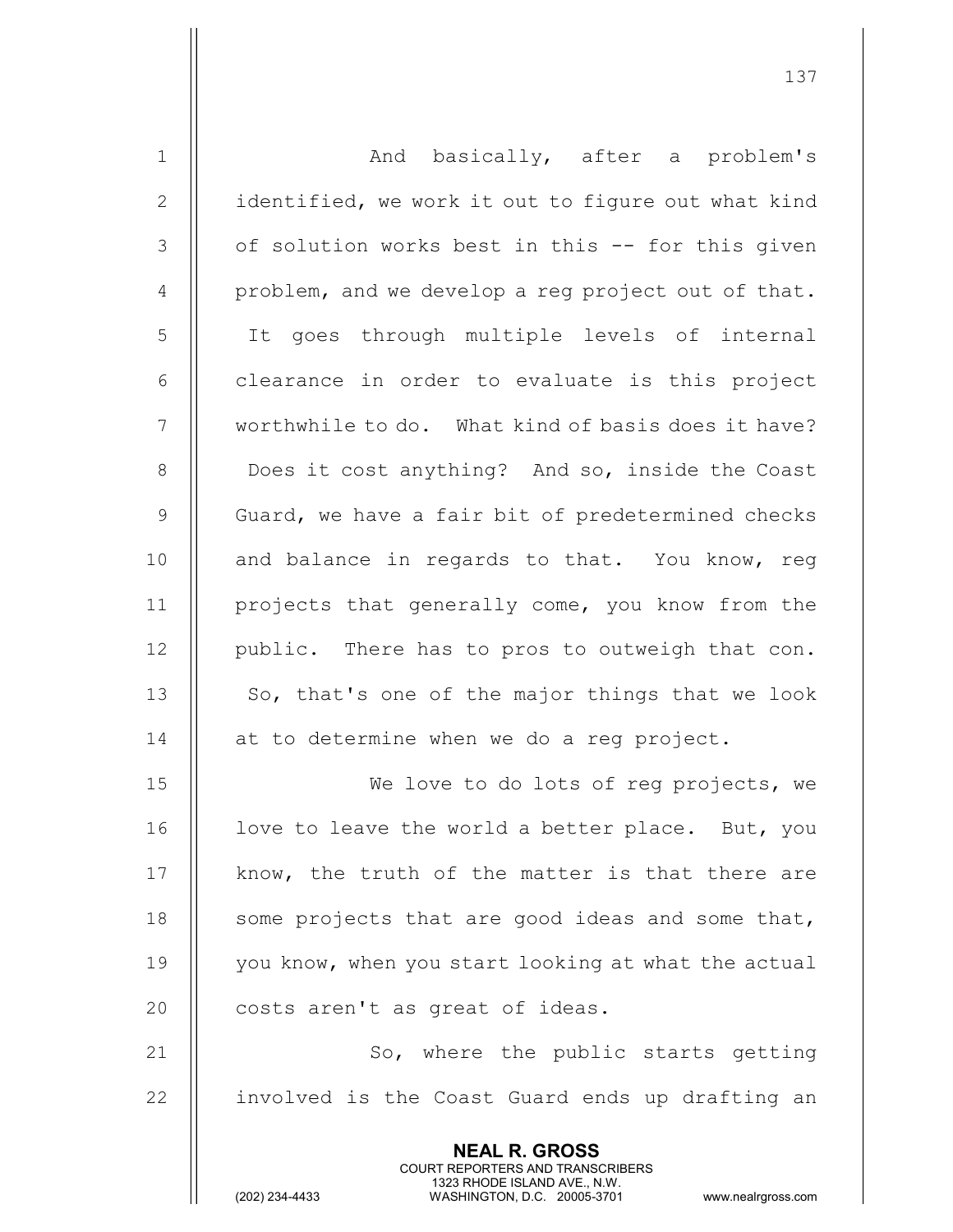1 || NPR, a Notice of Proposed Rule-making. So, we 2 || draft those complete with proposed reg text 3 | changes, as well as a summary and an analysis of 4  $\parallel$  the cost benefits. So, that goes through Coast 5 Guard Internal Affairs, and then it eventually goes  $6$   $\parallel$  up to the Department of Homeland Security, where  $7 \parallel$  they also get on that, and they'll ask very 8 || much the same things, is this worthwhile, does this 9 make sense? You know, how is your economic 10 || analysis? Does it make sense? Do you have the 11 ability to do what you're about to do? And then  $12$  | if the rule is considered a significant rule, we  $13$  || get a couple million dollars' worth of change. 14 || Then it also goes into a higher level of clearance 15 || at DHS, and at the OED level. So, where the public 16  $\parallel$  starts getting involved is we publish this NPR, 17 || and then it goes through Coast Guard and DHS 18 internal clearance. 19 || A NPR is published. And in our case, 20  $\parallel$  the NPR for this rule was published January 13th, 21  $\parallel$  2014. And so, we published something in the 22 || February, where we announced to basically the

> NEAL R. GROSS COURT REPORTERS AND TRANSCRIBERS

138

1323 RHODE ISLAND AVE., N.W.<br>WASHINGTON, D.C. 20005-3701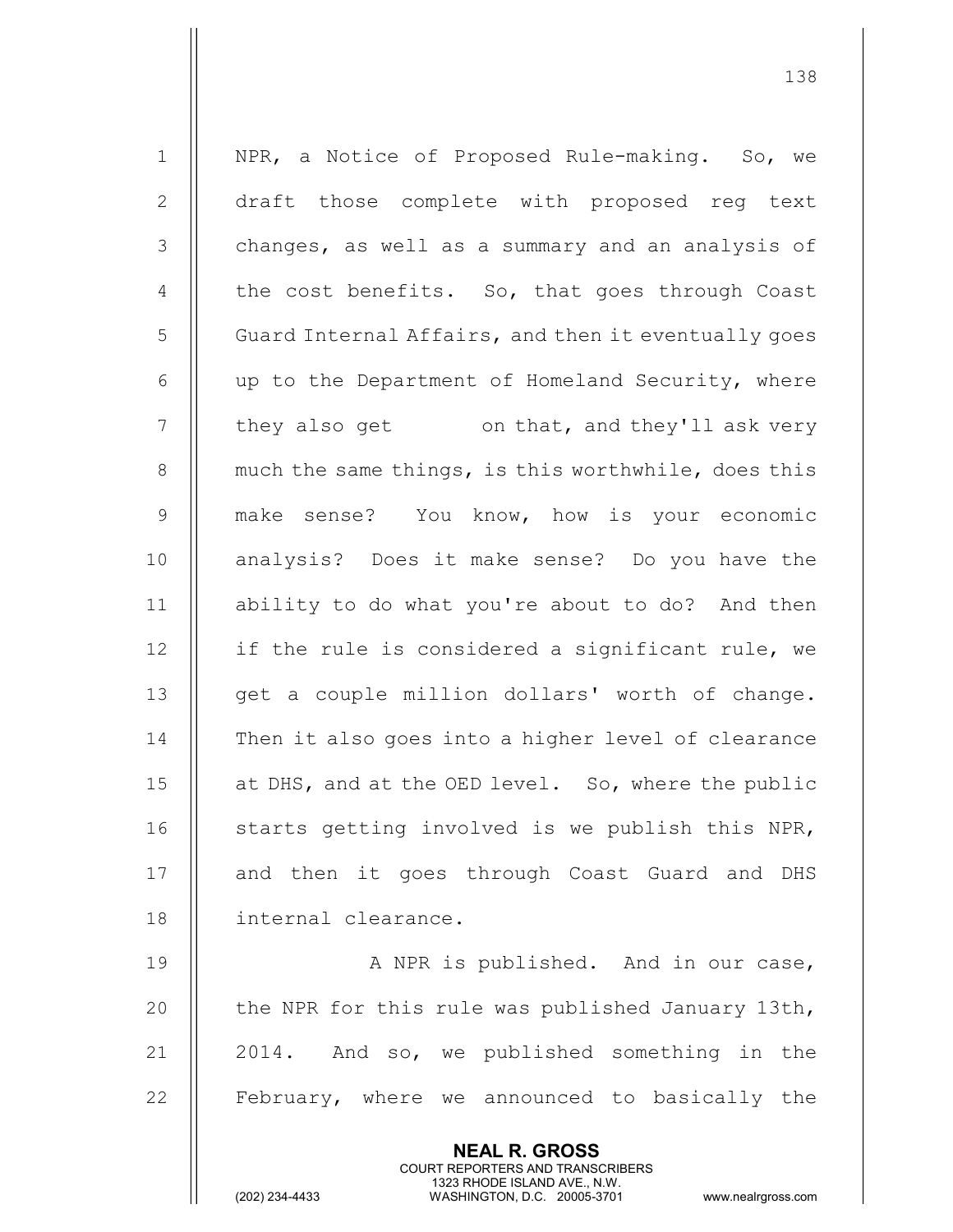1 || entire world that this reg project as something 2 || we're looking at. This is a notice of proposed  $3$  | rule-making.

4  $\parallel$  And in there, we talk about, you know,  $5 \parallel$  if we have the Executive Summary, in the summary, 6  $\parallel$  where we talk about what the rule is, kind of what 7 | we want to deal with it. And we also have questions  $8$  || inside the NPR to the public, you know, if there 9 || are things that the Coast Guard is unclear on or 10 || that, you know, we have an idea, but we want more 11 feedback for the public, in order to, you know, 12 make our rule as strong as it can be.

13 || So, in the case of these -- this NPR, 14 || we have, you know, so many questions that we are 15 || asking the public through this announcement in the 16 | Federal Register, where, you know, we chose to adopt 17 | the UL ratings. And we asked the public, you know, 18 || are these numbers acceptable? Do they make sense? 19 || We asked a number of questions in there.

20 And at that point in time, the NPR is 21  $\parallel$  open for, I believe, 60 to -- at least 60 days. 22  $\parallel$  And that's the official time period where, as a

> NEAL R. GROSS COURT REPORTERS AND TRANSCRIBERS

1323 RHODE ISLAND AVE., N.W.<br>WASHINGTON, D.C. 20005-3701

WASHINGTON, D.C. 20005-3701 www.nealrgross.com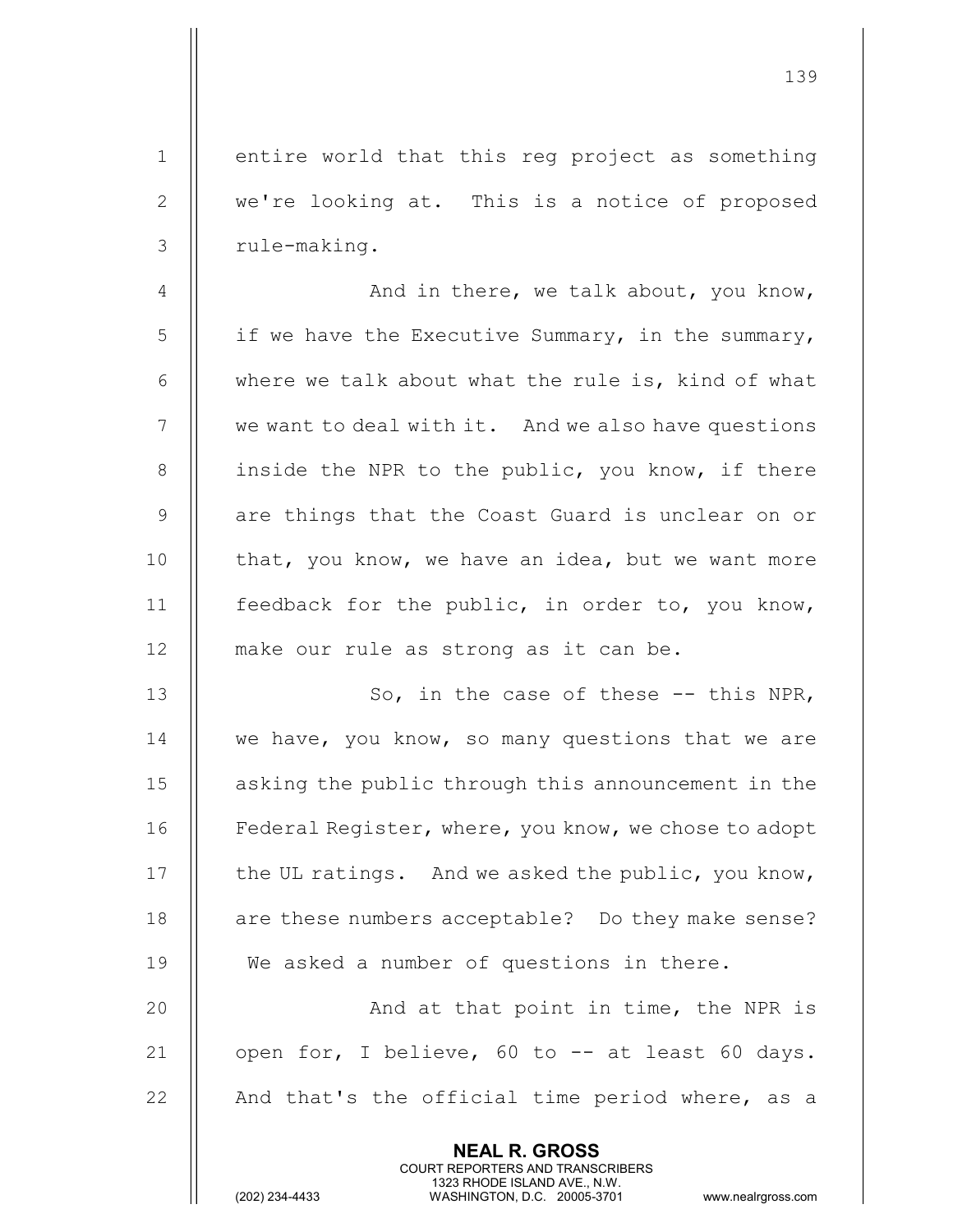1 | regulatory body, that we give this information to 2  $\parallel$  the public, we give them the EA, we give them, you  $3 \parallel$  know, all of our questions as text, and we say please 4  $\parallel$  talk to us, give us information back. 5 | You know, and from there, you know, we  $6$   $\parallel$  eventually close that, we take all those comments 7 | back, at the Coast Guard, and we kind of deliberate 8 | on them. We look at what was being asked, we look 9  $\parallel$  -- you know, does it make sense? You know, is this, 10 || you know -- can we answer this question, you know? 11 Do, you know -- is this a good question? 12 And then, we will iterate on the rule, 13 || based on public feedback. So, that public 14 | feedback, we will reiterate on the changed rule 15  $\parallel$  a little bit, we make tweaks and changes. We might 16 | scrap whole sections, depending on, you know, how  $17$   $\parallel$  strong the feedback is in one way or the other. 18 And then, once that's done, we go 19 | through the same internal clearance, Coast Guard, 20  $\parallel$  DHS, and maybe OMB, to then publish the final rule. 21  $\parallel$  Where the final rule will be, you know, we'll 22 || indicate on it, you know, we received these

> NEAL R. GROSS COURT REPORTERS AND TRANSCRIBERS

140

1323 RHODE ISLAND AVE., N.W.<br>WASHINGTON, D.C. 20005-3701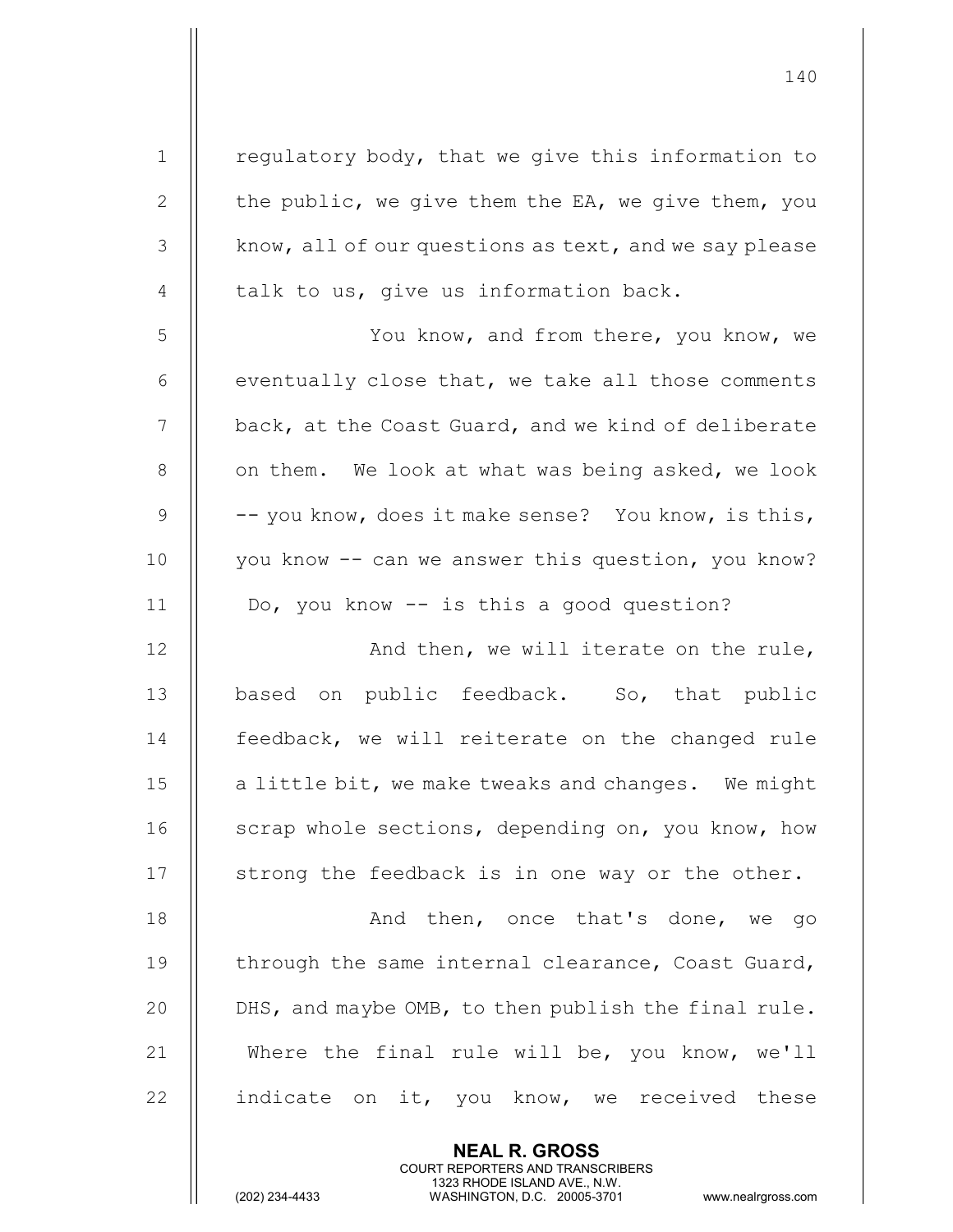1 | questions from the public. And then we have, you 2 || know, statements and replies, answers to the  $3 \parallel$  questions the public had, as well as, you know,  $4 \parallel$  statements of what did we change as a result of  $5$  || that, if we changed anything at all.

6 || So, throughout the process, there's 7 | generally a couple of good avenues in order to get 8 || public feedback. If we find that we're hit really 9 || hard on the NPR stage with a lot of comments, and 10 || we have to make, you know, fairly significant 11 | changes, what will end up happening is we will 12 || actually bring that back through the NPR and do 13 || another round of, basically, questions and 14 || proposals.

15 || So, depending on the amount of comments 16 || we get, and the amount of confusion, or clarity 17 || that's needed, we'll go through that process 18 || multiple times.

19 || In the case our final rule, we ended 20 || up, you know, 2014 published the NPR and took 21  $\parallel$  comments on it, and then iterated on it, and then 22  $\parallel$  had our final ruling publish almost two years, 2016.

> NEAL R. GROSS COURT REPORTERS AND TRANSCRIBERS

1323 RHODE ISLAND AVE., N.W.<br>WASHINGTON, D.C. 20005-3701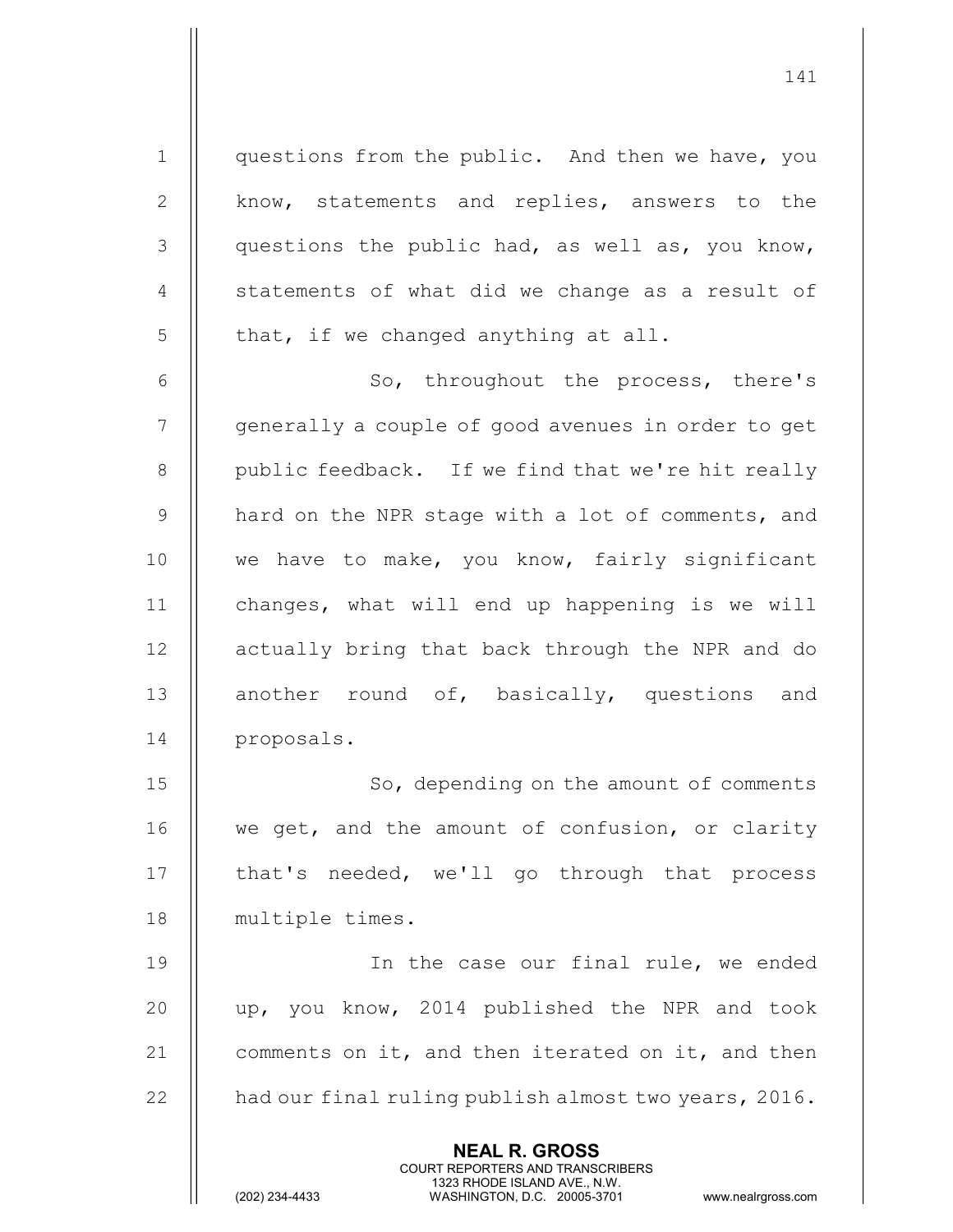| $\mathbf 1$    | In there, we only had about a little                                                                                                                                   |
|----------------|------------------------------------------------------------------------------------------------------------------------------------------------------------------------|
| 2              | over a dozen comments from the public, and, you                                                                                                                        |
| 3              | know, there were some questions on the final rule                                                                                                                      |
| $\overline{4}$ | and about clarifications. Is there grandfathering                                                                                                                      |
| 5              | on fire extinguishers? We also got a couple of                                                                                                                         |
| 6              | questions about, you know, am I affected, or other                                                                                                                     |
| 7              | things. But for the most part, most of the comments                                                                                                                    |
| 8              | we got were not very strong or very opposed to a                                                                                                                       |
| $\mathsf 9$    | lot of the changes we were making.                                                                                                                                     |
| 10             | So, that's kind of how req process works                                                                                                                               |
| 11             | for the Coast Guard. And that's kind of how it                                                                                                                         |
| 12             | worked on this case. Some of the background of                                                                                                                         |
| 13             | how we ended up coming with what we came up with                                                                                                                       |
| 14             | was this UL rating standard is something that had                                                                                                                      |
| 15             | existed since, I believe the 40s, if my memory                                                                                                                         |
| 16             | serves. I could be off on that. It's definitely                                                                                                                        |
| 17             | been around for a number of decades.                                                                                                                                   |
| 18             | And that is the UL kind of takes charge                                                                                                                                |
| 19             | in the US world, when it comes to rating and listing                                                                                                                   |
| 20             | fire extinguishers. So, they are pretty much the                                                                                                                       |
| 21             | body that does a lot of that work. And the Coast                                                                                                                       |
| 22             | Guard has had a good previous experience with them.                                                                                                                    |
|                | <b>NEAL R. GROSS</b><br><b>COURT REPORTERS AND TRANSCRIBERS</b><br>1323 RHODE ISLAND AVE., N.W.<br>(202) 234-4433<br>WASHINGTON, D.C. 20005-3701<br>www.nealrgross.com |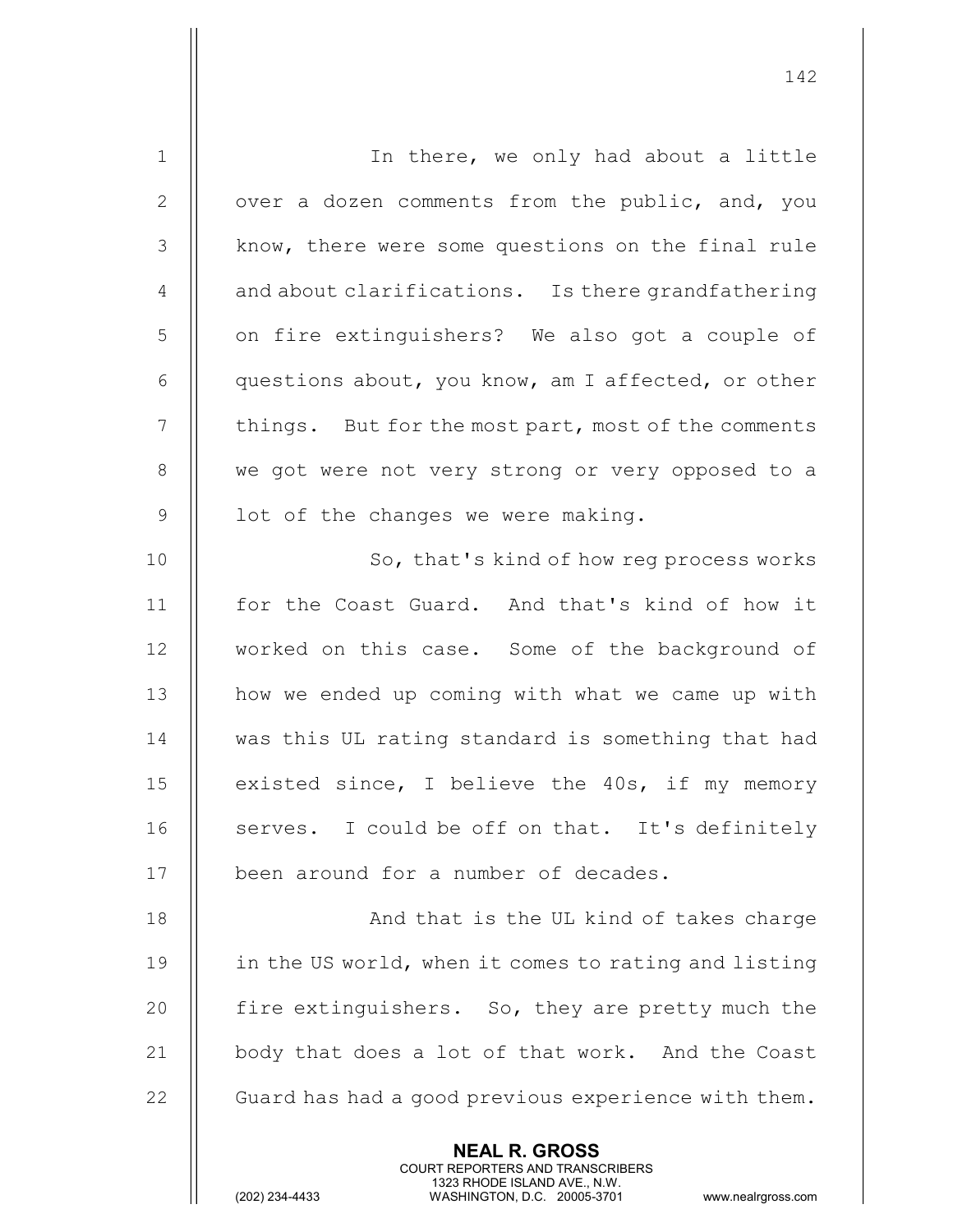1  $\parallel$  They are a Coast Guard-tested lab in that case, 2 | for fire extinguishers.

143

3 || So, we've got a little bit of history 4 || of working with UL. They do a lot of the 5 qualification tests. But this UL rating system 6 || is something that is done almost entirely on the 7  $\parallel$  shoreside industry. So, basically, we'll have 40,  $8 \parallel 60$ , 70 years. When we talk about fire 9  $\parallel$  extinguishers in the US, you know, we are looking  $10$   $\parallel$  to the fire extinguishers that have UL ratings on 11 || them. And that's generally how the shore side 12 | operates. If you've got, you know, your 2As, your 13  $\parallel$  10Bs, your 20Cs -- and this is a lot of the language 14 | that, you know, the US uses.

15 || The performance standard that UL talks 16 || about with their ratings, they are 17 || performance-based standards. So, basically, you  $\parallel$  have a fire, and the test is, in order to issue  $\parallel$  a rating, your extinguisher must be able to put  $\parallel$  out this fire. This is a little bit different -- $\parallel$  this is very different than what the Coast Guard  $\parallel$  rating system was, which was entirely weight-based.

> NEAL R. GROSS COURT REPORTERS AND TRANSCRIBERS

1323 RHODE ISLAND AVE., N.W.<br>WASHINGTON, D.C. 20005-3701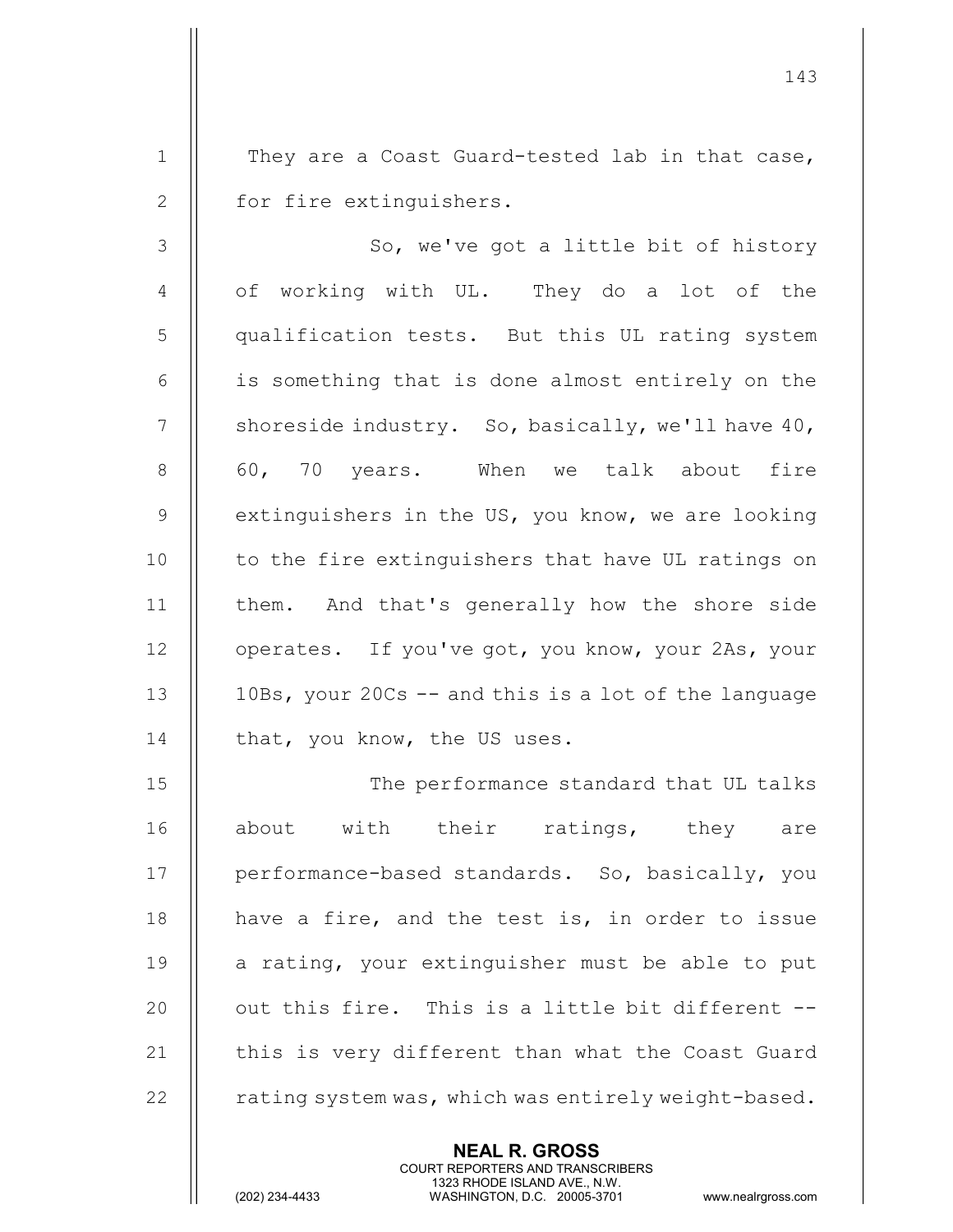| $\mathbf 1$    | The previous Coast Guard standard                    |
|----------------|------------------------------------------------------|
| $\mathbf{2}$   | didn't require you to do a, you know, a fire test.   |
| 3              | So, we hear fire extinguisher, and you say, you      |
| 4              | know, I can put, you know, a 40-square-foot, you     |
| 5              | know, pan fire. That's nice and all, but what the    |
| 6              | Coast Guard cared about was how big your             |
| 7              | extinguisher is.                                     |
| $8\,$          | So, one of the side-effects of that is               |
| $\overline{9}$ | it's kind of a little bit of a -- you can develop    |
| 10             | a better wheel, you can develop better mousetrap,    |
| 11             | or fire extinguishers. But the Coast Guard, under    |
| 12             | Coast Guard basis, doesn't -- just because you have  |
| 13             | a better fire extinguisher that's smaller, more      |
| 14             | portable, it can take out a bigger fire, we wouldn't |
| 15             | give them a very high Coast Guard rating because     |
| 16             | it's not big enough, it doesn't have enough weight,  |
| 17             | it doesn't have enough volume.                       |
| 18             | So, moving to the UL rating system gives             |
| 19             | us the ability to say, your fire extinguisher, it    |
| 20             | doesn't matter how big you are, how bulky you are.   |
| 21             | Can your fire extinguisher put it out the fire?      |
| 22             | And if it can, you get the rating.                   |
|                | <b>NEAL R. GROSS</b>                                 |

 COURT REPORTERS AND TRANSCRIBERS 1323 RHODE ISLAND AVE., N.W.

Ш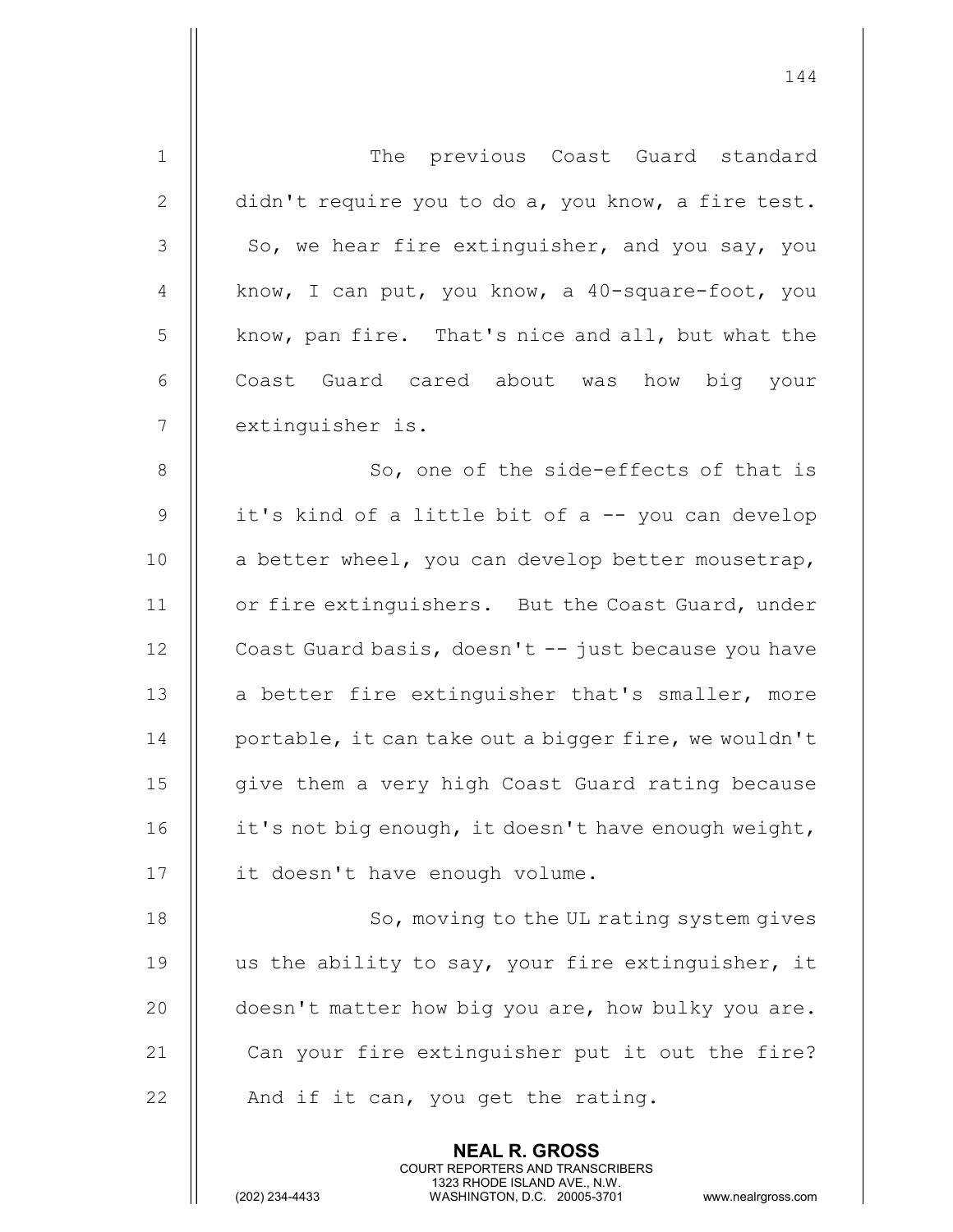NEAL R. GROSS COURT REPORTERS AND TRANSCRIBERS 1 And so, a lot of our issue with the fire 2 | extinguisher rule was we had adopted, you know, 3 || take these apples that were weight standards, and  $4$   $\parallel$  change them to oranges, which are performance  $5$  || standards. And in order to do that, we looked at  $6$   $\parallel$  current standards that were out there. 7 And if they had a National Fire 8 | Protection Association, I believe, they are the 9 | industry leaders when it comes to fire protection 10 || in the US. And a lot their standards I already 11  $\parallel$  talked about. You know, if you have a high cabin 12  $\parallel$  space, an ordinary cabin space, you need this range 13  $\parallel$  of it per, you know, this large a space. 14 || And so, we looked at what's going to 15 || be done on the US shore side and kind of mapped 16 || over what our first extinguisher would be on the 17 || performance side, on average. 18 || So, part of that -- that's kind of how 19 || we came up with what the performance standard is 20 || going to be now. We basically looked at a lot of 21  $\parallel$  innovative literature and a lot of things that were  $22$  || already out there and being done on the shore-side

145

1323 RHODE ISLAND AVE., N.W.<br>WASHINGTON, D.C. 20005-3701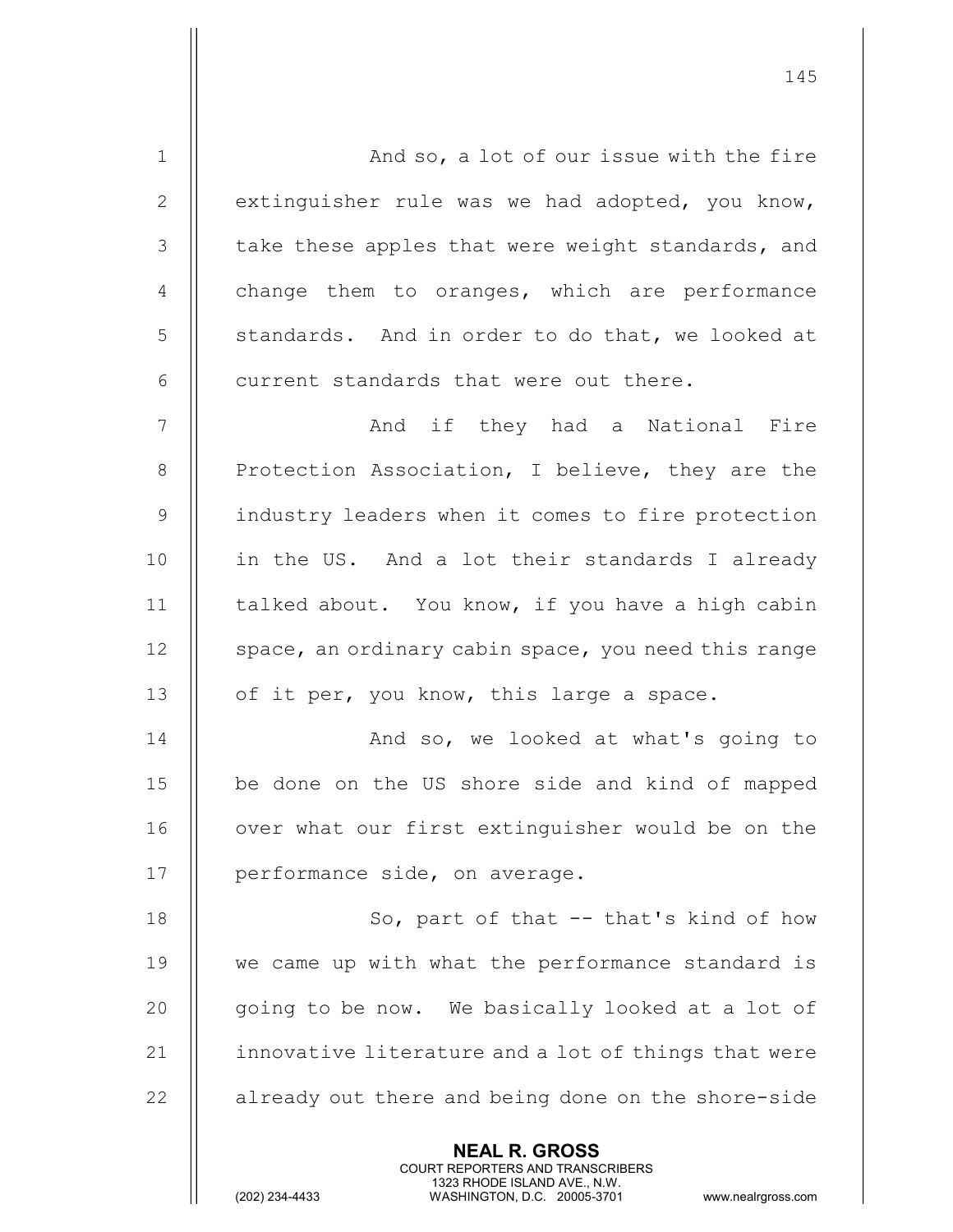world.

| $\overline{2}$ | When it comes to items like $--$ I forget            |
|----------------|------------------------------------------------------|
| $\mathcal{S}$  | the -- wait a moment. Oh well. I forget these.       |
| 4              | So, when it comes to our performance rating and      |
| 5              | our fire extinguishers, that's what we primarily     |
| 6              | looked at. We primarily looked at what was the       |
| $\overline{7}$ | shoreside industry already doing, what's already     |
| $\,8\,$        | out there, what kind of rating that they would,      |
| $\mathsf 9$    | you know, indicate on a shoreside world.             |
| 10             | So, that's kind of how we did a mapping              |
| 11             | everything over it. We made sure that in the rule    |
| 12             | we indicated as frequently as possible that, you     |
| 13             | know, for these changes $--$ this is obviously going |
| 14             | to be completely and totally a paradigm shift, that  |
| 15             | your extinguishers that you already have are         |
| 16             | grandfathered. You know, may have a very large       |
| 17             | extinguisher that perhaps doesn't test very well.    |
| 18             | Just because we made this change, we didn't want     |
| 19             | -- we did not want people to go out and rip out      |
| 20             | all their fire extinguishers and chuck them and      |
| 21             | then get a whole new one.                            |
| 22             | As part of our economic analysis, part               |

NEAL R. GROSS

 COURT REPORTERS AND TRANSCRIBERS 1323 RHODE ISLAND AVE., N.W.

(202) 234-4433 WASHINGTON, D.C. 20005-3701 www.nealrgross.com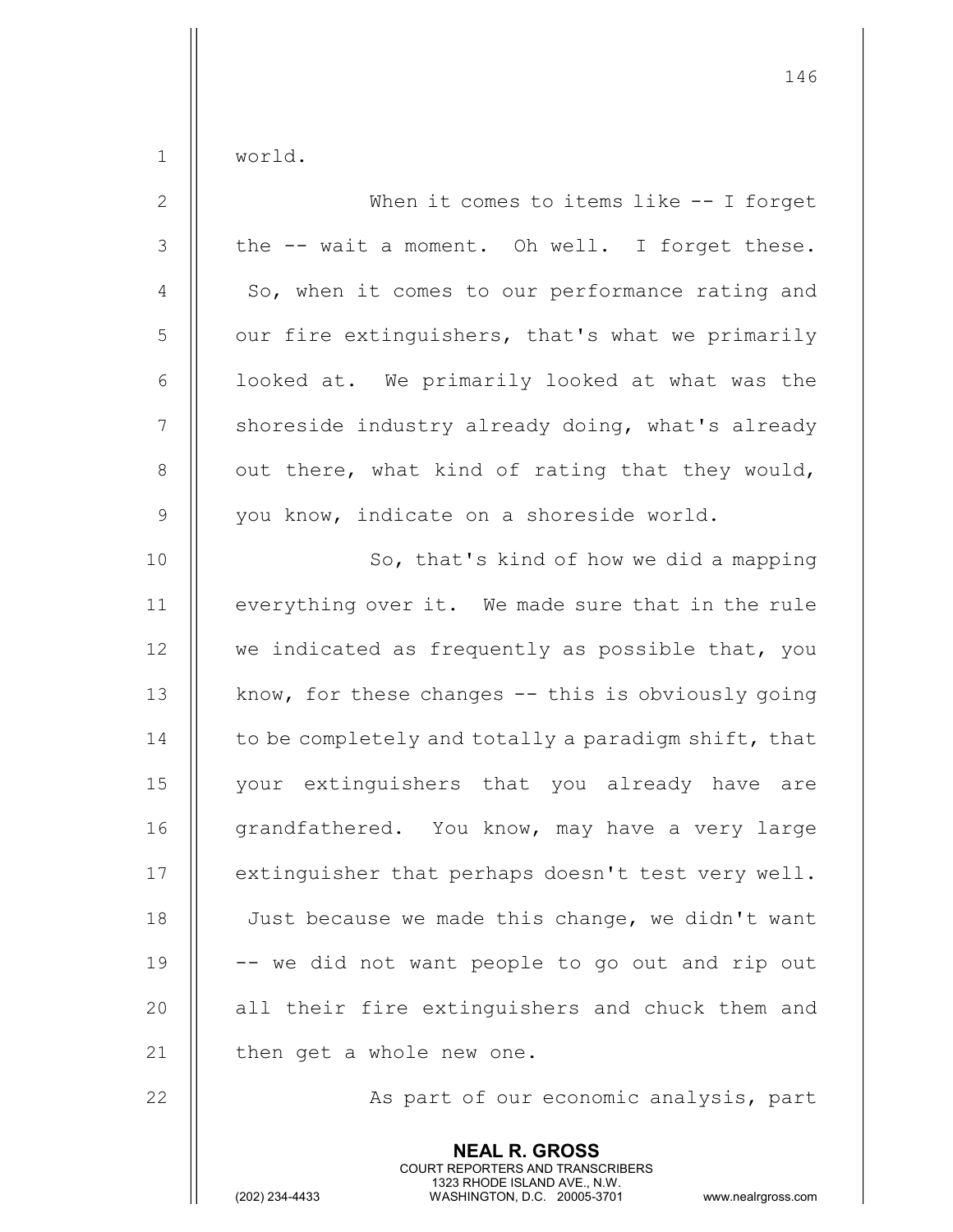1 | of our rule-making process, we didn't want people  $2 \parallel$  to do that because that's very expensive and very 3 || cumbersome. And our best effort was to map 4 || everything over as best we could. 5 || Some extinguishers, you know, didn't  $6$  || test very well and so didn't necessarily make the 7 | grade on a one-to-one basis, but some extinguishers 8 || that are much smaller can now be used. They 9 couldn't before. So, we tried, between 10 **qrandfathering, and between making that transition** 11  $\parallel$  as smooth as possible, to really minimize the effect 12  $\parallel$  it would have on, you know, the industry in general. 13 || But I think that gives a little bit of 14 | context when it comes to fire extinguishers, how 15 || we end up going with the new ratings, kind of why 16 we ended up going with the UL ratings. It was 17 | primarily because the Coast Guard system existed 18 || all by itself. It was weight-based, it didn't 19 matter how good your extinguisher was. The 20 | performance-based standard, it's something that's 21  $\parallel$  already done, already out there. These 22  $\parallel$  extinguishers that out there already get UL tested,

> NEAL R. GROSS COURT REPORTERS AND TRANSCRIBERS

147

1323 RHODE ISLAND AVE., N.W.<br>WASHINGTON, D.C. 20005-3701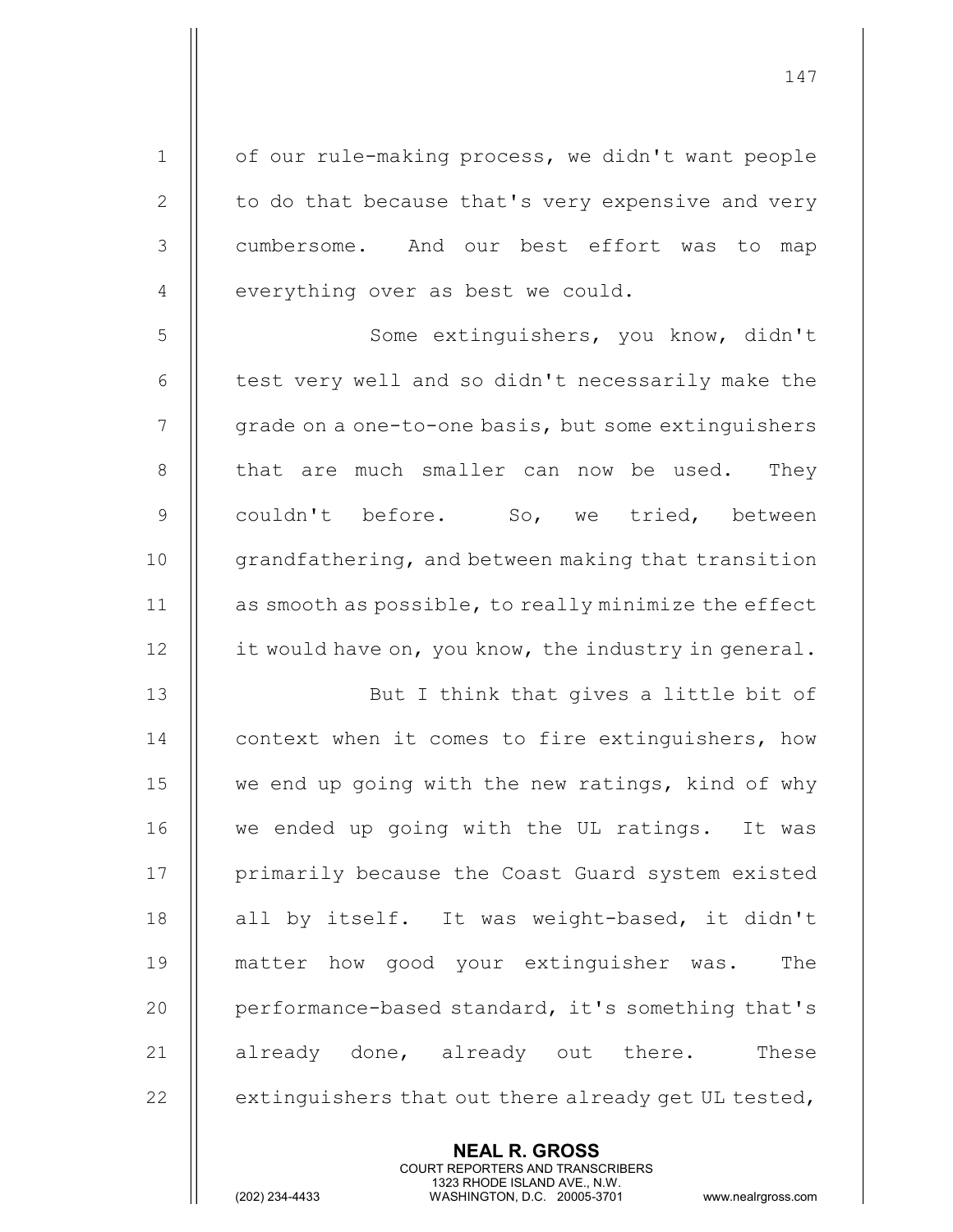NEAL R. GROSS COURT REPORTERS AND TRANSCRIBERS 1323 RHODE ISLAND AVE., N.W.<br>WASHINGTON, D.C. 20005-3701 WASHINGTON, D.C. 20005-3701 www.nealrgross.com 1 || already UL listed, already get UL rated. They're 2  $\parallel$  already there, it's just on a different place on  $3$   $\parallel$  the bottle. 4 And so, we wanted to align with the  $5$   $\parallel$  shore side, we wanted to align with all the other 6 || industry standards out there in the US. And then  $7$  || we wanted to be able to, you know, state that this 8 | fire extinguisher will put out this size fire. 9 And on the weight-based standard, it didn't 10 necessarily allow well- to high- performing units 11  $\parallel$  to be put in those standards, just on the basis 12  $\parallel$  that they weren't big. So --13 CHAIRMAN JACOBSEN: I'll turn over 14 || here to the committee and the audience and see if 15 | they have any questions. 16 || MR. RAMSEY: Yeah, absolutely. Thank 17 you. 18 CHAIRMAN JACOBSEN: Mr. Boehmer? 19 MR. BOEHMER: I don't know if you can 20  $\parallel$  hear me or not, but we've had a  $-$  in New England, 21  $\parallel$  they're starting to use the fire suppression  $22$  || portable  $-$  what was the name of those things?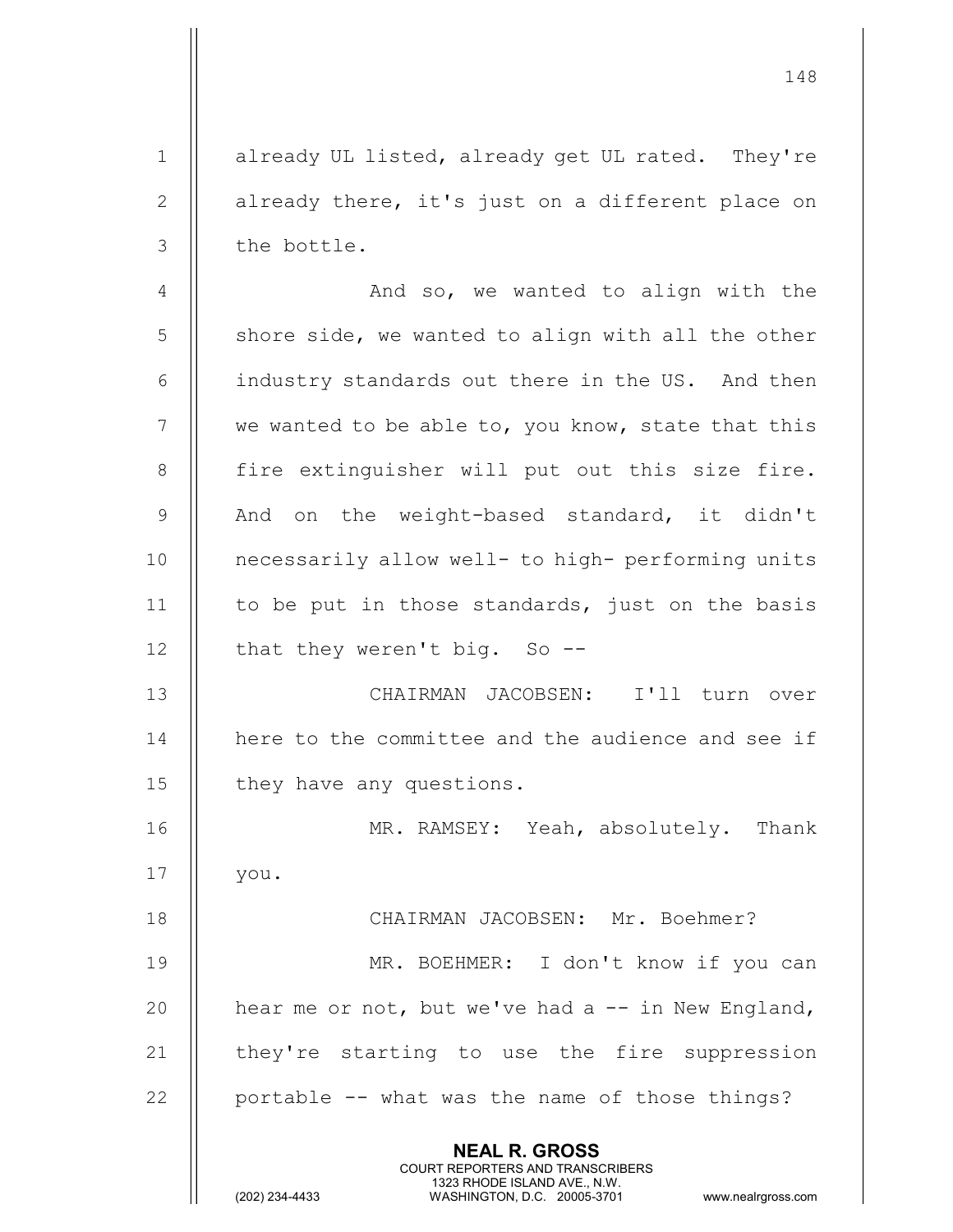|                | 149                                                                                                                                                                    |
|----------------|------------------------------------------------------------------------------------------------------------------------------------------------------------------------|
| $\mathbf 1$    | The throwing<br>CHAIRMAN JACOBSEN:                                                                                                                                     |
| $\mathbf{2}$   | grenades?                                                                                                                                                              |
| $\mathcal{S}$  | MR. BOEHMER: Yeah. And then, are                                                                                                                                       |
| 4              | they $-$ have they been approved, or looked at being                                                                                                                   |
| 5              | approved by the Coast Guard? I mean, the reason                                                                                                                        |
| 6              | I'm bringing this up --                                                                                                                                                |
| $\overline{7}$ | MR. RAMSEY: Are you talking about --                                                                                                                                   |
| 8              | MR. BOEHMER: We had a boat that became                                                                                                                                 |
| 9              | fully engulfed in flames, so they tossed it in the                                                                                                                     |
| 10             | engine room, and it wasn't big enough to bring the                                                                                                                     |
| 11             | fire down. And then after -- It may have suppressed                                                                                                                    |
| 12             | the fire, but it didn't actually put it out, so                                                                                                                        |
| 13             | there's -- it works differently.                                                                                                                                       |
| 14             | RAMSEY: Okay. So, let me just<br>MR.                                                                                                                                   |
| 15             | clarify, you're talking the portable aerosol                                                                                                                           |
| 16             | grenades that sound kind of like flashbangs, you                                                                                                                       |
| 17             | thrown them and they smoke out?                                                                                                                                        |
| 18             | MR. BOEHMER: Exactly.                                                                                                                                                  |
| 19             | MR. RAMSEY: Is that kind of what                                                                                                                                       |
| 20             | you're talking about?                                                                                                                                                  |
| 21             | MR. BOEHMER: Yes.                                                                                                                                                      |
| 22             | MR. RAMSEY: Alright. So, yeah, those                                                                                                                                   |
|                | <b>NEAL R. GROSS</b><br><b>COURT REPORTERS AND TRANSCRIBERS</b><br>1323 RHODE ISLAND AVE., N.W.<br>(202) 234-4433<br>WASHINGTON, D.C. 20005-3701<br>www.nealrgross.com |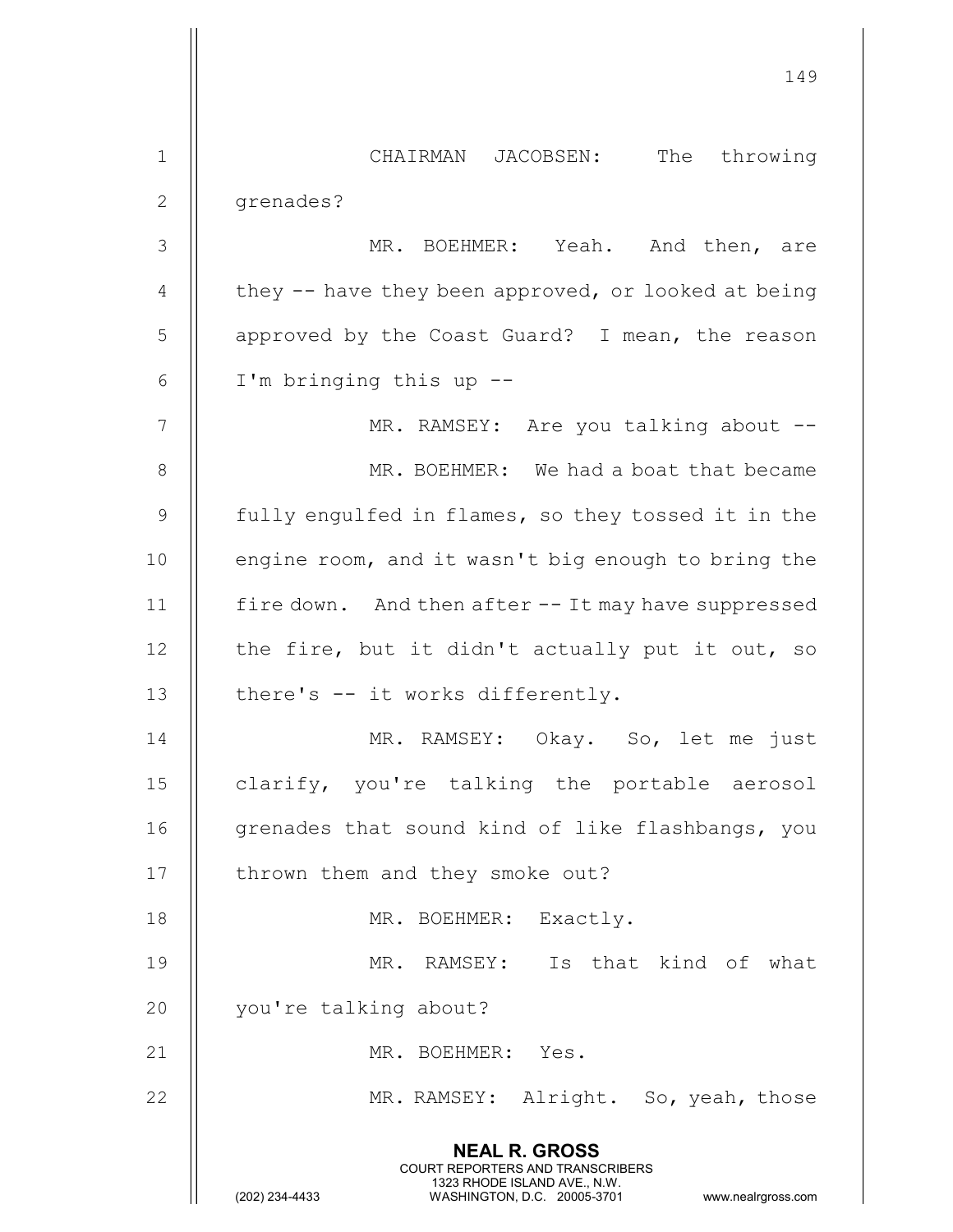1 are actually pretty interesting and novel 2 | technology. One of the things that, you know, when  $3$   $\parallel$  the technology comes on, one of the difficult things 4  $\parallel$  that we have to make sure that, you know, these 5 | products are being made to a standard, made to some  $6$  || kind of reference that we can ID and pin down. 7 || So, one of the issues with that industry 8 | in particular is they're working towards developing  $9$  || and codifying a lot of their technology for the 10 || throwables. I know in particular the aerosol 11 | committee NFCA 10, we actually have Coast Guard 12 || members in my office who were on that committee. 13 || And so, they are working with, you know, aerosol 14 | developers, trying to update their standards, to 15 || create a throwable standard. 16 || So, where the Coast Guard sits is, I'm 17 | really for that because, you know, we're interested 18  $\parallel$  to see that technology. It's very interesting, 19 very novel. I don't know if it's a -- from my 20 || personal experience as a fire fighter, it gets used 21  $\parallel$  in utility spaces and little server rooms,

 $22$   $\parallel$  particularly underground areas. They were very

NEAL R. GROSS COURT REPORTERS AND TRANSCRIBERS

1323 RHODE ISLAND AVE., N.W.<br>WASHINGTON, D.C. 20005-3701

WASHINGTON, D.C. 20005-3701 www.nealrgross.com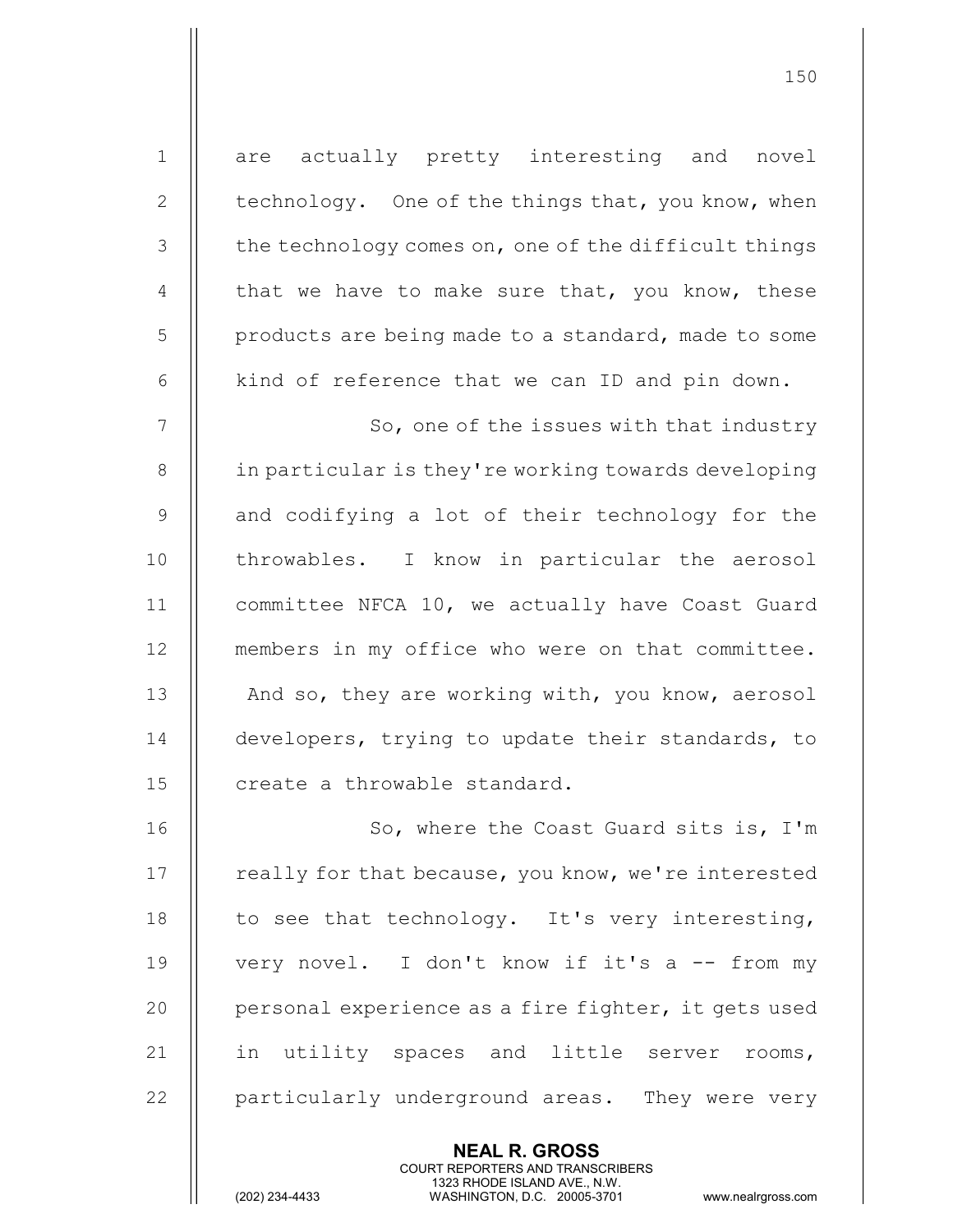1 effective there.

| $\overline{2}$ | But from the Coast Guard point of view,                                                                                                                         |
|----------------|-----------------------------------------------------------------------------------------------------------------------------------------------------------------|
| 3              | we want them to develop that standard, and so that                                                                                                              |
| 4              | we at the Coast Guard can reference the standard,                                                                                                               |
| 5              | then we can say that, yes, you may use this product                                                                                                             |
| 6              | if it meets the standard. Right now they don't                                                                                                                  |
| 7              | quite have that standard, but I do believe, you                                                                                                                 |
| 8              | know, the Coast Guard allows excess equipment to                                                                                                                |
| $\mathcal{G}$  | be used, as long as it is, you know, kind of lifted                                                                                                             |
| 10             | by a testament.                                                                                                                                                 |
| 11             | So, there is the possibility of that                                                                                                                            |
| 12             | being used, kind of as excess equipment, but until                                                                                                              |
| 13             | they solidify what their standard is and what their                                                                                                             |
| 14             | product is, they are kind of not approved by the                                                                                                                |
| 15             | Coast Guard.                                                                                                                                                    |
| 16             | MR. BOEHMER: Thank you. I forgot to                                                                                                                             |
| 17             | This is Kris Boehmer. Thank you for that                                                                                                                        |
| 18             | explanation.                                                                                                                                                    |
| 19             | CHAIRMAN JACOBSEN:<br>More questions for                                                                                                                        |
| 20             | Mr. Ramsey?                                                                                                                                                     |
| 21             | I think where the concern of many of                                                                                                                            |
| 22             | this committee members came in was when these new                                                                                                               |
|                | <b>NEAL R. GROSS</b><br>COURT REPORTERS AND TRANSCRIBERS<br>1323 RHODE ISLAND AVE., N.W.<br>(202) 234-4433<br>WASHINGTON, D.C. 20005-3701<br>www.nealrgross.com |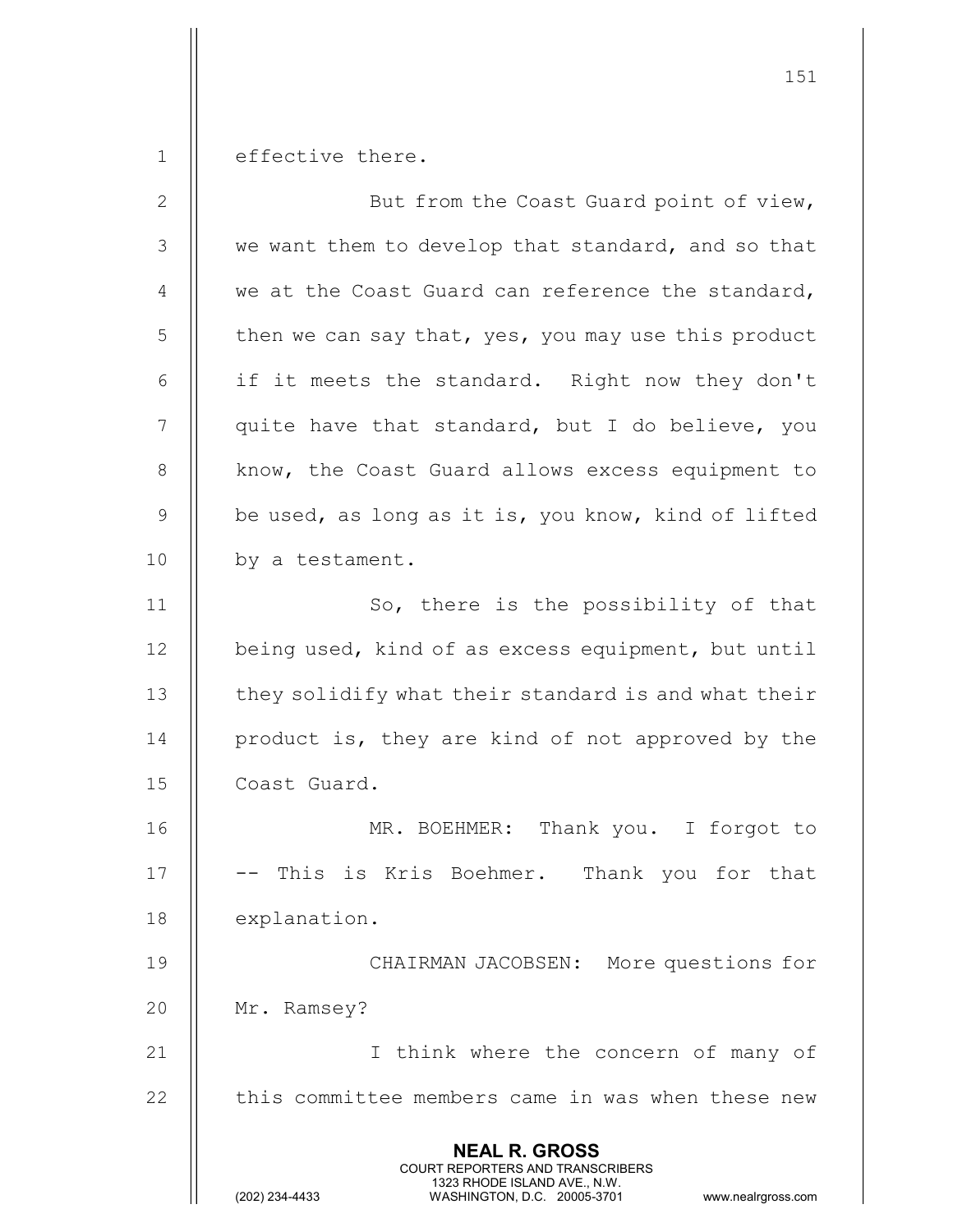1 | regulations were published and we hadn't even heard 2 || about it because we don't make a practice of 3 || studying the Federal Register every day for 4 changes. So, it was a surprise to many of us, and 5 || I believe that, kind of, we would have liked to 6 || have commented as a committee on these new  $7$   $\parallel$  standards, and we feel kind of slighted in that 8 | regard. I did anyway.

9 | So, the initial implementation of the  $10$  | rule is immediate. And so, as I did third-party 11 | examinations of fishing vessels, I'd tell them they 12 | had to replace the fire extinguishers in their wheel 13 house because they didn't meet the current 14 || standard. The grandfathering clause came in 15 || later, after two boats replaced several fire 16 | extinguishers.

17 || And I appreciate that grandfathering 18 || allowance. It gives fishing vessel boat owners 19  $\parallel$  a chance to adapt and build on an addition to their 20 wheel house so they have a place to put on the -- 21 | what is it? Twenty-pound CO2 extinguishers. You 22  $\parallel$  have to have a big one in the wheel house now.

> NEAL R. GROSS COURT REPORTERS AND TRANSCRIBERS

1323 RHODE ISLAND AVE., N.W.<br>WASHINGTON, D.C. 20005-3701

WASHINGTON, D.C. 20005-3701 www.nealrgross.com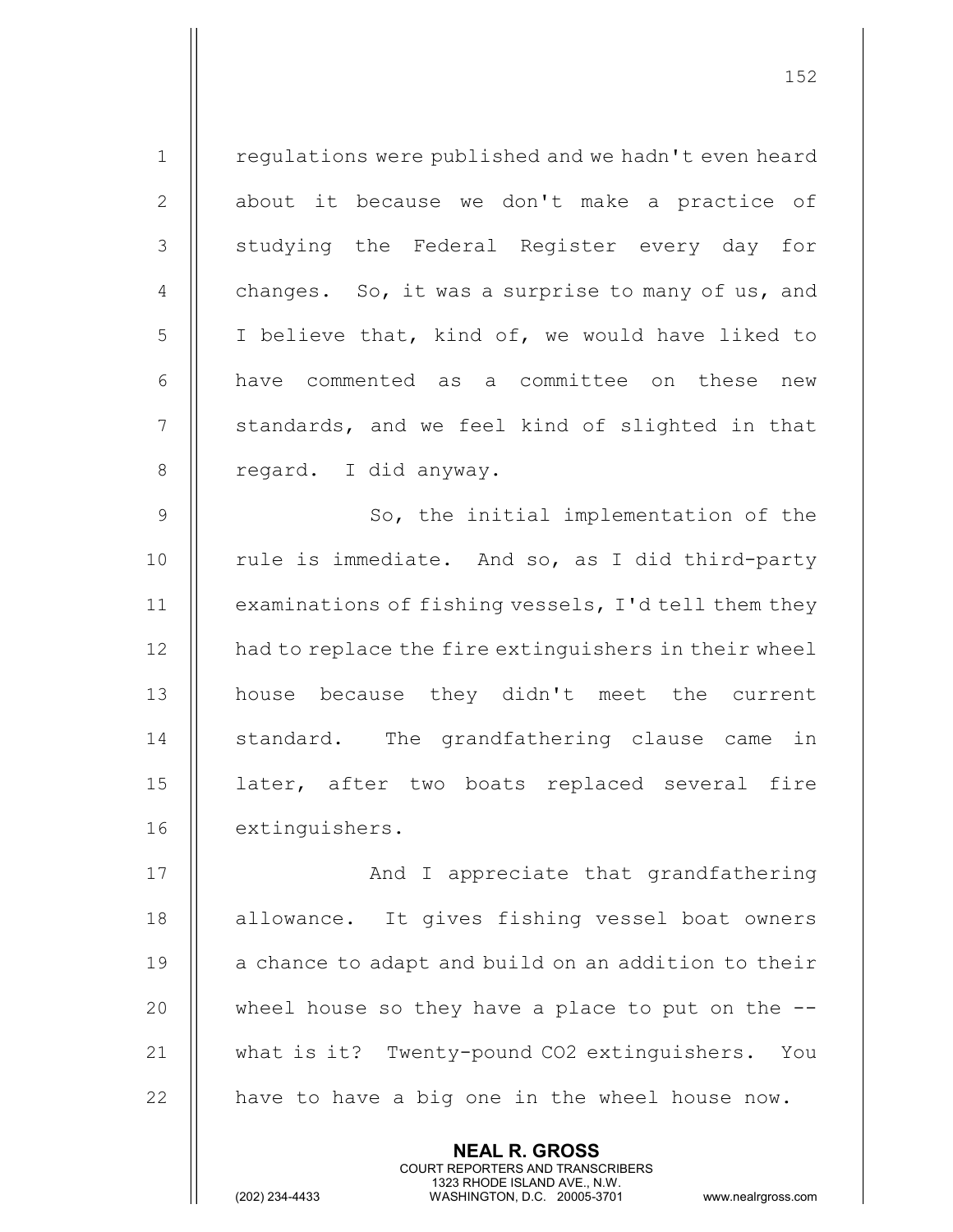|                | 153                                                                                                                                                                    |
|----------------|------------------------------------------------------------------------------------------------------------------------------------------------------------------------|
| $\mathbf{1}$   | But anyway, that's my comments. It's                                                                                                                                   |
| $\mathbf{2}$   | kind of a sore point.                                                                                                                                                  |
| 3              | CAPTAIN EDWARDS: Mr. Chairman. So,                                                                                                                                     |
| $\overline{4}$ | this is Captain Edwards. I just wanted to make                                                                                                                         |
| 5              | sure that people are aware that we do have a CDC                                                                                                                       |
| 6              | policy letter 1804 that discusses<br>fire                                                                                                                              |
| $\overline{7}$ | extinguishers and the performance-based versus UL                                                                                                                      |
| $8\,$          | or weight-based. And there is a section in the                                                                                                                         |
| $\mathsf 9$    | enclosure that is specific for commercial fishing                                                                                                                      |
| 10             | vessels and just provided that cross-block. So,                                                                                                                        |
| 11             | feel free to pull that out and use that at will,                                                                                                                       |
| 12             | and ask the standards if you have any questions.                                                                                                                       |
| 13             | MR. MYERS: Pardon me, Mr. Chairman.                                                                                                                                    |
| 14             | Just a comment on that, is that something that                                                                                                                         |
| 15             | we could probably post when we get back? So when                                                                                                                       |
| 16             | we bring them up on their website they know where                                                                                                                      |
| 17             | to go to? This policy letter?                                                                                                                                          |
| 18             | PARTICIPANT: Oh, sir, yes, sir.                                                                                                                                        |
| 19             | MR. MYERS: And that's so you're not                                                                                                                                    |
| 20             | trying to fumble around trying to find out where                                                                                                                       |
| 21             | it's out. We're going to take you to our site and                                                                                                                      |
| 22             | show exactly -- Now, it's probably not up to date,                                                                                                                     |
|                | <b>NEAL R. GROSS</b><br><b>COURT REPORTERS AND TRANSCRIBERS</b><br>1323 RHODE ISLAND AVE., N.W.<br>(202) 234-4433<br>WASHINGTON, D.C. 20005-3701<br>www.nealrgross.com |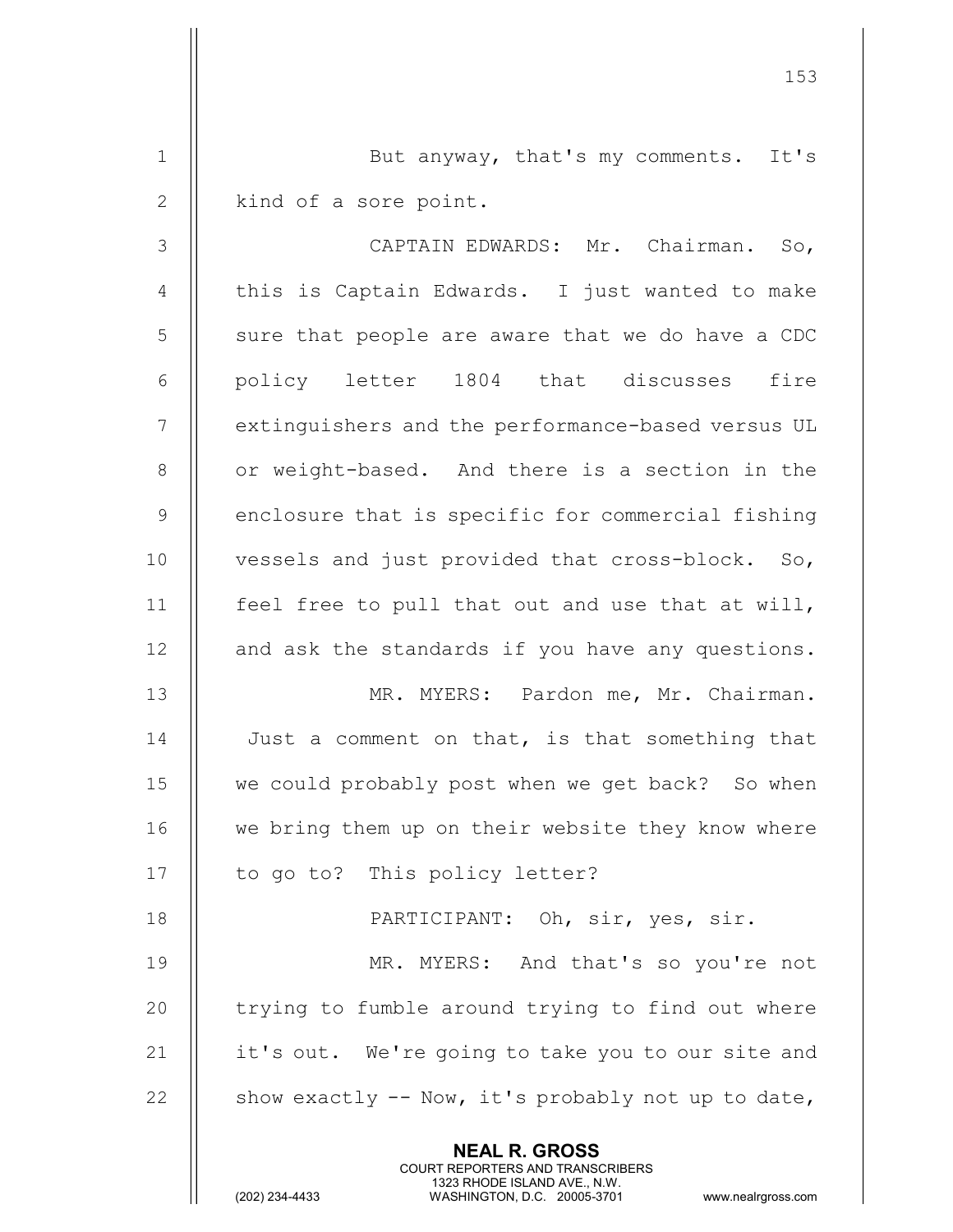| $\mathbf{1}$   | but it'll be up next week.                                                                                                                                      |
|----------------|-----------------------------------------------------------------------------------------------------------------------------------------------------------------|
| $\mathbf{2}$   | CHAIRMAN JACOBSEN: Okay, thank you.                                                                                                                             |
| 3              | MR. MYERS: Because there a lot of good                                                                                                                          |
| $\overline{4}$ | information. And that came out, I believe in June                                                                                                               |
| 5              | or last spring, April.                                                                                                                                          |
| 6              | CHAIRMAN JACOBSEN: Any other                                                                                                                                    |
| 7              | questions for Mr. Ramsey? Tom Dameron?                                                                                                                          |
| $8\,$          | MR. DAMERON: Thank you, Mr. Chairman.                                                                                                                           |
| $\mathcal{G}$  | So, another point of contention on this was that,                                                                                                               |
| 10             | when this committee originally heard about this,                                                                                                                |
| 11             | we were told that existing extinguishers under the                                                                                                              |
| 12             | Coast Guard classification would meet the UL                                                                                                                    |
| 13             | classification that was being proposed, and there                                                                                                               |
| 14             | wasn't going to be that much change. And when the                                                                                                               |
| 15             | final req came out, we found out that we had a whole                                                                                                            |
| 16             | lot of extinguishers that were approved under the                                                                                                               |
| 17             | Coast Guard classification that would no longer                                                                                                                 |
| 18             | be approved under the UL classification.                                                                                                                        |
| 19             | And it was very frustrating because                                                                                                                             |
| 20             | there was no research or analysis done that showed                                                                                                              |
| 21             | that the extinguishers that were approved under                                                                                                                 |
| 22             | the Coast Guard classification, that there had been                                                                                                             |
|                | <b>NEAL R. GROSS</b><br>COURT REPORTERS AND TRANSCRIBERS<br>1323 RHODE ISLAND AVE., N.W.<br>(202) 234-4433<br>WASHINGTON, D.C. 20005-3701<br>www.nealrgross.com |

 $\mathsf I$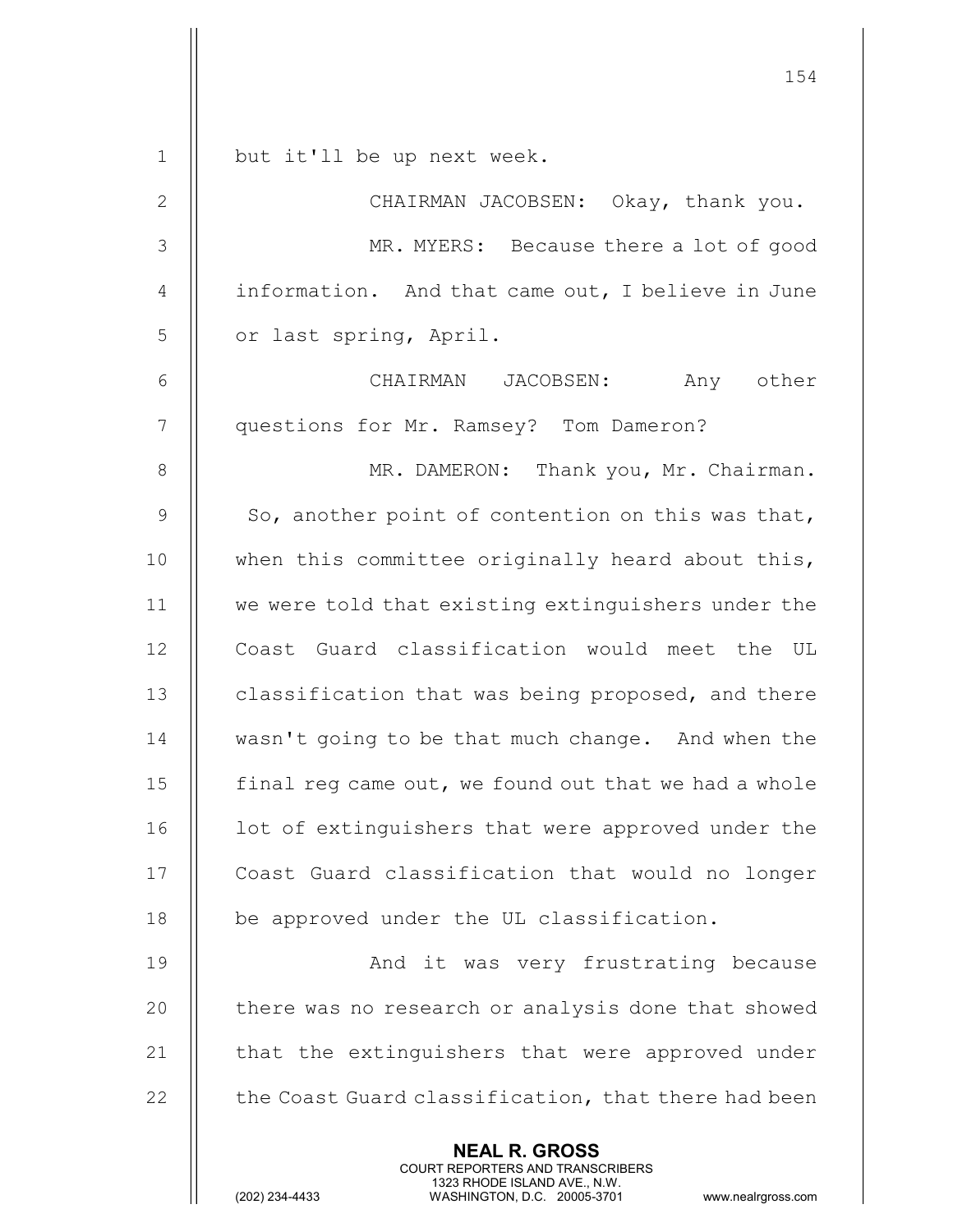|                | 155                                                                                                                                                             |
|----------------|-----------------------------------------------------------------------------------------------------------------------------------------------------------------|
| $\mathbf{1}$   | any situations where those fire extinguishers were                                                                                                              |
| $\mathbf{2}$   | inadequate for the space and fires that had to be                                                                                                               |
| 3              | fought. Thank you.                                                                                                                                              |
| $\overline{4}$ | CHAIRMAN JACOBSEN: Thanks, Tom.<br>Any                                                                                                                          |
| 5              | other questions? Questions from the public? Yes,                                                                                                                |
| 6              | Mr. Davis?                                                                                                                                                      |
| 7              | MR. DAVIS: This is Alan Davis. I have                                                                                                                           |
| 8              | a question similar to Kris' and along the same                                                                                                                  |
| $\overline{9}$ | lines. I'm one of those early adopters of new                                                                                                                   |
| 10             | technology. I test things, I test them again, I                                                                                                                 |
| 11             | make them prove to me that they work, and then I                                                                                                                |
| 12             | jump in with both feet.                                                                                                                                         |
| 13             | There are new and emergent technology                                                                                                                           |
| 14             | in life safety and fire suppression. For instance,                                                                                                              |
| 15             | there is a new portable device that Kris was                                                                                                                    |
| 16             | referring to, that's made by Flame Guard USA. I                                                                                                                 |
| 17             | believe its acronym is FST, that it does not fit                                                                                                                |
| 18             | into any NFP or UL certification standards. I do                                                                                                                |
| 19             | believe it's certified in a variety of different                                                                                                                |
| 20             | European standards though.                                                                                                                                      |
| 21             | The US Coast Guard doesn't have a                                                                                                                               |
| 22             | process for approval, and you spoke to the fact                                                                                                                 |
|                | <b>NEAL R. GROSS</b><br>COURT REPORTERS AND TRANSCRIBERS<br>1323 RHODE ISLAND AVE., N.W.<br>(202) 234-4433<br>WASHINGTON, D.C. 20005-3701<br>www.nealrgross.com |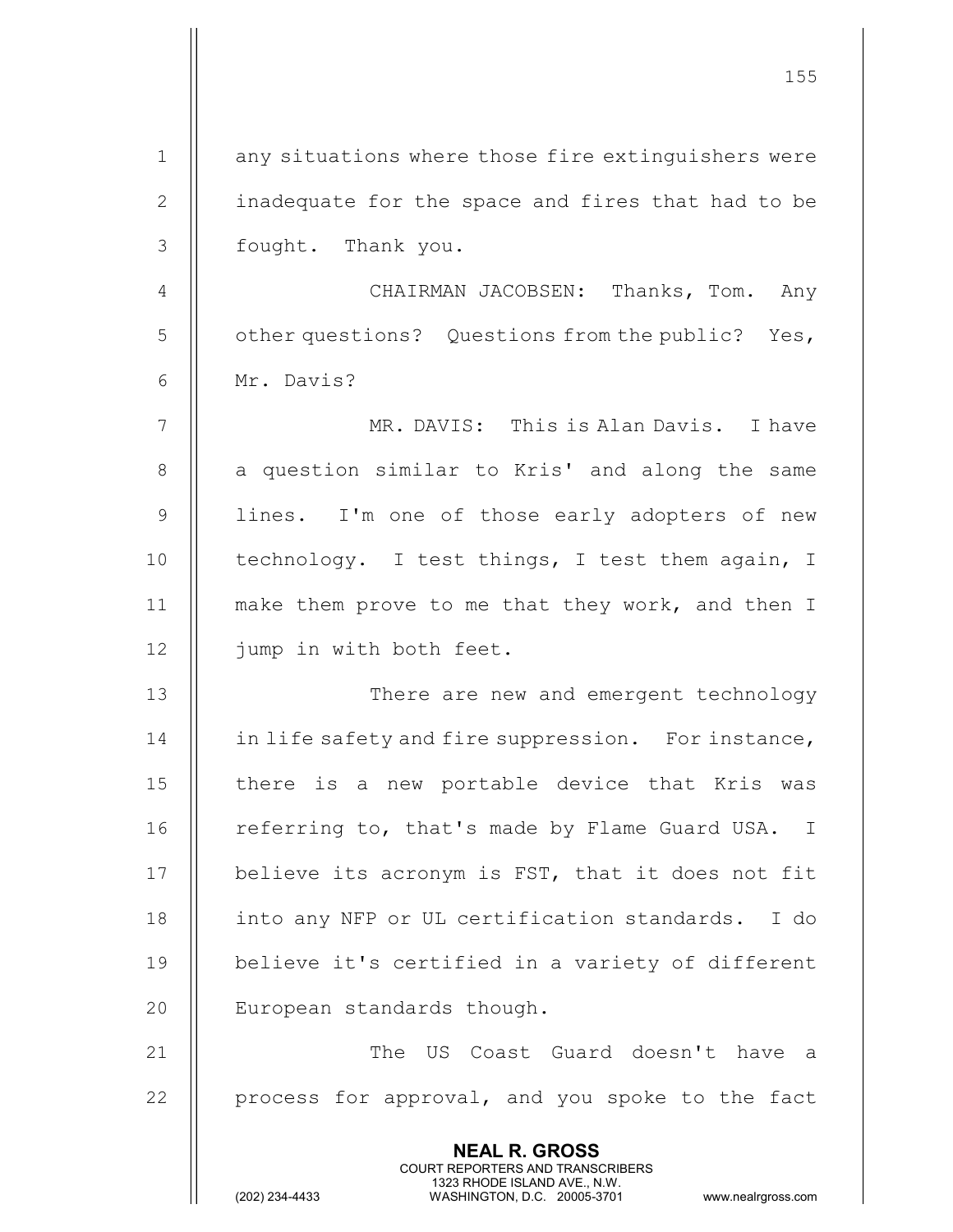NEAL R. GROSS COURT REPORTERS AND TRANSCRIBERS 1323 RHODE ISLAND AVE., N.W.<br>WASHINGTON, D.C. 20005-3701 WASHINGTON, D.C. WASHINGTON, D.C. 20005-3701 www.nealrgross.com 1 | that the NFBA is looking at something now, but is 2 | there a way that we can create something that helps 3 | these new categories and emerging technologies get 4 | looked without the companies having to come up with  $5 \parallel 250,000$  or 500,000 dollars to create an entirely  $6$  | new category of approval? 7 For instance, this product can be used 8 || both as a portable fire suppression device, and 9 || in a different form as a fixed fire suppression 10 | device, that I'm convinced is more environmentally 11 | friendly and effective. 12 || So, that was my question. How can we 13 || look at not only the approval processes here the 14 || in US, but look for other fields, accept some of 15 || the things that are tried and proven in other 16 | countries, and not take ten years to get things 17 done? 18 CHAIRMAN JACOBSEN: Thanks, Alan. 19 Mr. Ramsey? 20 MR. RAMSEY: Absolutely. That's a 21 || good question. So, when it comes to emerging  $22$   $\parallel$  technologies and things that are out there that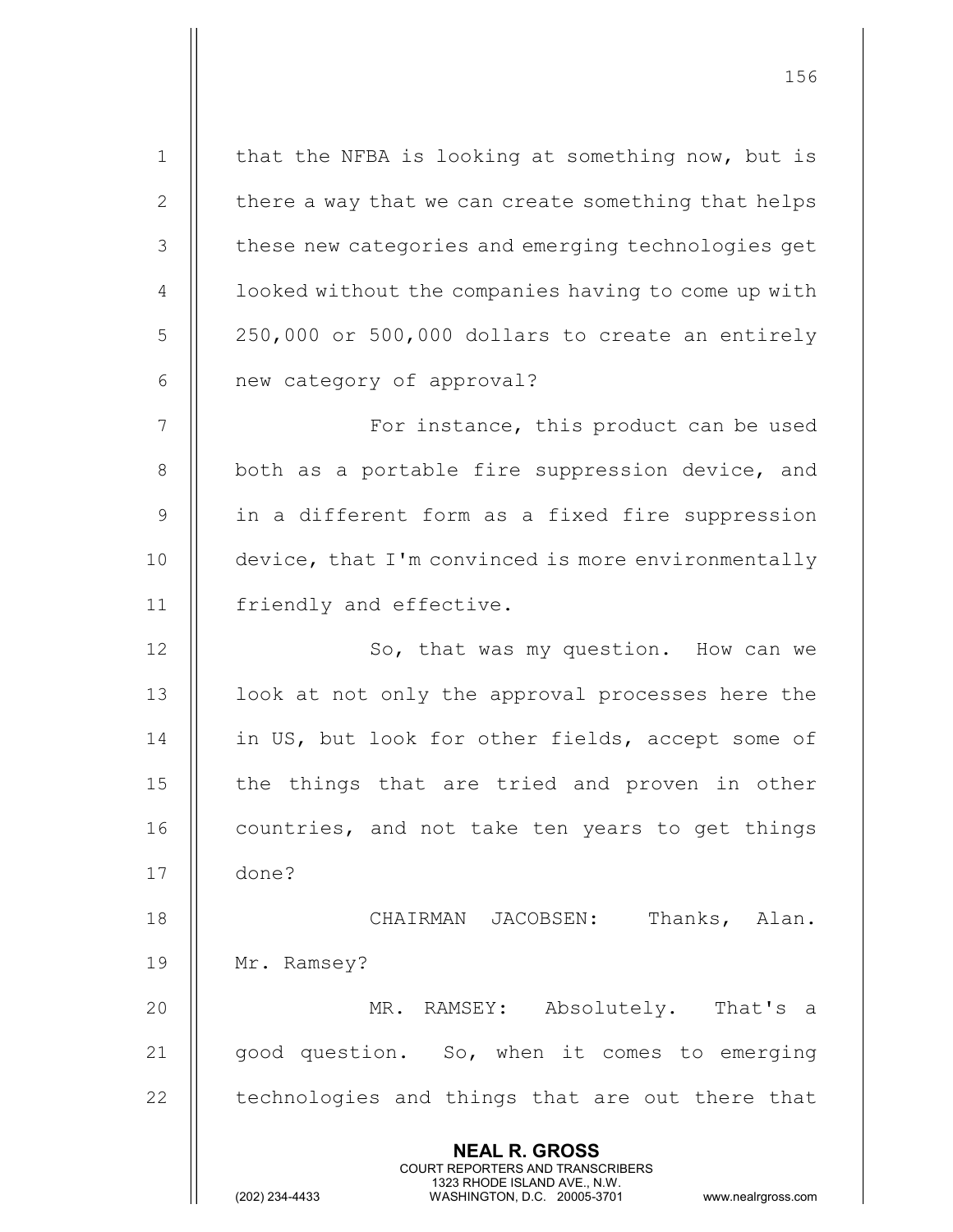|                | 157                                                                                                                                                                    |
|----------------|------------------------------------------------------------------------------------------------------------------------------------------------------------------------|
| $\mathbf{1}$   | might be -- So, I'll need to break this rule down.                                                                                                                     |
| $\mathbf{2}$   | So, ultimately, kind of our office has                                                                                                                                 |
| 3              | a lot of say over gets approved and what does not                                                                                                                      |
| $\overline{4}$ | get approved. It generally looks kind of, if                                                                                                                           |
| 5              | you've got a standard to it and it's a good standard,                                                                                                                  |
| $6\,$          | yeah, okay, we can move off of that. That's not                                                                                                                        |
| $\overline{7}$ | a lot of thinking required.                                                                                                                                            |
| $8\,$          | But we do allow for companies that have                                                                                                                                |
| $\mathcal{G}$  | products that, you know, meet the -- in particular                                                                                                                     |
| 10             | you mentioned, you know, the products that may --                                                                                                                      |
| 11             | they may both be fixed and they have portable                                                                                                                          |
| 12             | capability. That's something that's not -- I have                                                                                                                      |
| 13             | not personally come across yet, so that's very                                                                                                                         |
| 14             | interesting, definitely novel technology.                                                                                                                              |
| 15             | If they want to get Coast Guard                                                                                                                                        |
| 16             | approval, you know, I don't know anything about                                                                                                                        |
| 17             | their product or anything, but I would recommend                                                                                                                       |
| 18             | them come to our office. We have an email,                                                                                                                             |
| 19             | typeapproval@uscg.mil. And our office has a lot                                                                                                                        |
| 20             | of that authority to issue Coast Guard approval                                                                                                                        |
| 21             | based on products.                                                                                                                                                     |
| 22             | So if it's, you know, let's say it's                                                                                                                                   |
|                | <b>NEAL R. GROSS</b><br><b>COURT REPORTERS AND TRANSCRIBERS</b><br>1323 RHODE ISLAND AVE., N.W.<br>(202) 234-4433<br>WASHINGTON, D.C. 20005-3701<br>www.nealrgross.com |

 $\mathop{||}$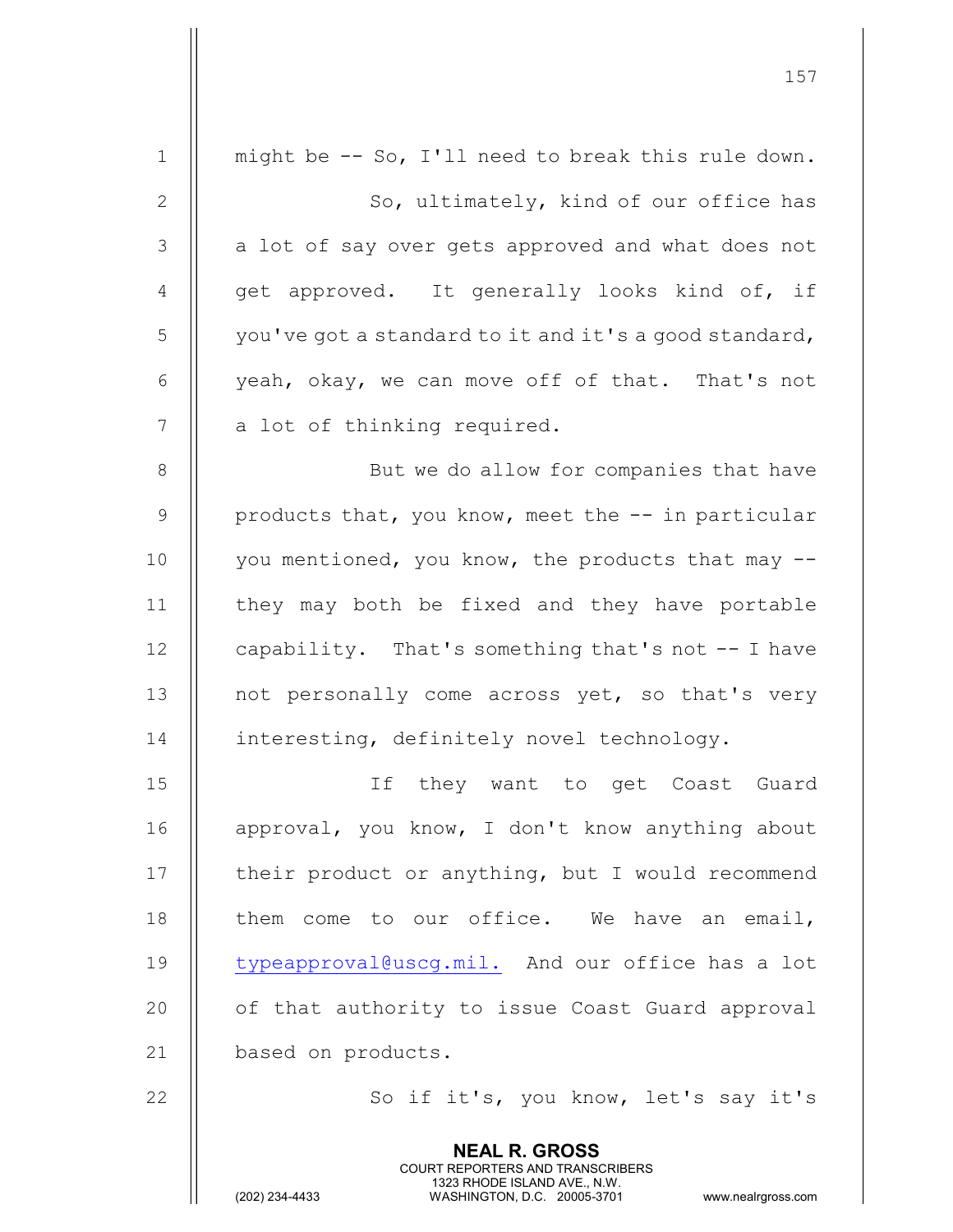NEAL R. GROSS COURT REPORTERS AND TRANSCRIBERS 1323 RHODE ISLAND AVE., N.W.<br>WASHINGTON, D.C. 20005-3701 WASHINGTON, D.C. 20005-3701 www.nealrgross.com 1 | a novel product that would be used in a way that's, 2 | you know, not necessarily non-standard, we do have 3 | that ability to issue Coast Guard approval because 4 || we are the Coast Guard. 5 || They don't necessarily have to have a  $6$   $\parallel$  standard out there that already exists. I  $7$   $\parallel$  mentioned before that, you know, the aerosol guys  $8$  || are hoping to get a lot their portables codified.  $9$  | They can get, you know, the NFCA credentials. 10 || But in the case of products that, you 11 || know, straddle the line between NFCA standards or  $12$  | are unique, we do have that ability to issue Coast 13 **Guard approval by ourselves.** The best way for them  $14$  | to start that process is to just give us an email. 15 || That's definitely an interesting case, 16 || and I would love to hear more about that. 17 MR. DAVIS: I will get you connected 18 with them. 19 MR. RAMSEY: Absolutely. Do you need  $20$  || our email? 21 || MR. DAVIS: I can find you. 22 || MR. RAMSEY: Alright. That works,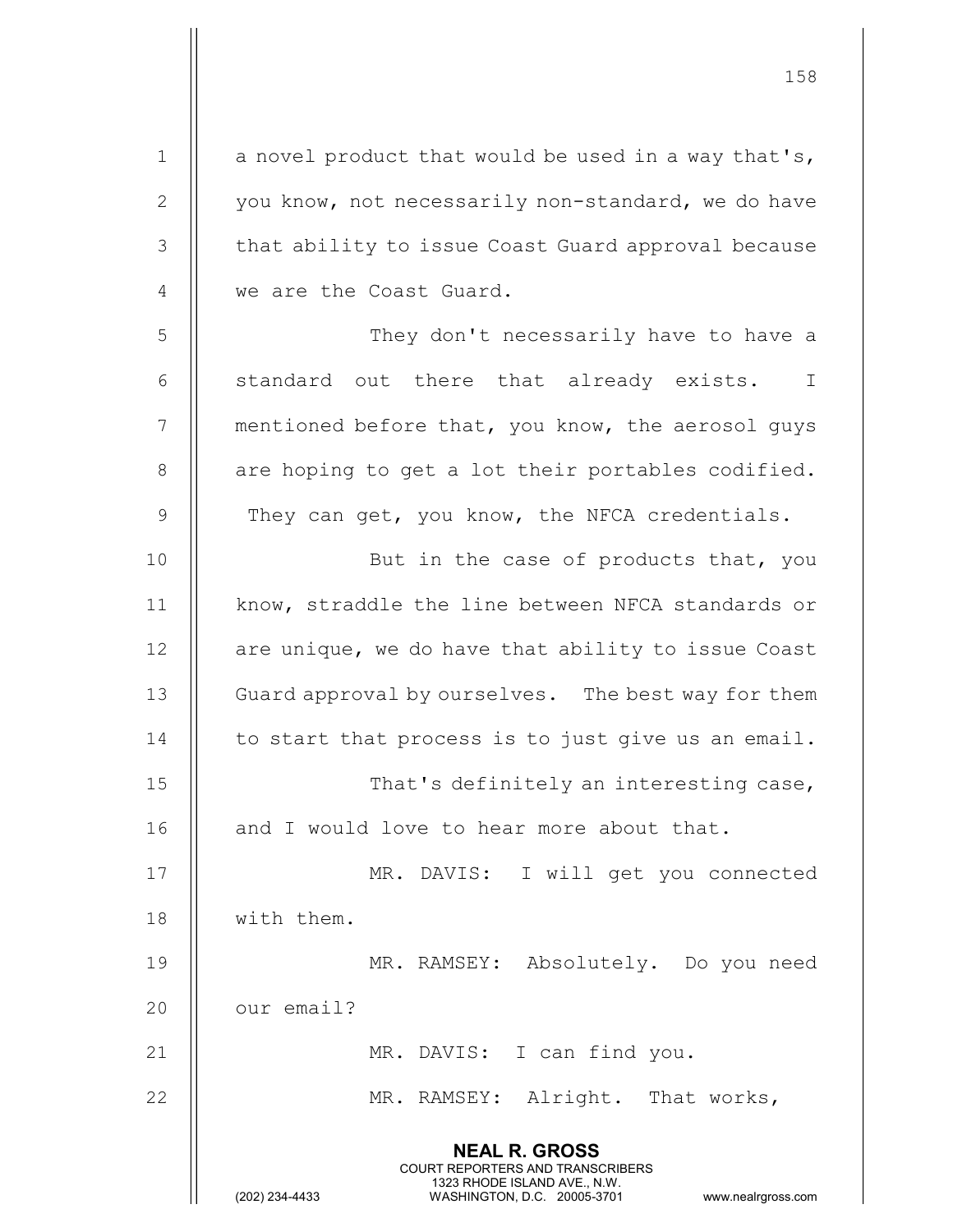|                | 159                                                                                                                                                                    |
|----------------|------------------------------------------------------------------------------------------------------------------------------------------------------------------------|
| $\mathbf 1$    | CHAIRMAN JACOBSEN: Okay, thanks Alan.                                                                                                                                  |
| $\mathbf{2}$   | CAPTAIN EDWARDS: I'm sorry, this is                                                                                                                                    |
| 3              | Captain Edwards. Just to add on another thing,                                                                                                                         |
| $\overline{4}$ | the equipment approval process includes not the                                                                                                                        |
| 5              | performance of the actual that you're looking at,                                                                                                                      |
| 6              | but as well as looking into the company to see if                                                                                                                      |
| $\overline{7}$ | they have the appropriate structure in place to                                                                                                                        |
| $8\,$          | ensure that that's also maintained.                                                                                                                                    |
| $\mathcal{G}$  | So, there is a couple of points that                                                                                                                                   |
| 10             | need to be looked at for the approval.                                                                                                                                 |
| 11             | CHAIRMAN JACOBSEN: Thanks.<br>$\mathbf I$                                                                                                                              |
| 12             | appreciate that. Tom?                                                                                                                                                  |
| 13             | MR. DAMERON: Mr. Dameron. Yes, it's                                                                                                                                    |
| 14             | my understanding that, if you want to carry that                                                                                                                       |
| 15             | as excess equipment, that you don't need to get                                                                                                                        |
| 16             | the Coast Guard's approval, but you would need to                                                                                                                      |
| 17             | get a UL approval.                                                                                                                                                     |
| 18             | MR. RAMSEY: May I answer?                                                                                                                                              |
| 19             | CHAIRMAN JACOBSEN: I think it's a                                                                                                                                      |
| 20             | comment in a -- a question in the form of a comment.                                                                                                                   |
| 21             | MR. RAMSEY: Okay. Thank you.                                                                                                                                           |
| 22             | CHAIRMAN JACOBSEN: So, the question                                                                                                                                    |
|                | <b>NEAL R. GROSS</b><br><b>COURT REPORTERS AND TRANSCRIBERS</b><br>1323 RHODE ISLAND AVE., N.W.<br>(202) 234-4433<br>WASHINGTON, D.C. 20005-3701<br>www.nealrgross.com |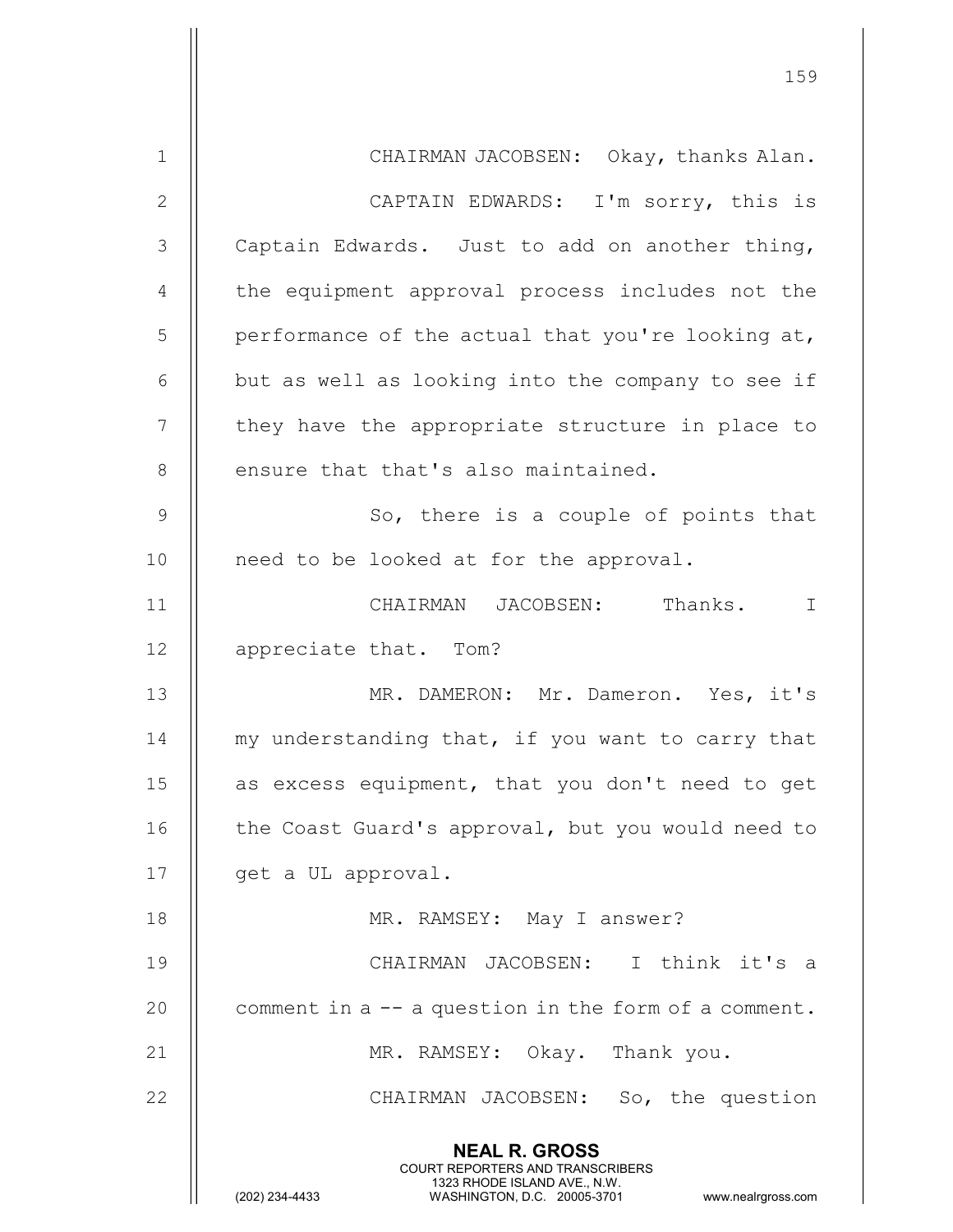| $\mathbf 1$    | is do you need, to carry it, a different type of     |
|----------------|------------------------------------------------------|
| 2              | fire-extinguishing apparatus, does it need to be     |
| 3              | UL approved as excess equipment?                     |
| $\overline{4}$ | MR. RAMSEY: So, when we get into the                 |
| 5              | works, UL approval is important to understand that   |
| 6              | there are different standards, and UL has a business |
| 7              | model of listing and approving things to a certain   |
| 8              | standard. But in general, my understanding is we     |
| $\mathsf 9$    | do allow things to be used as excess equipment that, |
| 10             | you know, do not necessarily have to have --         |
| 11             | I believe they do have to list by a --               |
| 12             | not necessarily a Coast Guard testing lab, but an    |
| 13             | NTRL, a Nationally Recognized Testing lab.<br>So,    |
| 14             | that can be UL, that can Southwest Research, that    |
| 15             | can Entertech. There's a number of different         |
| 16             | companies that they can go to.                       |
| 17             | And that's more for quality assurance                |
| 18             | purposes, like we've mentioned before that with      |
| 19             | approval, there's aid of your equipment, you know,   |
| 20             | meeting standards in your work. But there's also     |
| 21             | the side of it, are you making the same product      |
| 22             | back and forth. And that's kind of what listing      |
|                | <b>NEAL R. GROSS</b>                                 |

COURT REPORTERS AND TRANSCRIBERS

1323 RHODE ISLAND AVE., N.W.

Ш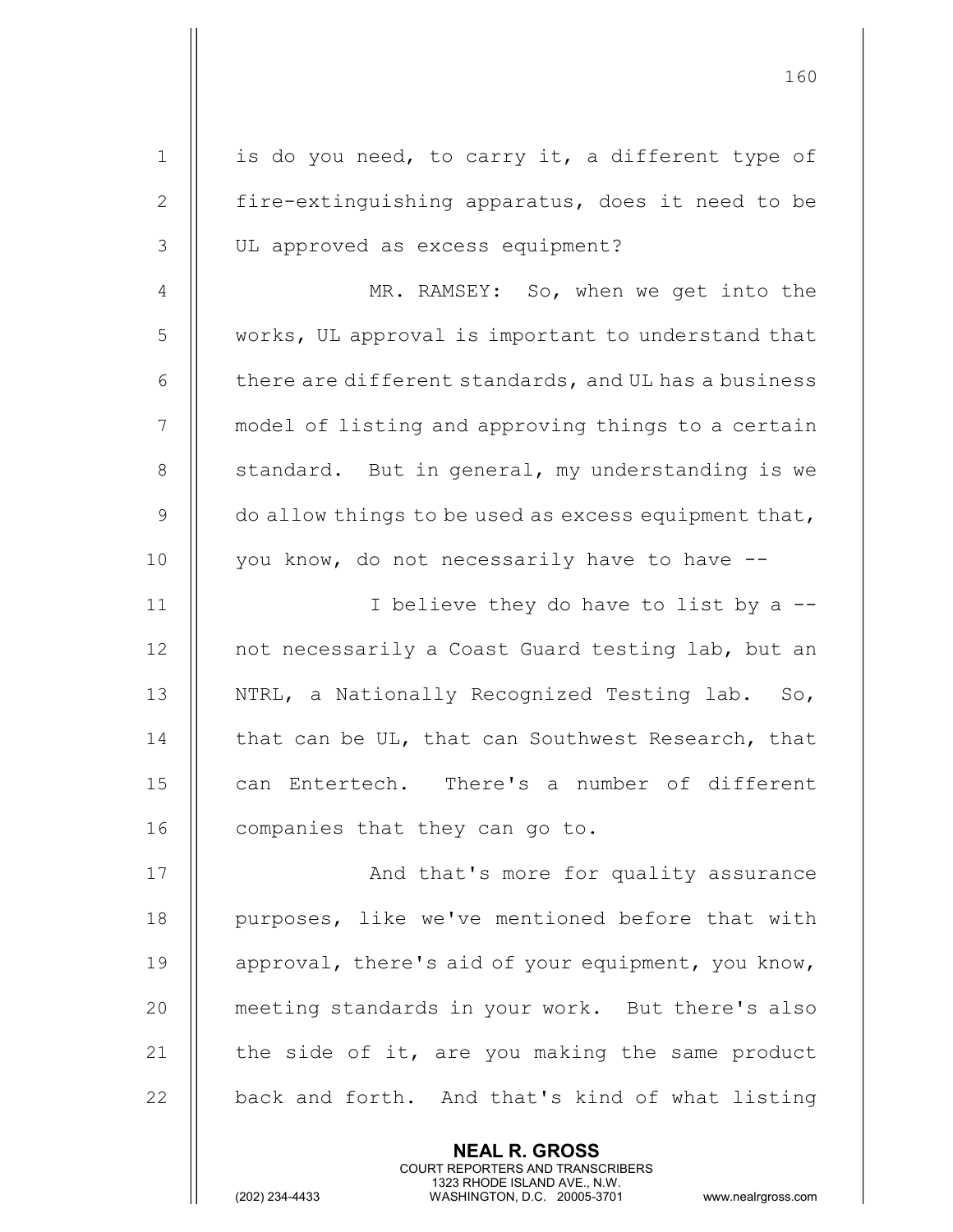161 NEAL R. GROSS COURT REPORTERS AND TRANSCRIBERS  $1$   $\parallel$  takes care of here. So, yes, there is definitely  $2 \parallel$  a way out there. 3 CHAIRMAN JACOBSEN: Mike Rudolf. 4 | MR. RUDOLF: Thank you, Mr. Chairman. 5 | Mike Rudolf from Reef Safety in Portland. I'm 6  $\parallel$  an examiner. And Mr. Ramsey, I understand that 7 | you worked on the regulation project when they were 8 | developing these Federal Register and the language 9 || that went into it. 10 || MR. RAMSEY: I personally did not. A 11 || lot of folks in my office did. I am on working 12 | on other reg projects and have been doing a lot 13 || with this reg project since roll-out, but I did 14 || not personally help craft that language, no. 15 MR. RUDOLF: Okay. My question is in 16 || particular to SS Fire protection equipment after 17 | the requlations changed. If you reference 46 CFR 18  $\parallel$  28, decimal 155, and that's the section within our 19 fishing vessel regulations dealing with fire 20 | equipment, you know, the title of it is excess fire 21 | detection and protection equipment. 22 || That's the title of it, but prior to

1323 RHODE ISLAND AVE., N.W.<br>WASHINGTON, D.C. 20005-3701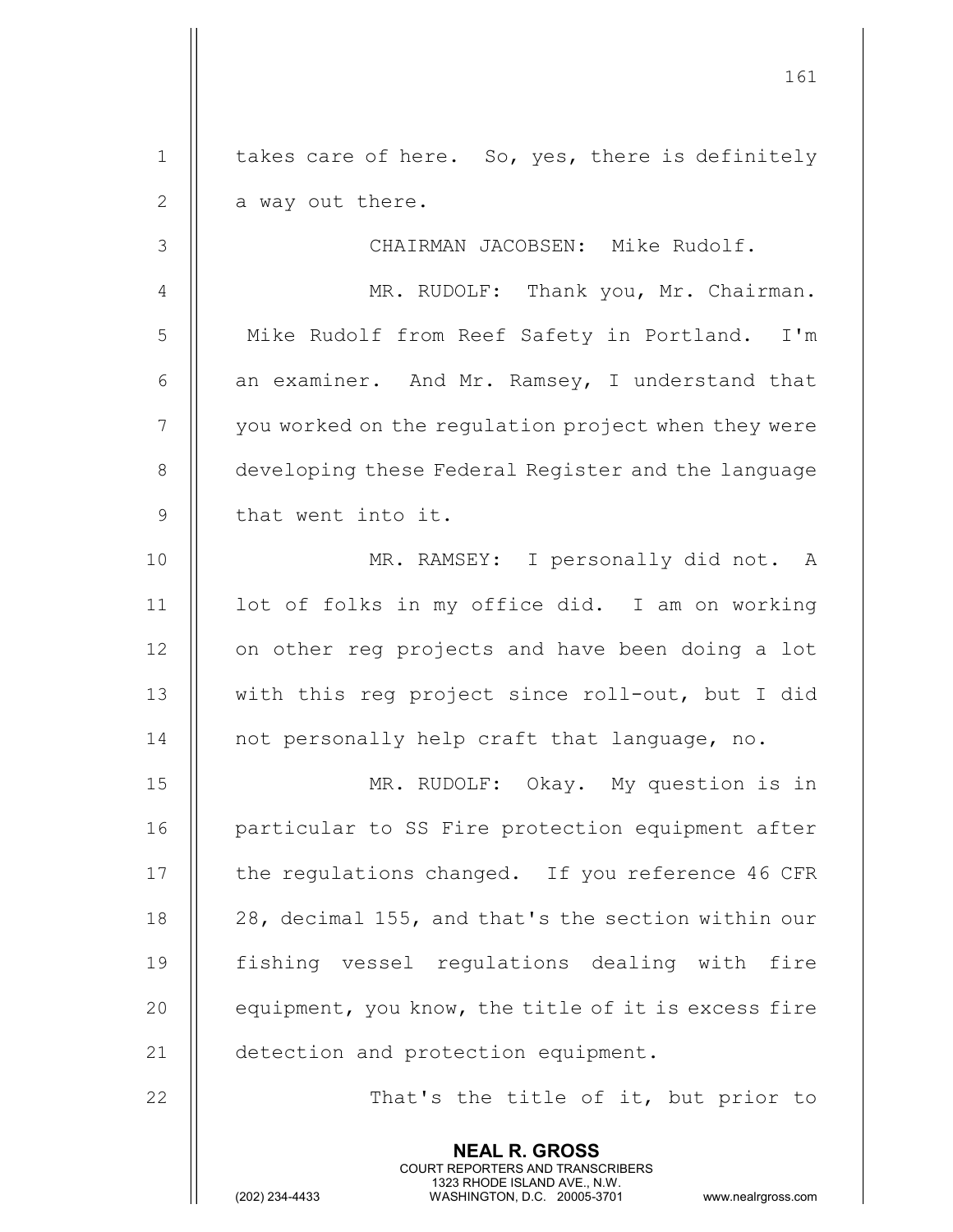| $\mathbf 1$    | 2016, it addressed both fire detection equipment    |
|----------------|-----------------------------------------------------|
| 2              | and fire protection equipment that was in excess    |
| 3              | of the minimal equipment requirement on the vessel. |
| $\overline{4}$ | And it identified that this protection equipment    |
| 5              | had to be exactly what you just said. It had to     |
| 6              | be recognized by a laboratory, and, you know,       |
| 7              | maintained, and, you know, have some sort of        |
| 8              | standard to follow.                                 |
| 9              | But after the regulations were changed              |
| 10             | in 2016, if you compare the two texts, the title    |
| 11             | remained the same for 28.155, but they took out     |
| 12             | the part about protection equipment within the      |
| 13             | verbiage, within the language of that section.      |
| 14             | So now, 28.155 only deals excess fire detection     |
| 15             | equipment, not protection equipment.                |
| 16             | And so, I mean, for me out in the field,            |
| 17             | it's confusing because for many years we've         |
| 18             | identified if you have extinguishers that are       |
| 19             | beyond your minimal requirements, then, okay, let's |
| 20             | make that it's not going to endanger the crew, that |
| 21             | it's, you know, maintained, listed, you know, that  |
| 22             | it's something appropriate for the vessel.          |
|                |                                                     |

NEAL R. GROSS

 COURT REPORTERS AND TRANSCRIBERS 1323 RHODE ISLAND AVE., N.W.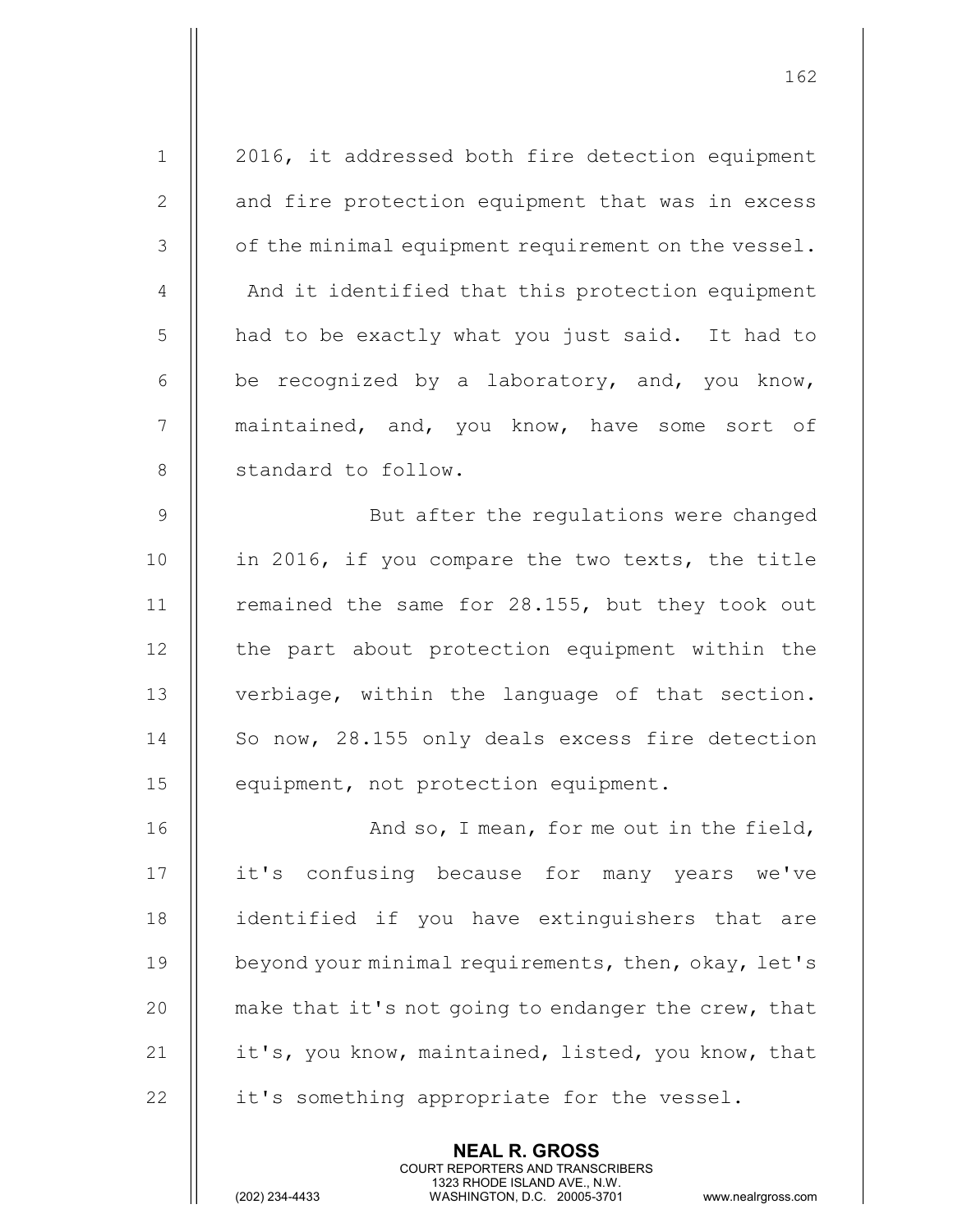| $\mathbf 1$    | But now with that language omitted --                                                                                                                                  |
|----------------|------------------------------------------------------------------------------------------------------------------------------------------------------------------------|
| $\mathbf{2}$   | I don't know if it was done on purpose, to make                                                                                                                        |
| 3              | way for these, you know, novel designs and ideas,                                                                                                                      |
| 4              | to allow them to be carried on board, that aren't                                                                                                                      |
| 5              | listed, or if it was done by mistake or was an                                                                                                                         |
| 6              | overlook.                                                                                                                                                              |
| $7\phantom{.}$ | I compared the different sections of                                                                                                                                   |
| 8              | the other subchapters for other vessels, and their                                                                                                                     |
| $\mathsf 9$    | language does identify both protection and                                                                                                                             |
| 10             | detection equipment, but subchapter C for                                                                                                                              |
| 11             | uninspected vessels, it does not. So, I'll let                                                                                                                         |
| 12             | you answer that.                                                                                                                                                       |
| 13             | CHAIRMAN JACOBSEN: Thanks, Mike.                                                                                                                                       |
| 14             | Mr. Ramsey?                                                                                                                                                            |
| 15             | MR. RAMSEY: That is -- So, as you're                                                                                                                                   |
| 16             | talking about that, I'm trying to write down CFR                                                                                                                       |
| 17             | numbers. I cannot say off the top of my head why                                                                                                                       |
| 18             | C would be any different in regards to not allowing                                                                                                                    |
| 19             | protection to be used by protection systems, to                                                                                                                        |
| 20             | have that excess rule. That maybe be one of the                                                                                                                        |
| 21             | things that we stated in the NPR, you know, kind                                                                                                                       |
| 22             | of multiple times, that do allow excess equipment.                                                                                                                     |
|                | <b>NEAL R. GROSS</b><br><b>COURT REPORTERS AND TRANSCRIBERS</b><br>1323 RHODE ISLAND AVE., N.W.<br>(202) 234-4433<br>WASHINGTON, D.C. 20005-3701<br>www.nealrgross.com |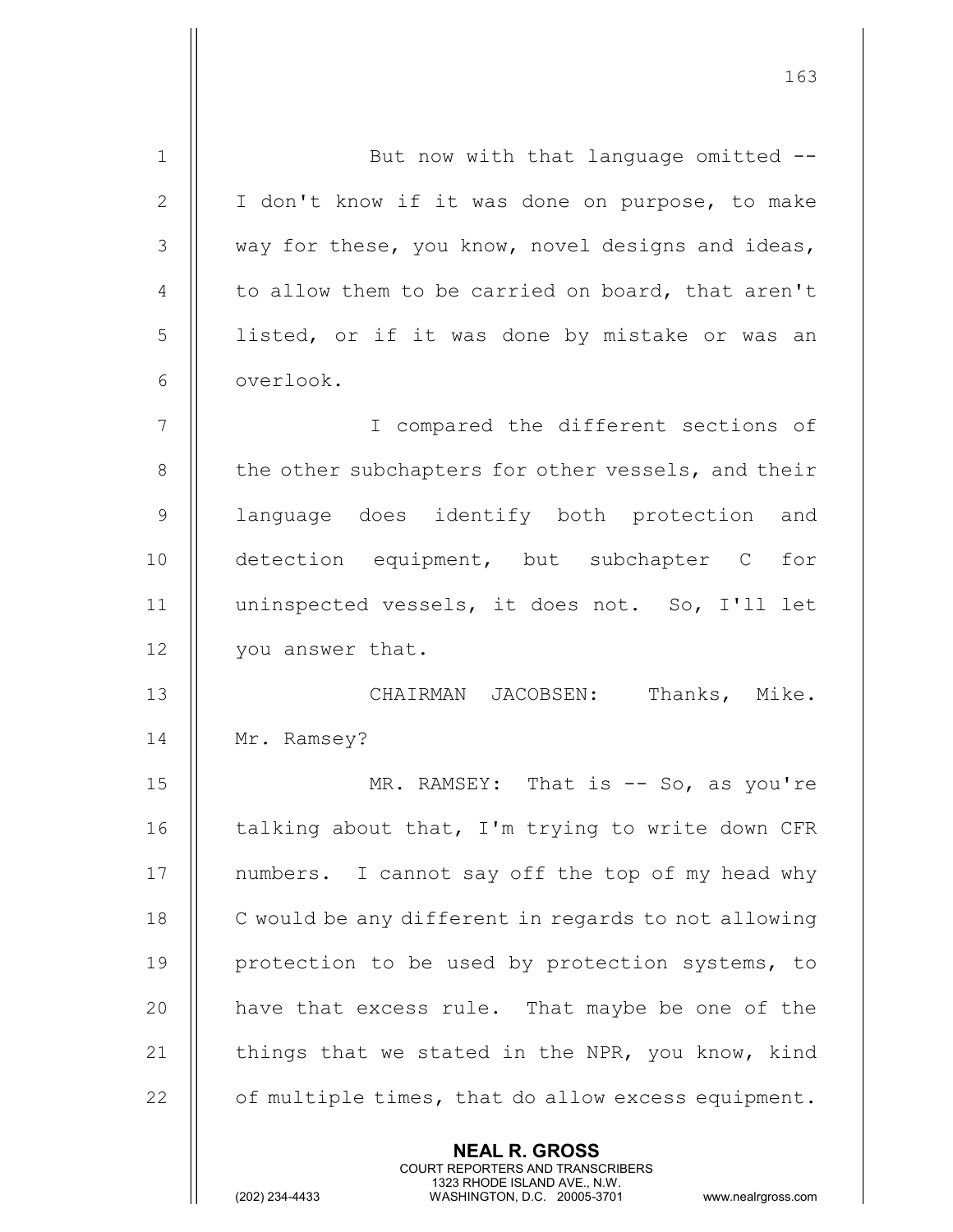| $\mathbf 1$    | I don't have an answer for you why it's              |
|----------------|------------------------------------------------------|
| $\mathbf{2}$   | different in C or if was an oversight or not. It     |
| 3              | seems like you've done a fair bit of that background |
| $\overline{4}$ | proofing. I would be glad to get back with you       |
| 5              | guys, but I suspect you may be onto something there, |
| 6              | and it may be an error. If you could, could you      |
| 7              | send me some information on that particular          |
| 8              | question? Is it possible for you to write it out     |
| $\overline{9}$ | by email mail?                                       |
| 10             | MR. RUDOLF: Yes, Mr. Ramsey, I could                 |
| 11             | look you up in global, and if not, I'll get if from  |
| 12             | Mr. Myers. Thank you.                                |
| 13             | CHAIRMAN JACOBSEN: Get it from Alan                  |
| 14             | Davis. Alright, thank you very much. Any other       |
| 15             | questions? Yes, Mr. Wilwert?                         |
| 16             | MR. WILWERT: Thank you. This is                      |
| 17             | Scott Wilwert. I'm a District 17 fishing vessel      |
| 18             | safety coordinator. And one thing I haven't heard    |
| 19             | mentioned that I believe there were a lot of         |
| 20             | questions originally, Mr. Ramsey, could you please   |
| 21             | walk us through what the thought process and the     |
| 22             | intent was, and what the current arrangement is      |
|                | <b>NEAL R. GROSS</b>                                 |

COURT REPORTERS AND TRANSCRIBERS

1323 RHODE ISLAND AVE., N.W.

 $\parallel$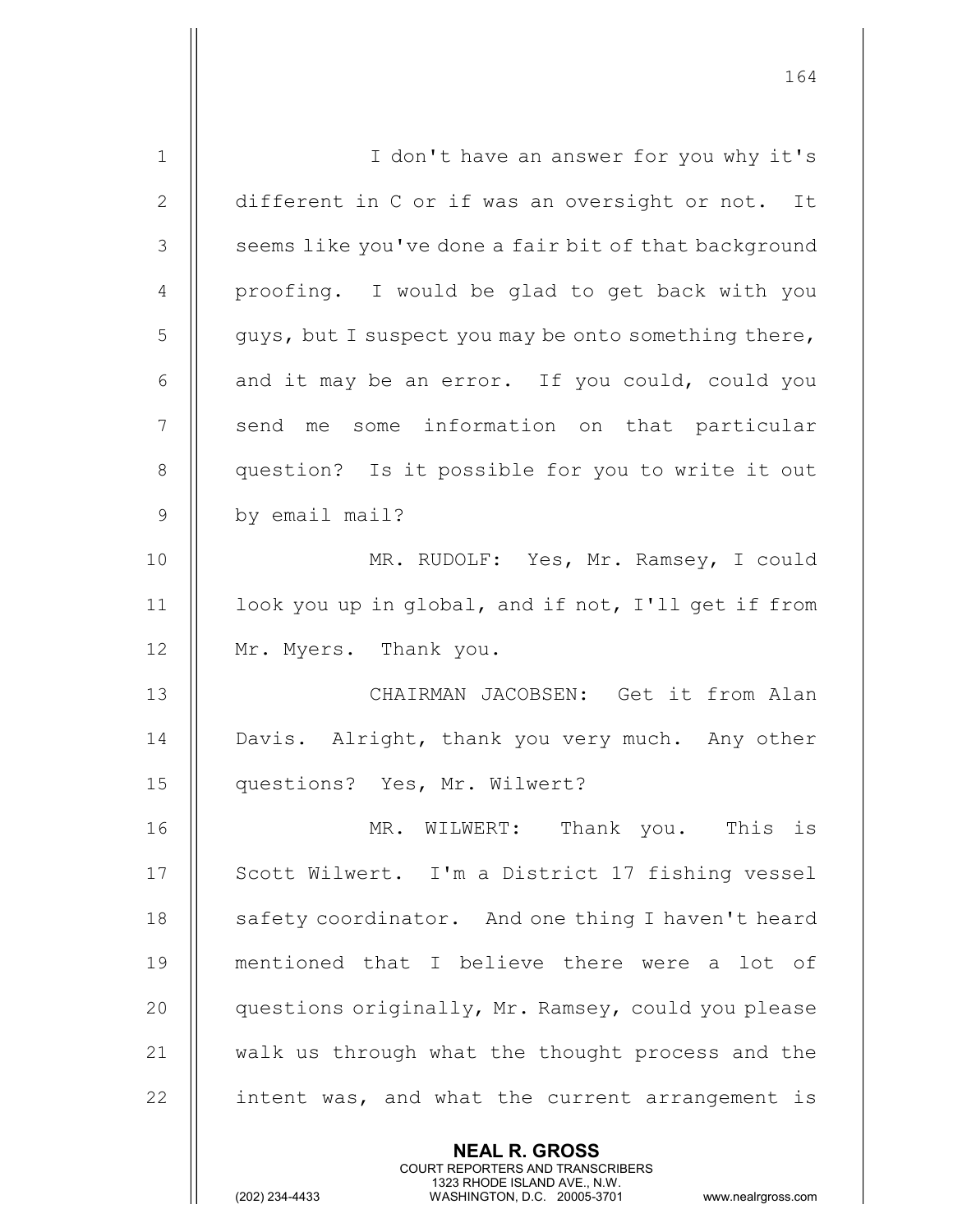NEAL R. GROSS COURT REPORTERS AND TRANSCRIBERS 1323 RHODE ISLAND AVE., N.W.<br>WASHINGTON, D.C. 20005-3701 WASHINGTON, D.C. 1 || for the inspection of these portable fire 2 | extinguishers now, and how maybe that differs from  $3$   $\parallel$  how we used to do business, in regard to sending 4 || in portable extinguishers for annual servicing or 5 | being able to service them yourself? 6 MR. RAMSEY: That's a very good 7 || question. So, one of the things that we ended up 8 || doing in Iraq was we ended up codifying the 9 || requirements that your extinguishers must be 10 maintained to a standard. That standard is the 11 || same one Tom Short inquired about, placing the  $12$  | extinguisher, how many you need to have, how big 13 | they need to be. 14 || But the other half of that standard 15 || talks about inspection and maintenance 16 || requirements. So, this is where we get into 17 details about the particulars of the fire 18  $\parallel$  extinguisher that we're looking at. 19 || So, extinguishers can be broadly broken 20 || down into two different kinds for maintenance 21 || purposes. You have your disposable, your 22  $\parallel$  non-rechargeable ones, that's one category,

165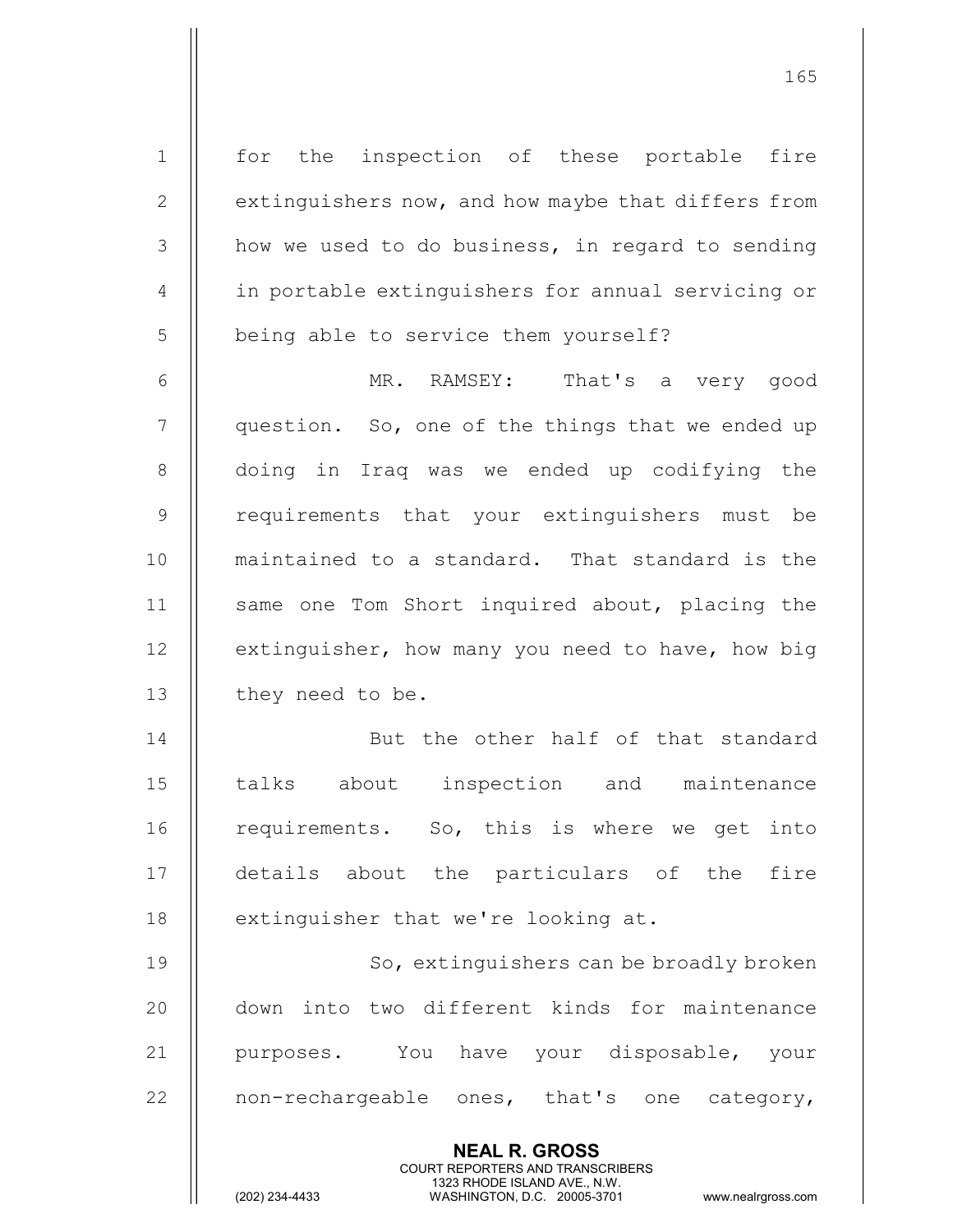1 disposable non-rechargeable. And the other 2 | category is rechargeable.

3 || The Mode so, your standard for your 4 || accepting your maintenance differs depending on 5 what kind of extinguisher we're talking about it. 6 || Is it disposable, is it rechargeable? So, for  $7$  || the most part, on your, you know, common civilian  $8$  | 1ife, if you have a fire extinguisher in your house, 9  $\parallel$  on your boat, it will mostly likely be a disposable 10 **extinguisher, not a rechargeable one.** And you can 11 || always tell the difference between the two. It  $12$  | literally says on the bottle, after use dispose, 13 | or after use recharge.

14 And so, with these disposable 15 || extinguishers, the requirements that kick in for 16  $\parallel$  them is you need, you know, basically do a monthly 17 | check. You need to make sure it's there. So, you 18  $\parallel$  know, the indicator needs to be green. It needs 19  $\parallel$  to physically be there. And stuff like, you know, 20 || it hasn't been damaged, it has pressure. 21 || Basically, it's visual inspection just to check 22  $\parallel$  that it's there and it doesn't appear to be off.

> NEAL R. GROSS COURT REPORTERS AND TRANSCRIBERS

1323 RHODE ISLAND AVE., N.W.<br>WASHINGTON, D.C. 20005-3701

WASHINGTON, D.C. 20005-3701 www.nealrgross.com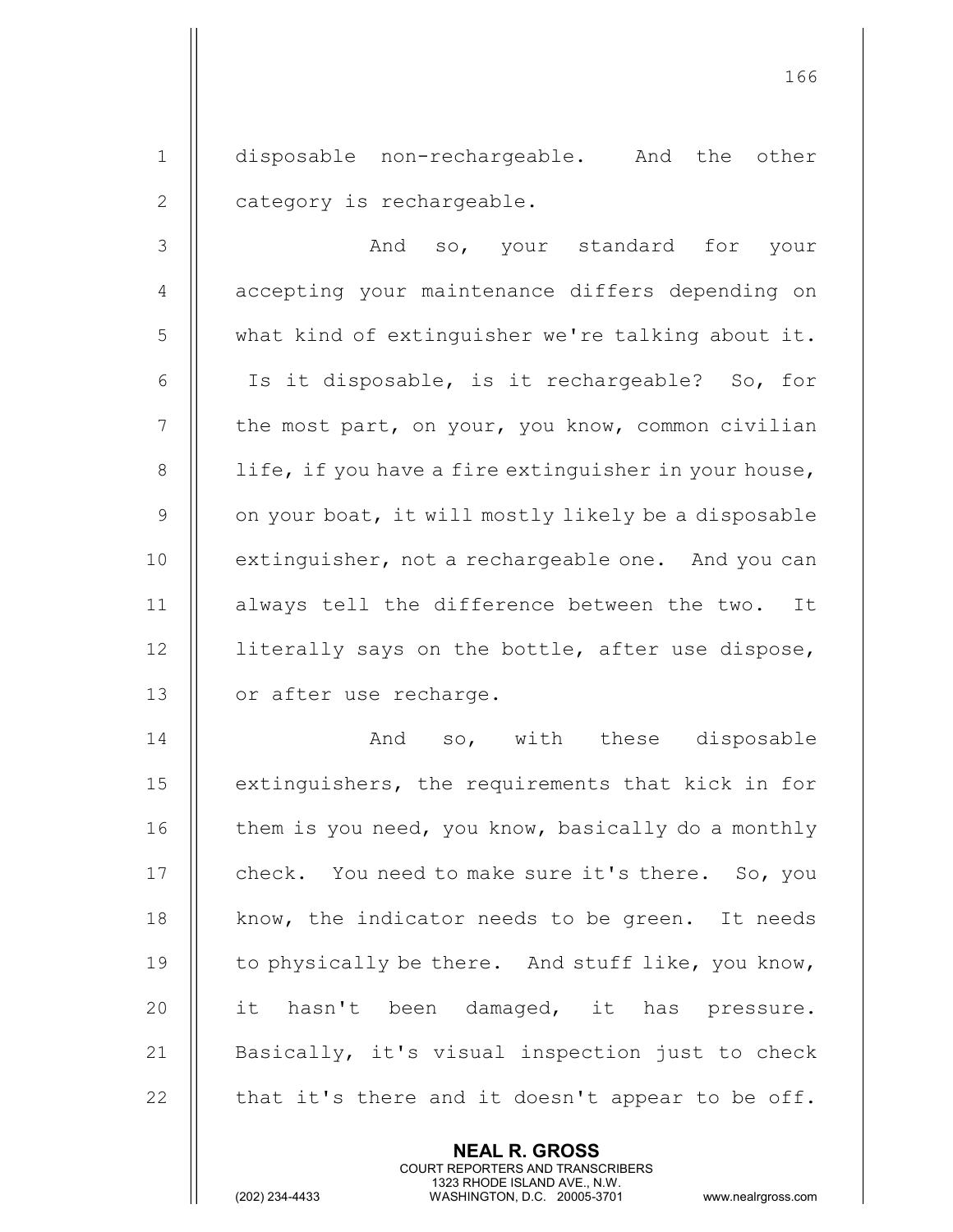| $\mathbf 1$    | In addition to that monthly check, that                                                                                                                                |
|----------------|------------------------------------------------------------------------------------------------------------------------------------------------------------------------|
| $\mathbf{2}$   | monthly visual check, whenever the fire                                                                                                                                |
| 3              | extinguisher expires, which, I believe the rate                                                                                                                        |
| 4              | used to be about 12 years. You do need to                                                                                                                              |
| 5              | eventually replace a disposable extinguisher                                                                                                                           |
| 6              | because they will go bad, they will need to be                                                                                                                         |
| $\overline{7}$ | replaced.                                                                                                                                                              |
| $\,8\,$        | For your $--$ and now, I'm going to the                                                                                                                                |
| $\mathsf 9$    | other paradigm. So, for your rechargeable(s),                                                                                                                          |
| 10             | your maintenance inspection requirements become                                                                                                                        |
| 11             | much more strenuous, or there's a lot more kind                                                                                                                        |
| 12             | of going on with them.                                                                                                                                                 |
| 13             | So, besides your monthly check, you                                                                                                                                    |
| 14             | make sure it's there, make sure it's green, you                                                                                                                        |
| 15             | know, make sure it hasn't been used or tampered                                                                                                                        |
| 16             | with, you also have to have an annual inspection                                                                                                                       |
| 17             | by an NFCA 10 technician. And so, you know, those                                                                                                                      |
| 18             | technicians, they're generally certified either                                                                                                                        |
| 19             | by the manufacturer or by the state and local                                                                                                                          |
| 20             | county.                                                                                                                                                                |
| 21             | Most of your fire protection companies                                                                                                                                 |
| 22             | out there do this kind of business. They cover                                                                                                                         |
|                | <b>NEAL R. GROSS</b><br><b>COURT REPORTERS AND TRANSCRIBERS</b><br>1323 RHODE ISLAND AVE., N.W.<br>WASHINGTON, D.C. 20005-3701<br>(202) 234-4433<br>www.nealrgross.com |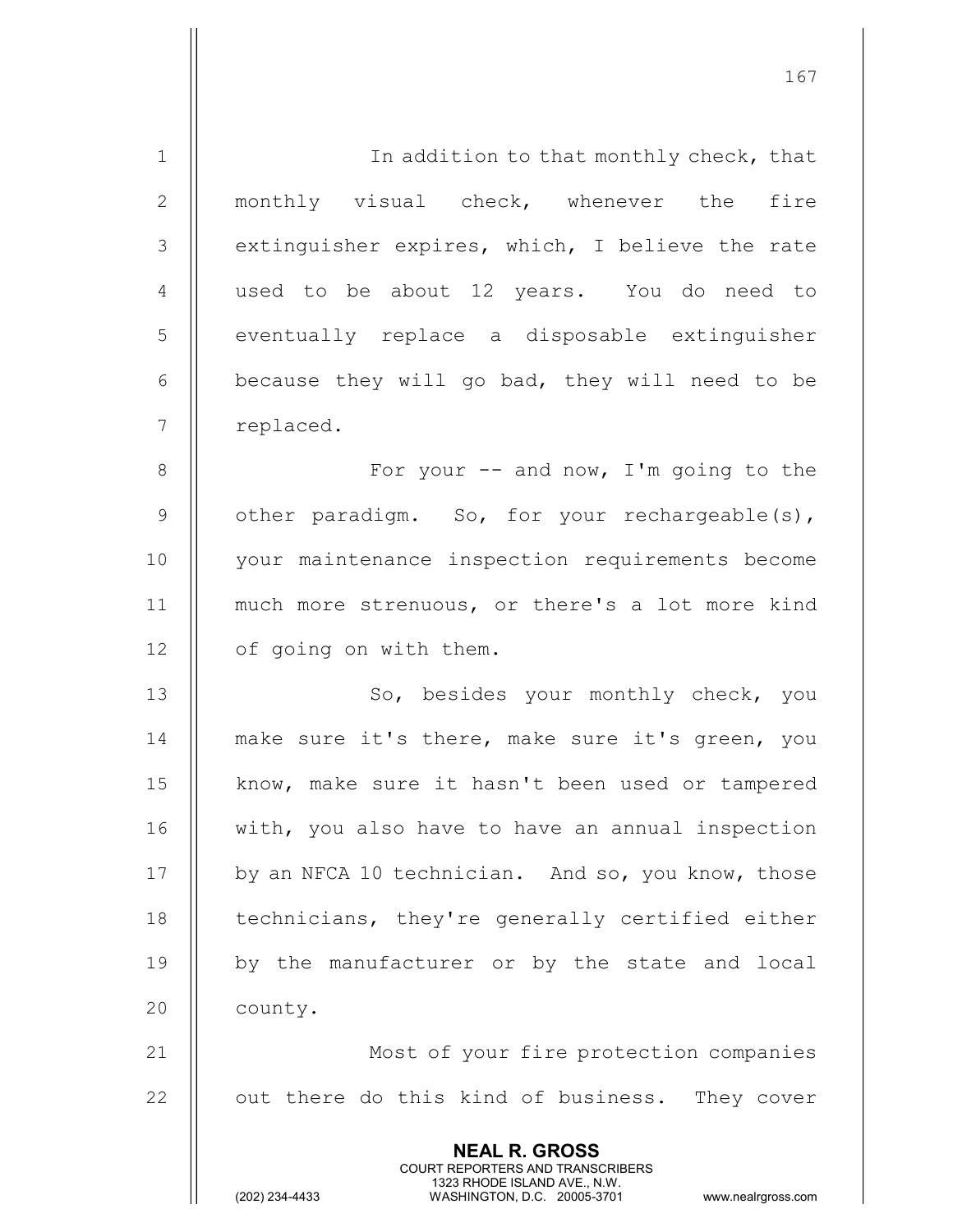1 || all the shoreside industry, so they're out there 2 | somewhere, and they're probably maintaining the 3 || marina just up the road. 4 Every year you need to have this 5 | technician come on board and do an annual inspection  $6$  | of your extinguishers. So, you can do the monthly 7 | checks, you know, make sure it's there, but every 8 | year you need an NFCA 10 tech to come down and take  $9$  || a look at your extinguisher. 10 || And what they will end up doing is, 11 depending on the age of the extinguisher, how long 12  $\parallel$  it's been, they may take it back, and they hydrotest 13 || the cylinder to make sure it's still keeping 14 | pressure. Then they refill it and they change out 15 || the powder. It gets gas. They will most 16 | definitely hydro it. 17 || So, during the annual check, that's 18 || their opportunity to get in there and make sure  $19$   $\parallel$  that the rechargeable extinguisher is still 20  $\parallel$  functioning, that it's still working. And it's 21  $\parallel$  much more  $-$  it's more of a maintenance aspect,  $22$  || rather just a protection.

> NEAL R. GROSS COURT REPORTERS AND TRANSCRIBERS

168

1323 RHODE ISLAND AVE., N.W.<br>WASHINGTON, D.C. 20005-3701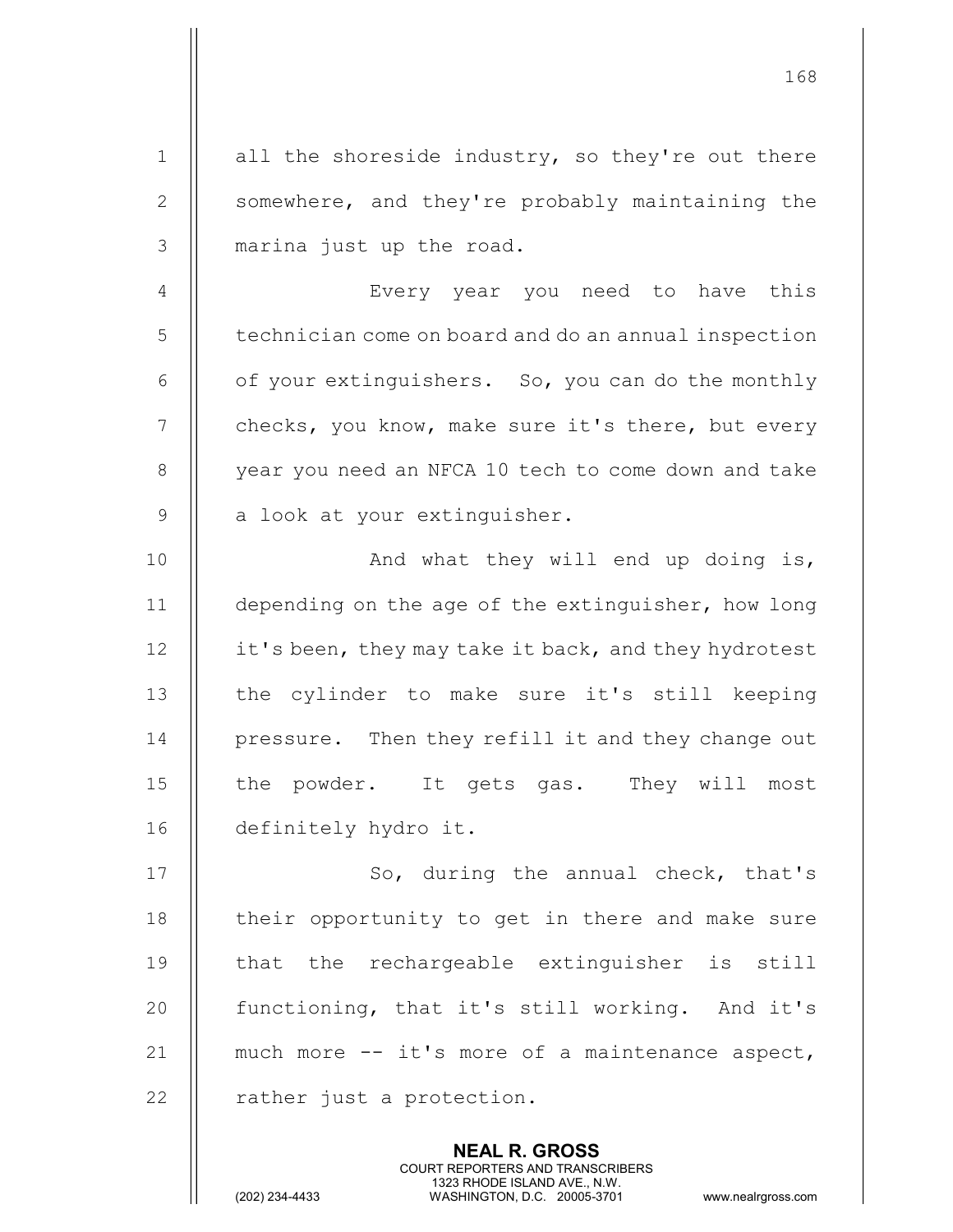| $\mathbf 1$    | So, for your rechargeables, you will                 |
|----------------|------------------------------------------------------|
| $\mathbf{2}$   | do your monthly visual checks, and then every year   |
| 3              | you will have a technician come down and basically   |
| $\overline{4}$ | kind of survey your extinguishers, pull them out     |
| 5              | if they need to be pulled out, hydro test, recharge, |
| 6              | replace. And then they'll drop them back off or      |
| $\overline{7}$ | give you a different replacement, depending their    |
| $8\,$          | business model.                                      |
| $\mathcal{G}$  | So, those are kind -- that's kind of                 |
| 10             | what goes on in the old fire extinguishers. You      |
| 11             | will generally find that most of your small          |
| 12             | extinguishers, you know, your 20Bs, your dry         |
| 13             | powders, they tend to be disposable. And that just   |
| 14             | means you have to do a monthly check, and then,      |
| 15             | whenever they expire, they expire. Those tend to     |
| 16             | be much less maintenance involved with them.         |
| 17             | For your CO2, your gas systems, if you               |
| 18             | have any specialized extinguishers, like for metal   |
| 19             | fires, those tend to be rechargeable, as well as     |
| 20             | they're bigger, bulkier, dragged-ins. Those tend     |
| 21             | to be rechargeable, and you have to check them       |
| 22             | monthly, as well as get a tech in there every year.  |
|                | <b>NEAL R. GROSS</b>                                 |

 COURT REPORTERS AND TRANSCRIBERS 1323 RHODE ISLAND AVE., N.W.

 $\parallel$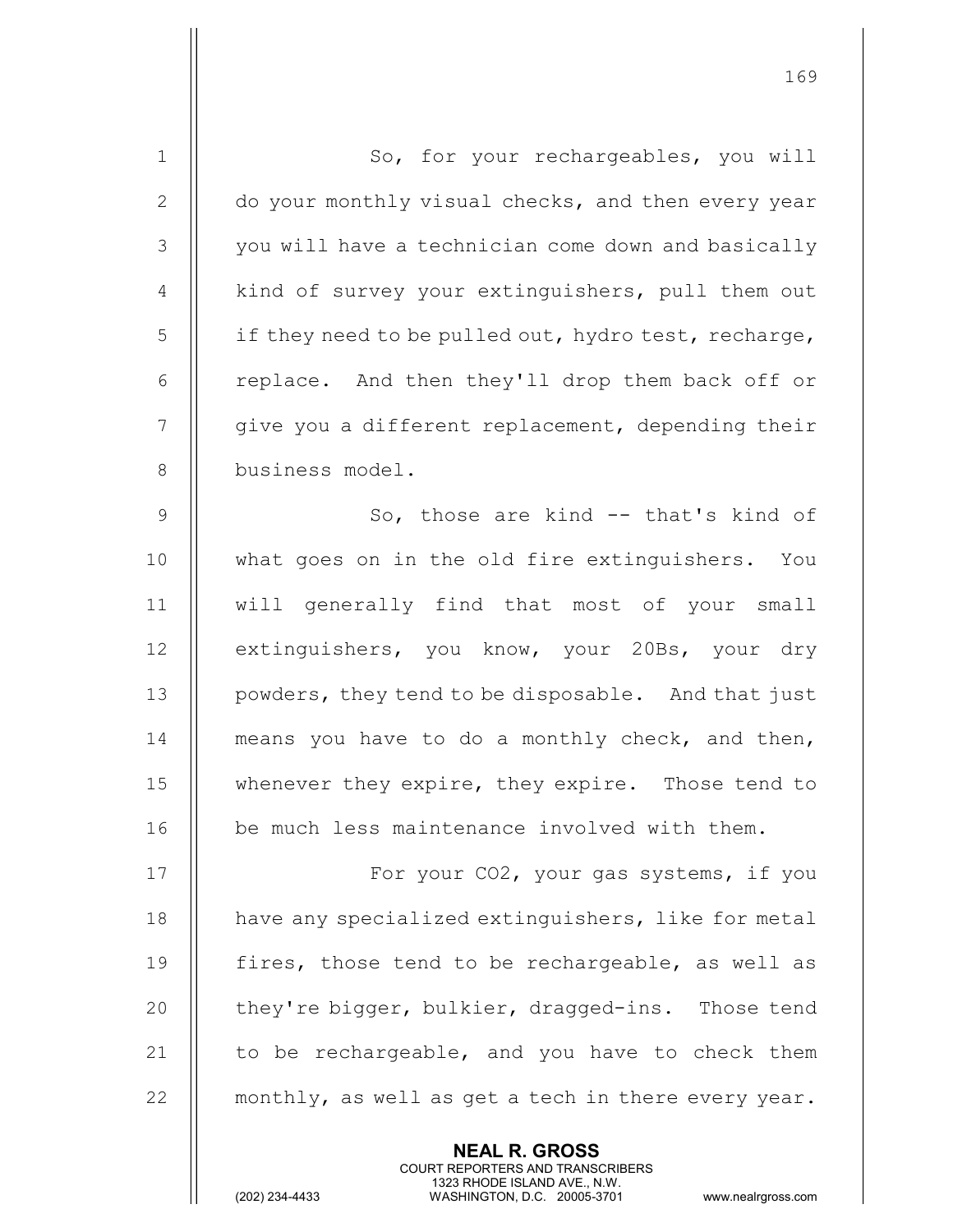| $\mathbf 1$    | So, that's kind of $-$ that's what the               |
|----------------|------------------------------------------------------|
| $\mathbf{2}$   | maintenance world looks like for your extension      |
| $\mathcal{S}$  | purposes.                                            |
| 4              | MR. WILWERT: Mr. Ramsey, thank you for               |
| 5              | that. And just real quick, this is, I guess, a       |
| $6\,$          | comment that you could maybe comment on. But one     |
| $\overline{7}$ | of the things that we found in especially smaller    |
| 8              | locations in Alaska, where the servicing is not      |
| 9              | as prevalent as you may think, kind of an unintended |
| 10             | consequence, I believe, of this final rule is that   |
| 11             | what we're finding is a lot people are going out     |
| 12             | and purchasing what I would consider a lesser        |
| 13             | extinguisher.                                        |
| 14             | They're going to Costco or Ace, and                  |
| 15             | they're -- if you give them the choice of packaging  |
| 16             | up their rechargeables and putting them out on a     |
| 17             | barge because no one will fly them to get serviced,  |
| 18             | well what do you think they're going to do? You      |
| 19             | know, they're going to go get the \$4.99 one at Ace. |
| 20             | think an<br>And<br>unintended<br>SO<br>I             |
| 21             | consequence may be that maybe during the NPR it      |
| 22             | would have been nice to address is that folks are    |
|                | <b>NEAL R. GROSS</b>                                 |

 COURT REPORTERS AND TRANSCRIBERS 1323 RHODE ISLAND AVE., N.W.

Ш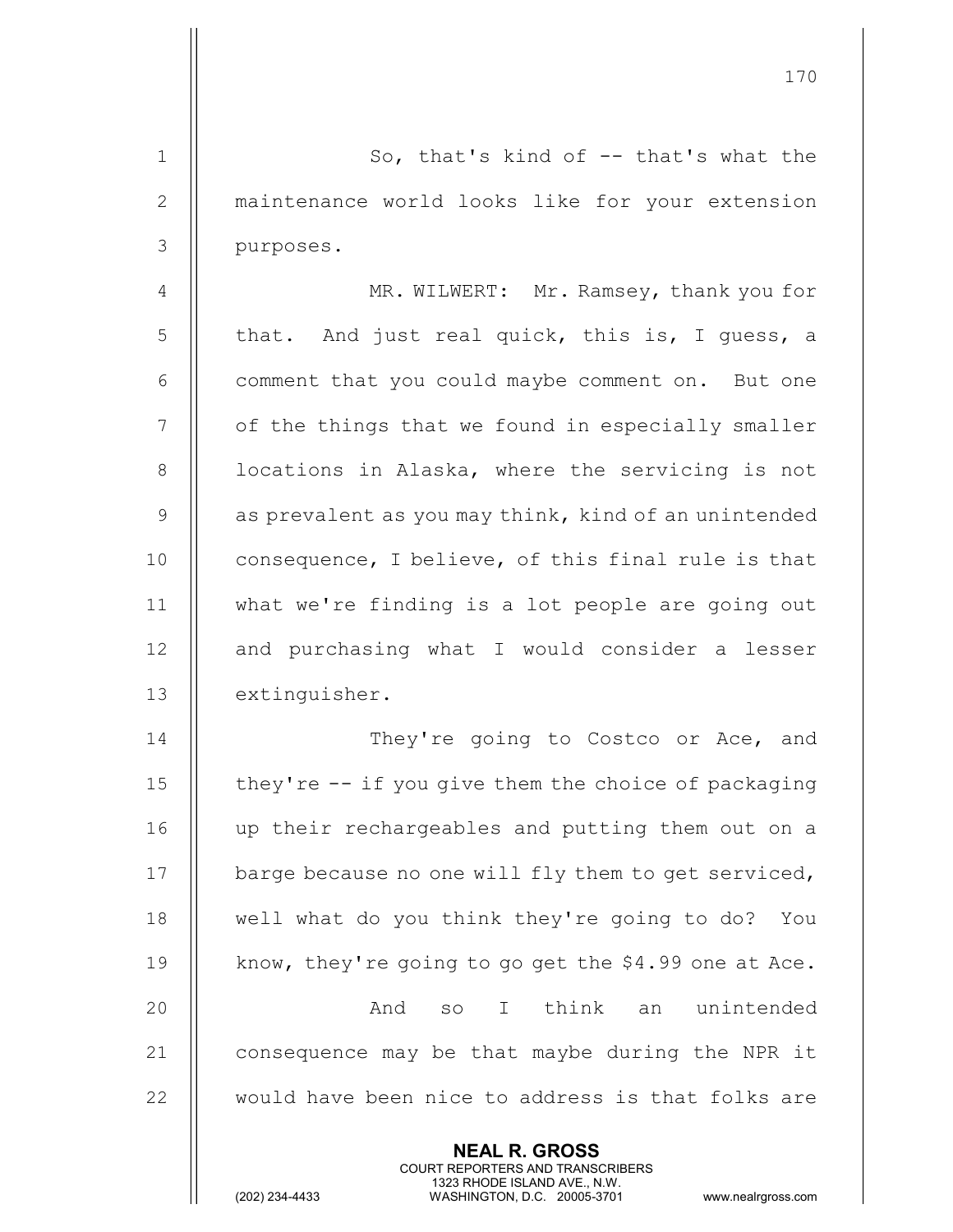NEAL R. GROSS COURT REPORTERS AND TRANSCRIBERS 1 || using lesser equipment because it's easier for them  $2 \parallel$  to deal with because of their inability to get  $3 \parallel$  servicing. 4 | So anyway, that's just a comment. It's  $5 \parallel$  something that's going on out there. I don't know 6  $\parallel$  if you've heard that before or you're aware of it,  $7$  || but I just wanted to  $-$  again, those unintended  $8$  || consequences, I think, of the maintenance regimen 9  $\parallel$  that the rechargeables have to go through, as 10 || opposed to the disposables. Thank you. 11 || CHAIRMAN JACOBSEN: Thanks, Scott. 12 | Great point. Are there any questions or comments? 13 | Okay. Thank you, Mr. Ramsey. We appreciate your 14 | time today. 15 MR. RAMSEY: Yep. Thank you all for 16  $\parallel$  the opportunity. I'm sorry I've taken up so much 17  $\parallel$  of your time, but I hope it was informative. 18 CHAIRMAN JACOBSEN: Alright, Ms. Case, 19 || if wouldn't mind coming to the microphone. And 20 do you need the podium? 21 || MS. CASE: No podium, but I do have 22 | slides.

171

1323 RHODE ISLAND AVE., N.W.<br>WASHINGTON, D.C. 20005-3701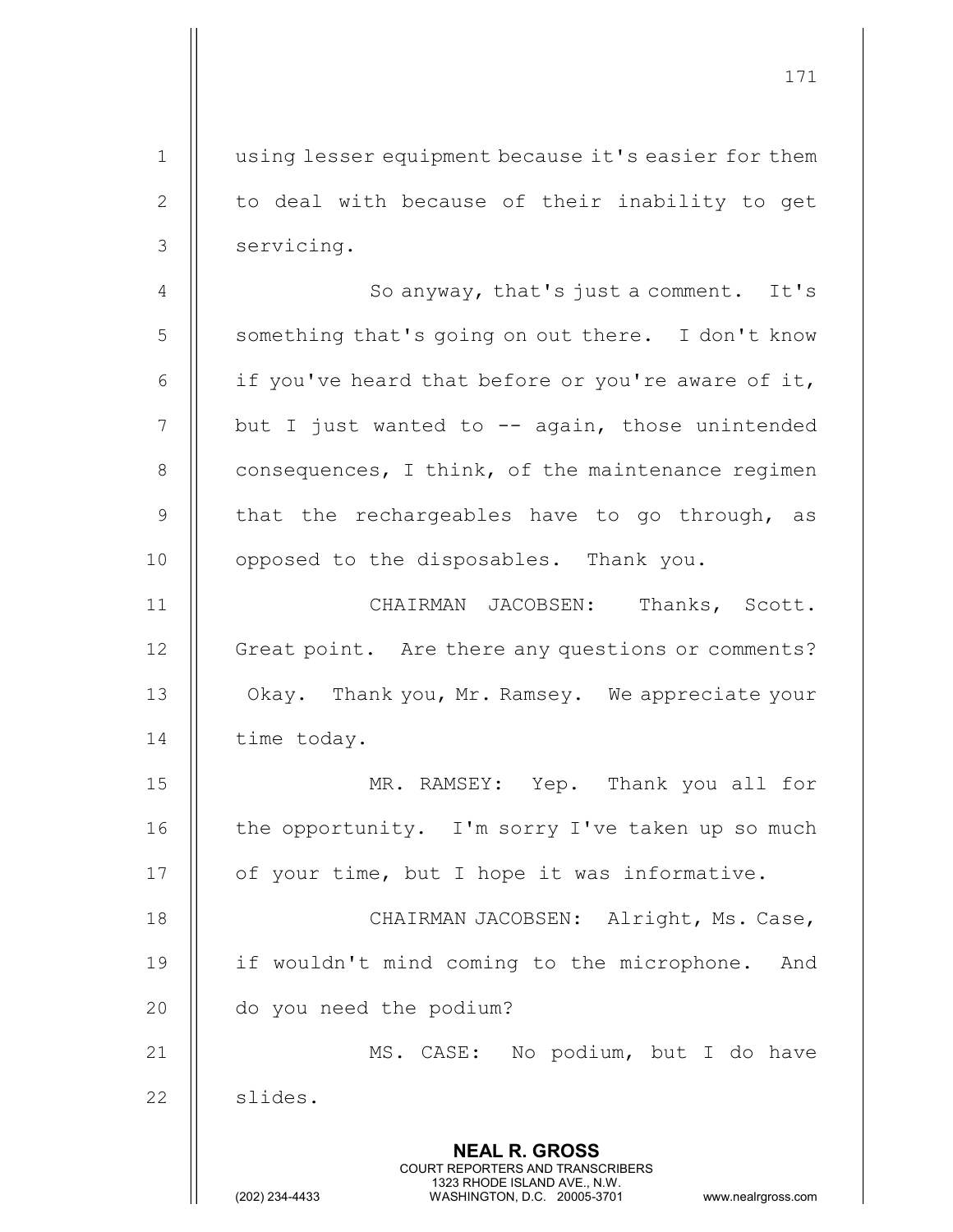| $\mathbf 1$  | CHAIRMAN JACOBSEN: Okay, slides.                                                                                                                                       |
|--------------|------------------------------------------------------------------------------------------------------------------------------------------------------------------------|
| $\mathbf{2}$ | So, for the committee's information, we are on the                                                                                                                     |
| 3            | NIOSH update. And that is actually on tomorrow's                                                                                                                       |
| 4            | agenda. We're moving it forward. So, it's 3:30                                                                                                                         |
| 5            | p.m. tomorrow -- or no, I guess I -- we're right.                                                                                                                      |
| 6            | Okay. We're right at almost the right time. So,                                                                                                                        |
| 7            | great. Thank you.                                                                                                                                                      |
| 8            | MS. CASE: Good afternoon everyone.                                                                                                                                     |
| $\mathsf 9$  | Alright, so we'll go ahead and get started. So,                                                                                                                        |
| 10           | good afternoon, Mr. Chairman and members of the                                                                                                                        |
| 11           | committee. My name is Samantha Case. I'm a                                                                                                                             |
| 12           | researcher from the National Institute for Safety                                                                                                                      |
| 13           | and Health, or NIOSH, which you've heard from a                                                                                                                        |
| 14           | few people today.                                                                                                                                                      |
| 15           | I work out of our Anchorage, Alaska                                                                                                                                    |
| 16           | office, so it's nice to be in warm Seattle. Today                                                                                                                      |
| 17           | I just want to give you a brief update of what's                                                                                                                       |
| 18           | going on the fishing safety research world.                                                                                                                            |
| 19           | First, I'll start off with a brief NIOSH                                                                                                                               |
| 20           | introduction for those of you who may not be as                                                                                                                        |
| 21           | familiar with us and what we do. And then I'll                                                                                                                         |
| 22           | go into our fatality data update. So, this will                                                                                                                        |
|              | <b>NEAL R. GROSS</b><br><b>COURT REPORTERS AND TRANSCRIBERS</b><br>1323 RHODE ISLAND AVE., N.W.<br>(202) 234-4433<br>WASHINGTON, D.C. 20005-3701<br>www.nealrgross.com |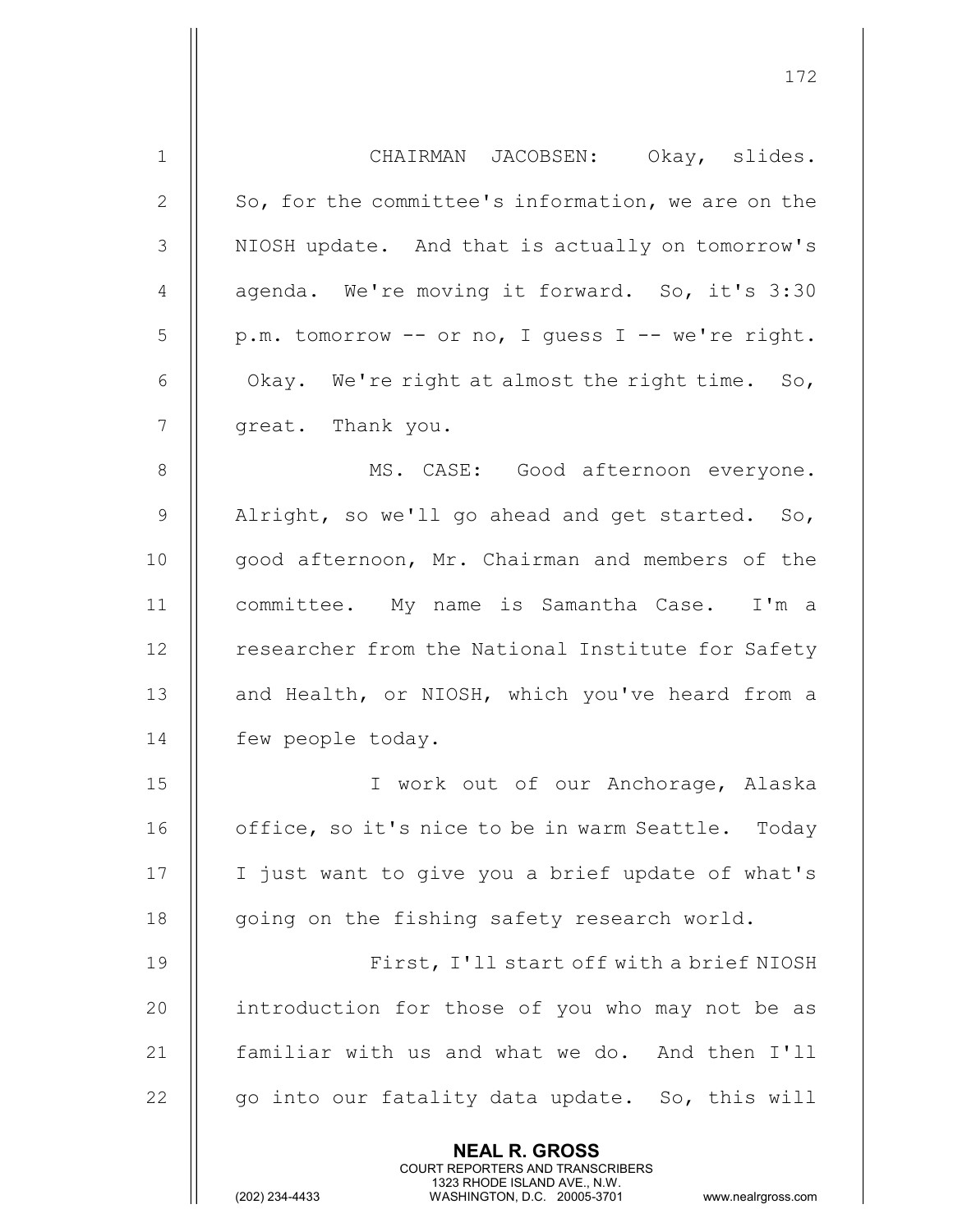1 | be commercial fishing fatalities for the country 2 || from 2000 through 2016. Then, I'll talk about 3 what's new. 4 | So, it's been a couple years since we 5 | last presented at the Savannah meeting, so I'll  $6$  | talk about some projects and products that we've  $7$  | been working on, and then wrap up with what's next  $8$  || for us, so, the projects that we're currently 9 | working on or will be really making some progress 10 | very soon. 11 || So, NIOSH, or the National Institute 12 | for Occupational Safety and Health, it's a federal 13 | agency, and we're housed in the Centers for Disease 14 Control and Prevention, or the CDC. And that's 15 | within the Department of Health and Human Services. 16 || NIOSH does sound a little bit like OSHA, but we 17 | do not have regulatory or enforcement authority. 18 || Rather, we conduct research on worker safety and 19 || health issues, and make recommendations to make 20  $\parallel$  sure workers are coming home at the end of the shift 21  $\parallel$  or trip safe and healthy. 22 Within NIOSH, we have the Center for

> NEAL R. GROSS COURT REPORTERS AND TRANSCRIBERS

173

1323 RHODE ISLAND AVE., N.W.<br>WASHINGTON, D.C. 20005-3701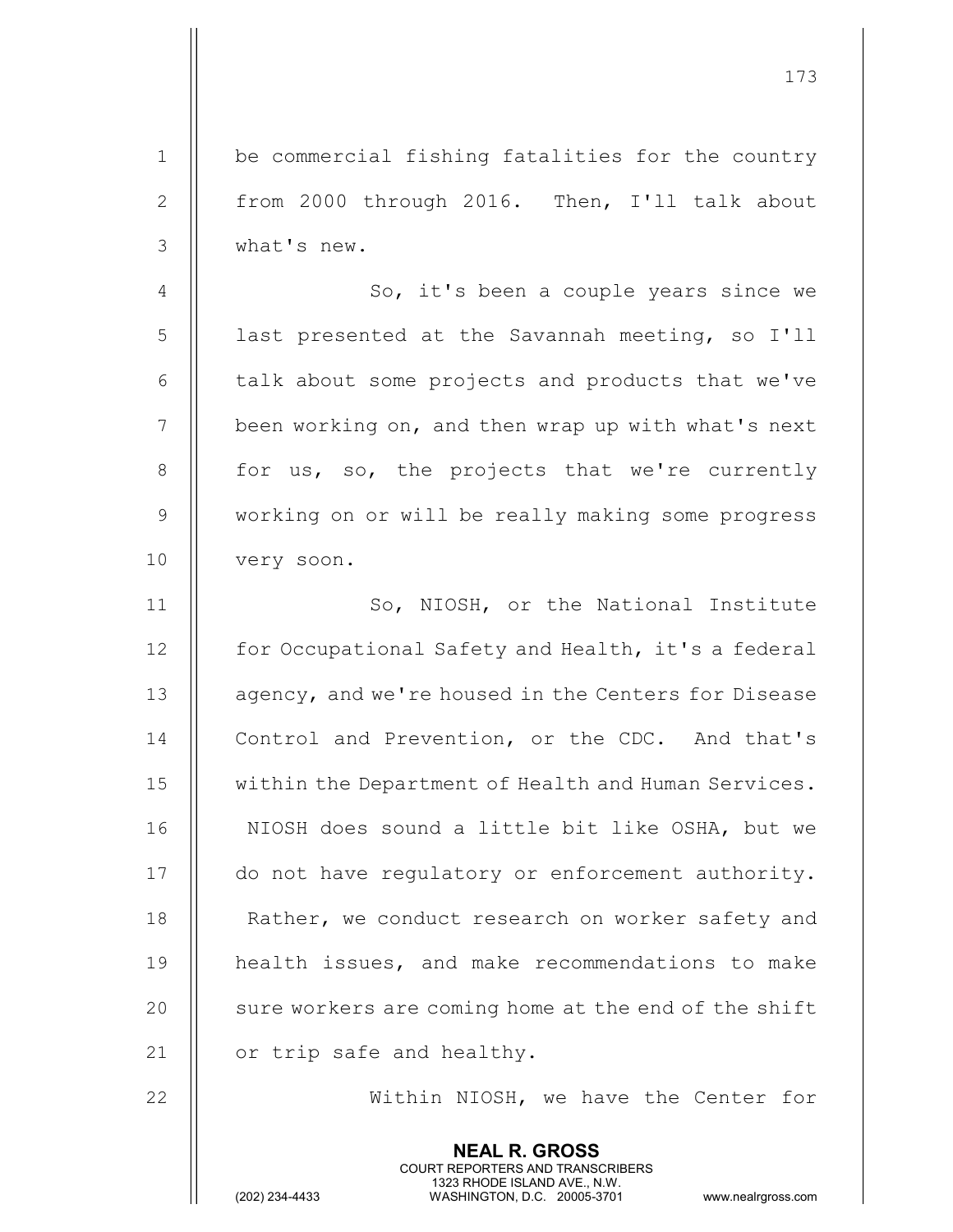1 | Maritime Safety and Health Studies. And our goal 2 | for this center is to bring researchers together, 3 || both internal to NIOSH and external to NIOSH, to 4 | study workers' safety and health in six maritime 5 | industries. That includes commercial fishing.

6 || And our goal in studying these worker 7 | populations is to identify the leading problems 8 | that are causing injuries and illnesses among these 9 | worker populations and try to come with solutions. 10 || And much of this work is possible because of our 11 || strong partnerships with a variety of industry 12 || stakeholders.

13 Within the Center, we have our 14 Commercial Fishing Safety, Research, and Design 15 || Program. So, NIOSH's work in fishing safety 16 || research really began out of our Alaska office in 17 | the early 1990s, but we did expand to be a national 18 | program in about 2007.

19 || So, right now we have active projects, 20 || or we support different on the east coast of the 21 | country. Our program has three disciplines. The 22  $\parallel$  first you'll see there on the left is epidemiology,

> NEAL R. GROSS COURT REPORTERS AND TRANSCRIBERS

1323 RHODE ISLAND AVE., N.W.<br>WASHINGTON, D.C. 20005-3701

WASHINGTON, D.C. 20005-3701 www.nealrgross.com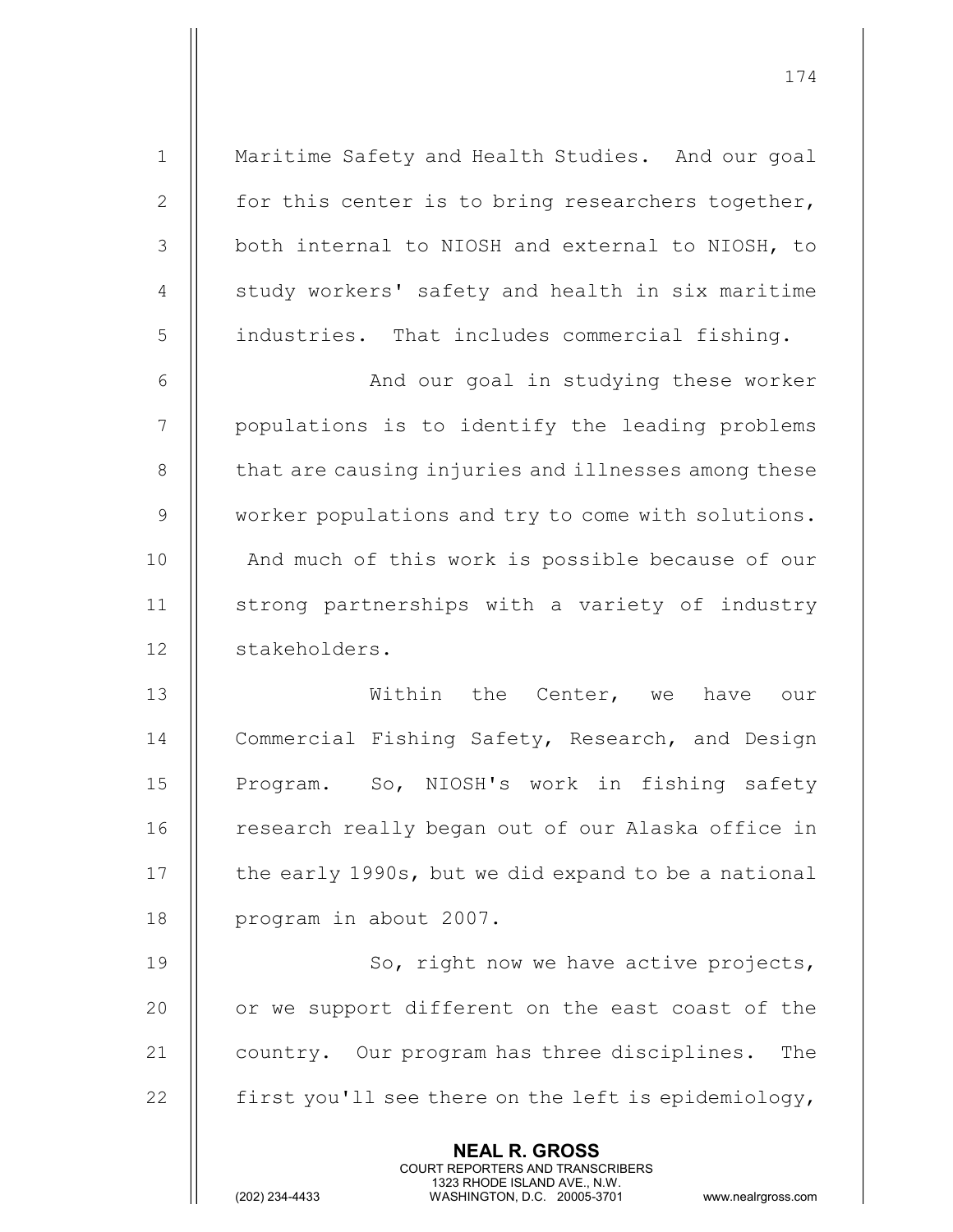NEAL R. GROSS 1 and that's what I do. I study patterns and 2 || characteristics of injuries, fatalities, and 3 || adverse vessel events, to really understand 4 || systematically what's causing them and what the 5 || leading concerns are. 6 We also have a team of safety engineers 7 || working out of our Spokane, Washington office. 8 || And what these engineers can do is find hazards  $9$   $\parallel$  on a vessel and develop some interventions, like 10 || winch quards or flooding liner, to try to mitigate 11 || those hazards. 12 || And finally, we have some health 13 || communication staff, also out of our Spokane 14 | office, who can take our scientific messages and 15  $\parallel$  translate them into products, and videos, and other 16 | documents that are great for our audience who aren't 17 | scientific researchers. 18 || I do want to mention that most of our 19 is possible because of our close working 20 || partnership with the Coast Guard. So, we have a 21 | formal inter-agency memorandum of agree. And this 22 || agreement facilitates data sharing between the

COURT REPORTERS AND TRANSCRIBERS

175

1323 RHODE ISLAND AVE., N.W.<br>WASHINGTON, D.C. 20005-3701 WASHINGTON, D.C.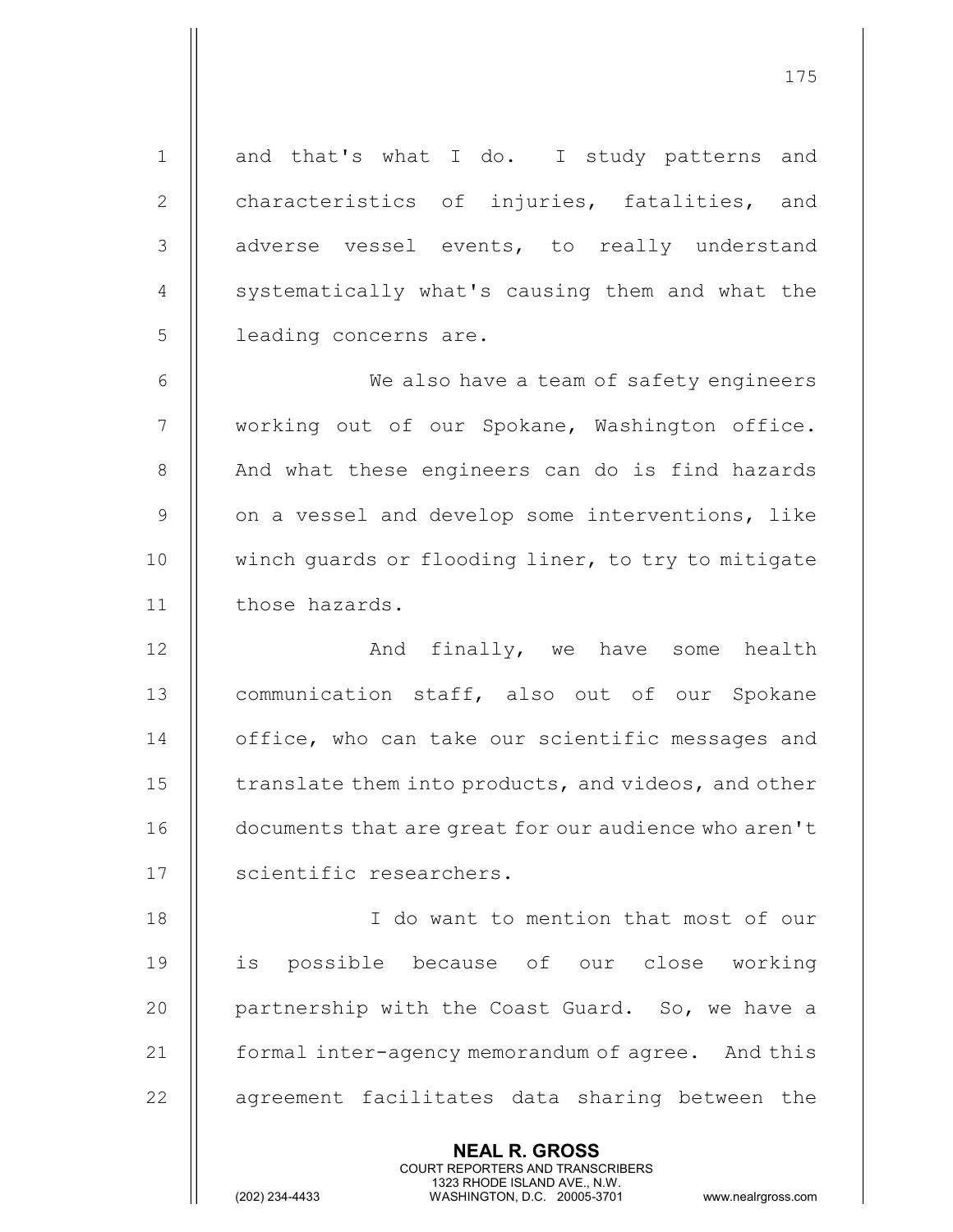1 Coast Guard and NIOSH.

| $\mathbf{2}$   | So, NIOSH scientists, such as myself                                                                                                                            |
|----------------|-----------------------------------------------------------------------------------------------------------------------------------------------------------------|
| $\mathcal{S}$  | -- I think I'm the only one at this point -- have                                                                                                               |
| $\overline{4}$ | credentials through the Coast Guard as a federal                                                                                                                |
| 5              | affiliate. And what this does is I can access MSL,                                                                                                              |
| 6              | which is the Coast Guard's electronic system that                                                                                                               |
| $\overline{7}$ | houses reports and investigations of marine                                                                                                                     |
| $\,8\,$        | casualties. I can go in, review those cases and                                                                                                                 |
| $\mathsf 9$    | abstract data that we can analyze later.                                                                                                                        |
| 10             | And there's some formatting issues with                                                                                                                         |
| 11             | the software, so, sorry this didn't translate well,                                                                                                             |
| 12             | but I'll just talk through this.                                                                                                                                |
| 13             | So, when a marine casualty occurs, like                                                                                                                         |
| 14             | a vessel sinking or a crew member fatality or                                                                                                                   |
| 15             | injury, typically the Coast Guard is notified and                                                                                                               |
| 16             | they respond and investigate accordingly.                                                                                                                       |
| 17             | Sometimes local law-enforcement agencies may also                                                                                                               |
| 18             | be involved, so we do use them as a resource, as                                                                                                                |
| 19             | well.                                                                                                                                                           |
| 20             | But we review the case files, the 2692s,                                                                                                                        |
| 21             | the witness statements, the actual investigation                                                                                                                |
| 22             | report from the Coast Guard, and we review these                                                                                                                |
|                | <b>NEAL R. GROSS</b><br>COURT REPORTERS AND TRANSCRIBERS<br>1323 RHODE ISLAND AVE., N.W.<br>(202) 234-4433<br>WASHINGTON, D.C. 20005-3701<br>www.nealrgross.com |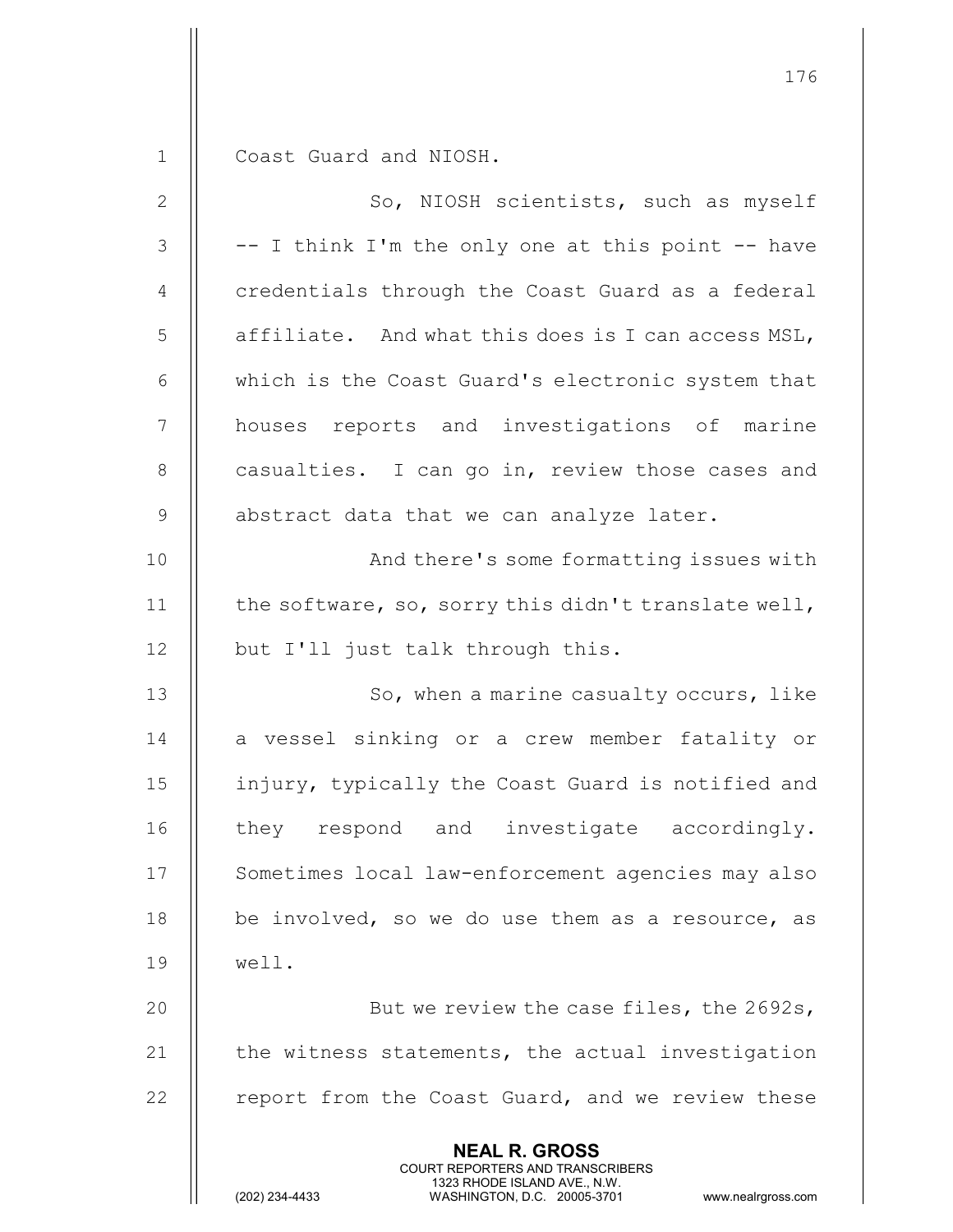| $\mathbf 1$    | cases. And we pick apart some of the relevant            |
|----------------|----------------------------------------------------------|
| $\mathbf{2}$   | information. So, we capture about 100 data fields        |
| 3              | for each case, or as much as possible, that describe     |
| $\overline{4}$ | the event, what happened, what were the                  |
| 5              | contributing factors, information about the crew         |
| 6              | members who were involved, and information about         |
| $\overline{7}$ | the vessels. And then we can use that for analysis.      |
| 8              | All of this data is collected in our                     |
| $\mathsf 9$    | commercial fishing incident database, or CFID.           |
| 10             | So, once we get into the data update and some of         |
| 11             | the products, these are direct outputs from CFID.        |
| 12             | So, starting with the data update $-$ -                  |
| 13             | Shoot. So, this isn't coming through, but -- let's       |
| 14             | see -- over this 17-year period, 2000 to 2016, there     |
| 15             | were 755 total crew member fatalities. If the bar        |
| 16             | chart was appearing on the early 2000s, we were          |
| 17             | seeing about 60 fatalities a year. And for the           |
| 18             | most recent years, 2014 through 2016, we were down       |
| 19             | to 30 fatalities a year.                                 |
| 20             | And in fact, you'll see here the average                 |
| 21             | for the entire time period was 44 fatalities a year,     |
| 22             | and we haven't been over that number since 2009.         |
|                | <b>NEAL R. GROSS</b><br>COURT REPORTERS AND TRANSCRIBERS |

1323 RHODE ISLAND AVE., N.W.

 $\prod$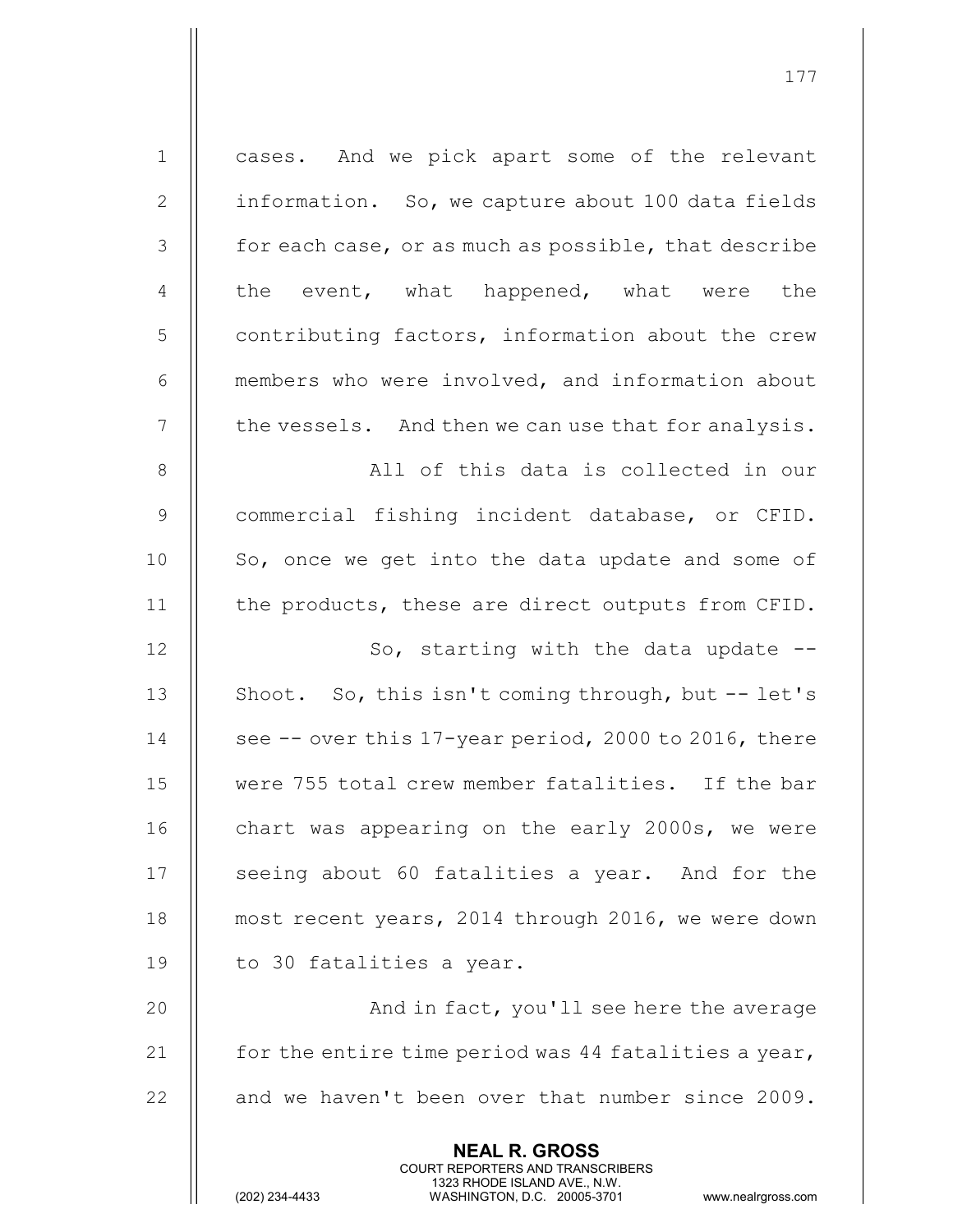| $\mathbf 1$    | SO, I think there's a lot of great progress there.       |
|----------------|----------------------------------------------------------|
| $\mathbf{2}$   | And this shows the trend of the                          |
| $\mathfrak{Z}$ | imaginary bars over the 17-year period. Again,           |
| $\overline{4}$ | very promising. We've seen a 42 percent decline          |
| 5              | in the number of fatalities.                             |
| 6              | This one would show the number of                        |
| 7              | fatalities over time, with the fatality rate. So,        |
| $8\,$          | the rate would be expressed as the number of             |
| 9              | fatalities for 100,000 full-time equivalent              |
| 10             | workers. So, what that means is it's the number          |
| 11             | of fatalities we would expect to occur if there          |
| 12             | 100,000 fishermen who were working regular               |
| 13             | fullOtime hours.                                         |
| 14             | This allows us to compare the deaths                     |
| 15             | among fishermen to other types of workers, as well       |
| 16             | as make year-to-year comparisons that take into          |
| 17             | account the number of fishermen in the workforce.        |
| 18             | So, again, you can't see it here --                      |
| 19             | Hopefully I'll be able to provide all of these           |
| 20             | slides so that will be able to see. But we've seen       |
| 21             | a general decline in the fatality rate since 2009,       |
| 22             | which again is very, very promising. But there's         |
|                | <b>NEAL R. GROSS</b><br>COURT REPORTERS AND TRANSCRIBERS |

 $\frac{1}{2}$ 

1323 RHODE ISLAND AVE., N.W.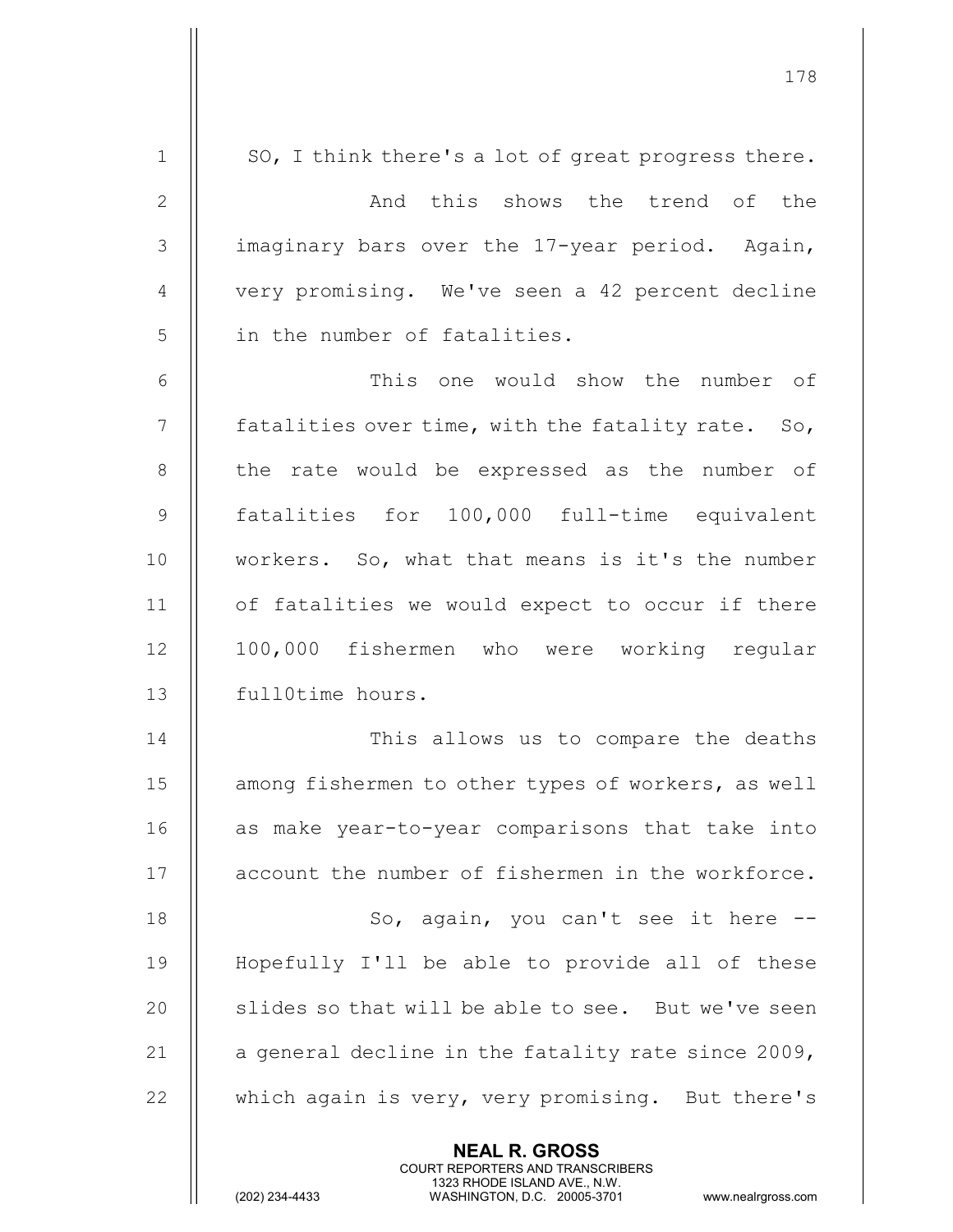| $\mathbf 1$    | still a lot of work to be done. In 2016 alone,           |
|----------------|----------------------------------------------------------|
| $\mathbf{2}$   | we know that the fatality rate for fishermen was         |
| 3              | nearly 25 times higher than the average US worker.       |
| 4              | So, very much still important work to be done.           |
| 5              | Here we go. So, here is $-$ I've put                     |
| 6              | some of the data that we're going to show up. This       |
| $\overline{7}$ | shows the breakdown of those fishing fatalities          |
| $8\,$          | over that 17-year time period, by the event that         |
| $\mathsf 9$    | caused them. So, we can see that in red, nearly          |
| 10             | half of all the fatalities were the result of            |
| 11             | drownings, or sometimes hypothermia, or blunt force      |
| 12             | trauma, after a vessel disaster. Those are events        |
| 13             | like sinkings and capsizings, and sometime               |
| 14             | groundings and vessel fires.                             |
| 15             | In second, at 30 percent, in blue, we                    |
| 16             | have fatalities due to falls overboard, and we'll        |
| 17             | talk about those in a little bit.                        |
| 18             | Less frequent, we have onboard                           |
| 19             | fatalities. So, these are typically incidents that       |
| 20             | are related to the vessel's gear or machinery.           |
| 21             | So, these resulted in 13 percent of the fatalities       |
| 22             | and were due to a variety of causes. These are           |
|                | <b>NEAL R. GROSS</b><br>COURT REPORTERS AND TRANSCRIBERS |

1323 RHODE ISLAND AVE., N.W.

 $\prod$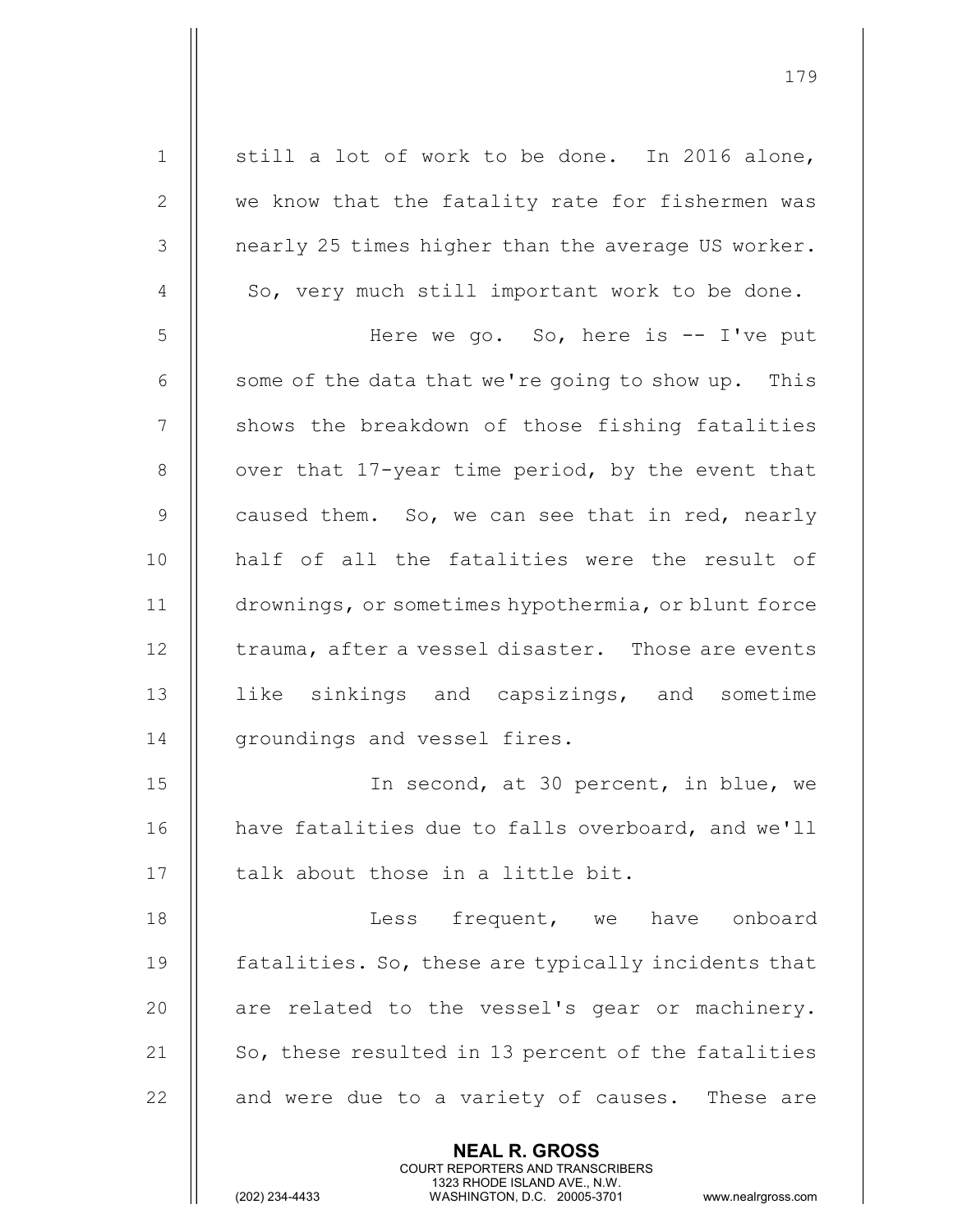| $\mathbf 1$    | things like winch entanglements, being struck by         |
|----------------|----------------------------------------------------------|
| $\mathbf{2}$   | gear, caught in running machinery, and exposure          |
| 3              | to Freon, ammonia, or carbon monoxide.                   |
| $\overline{4}$ | We have diving fatalities at five                        |
| 5              | percent, which are typically dive harvest                |
| 6              | incidents. And then onshore injuries at four             |
| 7              | percent, which are often drownings after someone         |
| $8\,$          | falls from a dock.                                       |
| 9              | This should show commercial fishing                      |
| 10             | fatalities by region. And if I recall correctly,         |
| 11             | I believe the order is East Coast, Alaska, Gulf          |
| 12             | of Mexico, and West Coast. And then we do have           |
| 13             | just a few in Hawaii.                                    |
| 14             | That bar isn't very big. We don't have                   |
| 15             | our own regional summary, which we'll talk about         |
| 16             | in a minute, for Hawaii. As Charlie mentioned,           |
| 17             | in Hawaii the fleet is fairly small. He's not            |
| 18             | seeing a lot of incidents. And in addition to that,      |
| 19             | we do not routinely collect data on the distant          |
| 20             | water tuna fleet. So, we don't have a lot there.         |
| 21             | Fleets with the highest number of                        |
| 22             | fatalities. There are a number of fisheries that         |
|                | <b>NEAL R. GROSS</b><br>COURT REPORTERS AND TRANSCRIBERS |

 $\frac{1}{2}$ 

1323 RHODE ISLAND AVE., N.W.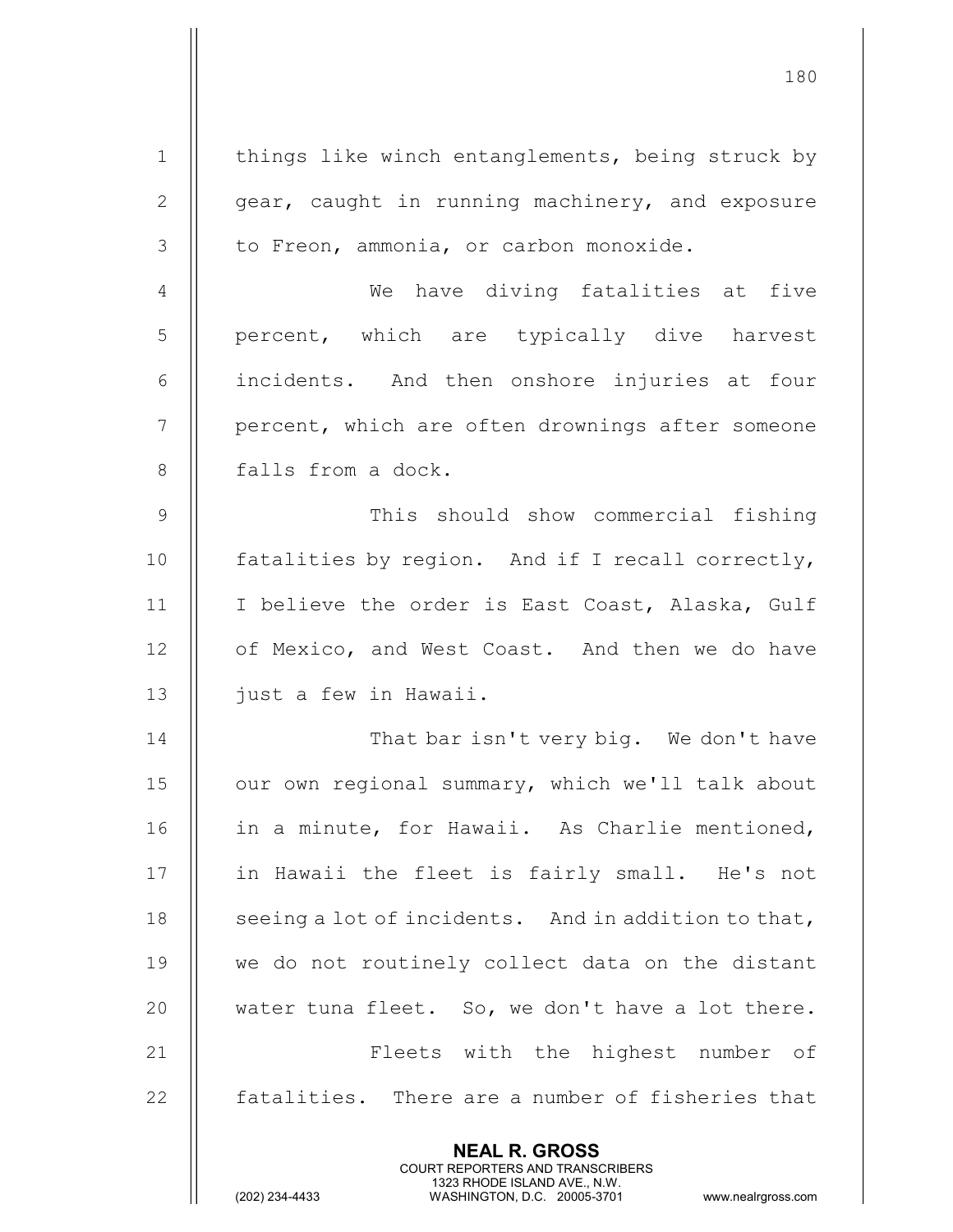NEAL R. GROSS 1 || should be listed here that make up about half of  $2 \parallel$  all fatalities in the US. And the fleets with the 3 | highest number are actually on the East Coast and 4 | the Gulf of Mexico. 5 SO, Gulf of Mexico is at the top of the 6  $\parallel$  shark fishery, followed by  $-$  let's see. I can't  $7$  || recall the order exactly, but we have East Coast 8 | lobster, West Coast non-tribal Dungeness crab, and 9 || East Coast scallop. 10 || And then when we looked at fatality 11  $\parallel$  rates by fleet, what you would see at the top, the 12 | highest rates of fatality are in clamming quahog 13  $\parallel$  fishery and the multi-species ground fish fishery, 14 | both in the Atlantic. 15 Now, Gulf of Mexico shrimp had the 16 || highest number of fatalities, but because that 17 | fishery is so huge, that rate is actually one of 18  $\parallel$  the lowest we were able to calculate. And we can 19  $\parallel$  see that in the regional summary documents. 20 || So, it's important to consider the raw 21  $\parallel$  number of fishermen who are dying while working,  $22$  || and also the rate.

COURT REPORTERS AND TRANSCRIBERS

181

1323 RHODE ISLAND AVE., N.W.<br>WASHINGTON, D.C. 20005-3701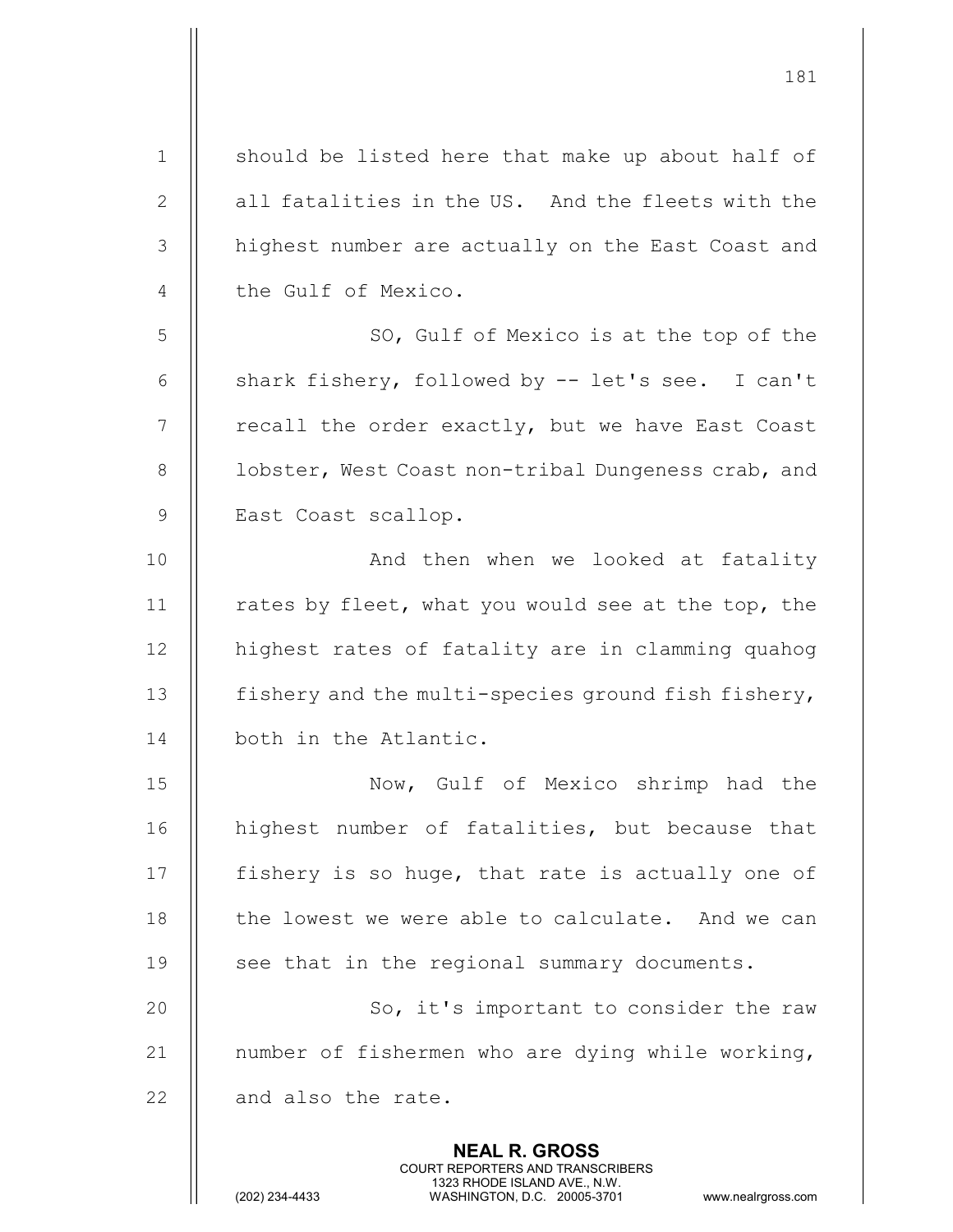| $\mathbf 1$    | Okay. So, here we can look at the                                                                                                                               |
|----------------|-----------------------------------------------------------------------------------------------------------------------------------------------------------------|
| $\mathbf 2$    | fisheries that we've identified as kind of most                                                                                                                 |
| 3              | hazardous, based on the number and or rate, and                                                                                                                 |
| $\overline{4}$ | what's causing these fatalities.                                                                                                                                |
| 5              | So, starting at the top in Alaska,                                                                                                                              |
| 6              | we've, as you heard from Mr. Wilwert, the skiff                                                                                                                 |
| $\overline{7}$ | capsizings among the salmon set-netters are in                                                                                                                  |
| 8              | issue. The salmon drift gillnetters have the                                                                                                                    |
| $\mathcal{G}$  | highest number of falls overboard in Alaska, so                                                                                                                 |
| 10             | that's also an issue that we're concerned with.                                                                                                                 |
| 11             | And the dive harvest incidents, which have                                                                                                                      |
| 12             | typically been in the cucumber fishery, but we did                                                                                                              |
| 13             | have a couple of geoduck fatalities this past year.                                                                                                             |
| 14             | On the West Coast, in the Dungeness crab                                                                                                                        |
| 15             | fishery, vessels disasters. These are typically                                                                                                                 |
| 16             | rapid vessels capsizings while crossing a bar.                                                                                                                  |
| 17             | Those are a concern. Dive harvest incidents there                                                                                                               |
| 18             | as well, as well as groundings, which we've seen                                                                                                                |
| 19             | kind of across all fisheries.                                                                                                                                   |
| 20             | Down in the Gulf of Mexico, again, in                                                                                                                           |
| 21             | the shrimp fishery, we're seeing winch                                                                                                                          |
| 22             | entanglements and falls overboard. And across all                                                                                                               |
|                | <b>NEAL R. GROSS</b><br>COURT REPORTERS AND TRANSCRIBERS<br>1323 RHODE ISLAND AVE., N.W.<br>(202) 234-4433<br>WASHINGTON, D.C. 20005-3701<br>www.nealrgross.com |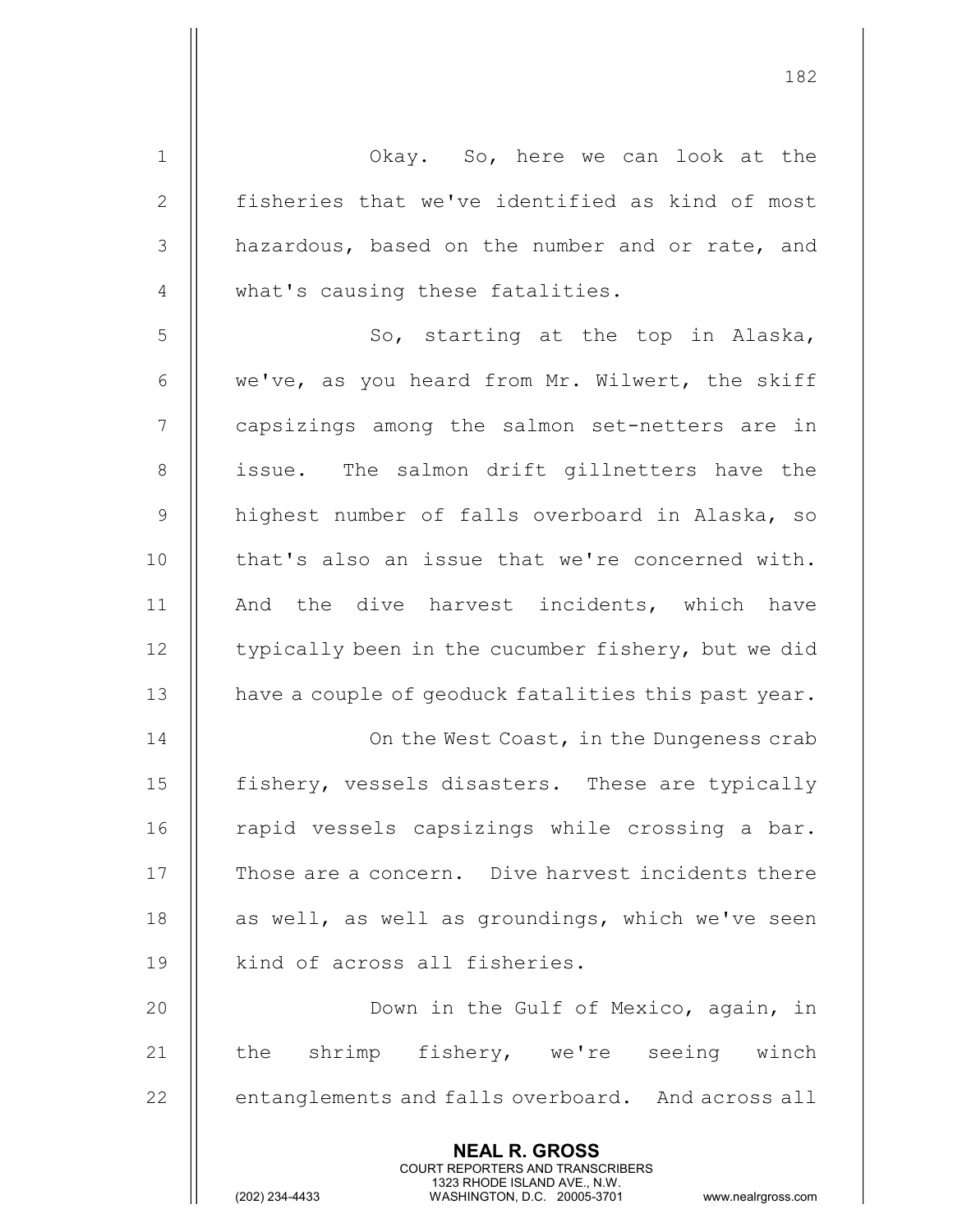1 fisheries we're seeing a lot of fires and explosions  $2 \parallel$  that result in vessels sinking.

3 || And then finally on the East Coast, 4 We're seeing issues in the New England lobster 5 || fishery with falls overboard. That's their 6 | primary cause of fatalities in that fishery. And 7 | we've also seen many vessel disasters, capsizings 8 || in the scallop and multi-species ground fish  $9$  | fisheries, due to gear getting caught on the ocean 10 floor.

11 || So, updated fatality data. We 12 || presented this at the Savannah meeting. It was 13 | broken down by each region. And I'm happy to say 14 || we actually have physical documents, so you'll be 15 | able to see charts. I did bring some products that 16 || we'll be talking about, including these regional 17 || summary documents, some I was able to fit in my 18 || suitcase. If we run out of copies and you want 19 || some, for any of these products, please feel free 20  $\parallel$  to let me, and I'm happy to get more for you, either 21  $\parallel$  electronically or send you hard copies.

 $22$   $\parallel$  So, now that we are through the data.

NEAL R. GROSS COURT REPORTERS AND TRANSCRIBERS

1323 RHODE ISLAND AVE., N.W.<br>WASHINGTON, D.C. 20005-3701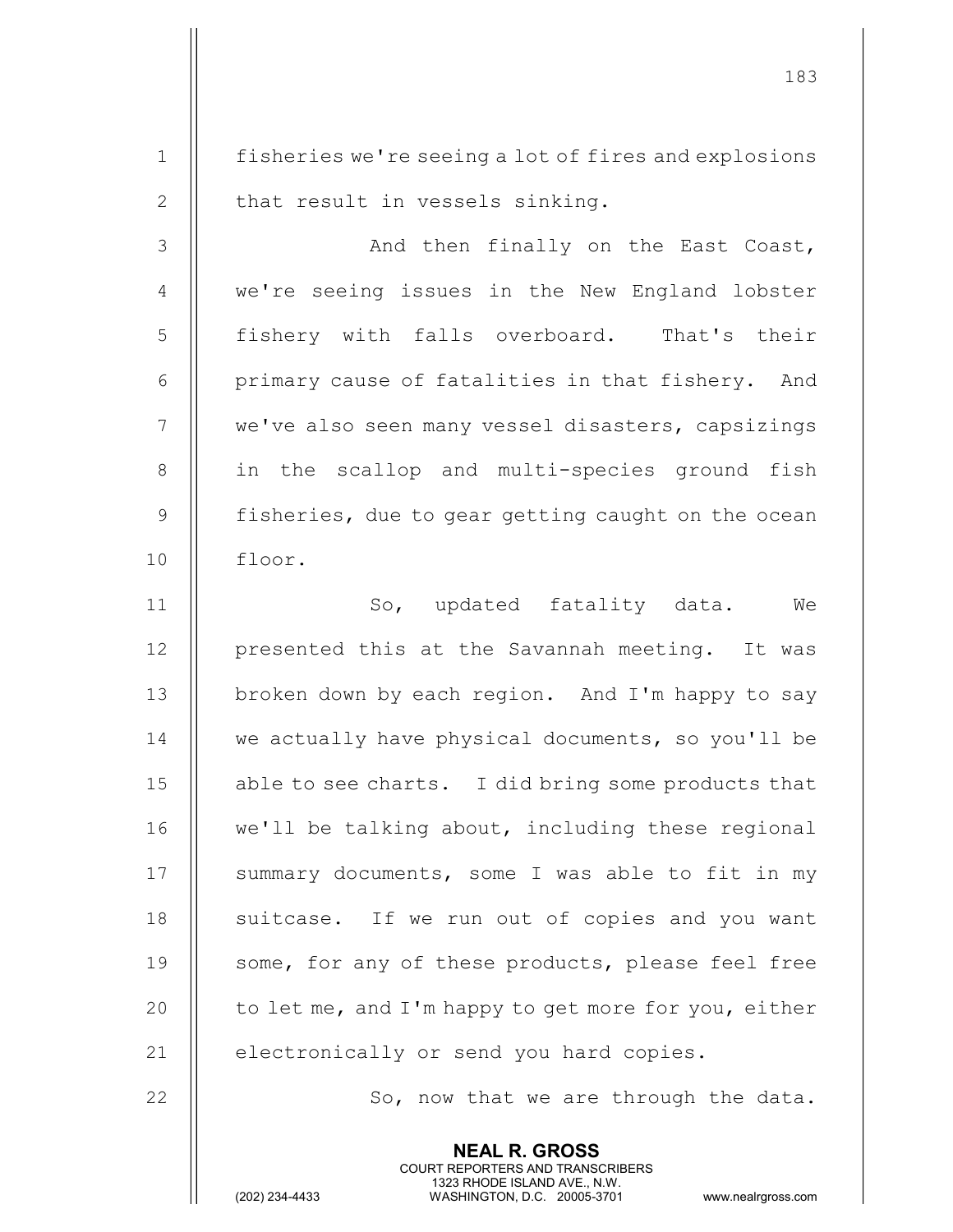NEAL R. GROSS COURT REPORTERS AND TRANSCRIBERS 1 || I just want to talk about what's new. So, one 2 | thing I wanted to spend a couple minutes talking 3 || about was our report that we published this past 4 || year of fall-overboard fatalities in commercial 5 || fishing. 6 || So, we've looked at this a lot, we've  $7$  || presented it before, but this is the first time 8 || we've really published a detailed report about 9 In these events. And what we wanted to do in this 10 || analysis was look at all these unintentional 11 fall-overboard fatalities, look at the 12 circumstances around those events, and the 13 | subsequent rescue attempts, and try to think about 14 | different ways that these could be prevented. 15 || So, we looked at over 200 unintentional 16 || fatal falls overboard. The fisheries with the 17 | highest number of fall-overboard deaths, as we've 18 || already heard, were Gulf of Mexico shrimp, East 19 | Coast lobster, and Alaska salmon gillnet. 20 We've looked at what the crew member 21  $\parallel$  had been doing immediately prior to the fall, and  $22$   $\parallel$  probably not surprising, we saw that they were most

184

1323 RHODE ISLAND AVE., N.W.<br>WASHINGTON, D.C. 20005-3701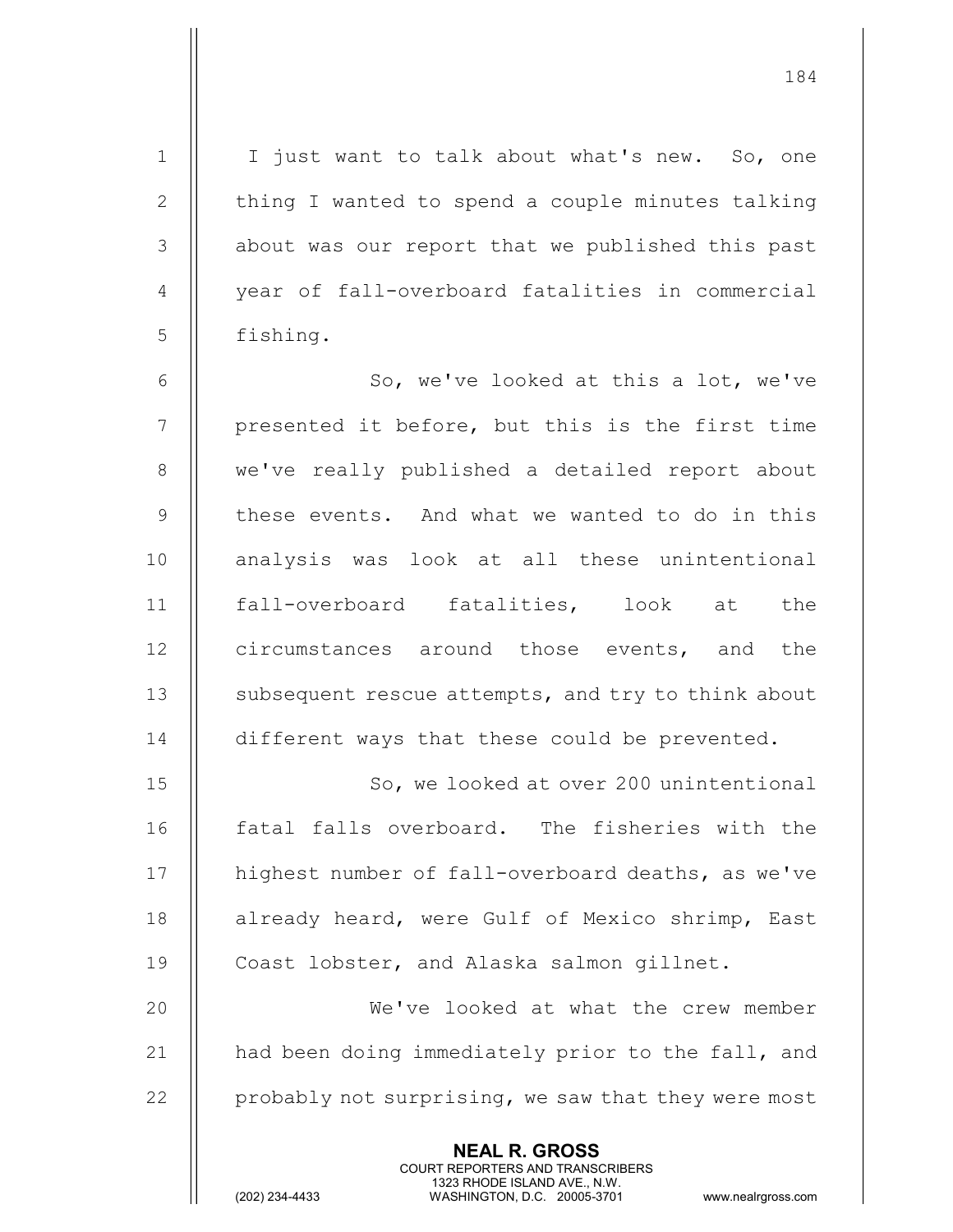NEAL R. GROSS 1  $\parallel$  often working with gear, typically setting the  $2 \parallel$  gear, but also hauling the gear. 3 || But we also had a host of falls that 4 | occurred while the crew members were off duty but  $5 \parallel$  still on deck. So, we're seeing that this fall 6  $\parallel$  risk is there any time they're on deck, even if 7 | they're not actively working. Fifty-nine percent 8 | of falls were not witnessed. And this is typically 9  $\parallel$  the result of the crew member working alone on deck, 10 || or single operator working alone on their vessel 11 altogether. And another thing I'll mention here  $12$  | is that in all incidences, there was not a personal 13 || flotation device or PFD worn. 14 || So, this is a figure that's pulled 15 || straight from this report. And it's kind of hard 16  $\parallel$  to read, so I'll walk through it. I think I have 17 || a little pointer. What we wanted to do was look 18 || at all 204 fatal falls overboard and look at the 19 || subsequent rescue attempts. So, if we just focus 20  $\parallel$  on this, up here in the dark blue box, we have all  $21$   $\parallel$  204 fatal falls overboard. 22 The second row shows whether they're

COURT REPORTERS AND TRANSCRIBERS

185

1323 RHODE ISLAND AVE., N.W.<br>WASHINGTON, D.C. 20005-3701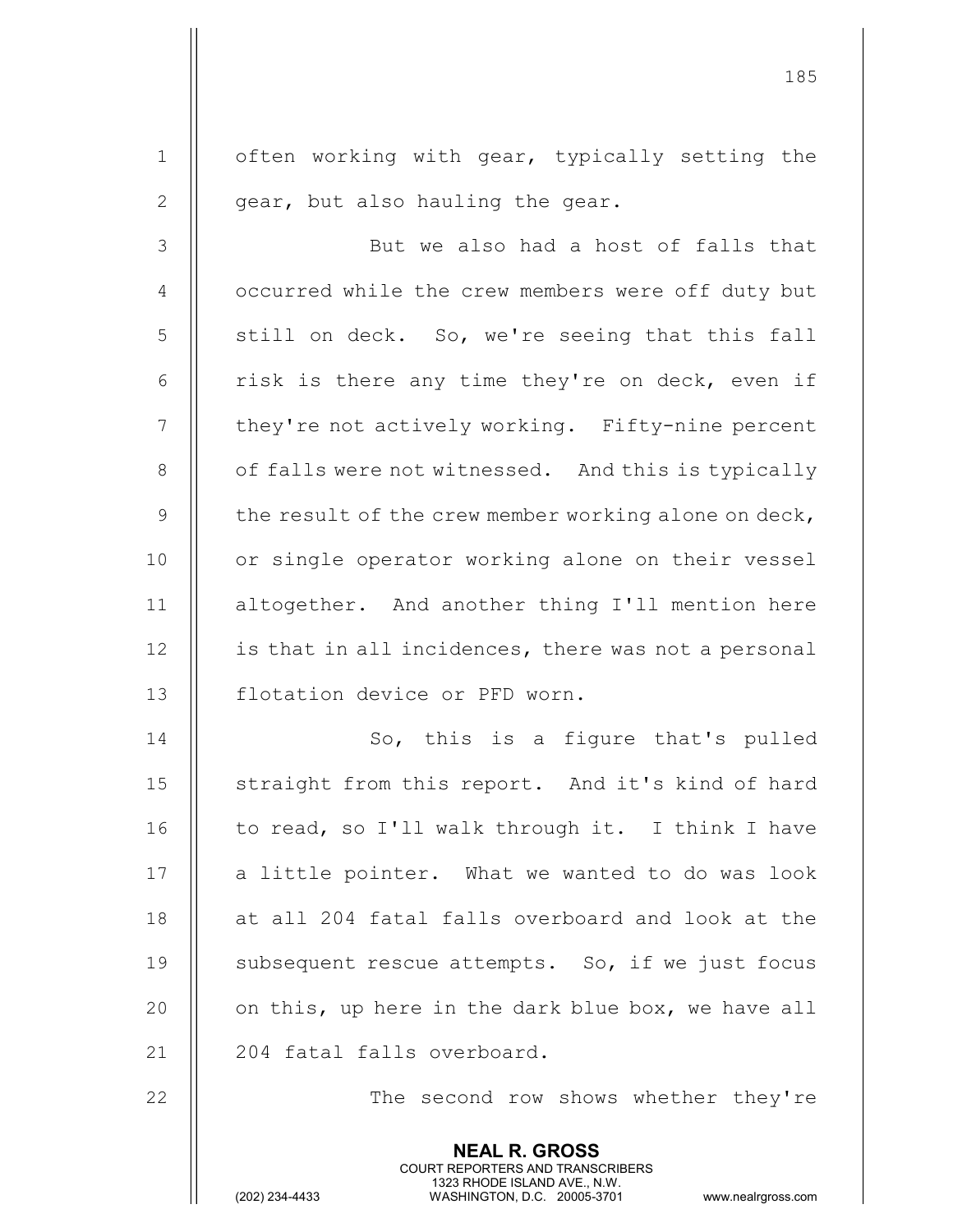1 | witnessed or not witnessed, so we divide them up 2 | that way. As I mentioned, most of the m were not 3 witnessed.

4 The third row talks about immediate  $5$   $\parallel$  rescue attempts, and we felt pretty generous giving 6  $\parallel$  that immediate definition of an hour. So, this  $7$   $\parallel$  -- for example, this box says recovery attempted 8 || within one hour. We noticed that, even in cases 9 Where they're witnessed, as, again, there's no 10 || personal flotation device used, it's very easy to 11 | lose sight of the victim if they go underwater.  $12 \parallel$  So, that's what this row is showing.

13 || And then the final row talks about the 14 **F** recovery attempts and whether they were successful 15 || of getting that person back on board.

16 || So, we looked at these rescue attempts 17 || and these scenarios, and we lined them up with 18 | different levels of prevention strategies, which 19  $\parallel$  is a very public health way to say, how can we 20 || prevent these at different stages. So, the first 21 | is primary prevention. That first level means how 22 | do you prevent all 204 crew members from falling

> NEAL R. GROSS COURT REPORTERS AND TRANSCRIBERS

1323 RHODE ISLAND AVE., N.W.<br>WASHINGTON, D.C. 20005-3701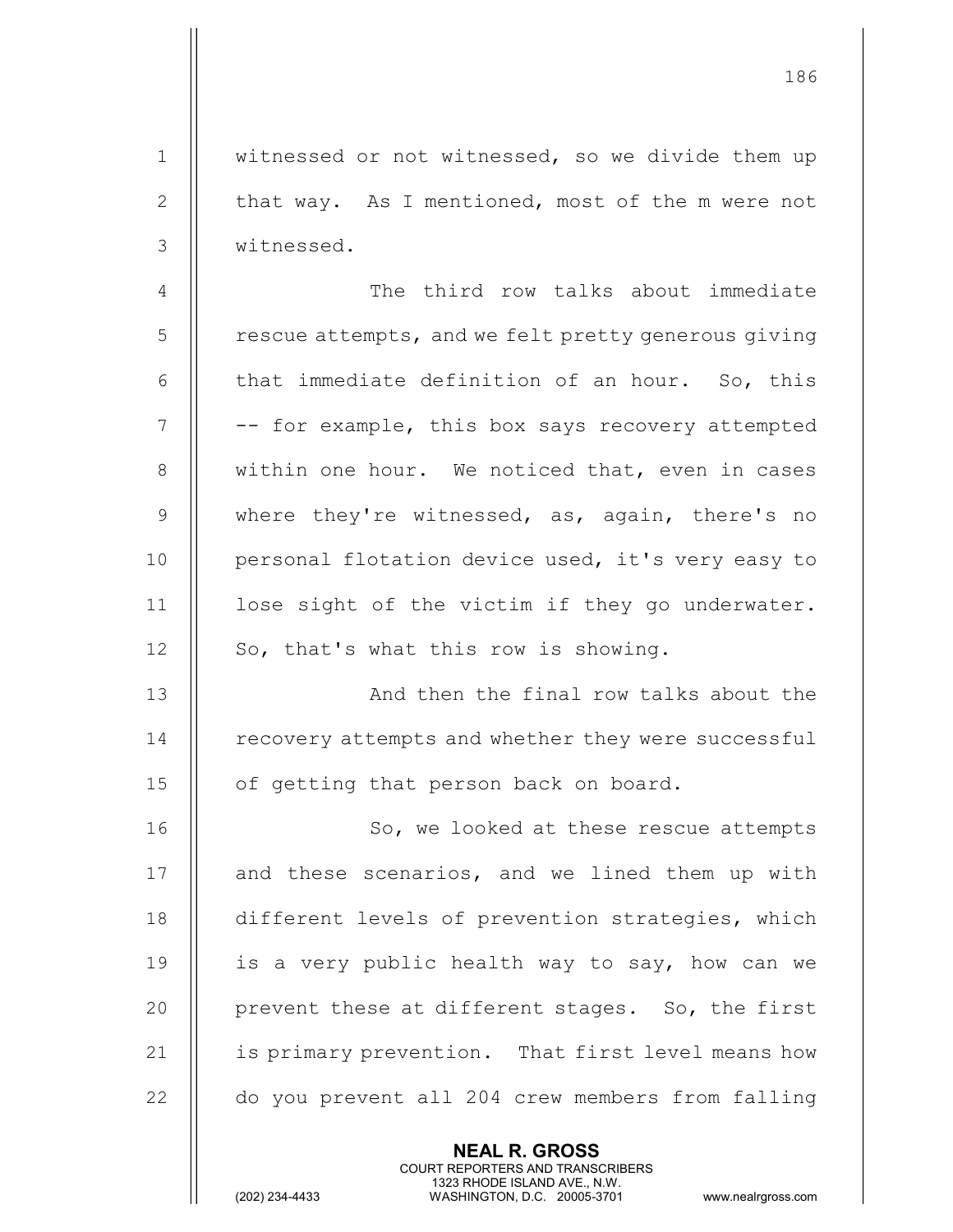1 || from the vessel in the first place.

2 || So, we talk about things that have 3 | already been implemented in the fishing industry 4  $\parallel$  to a certain extent, more enclosed work spaces, 5 | anything from adding rails to the vessel, all the 6 way to new vessel design. The use of lifelines 7 we seen a little bit in some fisheries. We talk 8 || about different ways eliminate entanglement 9 **hazards and alcohol- and drug-free policies on the** 10 || vessels. So, those are all getting at the all 204 11 falls shown here. 12 || And the next lightest blue colors, this

13 || is the secondary prevention. So, this is the  $\parallel$  second level where we say, okay, they've already  $\parallel$  fallen into the water, how do we get them out?  $\parallel$  So, of course, the first thing that we would | recommend is that they need to be able to float. || And the best way to do that is by wearing a PFD  $\parallel$  before they enter the water, so any time they're 20 | on deck.

21 || The second thing we saw is that so many 22  $\parallel$  of these falls are unwitnessed. So, if you're

> NEAL R. GROSS COURT REPORTERS AND TRANSCRIBERS

1323 RHODE ISLAND AVE., N.W.<br>WASHINGTON, D.C. 20005-3701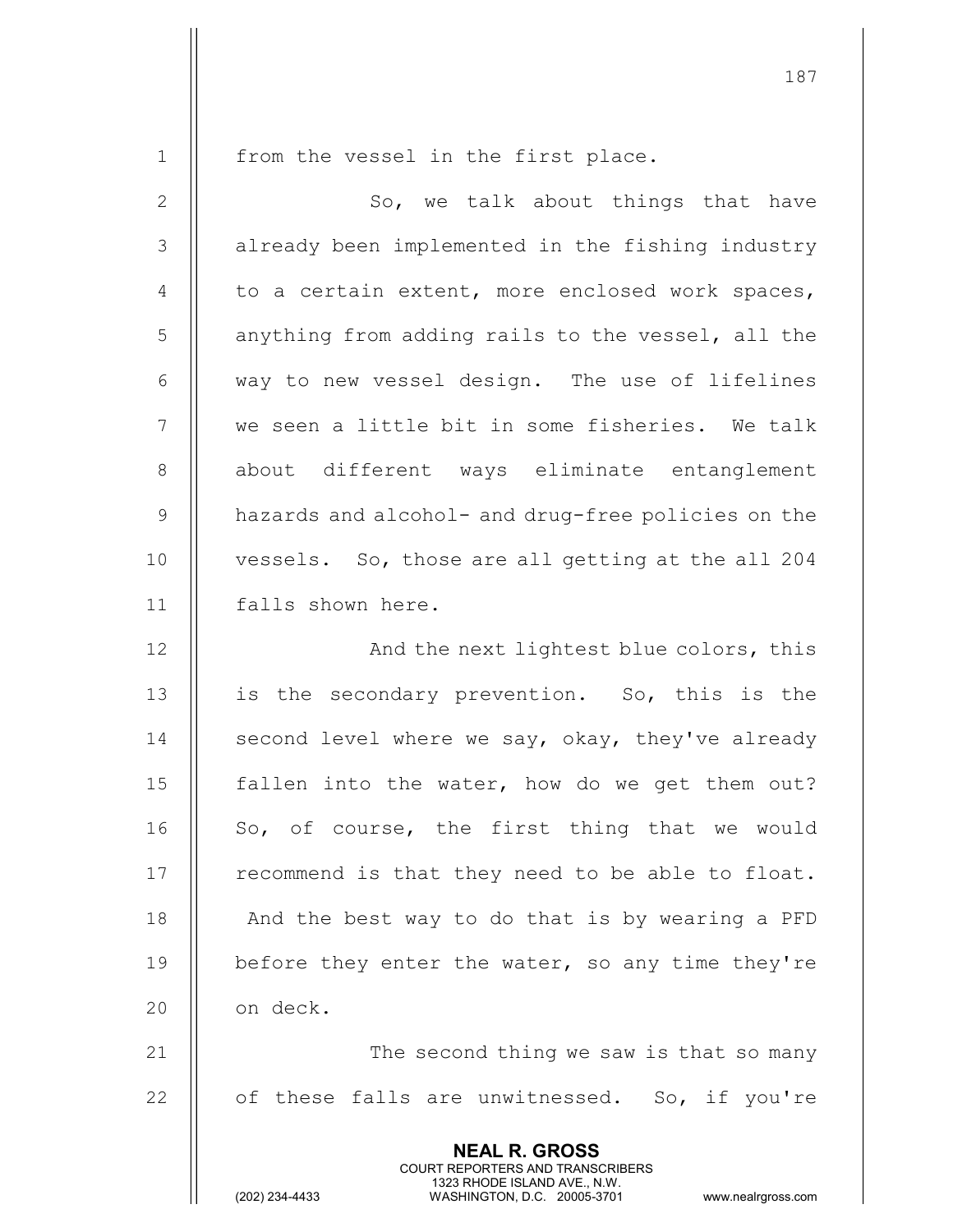1 | working alone, you know, you need a plan to get 2 || back on your vessel. Other people need to know  $3$   $\parallel$  that the fall occurs. So, we talk about man 4 | overboard alarms and some engine kill switch 5 | devices that are commercially available. 6 And so, you're floating, people know  $7$  || that you're in the water, and they're trying to 8 || get you. These boxes here that show recovery 9 II unsuccessful. How can we change that? And then 10  $\parallel$  we talk about different types of recovery devices, 11  $\parallel$  going above and beyond a traditional life ring, 12 which is a lifting sling. 13 || And then finally, this last level is 14 **tertiary prevention, it's the third level.** So, 15 || the person has fallen into the water, we've 16 | recovered the person from the water. How do we 17 | improve their chances of survival at that point? 18  $\parallel$  And you'll see the boxes say recovered not revived, 19  $\parallel$  of course, because these are fatalities. So, this 20 || really gets to high-quality CPR and proper 21 | treatment for cold water immersion victims. 22 || So, I don't know how many of you are

> NEAL R. GROSS COURT REPORTERS AND TRANSCRIBERS

188

1323 RHODE ISLAND AVE., N.W.<br>WASHINGTON, D.C. 20005-3701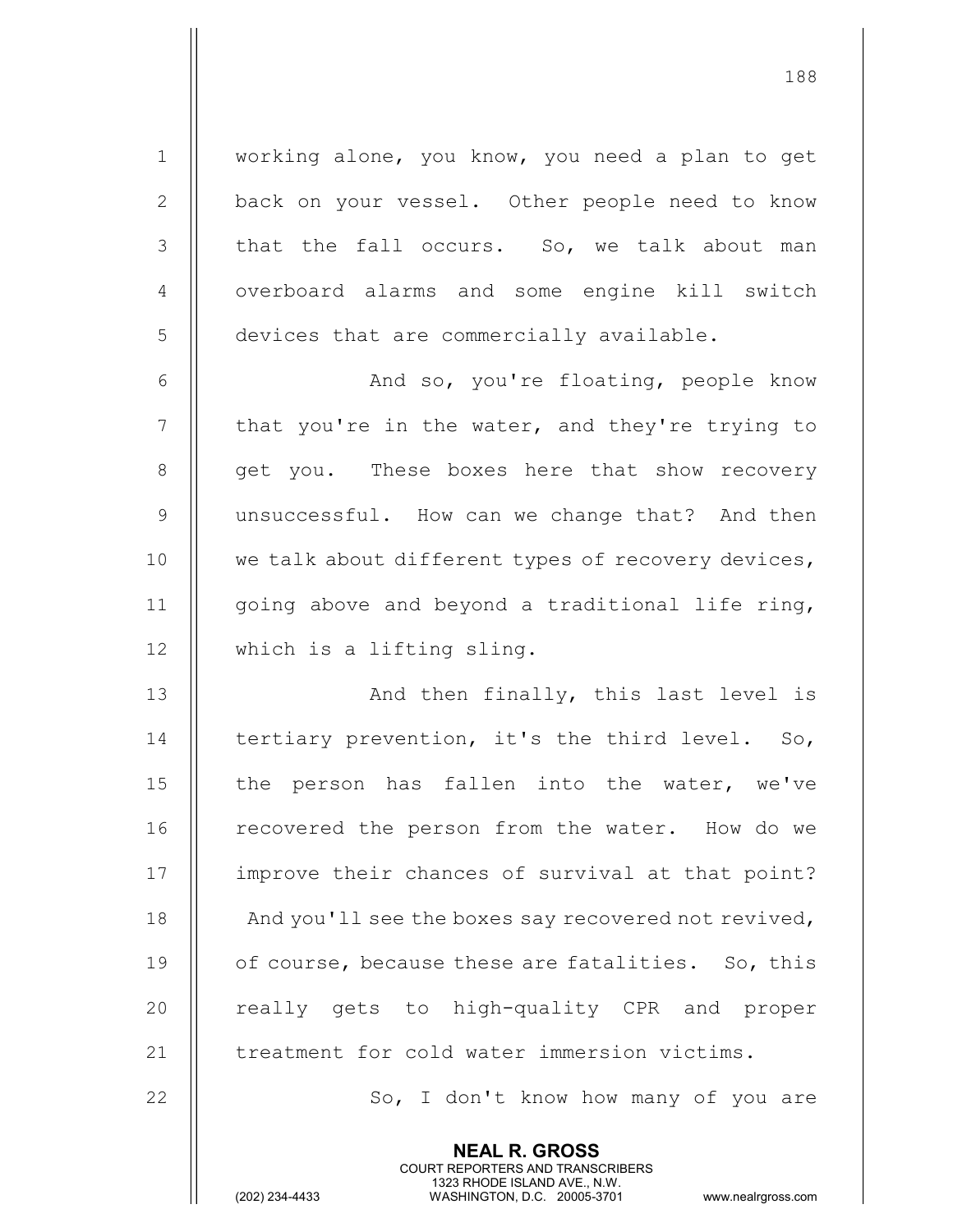| $\mathbf 1$    | sticking around for the Pacific Marine Expo,         |
|----------------|------------------------------------------------------|
| $\mathbf{2}$   | starting on Sunday. My colleague Ted Tesky and       |
| 3              | I are doing a session on Sunday morning that's going |
| $\overline{4}$ | to go into this analysis a little more in-depth      |
| 5              | and visible, and we're also going to be talking      |
| 6              | about PFD maintenance for both foam and inflatable   |
| 7              | PFDs. So, we'll have the man-overboard-themed        |
| 8              | session.                                             |
| $\mathcal{G}$  | So, none of these prevention strategies              |
| 10             | are really novel. We kind of know this already.      |
| 11             | So, the main message from this report, in addition   |
| 12             | to understanding what's happening when these events  |
| 13             | occur, is how do we promote these prevention         |
| 14             | strategies. And I think one of the most important    |
| 15             | ones is increasing PFD use in the fleet.             |
| 16             | So, I just want to talk really quickly               |
| 17             | about a NIOSH study that we did. We started this     |
| 18             | work back in 2007, 2008. What we did was give some   |
| 19             | fishermen in four fleets in Alaska -- so we looked   |
| 20             | gillnetters, longliners, trawlers, and<br>at         |
| 21             | crabbers. We asked them about their perceptions      |
| 22             | and attitudes towards PFDs and what they though      |
|                | <b>NEAL R. GROSS</b>                                 |

 COURT REPORTERS AND TRANSCRIBERS 1323 RHODE ISLAND AVE., N.W.

 $\mathbf{\mathsf{I}}$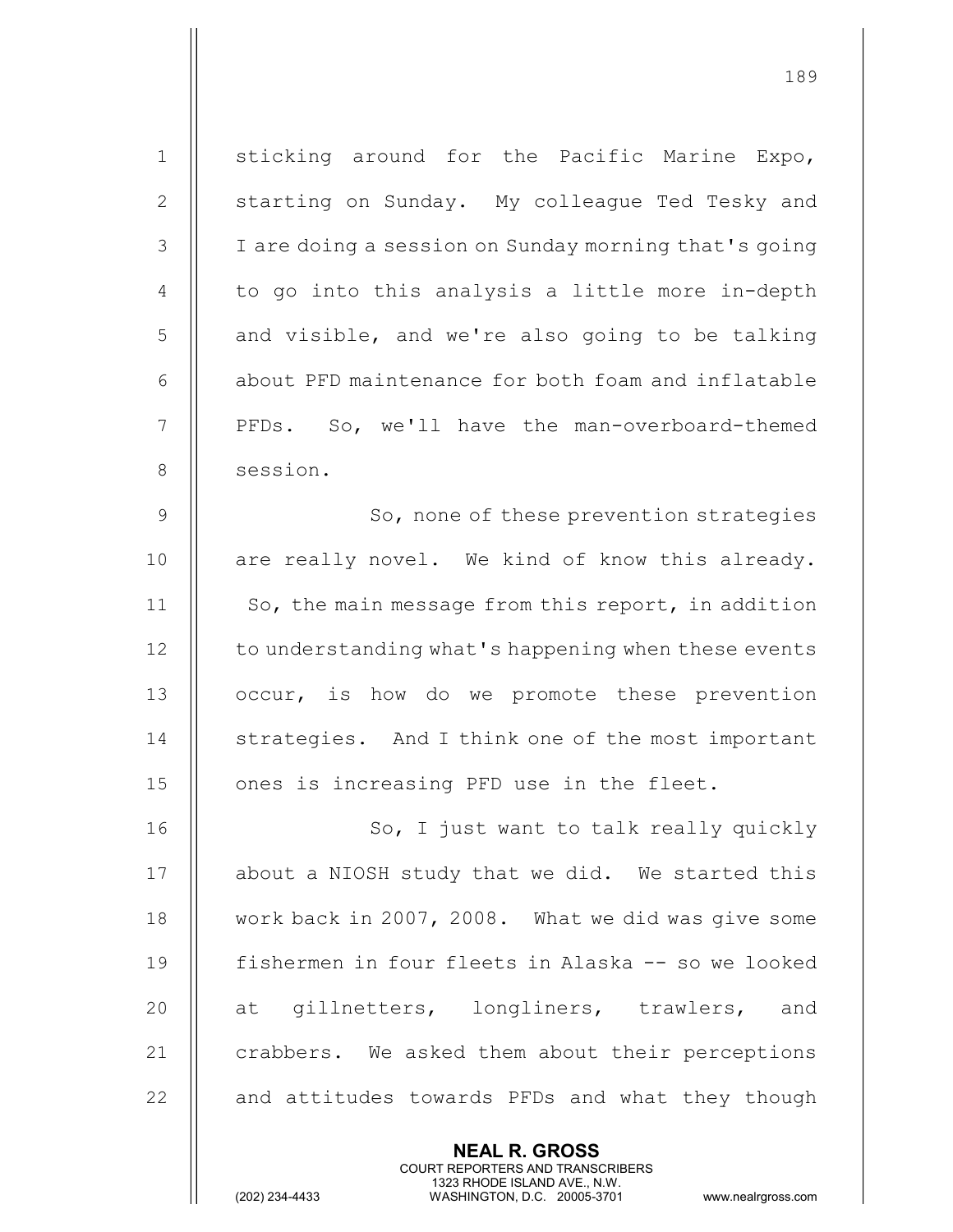2  $\parallel$  gave some PFDs to fishermen to try out for a month,  $3$   $\parallel$  said, hey, wear these on deck, tell us what you 4 || think about them. 5 | And for each gear type, they identified 6  $\parallel$  a different PFD that worked for them. So, the 7 || gillnetters work very closely with this netting 8 | here. It's like mesh, it's very easy to get caught 9 || up in. So, they're not interested necessarily in 10  $\parallel$  this type of PFD, an inflatable that has a handle. 11 || They were interested in this PFD, which is hard  $12$  | to see, but it's rain gear, and it had the foam 13 || integrated into the rain pants. It goes in the 14 | bibs. So that was, you know, smooth, it's not going 15  $\parallel$  to tangle them.

190

16 So, each gear type, again, found 17 || something that worked for them. But in 2014 we  $18$  || started this campaign called Live To Be Salty. 19 || This is Angus Iverson, he's our fishing 20 | spokesperson. And we developed a bunch of messages 21  $\parallel$  to get out to fishermen to try to promote PFD 22 | awareness and use.

> NEAL R. GROSS COURT REPORTERS AND TRANSCRIBERS

1323 RHODE ISLAND AVE., N.W.<br>WASHINGTON, D.C. 20005-3701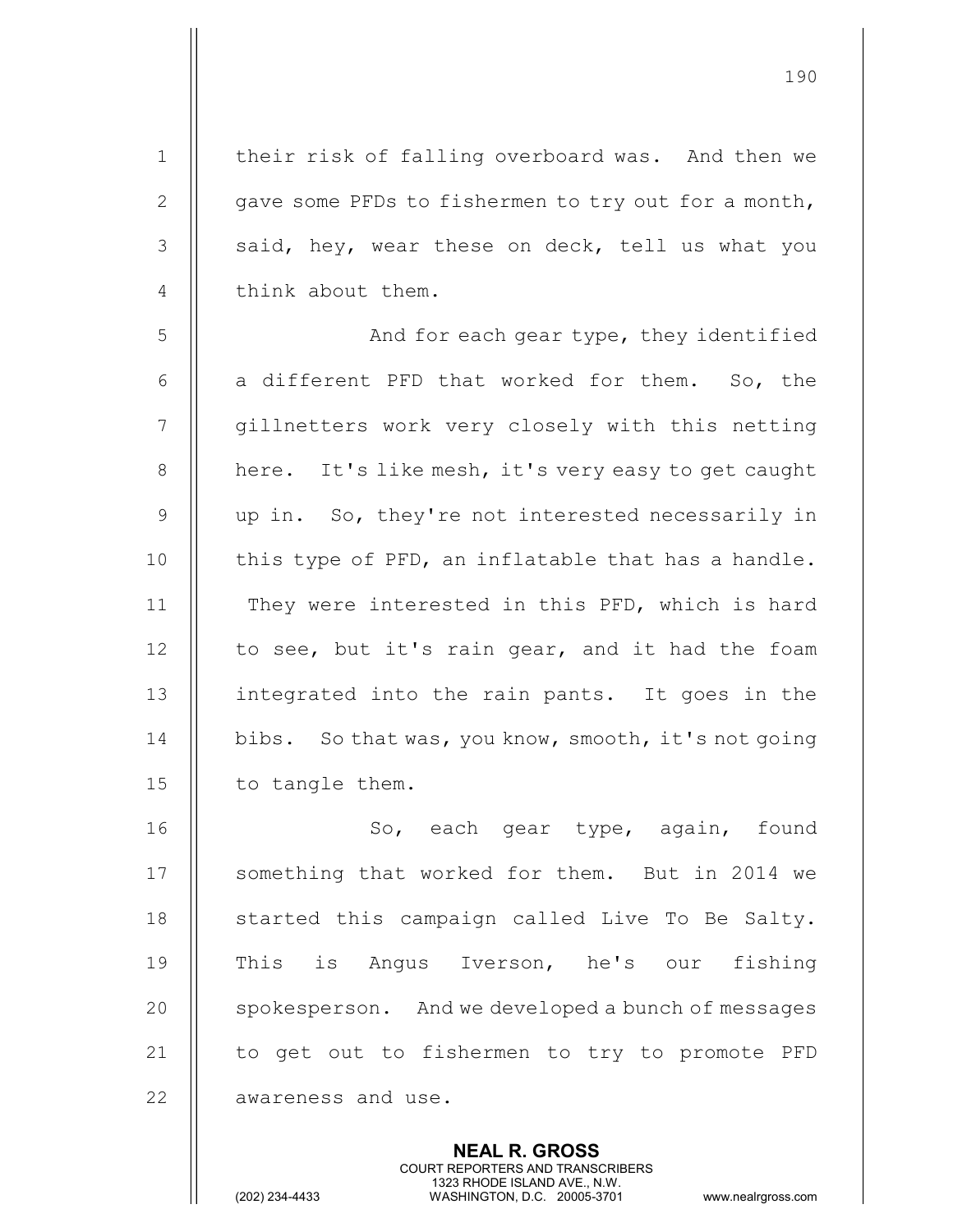| $\mathbf 1$    | And we've been working on evaluating                |
|----------------|-----------------------------------------------------|
| $\mathbf{2}$   | that, and hopefully that will be published this     |
| 3              | coming year, but I can say that our preliminary     |
| $\overline{4}$ | results from that evaluation showed that he was     |
| 5              | memorable. He was recognizable when we did the      |
| 6              | follow-up survey. And we found that some fishermen  |
| 7              | did try on a PFD. And as long as we're making that  |
| 8              | little progress, I think that's a good sign.        |
| $\mathsf 9$    | So, after our PFD study, there's been               |
| 10             | fishing safety researchers from around the country  |
| 11             | who are working on other regional PFD studies.      |
| 12             | So, there was one done on the West Coast. We talked |
| 13             | about the rapid vessel capsizings. There's not      |
| 14             | really time to get in an emergency necessarily.     |
| 15             | So, PFDs in the Dungeness crab fleet was promoted.  |
| 16             | There's also been PFD studies in the New England    |
| 17             | lobster fishery, as well as the Gulf of Mexico      |
| 18             | shrimp fishery. Each fishery has different          |
| 19             | concerns, different attitudes and perception, so    |
| 20             | that's why this regional approach is really         |
| 21             | necessary.                                          |
| 22             | Another study that we did was look at               |

NEAL R. GROSS

COURT REPORTERS AND TRANSCRIBERS

1323 RHODE ISLAND AVE., N.W.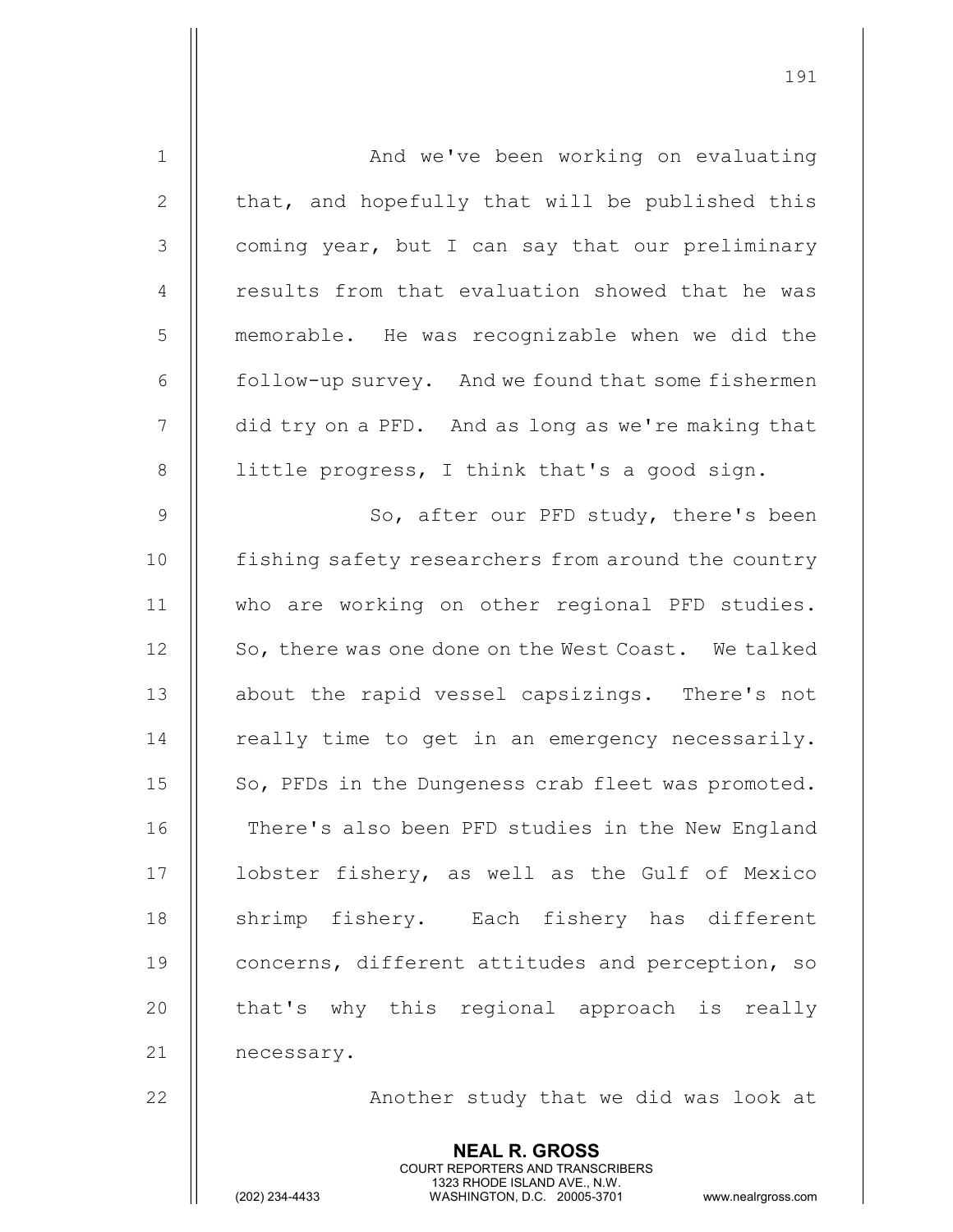1 Survival factors for crew members who were involved 2 || in a fishing vessel sinking. So, we focused on 3 | Alaska, and we looked at every fishing vessel that 4  $\parallel$  sank from 2000 to 2014, and that's regardless of 5 || whether it resulted in a fatality or not.

6 | But what we were able to do is compare 7 || the victims in those events to the survivors and 8 | find out what's different about them. So, the main 9 || message that's not on the slide is that we found 10 || that, if the crew members did not have to enter 11 || the water at all, if they were directly rescued 12 || from the vessel before it sank, they survived. 13  $\parallel$  So, the main message is stay out of the water, of 14 | course.

15 || But so then we restricted the analysis 16 | to look at victims and survivors who had to enter 17 | the water. So, the first talks about who entered 18  $\parallel$  the water for any length of time. So, it didn't 19 || matter if it was a couple of minutes, or hours. 20 | We found they were more -- this group was more likely 21  $\parallel$  to survive if they were able to enter a life raft. 22 || And we also found that -- we captured

> NEAL R. GROSS COURT REPORTERS AND TRANSCRIBERS

1323 RHODE ISLAND AVE., N.W.<br>WASHINGTON, D.C. 20005-3701

WASHINGTON, D.C. 20005-3701 www.nealrgross.com

192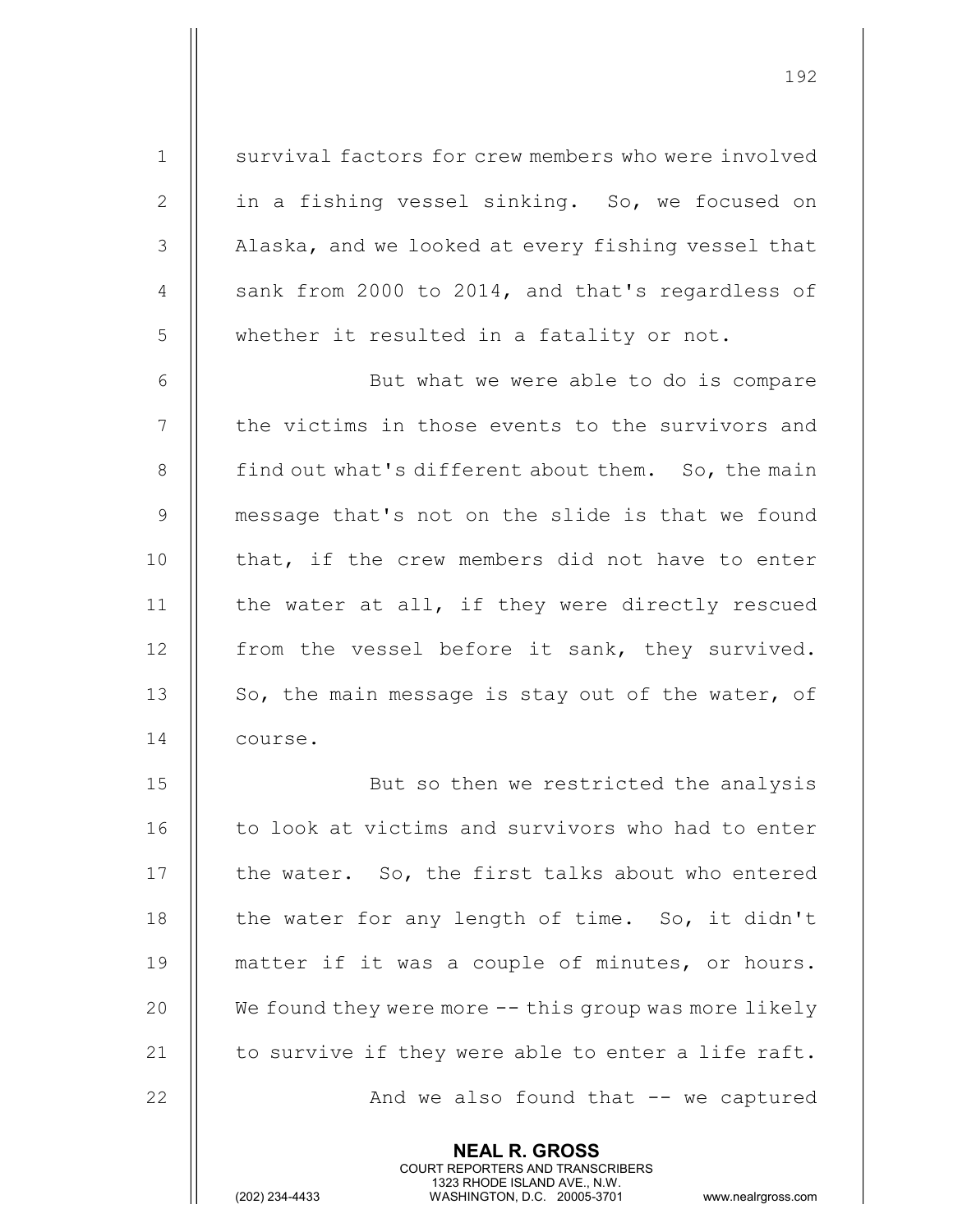1 || this weather-related variable. So, if in any 2 | investigation the Coast Guard says, not only was  $3$   $\parallel$  the weather bad, but did the weather contribute 4  $\parallel$  to this event, this vessel sinking, we captured  $5$   $\parallel$  that. We found that fishermen were more likely  $6$   $\parallel$  to survive if the sinking was not related to heavy 7 || weather. 8 | Then, we restricted it crew members who 9 Were in the water for over 30 minutes, so this is 10 || that long-term immersion scenario. So, we found 11 life raft and that weather-relatedness again. But 12 || for this long-term immersion, we also found 13 | fishermen were more likely to survive if they wore 14 || an immersion suit, which also makes sense when you 15 | think about the protective factors of the survival  $16$   $\parallel$  suit. 17 || Che thing I want to emphasize here is 18  $\parallel$  that, while we didn't find it in the study, this 19 | really shows the importance of training and drills. 20 | It's knowing how to quickly don an immersion suit, 21  $\parallel$  knowing how to right and enter a life raft. Those 22  $\parallel$  aren't necessarily skills that just come to you,

> NEAL R. GROSS COURT REPORTERS AND TRANSCRIBERS

193

1323 RHODE ISLAND AVE., N.W.<br>WASHINGTON, D.C. 20005-3701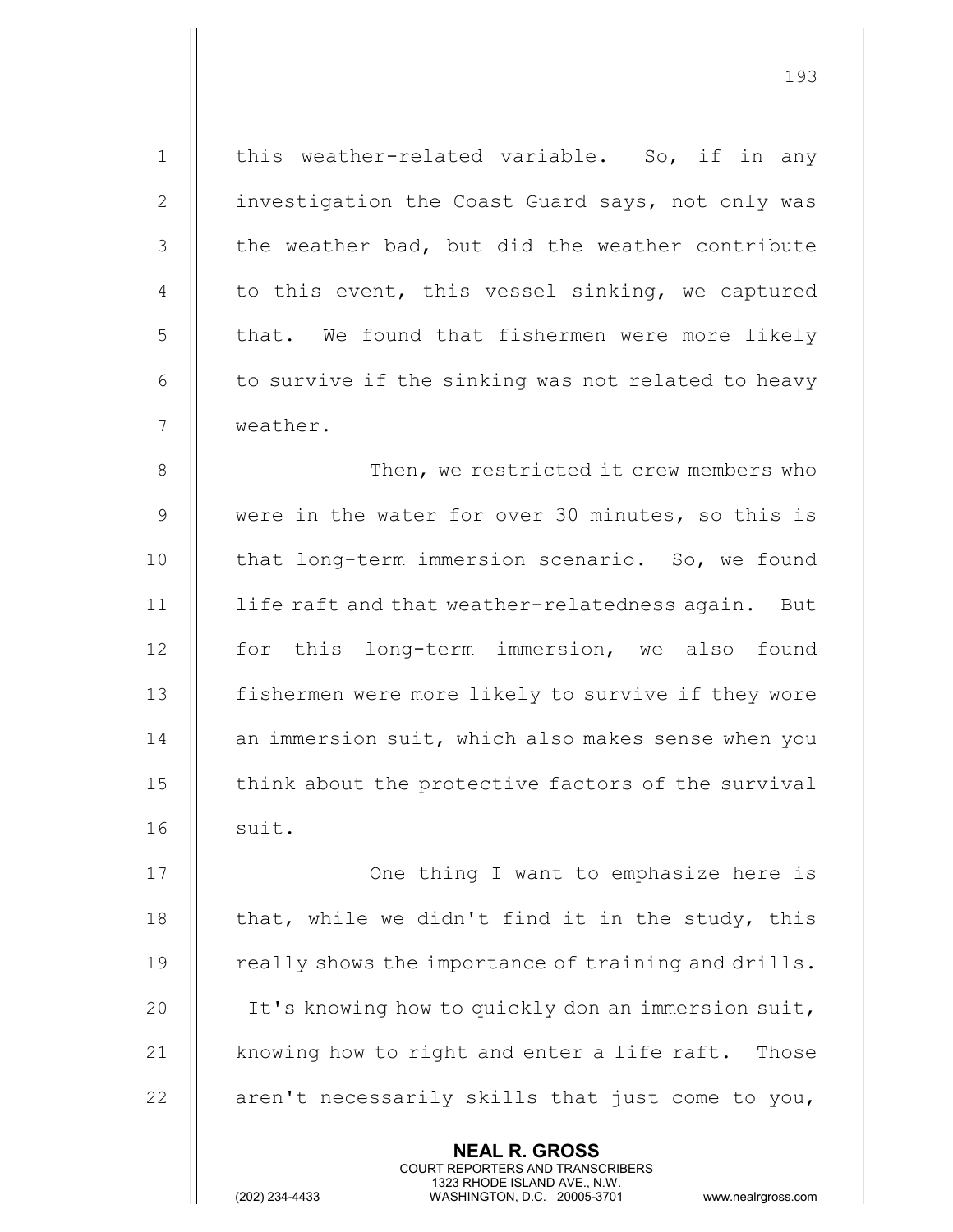1 || especially in an emergency. So, I just think it 2 | further emphasizes the need for more widespread  $3$   $\parallel$  training and routine active drills on the vessels. 4 || We also published -- we released two 5 S safety success story videos. You know, what I do  $6$  || is look at the data. And typically what comes up 7  $\parallel$  in different data sources are these adverse events,  $8$  || the fatalities, the injuries, the vessel losses. 9 That's what shows up, and sometimes it's hard to 10  $\parallel$  know what's working, what's going really well. 11 | Those don't necessarily show up in the data. 12 || So, what we wanted to do was take some 13 | lessons learned from fishermen to say, hey, this 14 || safety policy, or this safety practice, or this 15 device, works really well for us. And we wanted 16  $\parallel$  to share that more broadly. 17 || So, the first video that we did recently 18 || was call My Life Vest Saved Me. And this -- it 19 || tells a story of a Dungeness crab fisherman who 20 || was on his vessel and he fell overboard. And you 21  $\parallel$  saw the results, or heard the results from that 22  $\parallel$  report that we did. The outcome can be very grim.

> NEAL R. GROSS COURT REPORTERS AND TRANSCRIBERS

194

1323 RHODE ISLAND AVE., N.W.<br>WASHINGTON, D.C. 20005-3701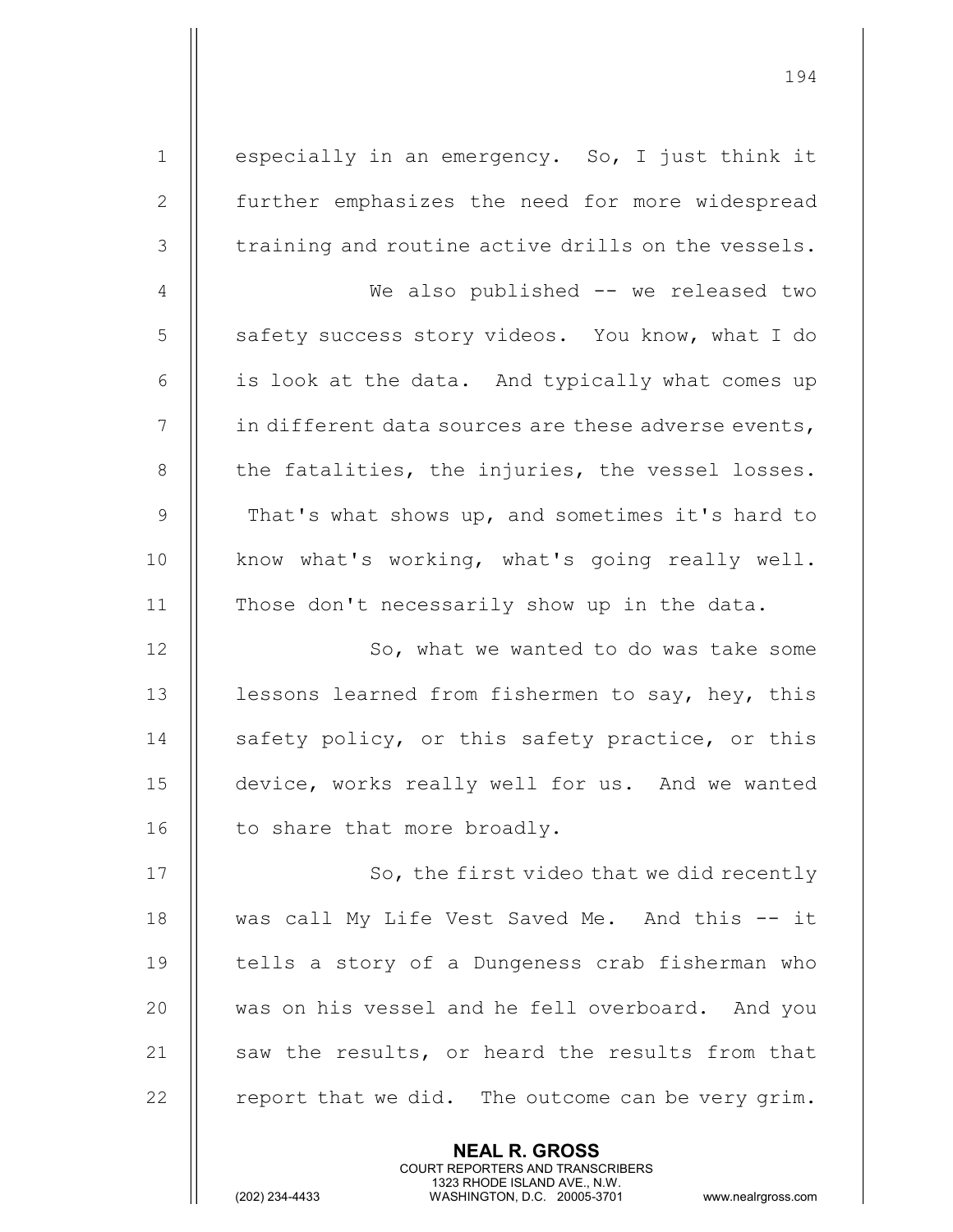1 || This was not a tragedy because he was wearing a 2 | PFD, and his crew was trained and was able to get 3 || him back on board.

4 || The second video is called I Reached 5 | Over And Hit The E-Stop. And this tells the story  $6$   $\parallel$  of a deck hand on a salmon seiner in southeast 7 || Alaska. And the deck hand stepped into some line 8 || and was pulled right to the deck winch. They had  $9$  | a fast-acting crew who pushed this emergency stop 10 || button. It stopped spinning, it didn't pull him 11 || in. He was very fortunate and escaped without 12 injury.

13 || So, we have these examples of things  $14$   $\parallel$  that are working really well, and our goal is to 15 || continue sharing these types of stories with 16 | fishermen to try to change safety practice in the 17 || fleet. We do hope to make two more videos, one 18 | hopefully out of New England, and another in the 19 Gulf of Mexico.

20 || My colleague, Laura Siren, is working 21  $\parallel$  on a new line of research for us in safety and health 22 **among seafood processors.** And I wanted to mention

> NEAL R. GROSS COURT REPORTERS AND TRANSCRIBERS

1323 RHODE ISLAND AVE., N.W.<br>WASHINGTON, D.C. 20005-3701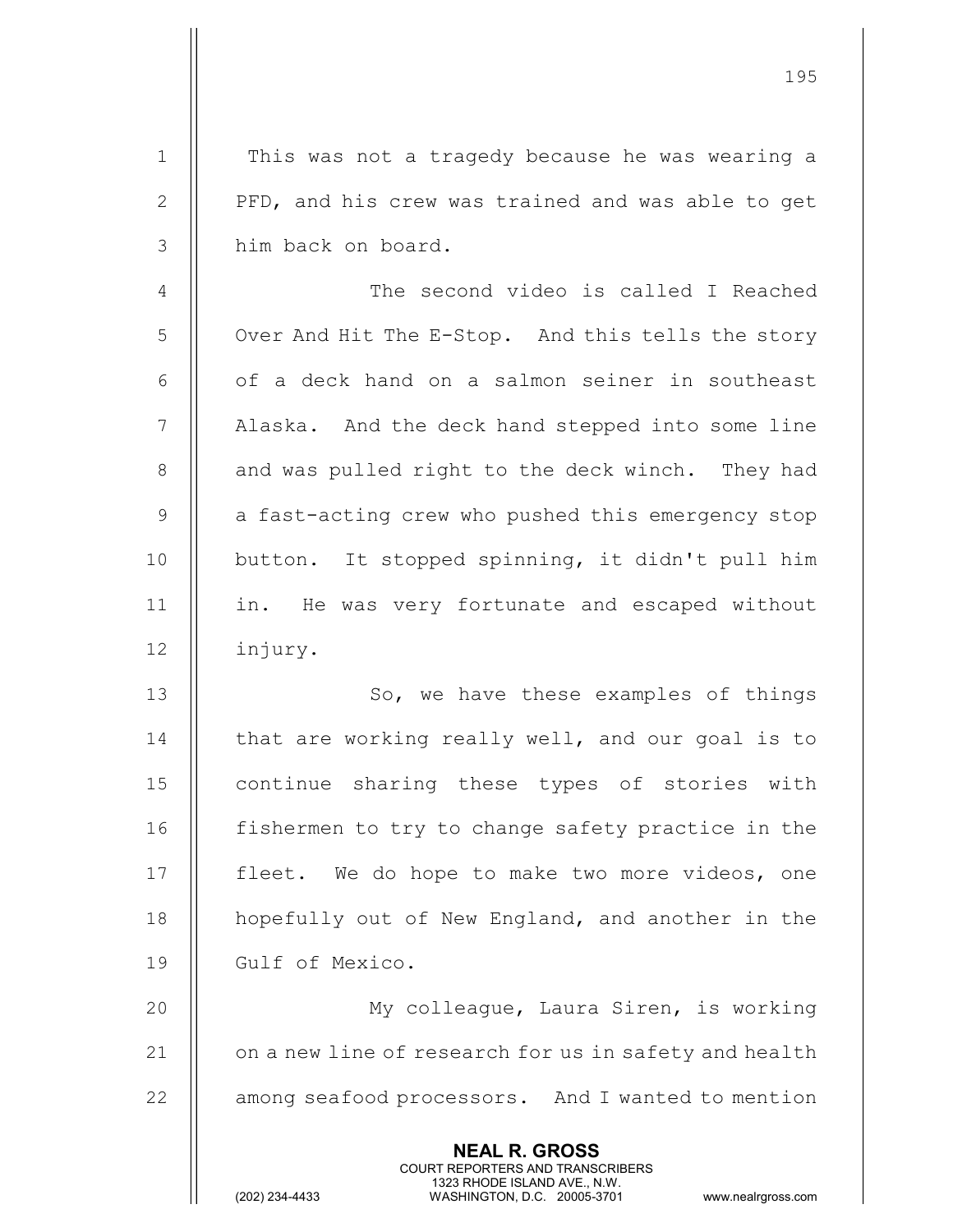1 | this because we have always captured the off-shore 2 | seafood processors, so those who are working in 3 || factories on the catcher-processor vessels and 4 || mother ships. We've always captured those in our 5 | commercial fishing incident database. So, we  $6$   $\parallel$  track the fatalities and things involving those 7 workers. 8 || But she is taking her own dedicated kind 9 || of research to look at this worker population in 10 || more detail. So, she basically did a study that 11 || looked at the off-shore processors in Alaska, so 12 | again, those working on the catcher-processors and 13 | the mother ships. And she used reports of injury 14 | to the US Coast Guard as her data source. And she 15 || really did a thorough examination of the types of 16 | injuries that these workers were experiencing. 17 || **And from her analysis, she found that** 18  $\parallel$  there were often sprains, strains and tears, 19  $\parallel$  fractures, contusions, and the hands, and fingers, 20 || and back were most often affected. So, she

196

21 | identified four areas to target to prevent these  $22$   $\parallel$  types of injuries. And that was overexertion from

> NEAL R. GROSS COURT REPORTERS AND TRANSCRIBERS

1323 RHODE ISLAND AVE., N.W.<br>WASHINGTON, D.C. 20005-3701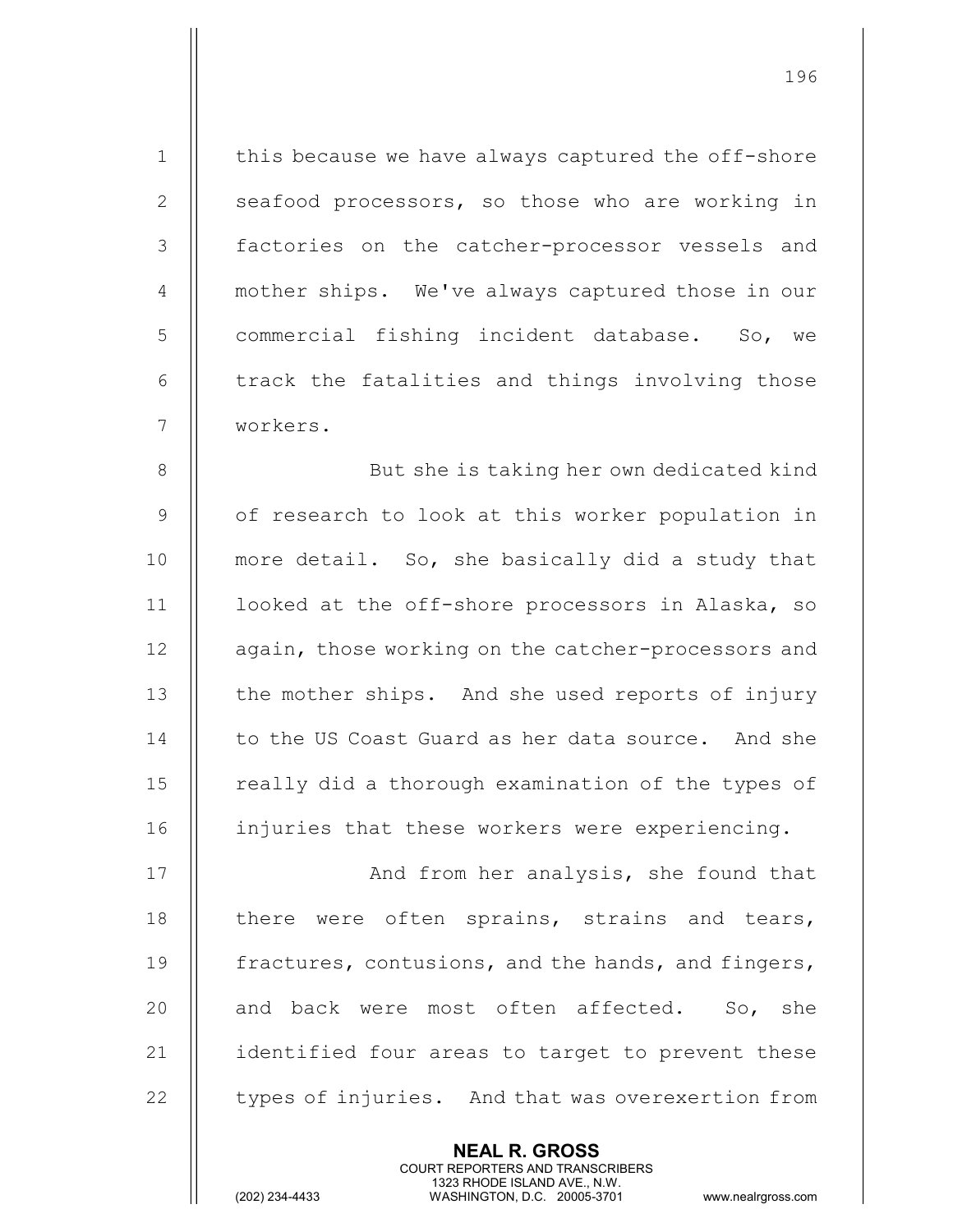NEAL R. GROSS COURT REPORTERS AND TRANSCRIBERS 1323 RHODE ISLAND AVE., N.W.<br>WASHINGTON, D.C. 20005-3701 1 | lifting and lowering product, workers being struck 2  $\parallel$  by falling equipment or boxes, workers being caught 3 || in running machinery, and probably not 4  $\parallel$  surprisingly, slips, trips and falls from that wet 5 | factory environment in vessel motion. 6 || So, she's expanding this from the  $7$  | off-shore processors, and she should have another 8 || study published this coming year that looks at 9 || injuries and illnesses among processors who are 10 || working on the on-shore plants. 11 || She also conducted a study with some 12 | seafood company safety managers to identify what 13 || safety and health issues they saw when they were 14 || running their safety programs. So, in addition 15  $\parallel$  to the general articles, she will also be working 16 || on translating the health com team, to make sure 17 || that these are presented in a good way for the 18 industry. 19 And finally, what's next. We're 20 || working on a variety of things, so I just pulled 21  $\parallel$  out a few examples. And one is looking at non-fatal 22 | injuries and illnesses.

197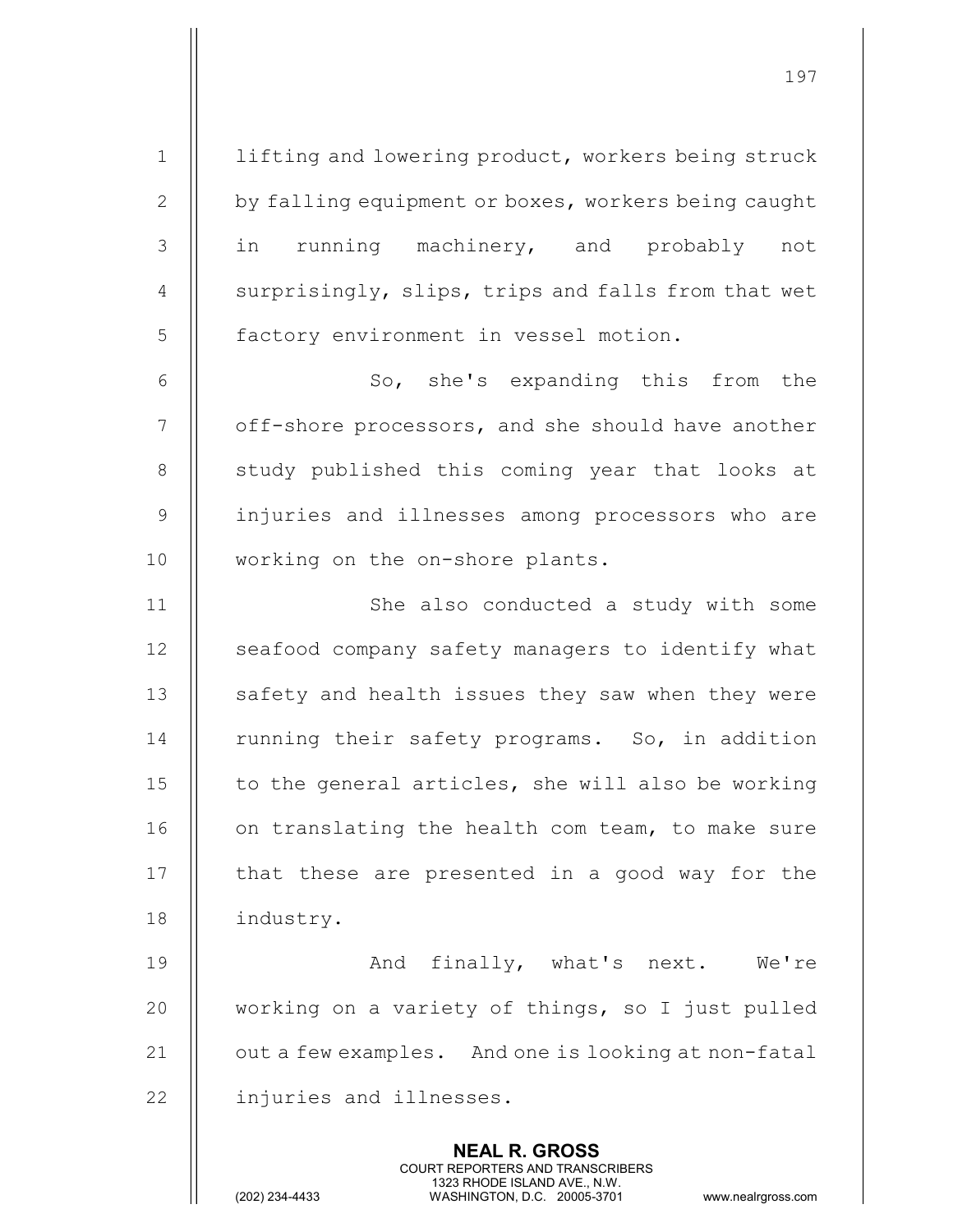| $\mathbf 1$    | So, our program routinely tracks                                                                                                                                       |
|----------------|------------------------------------------------------------------------------------------------------------------------------------------------------------------------|
| 2              | fatalities, but we have only done a few special                                                                                                                        |
| 3              | projects that involved looking at non-fatal                                                                                                                            |
| $\overline{4}$ | injuries, and even less attention has been given                                                                                                                       |
| 5              | to illness. So, we're turning out this study                                                                                                                           |
| 6              | that's focused in Alaska, and we're going to use                                                                                                                       |
| 7              | three data sources to do this.                                                                                                                                         |
| 8              | And we do this because we have already                                                                                                                                 |
| $\overline{9}$ | kind of seen that different cases will be captured                                                                                                                     |
| 10             | in different data sets. So, this will give us a                                                                                                                        |
| 11             | really comprehensive understanding of what's                                                                                                                           |
| 12             | happening.                                                                                                                                                             |
| 13             | So, the first data source that we're                                                                                                                                   |
| 14             | using is the reports of injury to the US Coast Guard.                                                                                                                  |
| 15             | We're just starting the analysis, but it looks                                                                                                                         |
| 16             | like what we're seeing from these cases are reports                                                                                                                    |
| 17             | of injury that tend to be more severe. So, these                                                                                                                       |
| 18             | can be things like medevacs. And we're also seeing                                                                                                                     |
| 19             | that the fleets that are reporting those most                                                                                                                          |
| 20             | frequently are really the larger vessels that are                                                                                                                      |
| 21             | working out on the Bering Sea.                                                                                                                                         |
| 22             | We also have Alaska's Fishermen's Fund,                                                                                                                                |
|                | <b>NEAL R. GROSS</b><br><b>COURT REPORTERS AND TRANSCRIBERS</b><br>1323 RHODE ISLAND AVE., N.W.<br>(202) 234-4433<br>WASHINGTON, D.C. 20005-3701<br>www.nealrgross.com |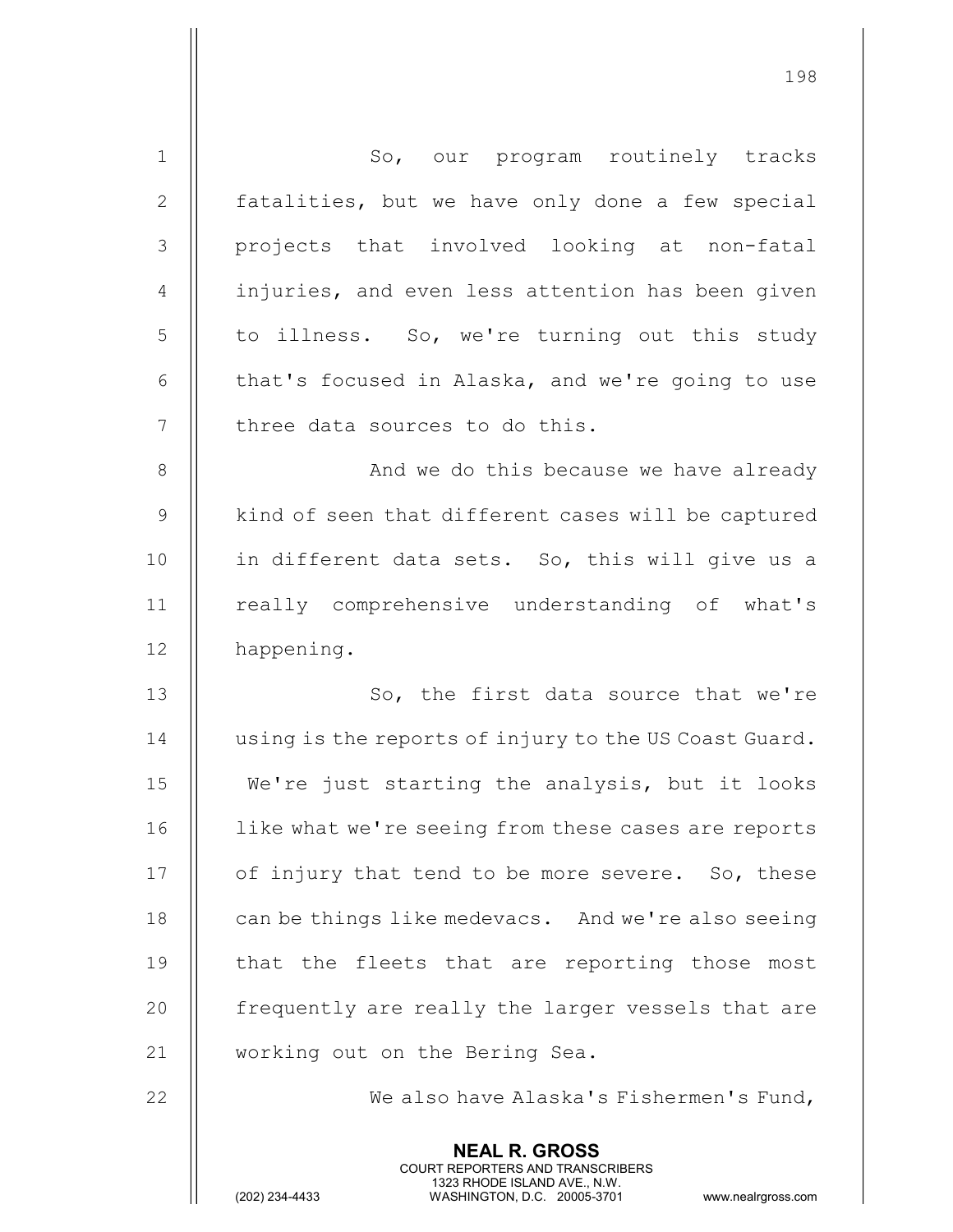| $\mathbf 1$     | which is an emergency payer of last resort, so it's                                                                                                             |
|-----------------|-----------------------------------------------------------------------------------------------------------------------------------------------------------------|
| $\mathbf{2}$    | a claims-type system. Fishermen aren't eligible                                                                                                                 |
| $\mathfrak{Z}$  | for workers' comp, this is kind of similar.                                                                                                                     |
| 4               | But what we're seeing here is injuries                                                                                                                          |
| 5               | and illness. So, we're seeing musculoskeletal                                                                                                                   |
| 6               | disorders, things that are chronic or repetitive,                                                                                                               |
| $7\phantom{.0}$ | build up over time that we don't see in the Coast                                                                                                               |
| 8               | Guard reports.                                                                                                                                                  |
| 9               | And we're seeing a lot of the smaller                                                                                                                           |
| 10              | fleet filing claims for Alaska Fishermen's Fund,                                                                                                                |
| 11              | so this a lot of the salmon and halibut vessels                                                                                                                 |
| 12              | that are working out of the Gulf of Alaska or                                                                                                                   |
| 13              | southeast.                                                                                                                                                      |
| 14              | And then, finally, we have the Alaska                                                                                                                           |
| 15              | Trauma Registry, which is -- does not discriminate                                                                                                              |
| 16              | against which fleet. This is going to be the                                                                                                                    |
| 17              | injuries that are most severe and result in                                                                                                                     |
| 18              | hospitalization.                                                                                                                                                |
| 19              | So, by using these three very different                                                                                                                         |
| 20              | data sources, they will all capture unique cases,                                                                                                               |
| 21              | but we'll also see where they overlap. And when                                                                                                                 |
| 22              | we do publish these results, we'll have numbers                                                                                                                 |
|                 | <b>NEAL R. GROSS</b><br>COURT REPORTERS AND TRANSCRIBERS<br>1323 RHODE ISLAND AVE., N.W.<br>(202) 234-4433<br>WASHINGTON, D.C. 20005-3701<br>www.nealrgross.com |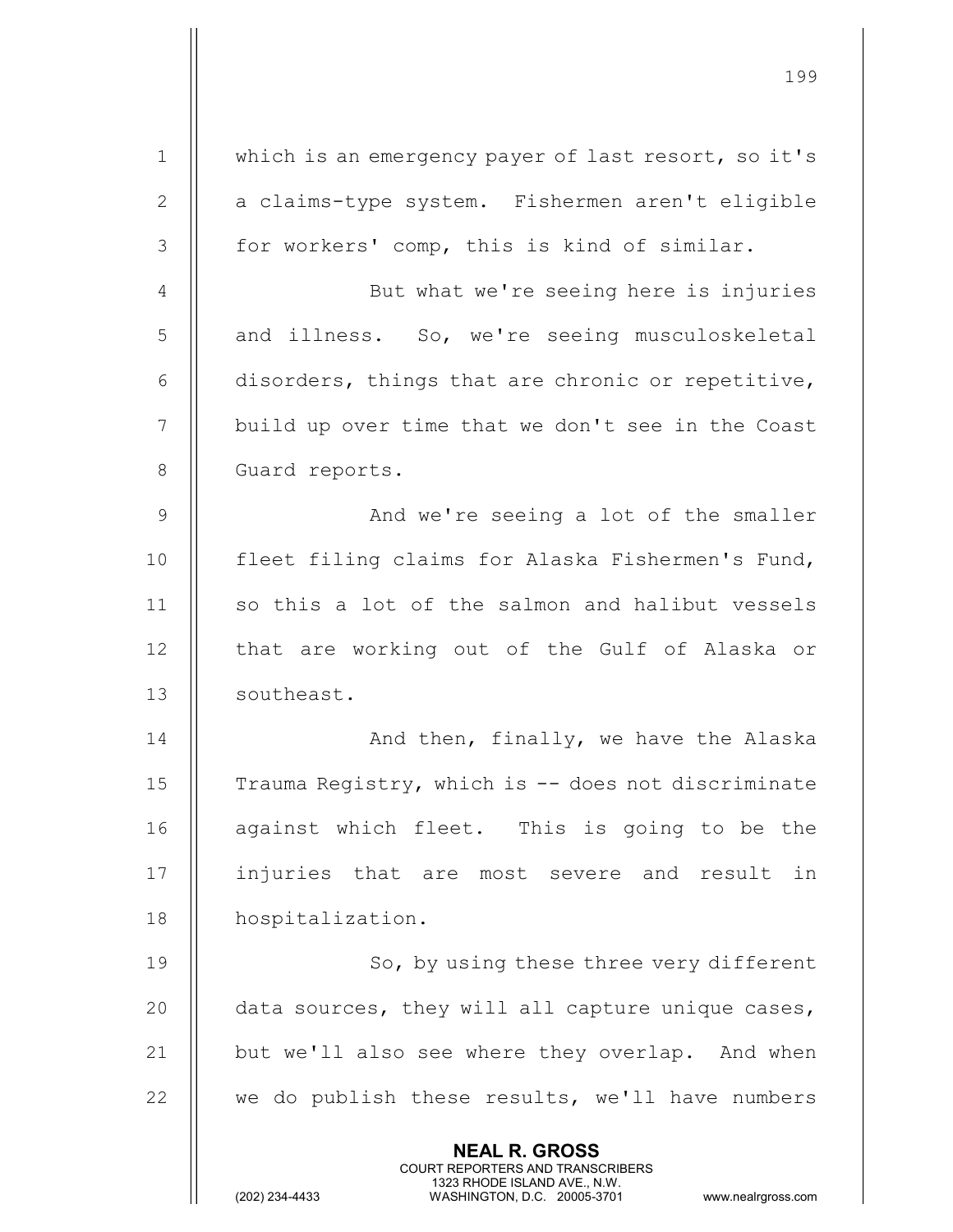1  $\parallel$  and rates by fishery, and we'll be able to identify 2  $\parallel$  leading safety and health problem, and hopefully 3 || lead to some further research. 4 Another area we've made a lot of 5 || progress in over the years is to prevent winch  $6$  | entanglements in the Gulf of Mexico shrimp fleet. 7 | So, you've already heard from Mr. Perkins earlier 8  $\parallel$  today about some of this work. Several years ago, 9 We did a study that looked at fatal and non-fatal 10 || winch entanglement injuries in this fishery. 11 || And through that analysis we identified 12 || several areas of concern. One of them was the main 13 deck winch drums, another was the smaller tri-net 14 || winch, and another was the cathead spools. So just 15 focusing on the main deck winch drums and tri-net 16 | winch really quickly, our engineers developed some 17 || prototype interventions. So, for the main deck 18 | winch, it was a quard, a stationary quard that goes 19 || over the drums and doesn't interfere with fishing 20 || operations. And for the tri-net winch, it was an 21  $\parallel$  auxiliary stop button, which is similar to an 22 **emergency stop, where it would shut off power to** 

> NEAL R. GROSS COURT REPORTERS AND TRANSCRIBERS

200

1323 RHODE ISLAND AVE., N.W.<br>WASHINGTON, D.C. 20005-3701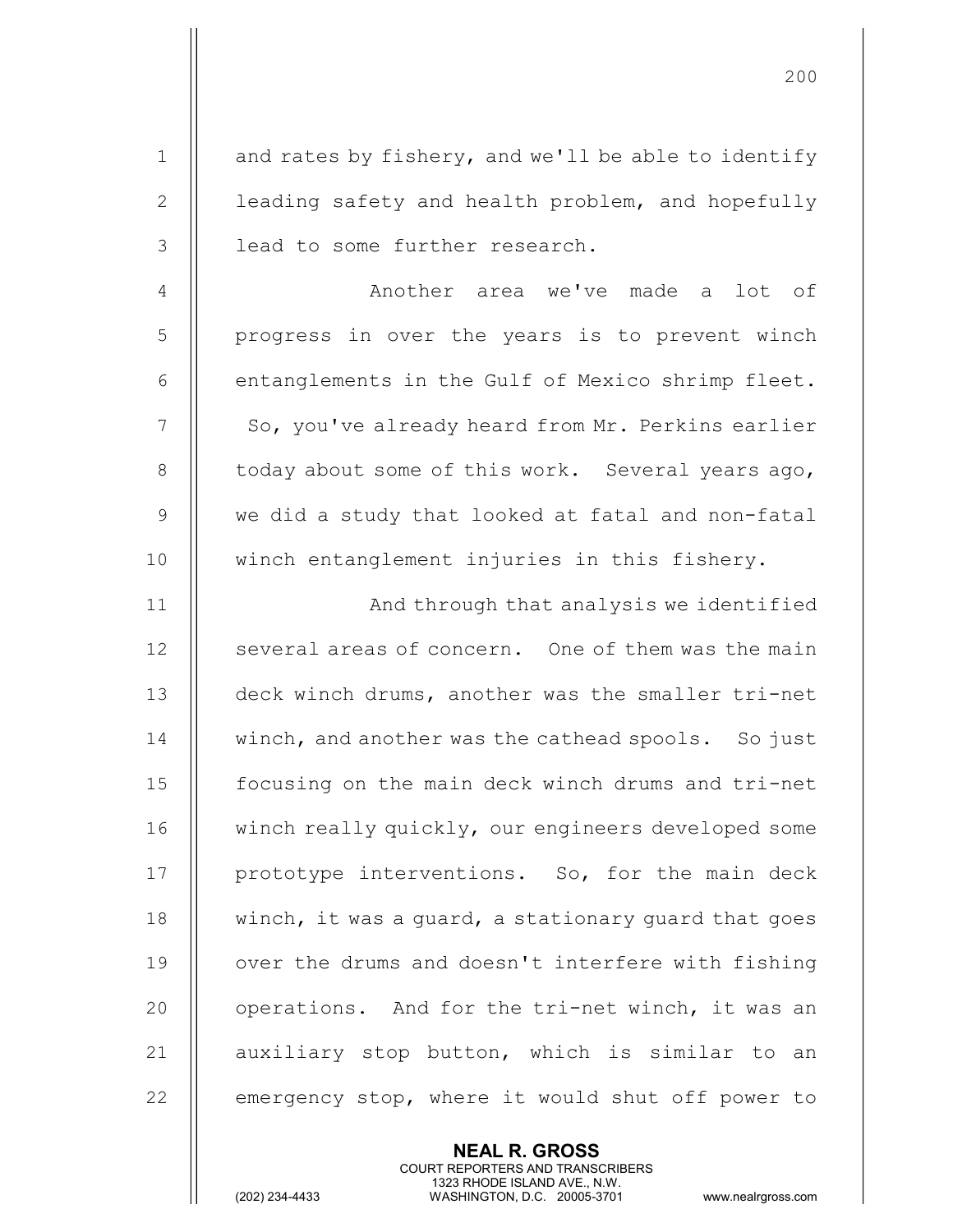$\parallel$  the winch.

| $\mathbf{2}$   | So, they developed these prototypes,                                                                                                                                   |
|----------------|------------------------------------------------------------------------------------------------------------------------------------------------------------------------|
| 3              | they've installed them on a variety of shrimp                                                                                                                          |
| $\overline{4}$ | vessels, and got feedback from the fishermen,                                                                                                                          |
| 5              | modified them accordingly. And we're at the stage                                                                                                                      |
| $\epsilon$     | where that's pretty much wrapped up.                                                                                                                                   |
| $\overline{7}$ | So, now what the engineers are doing                                                                                                                                   |
| $8\,$          | are putting together some guidance documents to                                                                                                                        |
| $\overline{9}$ | give to the industry, that are basically, this is                                                                                                                      |
| 10             | how you fabricate these things, and this is how                                                                                                                        |
| 11             | you can install them on your vessel. And as Mr.                                                                                                                        |
| 12             | Perkins said, it's not mandatory, but we're hoping                                                                                                                     |
| 13             | that this will really take off.                                                                                                                                        |
| 14             | Now, for the third area, that was the                                                                                                                                  |
| 15             | cathead spools. This is a new area that our                                                                                                                            |
| 16             | engineers are working on. So, for the cathead,                                                                                                                         |
| 17             | this kind of spins continuously. The edges can                                                                                                                         |
| 18             | get fairly rough, can get caught on this clothing,                                                                                                                     |
| 19             | and that contact is not good.                                                                                                                                          |
| 20             | So, what our engineers have kind of                                                                                                                                    |
| 21             | thought about was, what if do this kind of guard,                                                                                                                      |
| 22             | and they call spin cab. And essentially, it works                                                                                                                      |
|                | <b>NEAL R. GROSS</b><br><b>COURT REPORTERS AND TRANSCRIBERS</b><br>1323 RHODE ISLAND AVE., N.W.<br>(202) 234-4433<br>WASHINGTON, D.C. 20005-3701<br>www.nealrgross.com |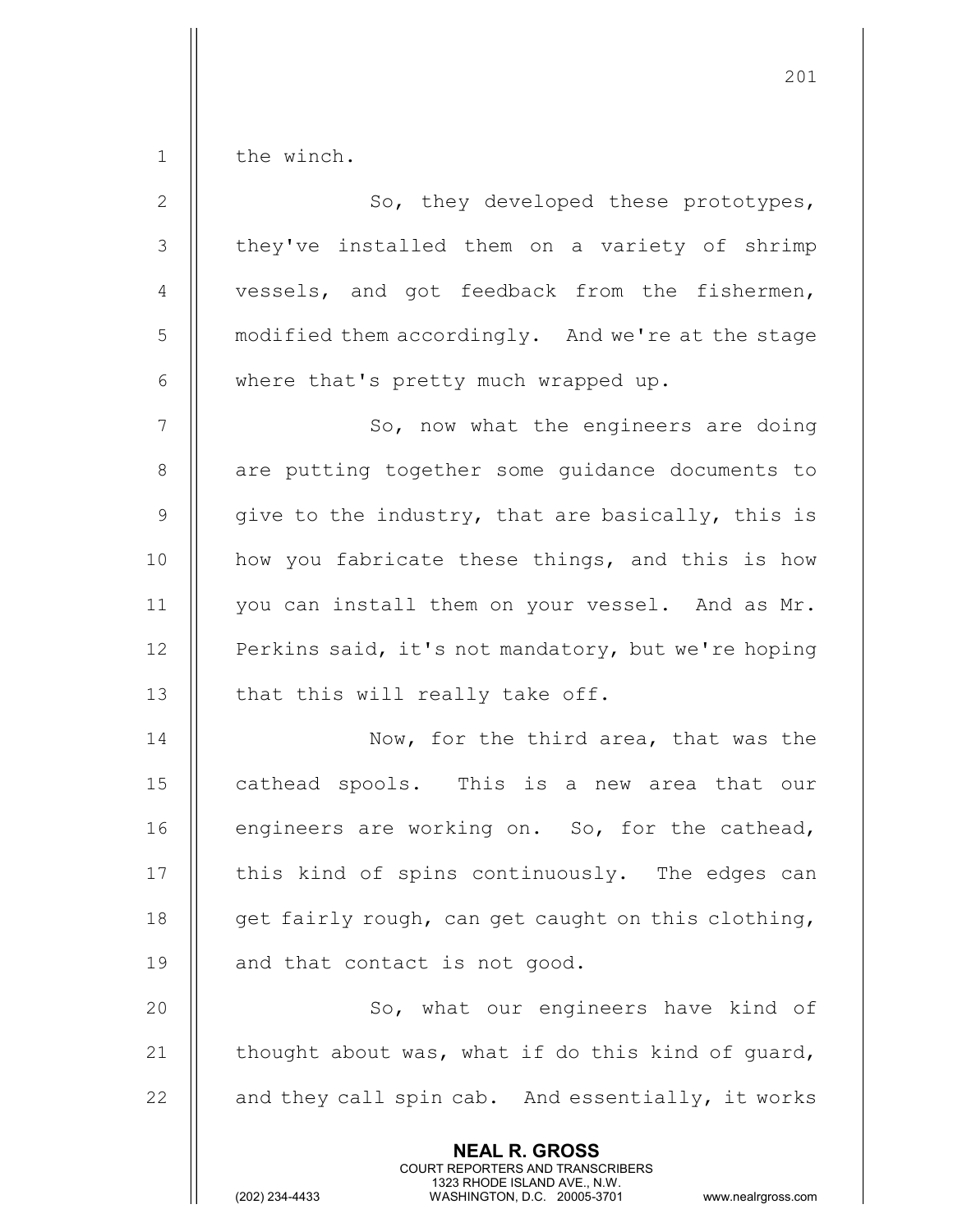1 similarly to those doorknob covers for the -- you 2 || want to childproof your house. So, if a worker  $3$   $\parallel$  comes into contact with the cathead and it has that 4  $\parallel$  barrier, the barrier is going to stop spinning,  $5$   $\parallel$  but the cathead can still spin underneath, so it's  $6$  || not going to pull them in or anything like that. 7 || Our engineers have gotten some 8 | preliminary feedback, just about the concept, with 9 fishermen and the Coast Guard personnel in the 10 || Eighth District. And they're working on 11 developing these and doing some further testing 12 | this coming fiscal year. 13 || Now, in the same vein here, we're 14 working on a new project that will working on 15 increasing adoption within the fleet of these 16 || different types of safety technologies. So, 17 | throughout the years, our engineers have come up 18 || with flooding monitors, hatch and door monitors. 19 || This is that emergency stop device. Of course, 20 || the work in the Gulf of Mexico. And our goal is

21  $\parallel$  to get these technologies out to as many fishermen  $22$  | as possible.

> NEAL R. GROSS COURT REPORTERS AND TRANSCRIBERS

1323 RHODE ISLAND AVE., N.W.<br>WASHINGTON, D.C. 20005-3701

WASHINGTON, D.C. 20005-3701 www.nealrgross.com

202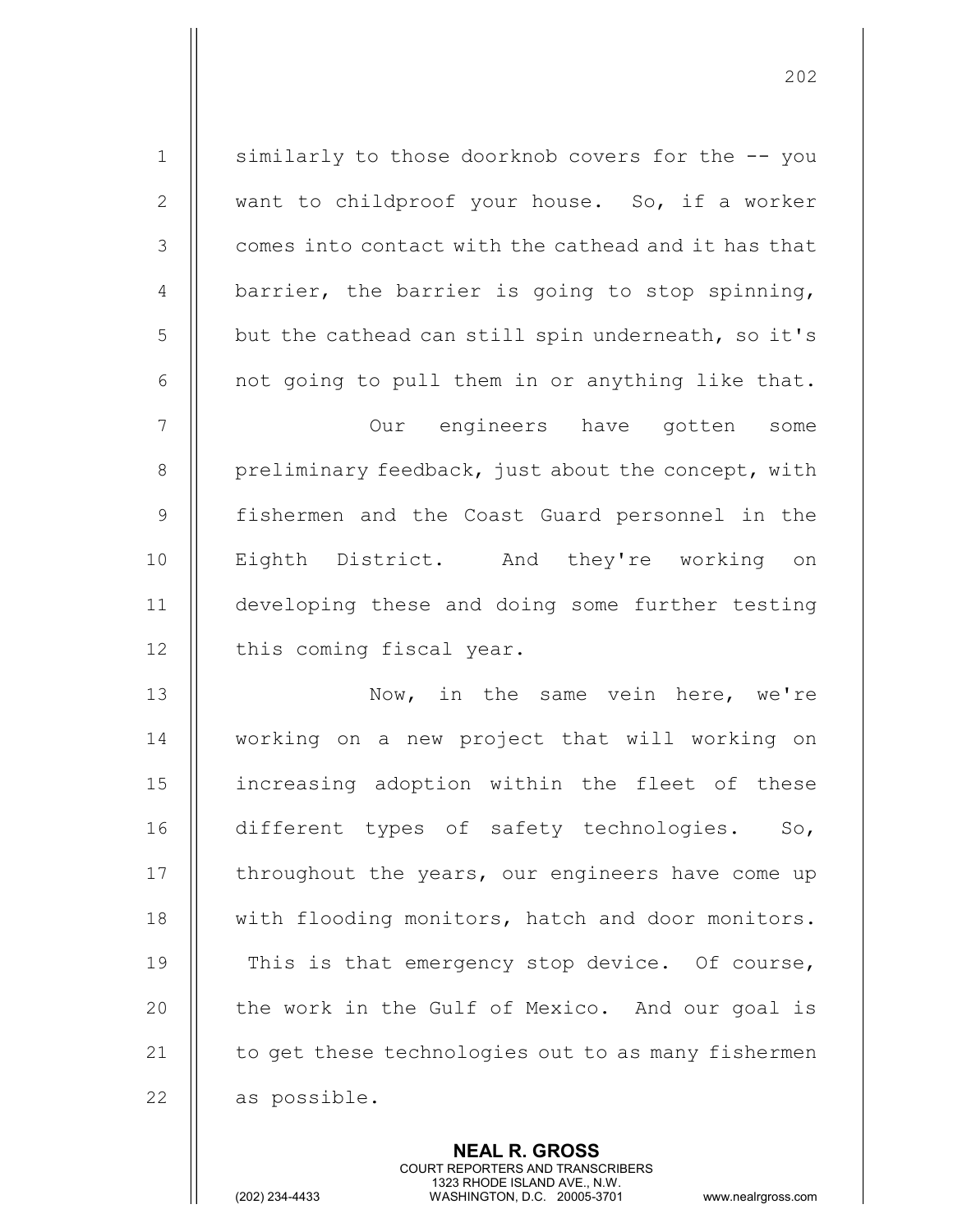| $\mathbf 1$    | So, that emergency stop device was                 |
|----------------|----------------------------------------------------|
| 2              | commercialized many years ago, I think maybe in    |
| 3              | 2007, somewhere around there. So, it's been        |
| $\overline{4}$ | available commercially for a number of years, but  |
| 5              | it's not widely adopted by the purse seine fleet   |
| $6\,$          | in the Pacific Northwest. So, we want to know why. |
| $\overline{7}$ | Is it cost? Is it risk perception?                 |
| 8              | So, we're going to be conducting                   |
| 9              | interviews with fishermen to find out what are the |
| 10             | barriers to adopting these types of safety         |
| 11             | technologies. And we can learn a lot from this.    |
| 12             | If it's costs, or whatever, we can try to find     |
| 13             | ways to mitigate those concerns. And it'll be very |
| 14             | useful when we're creating future technologies.    |
| 15             | We're also very fortunate to be able               |
| 16             | to partner with seafood companies. So, we have     |
| 17             | a few formal partnerships with seafood companies   |
| 18             | right now, and we're working on a variety of       |
| 19             | projects. One is to analyze their injury and       |
| 20             | illness claims data. So again, we don't know as    |
| 21             | much about injuries, and especially illnesses, in  |
| 22             | the fishing industry, so this is really a new area |
|                |                                                    |

NEAL R. GROSS

 COURT REPORTERS AND TRANSCRIBERS 1323 RHODE ISLAND AVE., N.W.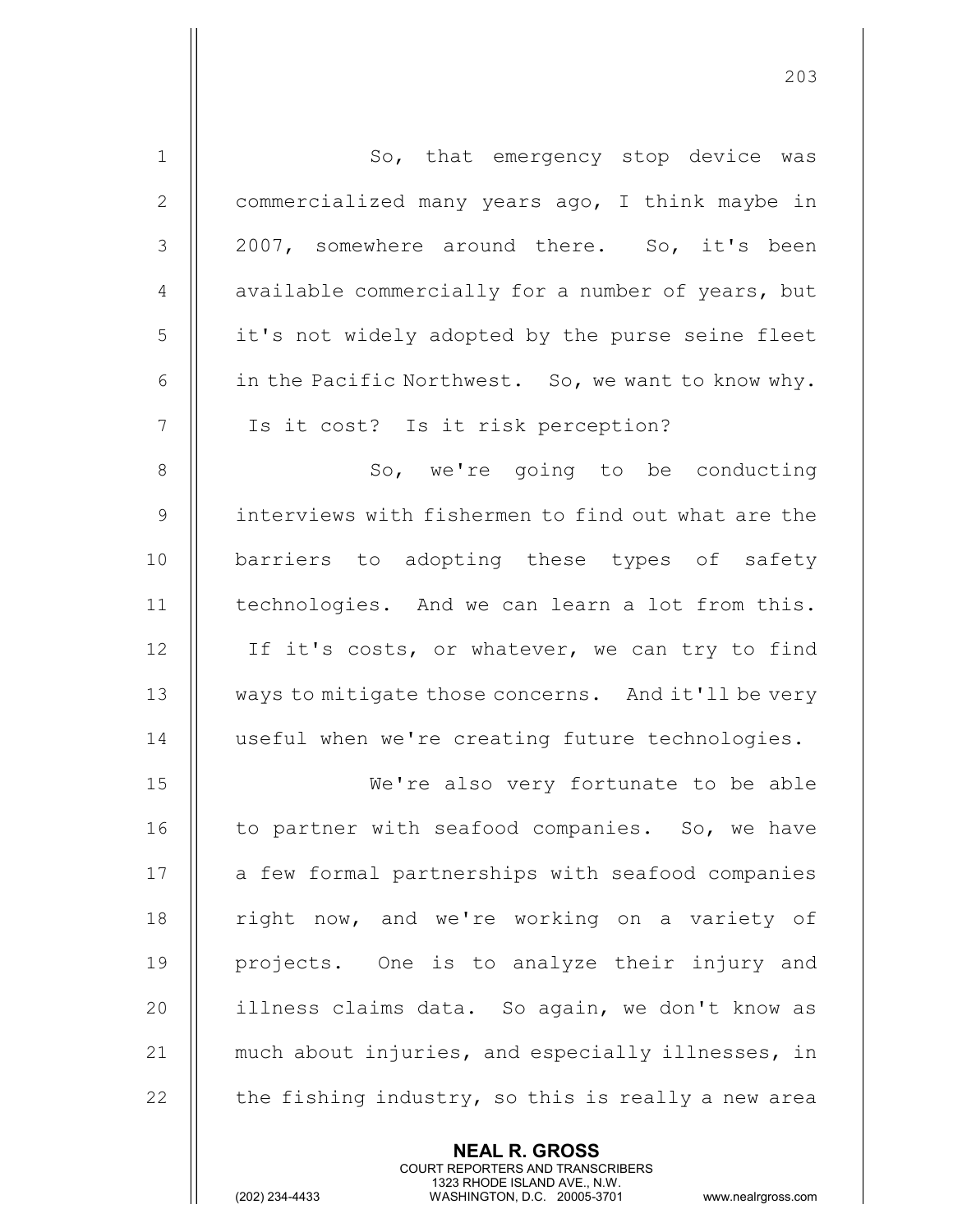| $\mathbf{1}$  | for us. And when we analyze these claims data,                                                                                                                         |
|---------------|------------------------------------------------------------------------------------------------------------------------------------------------------------------------|
| $\mathbf{2}$  | we're able to compare different worker positions,                                                                                                                      |
| $\mathcal{S}$ | different vessels, get -- and really identify what                                                                                                                     |
| 4             | the problems are.                                                                                                                                                      |
| 5             | We're also able to test these prototype                                                                                                                                |
| 6             | interventions by having this access to their work                                                                                                                      |
| 7             | sites. And one area that we're working in right                                                                                                                        |
| $\,8\,$       | now is reducing the hand injuries while crew members                                                                                                                   |
| $\mathsf 9$   | are material-handling, or during offload.                                                                                                                              |
| 10            | So, this is an unproven concept by our                                                                                                                                 |
| 11            | engineers to try to reduce those crushing injuries.                                                                                                                    |
| 12            | So, if you have your heavy box of product, it's                                                                                                                        |
| 13            | got straps on it, basically these are just handles                                                                                                                     |
| 14            | that would go underneath the strap to lift the box.                                                                                                                    |
| 15            | And it further takes away the worker's hands from                                                                                                                      |
| 16            | the box and prevents any crushing injuries.                                                                                                                            |
| 17            | So, we're very, very fortunate to have                                                                                                                                 |
| 18            | these partnerships, and we look forward to seeing                                                                                                                      |
| 19            | how these projects evolve.                                                                                                                                             |
| 20            | Something that comes up occasionally,                                                                                                                                  |
| 21            | or repeatedly, is exposures to munitions in the                                                                                                                        |
| 22            | fishing industry. So, I've heard about it mostly                                                                                                                       |
|               | <b>NEAL R. GROSS</b><br><b>COURT REPORTERS AND TRANSCRIBERS</b><br>1323 RHODE ISLAND AVE., N.W.<br>(202) 234-4433<br>WASHINGTON, D.C. 20005-3701<br>www.nealrgross.com |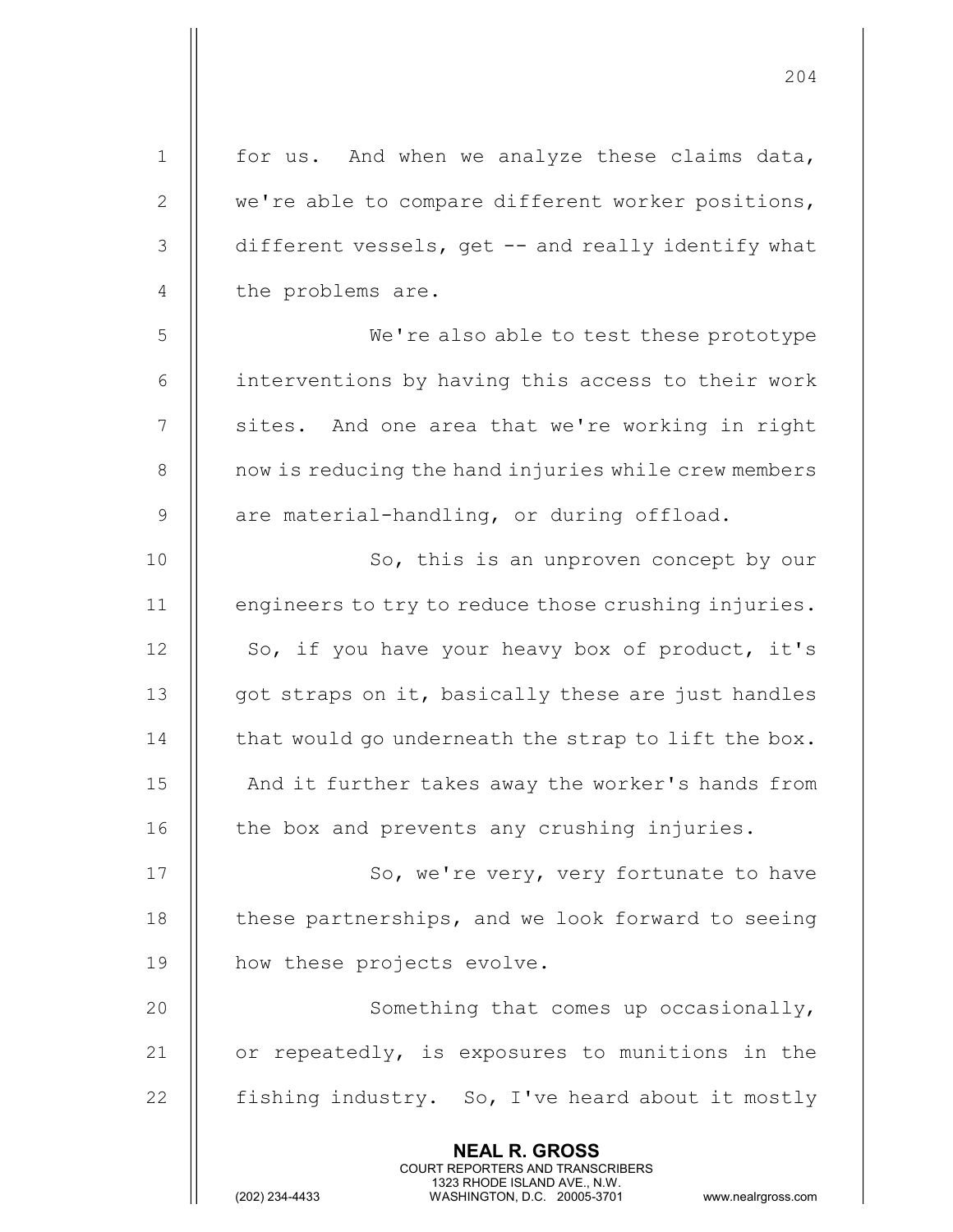1  $\parallel$  in the Atlantic among the scallop and clam dredgers, 2 || but basically what happens is there's these 3 | unexploded munitions that have Sulphur mustard, 4  $\parallel$  or mustard gas, and it's coming up with the catch, 5 | and crew members can be exposed to that mustard  $6 \parallel$  gas. 7 What happens is really terrible 8 | blistering, there's some respiratory illness. It  $9$  | just gets pretty nasty. So, we're not taking the 10 || lead on this, but we're working with other parts 11 | of CDC, and other federal and state partners, to 12 | come up with some guidance for the fishing industry. 13 | How to recognize the munitions, how to properly 14 || handle them, who to report to, what signs and 15 | symptoms to look out for, what you could expect. 16 || So, we've been working on that 17 || quidance, and we expect the documents to be out 18 | very soon. They're in the review process, and they 19  $\parallel$  could be released as early as this month. So, 20 | they'll be on our website of course. And even more 21  $\parallel$  than that, we're going to work with our partners 22  $\parallel$  in the industry to disseminate this information,

> NEAL R. GROSS COURT REPORTERS AND TRANSCRIBERS

205

1323 RHODE ISLAND AVE., N.W.<br>WASHINGTON, D.C. 20005-3701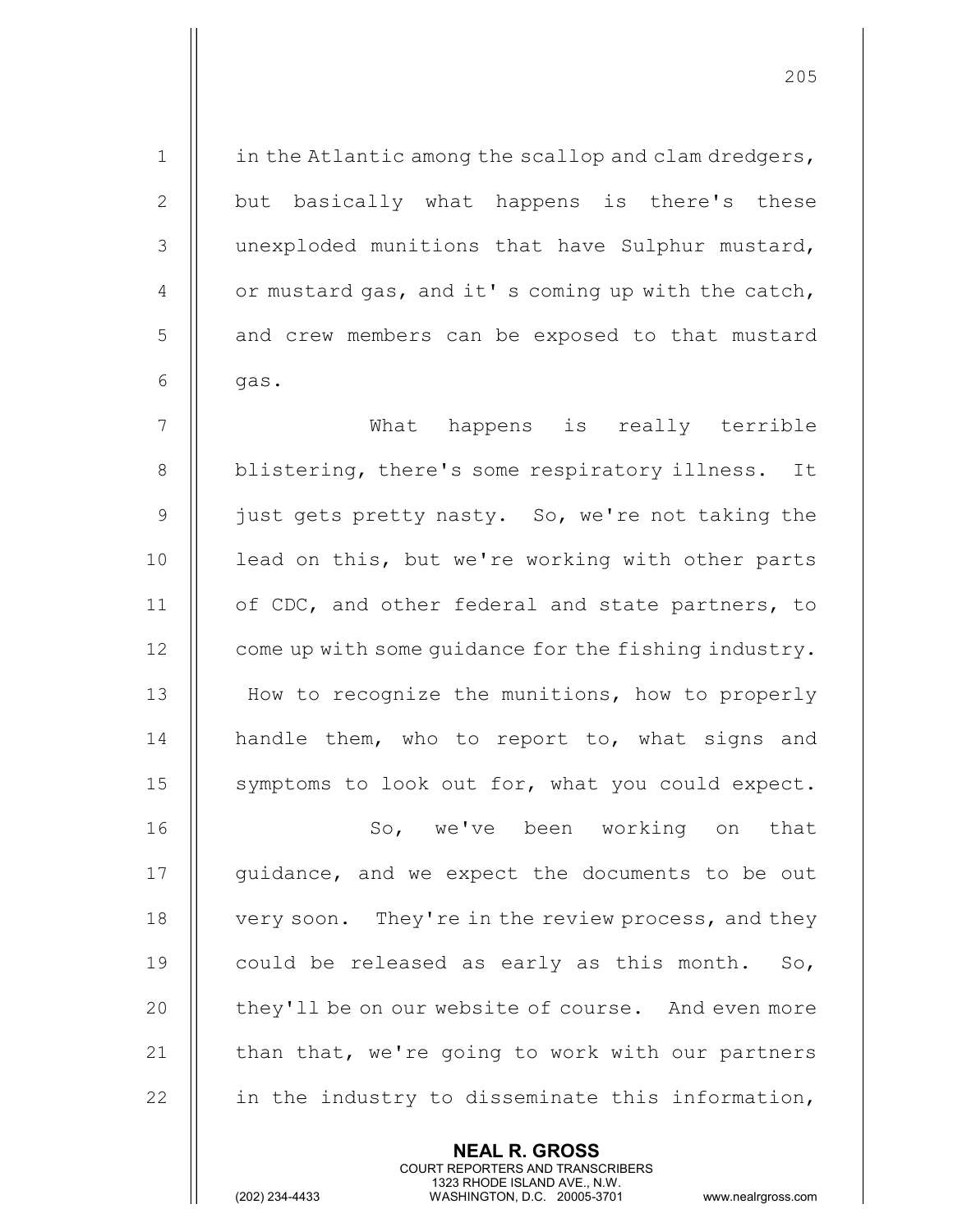1 | to get it out to the industry. 2 || So, as I wrap up, I just want to mention

  $\parallel$  that the work that we do is really possible because  $\parallel$  of our great partnerships with the Coast Guard, 5 W with seafood companies, and with fishermen | themselves, marine safety training organizations. 7 || We're very grateful for that. And it so nice to || be here to talk to you, some like-minded folks. 9 || I think we all have the same goal. SO, thank you  $\parallel$  very much for having me, and I'm happy to field questions.

12 CHAIRMAN JACOBSEN: Thank you, Ms. 13 || Case. We really appreciate the liaison that this 14 || committee has had with NIOSH over the years. And 15  $\parallel$  so, we appreciate all the work that you do to further 16 || fishing vessel safety, and for being here and 17 | presenting at today's meeting, and also at expo. 18 || We appreciate that a lot. Any questions? Kris 19 Boehmer.

20 MR. BOEHMER: Yeah, Kris Boehmer. 21  $\parallel$  First of all, I want to look the analytical  $22$  || patterns. It's so insightful, what you were going

> NEAL R. GROSS COURT REPORTERS AND TRANSCRIBERS

1323 RHODE ISLAND AVE., N.W.<br>WASHINGTON, D.C. 20005-3701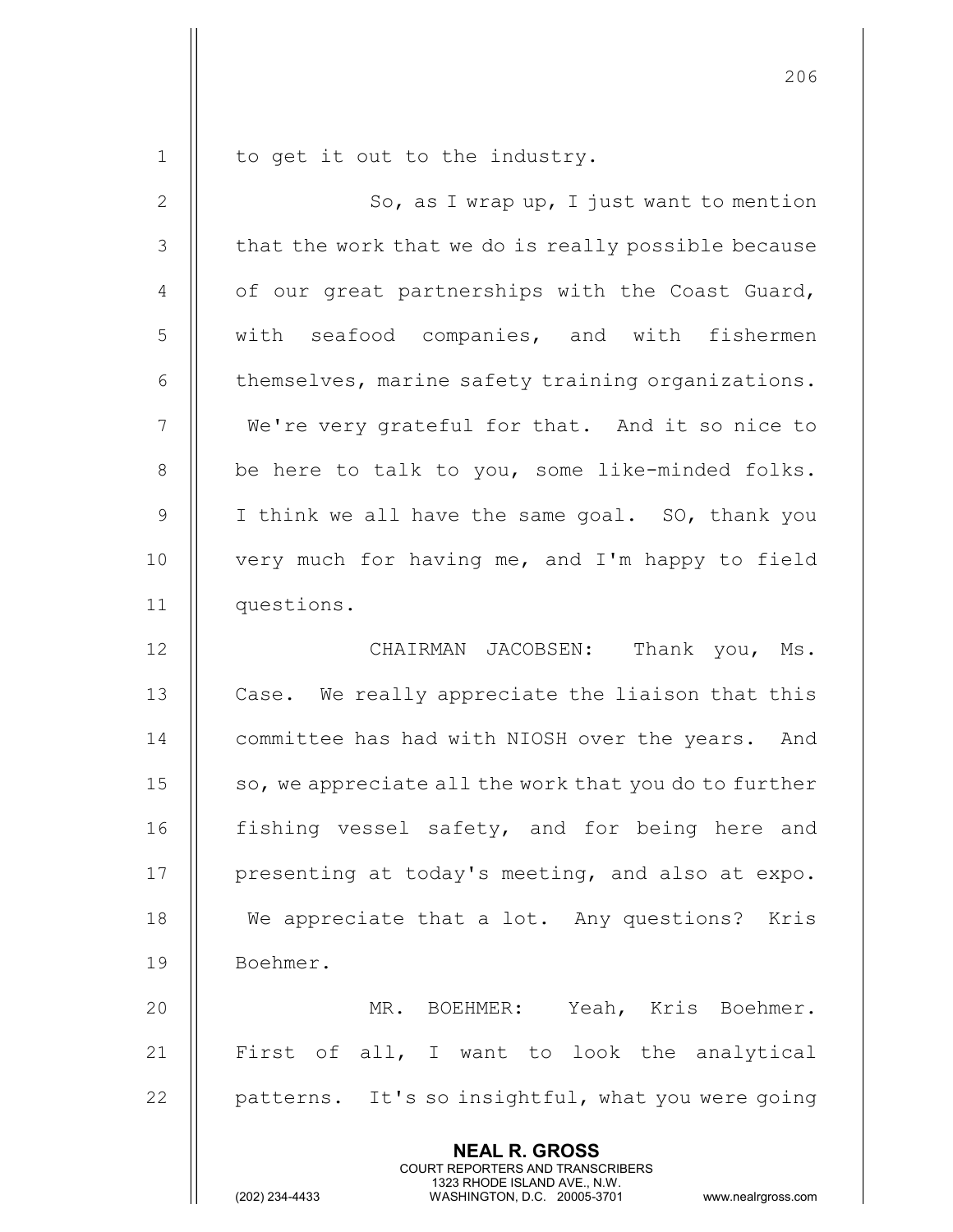| $\mathbf 1$    | on and how we just have to address it.               |
|----------------|------------------------------------------------------|
| $\mathbf{2}$   | But I looked at one of your slides, and              |
| 3              | if I understood it correctly, if you take the        |
| $\overline{4}$ | proximate cause of a loss, like a capsizing, man     |
| 5              | overboard sort of a secondary event. But on the      |
| 6              | other ones -- I was thinking the Dungeness crab      |
| $7\phantom{.}$ | boats going over. The guys goes overboard from       |
| 8              | that was because they were over far enough because   |
| $\mathcal{G}$  | they actually fell the thing. Is it fair to say      |
| 10             | that it looks like a lot of -- Have you looked at    |
| 11             | how much more likely you are to go over on small     |
| 12             | of certain size, compared to a big boat? Do you      |
| 13             | have any correlation at all? I realize there's       |
| 14             | a lot more small boats than big boats, and I don't   |
| 15             | know how that works out.                             |
| 16             | MS. CASE: To my recollection, we have                |
| 17             | not done an analysis that looked about -- that       |
| 18             | looked at specific risks comparing vessel size for   |
| 19             | fall overboard. So, the vessel disaster category,    |
| 20             | that's any catastrophic event that occurs to a       |
| 21             | vessel, so that would include the capsizing's and    |
| 22             | anyone who enters the water from that event, they're |
|                | <b>NEAL R. GROSS</b>                                 |

 COURT REPORTERS AND TRANSCRIBERS 1323 RHODE ISLAND AVE., N.W.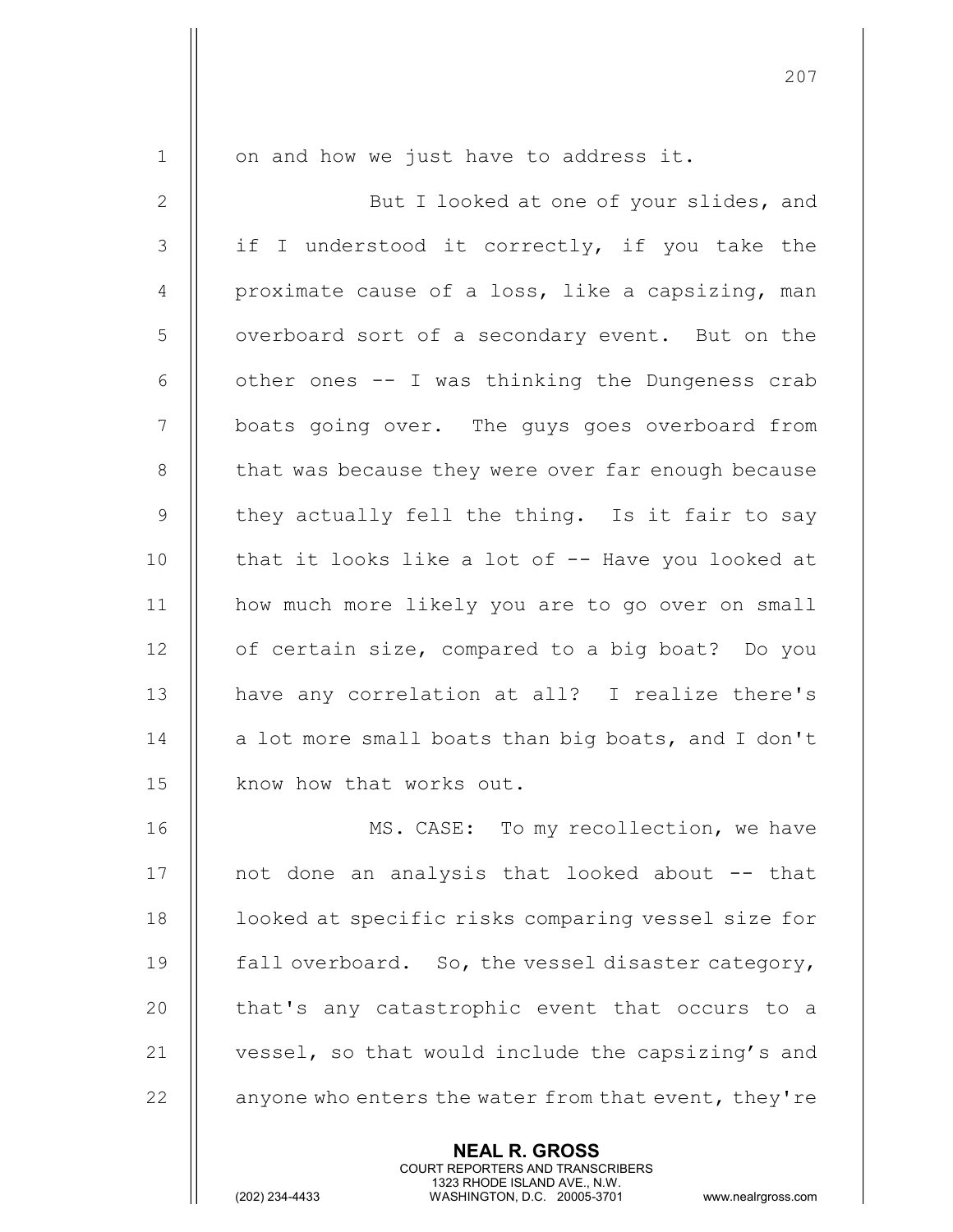$1 \parallel$  in there.

| $\mathbf{2}$   | And I know there's a lot of $-$ We've               |
|----------------|-----------------------------------------------------|
| $\mathfrak{Z}$ | gotten similar questions before about vessel size   |
| $\overline{4}$ | and risk for different types of events. One study   |
| 5              | that wasn't mentioned here that I'm working though  |
| 6              | is looking how certain vessel characteristics may   |
| $\overline{7}$ | predict a future vessel sinking. So, if we're       |
| $\,8\,$        | looking at prior vessel casualty history, so If     |
| $\mathsf 9$    | they've been disabled and had to get towed in a     |
| 10             | lot, is that a risk factor? But we're also looking  |
| 11             | at the vessel characteristics, including length     |
| 12             | and tonnage, so I'm hoping to have some results.    |
| 13             | Maybe next time.                                    |
| 14             | MR. BOEHMER: Thank you.                             |
| 15             | MR. ROSVOLD: Mr. Chairman?                          |
| 16             | CHAIRMAN JACOBSEN: Yes?                             |
| 17             | MR. ROSVOLD: Eric Rosvold. You had                  |
| 18             | one slide that was up there for a moment that       |
| 19             | attributed a high number of deaths or drownings     |
| 20             | to the salmon drift gillnet fleet in Alaska.<br>Was |
| 21             | that accurate, or was that actually a combination   |
| 22             | of the set gillnet and the salmon drift gillnet     |
|                | <b>NEAL R. GROSS</b>                                |

 COURT REPORTERS AND TRANSCRIBERS 1323 RHODE ISLAND AVE., N.W.

 $\parallel$ 

(202) 234-4433 WASHINGTON, D.C. 20005-3701 www.nealrgross.com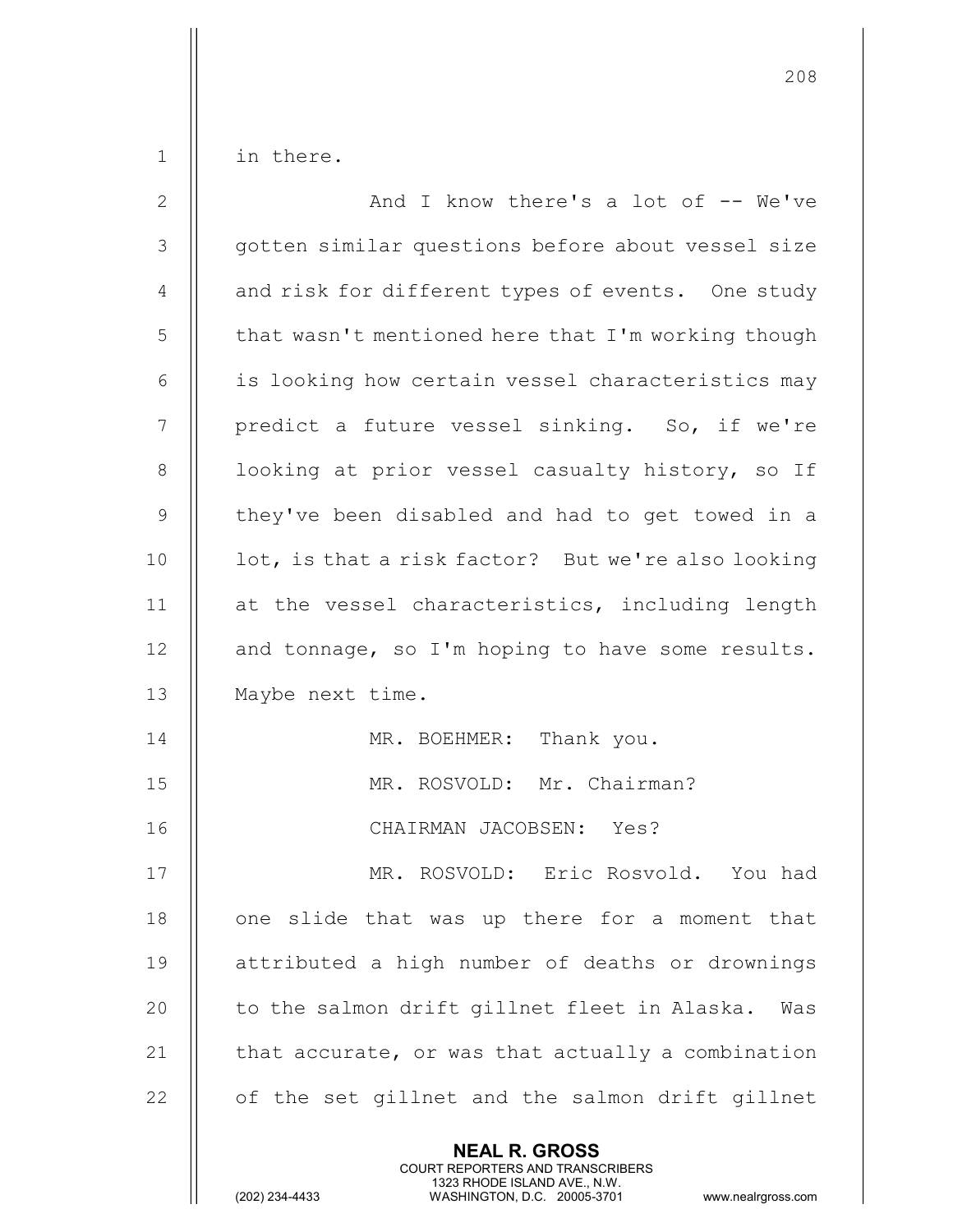| $\mathbf 1$    | fleets?                                              |
|----------------|------------------------------------------------------|
| $\overline{2}$ | MS. CASE: Great question. That was                   |
| 3              | specifically for the drift gillnet fleet. And it's   |
| 4              | for -- it's different than the original summary.     |
| 5              | That was for the whole 17-year period. So, that      |
| 6              | regional summary document that you have is just      |
| $\overline{7}$ | focused on 2010 through 2014, so things have changed |
| 8              | a little bit.                                        |
| $\mathcal{G}$  | MR. ROSVOLD: Thank you.                              |
| 10             | CHAIRMAN JACOBSEN: Yes, Mr. Hockema.                 |
| 11             | MR. HOCKEMA: Thanks for your                         |
| 12             | presentation. I just had a comment to reiterate      |
| 13             | what I've mentioned before at some of these          |
| 14             | meetings. I work in vessel design, so my motive      |
| 15             | is to keep someone on the boat, okay. So, the        |
| 16             | safety equipment people here are more in tune with   |
| 17             | what happens after you fall off the boat, but the    |
| 18             | best way to keep someone on a boat is a higher       |
| 19             | railing or bulwark. And it's not always possible     |
| 20             | because fisheries have needs for, in some cases,     |
| 21             | lower railing heights.                               |
| 22             | But what I've found over a 39-year                   |
|                | <b>NEAL R. GROSS</b>                                 |

 COURT REPORTERS AND TRANSCRIBERS 1323 RHODE ISLAND AVE., N.W.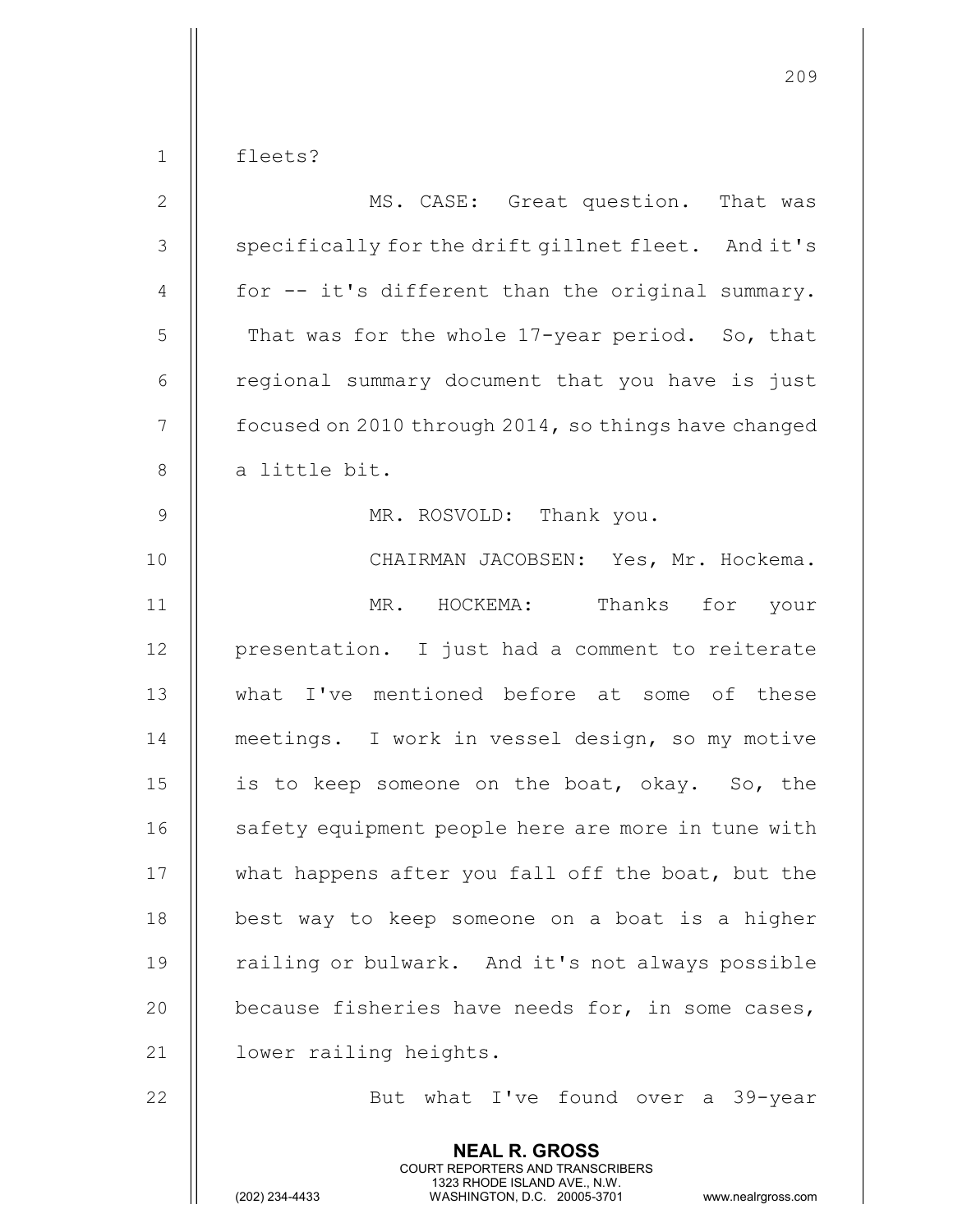1 | career is that accepted railing height for smaller 2 | vessels, like the drift fill netters and the salmon 3 || seiners in Alaska, has steadily rose higher and

I've promoted a high bulwark all along,  $\parallel$  and 25 years ago, 30 years ago, there were salmon  $\parallel$  seiners that wanted a 24-inch bulwark. And I said, 8 || why do you want it that low? Well, the net's got 9 do to go over it. And I said, no it doesn't. The net will go over a 39-inch bulwark just as well. And incidentally, a one-meter-high bulwark is the 12 | international standard for commercial vessels, as  $\parallel$  a minimum. So, it's one meter, three courses of  $\parallel$  railing. We apply that, and have been for the last 15 || 30 years or so in the designs that we do.

16 || But so, what I have found though is that 17 || as I put more pressure on people to put higher  $\parallel$  bulwarks on their vessels  $-$  and these are usually vessels that are either newly built or undergo a major conversion, like a sponsoning, like widening  $\parallel$  the vessel, where they have new bulwarks.

> NEAL R. GROSS COURT REPORTERS AND TRANSCRIBERS

22 || Without exception, and I've done a lot

1323 RHODE ISLAND AVE., N.W.<br>WASHINGTON, D.C. 20005-3701

4 || higher.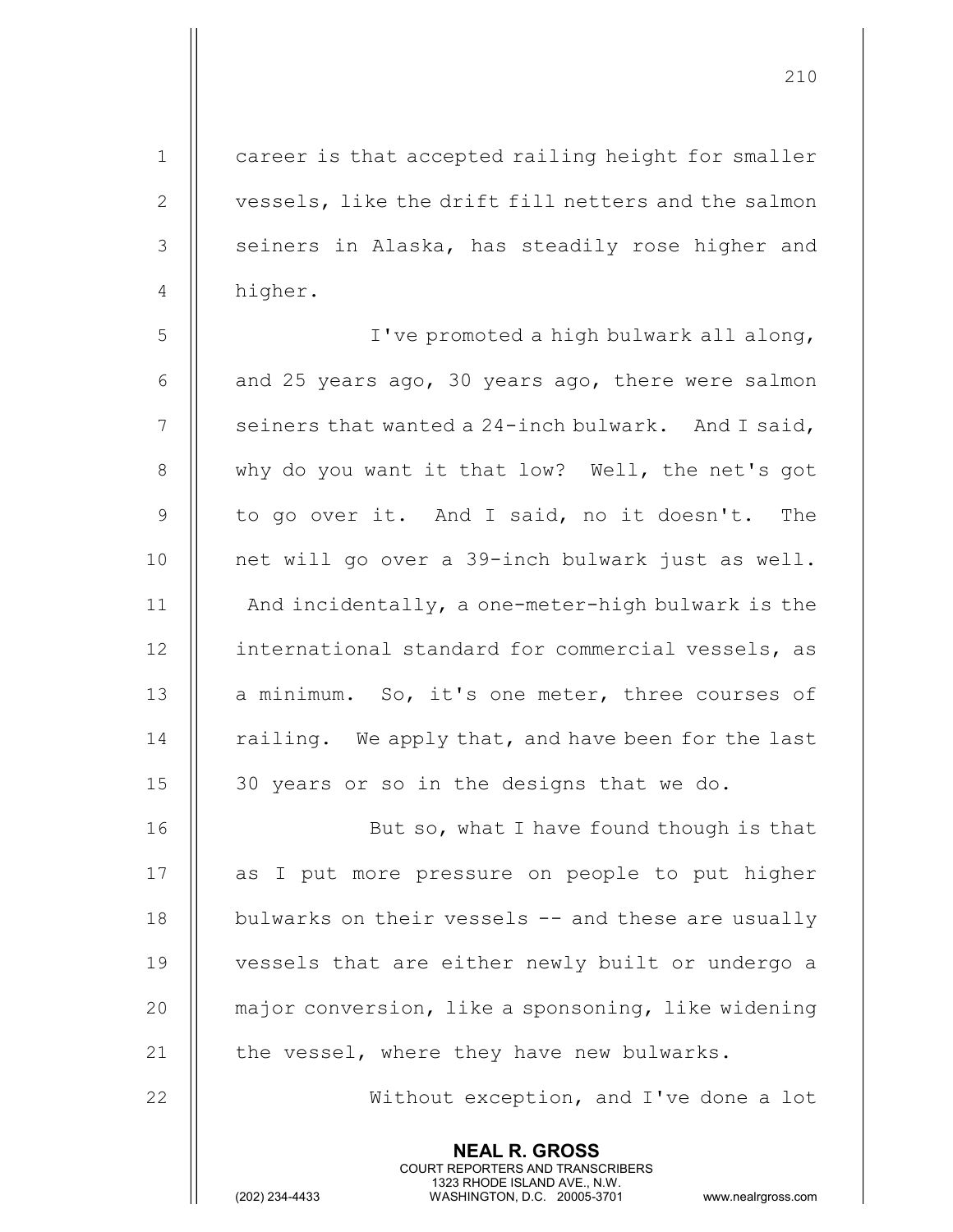1 | of these, owners have never complained about their 2 || bulwark being too high. On the other hand, the 3 | higher bulwark becomes the industry standard. And  $4 \parallel$  so, particularly if we go to larger vessels that 5 **fish, like our crabbers and trawlers, the crab boats** 6  $\parallel$  have always had a need for not too high a bulwark 7 | right where the pot launcher is. But every place 8  $\parallel$  else they've gone to higher bulwarks, you know, 9 and much higher in some case. Likewise, the 10 || trawlers on the West Coast in Alaska, and I'm 11 || speaking mostly of catcher boats now that are 12 | between 60 and 130 feet in length, they've all got 13 | the high bulwarks.

211

14 || The early 90s we really went on 15 | sponsoning campaign of existing vessels, and many 16 | of those vessels went from bulwarks that were maybe 17  $\parallel$  three feet high, to five feet high. I mean, 18 || literally chest high. The only place that they're 19 || working where they have to work over the side, so 20  $\parallel$  to speak, it's not the side, it's the trawl ramp, 21  $\parallel$  in those cases. So, they wanted more protection 22 **from** the side. And kind of like the crabbers, where

> NEAL R. GROSS COURT REPORTERS AND TRANSCRIBERS

1323 RHODE ISLAND AVE., N.W.<br>WASHINGTON, D.C. 20005-3701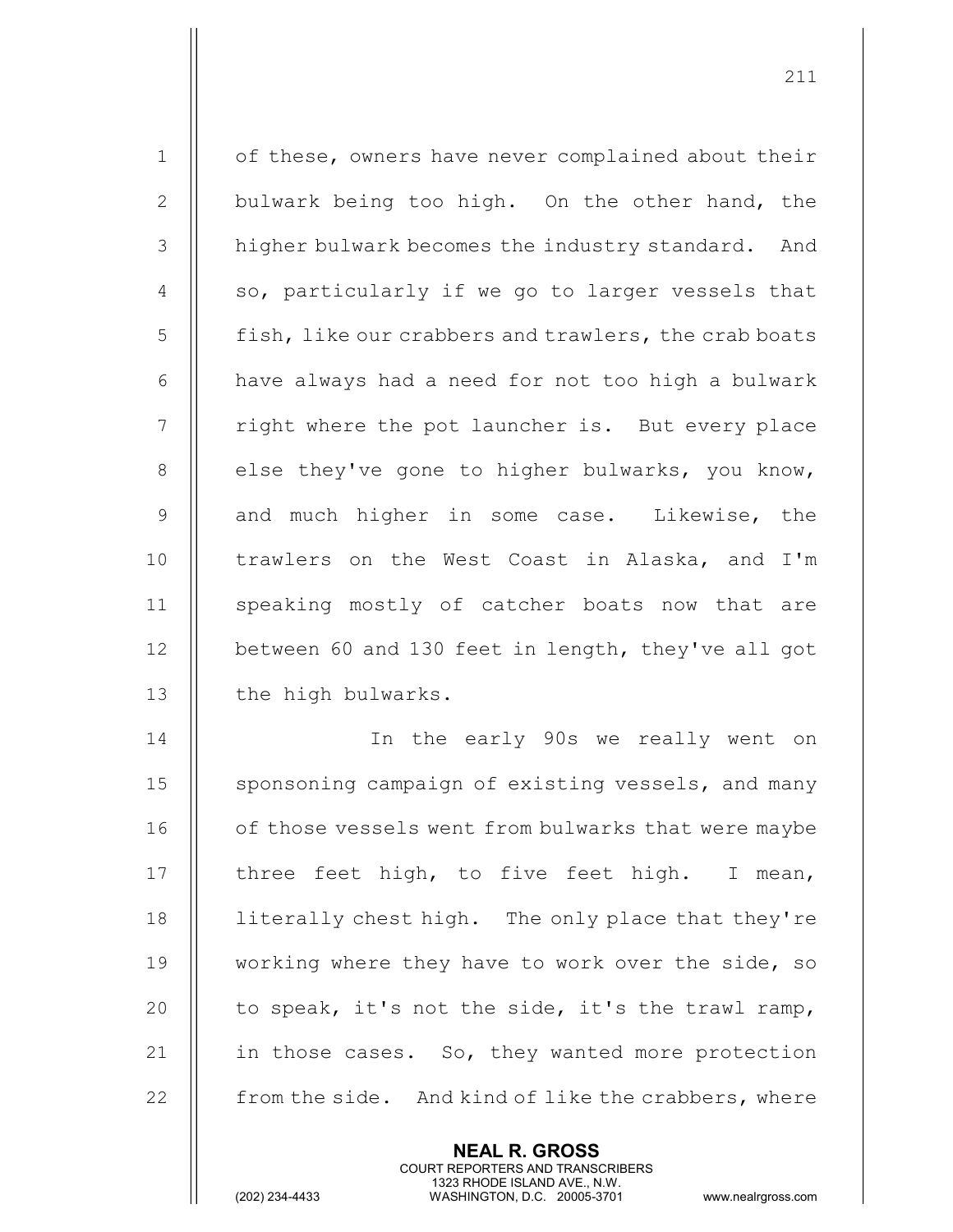1 || the crabbers are working off the starboard side 2 | hauling pots.

 $3$   $\parallel$  So, that small area where you're  $4$  | hauling gear may need a lower height, but the area 5 | around the rest of the deck doesn't necessarily  $6$  || need that. And again, there are always exceptions  $7 \parallel$  to this. We still have  $-$  we did a design for a 8 | 121-foot tugboat last year. It was delivered, and 9 it has 30-inch bulwarks all the way around the 10 || stern. And the owner just wouldn't raise them up. 11 || And the load line regs allow that to happen if you 12 || give the Coast Guard a good reason, which isn't 13 || much. But it would have been just as easy to put 14  $\parallel$  a 39-inch bulwark around there. The vessel would 15 | have functioned the same way.

16 || So, some people are traditionalists, 17 || but I find that those traditionalists sometimes 18 || aren't on the boats anymore. And especially in 19  $\parallel$  the small boat fleet, like the 58-foot seiner at 20 | Mr. Rosvold's fleet, they're increasingly working 21 || off-shore and in other fisheries. They're no 22  $\parallel$  longer just seiners, they're combination fishing

> NEAL R. GROSS COURT REPORTERS AND TRANSCRIBERS

1323 RHODE ISLAND AVE., N.W.<br>WASHINGTON, D.C. 20005-3701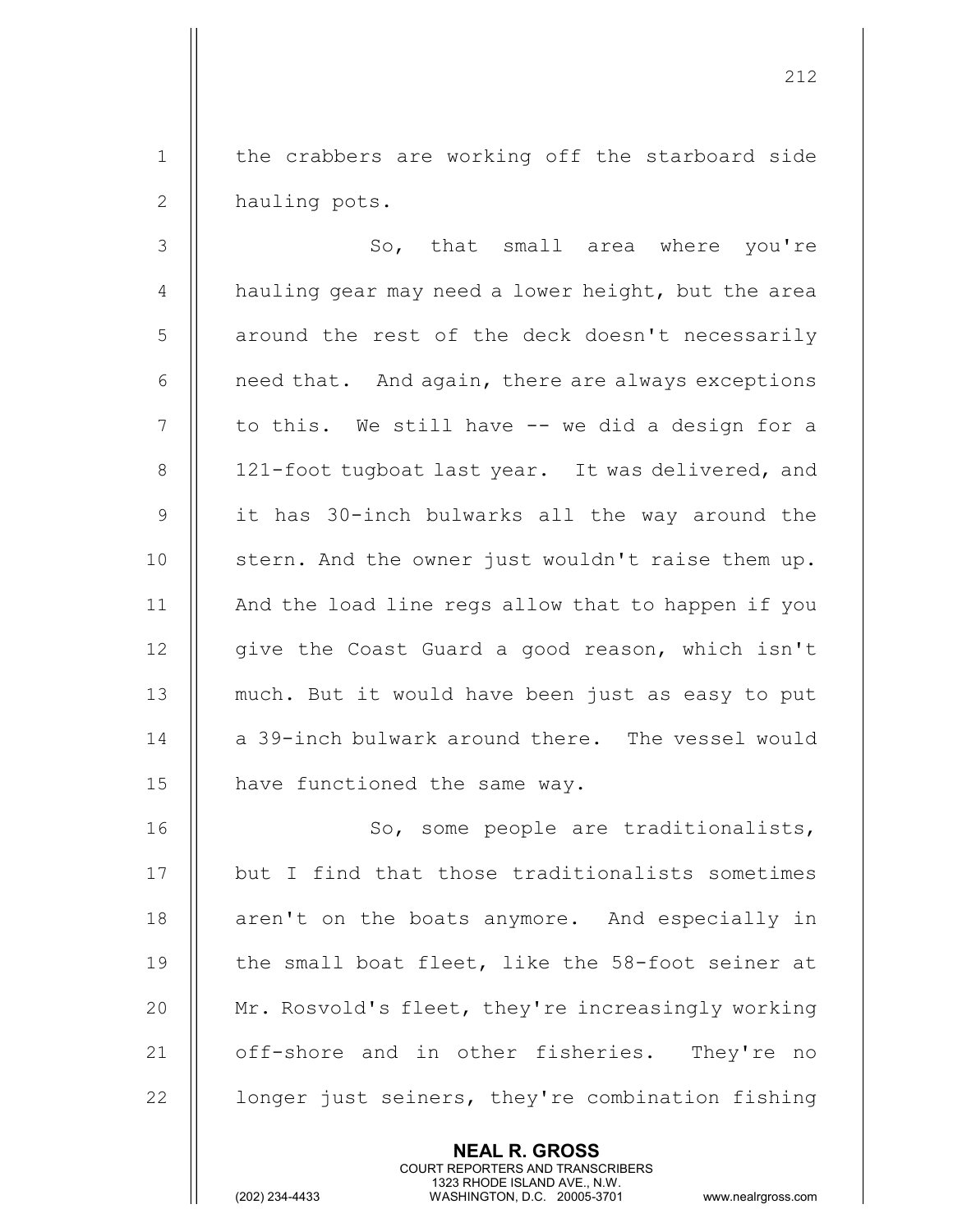1 | boats. And so, they may be working 20 miles off 2 | shore, versus when it used to be maybe they worked  $3$   $\parallel$  within southeast Alaska, in the bays and those kind 4  $\parallel$  of things, where you don't want to fall over, 5 definitely, but the results are not quite as bad  $6$  | as being off shore. 7 || Mand I'll close with one story here. 8 || My -- I have two brothers that are retired 9 | commercial fishermen, and my nephew was working 10 || about 15 years ago on the back deck of one of my 11 brother's trawlers. And he was on the Oregon 12 | coast. It was in June, so sea water temperature 13  $\parallel$  in June on the Oregon coast is around probably 50, 14 | 55 degrees. It's cold but not ridiculously cold. 15 My nephew at the time was around 30 16 || years old, may a little -- maybe late 20s, real 17 || strong guy, rock climber. He fell overboard 18 || because he had to get up on the bulwark to handle 19 | the trawl door. And it was daylight, sunny, about 20 || four-foot chop out there. And they looked around 21 || and they found him within about less than 20 22 minutes.

> NEAL R. GROSS COURT REPORTERS AND TRANSCRIBERS

213

1323 RHODE ISLAND AVE., N.W.<br>WASHINGTON, D.C. 20005-3701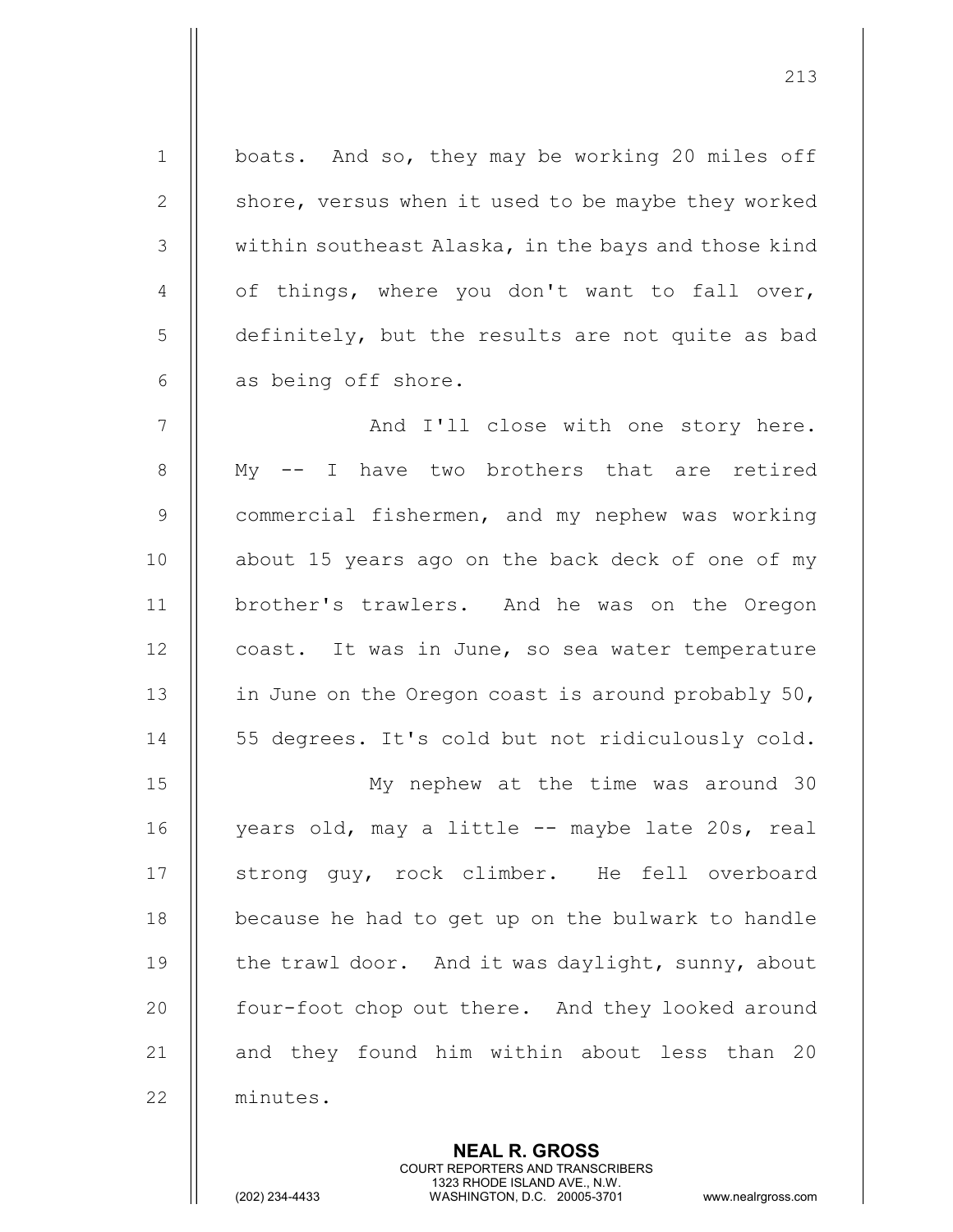| $\mathbf 1$ | And I've talked to my nephew about this,                                                                                                                               |
|-------------|------------------------------------------------------------------------------------------------------------------------------------------------------------------------|
| 2           | and he said, I was just ready to give up. He said,                                                                                                                     |
| 3           | I was just so -- I had swallowed water, you know,                                                                                                                      |
| 4           | everything imaginable. He didn't have a PFD on,                                                                                                                        |
| 5           | of course. And of course, I'm not sure what                                                                                                                            |
| 6           | happened, but he was supposed to have a PFD. On                                                                                                                        |
| 7           | that boat they had a rule that had your PFD on if                                                                                                                      |
| 8           | you were handling trawl doors at the stern or                                                                                                                          |
| 9           | working around the stern ramp.                                                                                                                                         |
| 10          | But here's a guy who was otherwise                                                                                                                                     |
| 11          | really physically fit, and the ocean, at probably                                                                                                                      |
| 12          | 55 degrees, cut him down in about 15 minutes to                                                                                                                        |
| 13          | almost going under. So, it's worth the higher                                                                                                                          |
| 14          | bulwarks and not walking on top of those bulwarks                                                                                                                      |
| 15          | if you can. So, anyway, thanks.                                                                                                                                        |
| 16          | CHAIRMAN JACOBSEN: Thank you, Hal.                                                                                                                                     |
| 17          | I have a follow-up question for Ms. Case. Have                                                                                                                         |
| 18          | you identified any bulwark heights in the studies                                                                                                                      |
| 19          | that you've done in fall-overboards?                                                                                                                                   |
| 20          | MS. CASE: No. No, we have not. That                                                                                                                                    |
| 21          | typically has, from what I have seen, has not come                                                                                                                     |
| 22          | out in Coast Guard investigations. It's nothing                                                                                                                        |
|             | <b>NEAL R. GROSS</b><br><b>COURT REPORTERS AND TRANSCRIBERS</b><br>1323 RHODE ISLAND AVE., N.W.<br>(202) 234-4433<br>WASHINGTON, D.C. 20005-3701<br>www.nealrgross.com |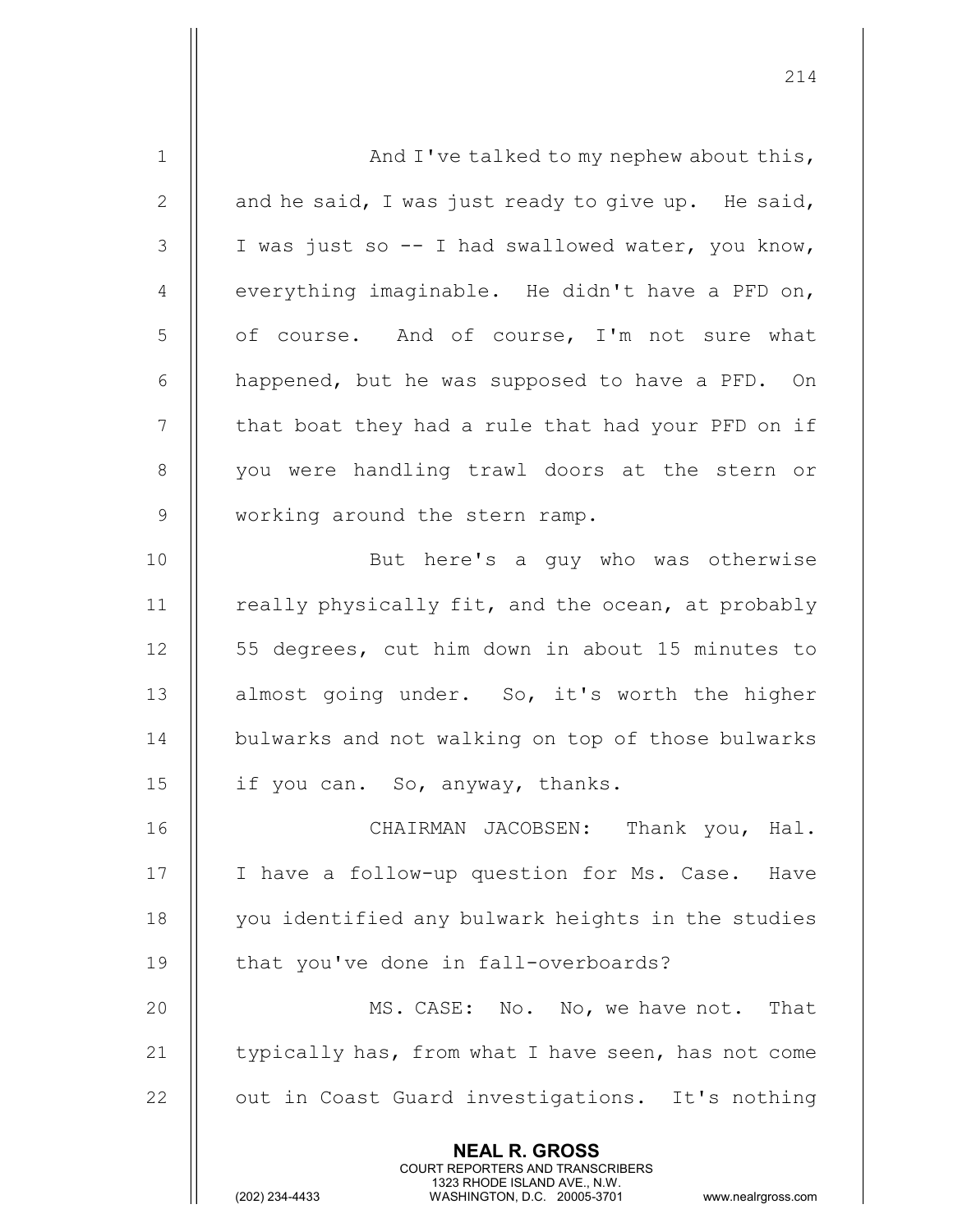1 | that we can gather. The characteristics about the 2 | vessel that we routinely capture are length, year  $3$   $\parallel$  of build, hull material, but nothing related to 4 || the size of the bulwarks, the height of the 5 bulwarks. 6 CHAIRMAN JACOBSEN: Alright, thanks. 7 | Any more questions and comments? Kris Boehmer. 8 || MR. BOEHMER: I would just suggest --9 I know in Maine the man overboard situation in 10  $\parallel$  1 obster boats, and we were  $-$ - most of them have 11  $\parallel$  cut-out stern to -- second gear, and I'm sure their 12 | bulwarks aren't high enough, but when the stern's 13 || open and they get entangled, there's no way of 14 || saving them. I wonder how many people are lost 15 || from boats that don't have cut-out sterns, as 16 | opposed to boats that have cut-out sterns. 17 || MS. CASE: That's a really interesting

215

18 || question. Yeah, I'd be interested in knowing that 19 because so many of the falls overboard in the 20  $\parallel$  lobster fishery, as you mentioned, are the 21 | entanglements.

22 || MR. BOEHMER: Second.

NEAL R. GROSS COURT REPORTERS AND TRANSCRIBERS

1323 RHODE ISLAND AVE., N.W.<br>WASHINGTON, D.C. 20005-3701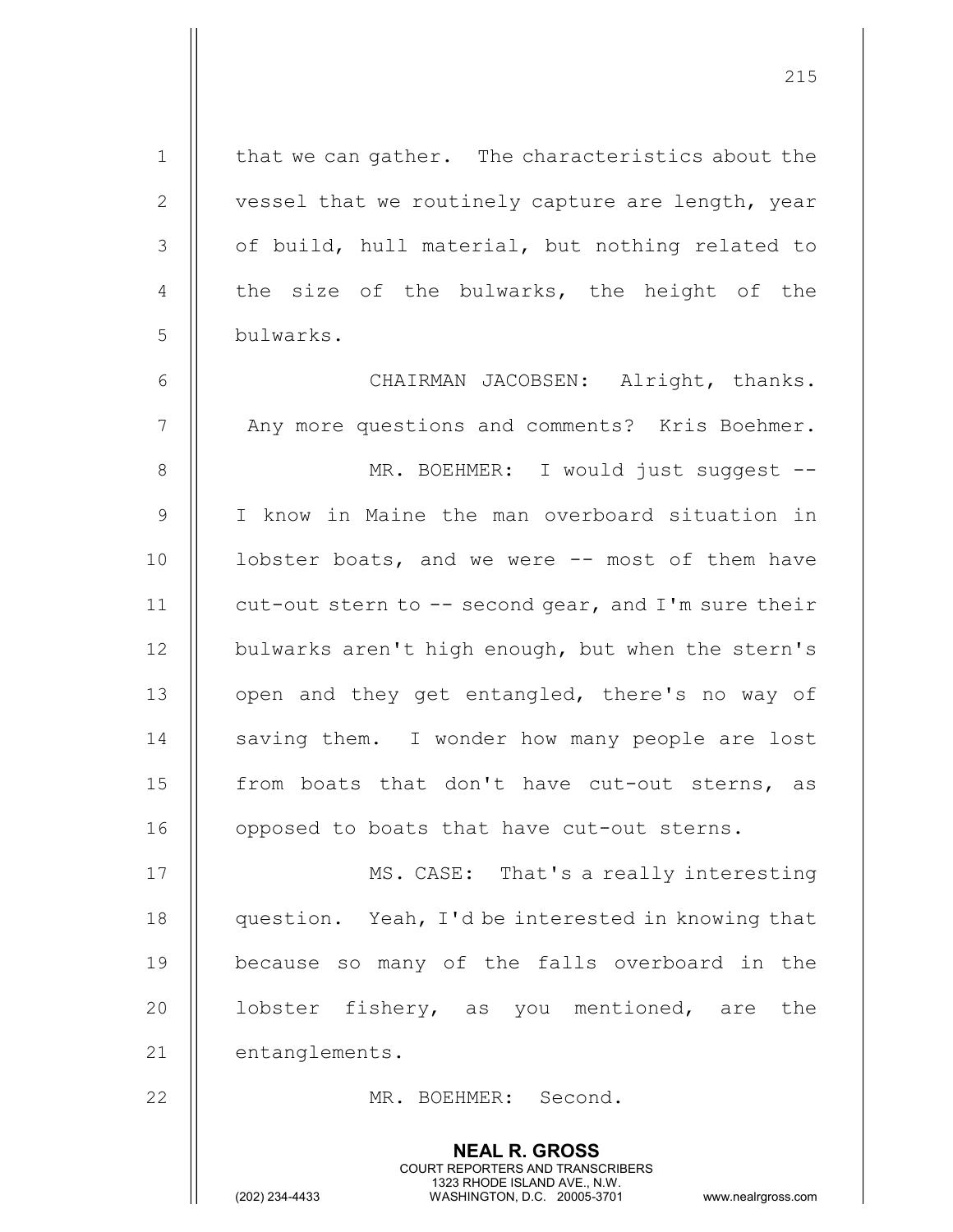216 NEAL R. GROSS COURT REPORTERS AND TRANSCRIBERS 1323 RHODE ISLAND AVE., N.W.<br>WASHINGTON, D.C. 20005-3701 WASHINGTON, D.C. 1 CHAIRMAN JACOBSEN: Okay, thanks. 2 || Any other questions or comments? 3 Well, thank you very much. We really 4 || appreciate it. 5 || MS. CASE: Thank you. And thank you 6 | for being so wonderful. 7 CHAIRMAN JACOBSEN: Oh, stand by. 8 | Mike Rudolf has a question. 9 MR. RUDOLF: Thank you, Ms. Case. 10 || Mike Rudolf again. My question has to do with data 11 gathering, and you have access to the Coast Guard's 12 | MSL database. And I was going to ask, are you able 13  $\parallel$  to  $-$ - When it comes to a report of a marine casualty 14 | for fishing vessels, oftentimes, state-registered 15 vessels may not get into our MSL data system because 16 || of the way the rules are written, related to 17 | commercial fishing vessels. So, I wanted to ask 18  $\parallel$  if you are able to access other databases, like 19 || the Marine Index Bureau. 20 || MS. CASE: Thank you. That's a great 21  $\parallel$  question. What we're looking at casualties  $-$  So,  $22$   $\parallel$  one thing that I do in addition to confirming the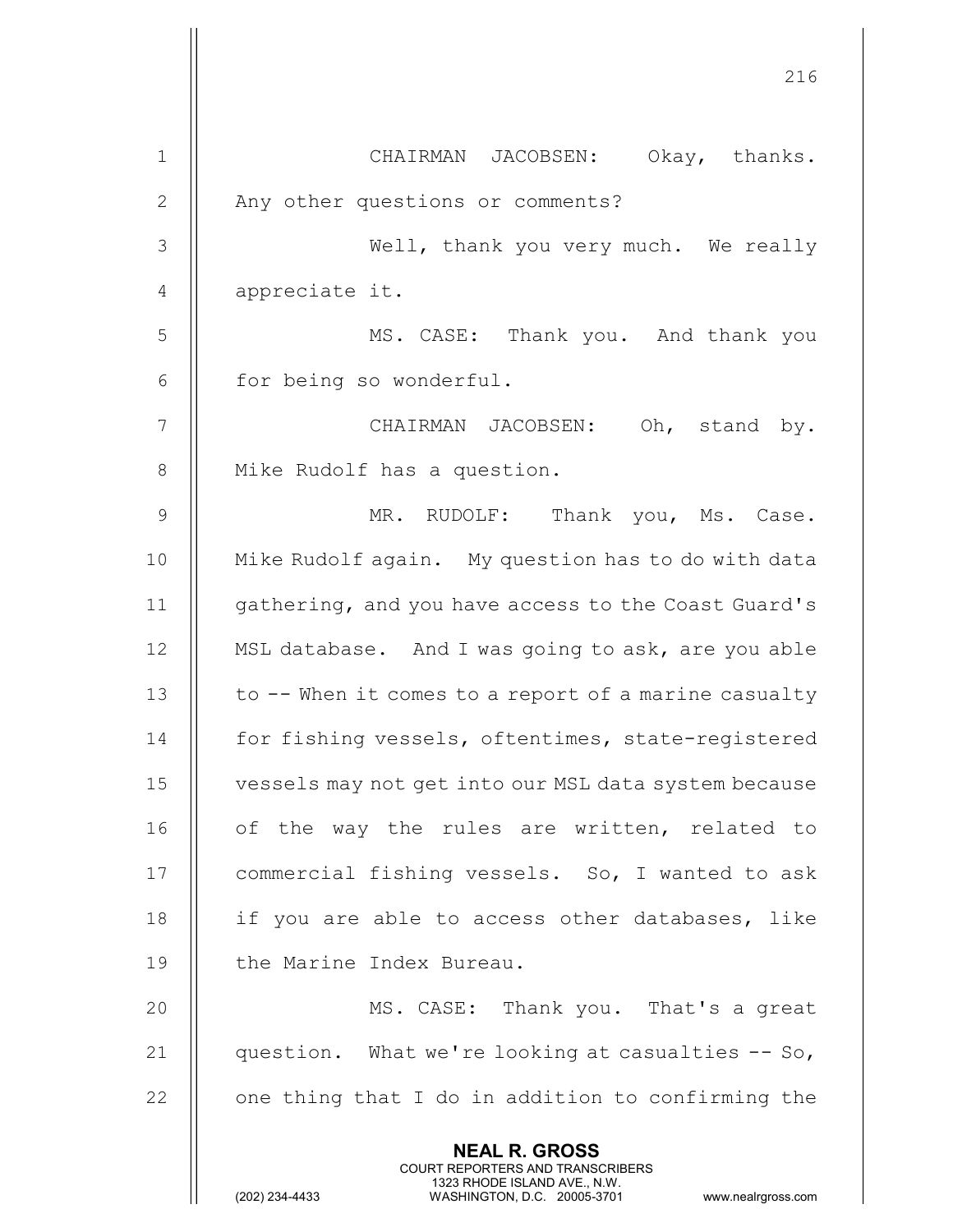NEAL R. GROSS COURT REPORTERS AND TRANSCRIBERS 1323 RHODE ISLAND AVE., N.W.<br>WASHINGTON, D.C. 20005-3701 1 fatalities with the district coordinators is going 2 || to CGBI and look at the MISLE cubes. So, we can 3 || vessel event or personnel casualties, as well as 4 | notifications. So, once that's state registered  $5$   $\parallel$  that the vessel has had any interaction because  $6$  |  $\circ$  of the casualty with the Coast Guard, they should 7 || show up in those cubes. 8 For fatalities, we tend to also look 9 decript 1 at if the vessel's service and class is undetermined 10 || or unspecified. We tend to also look at those to 11 || see those are commercial fishing vessels that 12 || hadn't necessarily been classified as such. 13 || And for our injuries, when we're doing  $14$   $\parallel$  these special projects, we typically limit the 15 || cubes to just vessels that are in MSL that are 16 || associated  $--$  what they are listed as, 17 || fish-catching vessels or other fishing industry 18 vessels. 19 || But for other information about 20 || vessels, other than, you know, Alaska I know has 21  $\parallel$  a public search database for their vessels, so I  $22$   $\parallel$  can find some information there. For example, the

217

WASHINGTON, D.C. 20005-3701 www.nealrgross.com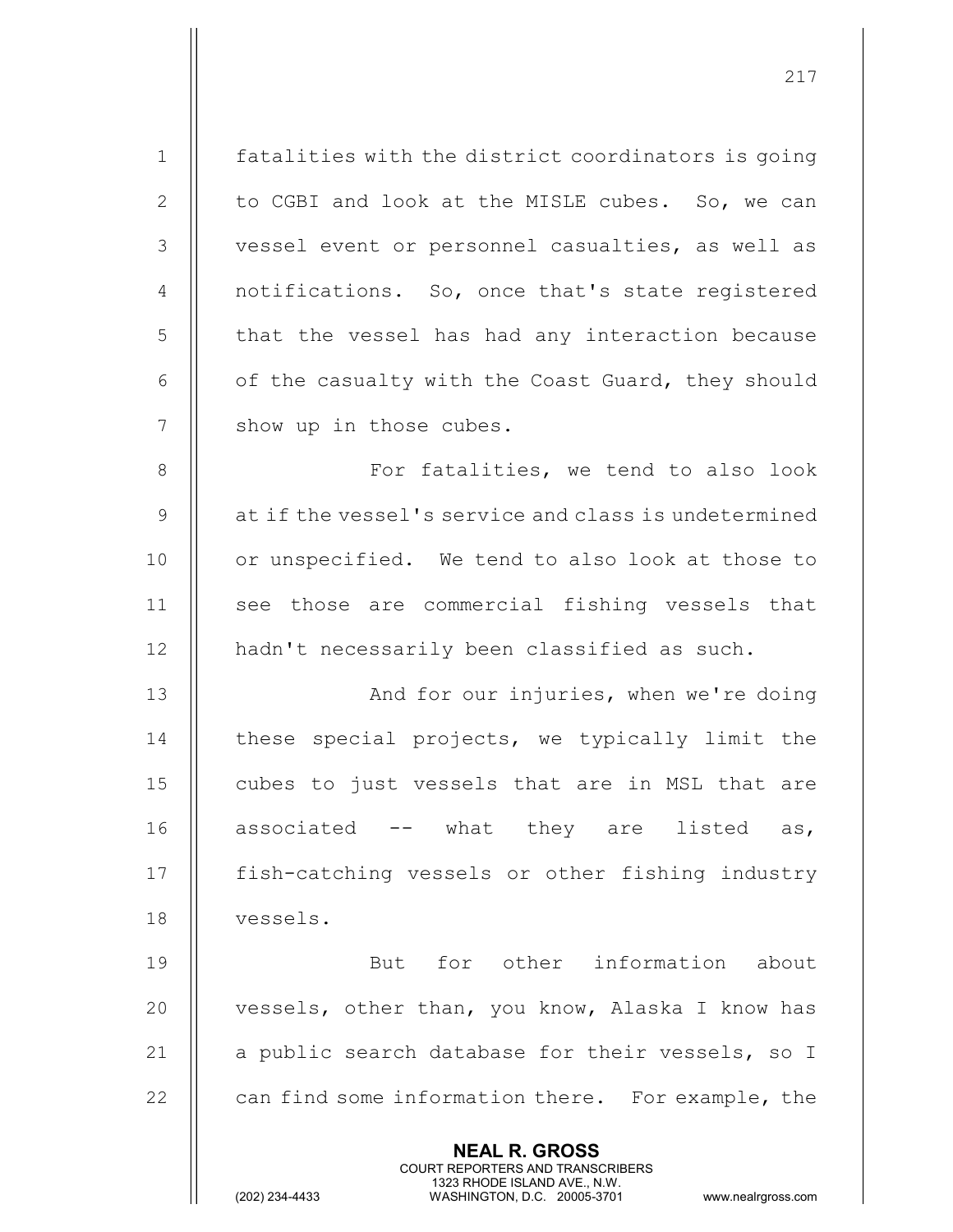| $\mathbf 1$     | study that I'm working on for predictors of future                                                                                                                     |  |  |
|-----------------|------------------------------------------------------------------------------------------------------------------------------------------------------------------------|--|--|
| 2               | vessel disasters, that includes vessels that                                                                                                                           |  |  |
| 3               | haven't had any interaction with the Coast Guard                                                                                                                       |  |  |
| $\overline{4}$  | necessarily. So, they may not be in MSL                                                                                                                                |  |  |
| 5               | altogether.                                                                                                                                                            |  |  |
| 6               | So, that was one way to look at those                                                                                                                                  |  |  |
| $7\phantom{.0}$ | types of vessels that haven't had any interaction                                                                                                                      |  |  |
| $8\,$           | with the Coast Guard.                                                                                                                                                  |  |  |
| $\mathcal{G}$   | CHAIRMAN JACOBSEN: Alright, thank you                                                                                                                                  |  |  |
| 10              | very much.                                                                                                                                                             |  |  |
| 11              | MS. CASE: Thanks. Thanks for dealing                                                                                                                                   |  |  |
| 12              | with the formatting. I'll make sure that I can                                                                                                                         |  |  |
| 13              | send those slides on to Mr. Myers and they can be                                                                                                                      |  |  |
| 14              | shared so you can see those nice bar charts.                                                                                                                           |  |  |
| 15              | CHAIRMAN JACOBSEN:<br>Yeah, I'm sure                                                                                                                                   |  |  |
| 16              | we'd all be very interested in seeing those charts.                                                                                                                    |  |  |
| 17              | So, thank you.                                                                                                                                                         |  |  |
| 18              | We've only got about ten minutes, and                                                                                                                                  |  |  |
| 19              | I'm advised that we need to clear the building by                                                                                                                      |  |  |
| 20              | 5:00. And so, we'll just spend a few minutes here                                                                                                                      |  |  |
| 21              | at the end to, if you have any other comments, or                                                                                                                      |  |  |
| 22              | questions, or general ideas, or things that you                                                                                                                        |  |  |
|                 | <b>NEAL R. GROSS</b><br><b>COURT REPORTERS AND TRANSCRIBERS</b><br>1323 RHODE ISLAND AVE., N.W.<br>(202) 234-4433<br>WASHINGTON, D.C. 20005-3701<br>www.nealrgross.com |  |  |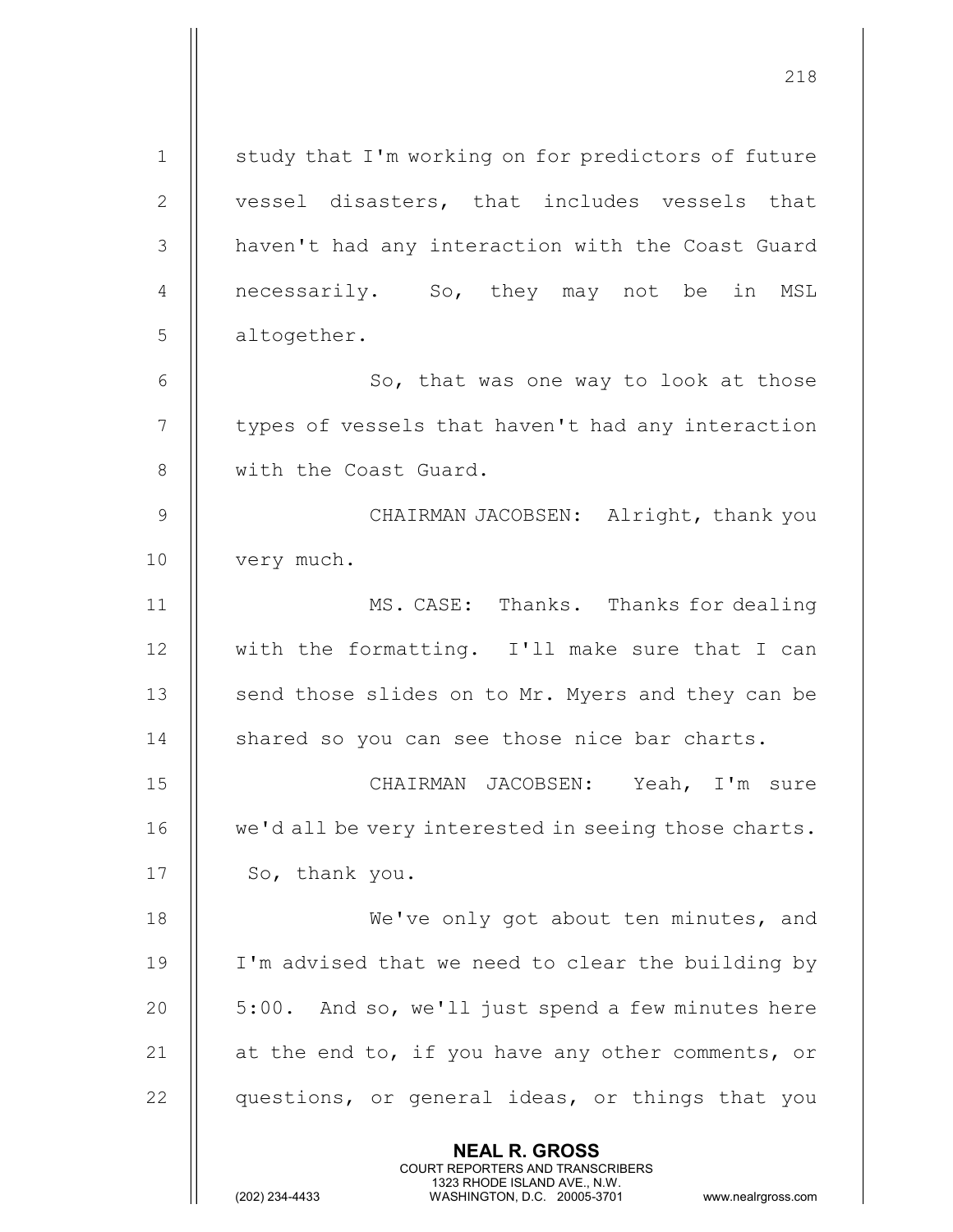|                | 219                                                                                                                                                                    |  |  |  |
|----------------|------------------------------------------------------------------------------------------------------------------------------------------------------------------------|--|--|--|
| $\mathbf 1$    | want to express to the group in a short order, we                                                                                                                      |  |  |  |
| $\mathbf{2}$   | can do that now. And we'll stop at around 4:15                                                                                                                         |  |  |  |
| $\mathfrak{Z}$ | and start to clean up and make our way out of the                                                                                                                      |  |  |  |
| $\overline{4}$ | building.                                                                                                                                                              |  |  |  |
| 5              | So, any committee members have anything                                                                                                                                |  |  |  |
| 6              | that they would like to bring up at this time?                                                                                                                         |  |  |  |
| 7              | Anybody in the public?                                                                                                                                                 |  |  |  |
| $8\,$          | Yeah, okay. So, we'll move on to the                                                                                                                                   |  |  |  |
| $\mathcal{G}$  | MOA charter update that was scheduled<br>for                                                                                                                           |  |  |  |
| 10             | previously today that we missed.                                                                                                                                       |  |  |  |
| 11             | MR. MYERS: Thank you, Mr. Chairman.                                                                                                                                    |  |  |  |
| 12             | I just wanted to provide an update on the status,                                                                                                                      |  |  |  |
| 13             | the current status, of the Coast Guard/NOAA MOA,                                                                                                                       |  |  |  |
| 14             | Memorandum of Agreement, charter.                                                                                                                                      |  |  |  |
| 15             | As many of you may know, the original                                                                                                                                  |  |  |  |
| 16             | NOAA charter was drafted, and implemented, and put                                                                                                                     |  |  |  |
| 17             | into place back in 1980. It is dated, very dated.                                                                                                                      |  |  |  |
| 18             | It's a very small, short document, and it gets                                                                                                                         |  |  |  |
| 19             | into -- basically it details chartering vessels                                                                                                                        |  |  |  |
| 20             | with fisheries agents, or NMFS observers, I should                                                                                                                     |  |  |  |
| 21             | say.                                                                                                                                                                   |  |  |  |
| 22             | And what I wanted to do -- And when I                                                                                                                                  |  |  |  |
|                | <b>NEAL R. GROSS</b><br><b>COURT REPORTERS AND TRANSCRIBERS</b><br>1323 RHODE ISLAND AVE., N.W.<br>(202) 234-4433<br>WASHINGTON, D.C. 20005-3701<br>www.nealrgross.com |  |  |  |

 $\mathsf{||}$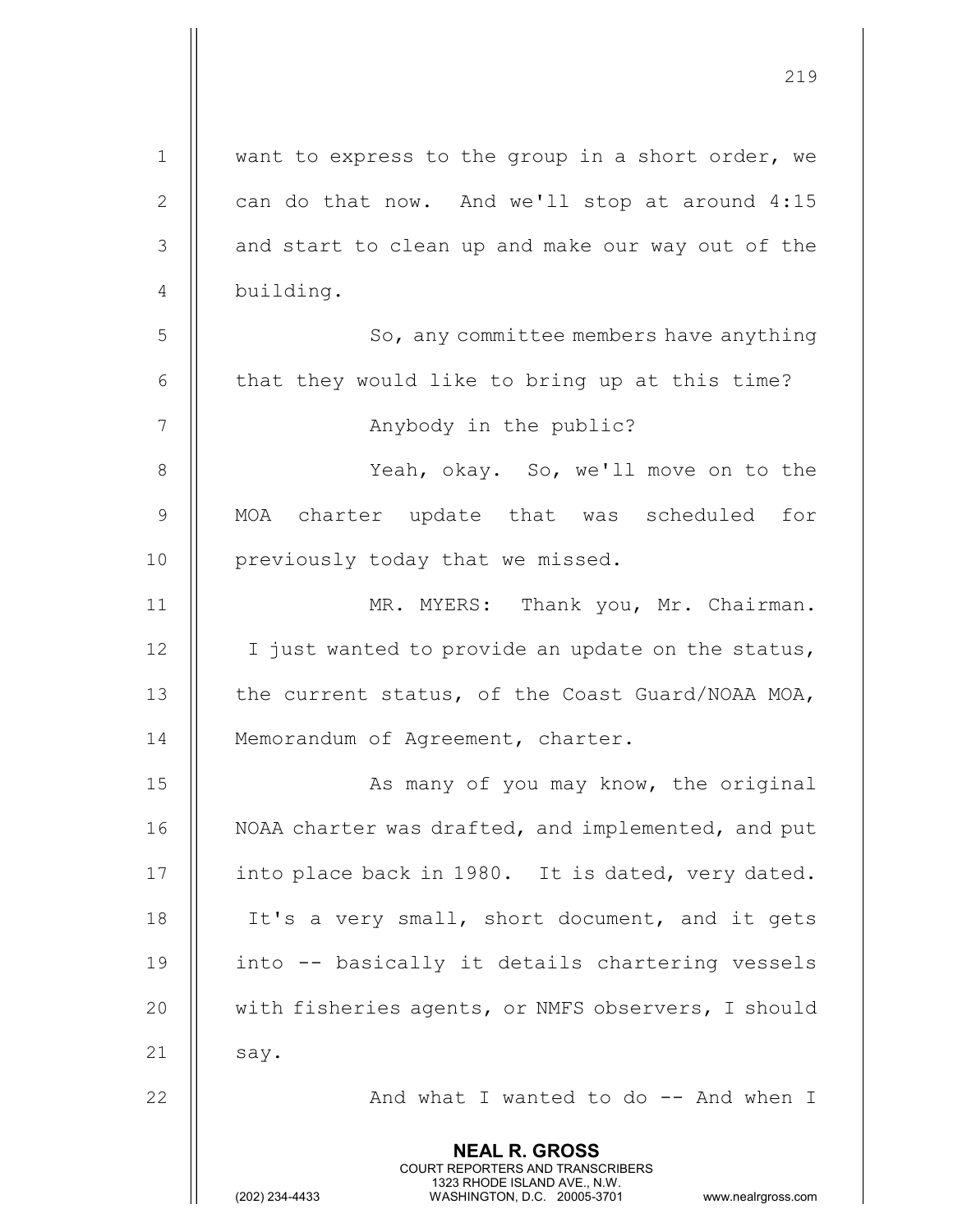NEAL R. GROSS 1 | say NMFS, for the acronym, National Marine Fishery  $2 \parallel$  Service. And I wanted to just give you a brief  $3$  || update. We  $-$  I can't go into in-depth, granular  $4 \parallel$  particulars with how the charter is shaping because  $5 \parallel$  we are still into discussions on the details. 6 || But what I can say is, with NOAA and 7  $\parallel$  the Coast Guard, we've met, in the last six months, 8 || we've met numerous times, and we're picking that 9 || up in frequency. We met in the late spring. And 10 || this project was kind of dormant, as you may well 11 | know, for about a year. So, we had a vacancy in  $12$   $\parallel$  the division, several vacancies, which contributed 13 || to that. 14 || But I will say that we've engaged with 15 || NOAA and the folks at Silver Springs, in the DC 16 || area. We've had several conference calls building 17 up to face-to-face meeting that was actually two 18 || weeks ago. We made a lot of progress, and we've 19 || been doing a lot of back and forth on shaping the 20 | language of the text. 21 || And basically -- and I just want to read  $22$  || off from my notes if I could. Again, the old

COURT REPORTERS AND TRANSCRIBERS

220

1323 RHODE ISLAND AVE., N.W.<br>WASHINGTON, D.C. 20005-3701

WASHINGTON, D.C. 20005-3701 www.nealrgross.com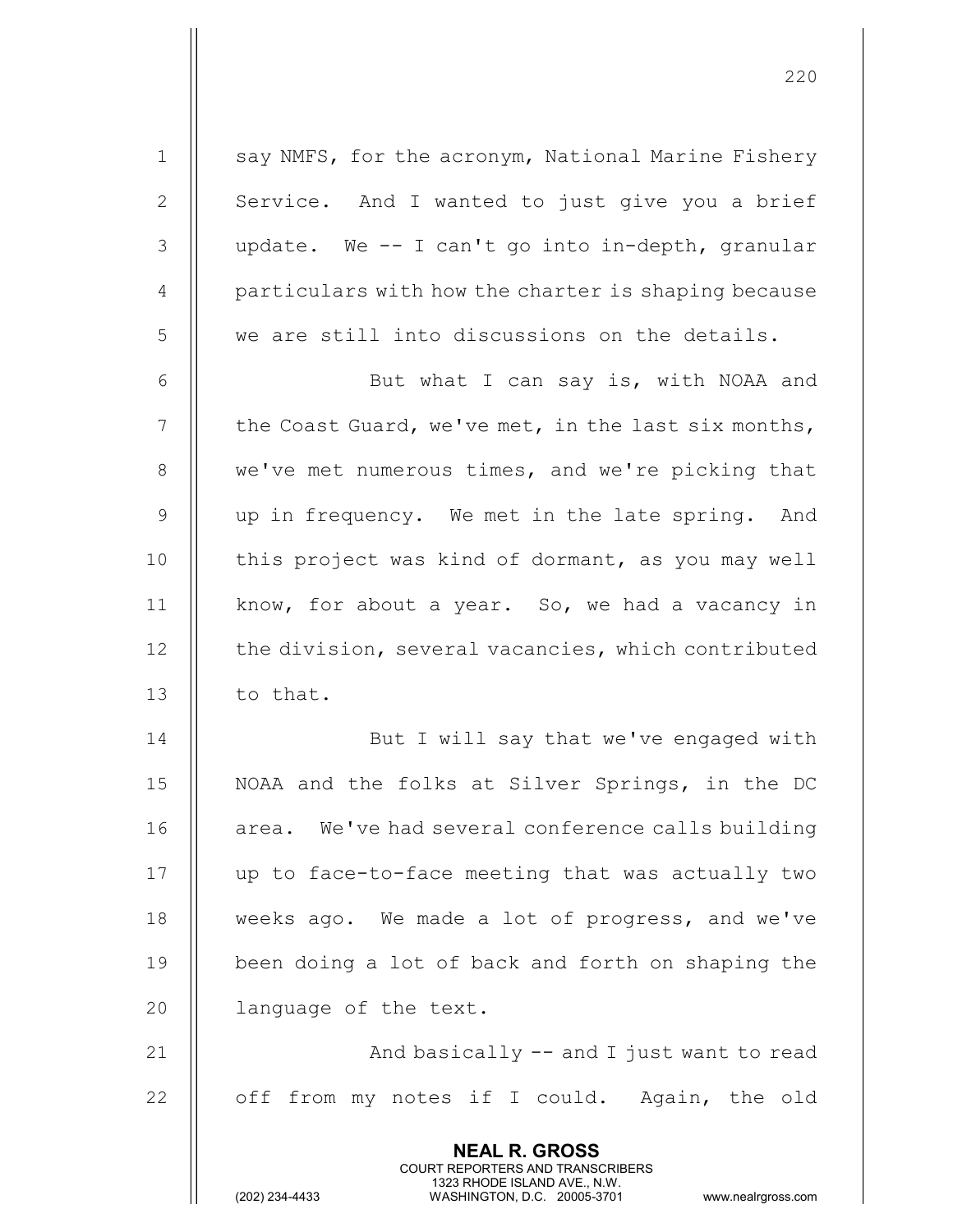| $\mathbf 1$    | charter, very dated. So, we, as the scope of        |  |  |  |
|----------------|-----------------------------------------------------|--|--|--|
| 2              | responsibilities of NONFS has shaped over the last  |  |  |  |
| 3              | 20, 30 years, it's been recognized that it's time   |  |  |  |
| 4              | to re-identify NOAA responsibilities and            |  |  |  |
| 5              | expectations, and also Coast Guard. And some of     |  |  |  |
| 6              | those may be just availabilities, and how we're     |  |  |  |
| 7              | going to their folks on charter vessels, and how    |  |  |  |
| 8              | do we document that.                                |  |  |  |
| $\overline{9}$ | When we gave out letters of inspection,             |  |  |  |
| 10             | the way we document these structured chartered has, |  |  |  |
| 11             | again, taken a new form, and we want to look at     |  |  |  |
| 12             | that document, how we post electronically on our    |  |  |  |
| 13             | Coast Guard MSL database so it's also easier for    |  |  |  |
| 14             | sectors and sector commanders to make decisions     |  |  |  |
| 15             | on availability of getting exams done to help       |  |  |  |
| 16             | support these NOAA charters.                        |  |  |  |
| 17             | And we want to make sure the scope of               |  |  |  |
| 18             | the agreement is appropriate. But I say that --     |  |  |  |
| 19             | We want to make sure that the intent of the scope   |  |  |  |
| 20             | of this NOAA agreement is in line with 46C of our   |  |  |  |
| 21             | Part 28. And we don't want to stray away from that. |  |  |  |
| 22             | And that was the original intent to begin with      |  |  |  |
|                |                                                     |  |  |  |

NEAL R. GROSS

 COURT REPORTERS AND TRANSCRIBERS 1323 RHODE ISLAND AVE., N.W.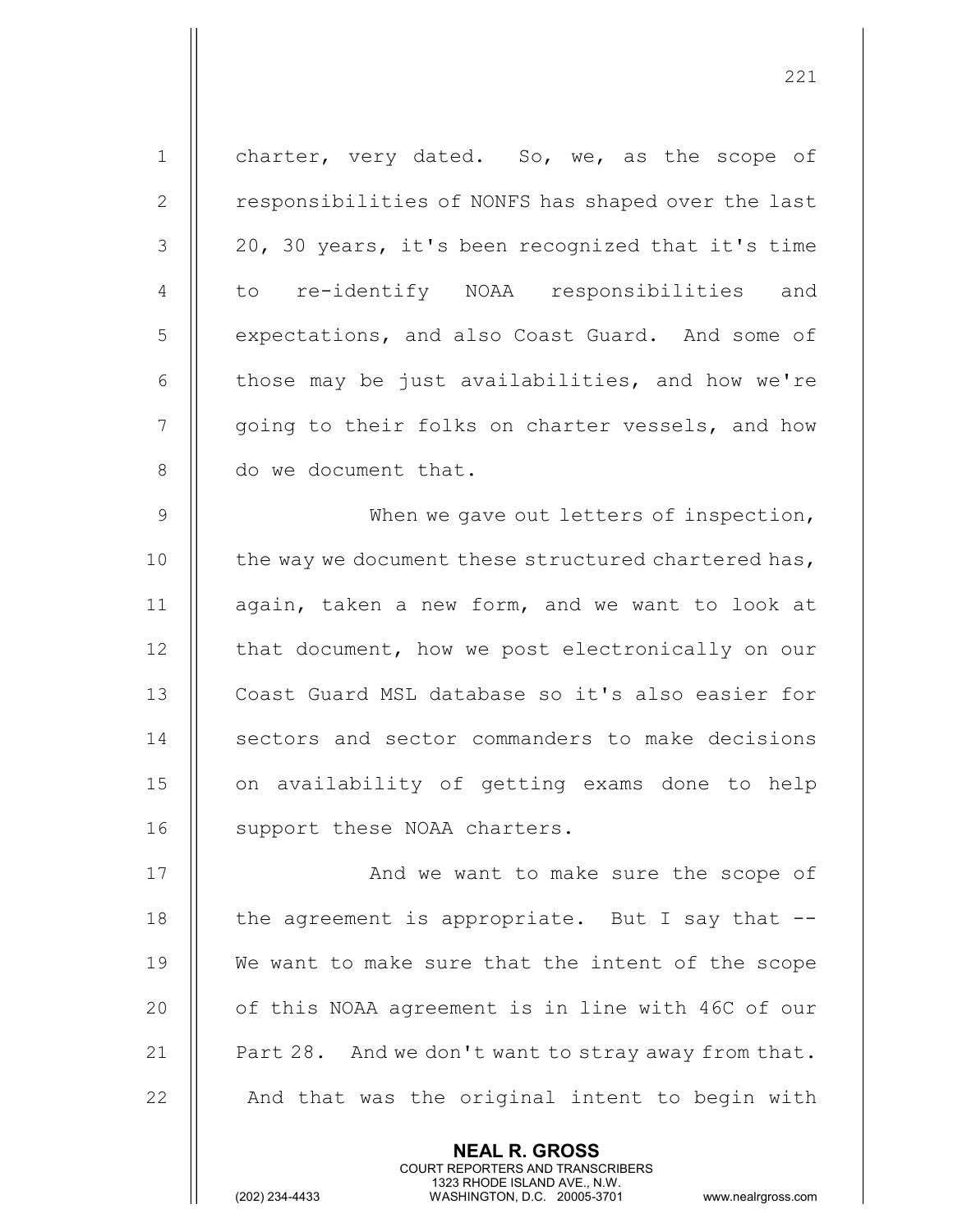| $\mathbf 1$    | anyways. So, we do not want to stray from that.                                                                                                                 |  |  |  |
|----------------|-----------------------------------------------------------------------------------------------------------------------------------------------------------------|--|--|--|
| $\mathbf{2}$   | So, the report to you is, we're making                                                                                                                          |  |  |  |
| 3              | real good progress, we're seeing light at the end                                                                                                               |  |  |  |
| $\overline{4}$ | of the tunnel. As I said, about ten days ago, we                                                                                                                |  |  |  |
| 5              | had a real good sit-down at Coast Guard                                                                                                                         |  |  |  |
| $6\,$          | headquarters, and there was a significantly -- I                                                                                                                |  |  |  |
| 7              | guess there was about six of us. It was a pretty                                                                                                                |  |  |  |
| 8              | big group. But what I think is, as we move forward                                                                                                              |  |  |  |
| $\mathsf 9$    | in the next several months, there'll be more to                                                                                                                 |  |  |  |
| 10             | share on that.                                                                                                                                                  |  |  |  |
| 11             | And, Mr. Chair, that is my report on                                                                                                                            |  |  |  |
| 12             | the Coast Guard.                                                                                                                                                |  |  |  |
| 13             | CHAIRMAN JACOBSEN: Thank you, Mr.                                                                                                                               |  |  |  |
| 14             | Myers. Any questions for Mr. Myers? Tom Dameron.                                                                                                                |  |  |  |
| 15             | MR. DAMERON: Thank you Mr. Chairman.                                                                                                                            |  |  |  |
| 16             | Tom Dameron. So, Mr. Myers, are we talking about                                                                                                                |  |  |  |
| 17             | NOAA employees going on and chartering commercial                                                                                                               |  |  |  |
| 18             | fishing vessels? Is what it is?                                                                                                                                 |  |  |  |
| 19             | MR. MYERS: Well, we were about the                                                                                                                              |  |  |  |
| 20             | original MOA. And again, the spirit of this, or                                                                                                                 |  |  |  |
| 21             | the intent of this MOA is not changing. It's always                                                                                                             |  |  |  |
| 22             | been about placing a NMFS agent, NMFS, NOAA NMFS,                                                                                                               |  |  |  |
|                | <b>NEAL R. GROSS</b><br>COURT REPORTERS AND TRANSCRIBERS<br>1323 RHODE ISLAND AVE., N.W.<br>(202) 234-4433<br>WASHINGTON, D.C. 20005-3701<br>www.nealrgross.com |  |  |  |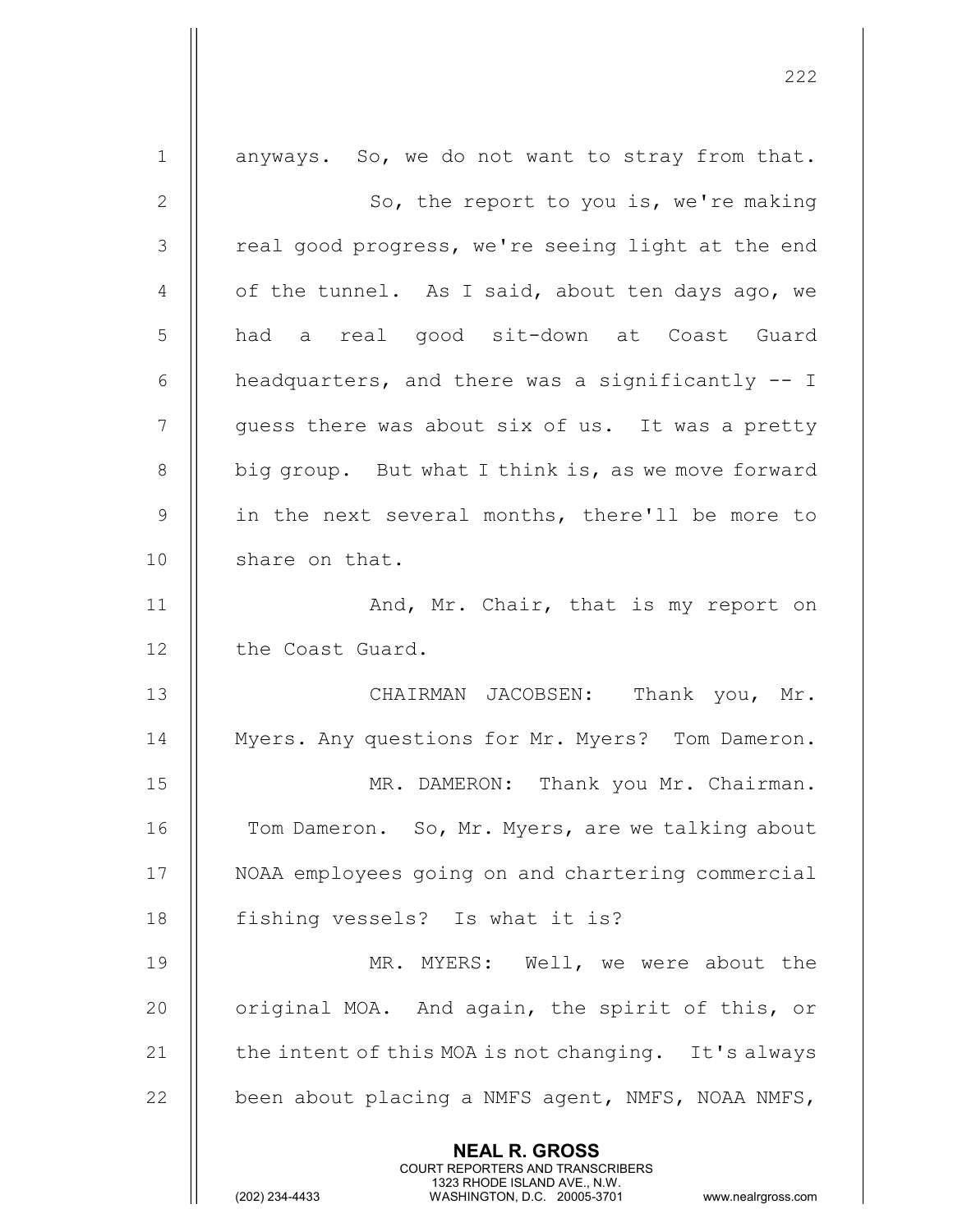| $\mathbf 1$    | on commercial fishing industry vessels to oversee     |  |  |
|----------------|-------------------------------------------------------|--|--|
| 2              | certain aspects of commercial fishing. And what       |  |  |
| $\mathfrak{Z}$ | I mean by that is that they may have to charter,      |  |  |
| 4              | they do charter, vessels for a purpose, and they      |  |  |
| 5              | want to continue that. And so, yes.                   |  |  |
| 6              | MR. DAMERON: Okay. If can follow up,                  |  |  |
| $\overline{7}$ | Mr. Chairman.                                         |  |  |
| $8\,$          | CHAIRMAN JACOBSEN: Go ahead, Tom.                     |  |  |
| $\overline{9}$ | MR. DAMERON: Is the Coast Guard --                    |  |  |
| 10             | because it's a lot more than just NOAA that puts      |  |  |
| 11             | researchers on commercial fishing vessels. So,        |  |  |
| 12             | is the Coast Guard looking at what implications,      |  |  |
| 13             | regulatory, that those situations propose?            |  |  |
| 14             | MR. MYERS: To answer that, we are.                    |  |  |
| 15             | We're looking at all details. And going back to       |  |  |
| 16             | we want to make sure this meets -- this MOA continues |  |  |
| 17             | to focus on Part 28 of, 46C of our Part 28, that      |  |  |
| 18             | is dedicated to commercial fishing industry           |  |  |
| 19             | vessels. And once you start straying away from        |  |  |
| 20             | that, there's some concern because then there may     |  |  |
| 21             | be things that are appropriate somewhere else.        |  |  |
| 22             | MR. DAMERON: Yeah, my point is there's                |  |  |
|                | <b>NEAL R. GROSS</b>                                  |  |  |

 COURT REPORTERS AND TRANSCRIBERS 1323 RHODE ISLAND AVE., N.W.

 $\mathbf{\mathbf{\mathsf{H}}}$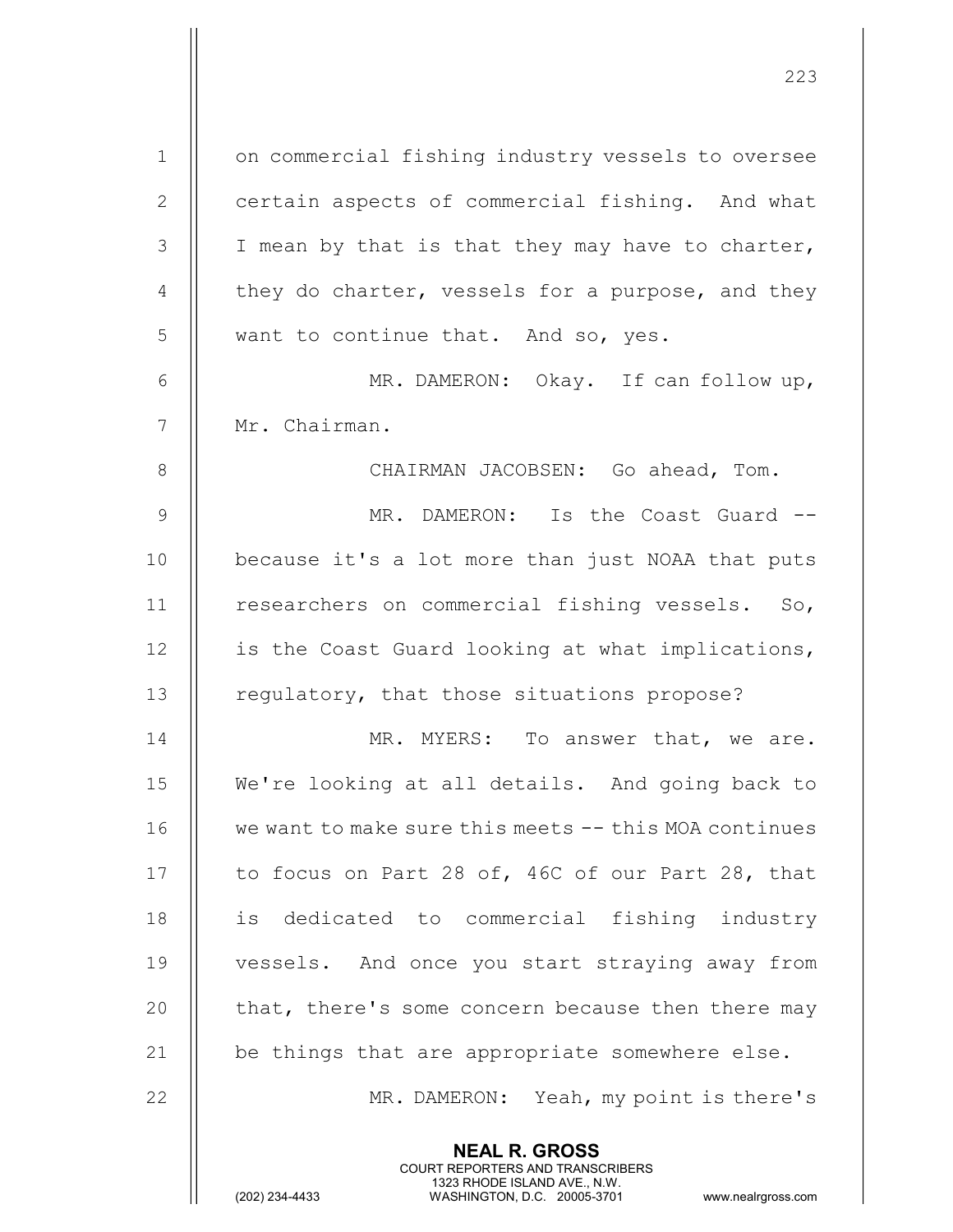NEAL R. GROSS COURT REPORTERS AND TRANSCRIBERS 1323 RHODE ISLAND AVE., N.W.<br>WASHINGTON, D.C. 20005-3701 WASHINGTON, D.C. 20005-3701 www.nealrgross.com 1 | other researchers going out on fishing vessels that 2 || aren't going to be part of your MOA with NOAA. 3 || MR. MYERS: Right. No, we're not. 4 || MR. DAMERON: Okay. 5 MR. MYERS: This is -- Maybe I 6 misunderstood. We are not looking at non-NOAA 7 || researchers on fishing vessels. This MOA only 8 || applies to NOAA and how they deploy their 9 Fesearchers onto vessels, and what the vessels can 10 || be used for when they're under basically a NOAA 11 charter or a NOAA payment. 12 || MR. DAMERON: So, my question would be, 13 | if the Coast Guard will have an MOA with NOAA, will 14 | there be any additional regulatory burdens on the 15 | commercial fishing industry if we take researchers 16 || out that are not NOAA researchers and do not fall 17 under your MOA? 18 || MR. MYERS: Yes. You wouldn't be able 19 || to that unless you're working with NOAA, or the 20 || vessel's certificated or in that service. 21  $\parallel$  So, with what you just said, if  $-$  This 22  $\parallel$  is Joe Myers speaking again. So, in other words,

224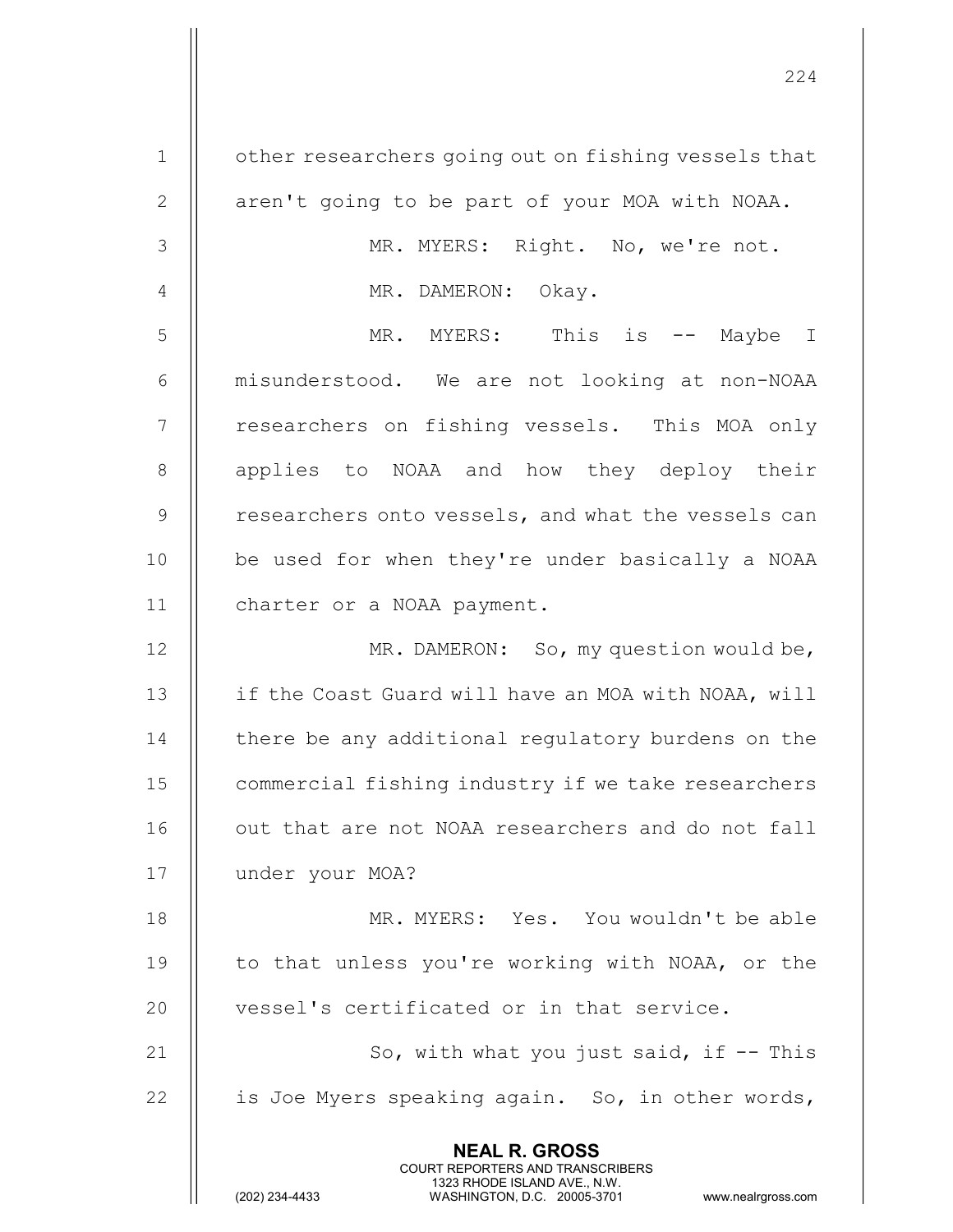|               | <b>NEAL R. GROSS</b><br>COURT REPORTERS AND TRANSCRIBERS<br>1323 RHODE ISLAND AVE., N.W.<br>(202) 234-4433<br>WASHINGTON, D.C. 20005-3701<br>www.nealrgross.com |  |  |  |
|---------------|-----------------------------------------------------------------------------------------------------------------------------------------------------------------|--|--|--|
| 22            | MR. MYERS: This MOA is with NOAA NMFS.                                                                                                                          |  |  |  |
| 21            | something?                                                                                                                                                      |  |  |  |
| 20            | So, I mean, do you have to be certificated or                                                                                                                   |  |  |  |
| 19            | is being done with FWC people chartering boats.                                                                                                                 |  |  |  |
| 18            | of the research is being done down in the Keys,                                                                                                                 |  |  |  |
| 17            | I'm Glen Hewlett. And a question I have is, a lot                                                                                                               |  |  |  |
| 16            | MR. HEWLETT: Thanks, Mr. Chairman.                                                                                                                              |  |  |  |
| 15            | Mr. Hewlett.                                                                                                                                                    |  |  |  |
| 14            | So, let's do Butch and then Charlie. Go ahead,                                                                                                                  |  |  |  |
| 13            | looks like Mr. Woodley's queued up behind you there.                                                                                                            |  |  |  |
| 12            | be brief, or we can continue on tomorrow. And it                                                                                                                |  |  |  |
| 11            | let's -- you know, we're at 4:30, so just try to                                                                                                                |  |  |  |
| 10            | Hewlett first, and then you go, and then, kind of,                                                                                                              |  |  |  |
| $\mathsf 9$   | you keyed up for questions? Okay, let's take Mr.                                                                                                                |  |  |  |
| $8\,$         | CHAIRMAN JACOBSEN: Mr. Woodley, are                                                                                                                             |  |  |  |
| 7             | from the MOA in the first place.                                                                                                                                |  |  |  |
| 6             | something else. Again, it would have strayed away                                                                                                               |  |  |  |
| 5             | fishing, then it's probably more appropriate for                                                                                                                |  |  |  |
| 4             | doing research other than connected to commercial                                                                                                               |  |  |  |
| $\mathcal{S}$ | again, the focus is term 28. And so, if they're                                                                                                                 |  |  |  |
| $\mathbf{2}$  | this NOAA NMFS -- this Coast Guard NOAA MOA is --                                                                                                               |  |  |  |
| $\mathbf 1$   | if it was it veering outside of the scope -- because                                                                                                            |  |  |  |
|               |                                                                                                                                                                 |  |  |  |

<u>225</u>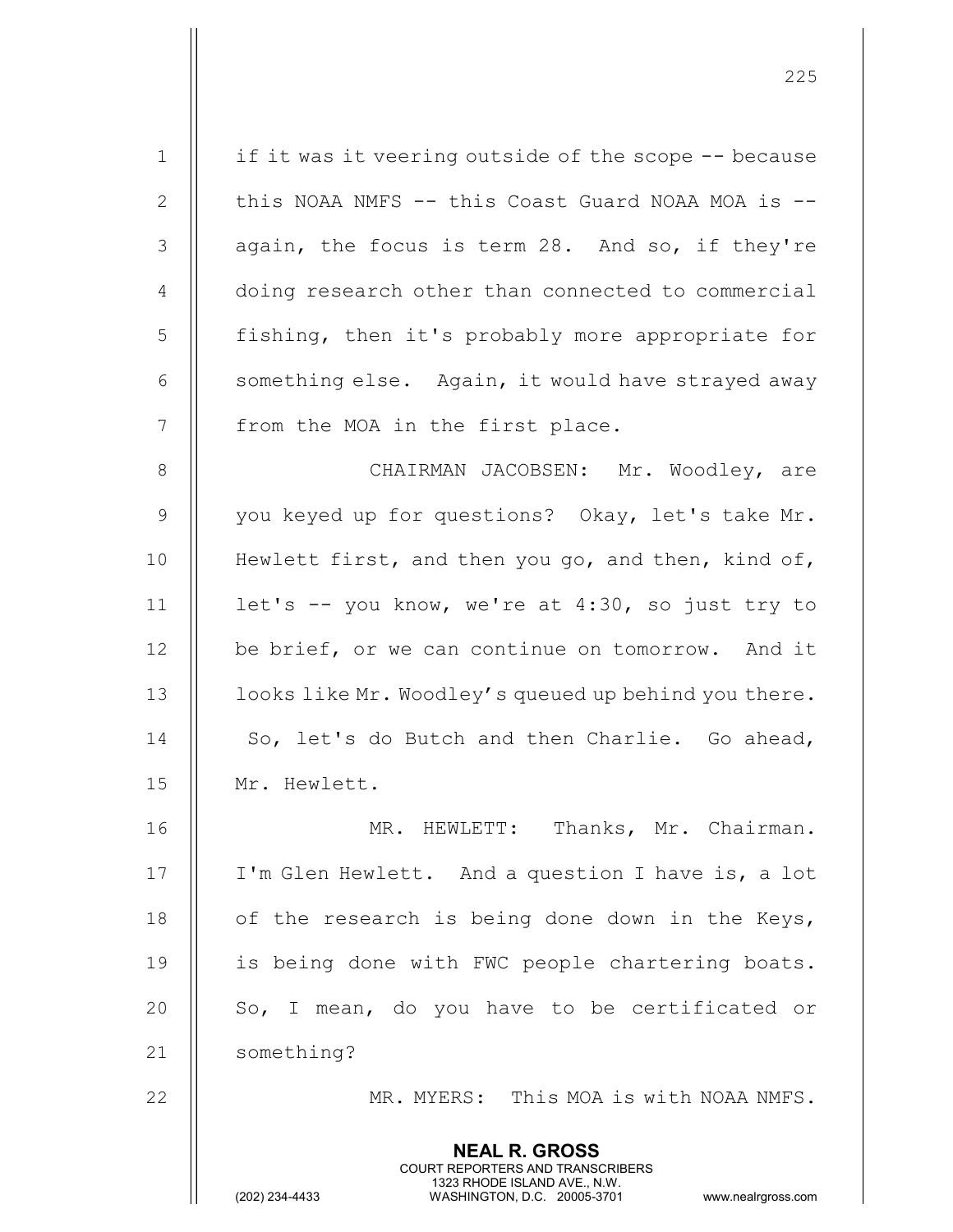1 | It's with Coast Guard NOAA. And so, again, you 2  $\parallel$  have to  $-$ 

NEAL R. GROSS COURT REPORTERS AND TRANSCRIBERS 1323 RHODE ISLAND AVE., N.W.<br>WASHINGTON, D.C. 20005-3701 WASHINGTON, D.C. WASHINGTON, D.C. 20005-3701 www.nealrgross.com 3 CAPTAIN EDWARDS: This is Captain 4  $\parallel$  Edwards. You have to look at each case individually,  $5$  || see if the vessel is exceeding the commercial 6  $\parallel$  business that it's engaging in. So, I don't know  $7 \parallel$  what the details are on that. But, you know, 8 | commercial fishing vessels are -- may receive a 9 document to -- they're documented for a specific 10 || purpose, right. And you start to stray outside 11 | of that, and you start getting into Inspected Vessel 12 | Service. You have to be very careful. 13 CHAIRMAN JACOBSEN: I think we have an 14 || answer from District 7. 15 MR. PERKINS: This is Paul Perkins with 16 || D8. The D8 and D7 are well aware of what's going 17 || on with that research, and it's been covered by 18 || the OCO. 19 **CHAIRMAN JACOBSEN:** Okay, thank you, 20 || Paul. Does that answer your question, Butch? 21 | Alright, Alan? 22 MR. DAVIS: This Alan Davis. I didn't

226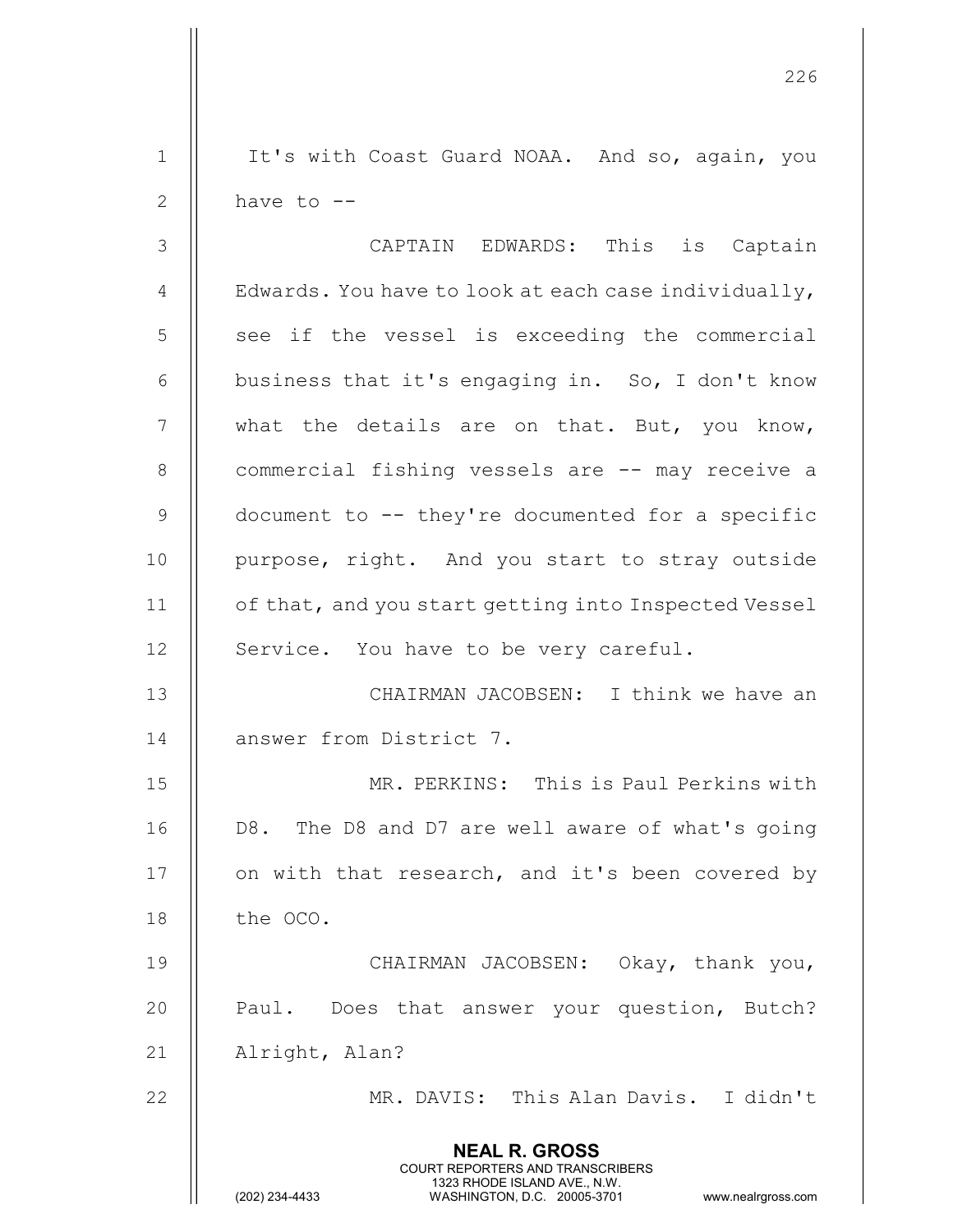| $1\,$        | come prepared to make comments on this, but I think |  |  |  |
|--------------|-----------------------------------------------------|--|--|--|
| $\mathbf{2}$ | that there were lots of comments that can be        |  |  |  |
| 3            | referred back to 2016, at the meeting in Savannah.  |  |  |  |
| 4            | The partnership between commercial                  |  |  |  |
| 5            | fishing and NOAA, National Marine Fisheries, and    |  |  |  |
| 6            | a variety of other fishing research organizations,  |  |  |  |
| 7            | whether they're state-sponsored<br><b>Or</b>        |  |  |  |
| $8\,$        | university-sponsored, is a long-standing tradition  |  |  |  |
| $\mathsf 9$  | that's vital to maintaining the health of our       |  |  |  |
| 10           | fisheries. Without fishermen helping researchers    |  |  |  |
| 11           | find the fish, they don't know how to find them.    |  |  |  |
| 12           | Basically, they're looking in the wrong place       |  |  |  |
| 13           | anyway.                                             |  |  |  |
| 14           | This was kicked around a lot in 2016.               |  |  |  |
| 15           | It seems to me like the key issue was that somebody |  |  |  |
| 16           | -- I'll try not to be extraneous -- somebody had    |  |  |  |
| 17           | the bright idea of requiring a fishing vessel to    |  |  |  |
| 18           | change its certification status to something other  |  |  |  |
| 19           | than a fishing vessel, in order to do research on   |  |  |  |
| 20           | a charter for National Marine Fisheries, which      |  |  |  |
| 21           | meant fishing.                                      |  |  |  |
| 22           | So the whole idea was ludicrous, and                |  |  |  |
|              | <b>NEAL R. GROSS</b>                                |  |  |  |

 COURT REPORTERS AND TRANSCRIBERS 1323 RHODE ISLAND AVE., N.W.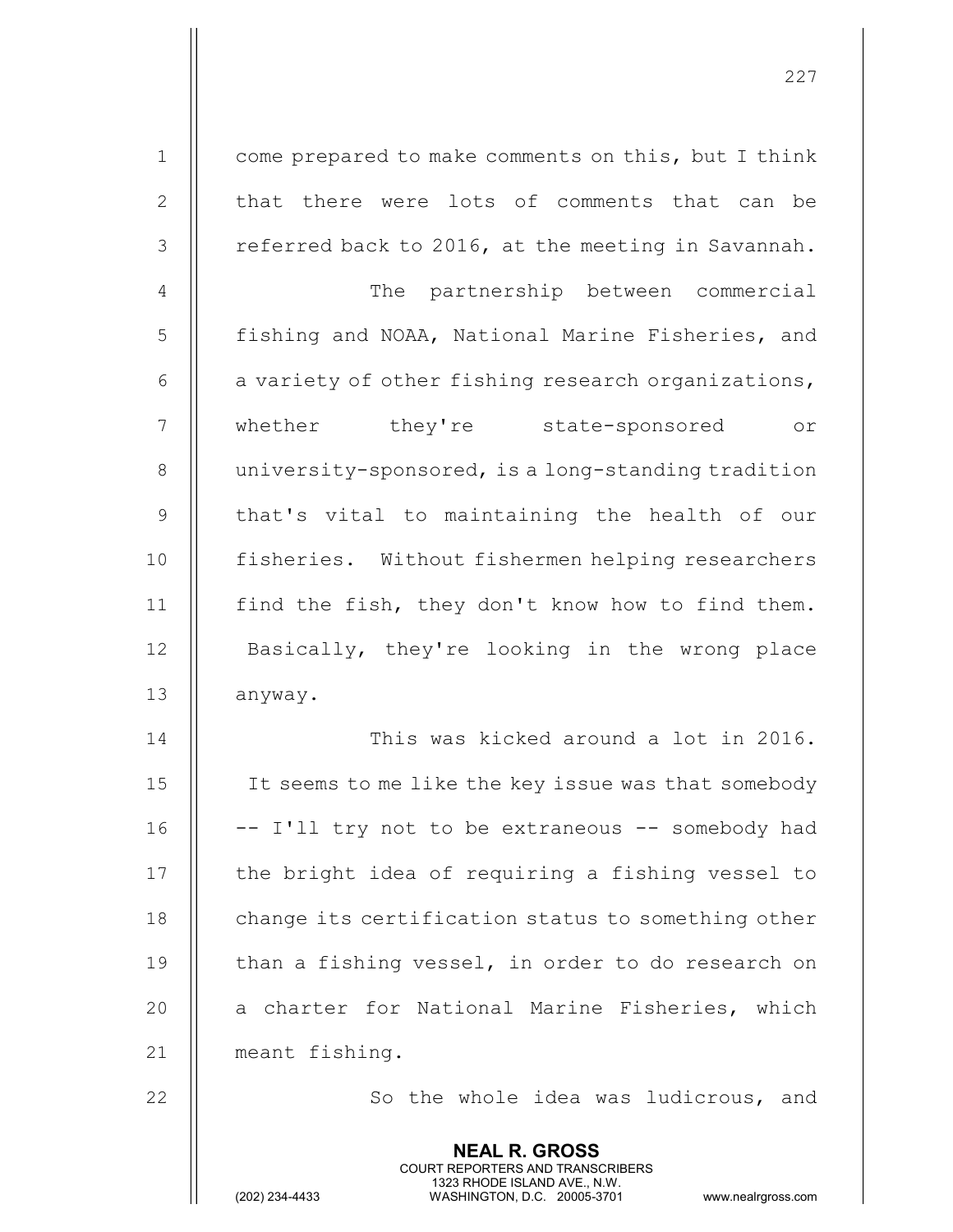| $\mathbf 1$    | it hopefully has been rescinded by now. But what                                                                                                                       |  |
|----------------|------------------------------------------------------------------------------------------------------------------------------------------------------------------------|--|
| 2              | I would suggest is, well, if National Marine                                                                                                                           |  |
| 3              | Fisheries, and NOAA, and the US Coast Guard are                                                                                                                        |  |
| $\overline{4}$ | having meetings discussing this, it might be handy                                                                                                                     |  |
| 5              | to have the few people who have participated in                                                                                                                        |  |
| 6              | such charters and worked from the fishing vessel                                                                                                                       |  |
| 7              | side, to be present and participating in the                                                                                                                           |  |
| 8              | discussions. Thank you.                                                                                                                                                |  |
| 9              | CHAIRMAN JACOBSEN: Thanks, Alan.                                                                                                                                       |  |
| 10             | Chris, do you have a comment?                                                                                                                                          |  |
| 11             | MR. Woodley: Yes, Mr. Chairman. I am                                                                                                                                   |  |
| 12             | Chris Woodley, with the Ground Fish Forum. As Mr.                                                                                                                      |  |
| 13             | Davis alluded to, the Fishing Vessel Safety                                                                                                                            |  |
| 14             | Advisory Committee in 2016 did address this issue,                                                                                                                     |  |
| 15             | and they did make a specific recommendation to the                                                                                                                     |  |
| 16             | Coast Guard, which was passed unanimously. I don't                                                                                                                     |  |
| 17             | feel it's necessary -- I see Captain Edwards is                                                                                                                        |  |
| 18             | nodding. I'm assuming that this is all captured                                                                                                                        |  |
| 19             | in the notes from that previous meeting.                                                                                                                               |  |
| 20             | But the nuts and bolts of it were to,                                                                                                                                  |  |
| 21             | again, continue to use Part 28 as the appropriate                                                                                                                      |  |
| 22             | regulatory packet, or regulatory standards for                                                                                                                         |  |
|                | <b>NEAL R. GROSS</b><br><b>COURT REPORTERS AND TRANSCRIBERS</b><br>1323 RHODE ISLAND AVE., N.W.<br>(202) 234-4433<br>WASHINGTON, D.C. 20005-3701<br>www.nealrgross.com |  |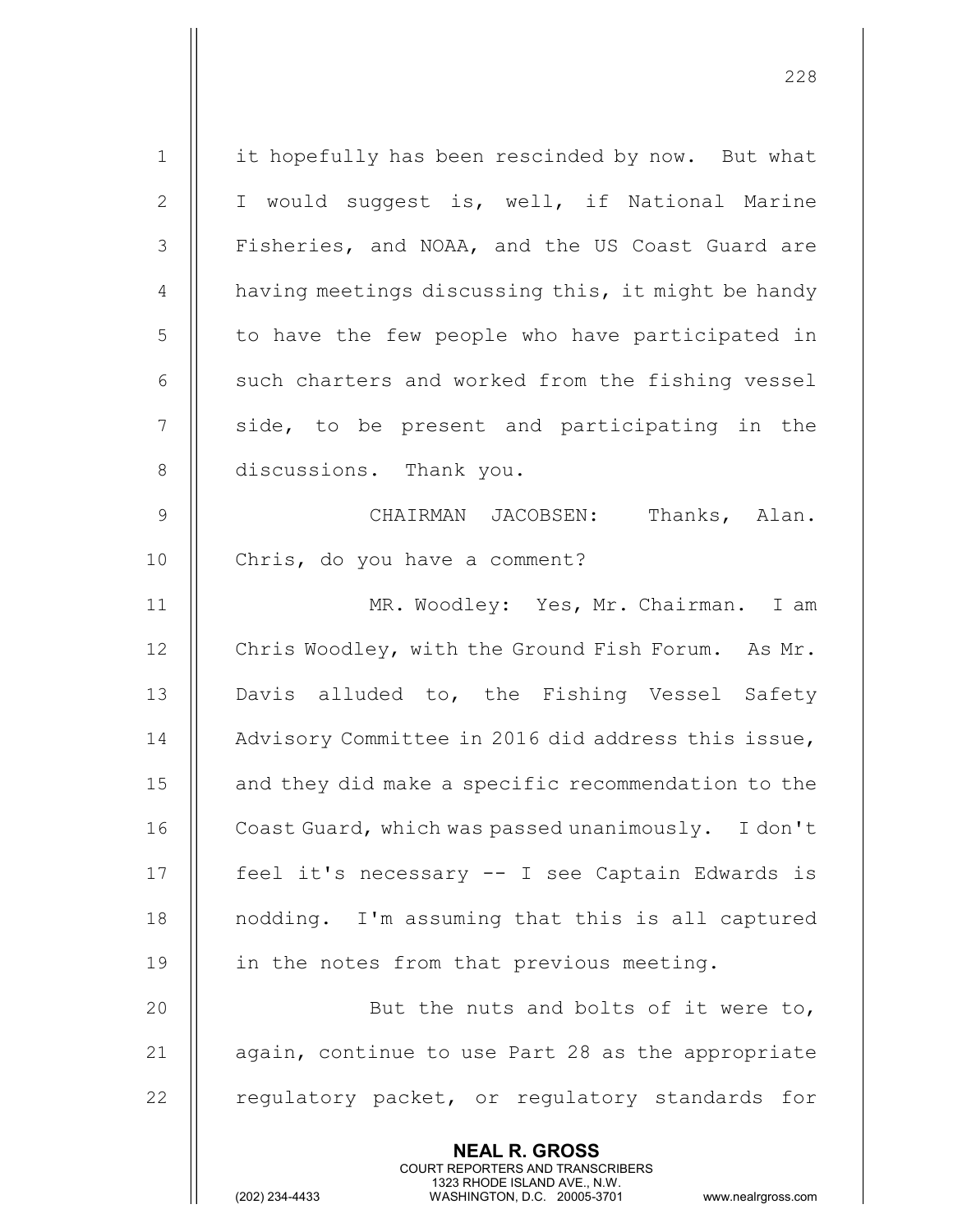1 | looking at these charter vessels to, as Mr. Davis 2  $\parallel$  also indicated, to also get industry input on this. 3 || And I believe, at the time, Captain Williams 4 || committed to making sure that there would be an 5 | opportunity for the industry and the public to  $6$   $\parallel$  comment before any such change in policy or change 7 || to the MOA would be finalized. 8 And then just one last thing, and I 9 || think it kind of gets to the issue of is this just 10 **for NOAA charters.** The Coast Guard also does have 11 || a similar charter agreement with the International 12 || Pacific Halibut Commission. That is not a NOAA 13 || fishery, that's an IPHC fishery that actually 14 || predates the NOAA charter by about three years. 15  $\parallel$  State of Alaska also has something similar. So, 16 || I think it would be important to -- just for a point 17 | of clarification, that it's for fishery-related 18 || research, whether it's the IPHC, or whether it's 19 | the State Alaska, State of Washington, the rules 20 || should still be the same and would create 21 || consistency for all of those --

229

22 MR. MYERS: And then to underscore --

NEAL R. GROSS COURT REPORTERS AND TRANSCRIBERS

1323 RHODE ISLAND AVE., N.W.<br>WASHINGTON, D.C. 20005-3701

WASHINGTON, D.C. 20005-3701 www.nealrgross.com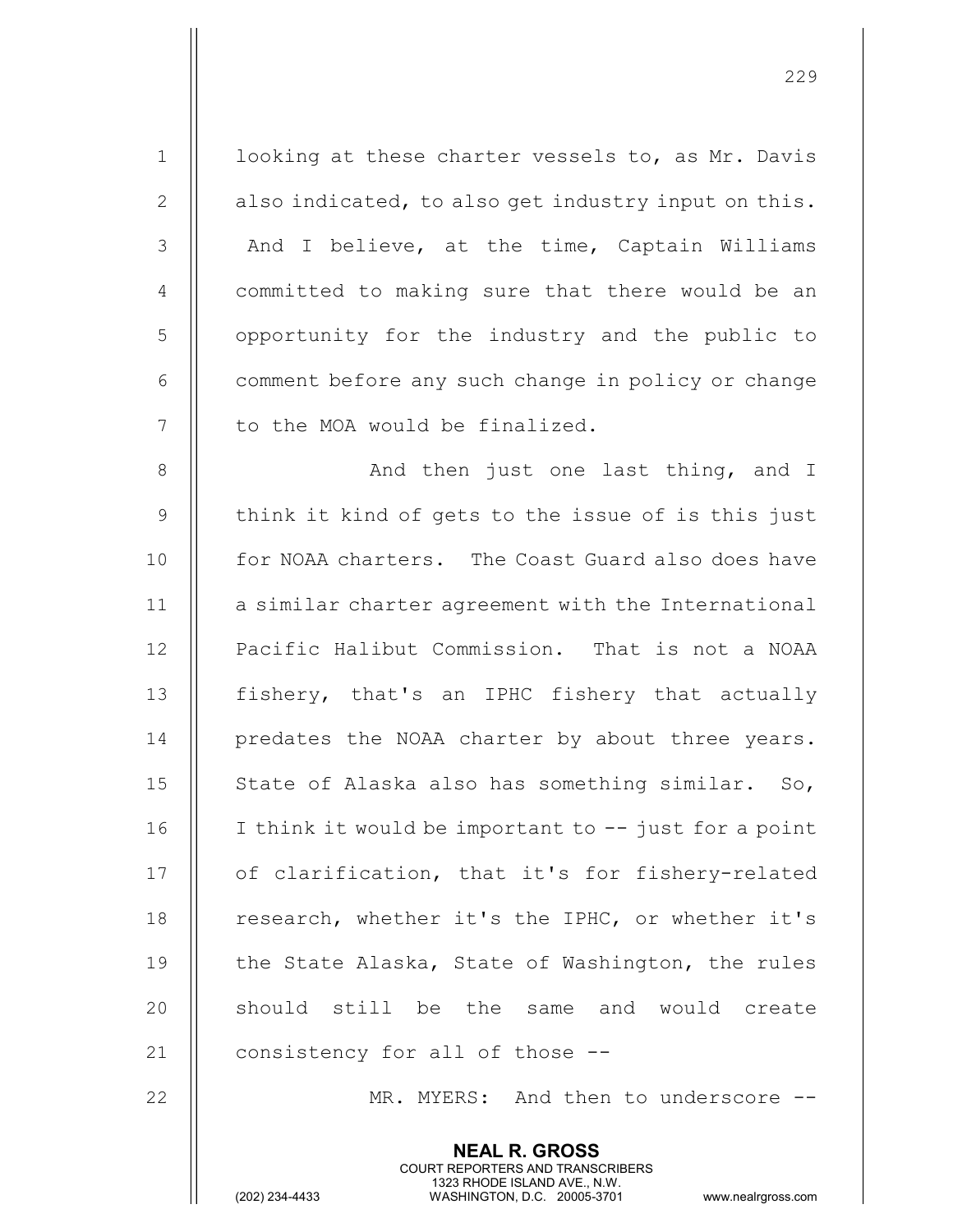|                | <b>NEAL R. GROSS</b>                                 |  |
|----------------|------------------------------------------------------|--|
| 22             | tomorrow at 8:00.                                    |  |
| 21             | today and participating, and we will see you         |  |
| 20             | Chris. Alright, thanks, everybody, for coming        |  |
| 19             | CHAIRMAN JACOBSEN: Yeah, thanks,                     |  |
| 18             | more buy-in quickly. So, thank you.                  |  |
| 17             | kind of sail through, and we'll be able get a lot    |  |
| 16             | to the time we're called upon, that, you know, will  |  |
| 15             | up with a product that will, you know, when it comes |  |
| 14             | that would help both NOAA and the Coast Guard come   |  |
| 13             | though, again, going back to industry input, I think |  |
| 12             | MR. Woodley: And so, just to wrap up                 |  |
| 11             | So, if the intent is Part 28, it's very, very clear. |  |
| 10             | know, we're going to address things different.       |  |
| $\mathsf 9$    | might have to use their discretion and say, you      |  |
| $8\,$          | it may not be appropriate. And the locals, they      |  |
| $\overline{7}$ | And if it's anything but that, well,                 |  |
| 6              | bridgeway, that means -- that's the tempo.           |  |
| 5              | vessel, and that sticker's on the starboard          |  |
| $\overline{4}$ | When we come down and look at that                   |  |
| 3              | Part 28.                                             |  |
| $\mathbf{2}$   | I appreciate you saying this. We're underscoring     |  |
| $\mathbf{1}$   | and that's why I emphasized several times -- and     |  |
|                | 230                                                  |  |

 COURT REPORTERS AND TRANSCRIBERS 1323 RHODE ISLAND AVE., N.W.

 $\parallel$